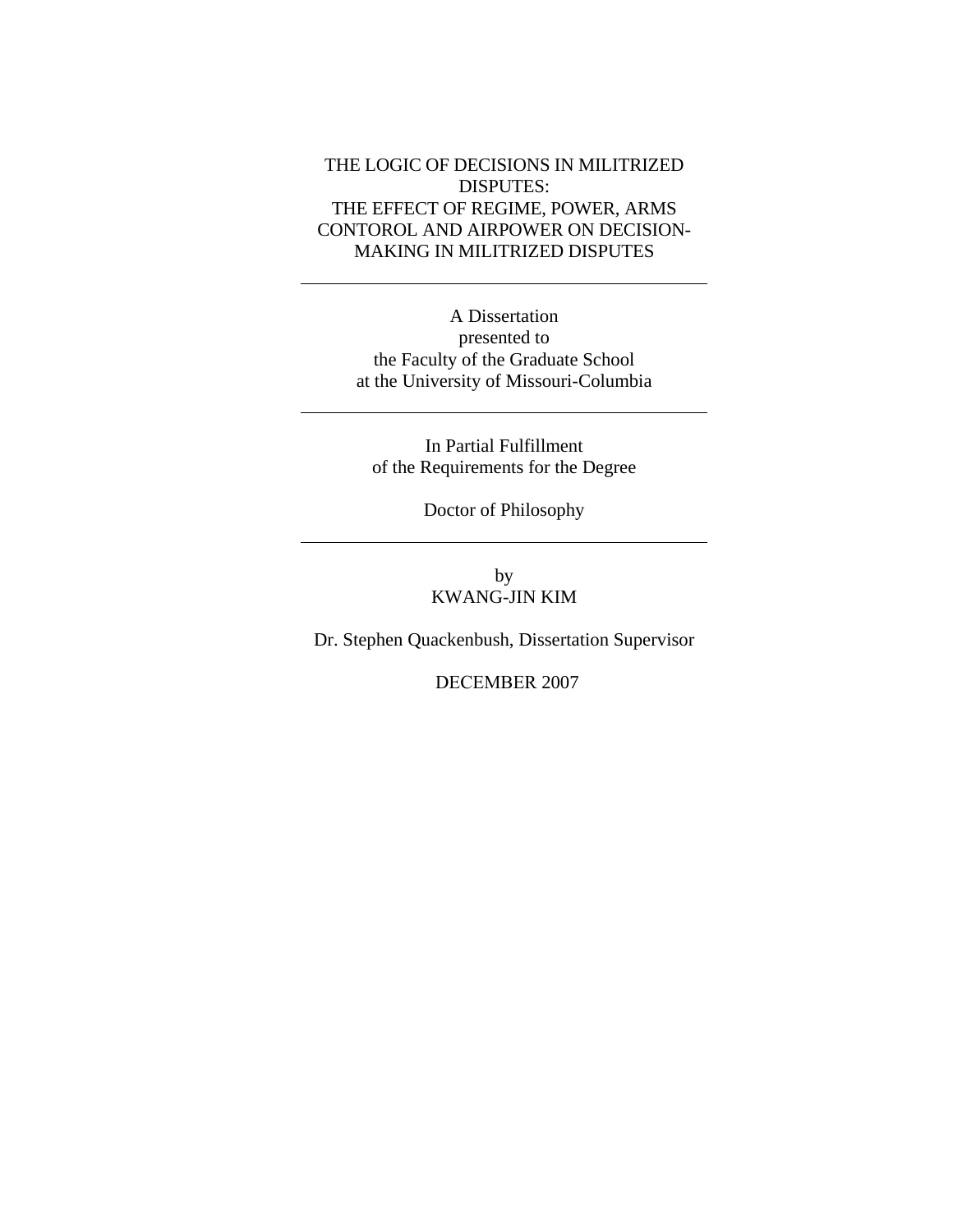© Copyright by Kwang-Jin Kim 2007

All Rights Reserved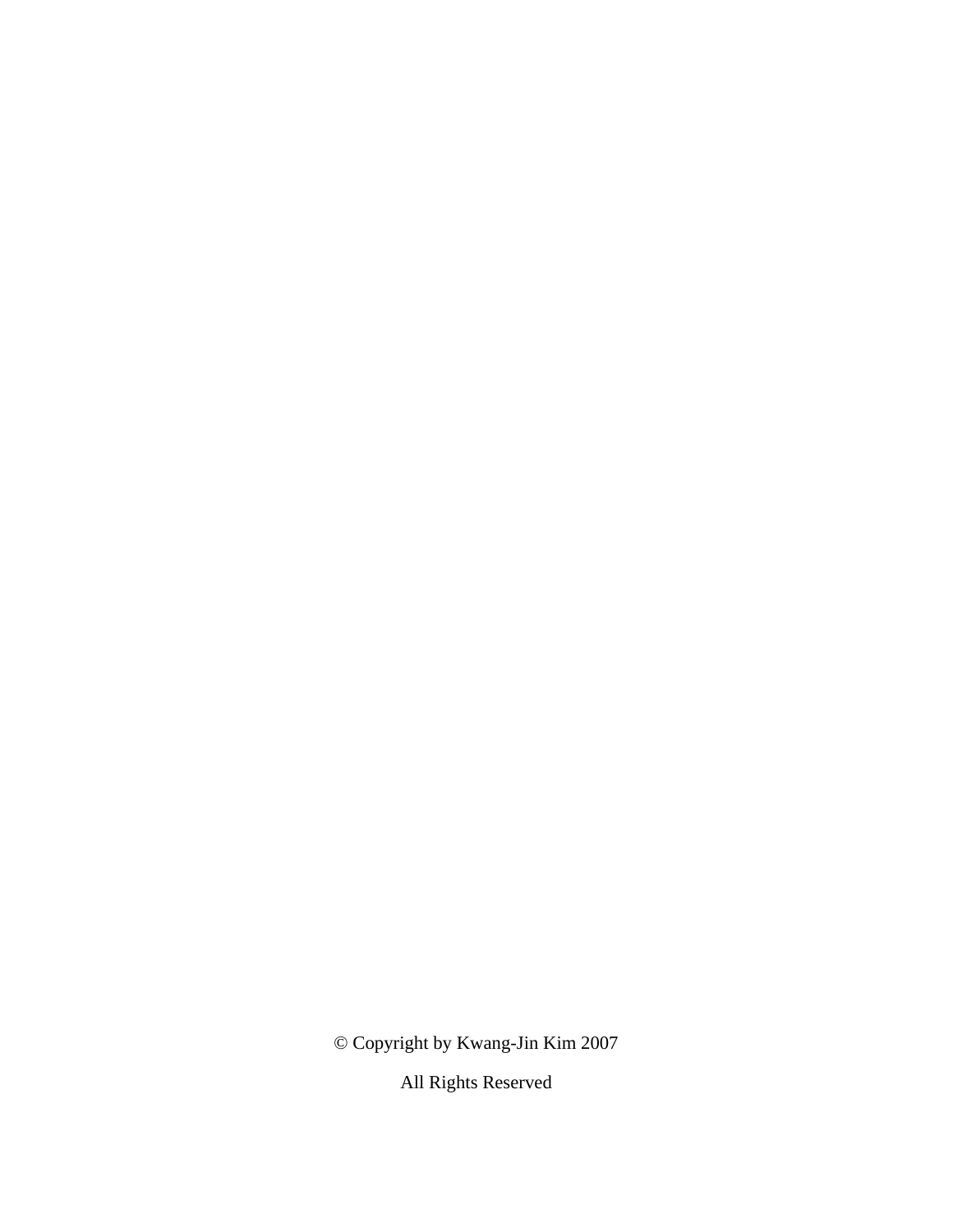The undersigned, appointed by the dean of the Graduate School, have examined the dissertation entitled

THE LOGIC OF DECISIONS IN MILITARIZED DISPUTES: THE EFFECT OF REGIME, POWER, ARMS CONTROL, AND AIRPOWER ON DECISION-MAKING IN MILITARIZED DISPUTES

presented by Kwang-Jin Kim,

a candidate for the degree of Doctor of Philosophy of Political Science,

and hereby certify that, in their opinion, it is worthy of acceptance.

Professor Stephen L. Quackenbush

Professor A. Cooper Drury

Professor Doh Chull Shin

Professor L. Marvin Overby

Professor Lori Thombs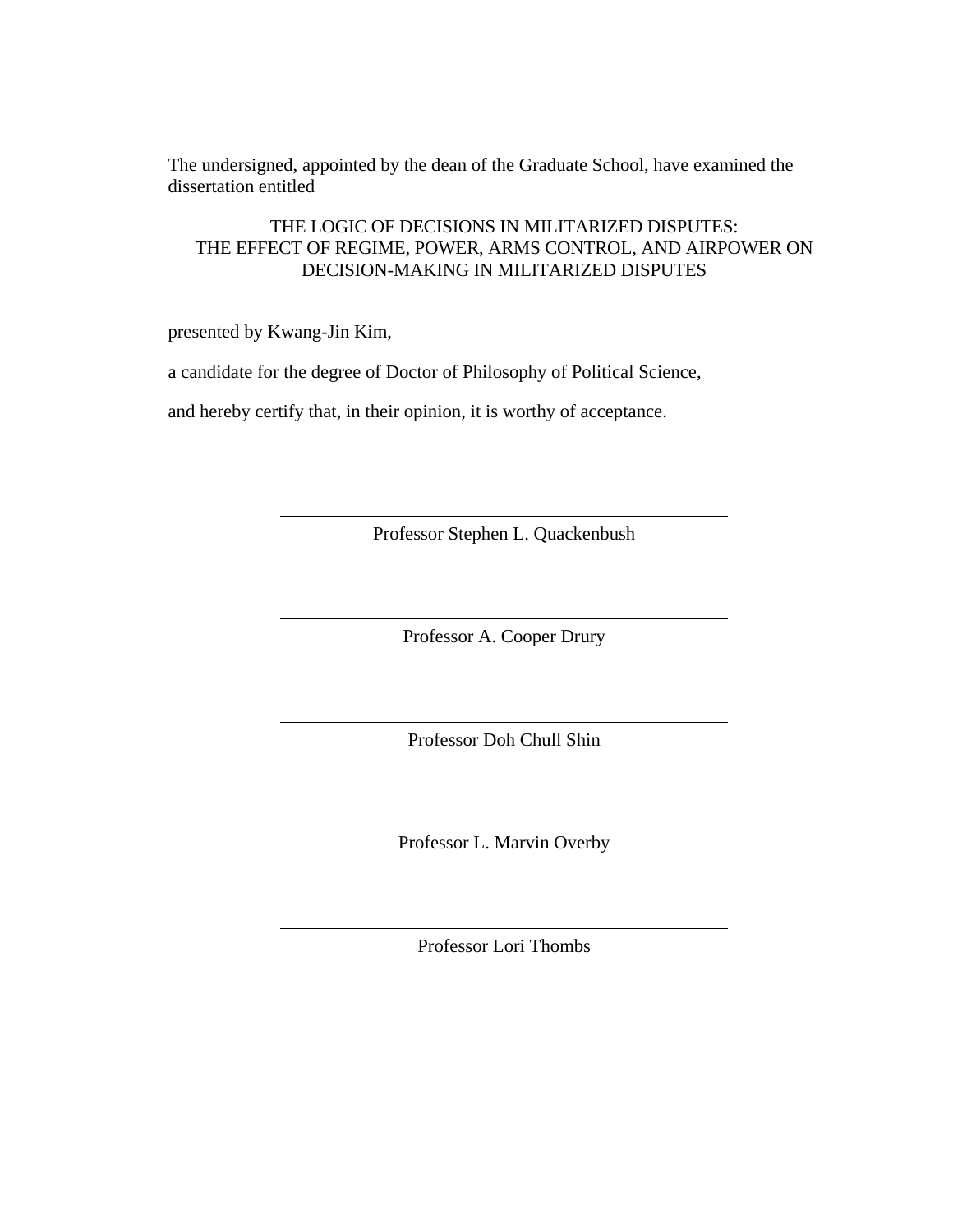#### ACKNOWLEDGEMENTS

I would like to thank my supervisor, Professor Stephen Quackenbush. He provided me with valuable comments at every stage of developing my dissertation. At each step, he helped me recognize fundamental weaknesses and revise them. His concern and broad knowledge guided me toward both theoretical and empirical achievements. It was a great honor to have him as my supervisor.

I also thank Professor Cooper Drury. He encouraged me to have an interest in international relations research during both course work and dissertation stages. He enabled me to see various aspects of international conflict. I am grateful to Professor Doh C. Shin. His brilliant guidance and teaching about democratic regimes led me to find a relevant way to combine domestic politics with international conflict research. In addition, I want to thank him for his academic and personal advises during the course work stage.

I would like to thank other teachers as well. Professor Marvin Overby gave me good and kind advice and asked me valuable questions that furthered my research. Also, I can not forget Professor Lori Thombs's help as an outside committee member. I also appreciate Professor Patrick James, who served as my advisor during course work stage. I would like to thank Dr. Byong-Kuen Jhee, who answered several of my questions as an alumnus.

Finally, I thank my family, Hae Jung Ohk, Yena Kim, and Hanna Kim, for their successfully surviving several challenges in a foreign country. I dedicate this work to my parents-in-law in Australia and my parents in heaven.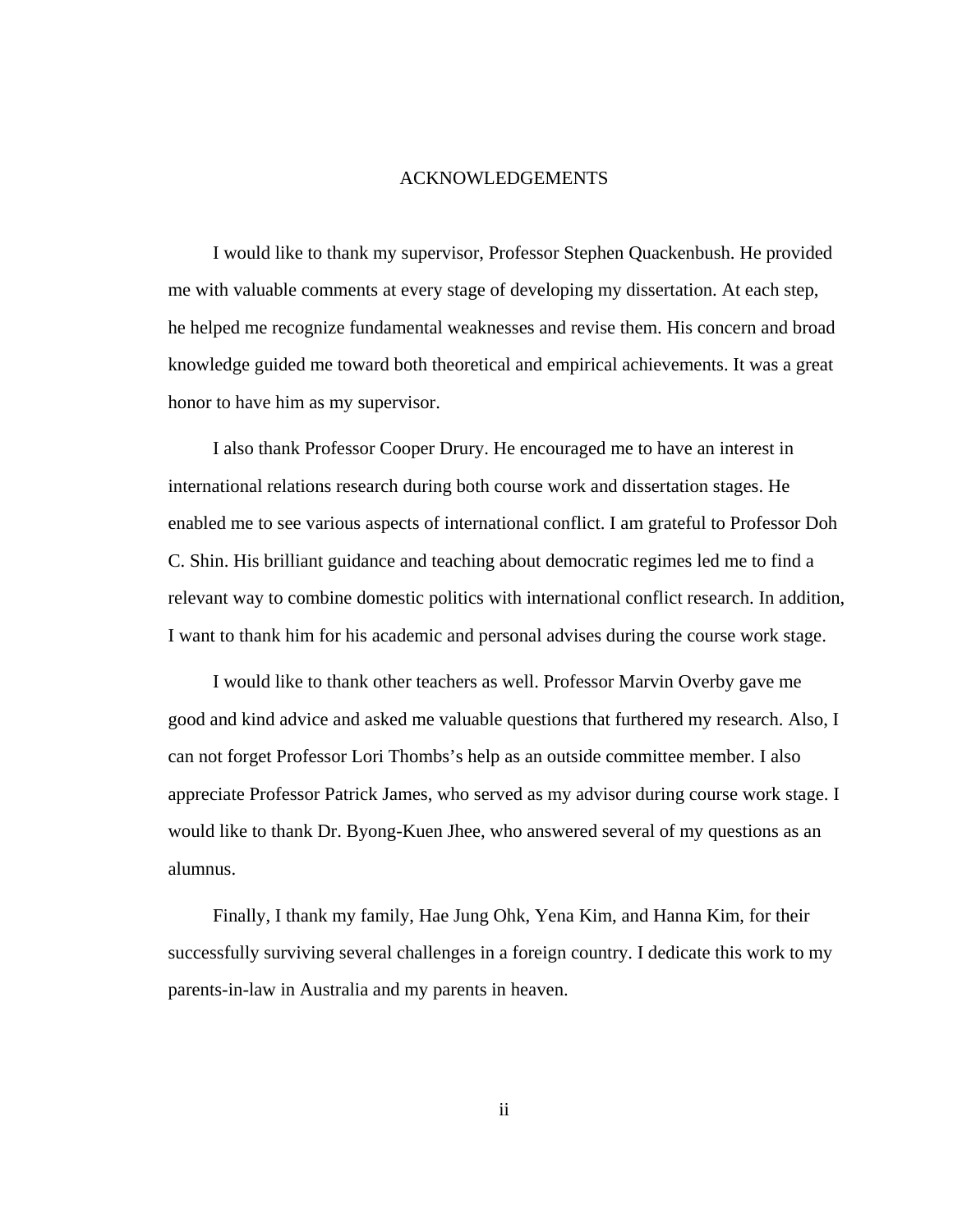# TABLE OF CONTENTS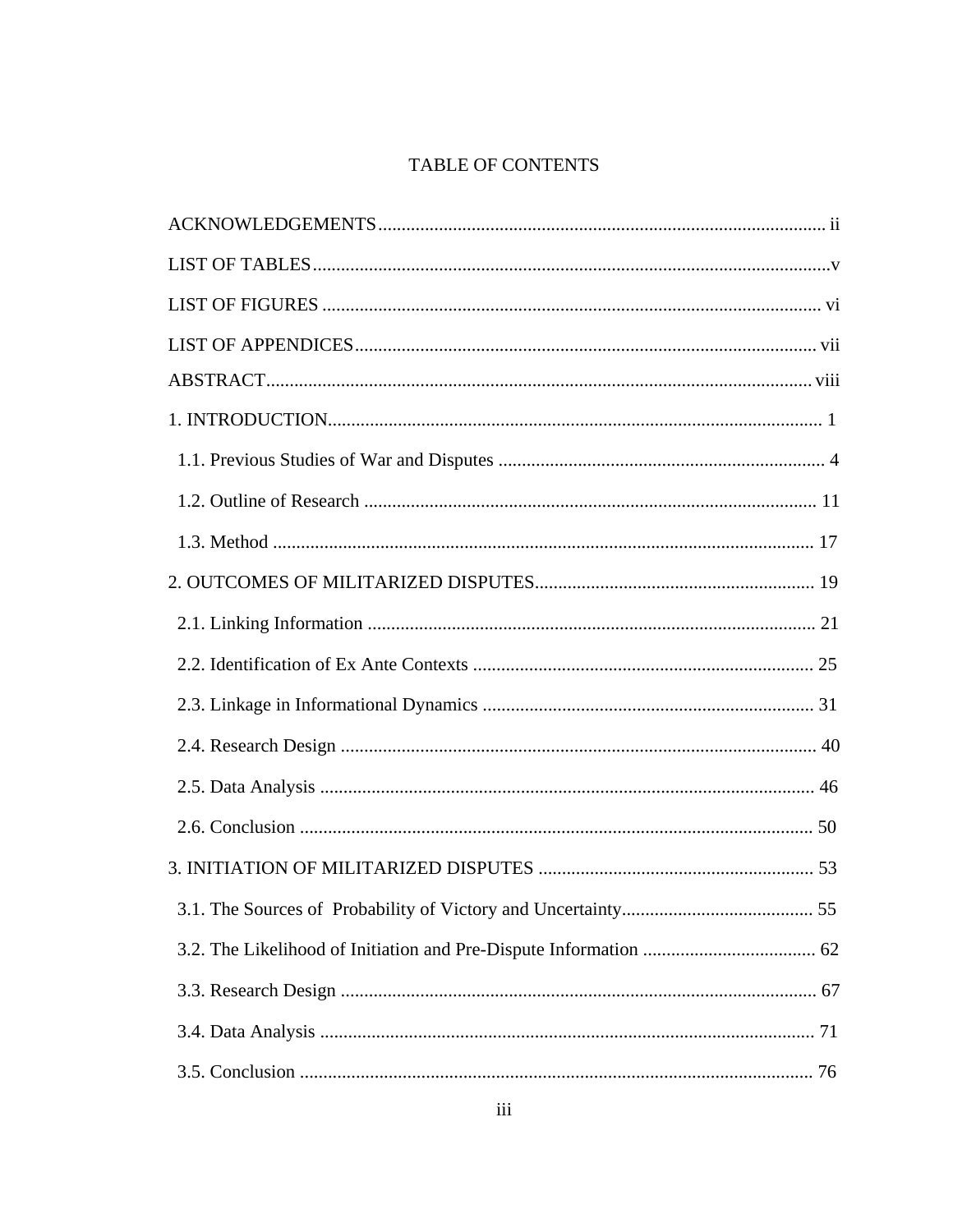# TABLE OF CONTENTS (Continue)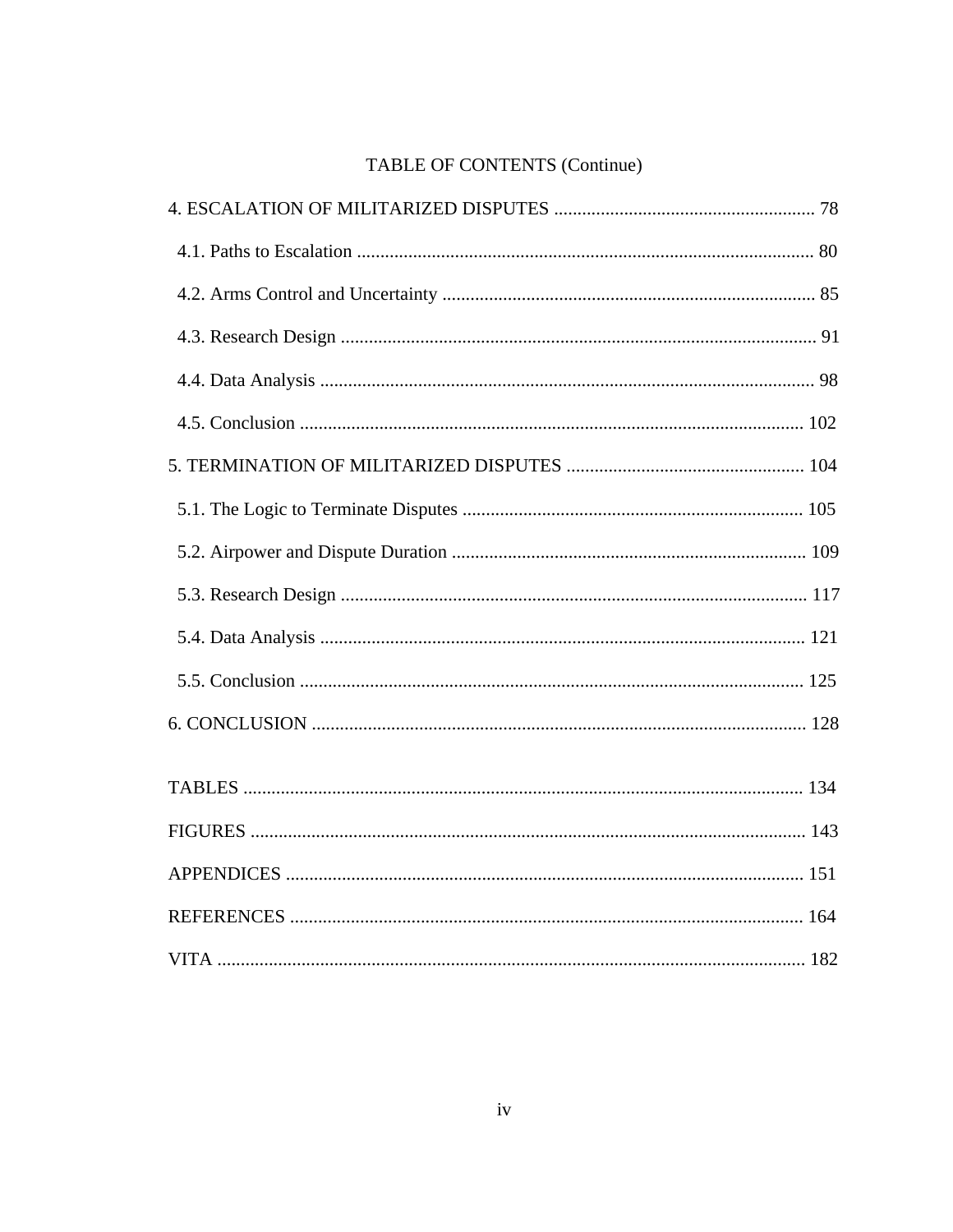## LIST OF TABLES

| Table                                                                          | Page |
|--------------------------------------------------------------------------------|------|
|                                                                                |      |
|                                                                                |      |
|                                                                                |      |
| 3-1. The Estimation of Logit Spline in Dispute Initiation, 1816-1992  136      |      |
| 4-1. The Effect of Arms Control on Escalation in MID, 1946-2000  137           |      |
|                                                                                |      |
| 5-1. Frequency of Airpower Coercion associated with MID, 1919-2000  139        |      |
| 5-2. The Duration Model for Initiators' Use of Airpower in MID, 1919-2000  140 |      |
|                                                                                |      |
| 5-4. The Duration Model for Disputants' Use of Airpower in MID, 1919-2000  142 |      |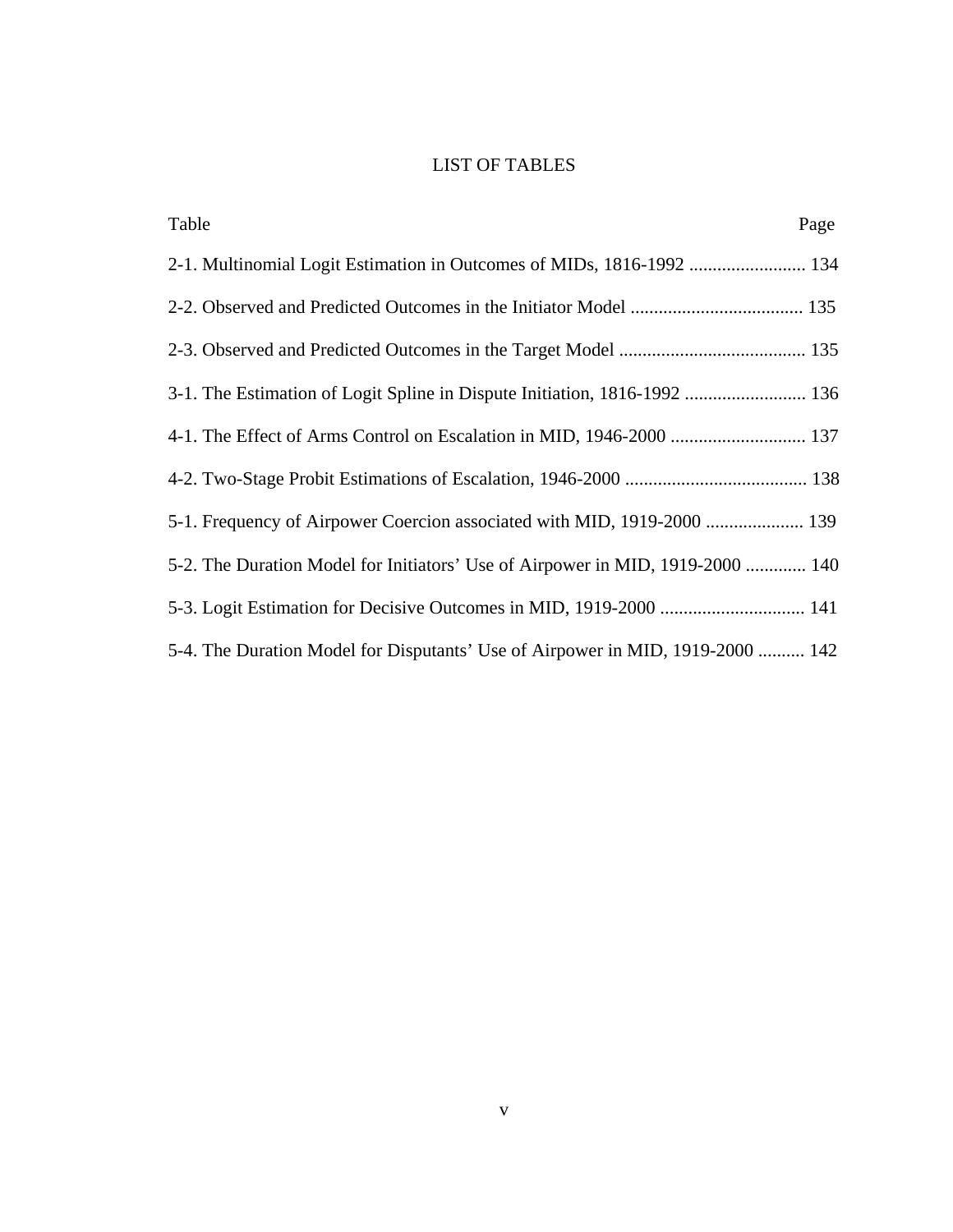## LIST OF FIGURES

| Page<br>Figure                                                                         |
|----------------------------------------------------------------------------------------|
| 1-1. Interconnection of Decision-making in Militarized Disputes  143                   |
| 2-1. Distribution of Predictions for Observed Outcomes in the Initiator Model  144     |
| 2-2. Distribution of Predictions for Observed Outcomes in the Target Model  145        |
| 3-1. Probability of Dispute Initiation as a Function of Probability of Victory  146    |
| 3-2. Probability of Dispute Initiation as a Function of Uncertainty and Probability of |
|                                                                                        |
| 3-3. Probability of Victory and Uncertainty in Iran and Iraq, 1950-1982  148           |
|                                                                                        |
|                                                                                        |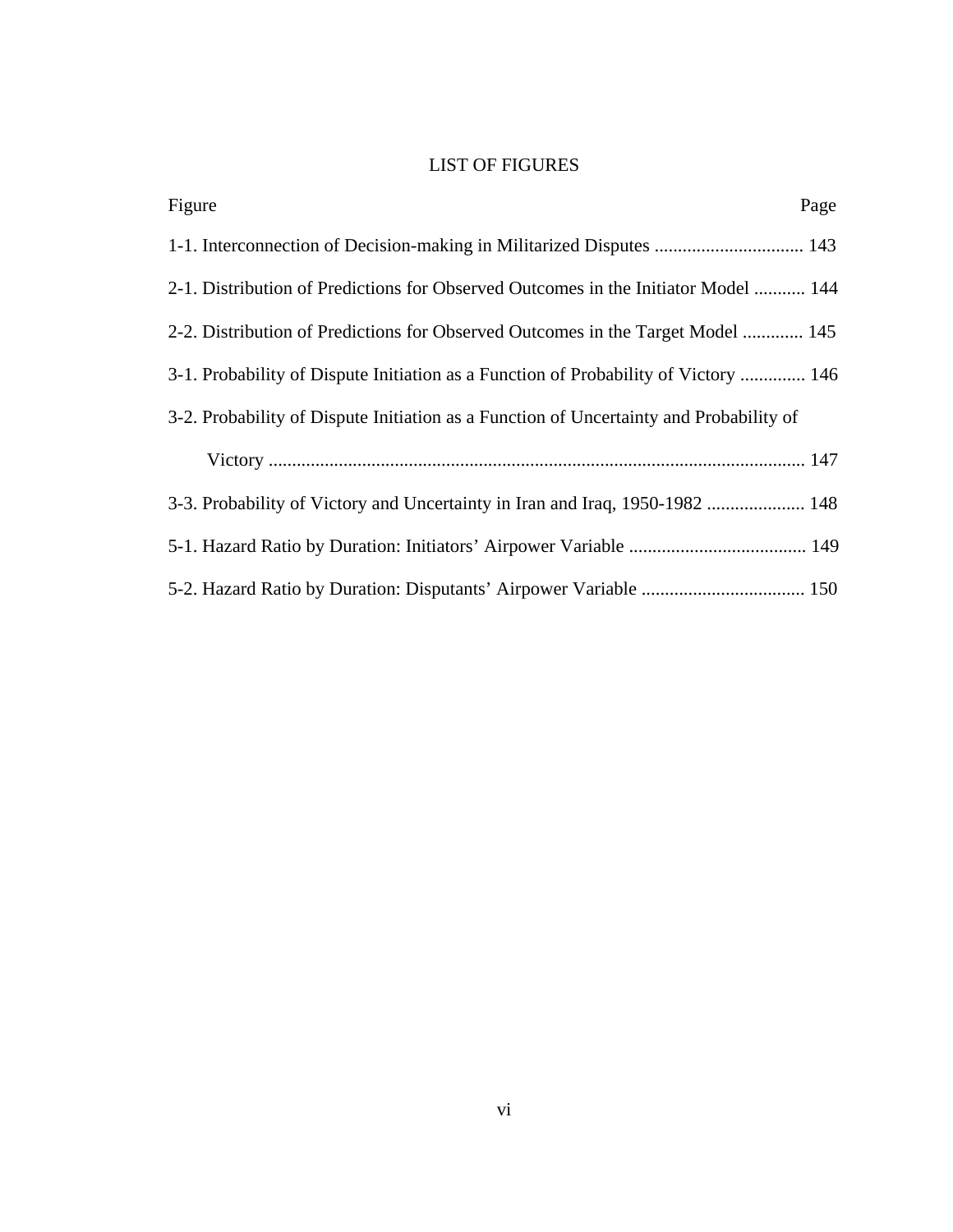## LIST OF APPENDICES

| Appendix | Page |
|----------|------|
|          |      |
|          |      |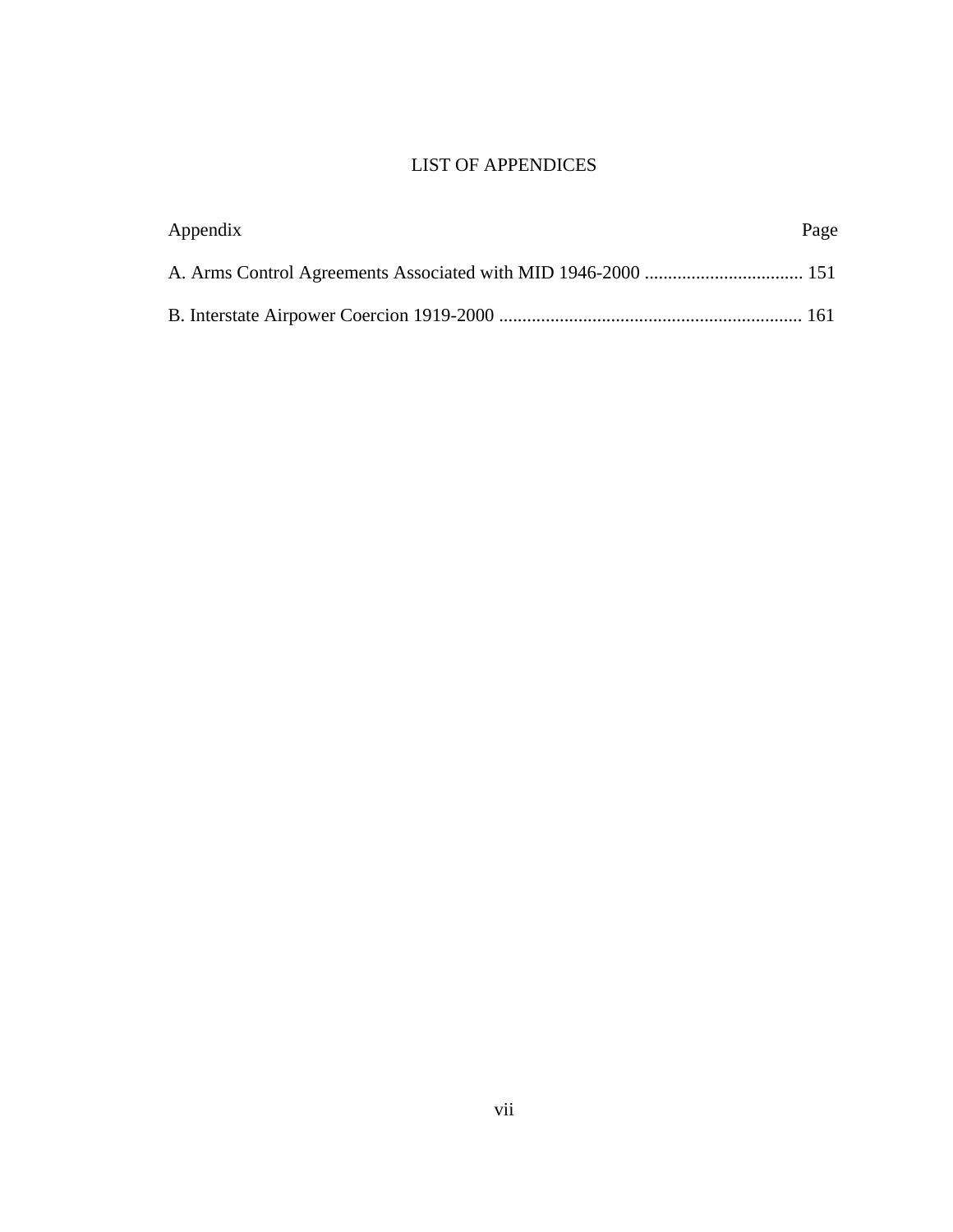### THE LOGIC OF DECISIONS IN MILITARIZED DISPUTES: THE EFFECT OF REGIME, POWER, ARMS CONTROL, AND AIRPOWER ON DECISION-MAKING IN MILITARIZED DISPUTES

Kwang-Jin Kim

Dr. Stephen L. Quackenbush, Dissertation Supervisor

### ABSTRACT

This study examines the causal relationship among pre and intradispute information and decision-makers' decisions determining evolution of militarize disputes. The identified causal factors are interconnected with one another throughout several decision-making stages of militarized disputes. As pre-dispute information, ex ante external and domestic contexts, expected outcomes, and the role of intergovernmental institutions affect decisions to initiate and to escalate disputes. Likewise, as updated information, ex post coercion by airpower affects the decisions to determine dispute duration. Empirical models test the effects of ex ante contexts, the probability of victory derived from expected outcomes, arms control agreements, and the use of airpower coercion on decision-making process of militarized disputes. The results reveal that (1) ex ante contexts, relative power and regime, can become a useful predictor of dispute outcome, (2) the probability of victory based on ex ante contexts exponentially increases the likelihood of initiation, (3) pre-dispute arms control agreements can reduce the incentive to escalate violence, and (4) the use of airpower coercion, as an ex post choice, is a significant determinant of dispute duration. These findings show that decisions to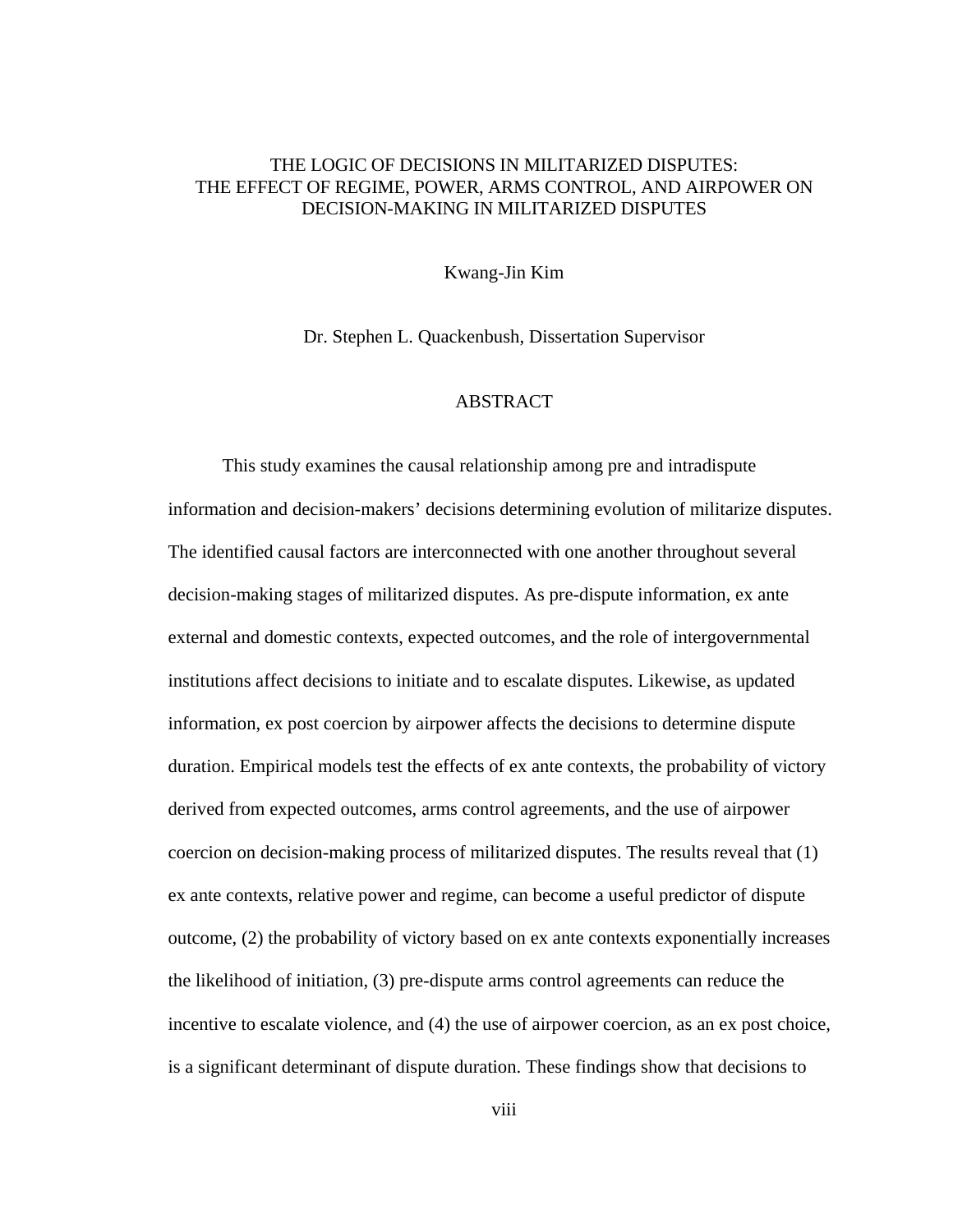terminate, to initiate, and to escalate militarized disputes can be linked to one another. This also implies that pre-dispute information can guide the intradispute decisions and decision-makings are interconnected from the initiation to the termination of militarized disputes.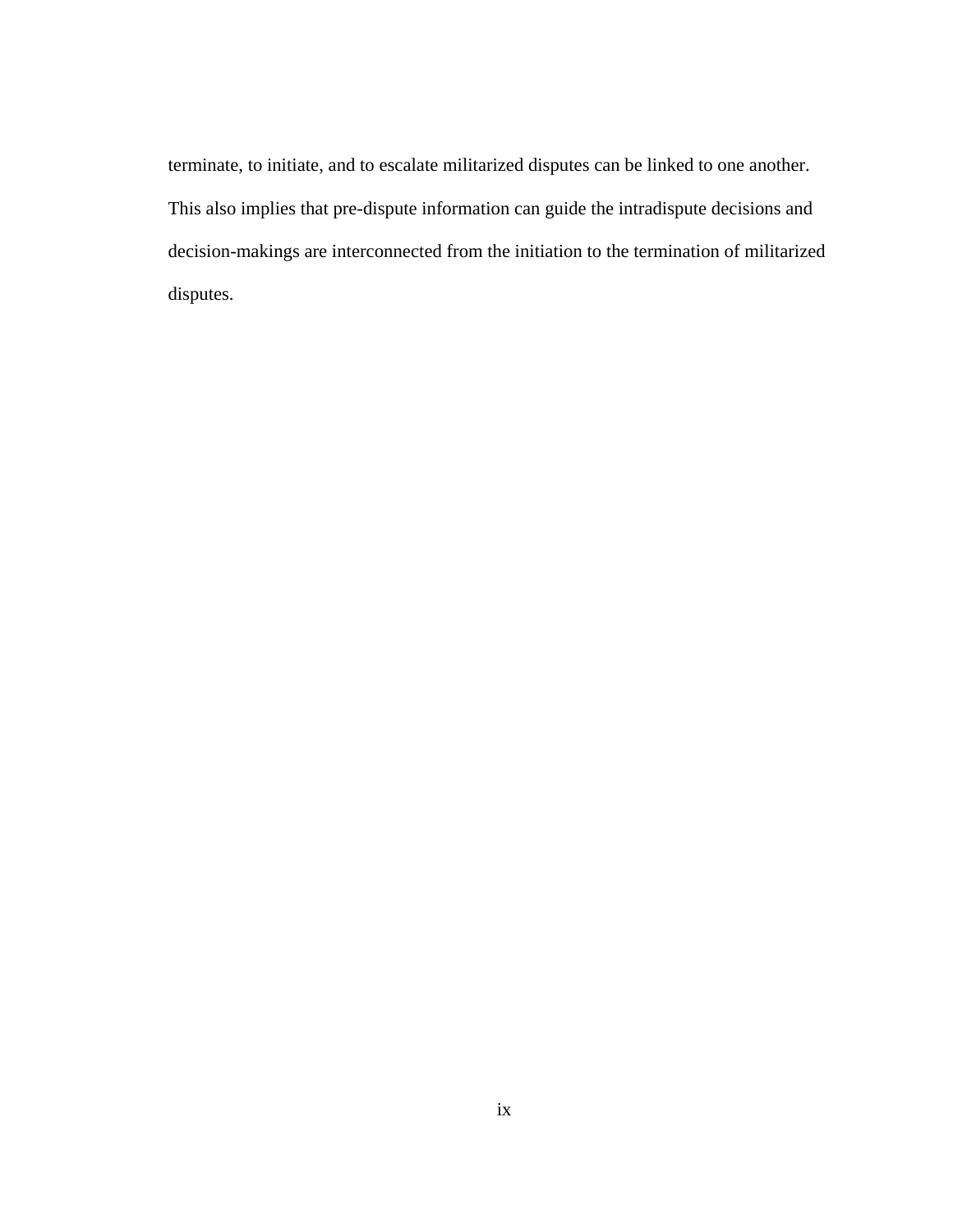## **Chapter 1 Introduction**

The study of international relations has investigated patterns in militarized disputes as conflict-oriented foreign policy behaviors. According to the Militarized Interstate Disputes (MID) data set, militarized disputes have two important characteristics: a set of interactions among states involving threats or use of military force and a product of government decision-making (Gochman and Maoz 1984). By this definition, militarized dispute events include both sub-war events as the processes that evolve into wars and war events as the highest hostile disputes (Jones, Bremer, and Singer 1996). Thus, the study of militarized disputes opens the puzzle of how states decide to initiate, to escalate, and to terminate most serious conflicts enough to become militarized.

In the study of war and disputes, empirical endeavors have identified important domestic and external factors that determine the pattern of disputes. Also, decisiontheoretic literature has found strategic interactions based on the distribution of information between decision-makers. However, both empirical and theoretical studies have paid little attention to the distinction between ex ante and ex post contexts in decisions during a militarized dispute. As a result, existing studies tend to ignore the possible linkage between the decision-making stages of militarized disputes, from initiation to termination. Because decisions about initiation, escalation, and termination can be affected by decision-makers' information about the future and their responsiveness to an opponent's strategy, most decisions in militarized disputes can be linked to one another. This study opens the informational dynamics to describe how pre-dispute and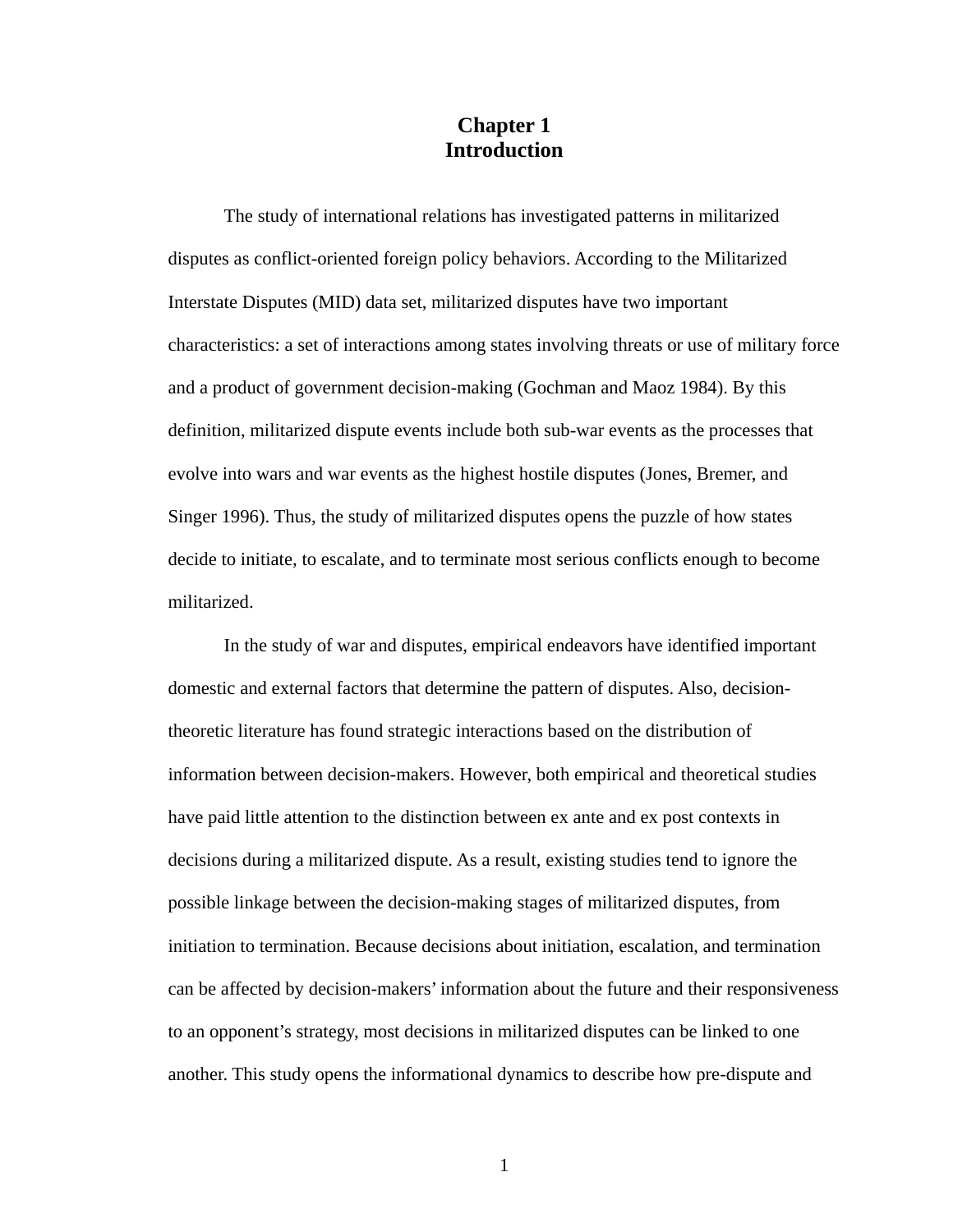intradispute information is interconnected throughout several decision-making stages of militarized disputes. In this context, I raise the following research questions: (1) how does pre-dispute information impact the outcome of militarized disputes?; (2) how does the expected outcome of a militarized dispute, as a component of pre-dispute information, affect the decision to initiate it?; (3) how does pre-dispute intergovernmental, institutional context impact the escalation process during a militarized dispute?; and (4) how does the intradispute choice of coercion affect the decision to terminate militarized disputes?

These research questions, which show the interconnection of decision-making in militarized disputes focus on state behaviors in international affairs. Along the realistic foundations in international relations, the most important international affairs, war and peace, are embedded in the axioms of self-interested behavior (Bueno de Mesquita and Lalman 1992). Accordingly, the self-interested pursuit of gain by national leaders represents state behaviors. This premise provides a theoretical advantage, because structural opportunities and individual perception come together to shape decisionmakers' choices. In this study, the investigation begins with this rationality of human behaviors. Here, the rationality does not mean that rational decision-makers have accurate and common criteria to compare all possible alternatives. Rather, rational decision-makers have complete and transitive preferences over alternatives under imperfect information (Zagare and Kilgore 2000).

This study examines how rational decision-makers select their hostile or cooperative choices with imperfect information prior to and during a militarized dispute. Under the imperfect information circumstance, the existence of private (secret) information makes it difficult for a rational decision-maker to credibly communicate that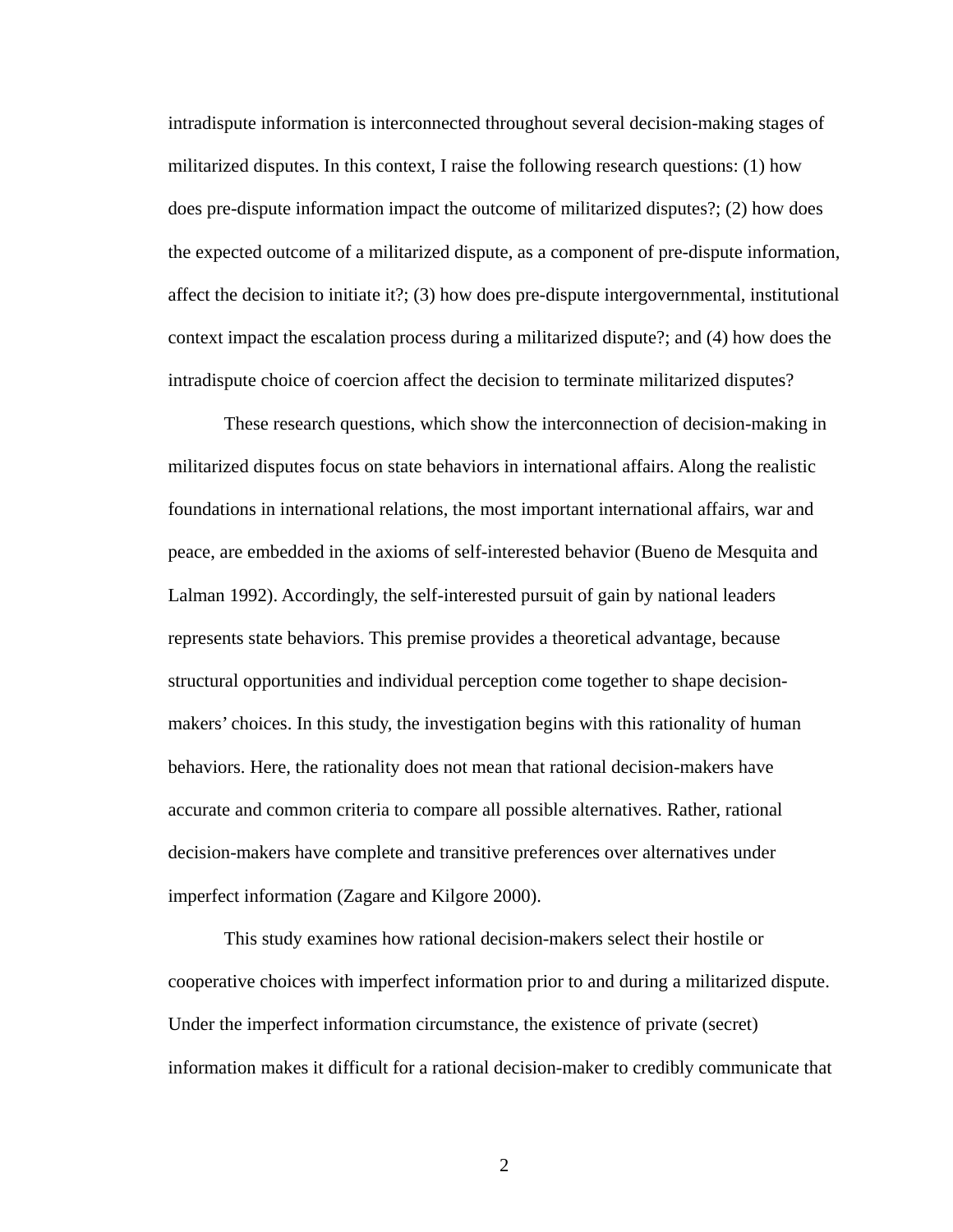information to adversary. Based on this theoretical basis, past seminal works on informational dynamics notably explained causes of war and intrawar bargaining (Fearon 1995; Powell 1999; Reed 2000). Using these achievements, my inquiry attempts to connect revealed logics of decision-making from beginning to ending interstate militarized disputes in order to shed light on linked information and empirically assesses these linkages against the short of war cases. Therefore, this study reviews general literature on war and disputes and deduces testable hypotheses from informational dynamics. Because theories are required to explain real events in the real world, their empirical validity should be tested (Walt 1999). Thus, for empirical evidence, all hypotheses are tested in four sets of empirical models as shown in Figure 1-1.

#### **[Figure 1-1 Here]**

In the Figure, the decision-making process that determines dispute outcome is related to the ex ante external and domestic contexts and different strategic positions between initiators and targets in the outcome model. The expected outcomes derived from the outcome model are connected with decisions to initiate a militarized dispute in the initiation model. Once a state initiates a dispute, the extent of pre-dispute information determined by intergovernmental institutions is linked to the decision to escalate disputes in the escalation model. In the duration model, the intradispute choice of airpower coercion affects the decisions of whether or not to continue disputes. I will deduce testable hypotheses and will test them in each empirical model.

These empirical models make it possible to find the effects of pre-dispute and updated information on linking decisions in before and during militarized disputes. Ex ante contexts, expected outcomes, and the role of intergovernmental institutions affect the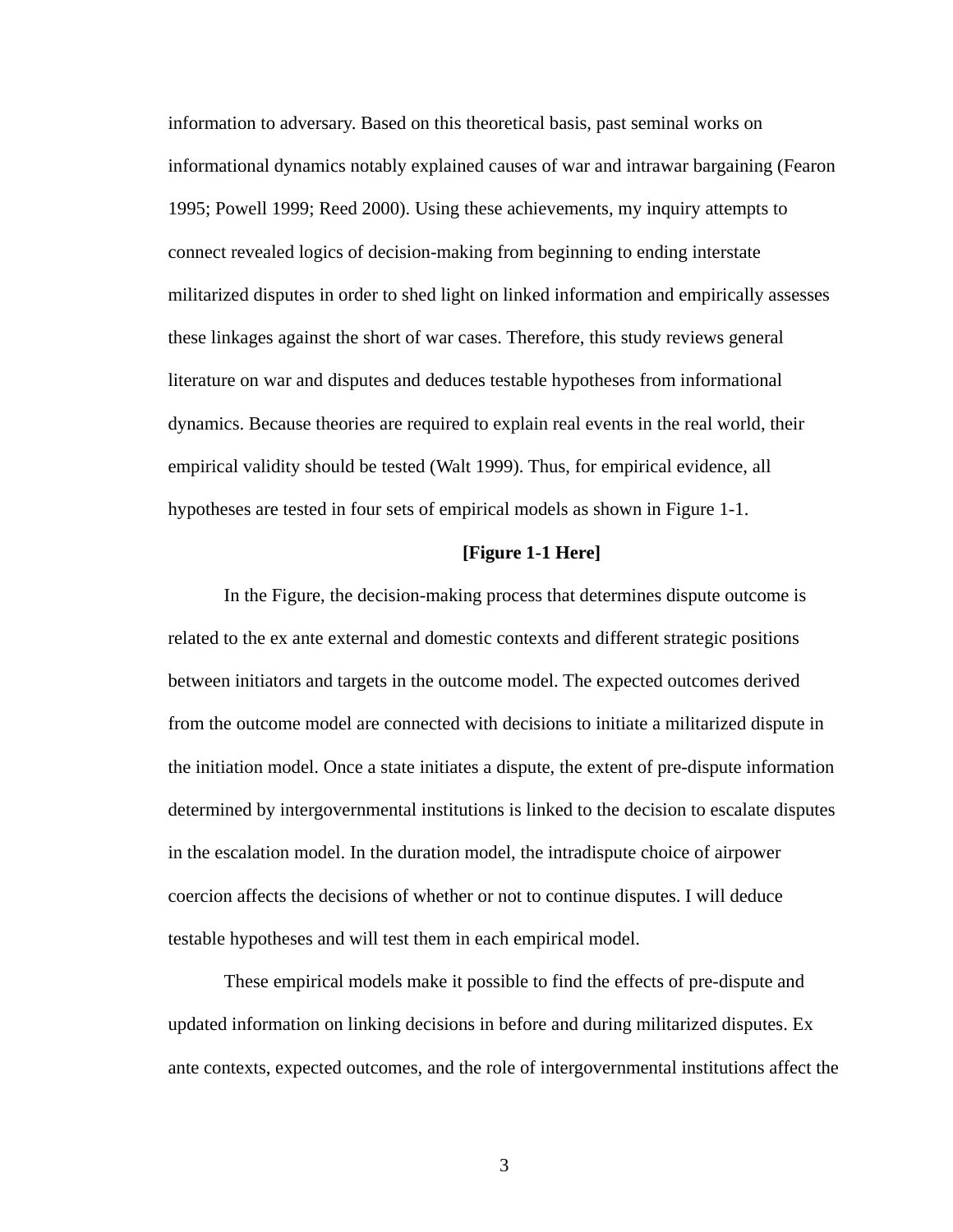decision-making process as pre-dispute information. Likewise, as updated information, intradispute coercion by airpower affects the decisions to determine dispute duration. By incorporating these findings, this study clarifies the logic of decisions to show how decision-makers decide to initiate, to escalate, and to terminate a militarized dispute and how decisions in each stage link to others. This effort contributes to developing decisionmaking studies on war and disputes.

#### **1.1 Previous Studies of War and Disputes**

In the general literature on war and disputes, relative power and regime types have been treated as external and domestic factors, respectively, that affect the decisions from initiation to termination. The empirical findings about the outcome of wars show that the distribution of power among disputants is a core determinant of outcomes (Organski and Kugler 1980; Maoz 1983; Stam 1996). In bargaining theories, because decision-makers evaluate and recognize relative power through extant information, termination of disputes is affected by both the perceived power status and the actual distribution of power (Wagner 1994; 2000; Powell 1999; Filson and Werner 2002). In contrast to the research on the external factor, the studies focusing on the domestic factor emphasize the effect of domestic regime types on the victory in wars. The proponents of democratic triumph have claimed two types of advantages for democracies in wars. First, democracies possess an effective war-fighting capability in terms of military performance (Lake 1992; Reiter and Stam 1998; 2002). Second, democracies carefully select opponents that they can defeat (Reed and Clark 2000; Gelpi and Griesdorf 2001; Gelpi and Grieco 2001; Reiter and Stam 2002).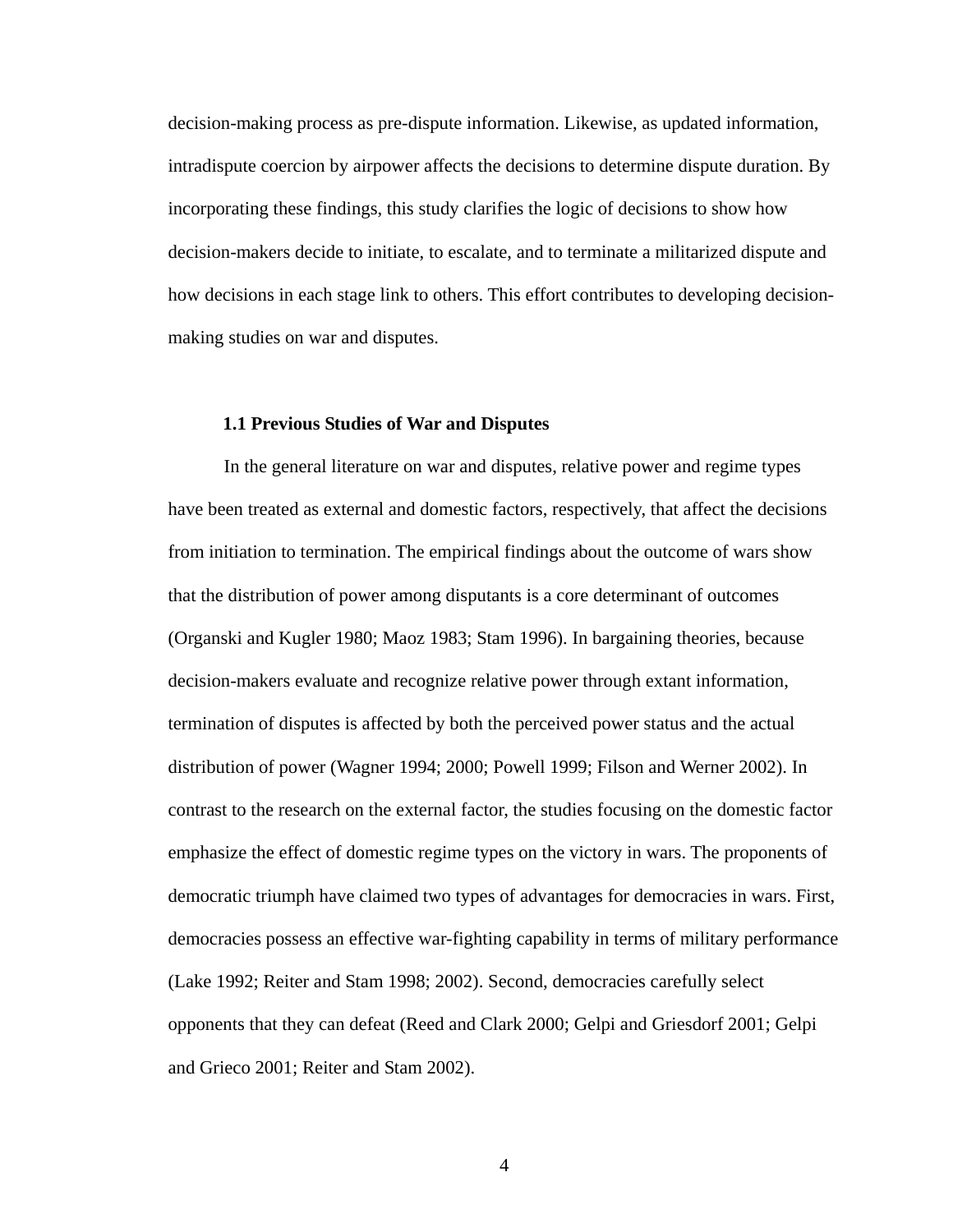However, these identified effects of relative power and domestic regime on wartime victories should be integrated with dispute initiators' strategic selection process under the informational dynamics. Because decisions of whether or not to initiate war and dispute depend on decisions-makers' pre-dispute information, the initiators' strategic position per se reflects disputants' optimistic expectations about the positive net balance of costs and benefits. Also, initiators' selection of dispute affects the chance of victory because a dispute is a choice of initiators who hope to win (Gartner and Siverson 1996; Clark and Reed 2003). Therefore, strategic selection process, relative power, and domestic regime types are incorporated as determinants of the chance of victory in militarized disputes. Based on this possible linkage, each factor affects intradispute decisions, so they become predictors of decisions to terminate militarized disputes.

 Nevertheless, existing literature does not deal with the possible linkage between important components of pre-dispute information and the intradispute decision-making process to terminate militarized disputes. Whereas democratic triumph theories attempt to discover the combined effect of democracies and strategic positions as a pre-dispute determinant of outcomes, this line of research centers on empirical assessments rather than the investigation of the decision-making process. Although the strategic selection process has been examined as one of the important prewar factors to bring victory in war (Bueno de Mesquita 1981; Wang and Ray 1994; Gartner and Siverson 1996), these studies do not link decision-makers' pre-dispute expectations to the intradispute decisions to terminate militarized disputes.

In studies of dispute initiation, relative power and domestic regime type also have been considered as important factors in the decision to initiate disputes. The discussion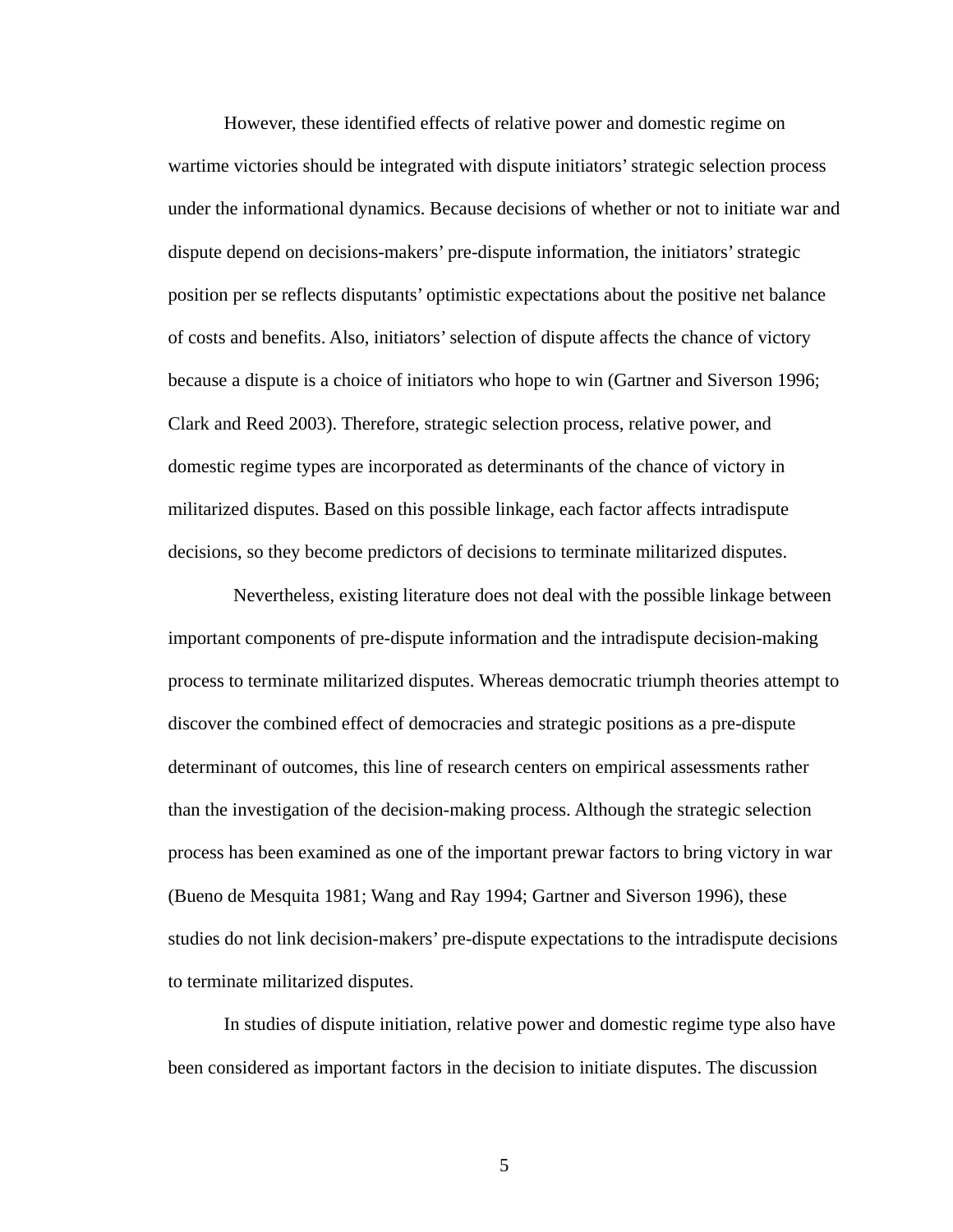about relative power has concentrated on how the distribution of power between states affects the decision-makers' recognition and responsiveness. Power transition theory claims that the lack of preponderance of power, dissatisfaction with the status quo, and a rapid overtaking power are more likely to induce war between states (Organski and Kugler 1980; Kim 1992; Kugler and Lemke 2000; Tammen et al. 2000). In contrast to this theory focusing on the preponderance of power, balance of power theory suggests that power parity provides the systemic stability to prevent war between states (Morgenthau 1967; Mearsheimer 1990). Although these competing theories emphasize differently the influence of power parity, the commonalities are that the change of relative power creates an important signal in determining the likelihood of war.

On the other hand, the arguments about domestic regime type assert that dyadic regime types strongly affect the initiation of war and disputes. In democratic peace theory, democratic dyads have at least three war-averse mechanisms: institutional constraints, normative consensus, and information assessment. First, the logic of institutional constraints in democratic regimes suggests that the accountability of a democratic regime creates relatively high domestic costs, as well as punishments derived from failed disputes, which democratic leaders must face, thereby preventing aggressive foreign policies (Bueno de Mesquita, Morrow, Siverson and Smith 1999; Huth and Allee 2002). Second, the logic of normative consensus suggests that internal democratic norms can be extended to the mutual expectation of war-averse behavior in democratic dyads (Russett 1993; Huth and Allee 2002). Third, the logic of information assessment claims that, in democracies, the high level of domestic audience costs and transparency in the decisionmaking process can build more credible signals, reducing the possibility of using bluffing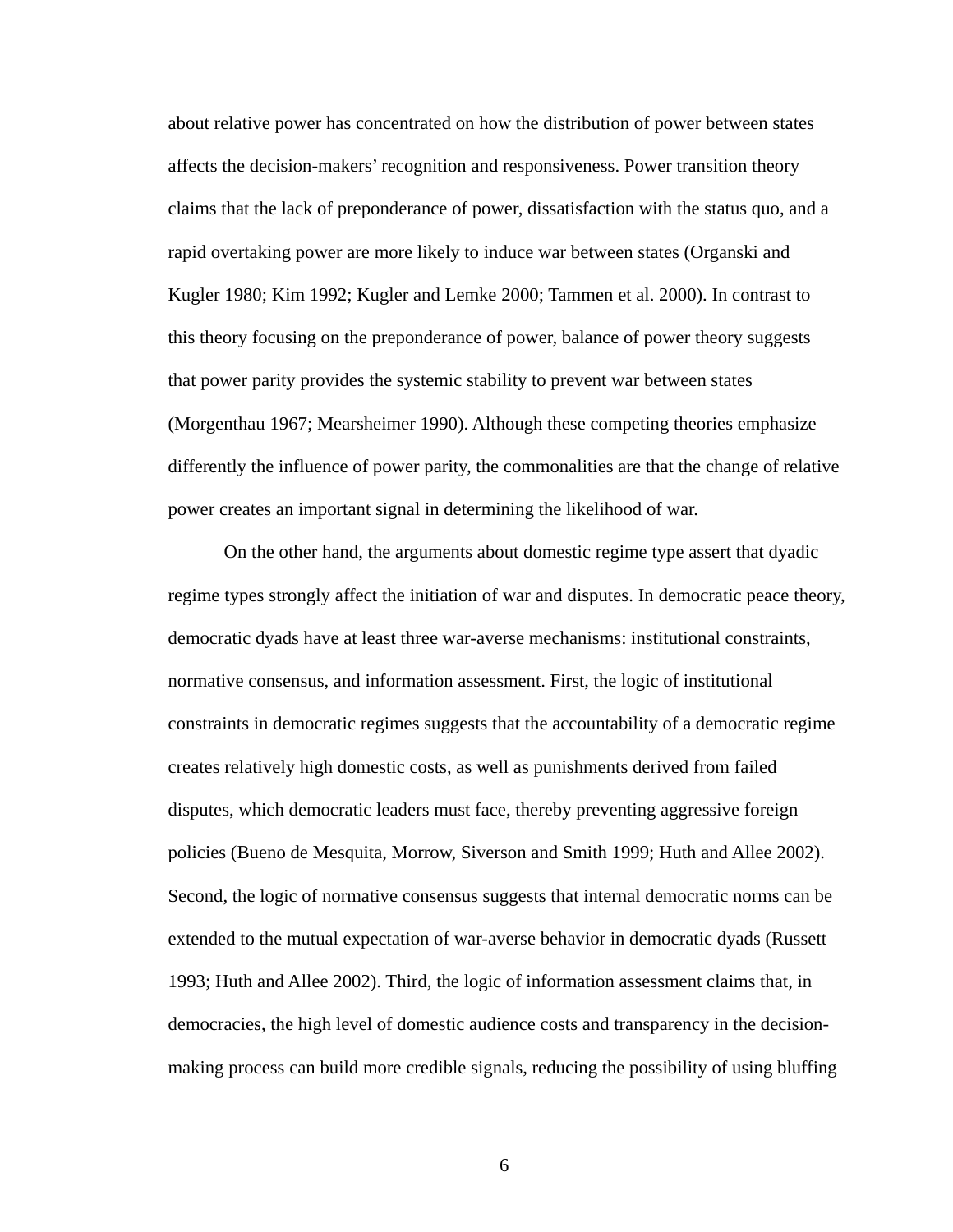strategies. Therefore, democracies can prevent miscalculations that cause war and disputes (Fearon 1994a; Schultz 1998; 1999; 2001). These explanations about relative power and domestic regime identify significant contexts to influence the onset of war and disputes.

However, these theories do not directly capture the variation on the extent of observable pre-dispute information affecting the disputants' decisions to initiate militarized disputes. When decision-makers face impending militarized disputes, their cost-benefit calculus is highly affected by the expected probability of victory, as well as by the contexts for the decision. This expected probability of victory can be derived from ex ante factors such as the regimes' inherent ability for military performance, relative power prior to disputes, and strategic advantages of initiation. In this sense, the expected probability of victory represents observable pre-dispute information. In a similar vein, there is pre-dispute uncertainty that reflects unobservable information. Therefore, the combination of the expected probability of victory and uncertainty based on pre-dispute information can be linked closely to the decision to initiate militarized disputes. In terms of measurement, although existing research attempts to calculate the probability of victory based on pre-dispute relative capability (Bueno de Mesquita 1981), this calculation merely reflects the tangible power ratio. Because the tangible power ratio does not represent the complex of contextual factors (e.g., domestic societal characteristics and strategic choices), the expected probability of victory should be calculated by including factors that existed prior to the decision to initiate a dispute.

In the study of dispute escalation, existing research centers on a certain process that moves from a minimum level of dispute to full-scale war. In particular, the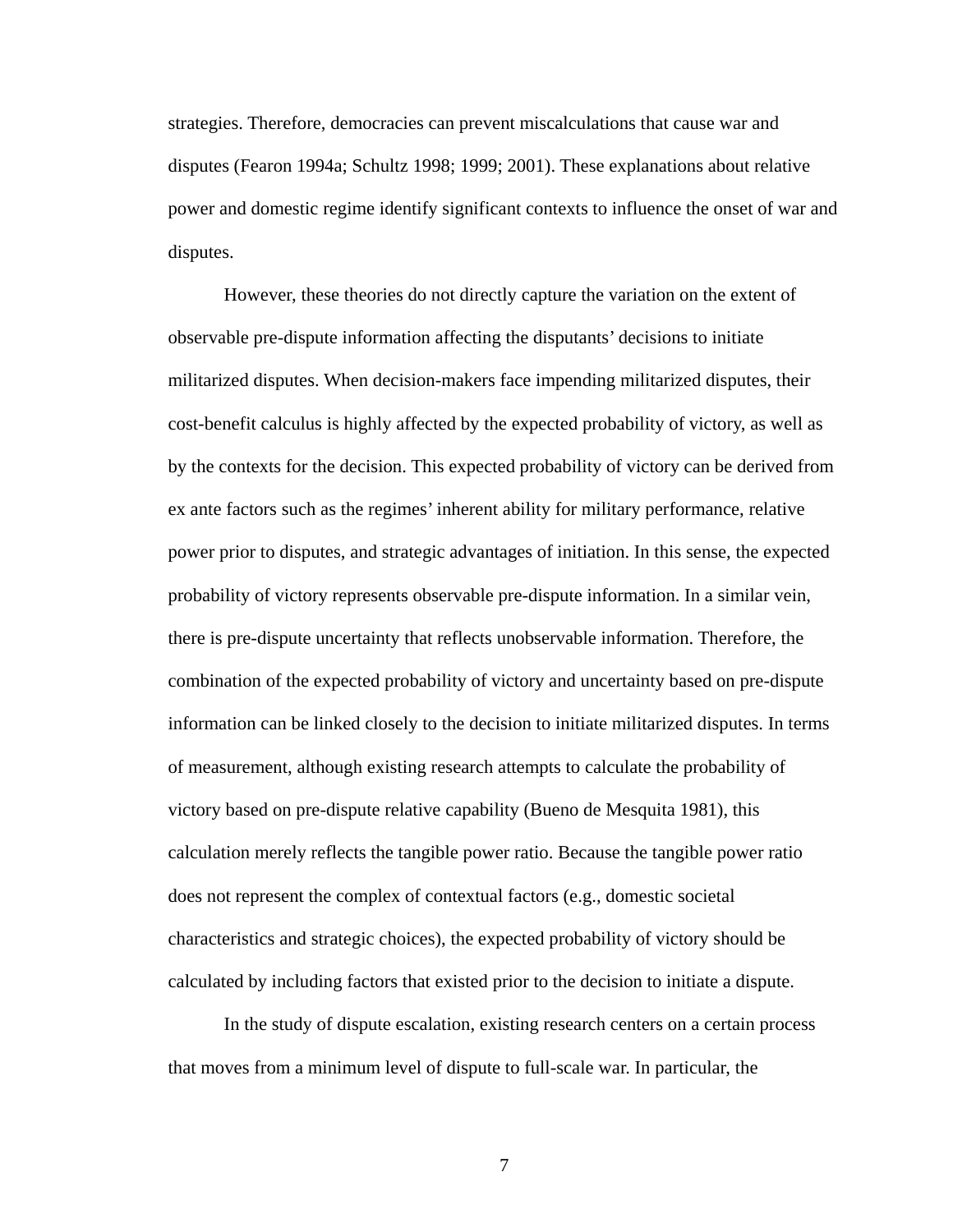International Crisis Behavior (ICB) project describes crisis escalation as the combination of the concept of nonviolent escalation derived from a psychological threat and reciprocal actions between trigger and response (Brecher and Wilkenfeld 1997; Wilkenfeld and Brecher 2000). In a similar vein, *Process of War*, a book that attempts to explain war as a process, emphasizes the effect of both contexts and reciprocal bargaining strategies on the decision to escalate disputes toward war (Gochman 1995; Siverson and Miller 1995; Stoll 1995). Additionally, the degree of violence and reciprocity is regarded as a core predictor of escalation (Leng 1993; 2000). According to these ideas, reciprocal violence has been captured as the core element of the escalation process. In this context, relative power and regime types can affect perception and the responsiveness of an opponent state's behaviors, thereby also influencing the escalation process. In terms of relative power, the bargaining models presume that information about distribution of power determines decisions of whether to negotiate or to go to war (Powell 1999; Wagner 2000). Thus, in intrawar bargaining, perceived power affects the decision to escalate militarized disputes. Likewise, the arguments regarding domestic regime types consider democracy as an important factor affecting the escalation process. These arguments, having focused on the role of democratic dyads, reveal their pacific effects on the escalation of disputes (Senese 1997; Reed 2000; Kinsella and Russett 2002).

However, these existing studies need more emphasis on the relationship between pre-dispute information and intradispute decisions in escalation process. Even after the initiation of militarized dispute, observable pre-dispute information can affect decisionmakers' expectations and cost-benefit calculus, because the degree to which private information emerges can be an important factor of escalation. In the escalation stage,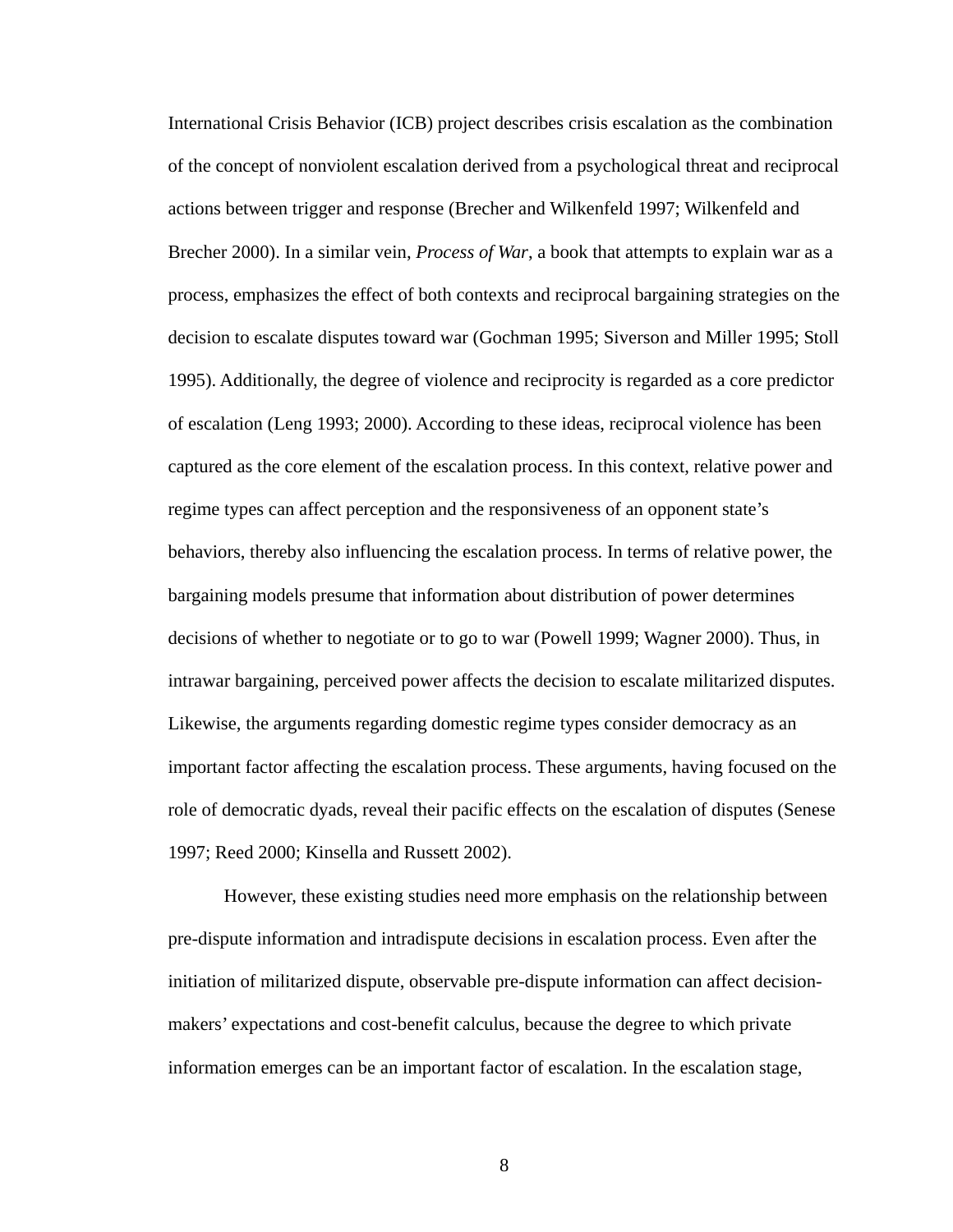because many disputants already have mobilized military forces in order to reinforce their own commitments, private information has been considered as an important cause of escalation toward war in the rational choice approach. Although the rational choice approach assumes that war is more costly than settlement, states have an incentive to misrepresent their own private information in order to establish better bargaining conditions (Fearon 1995). In this context, decision-makers create costly and credible signals through troop mobilization or higher domestic audience costs, thereby increasing the costs of backing down (Fearon 1997). Thus, these policies entail the risk of war even though decision-makers do not want to enter war (Fearon 1997; Slantchev 2005). As another path to war in the rational choice approach, states attempt to conceal private information in order to preserve military advantage. Because this incentive increases the costs of revealing information necessary for successful bargaining, the likelihood of war increases due to concealment (Lai 2004). Thus, private information induces the escalation of disputes by encouraging decision-makers to rely on military, rather than diplomatic, options. This means that the extent of revealed private information helps to explain whether or not militarized disputes will escalate.

Along this line, the intergovernmental institutional design to reveal private information, such as an existing restrictive agreement on arms, can reduce the possibility of escalation because such information alleviates the risk of war derived from private information. Since arms control agreements are designed for restriction of surprise attack and large-scale offensive movements (Goldblat 1994; Glaser and Kaufmann 1998), they can reduce the degree of private information withheld. Therefore, the existing arms control agreements can reduce the likelihood of escalation during a militarized dispute.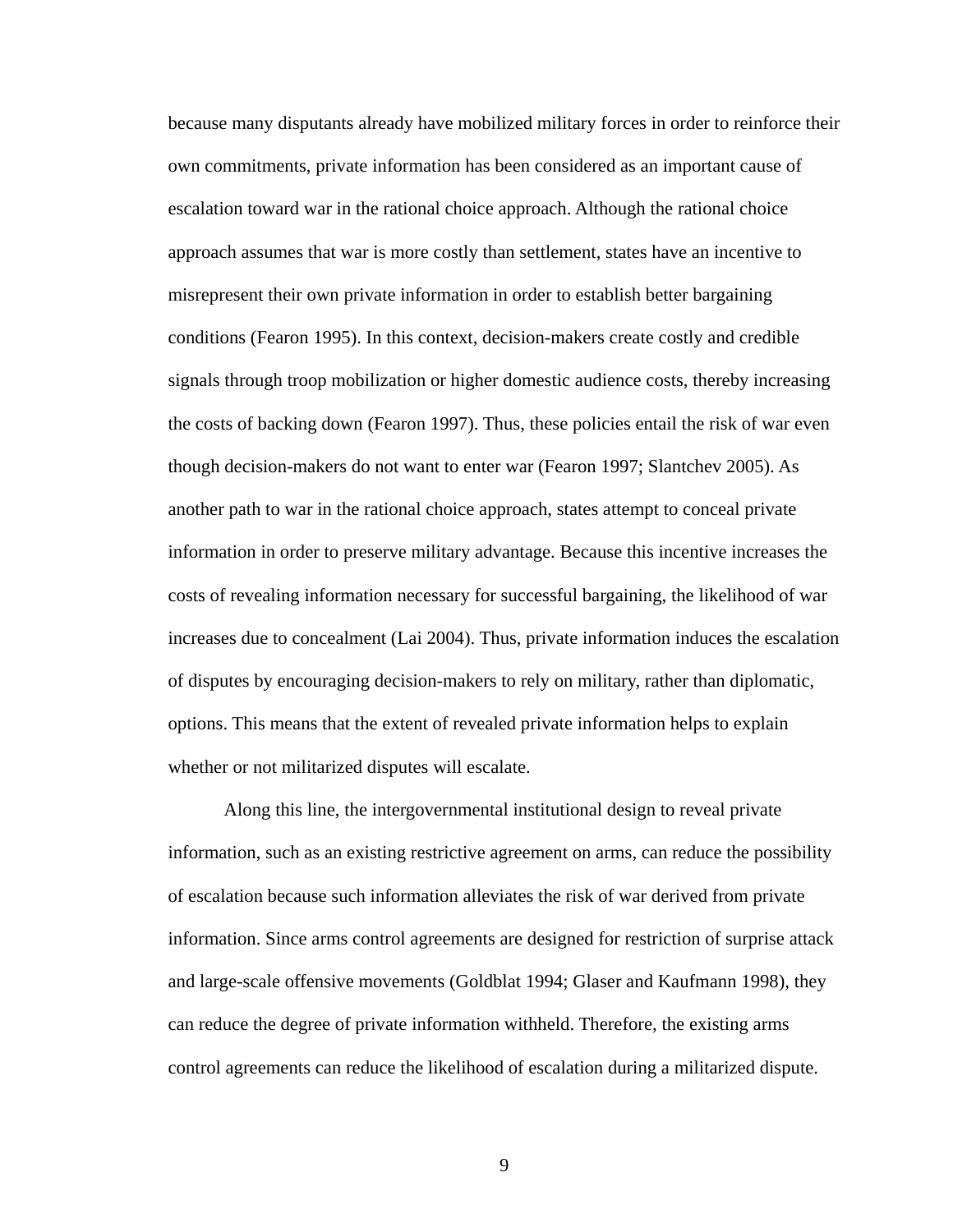This implies that the extent of observable pre-dispute information can guide the intradispute decision of whether or not to escalate violence.

Finally, in the study of termination of militarized disputes, it is necessary to consider how decision-makers update information during a dispute. In this context, the combination of coercive foreign policy and military technology, as an intradispute choice, can update pre-dispute information. After dispute initiation, the use of military coercion based on modern technology can affect the outcome of militarized disputes. In the existing literature, the coercion studies focus on the tacit conveyance of commitment and resolve (Schelling 1966; Jervis 1970; Baldwin 1985; George 1994), so that the dispute initiators' implementation of military coercion affects the strategic calculation of all disputants. In militarized disputes, military technology changes the cost of fighting, so that a change of technology also affects resolve and commitment in war (Powell 1999). Furthermore, military coercion can communicate credible commitment to opponents (Slantchev 2005). In this context, airpower can represent modern military technology and can be considered as an effective coercive instrument (Pape 1996; 1998). In a similar vein, Warden (1998) asserts that the use of airpower coercion can weaken opposing leaders' situation awareness, an ability necessary for command and control in battles. Horowitz and Reiter (2001) find empirical evidence to support the effectiveness of airpower coercion in events after World War I. Extant literature shows that the use of airpower coercion can demonstrate the strong resolve of the coercer to the target state.

However, existing empirical endeavors do not investigate the effect of airpower coercion on the termination decision, which determines the duration of militarized disputes. In military studies, the role of airpower in war has been identified as a decisive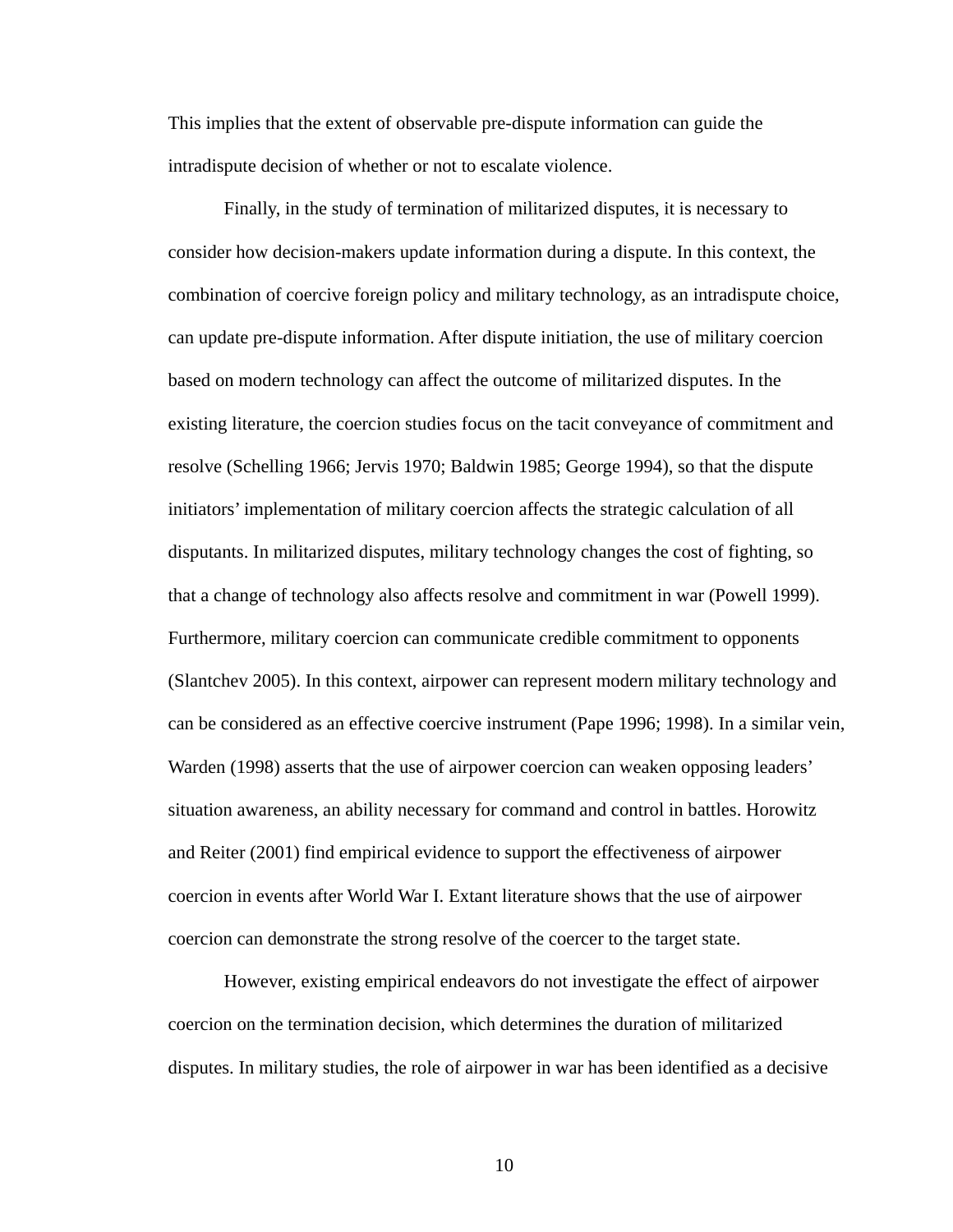instrument of victory. Similarly, airpower coercion can be linked to the ability to influence costs in militarized disputes. In fact, airpower is considered as a component of national power, specifically, to represent the technological element (Powell 1999; Mearsheimer 2001). Therefore, the use of airpower coercion affects both expected outcomes of dispute and the ability to absorb costs during disputes, thereby influencing both disputants' incentives to escalate a dispute and the desire to continue a dispute. As updated information, the use of airpower in militarized disputes can affect the intradispute decision to determine dispute duration.

In short, existing studies of disputes do not consider how pre-dispute information guides the decision-making process and how intradispute choices update this pre-dispute information prior to and during militarized disputes. This means that the study of militarized disputes requires additional investigations into the role of pre-dispute information as a causal factor and possible linkage between pre-dispute and updated information throughout each decision-making stage of militarized disputes.

### **1.2 Outline of Research**

This study identifies major components of pre-dispute information such as relative power, regime types, strategic position of initiators, the expected outcome probability based on empirical observations, and arms control agreements as causal factors in the decision-making process. I argue that identified pre-dispute information per se has a causal effect on decisions to initiate, to escalate, and to terminate militarized disputes, as well as updated intradispute information (i.e. ex post choice of airpower coercion). As causal factors, pre-dispute information is linked with updated information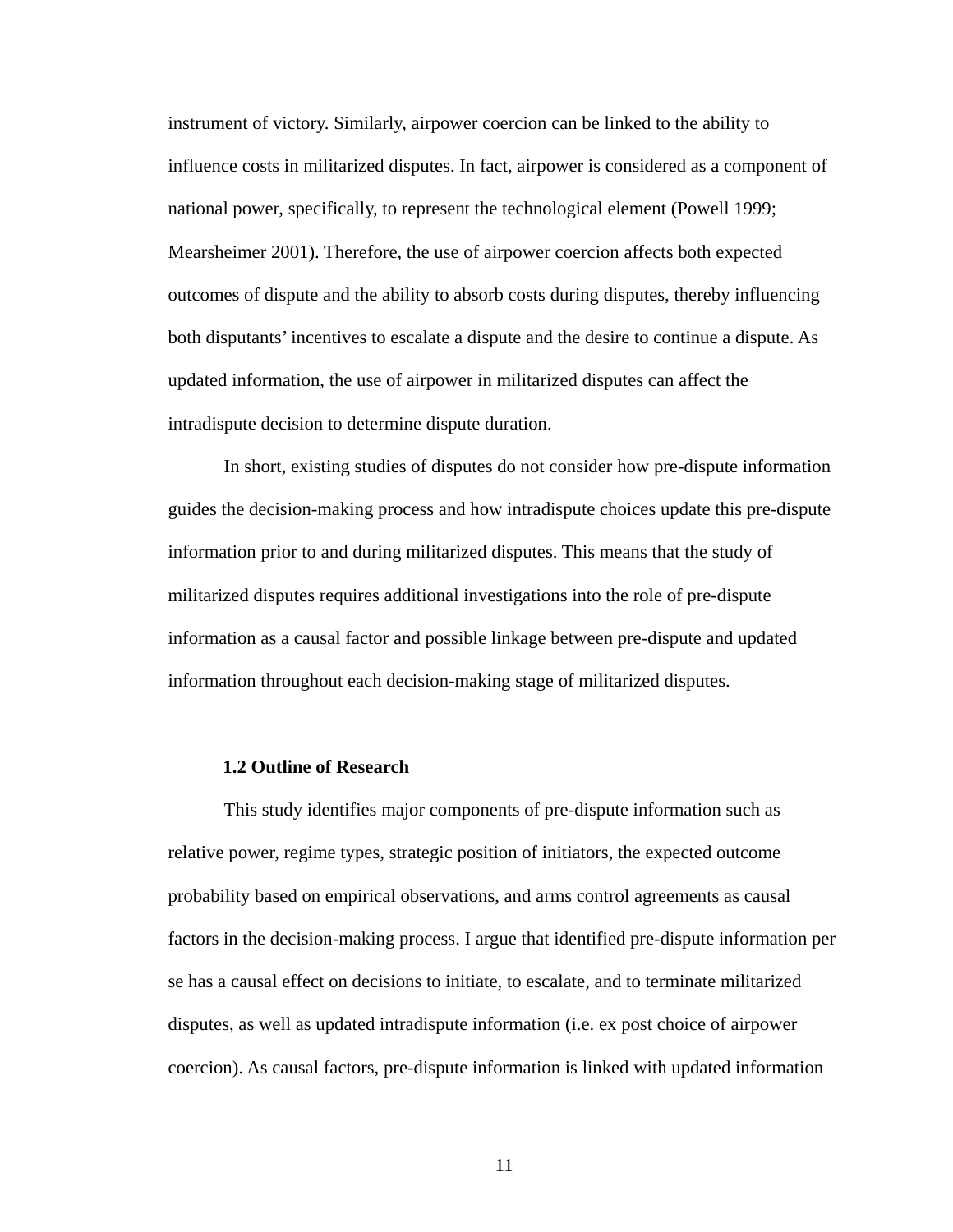in the decision-making process, so that decisions are connected with one another throughout decision-making stages. This investigation clarifies the relationships among all decision-making stages of militarized disputes.

This study consists of six chapters as follows. After the introductory chapter, the second chapter examines how pre-dispute external, domestic, and strategic contexts impact the outcome of militarized disputes. All relevant components of pre-dispute information are carefully identified from existing war and conflict literature. As identified relevant pre-dispute information, advantages in relative power and democratic regime characteristics directly affect the disputants' chance of victory by intradispute bargaining and war-fighting performance. Furthermore, the selection effect derived from democracies cost sensitivity and prior belief about relative power indirectly affects probabilities of dispute outcomes. Based on these direct and indirect mechanisms, predispute information can guide intradispute decisions to terminate disputes, thus affecting the dispute outcomes. In the empirical test section of the chapter, I test the effect of regime types, relative power, and the choice to initiate a dispute on militarized disputes' three possible outcomes (victory, draw, and defeat). The empirical test reveals that external relative power and domestic regime types are significant components of predispute information affecting decisions to terminate militarized disputes. The outcome model also is designed to show the predictive ability. The result shows that the outcome model is acceptable. This means that the outcome model can provide expected probabilities of outcomes that potential dispute initiators may perceive as an ex ante expectation about future dispute outcomes. Thus, dispute outcomes are a source of predispute information, so that the decision to initiate a dispute links to the decision to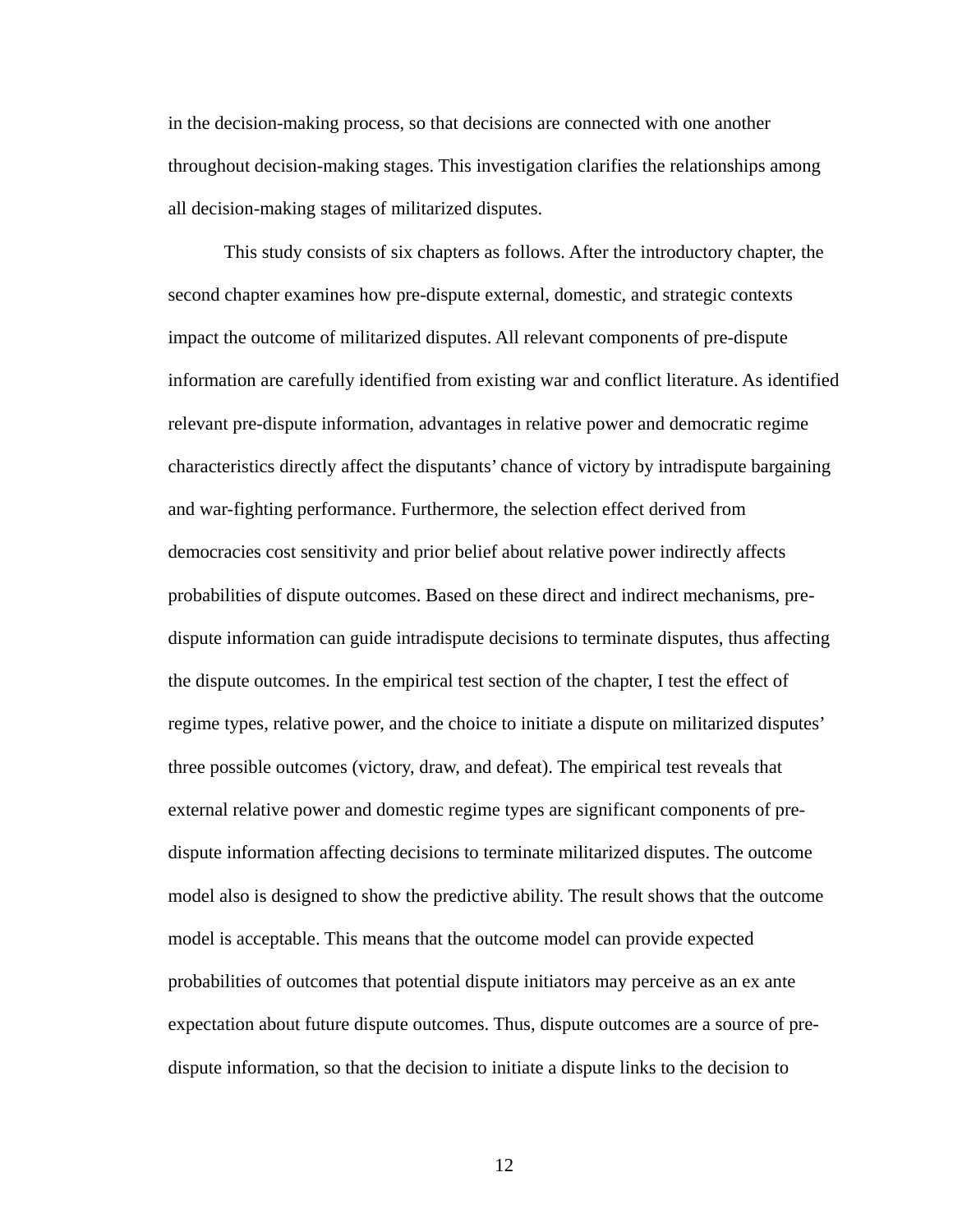terminate it.

Also, this model reveals that the decision to terminate is linked to the initiation of disputes because how they end is affected by how they begin (Reed and Clark 2000; Clark and Reed 2003). This means that initiators and targets have different strategic processes (Clark and Reed 2003). Thus, perceptions and responsiveness to relative power differ between initiators and targets in militarized disputes. Because initiators generally are resolved disputants (Maoz 1983), disputants' expectations are linked to strategic position. In this context, the initiators' strategic position cannot accept stalemate or compromise as a favorable result of disputes. In contrast, the targets' strategic position would consider draw as an acceptable outcome. Thus, initiators' advantage of relative power can induce the victory rather than draw. This implies that there are clearly different strategic positions between initiators and targets in a militarized dispute.

Chapter 3 investigates how the expected outcome of militarized dispute affects the decision to initiate it. As pre-dispute information, the expected outcomes consist of expected probability of victory and uncertainty. The former is derived from the outcome model in Chapter 2, so identified effects of democratic institutional characteristics and relative power in the outcome model are incorporated into the expected probability of victory. In contrast, uncertainty represents unobservable information. The decisionmakers learn the effect of regime types and relative power on the outcome of disputes (Goemans 2000). Thus, the decision to initiate militarized disputes is affected by previous expectations about the outcome, so that the expected probability of victory can be considered as an important determinant of initiation. Because the expected probability of victory is induced from the outcome model, it represents ex ante contexts composed of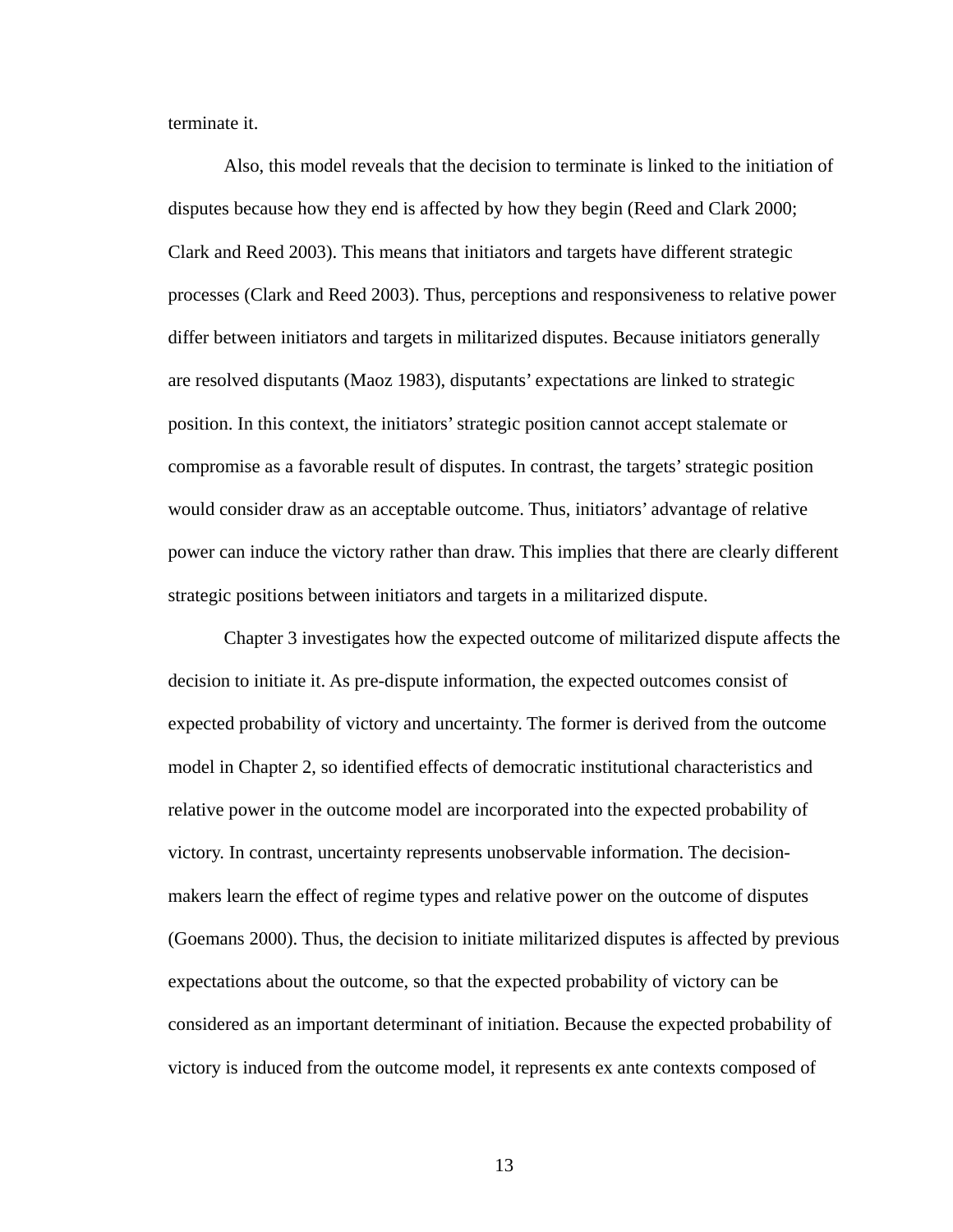regime types and national power. In this context, decision-makers consider a high level of probability of victory as a preponderance of power and democratic advantage on military performance prior to disputes. Therefore, decision-makers have incentives to initiate a militarized dispute in order to obtain a favorable outcome by their advantage. However, in the empirical world, the chance of draw intervenes into decision-makers' calculation as well as the expectation based on probability of victory. Thus, the expected probability of victory is related exponentially to the likelihood of dispute initiation, because a certain magnitude of expected probability of victory, which entails a decrease in chances of both draw and defeat, drastically reinforces incentives to initiate a militarized dispute.

Likewise, uncertainty also affects the relationship between expected probability of victory and the likelihood of dispute initiation. In the rational choice approach, conflicting estimates of the outcome reduce bargaining range and instead increase the likelihood of war (Fearon 1995). Accordingly, decision-makers' incentives to misrepresent private information are reinforced when there is uncertainty of the distribution of power and resolve. In the empirical test section, the initiation model is designed to test the relationship between the combination of observable and unobservable pre-dispute information and decisions of initiation. This model shows that with a high magnitude of uncertainty about power and resolve, the increase in probability of victory is more likely to initiate a militarized dispute.

Chapter 4 examines how the extent of revealed private information by intergovernmental institutional designs impacts the dispute escalation process. After initiation of a dispute, more information is revealed periodically (Goemans 2000). In the escalation process, the target's reciprocal action which determines the escalation of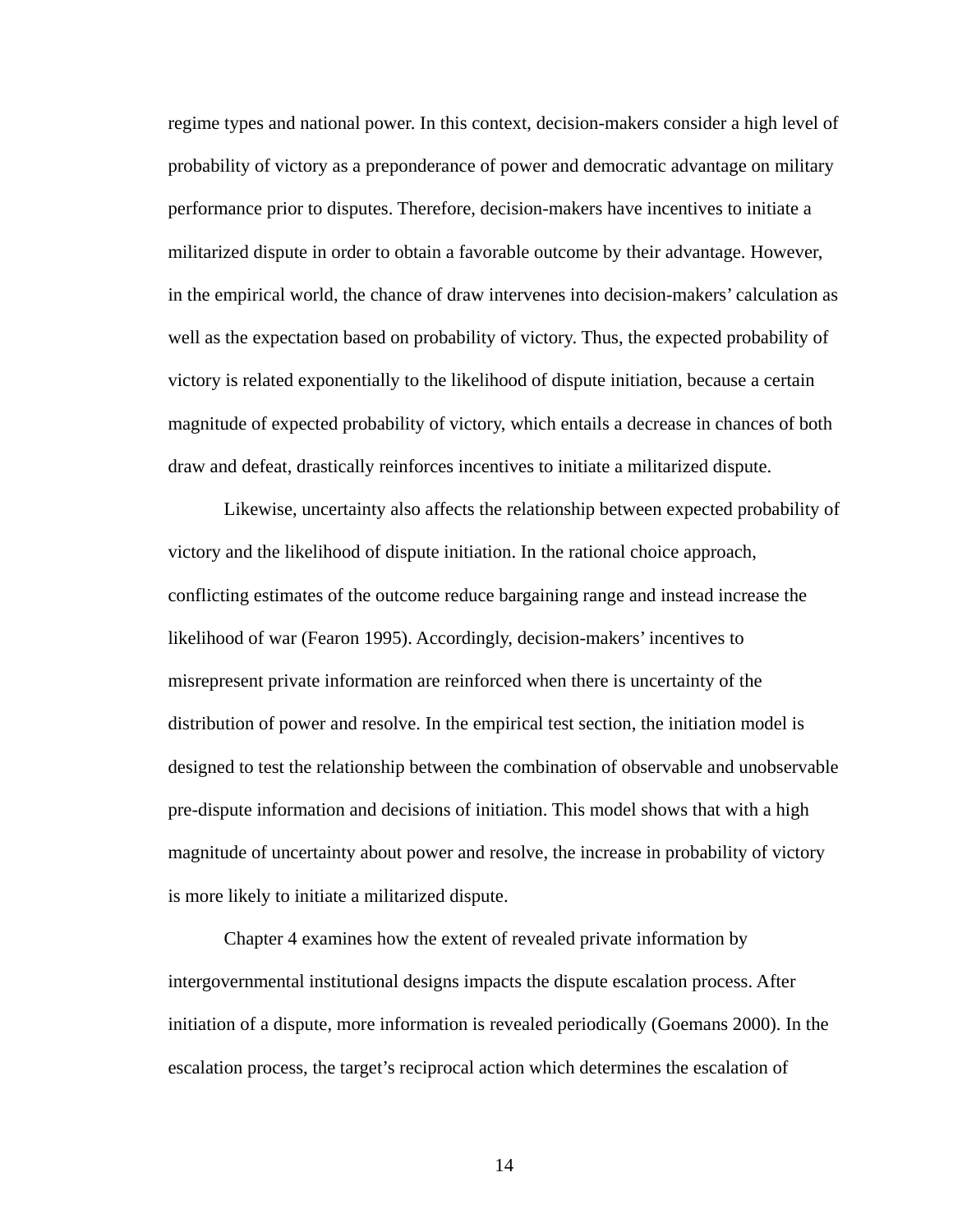disputes is affected by the degree of private information revealed. A decision to escalate derived from reciprocal actions is affected by the disclosure of private information, because the change in the level of uncertainty induces a recalculation of the disputes' costs. In this context, an institutional design to reveal private information, such as an existing restrictive agreement on arms, can reduce the possibility of escalation because such information alleviates the risk of war derived from private information. Thus, arms control agreements designed to disclose private information can affect the targets' reciprocal actions. When disputants recalculate costs and benefits after entering a dispute, arms control agreements with on-site inspection systems reveal private information and thereby affect disputants' decisions to escalate disputes. The escalation model tests the effect of existing arms control agreements on decisions to escalate violence during a militarized dispute. This model reflects the recalculation of costs and benefits in initiators and targets because disputants update their facts from previously private information. The result reveals that arms control agreements significantly reduce the likelihood of escalation. This implies that pre-dispute information can guide intradispute decisions to escalate a militarized dispute.

Chapter 5 investigates how the intradispute choice of airpower coercion affects the decisions to terminate militarized disputes. Foregoing identified factors that affect decision-making stages in militarized disputes can be incorporated into the use of airpower which represents military coercion based on military technology. Thus, the use of airpower after the initiation of disputes can revise the prediction of the outcome of militarized disputes. The coercion literature has attempted to distinguish military coercion from traditional military strategies (Freedman 1998; Jakobsen 1998). In this context,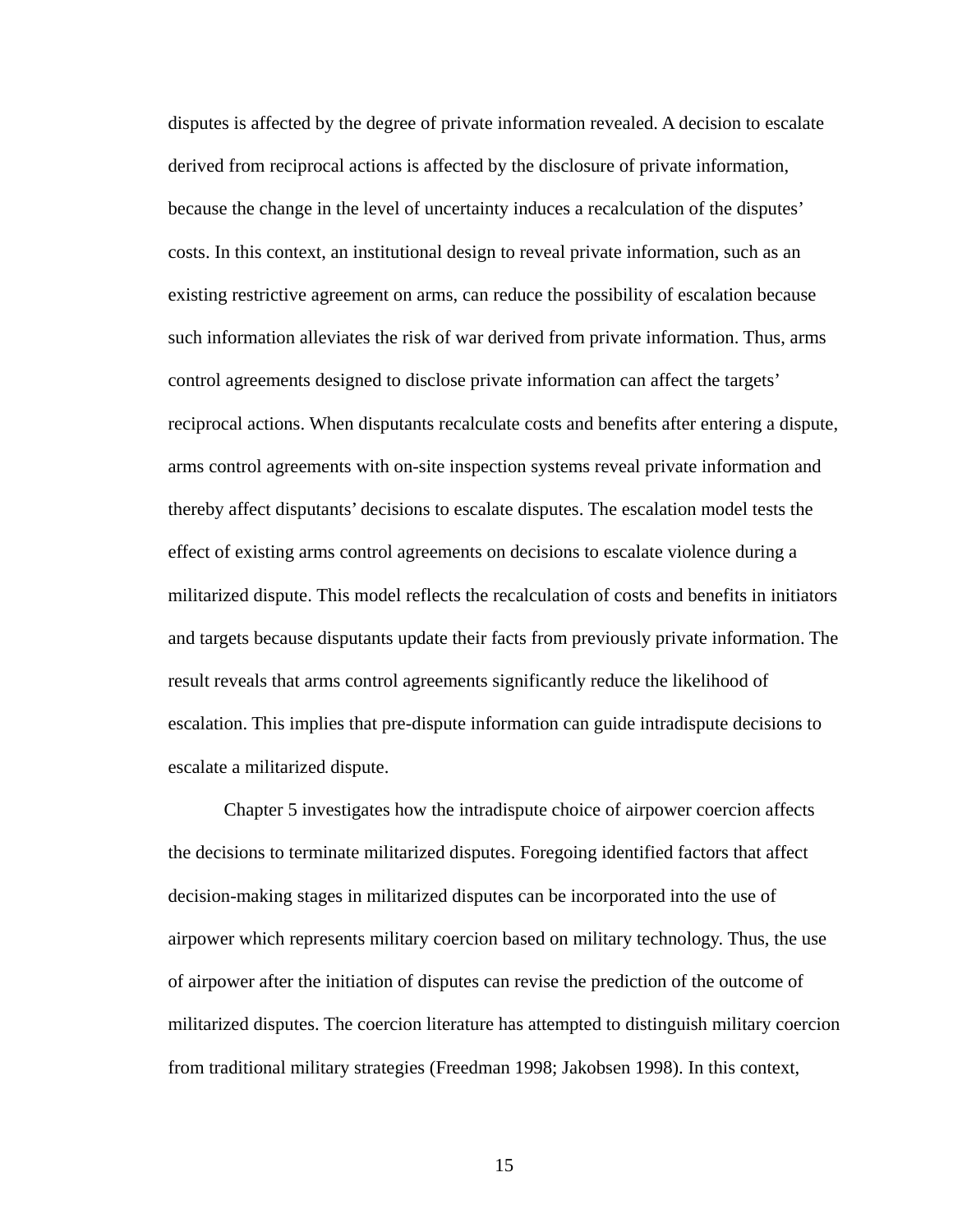Pape (1990; 1996) attempts to show logical distinctions between airpower coercion and war-fighting in terms of different demands imposed by coercers. Since airpower can represent advanced military technology and coercive foreign policies, the use of airpower in militarized disputes can convey strong resolve and commitment. In militarized disputes, the use of airpower coercion entails not only the delivery of the message of the coercer but also the exhaustion of target capability. The use of airpower coercion can reduce the target's ability to absorb and to inflict costs during disputes. This results in a change of expected probability of victory that provides incentives to escalate disputes. Thus, the use of airpower coercion forces encourages disputants to pursue more favorable objects and entails expansion of dispute duration. Furthermore, the use of airpower coercion represents disputants' strong resolve to pursue decisive outcomes so that a dispute is prolonged. Thus, because a disputant with use of airpower coercion is less willing to accept outcomes other than victory, the duration of the dispute is expanded. In the empirical test section, the test is designed to capture the effect of use of airpower coercion on duration of militarized disputes.

The final chapter summarizes major findings and presents theoretical implications. Existing studies of conflict have expanded findings from full-scale war cases to short of war cases. Along this line, this study of militarized disputes opens the puzzle of how states decide to initiate, to escalate, and to terminate most serious conflicts enough to become militarized. Furthermore, this study finds the linkage between outcome and initiation models. The findings imply that decisions are interconnected with one another in militarized disputes. Therefore, this study can contribute to understanding the evolution of violence in international relations.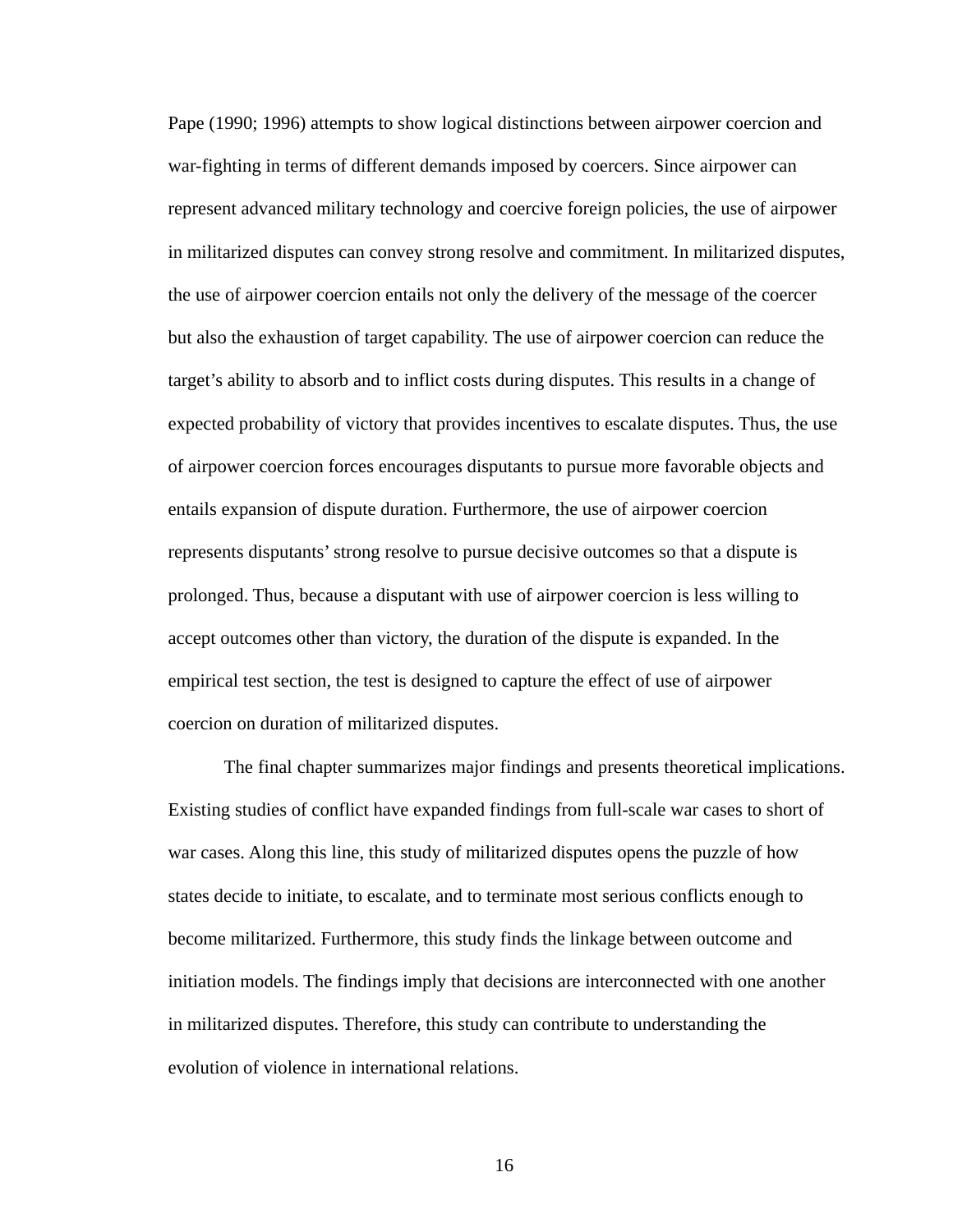#### **1.3 Method**

In terms of method, this study uses large N statistical analysis for empirical regularities. In order to sustain theoretical arguments, empirical propositions should survive the testing using natural history (Singer 2000; Bennett and Stam 2004). To test causal arguments about decision-making logic, directed dyadic analyses are used. Because directed dyadic analysis distinguishes a dispute initiator's behavior from that of a target, it allows one to explore decisions based on behavioral choices (Bennett and Stam 2000). The directed dyadic model fits into the test of causal arguments having internal logic and conceptual clarity. Thus, the logic of decisions deduced from actor-level analysis can be tested in an integrated research design across levels of analyses using the large N empirical method.

This study uses two different units of analysis that reflect the decision-making stages of militarized disputes. In the outcome, escalation, and duration models, the unit of analysis is directed dyadic militarized disputes involving the use of force. The initiation model uses directed politically active dyads as the unit of analysis. The politically active dyads consider alliance and geographic distance as opportunities for militarized disputes (Quackenbush 2006). Since states' ability to project their power is limited by the geographic distance, the proximity between states and major power status determines the opportunity for initiation of disputes (Most and Starr 1989). Additionally, alliance provides a certain political relation that can be another opportunity wherein noncontiguous minor powers are involved in militarized disputes (Quackenbush 2006).

For estimation of models, this study basically uses logit analysis. The outcome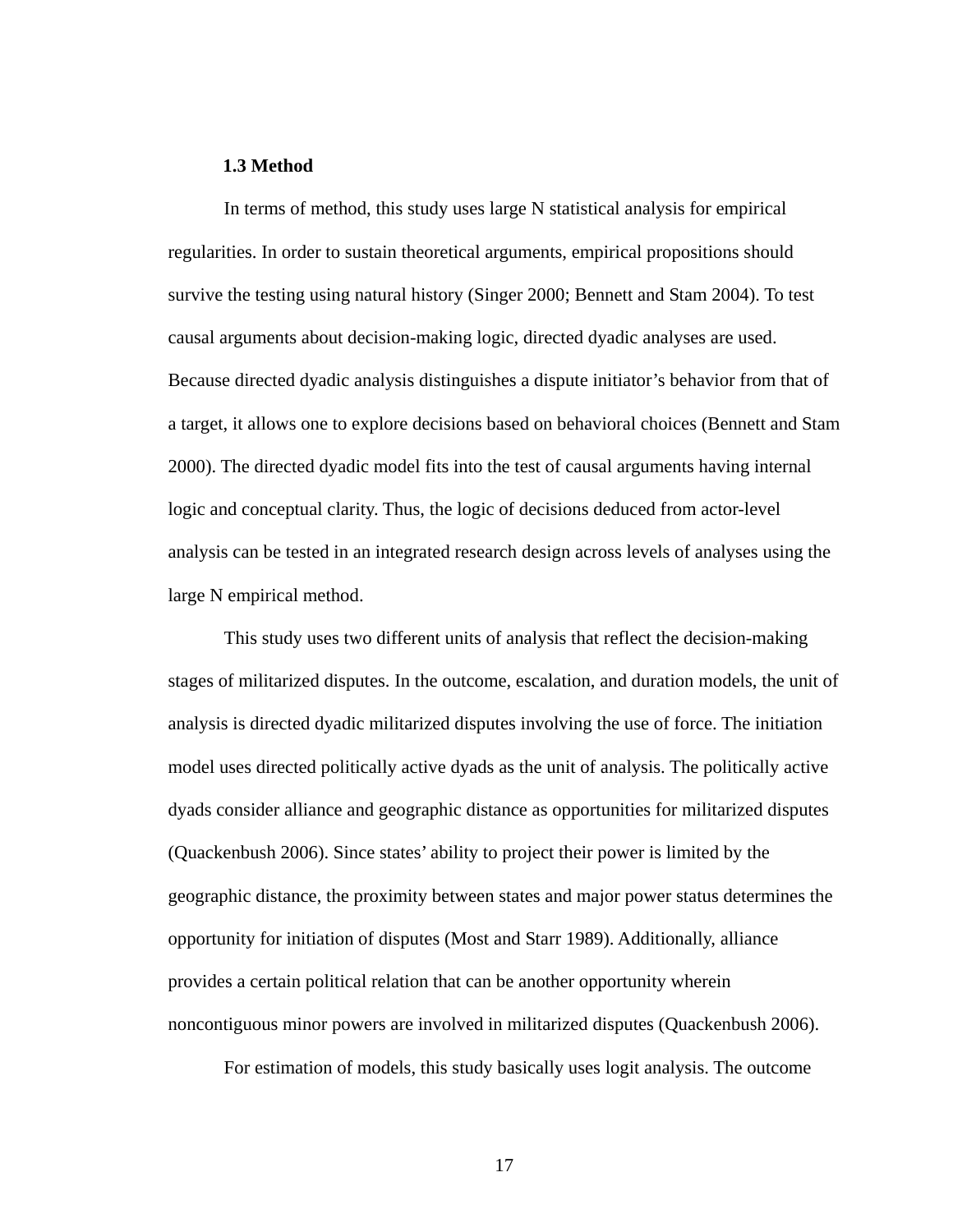models use multinomial logit analyses in order to estimate three outcomes of dispute. The initiation model uses logit spline procedure in order to correct temporal dependence in time-series cross-national data. The duration model uses both Cox proportional estimation and corrected estimation procedure for nonproportionality. With the escalation model, I use both ordered logit and two-stage probit selection models. The two-stage probit selection model offers the estimation of the effects of the exogenous variables on the two interrelated decisions (Poe and Meernik 1995; Blanton 2000). Since the twostage model estimates the probit coefficients in the first stage and then systemically excludes the cases that are not connected with the decision to initiate militarized disputes in the second stage, the effect of decisions of responsiveness on escalation can be captured in the isolating factors that entail the militarized disputes. In other words, the second stage's test deals with selected cases in which the initiation of militarized dispute has already been decided.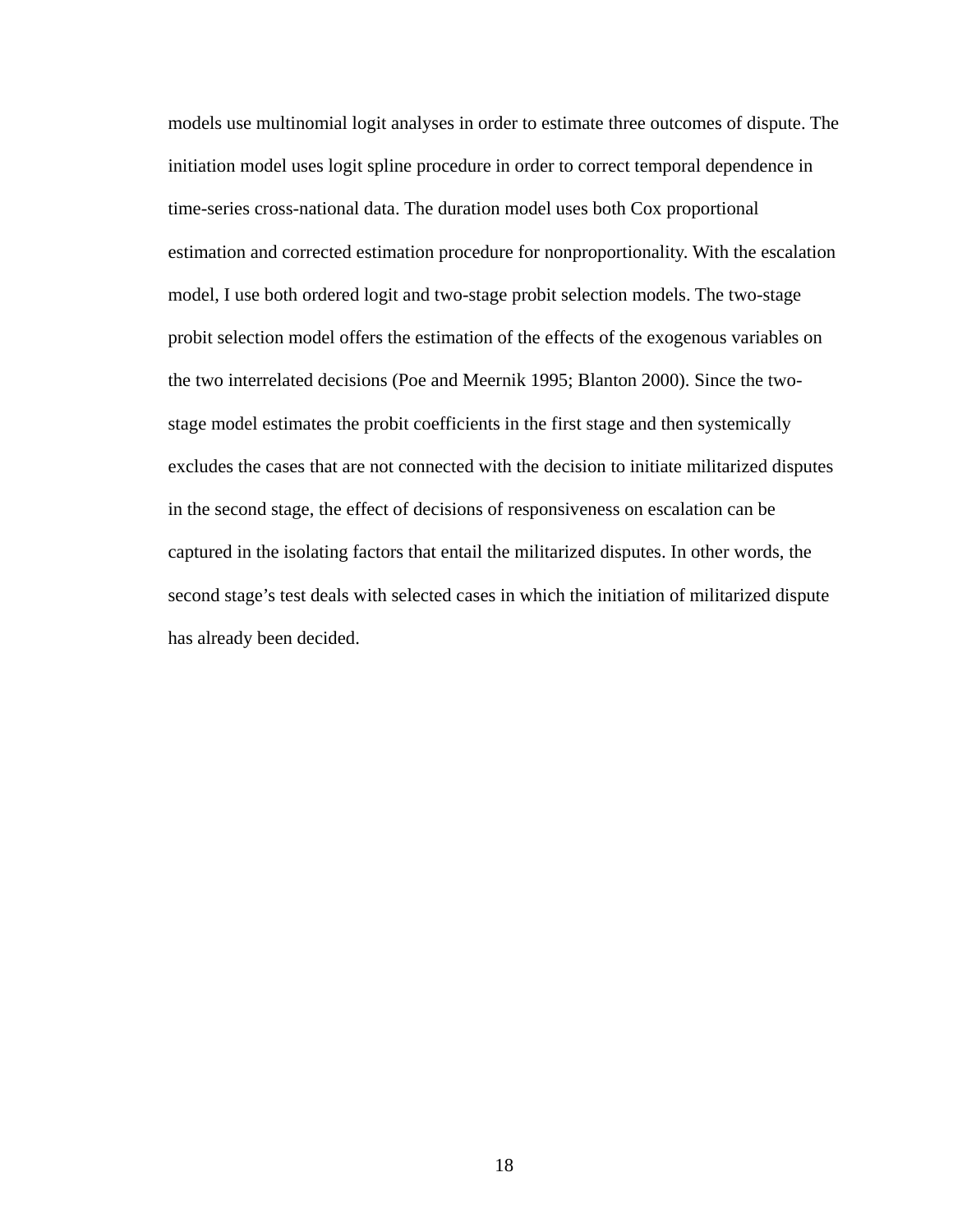## **Chapter 2 Outcomes of Militarized Disputes**

The literature on international relations has attempted to find causal factors that determine the outcome of armed conflicts. This investigation of outcomes opens the puzzle of how decision-makers decide to terminate war and conflicts. The decision to terminate relies on both ex ante expected outcome and ex post cost-benefit calculus in a militarized dispute. In the nature of decision-making process under imperfect information, these ex ante and ex post contexts represent two sources of information that decisionmakers can access prior and during a militarized dispute. The former represents predispute information and the latter reflects the process to update information through fighting and the opponent's response. Before the initiation of militarized disputes, decision-makers depend solely on pre-dispute information based on observable measures. Therefore, if decision-makers who rely on only pre-dispute information select their states into a militarized dispute, they can choose to make intradispute decisions of whether states terminate a dispute. This means that pre-dispute information affects the decision to terminate a militarized dispute. Thus, it is necessary to explore this linkage between predispute information and intradispute decision-making.

The idea of possible linkage between the two is not noble. Existing research concerning decision-making has focused on how this pre-dispute information (so-called beliefs) affects the interpretation of new information (George 1969; Jervis 1976; Calvert 1985) and how pre-dispute information is updated by additional information about uncertainty (Wagner 2000; Slantchev 2003b; Powell 2004). These studies consider predispute information as a filter to view new information or a measure of uncertainty that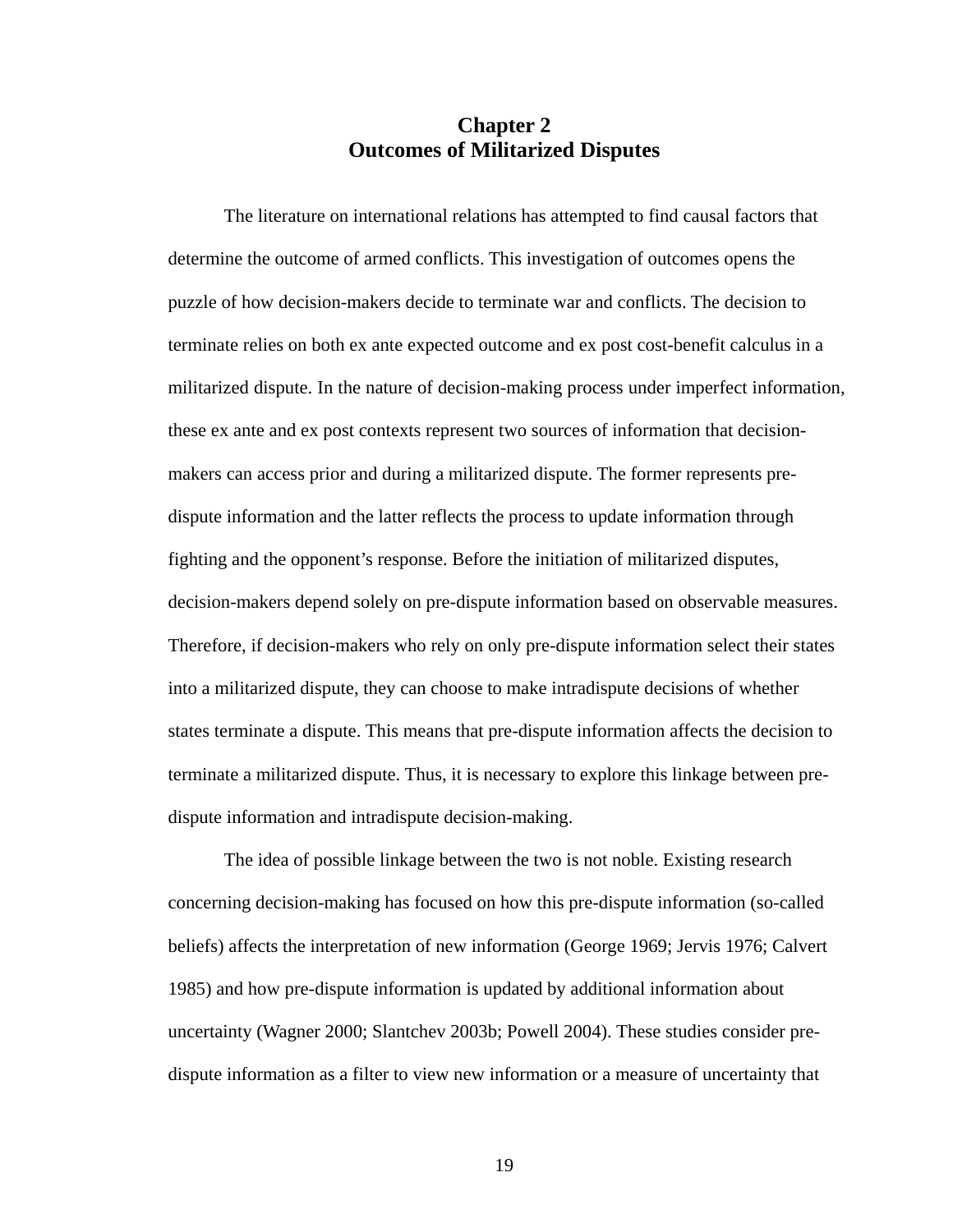indirectly affects the decision-making process during a dispute. As a more empirical elaboration, war outcome studies emphasize the selection effects wherein the selection of war methodologically affects the inference of war outcomes (Hart and Reed 1999; Clark and Reed 2003). However, although the extant research reveals the effect of pre-dispute information on the information update process and the chance of victory, no one has investigated what mechanisms and what type of information create the direct relationship between pre-dispute information and dispute outcomes.

This chapter presents the effect of pre-dispute information on the outcomes of militarized disputes. I argue that relevant pre-dispute information guides intradispute decisions of whether to terminate a dispute and therefore is directly related to the dispute outcome. Because some types of prior expectations affect the probability of victory, these types of pre-dispute information are determinants of the termination decision during a militarized dispute. In order to develop and to test this logic of termination decisions based on pre-dispute information, this chapter is organized as follows. The first section discusses the linkage between ex ante expectations and dispute outcomes. The second section reviews theoretical and empirical endeavors to examine the outcome of armed conflicts and then identifies relevant ex ante contexts. In the third section, I investigate how these identified factors affect the logic of the decision to terminate militarized disputes. The fourth section presents the outcome model in order to test the effect of identified ex ante factors on the outcome of militarized disputes. Also, the predictive ability of the outcome model is discussed. Finally, I analyze the empirical testing result and provide implications that affect the decision to initiate militarized disputes.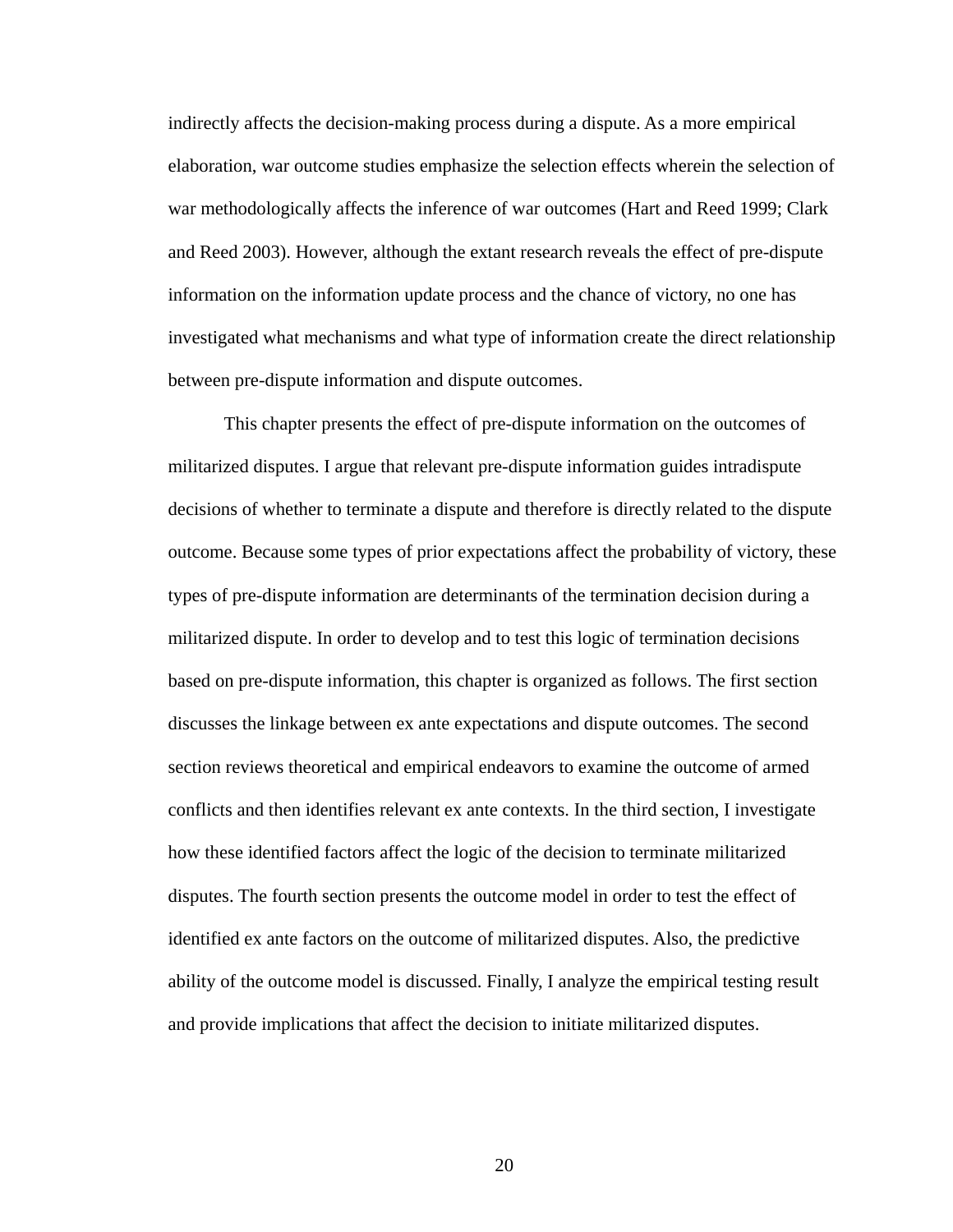#### **2.1 Linking Information**

One sort of pre-dispute information tends to hold during the intradispute decisionmaking process that affects the termination of dispute, while others do not. For example, prior to and during the Yom Kippur War in 1973, Egyptian expectations about Israeli military force were preserved and affected the Egyptian defeat. Egyptian political and military leaders believed that the Israeli military possessed a better-qualified armed force that they could not overcome in battles. Due to the memory of the devastating defeat of the 1967 war and insufficient time to overcome the military gap, Egyptian President Anwar Sadat and Commander in chief Ahmad Ismail clearly understood that Egyptian armed force was in a position of military weakness (Gawrych 2000). In their view, the Israeli force had several advantages in technological and professional military skill, the capacity to train for armed combat, and widespread technological support (Monroe and Farra-Hockley 1975). Therefore, Sadat and Ahmad Ismail prepared a prudent and limited war plan instead of an ambitious plan for decisive victory (Gawrych 2000). Although they planned a surprise attack, they did not want decisive victory through a series of battles. The Egyptian prior belief about Israeli military quality continued during the war. As a result, even after the successful breakthrough of the Suez Canal, Egyptian leaders tended to consolidate the positions along the Canal they occupied in initial wartime and were reluctant to expand the military campaign in order to maximize the initial military achievements (Brzoska and Pearson 1994; Fraser 1995). Due to this belief, Egyptian leaders rapidly accepted the settlement derived from military defeat when their Third Army was trapped by the Israeli counteroffensive. In the Yom Kippur War, the Egyptian belief about Israeli military quality was derived from quite credible pre-dispute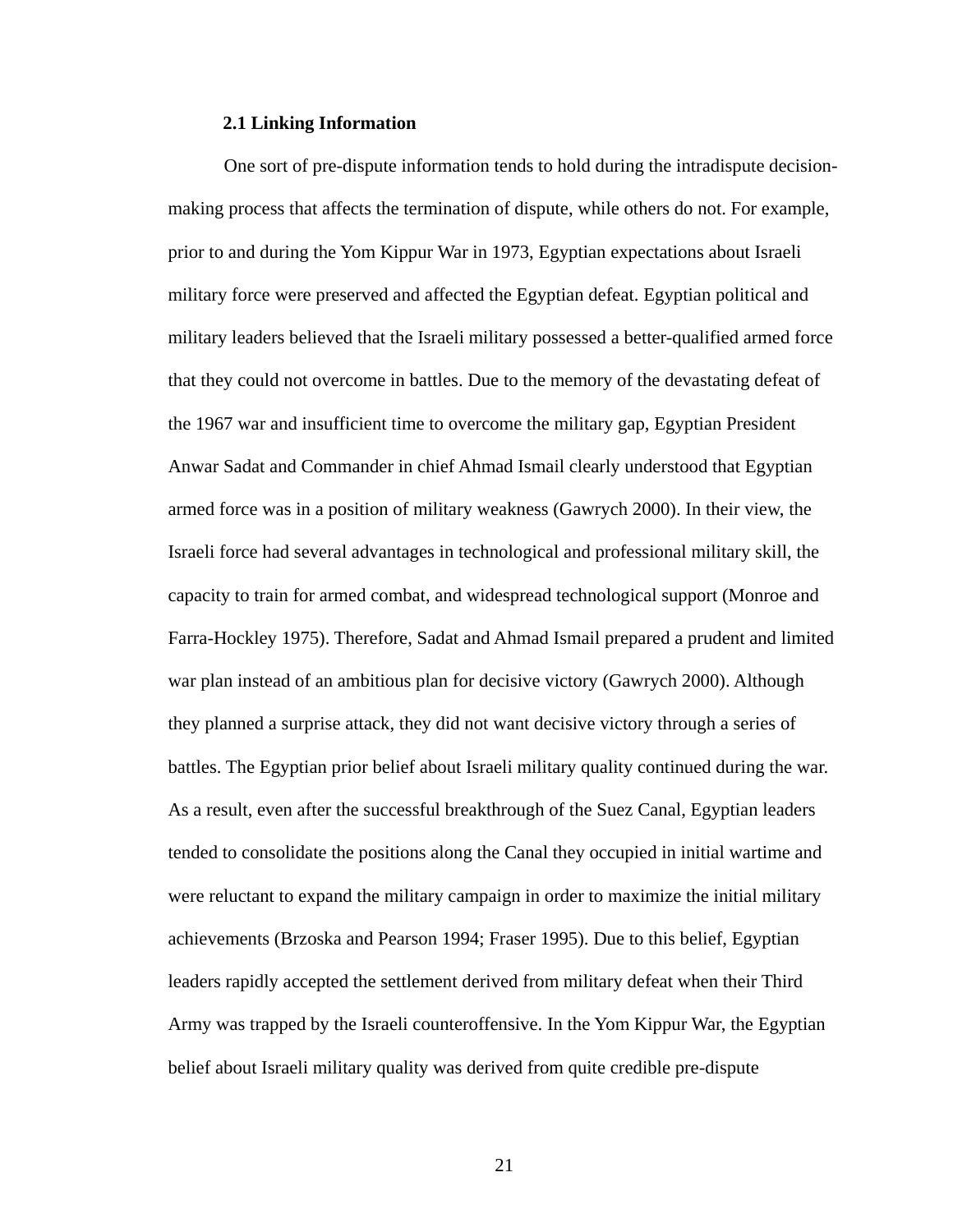information that affected Egyptian intradispute decisions, so that this type of pre-dispute information was related directly to dispute outcome.

In contrast, in the Second Moroccan Crisis in 1911, British expectations about German resolve to use force changed, so Britain chose more coercive diplomacy in the last phase of the crisis and forced Germany to back down. In July 1911, Imperial Germany sent the gunboat Panther to Morocco in order to compel a French concession regarding territorial and economic interests in African colonies (Kagan 1995). During this crisis, Germany gradually increased its territorial demands for French colonies and showed the resolve to use force by both the dispatch of the gunboat and a break in negotiations. As a member country of Triple Entente with France, Britain faced the decision of whether to intervene in this crisis. In the beginning phase of crisis, the British government expected that German resolve to use force was very credible, thinking the German aim was to smash Triple Entente and to obtain Moroccan territories (Mercer 1996). Therefore, Britain expressed support for France but maintained a policy of nonintervention (Barraclough 1982; Richardson 1994). However, after the Mansion House speech that rhetorically expressed British resolve to prepare for war, the German foreign minister Kiderlen reassured the British government that Germany did not want Moroccan territories. Furthermore, throughout the two cycles of negotiation and crisis between France and Germany, the retreat of the imperial German government faced serious criticism from the German nationalist press but the government was not affected by this criticism (Richardson 1994). This was a sign that Germany did not deliver a credible threat. Specifically, German diplomats did not seem to be accountable to the public pressure that criticized their crisis managements. It seemed that, despite domestic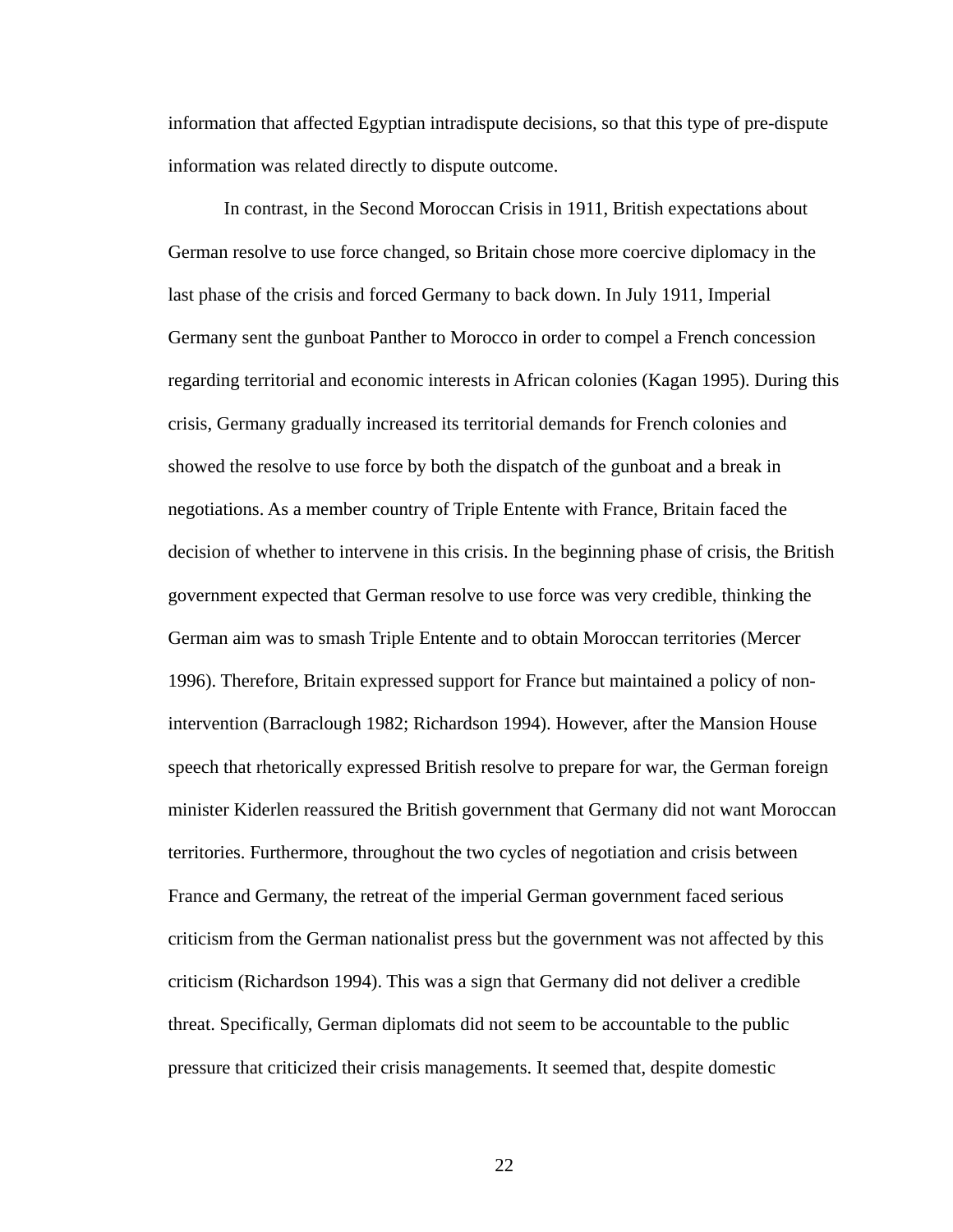pressure, it was not difficult for the German government to back down. Therefore, the British government changed its original expectations about German resolve and decided on naval preparation in order to compel Germany to retreat (Barraclugh 1982; Richardson 1994). Because of the change of British expectations about German resolve, the Moroccan crisis ended when German conceded and withdrew its demands about Morocco. In this case, Britain's initial expectation based on pre-dispute information did not hold, because the imperial German threat did not entail credibility.

These two examples show that all types of pre-dispute information do not hold during a dispute, but certain types of ex ante conditions can be preserved in intradispute decision-making. Therefore, it is necessary to explore what types of pre-dispute information can directly guide intradispute decisions of termination that determine dispute outcomes. The linkage between pre-dispute information and dispute outcome is raised in strategic selection arguments. Because dispute initiators select themselves into a militarized dispute, how disputes end is influenced by how they begin (Reed and Clark 2000; Clark and Reed 2003). Therefore, dispute initiators and dispute targets differ in the strategic selection process. Generally, initiators are more resolved (Maoz 1983; Clark and Reed 2003) and have a more optimistic view about chance of success (Fearon 1994b; Slantchev 2004). In several war studies, initiators' advantages have been identified in terms of target selection, better preparation of war plan, and surprise-attack effect (Bueno de Mesquita 1981; Wang and Ray 1994; Stam 1996; Gartner and Siverson 1996).

Because the strategic selection process differs between initiators and targets, the effect of initiators' and targets' pre-dispute information on the outcome of disputes differs as well. Therefore, relevant pre-dispute information affects the chance of victory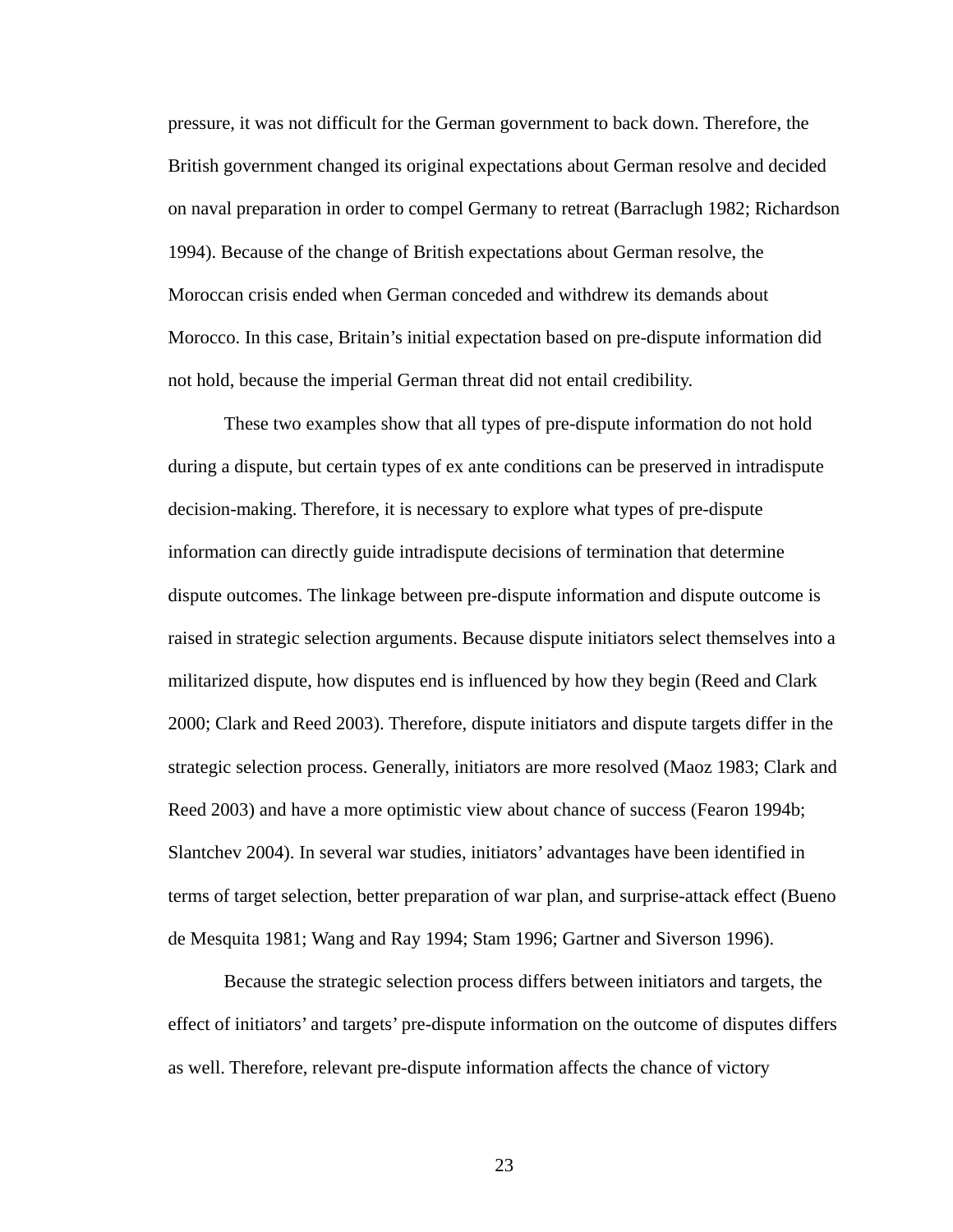differently, depending on strategic positions. In terms of strategic position, whereas dispute initiators select targets, targets' behaviors are conditioned by the initiators' selection (Hart and Reed 1999). Due to this strategic selection, some factors that affect dispute initiations indirectly impact the chance of victory, yet directly influence dispute outcomes (Clark and Reed 2003). Therefore, there are direct and indirect mechanisms that depict the linkage between pre-dispute information and intradispute decision-making. I will discuss these mechanisms later.

The identification of relevant pre-dispute information is a starting point to explain linking decisions from initiation to termination. Before the initiation of disputes, the circumstances of imperfect information force decision-makers to rely on only ex ante expectations when calculating the costs of impending disputes. This implies that predispute information's predictive ability is acceptable to decision-makers. Thus, whether identified ex ante contexts are relevant pre-dispute information is tested by how accurately the identified information predicts the dispute outcomes.

Based on this predictive ability, decision-makers have an ex ante expectation of dispute outcome and then select their states into a militarized dispute wherein ex ante expectation, via the selection effect, indirectly affects the probability of dispute outcome, just as ex ante observable measures directly affect the chance of victory. This means that pre-dispute information affects the decision to terminate a militarized dispute in both direct and indirect ways. These dispute outcomes brought by decisions of termination are accumulated in observed experiences that become a source of the pre-dispute information. In this informational dynamic, pre-dispute information links to both decision to initiate and decision to terminate, so that initiation and termination decision stages are linked to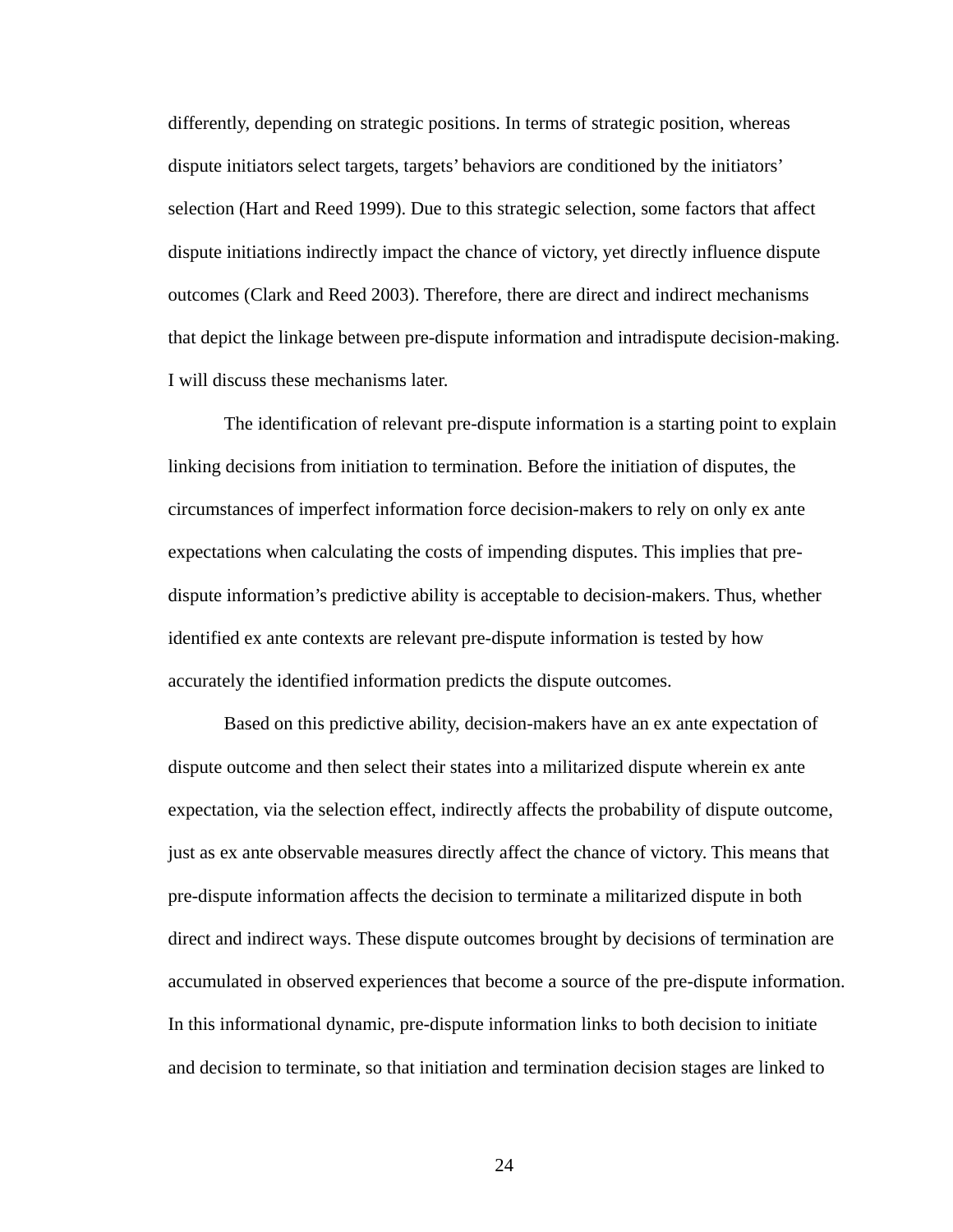each other.

### **2.2 Identification of Ex Ante Contexts**

Relevant pre-dispute information is identified in existing research that has found several factors influencing the outcome of war and crisis. Several scholars have examined war outcomes, focusing on explanatory factors such as relative power and strategic behaviors (e.g. Gartner and Siverson 1996; Stam 1996) or regime types (e.g. Reiter and Stam 1998; 2002; Clark and Reed 2003). Others test the effect of power, regime, and resolve on crisis and short of war outcomes (Maoz 1983; Gelpi and Grieco 2001; Gelpi and Griesdorf 2001). These works emphasize external relative power, domestic regime type, and strategic positions as important ex ante contexts in outcomes of militarized disputes. These factors have been considered as important determinants of dispute outcomes in main lines of research on war termination and crisis management.

First, bargaining theory can provide a description of external relative power that affects the outcomes of war and crisis. In this line of study, war is assumed as a result of divergent belief about disputants' abilities to wage war (Fearon 1995; Powell 1999). Based on this assumption, bargaining theory emphasizes uncertainty regarding the distribution of power and the resolve to use force under the imperfect information condition. In this circumstance, decision-makers have an incentive to misrepresent their private information in order to obtain better deals (Fearon 1995). Thus, the uncertainty about the balance of power and the incentive to misrepresent it cause rational decisionmakers to choose war despite the fact that they realize war is a costly instrument.

Based on this logic, Fearon (1994b) shows that crises are characterized by private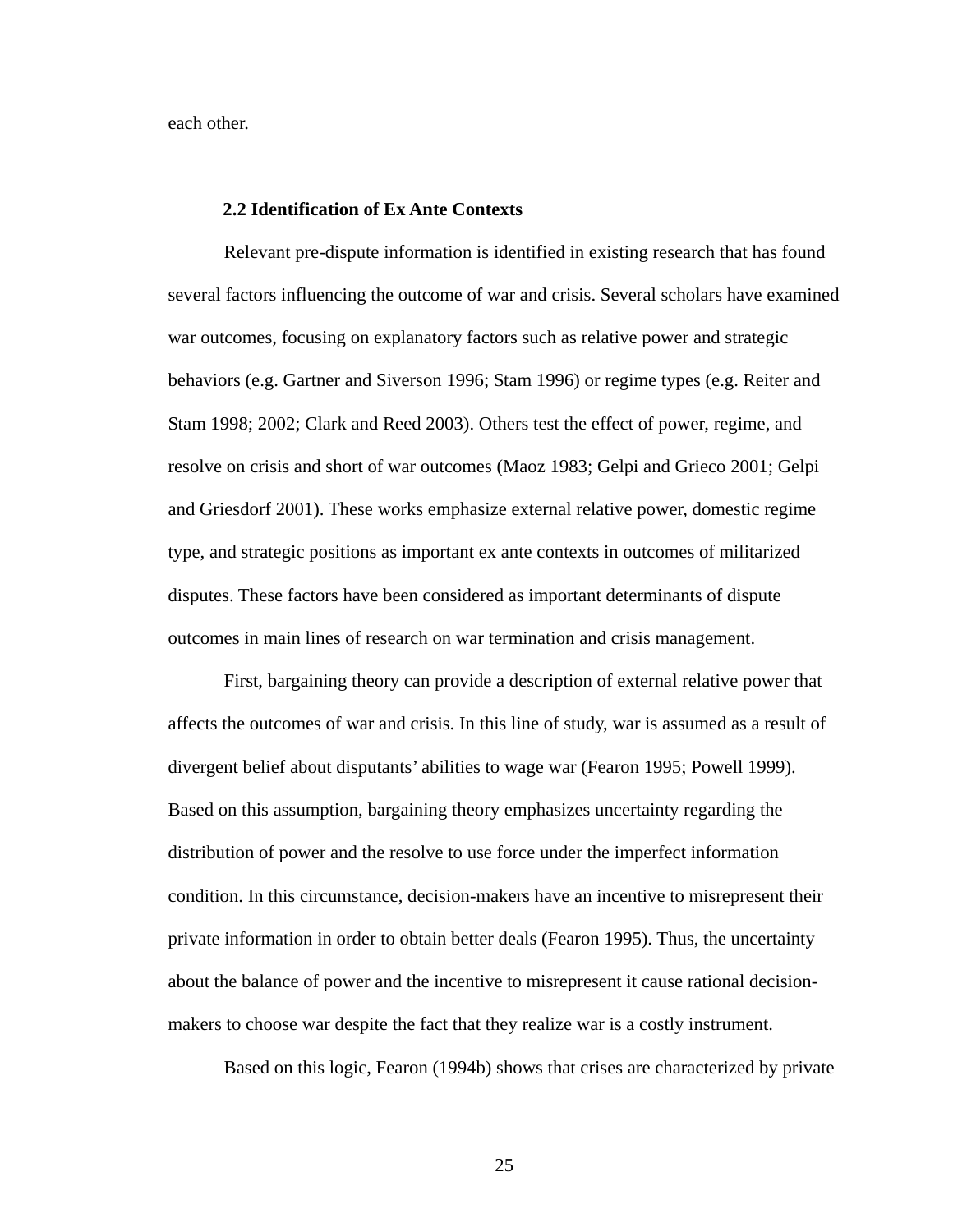information and a costly signal, and only the costly signal entails credible information (Fearon 1994b). In this situation, ex ante expectations about the dispute counterpart's willingness to use force is an important determinant of strategic choice and crisis escalation. These ex ante expectations can be derived from observable relative power and interests (Fearon 1994c; 2002). Therefore, observable indicators about relative power are a primary predictor of disputants' decisions during a dispute.

Likewise, using a similar logic, some scholars emphasize intrawar bargaining as a process to treat disagreement over distribution of power between disputants. Because states have incentives to misrepresent private information about their own abilities, private information can be revealed through individual battles and diplomatic behavior during war. In this sense, even a military contest can be considered as tacit bargaining because fighting allows disputants to recognize their opponents' actual power and preference (Wagner 2000). Powell (2002) emphasizes the risk of military collapse as representing distribution of power in intrawar bargaining. Filson and Werner (2002) stress not only the outcome of battle but also defenders' response to the attackers' demands as new information to update previous information during war. The logic of bargaining in war termination can be applied at the dispute level, because the decision to terminate militarized disputes also results from a process to converge previous disagreements about relative power.

Although bargaining theory focuses on the logic of termination rather than determinants of victory, this line of study generally emphasizes information about relative power as a core component in determining rational actors' cost calculation. Accordingly, this relative power (specifically, material capability) can affect intrawar bargaining. In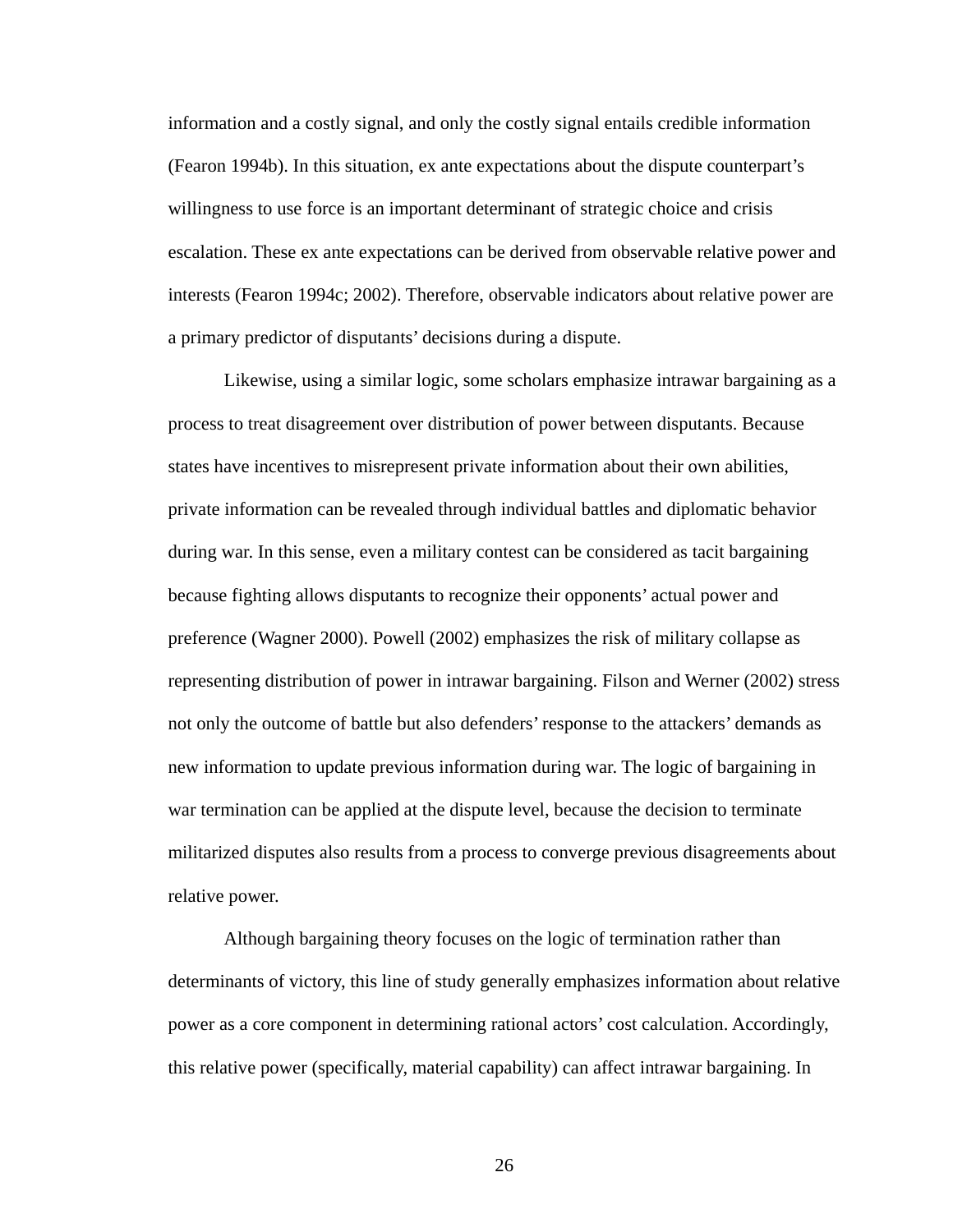fact, Slantchev (2004) suggests that rich resources in a state can reinforce previous beliefs about victory. Therefore, material capability in states can be considered as an ex ante context that affects the outcome of war and conflicts, because disputants' strong belief about victory enables states to preserve their original prospects in spite of new information about their opponents' unexpected abilities.

Second, war-fighting theory emphasizes exogenous factors affecting the outcome of militarized disputes. This line of study focuses on relative power, regime type, and strategic positions as determinants of victory. From the viewpoint of strengthening the role of relative power in war and conflicts, the traditional research emphasizes the preponderance of military, industrial, and demographic capabilities (Bueno de Mesquita 1981; Merritt and Zinnes 1989; Stam 1996). Specifically, power transition theorists place more emphasis on the socioeconomic component of material capabilities and the discrepancy between military and economic growth (Organski 1968; Organski and Kugler 1980). Along this line, material capabilities in states seem to be a useful predictor of war and conflict outcomes.

However, these material capabilities sometimes do not directly influence the outcome of disputes. In cases that are short of war, the relatively short duration and a low level of required resources induce a difficult transition from societal and economic capabilities into relevant power that influences dispute outcomes (Maoz 1983). Furthermore, weaker states tend to collude with one another in order to confront against stronger states and thereby counter advantages of material capability (Maoz 1990).

Therefore, as another aspect of relative power, conduct of war arguments focus on the conflict and battlefield management. This line of study extensively develops ways of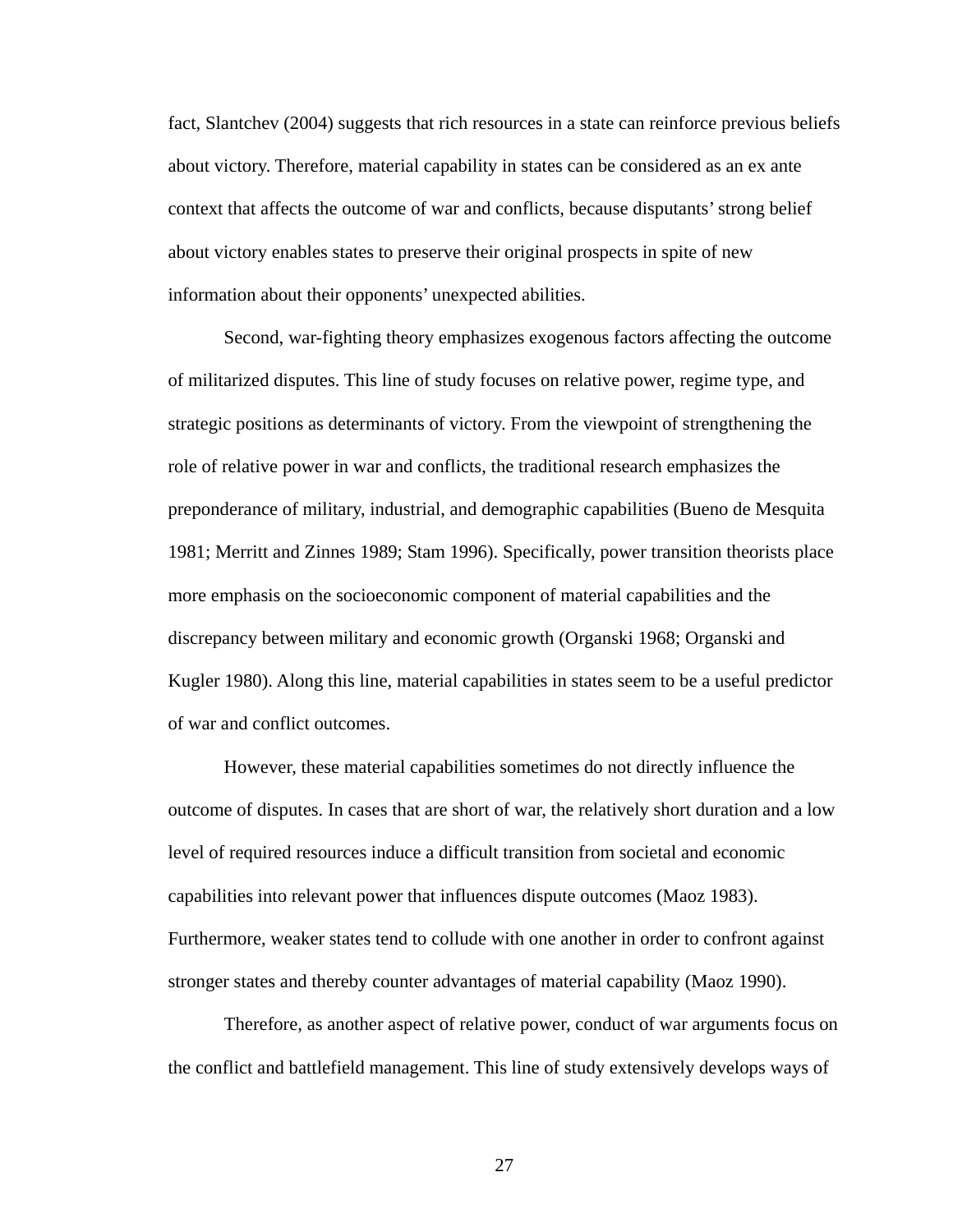management by the introduction of several concepts: force employment, skills on the battlefield, military strategy, and military technology. Biddle (2004) explains how force employment induces victory on operational and tactical levels. Arquilla (1992) stresses the importance of skill on the battlefield, because superior skill can overcome disadvantages in material capabilities. In a similar vein, the type of military strategy also is considered as an influential factor in dispute outcomes (Mearsheimer 1983; Stam 1996; Reiter and Meek 1999). Military technology and organizational factors are also important because a revolution in military affairs has affected the outcomes of war (Mazarr 1993; Biddle 1996).

However, except for military technology, most factors justified by conduct of war arguments focus on ex post context rather than ex ante context, because the selection of choices in crises and skills for battlefields is intrinsically an ex post choice. Although military strategy generally is founded before war begins, it is difficult to judge whether published military strategy is just rhetorical service. By contrast, military technology and organizational advantages can be established only if technological and organizational innovations rose before a militarized dispute. Therefore, they can be considered as an ex ante context that represents the relative power of states, and they belong to pre-dispute information. Furthermore, sometimes technological and organizational advantages are considered as factors in overcoming material disadvantage. Therefore, military technology can be distinguished from material capabilities. In several empirical studies, military technology and organizational advantages have been captured by a concept of military quality that is distinguished from the concept of material capabilities (Stam 1996; Reiter and Stam 2002). Accordingly, military quality, as a representative of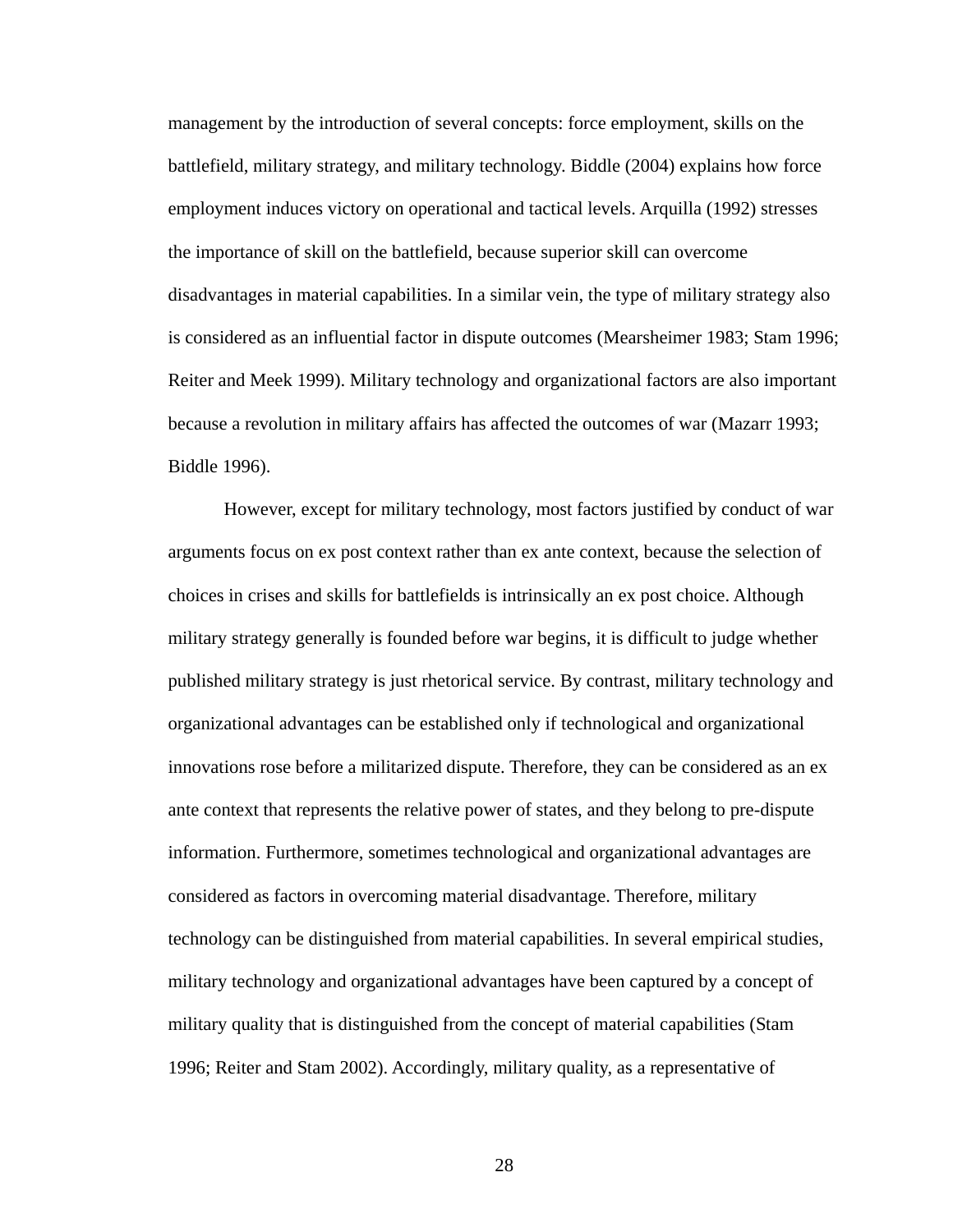technological and organizational advantage, is one of the ex ante external contexts that affects militarized dispute outcomes.

Like an emphasis on relative power, war-fighting theory also developed the effect of domestic regime type on the outcome of war and conflict. This argument derives from the puzzle of how domestic institutional characteristics affect the outcome of war and conflicts. Goemans (2000) argues that differences in regime types influence wartermination logic because the different probability of punishment in each regime type determines political leaders' expected outcome value in war. This means that democratic institutions differ from nondemocrac in terms of impact on war and conflicts outcomes.

In recognizing this difference, the war-fighting explanation emphasizes the efficiency of the democratic society beyond its institutional characteristics in terms of the conduct of war and mobilization. According to this explanation, democracies have greater ability to extract resources from society, stronger economies, and better military leadership than autocracies have (Lake 1992; Reiter and Stam 1998; Reed and Clark 2000). Furthermore, in light of cultural characteristics, democratic societies provide superior soldiers with high levels of morale and military professionalism that allow them to take the initiative in the battlefield, compared with the soldiers of autocratic opponents (Reiter and Stam 2002). Therefore, according to this line of reasoning, democracies are more likely than autocracies to win battles.

In addition, war-fighting theory also focuses on the difference between strategic positions. Maoz (1983) argues that the resolve explains the dispute outcomes because motivated disputants generally obtain favorable outcome in disputes. In this argument, due to an imbalance in stakes, the more motivated state selects escalation-prone conflict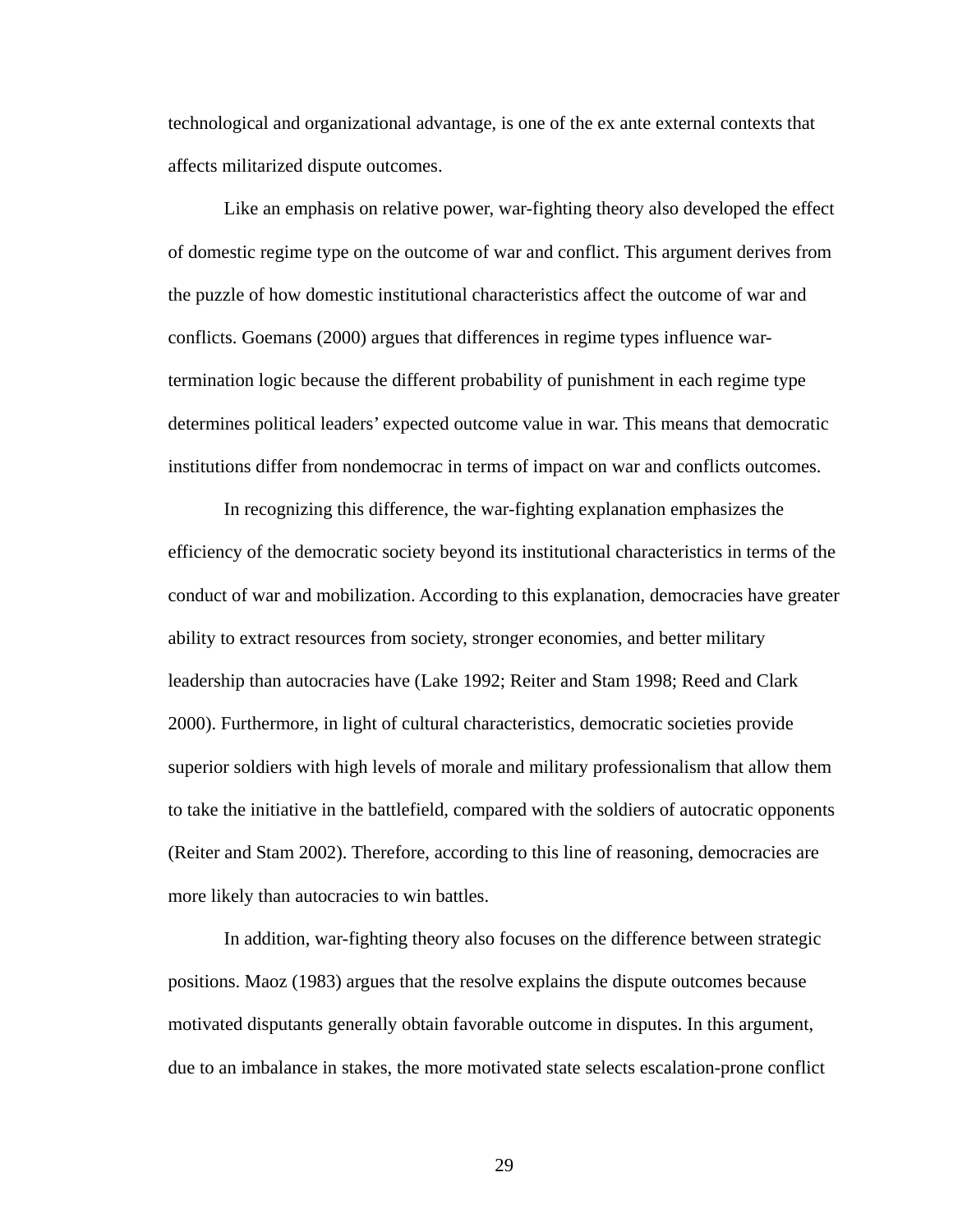management and thereby obtains favorable outcomes. In a militarized dispute, dispute initiators are more motivated and resolved parties than targets are. Therefore, the effects of strategic positions on dispute outcomes differ between initiators and targets.

Third, as a complementary explanation of war and conflict outcomes, the selection-effect theory focuses on regime types and strategic positions. This explanation begins with the assumption that states strategically select targets in order to win war and conflict (Clark and Reed 2003). In terms of institutional differences between regime types, the selection-effect explanation focuses on democratic institutional constraints that affect the decision-making process. During war and crisis, democratic leaders are constrained by public consent and the accountability of political leaders to the voters (Bueno de Mesquita and Lalman 1992; Reiter and Stam 1998; Bueno de Mesquita, Morrow, Siverson and Smith 1999). In this argument, victory in war comes from the democracies' careful selection of fighting opponents. Due to domestic constraints on political leaders in democracies, democratic leaders decide to initiate war under systemically different criteria than those used by autocratic leaders (Reed and Clark 2000).This selection induces risk-averse behavior, so that democratic leaders decide in favor of war when assured of the victory. Therefore, the selection effect enables democracies to achieve more favorable dispute outcomes than nondemocracies.

Similarly, the selection effect reinforces the difference between strategic positions. Dispute initiators either select themselves into a militarized dispute by use of military instruments or drop out of a dispute. Accordingly, targets have conditional choices to react to initiators' behaviors. In this sense, the differences between initiators and targets are significant in terms of dispute outcomes (Hart and Reed 1999; Sullivan and Gartner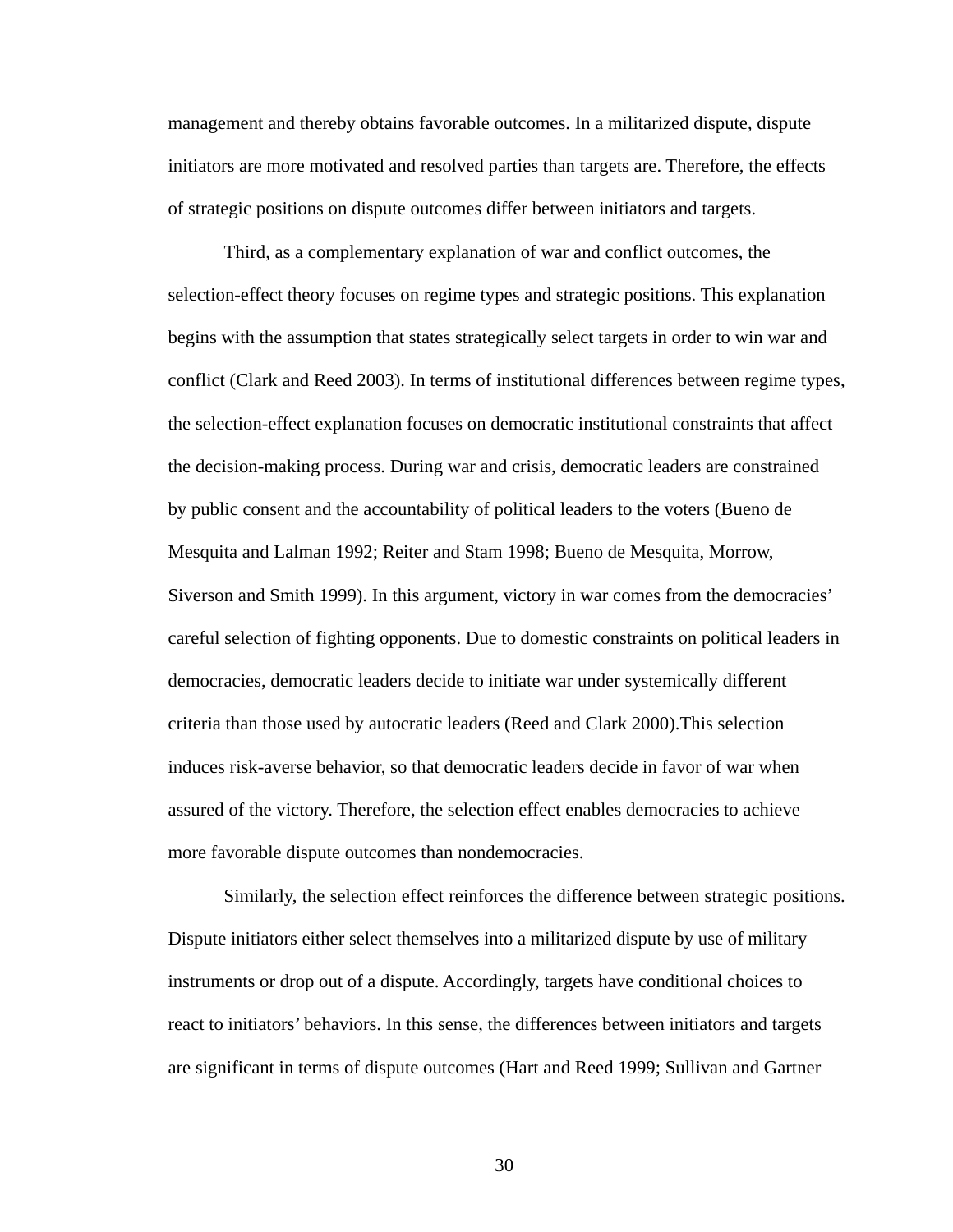2006). Therefore, strategic positions become a determinant of dispute outcomes.

In sum, although existing studies on war and crisis outcomes did not emphasize the identification of pre-dispute information, they have found several factors that affect the chance of victory. According to these findings, relative power, domestic regime types, and strategic positions determine typical pre-dispute conditions. Two types of relative power, material capabilities and military quality in states, not only affect political leaders' beliefs about the prospect of war but represent observable influential factors before war and conflicts. In a similar vein, democratic institutions can be distinguished from nondemocratic institutions as an important pre-dispute condition that affects the warfighting and targeting process. Likewise, the different strategic selection between dispute initiators and targets also influence the outcomes of war and crisis. Thus, those factors are relevant pre-dispute information affecting outcomes of militarized disputes.

#### **2.3 Linkage in Informational Dynamics**

Under the imperfect information condition, relevant pre-dispute information links to the dispute outcome. When it is assumed that termination of militarized disputes is a decision rather than a byproduct of the situation, the dispute outcome is determined by the exchange and update of information that decision-makers possess. For rational decision-makers, war is a costly instrument and therefore is ex post inefficient. Nonetheless, a state has an incentive to misrepresent private information for a better deal, so that this incentive generates disagreement about disputants' ability and resolve. In this sense, because war is incurred by the disagreement, war can be terminated when disputants' beliefs about relative power converge and they accept each other's proposals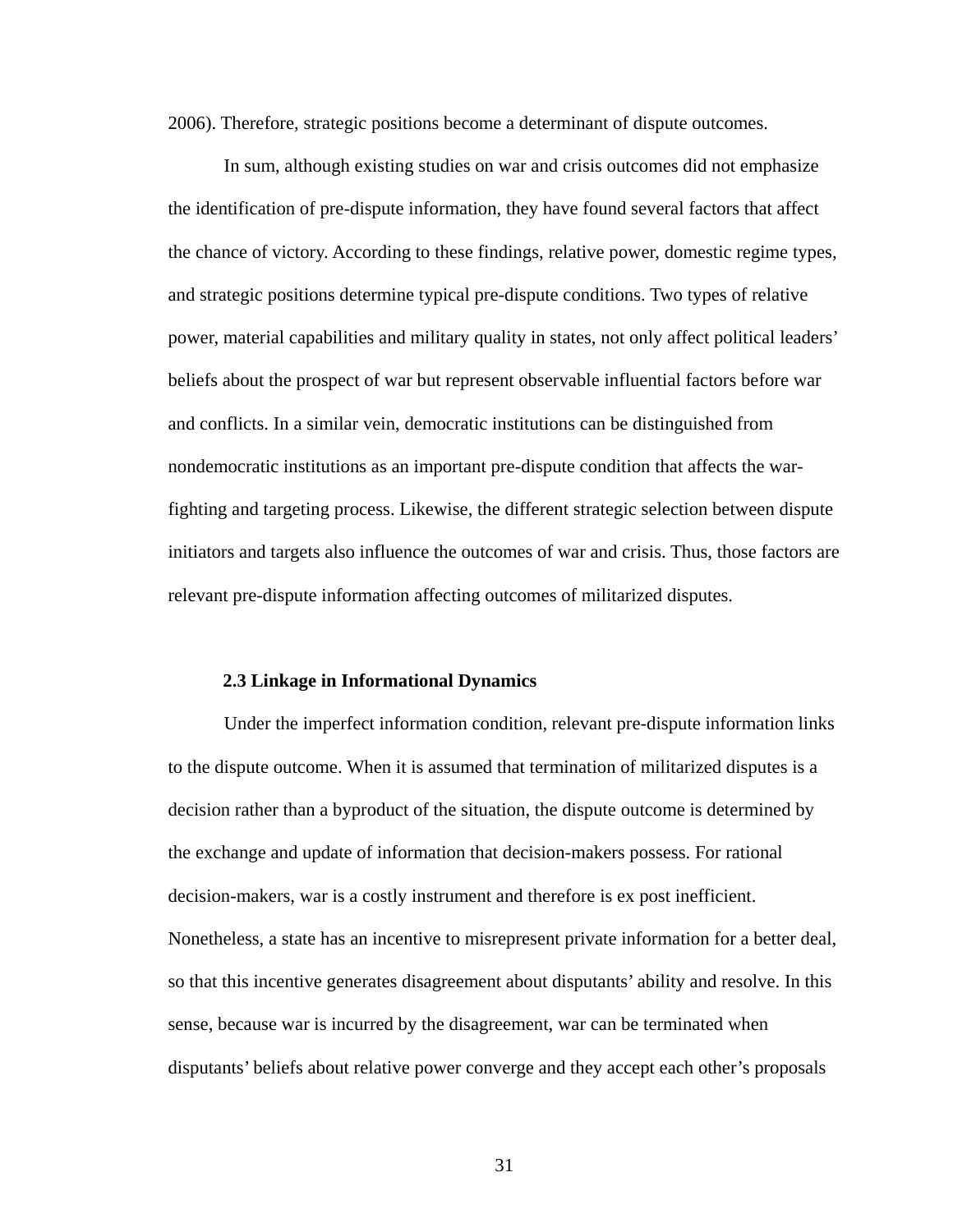(Goemans 2000; Wagner 2000; Filson and Werner 2002). Therefore, the decision to terminate war is influenced by a series of information exchanges from a war's beginning to end. According to this logic, both prewar information and new information acquired during war are linked. Thus, some relevant pre-dispute information can help predict intradispute information that affects the decision to terminate. This linkage between predispute information and intradispute decisions is explained by both direct and indirect mechanisms.

First, the direct mechanism describes how relevant pre-dispute information guides intradispute decisions and thereby affects the probability of victory. As identified relevant pre-dispute information, relative power and domestic regime types affect the intradispute decision-making and the chance of victory through intradispute bargaining and warfighting. On the one hand, relative power that represents the ability to absorb and to impose costs influences incentives to accept updated information in intradispute bargaining. The advantage in relative power makes it possible to hold to prior belief despite the appearance of new information. This tendency preserves disputants' initial optimistic belief during a dispute, and thereby allowing continuous fighting until favorable outcomes are reached. As a result, a pre-dispute advantage in relative power can improve the chance of victory. In intradispute bargaining, war and crisis become continuous when dispute costs are low and when disputants hold to their optimistic beliefs (Filson and Werner 2002). Based on this linkage between duration and final outcome of dispute, pre-dispute information directly links to dispute outcomes.

Accordingly, two types of relative power, material capability and military quality, directly affect the chance of victory. As a type of ex ante relative power, material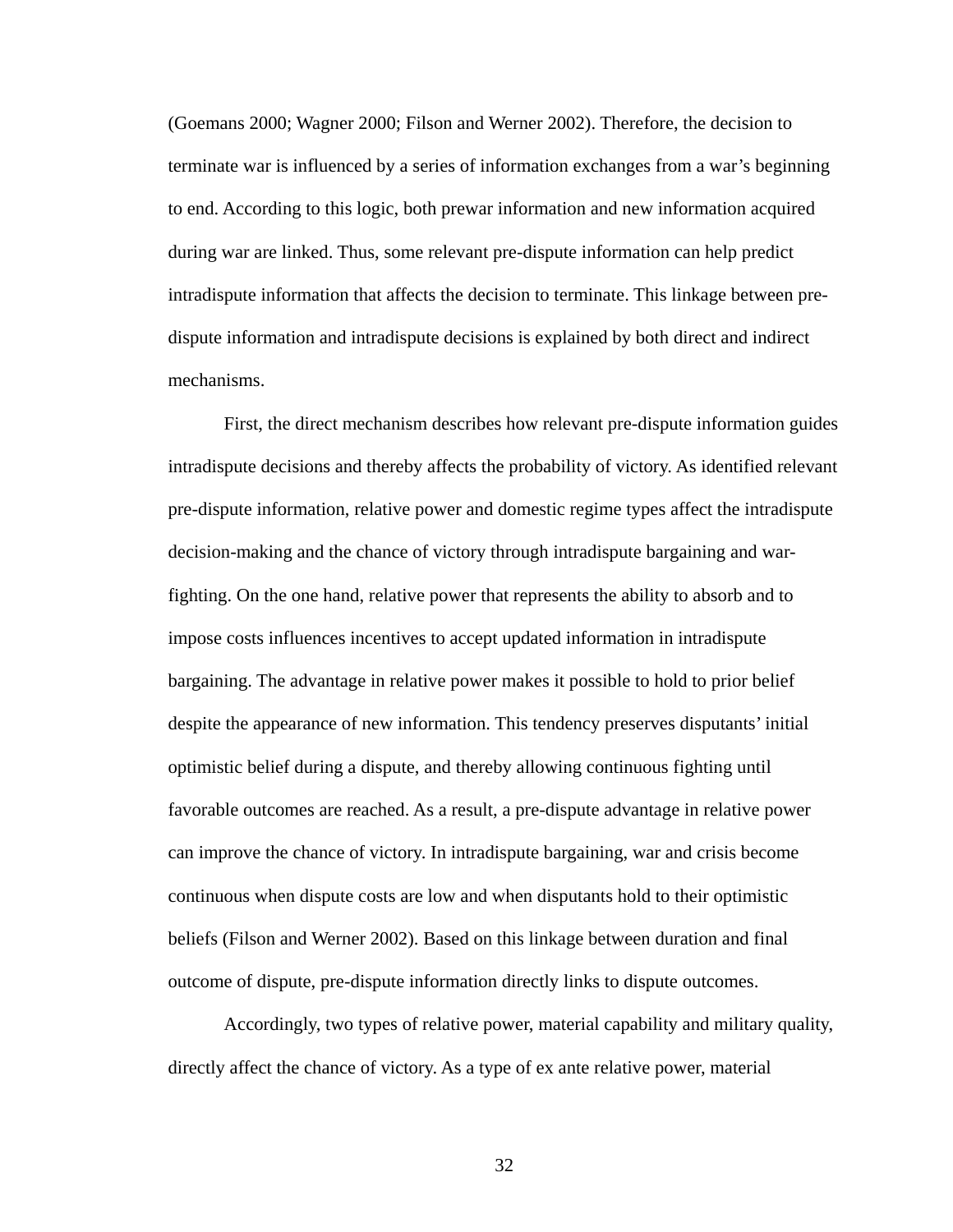capability can be translated into instruments to impose costs against opponents and to absorb inflicted costs. In the termination decision-making process, unobserved factors before disputes increase the possibility of shifting previous beliefs about the chance of victory, so that a decision based on new information is sometimes quite distinct from the previous belief. However, when decision-makers perceive a high level of capability advantage and thereby hold strong pre-dispute beliefs about the chance of victory, their initial expectations decrease in very small increments and at a very slow rate (Slantchev 2004). Thus, if there exists a high level of imbalance of material capabilities, then the stronger state possesses a highly credible belief about possible victory and therein has a strong incentive to continue pursuing its previous prospect. Furthermore, the advantage of material capabilities can impose more efficient costs upon a weak state and thereby will directly affect its strategy. Thus, under an imbalanced material capabilities condition, pre-dispute information has more influence on the decision to terminate, ceteris paribus. In other words, the larger the imbalance of material capabilities, the greater the proportion of observable factors and the smaller the proportion of unobservable factors before a dispute occurs. Accordingly, the imbalance of material capability is a predictor of the intradispute process that determines decisions to terminate militarized disputes.

Another type of ex ante relative power, military quality, also can affect the termination decision-making process through a logic similar to that of material capability. However, because militarized dispute events are generally short in duration, there is not enough time to translate material capabilities into actual influential power. In contrast with the ability based on material capability, because the preponderance of military quality relies on standing forces' characteristics, this ability does not require mobilization.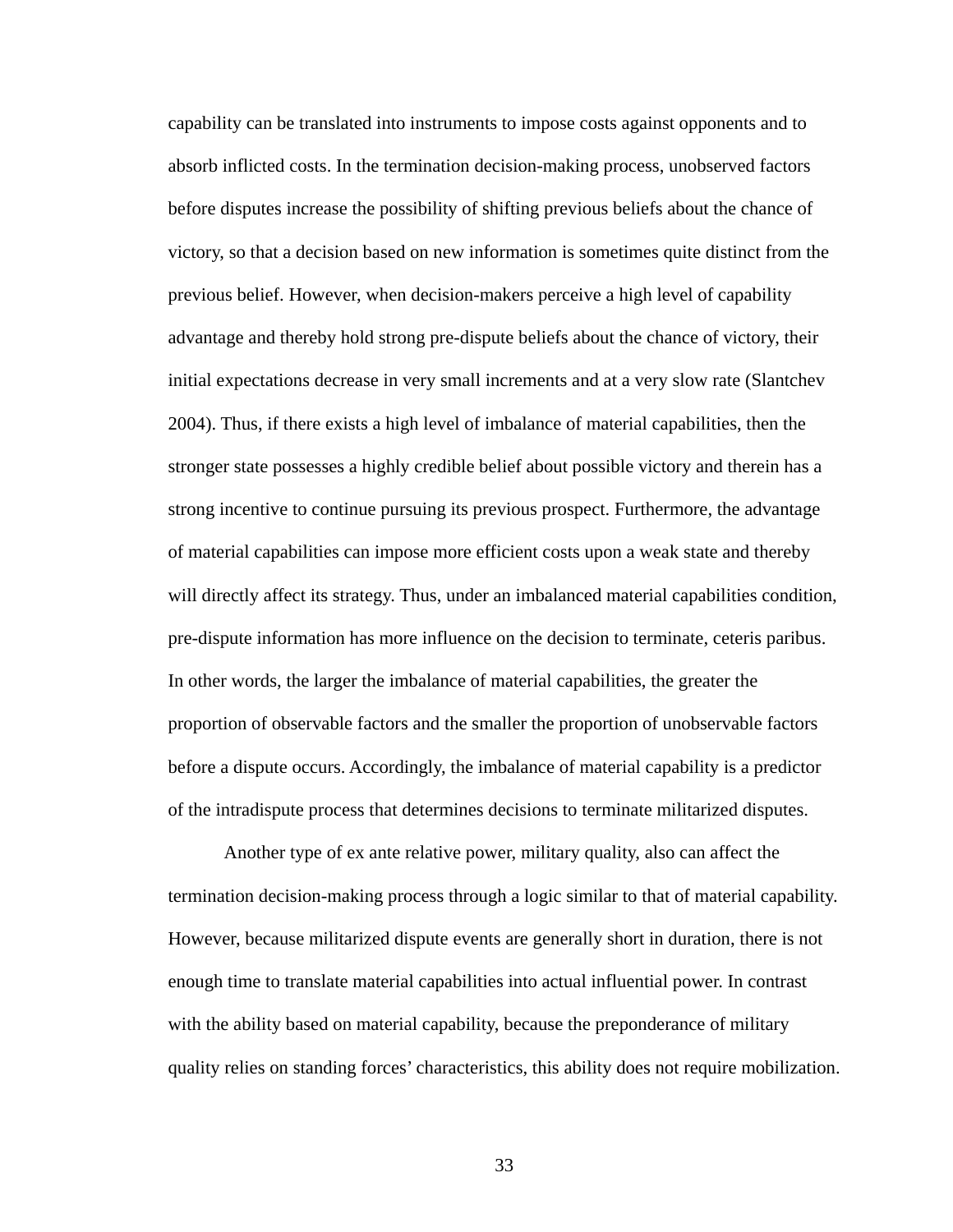Therefore, technological and organizational advantages in states can be better instruments for controlling short-term militarized accidents. For the same reason, advantages in military quality also can contribute to obtaining a decisive and quick victory so that the weaker state's costs of fighting are higher than those of the stronger state. The high costs of fighting will be a serious burden to the weaker state. Due to costly fighting, the weaker state is more likely to accept the stronger states' demand (Powell 1999). Similarly, Stam (1996) asserts that a state wins if the opponent's respective benefit is exceeded by imposed costs. Accordingly, the higher the costs of fighting, the greater the benefit that stronger states have. In this sense, a disparity in military quality strengthens the role of pre-dispute information in the outcome of militarized disputes. Therefore, imbalanced military quality also can be a good predictor of the intradispute process. In addition, the effect of military quality may be a better indicator than the influence of material capability, because of higher costs imposed by a disparity in military quality.

On the other hand, just as the ex ante advantage in relative power affects the decisions to terminate, distinctive democratic characteristics in domestic regime types also guide intradispute decisions by revealing democratic institutional advantages in a militarized dispute. Because democracies are highly sensitive to costs and domestic audiences, democratic leaders are reluctant to face the failure of dispute and the back down during a crisis in order to retain their offices from electorates' punishment. These institutional constraints make it possible to improve the credibility of costly signaling. Therefore, democratic regimes are more likely to win a dispute than nondemocracies are, because democracies send credible threat to dispute counterparts (Fearon 1994a; Reiter and Stam 2002; Filson and Werner 2004). This means that democratic regime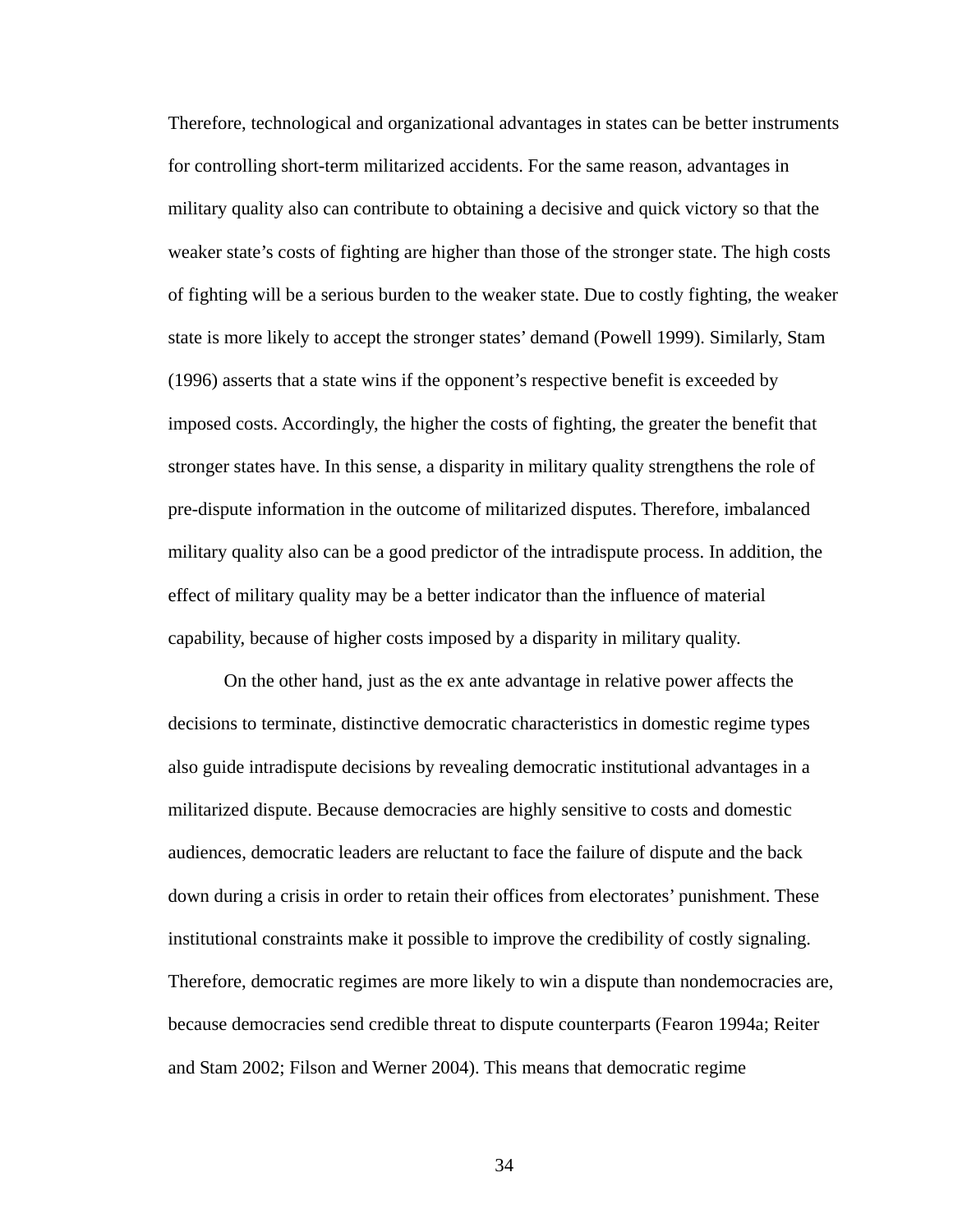characteristics directly affect the chance of victory, so domestic regime types link to dispute outcomes.

As a source of democratic regime characteristics, domestic audience costs generate institutional constraints on democratic leaders. Because a democratic regime is more sensitive to domestic audiences, institutional constraints on decision-making lead to different foreign policy behaviors than those exhibited by of a nondemocratic regime. Democratic leaders face more serious domestic opposition and punishment when confronting the failure of foreign policy, compared with a nondemocratic regime. These high levels of audience costs in democratic regime affect political leaders' cost calculation in disputes. In democracies, because decisions to back down in disputes induce immediate domestic opposition and long-term punishment, democratic leaders with high levels of audience costs prefer moving forward to retreating (Fearon 1994a; Partell and Palmer 1999). Also, a high level of audience costs enhances the state's ability to signal resolve (Fearon 1994a; Schultz 1999). Because decisions to back down are associated with domestic opposition, a democratic state's threat is communicated credibly to the opponent state. Thus, a democratic state's decision to initiate or to respond to a dispute is a costly signal that delivers a high level of resolve to opponents. A democratic regime can signal stronger resolve than a nondemocratic regime can, so the democratic regime is more likely to induce opponent's concession in a militarized dispute. Therefore, the relatively high level of credibility in costly signals generated by democracies enhances the chance of victory in short of war cases. As a result, regime type can be a useful predictor of the intradispute bargaining that determines decisions to terminate a militarized dispute.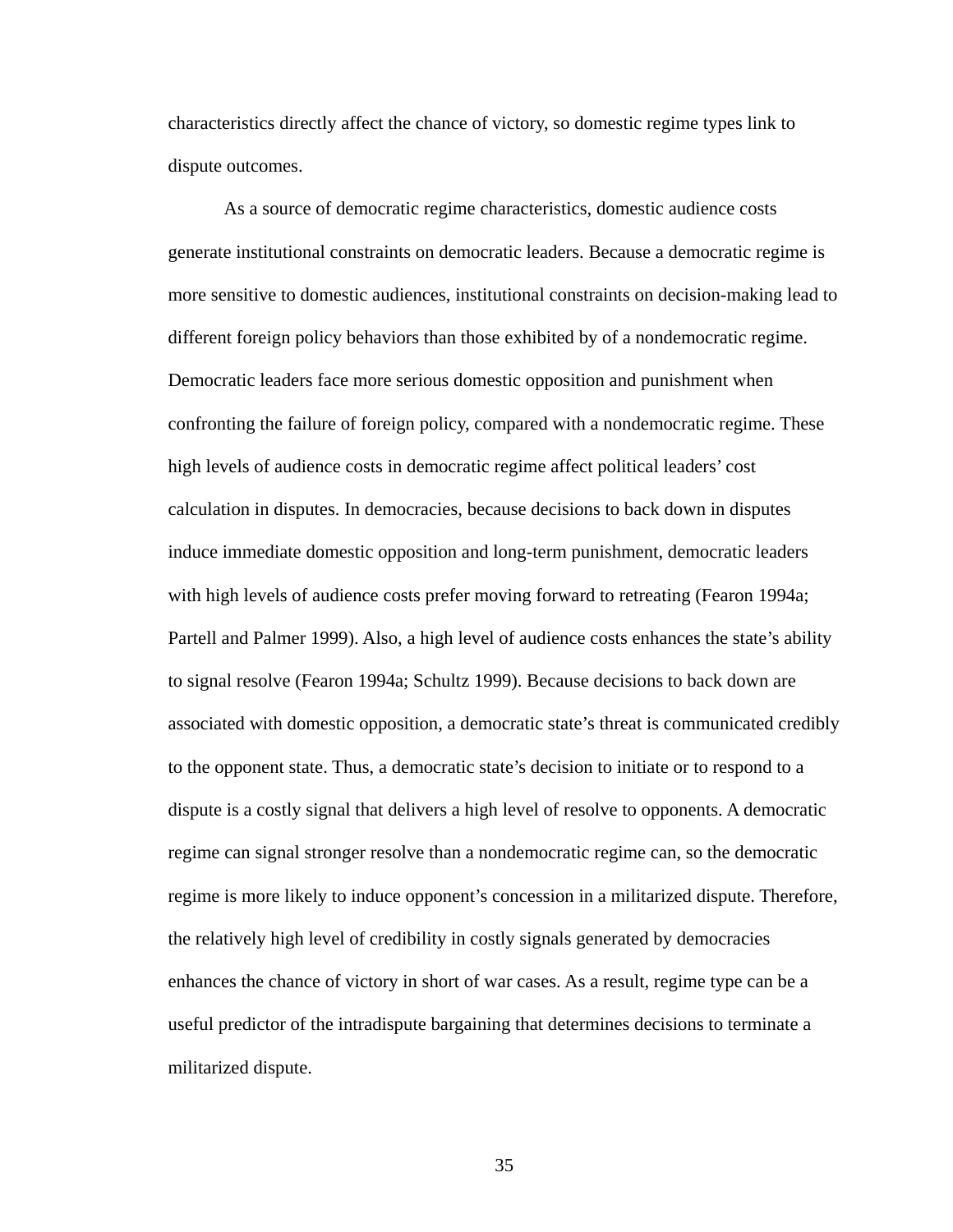Second, in contrast with the direct mechanisms between pre-dispute information and the chance of victory, indirect mechanisms describe the selection effect linking prior beliefs and dispute outcomes. As relevant pre-dispute information, relative power and domestic regime types influence potential disputants' initial belief about their opponents' ability and resolve. Based on this initial belief, potential disputants perform the strategic selection process (i.e., selection of themselves into a dispute and selection of target types). Because the decision of initiation and target's response affect the chance of victory (Clark and Reed 2003), the pre-dispute information indirectly affect the dispute outcomes through the strategic selection process.

As an indirect mechanism to link pre-dispute information with dispute outcomes, relative power influences the probabilities of outcomes through its influence on disputants' selection of opponents and actual response. Pre-dispute relative power becomes a proxy for the disputants' initial beliefs about the opponents (Fearon 1994c). Therefore, a weaker disputant suffers uncertainty about a stronger disputant's resolve to use force. In this context, the weaker side attempts to initiate a dispute on dubious issues that the stronger disputant might consider as less important stake (Fearon 1994c). Because the weaker disputant expected the stronger side to show weak resolve, the stronger side's costly signal is more likely to induce the weaker side's concession. This implies that relative power indirectly deteriorates the weak opportunistic initiator's chance of victory. However, initial beliefs about the potential opponent influence what type of state would initiate a dispute (Fearon 2002, 14). In this sense, if a stronger disputant's resolve to use force is credible, only a resolved disputant can initiate a dispute. In case, even if the stronger disputant makes costly signals, the weaker resolved disputant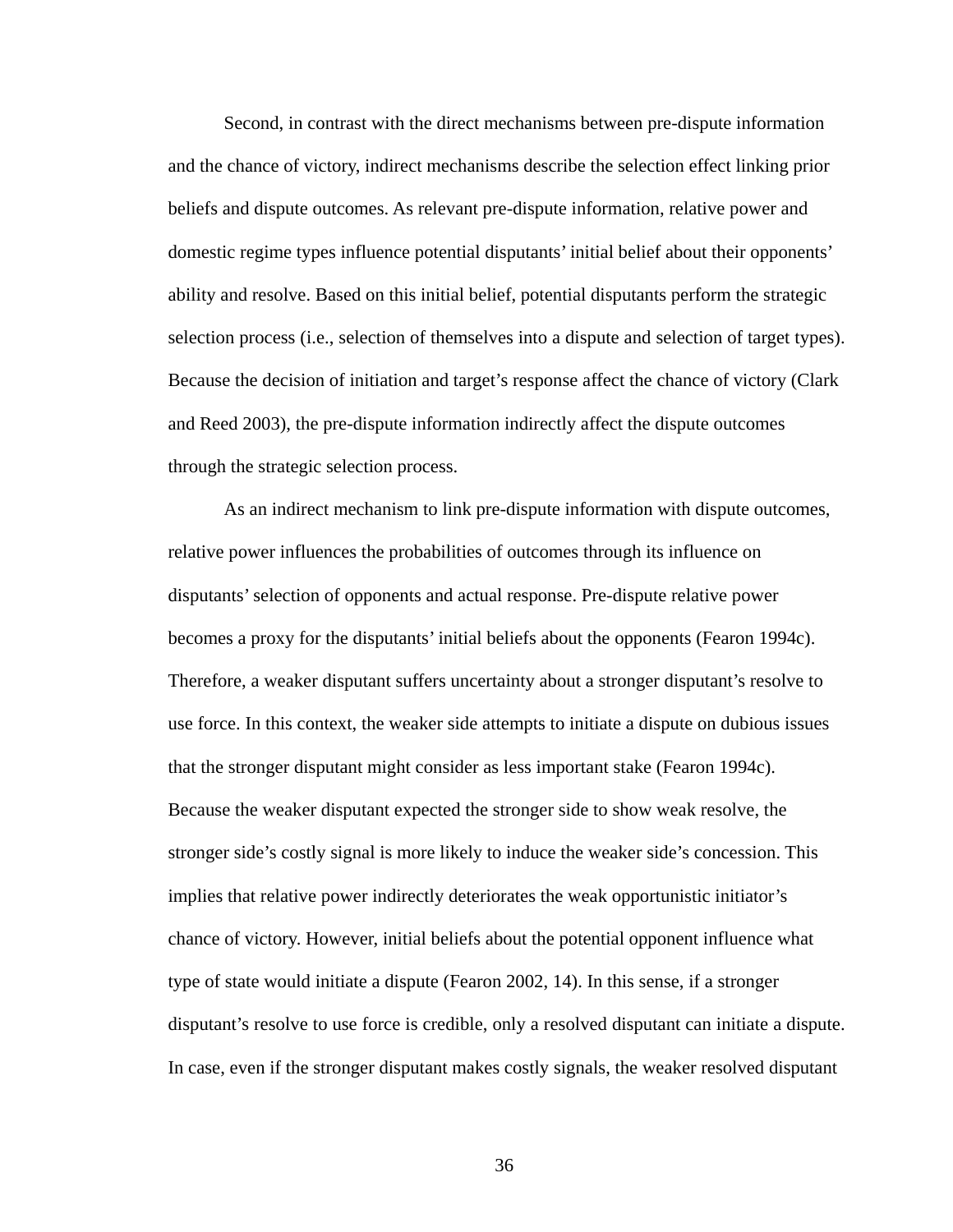prefers mutual hostilities to its concession. Due to these conditional reactions, which are influenced by the action of opponents, relative power has a mixed effect on dispute outcomes as an indirect mechanism. This means that relative power as an indirect mechanism affects probabilities of both decisive outcome (victory) and indecisive outcome (draw).

By contrast, as another indirect mechanism, domestic regime characteristics straightforwardly affect the probabilities of outcomes. As democratic regime characteristics, democracies are sensitive to wartime costs (Reiter and Stam 2002). This cost-sensitivity assumption provides an explanation of how democracies prudently select themselves into a dispute and choose a target. For democratic initiators, dispute outcomes other than victory become serious costs that political leaders do not want to suffer. Therefore, democratic initiators do not start a militarized dispute when they have pessimistic beliefs about potential targets' resolve and capability. Due to this prudent selection of a dispute opponent, democratic initiators are more likely than nondemocrac initiators to reach favorable outcomes (Filson and Werner 2004). In other words, as an ex ante domestic context, domestic regime characteristic enhances democratic initiators' chance of victory via the selection effect. This tendency is consistent with the empirical findings that test the effect of a democratic initiator on the victory of war (Clark and Reed 2003). Similarly, democratic institutions sensitive to the cost of disputes often provoke weak states either to engage in or to be engaged in conflicts against democracies (Filson and Werner 2004). Thus, democratic targets are more likely than non-democratic targets to reach favorable outcomes, because the cost sensitivity of democracies causes weak states to select themselves as opponents of democracies in a militarized dispute. As a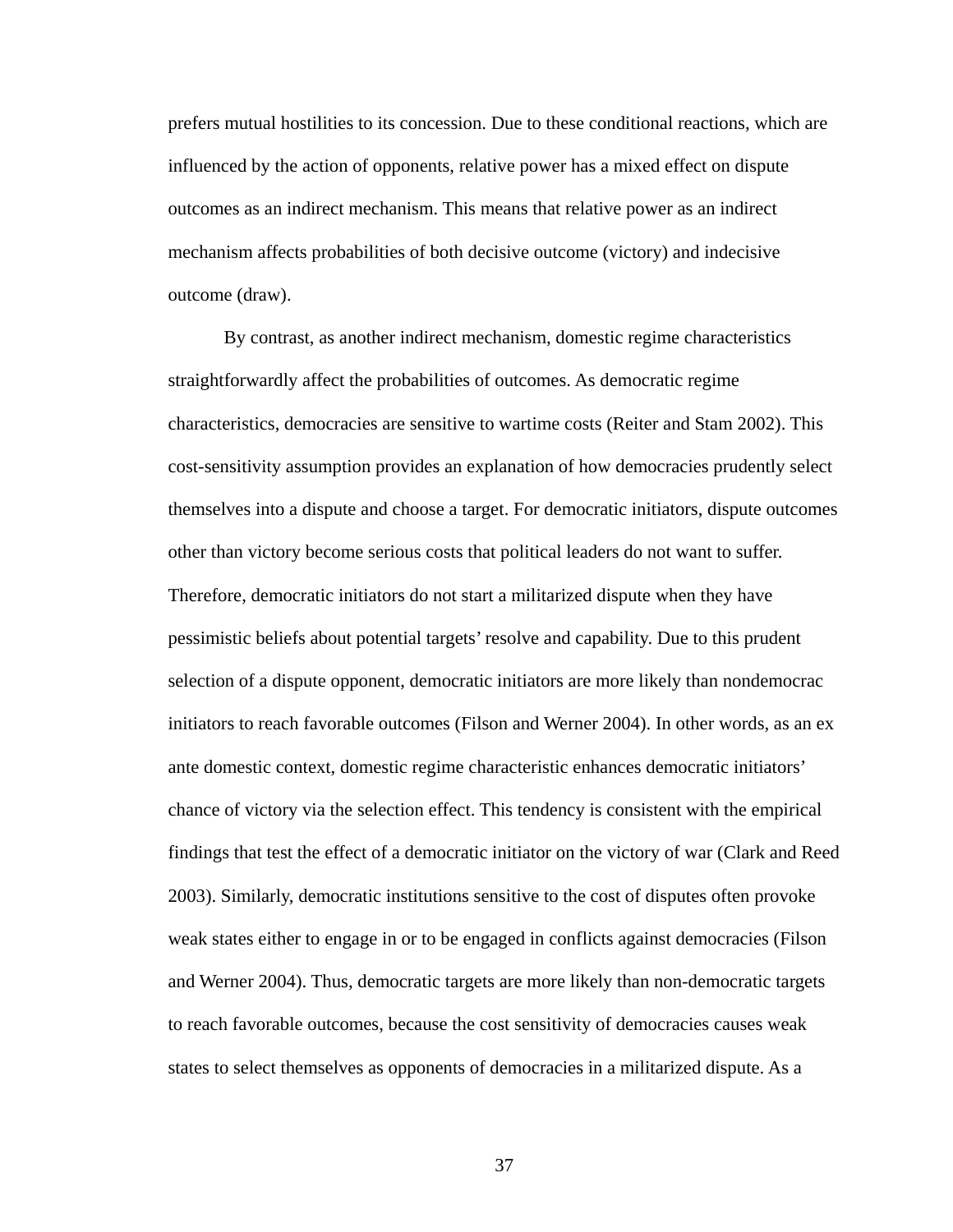result, democratic regime characteristics based on cost sensitivity indirectly affect the dispute outcomes.

In short, the direct mechanisms depict the relationship between relevant predispute information and the chance of victory. As relevant pre-dispute information, both relative power and domestic regime type show fairly similar effects on dispute outcomes. Due to ability to absorb costs and to make credible costly signals, material capabilities, military quality, and democratic regime become relevant pre-dispute information to guide intradispute decisions. In contrast, the indirect mechanisms describe how relevant predispute information links to dispute outcomes via the strategic selection process. These mechanisms reflect the important role of strategic positions when determining dispute outcomes. Although the explanation of indirect mechanisms shows that both relative power and democratic regime are linked with dispute outcomes, the effects of the relevant pre-dispute information on probabilities of outcomes differ from those indirect mechanisms. Within indirect mechanisms, the effect of relative power is mixed, whereas the effect of democratic regime is straightforward.

Based on these expectations, I deduce testable hypotheses that represent the effect of both initiators' and targets' relevant pre-dispute information on the outcomes of militarized disputes. For the empirical test, I use three possible outcomes (victory, defeat, and draw), in order to test the mixed effect of relative power as an indirect mechanism on dispute outcomes. Furthermore, three outcome probabilities can include indecisive outcomes such as stalemate and compromise. In fact, more than half of all militarized dispute outcomes are coded as indecisive consequences including stalemate and compromise cases in the Militarized Interstate Dispute (MID) 3 data set (Jones, Bremer,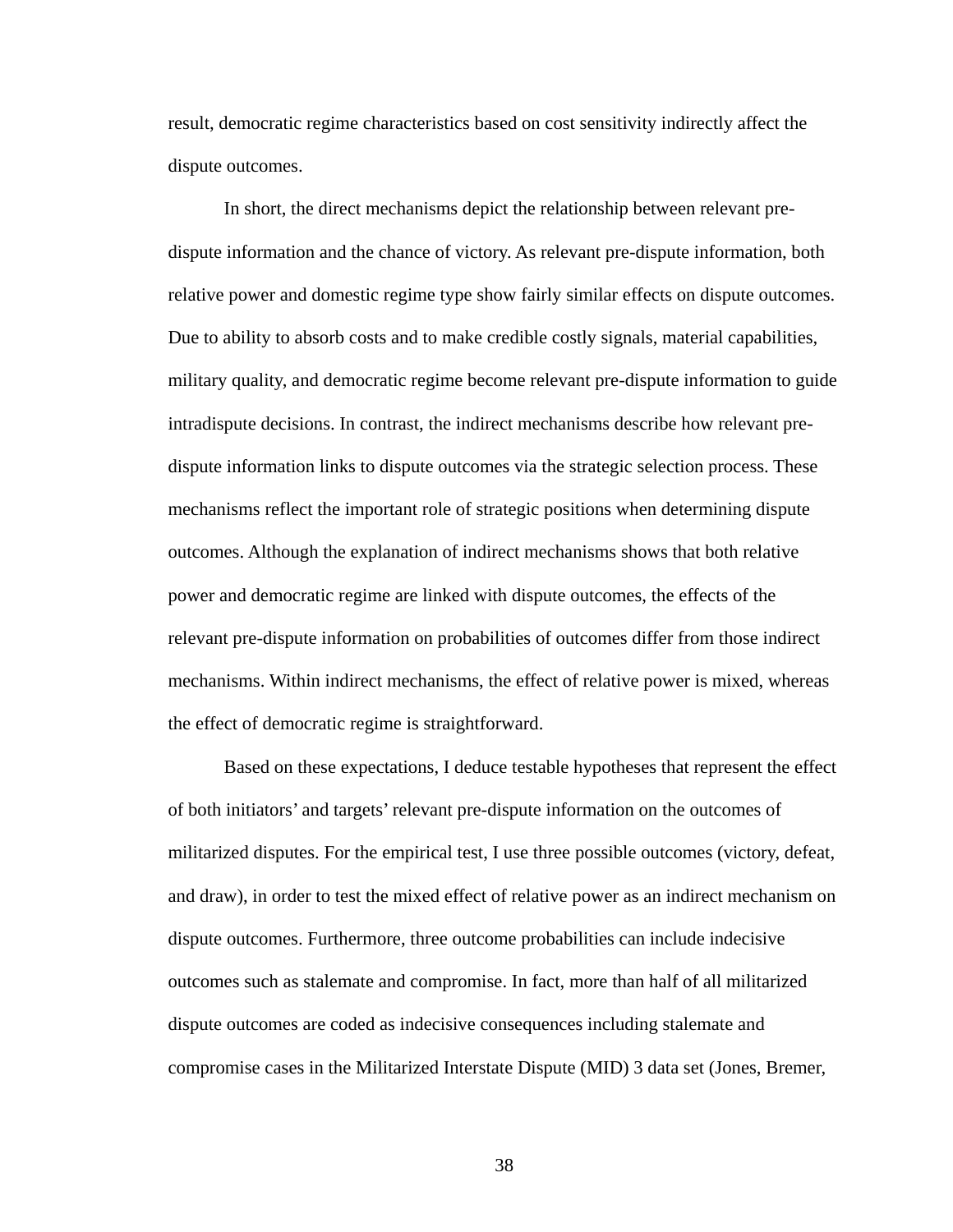and Singer 1996).

Then, I consider different strategic selection process, because dispute initiators have different strategic position from that of targets. The difference between initiators and targets' strategic positions can be understood more clearly in the determinants of draw rather than those of victory or defeat. "A draw occurs when both sides are willing to accept a status quo outcome through some form of negotiated settlement" (Stam 1996, 35). Based on this definition of draw, initiators' advantages in ex ante contexts are not connected to draw. Because initiators are highly resolved and have an optimistic view, it is difficult for initiators to prefer stalemate or compromise to concession. In other words, initiators cannot find a specific benefit to draw versus defeat, because both results lead initiators to abandon their original prospect. By contrast, in terms of targets' strategic position, a draw may be considered as a benefit, because targets can reject the initiators' demand even then. Due to these differences, I test each effect of pre-dispute information of initiators and targets, respectively.

Then, I raise six hypotheses to test the direct mechanisms that link the pre-dispute information to the probability of victory.

- **Hypothesis 1**: Democratic initiators are more likely to win militarized disputes than are nondemocratic initiators.
- **Hypothesis 2**: Initiators with better military quality are more likely to win militarized disputes.

**Hypothesis 3**: Initiators with more capability are more likely to win militarized disputes. **Hypothesis 4**: Democratic targets are more likely to win militarized disputes than are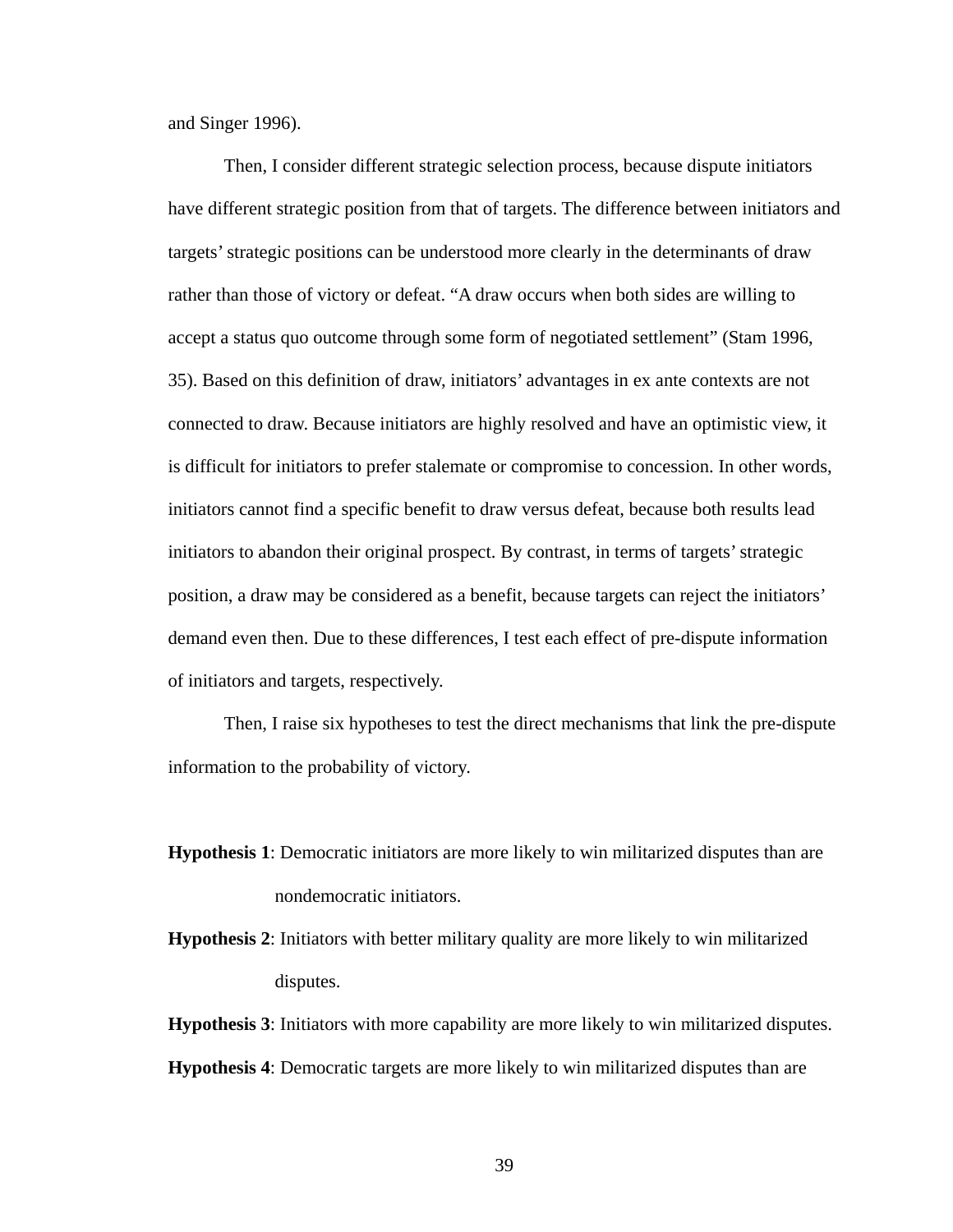nondemocratic targets.

**Hypothesis 5**: Targets with better military quality are more likely to win militarized disputes.

**Hypothesis 6**: Targets with more capabilities are more likely to win militarized disputes.

Then, I raise additional hypotheses to test the indirect mechanisms. For expected mixed effects in indirect mechanisms, I test the effect of pre-dispute information on the probabilities of indecisive outcome.

**Hypothesis 4-a**: Democratic targets, more so than nondemocratic targets, increase the likelihood of draw in militarized disputes.

**Hypothesis 5-a**: Targets with better military quality increase the likelihood of draw.

**Hypothesis 6-a**: Targets with more capabilities increase the likelihood of draw.

### **2.4 Research Design**

1

In this chapter, I test these hypotheses using directed dyadic disputes from 1816 to 1992. Although the MID 3 data set provides militarized disputes (Ghosn, Palmer, and Bremer 2004), this data set has some unclear coding rules regarding combination of multilateral disputes.<sup>1</sup> For example, this data set coded Poland as a winner in war between Germany and Poland in the World War II (Bueno de Mesquita 1981). Thus, this research uses the Dyadic Militarized Interstate Dispute (DYDMID 2.0) data set that corrects coding problems in multilateral disputes (Maoz 2005).

<sup>&</sup>lt;sup>1</sup> See Maoz's Dyadic Militarized Interstate Disputes (DYDMID 2.0) Dataset codebook in http://psfaculty.ucdavis.edu/zmaoz/dyadmid.html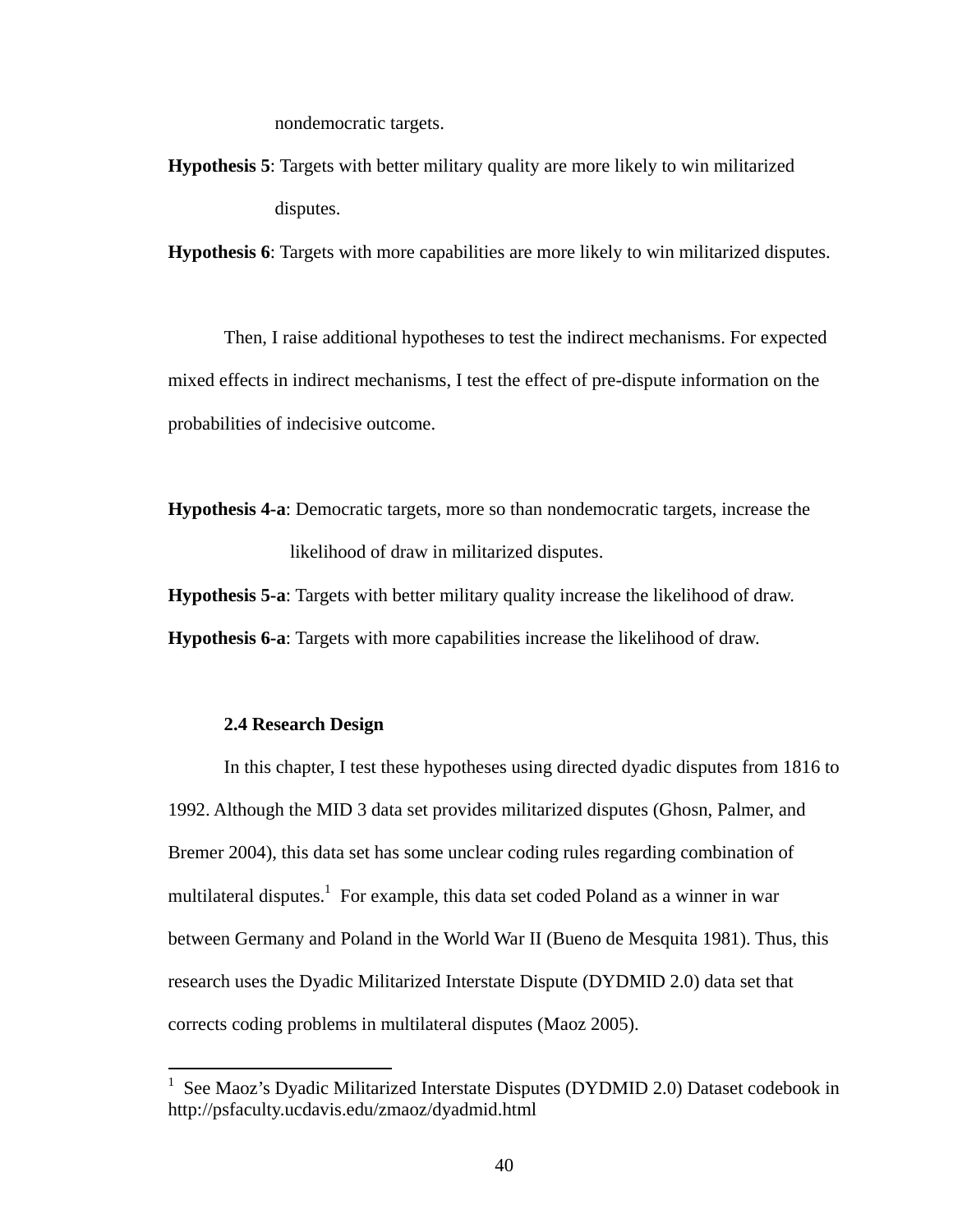For the empirical test, the selection effect should be treated as a methodological issue as well as theoretical issue. Because there is a different strategic selection process between initiators and targets, the likelihood of initiation differs from the likelihood that states are targeted in a militarized dispute (Clark and Reed 2003). Thus, selection of initiation is different from being targeted in a militarized dispute, so their influences on the chance of victory differ as well. Based on this difference, the decision to initiate a dispute influences the probability of outcomes. This selection effect may impede accurate statistical inference (Reed and Clark 2000). In order to correct this selection bias, it is necessary to separate initiators from targets in an empirical model. This separation reflects the different strategic selection processes of initiators and targets and enhances empirical leverage (Hart and Reed 1999; Clark and Reed 2003). The directed dispute dyad data set allows me to identify an initiator in each dispute, so that it is possible to separate the initiators' outcome model from the targets' outcome model. Then, in order to control the influence of decision of initiation, I include the factors that affect decision to initiate a dispute in the outcome model. This controls the selection effects (Rousseau, Gelpi, Reiter, and Huth 1996).

Thus, I construct both initiator and target models, and I test the effect of ex ante external and domestic contexts on outcomes of militarized disputes. For the dependent variable, the outcomes of militarized disputes are classified into three categories: victory, draw, and defeat. As discussed previously, in the pre-dispute stage, initiators' benefits do not differ between draw and defeat. This means that these three categories cannot be considered as ordered categories. Thus, I use a multinomial logit model in order to estimate the effect of ex ante contexts.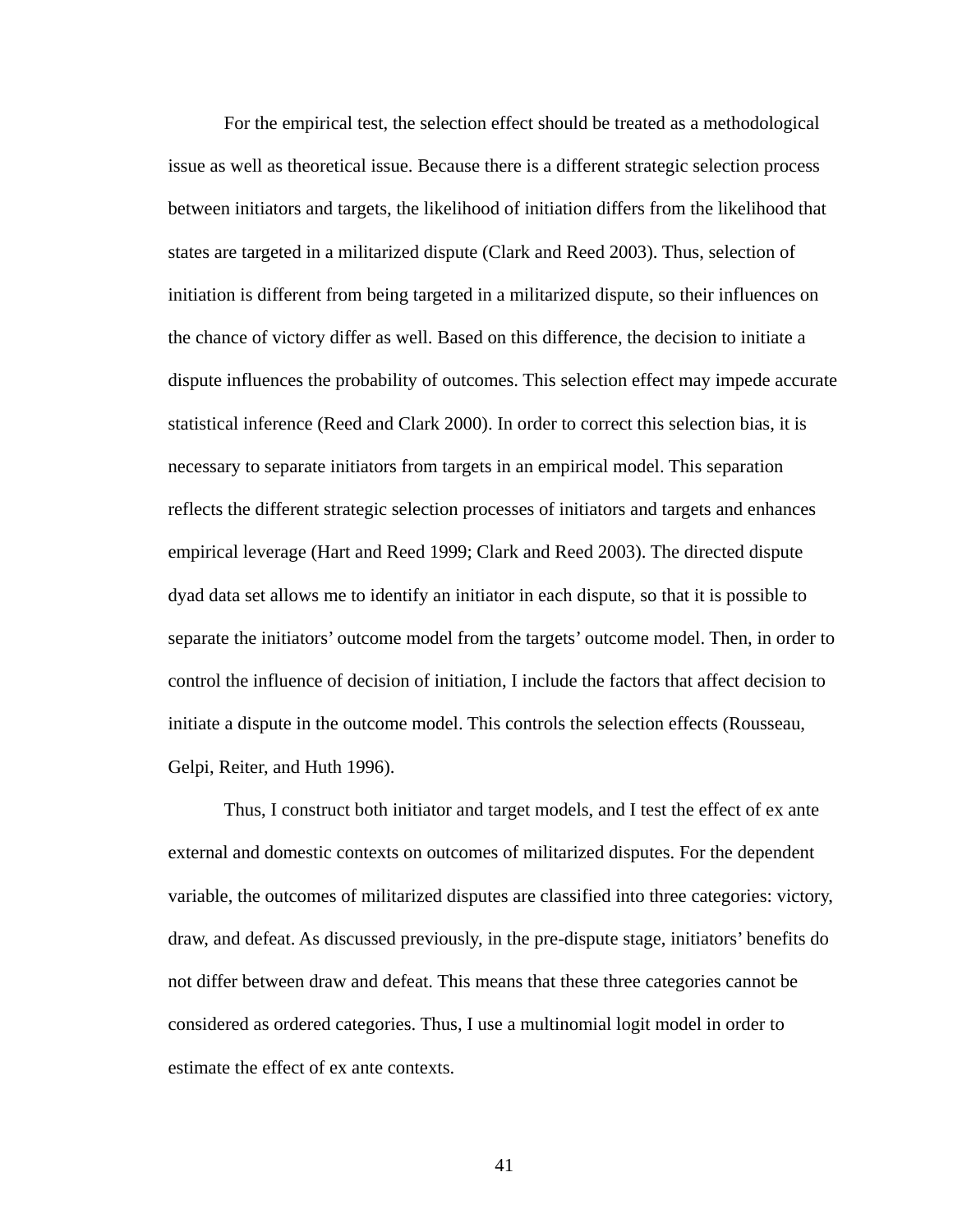As the dependent variable, the three outcomes of militarized disputes are defined according to the MID classification of dispute outcomes. The MID data set provides six outcome categories: victory, yield, stalemate, compromise, released, and unclear (Jones, Bremer, and Singer 1996). In the MID data set, "victory for side A" and "yield by side B" are considered as the initiator's victory. Likewise, "victory for side B" and "yield by side A" are regarded as the initiator's defeat. Then, "compromise" and "stalemate" are considered as draws, and other values are removed. As a result, the dependent variable has three categories (victory, draw, defeat).

The primary independent variables consist of two democratic variables (democratic initiator and democratic target) and two relative power variables (capability ratio and military quality ratio). To measure democracy, I use the "polity 2" index which ranges from -10 (highly autocracy) to 10 (highly democracy) of the POLITY IV Project (Marshall and Jaggers 2000). I code any state with a polity score greater than 6 as a democracy. Although there is a debate regarding the use of a dichotomous coding of democracy and a continuous measure of democracy, I assume that democracy is qualitatively different from non-democratic regimes (Przeworski et al. 2000). In terms of the cut point of the polity score in a dichotomous measure, the empirical distribution of regime types over all interstate dyads shows that the polity score tends to cluster into a large number of dyads above scale 6 (Bennett 2006b). As a result, several scholars choose the polity score 6 as a cut point in dichotomous democracy (Rousseau et al. 1996; Senese 1997; Schultz 1999; Huth and Allee 2002). Accordingly, I construct the democratic initiator variable as a dichotomous variable, coded "1" when the dispute initiator is identified as a democracy. In a similar vein, I also generate the democratic target variable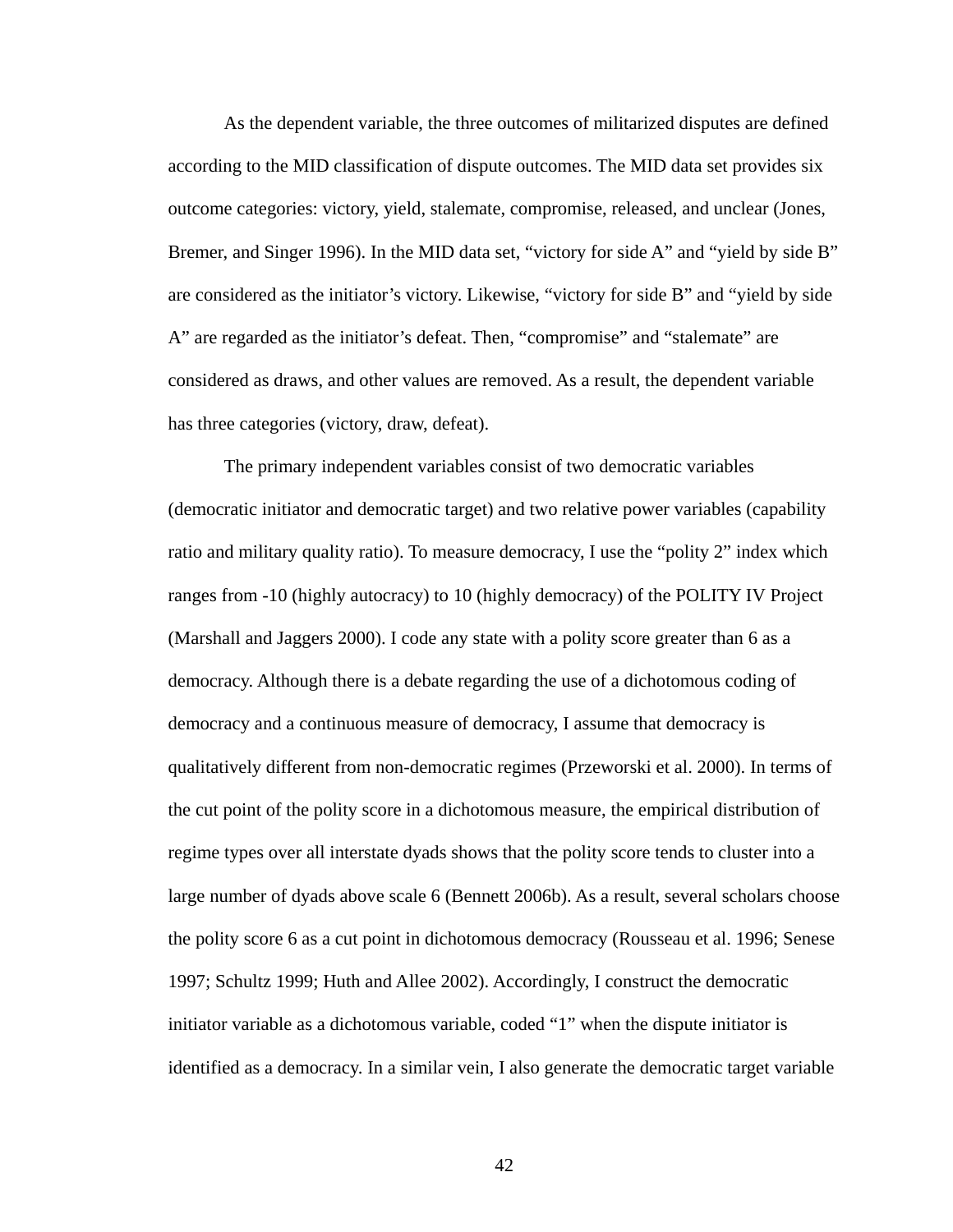as a dichotomous variable, coded "1" when the dispute target is a democracy. These democratic initiator and democratic target variables are tested in the initiator and target models, respectively.

The capability ratio variable is measured by the Correlates of War (COW) project's composite capabilities index (Small and Singer 1982). Each disputant's material capability ratio value is calculated by a ratio of the disputant's capability to the sum of its capability index and that of its opponent. This variable represents industrial, demographic, and military national power. Then, I create the military quality ratio variable by the use of combining military expenditure and military personnel data from the COW data set. I assume that the spending per soldier corresponds to the level of training and military technology (Stam 1996; Reiter and Stam 1998). I also assume that the high level of spending per military person means increased investment for procurement and better military organization. Thus, I divide military expenditure by the number of military personnel in order to create the military quality ratio variable.

As control variables, I consider absolute attributes of disputants, dispute type, and contexts of disputes that affect the decision to initiate a militarized dispute. First, for the absolute attributes of disputants, I include national capability, population, and risk-taking propensity of initiators or targets in each model. Stam (1996) argues that the absolute capability of disputants determines the extent of ability to absorb the costs that the opponent state will impose. In a similar vein, the size of the population affects the ability of coercion because a larger population can absorb more costs (Stam 1996). Both indicators determine the desire to pursue ambitious military adventures. Therefore, they can affect the decision to initiate a militarized dispute. For risk-taking propensity, Bueno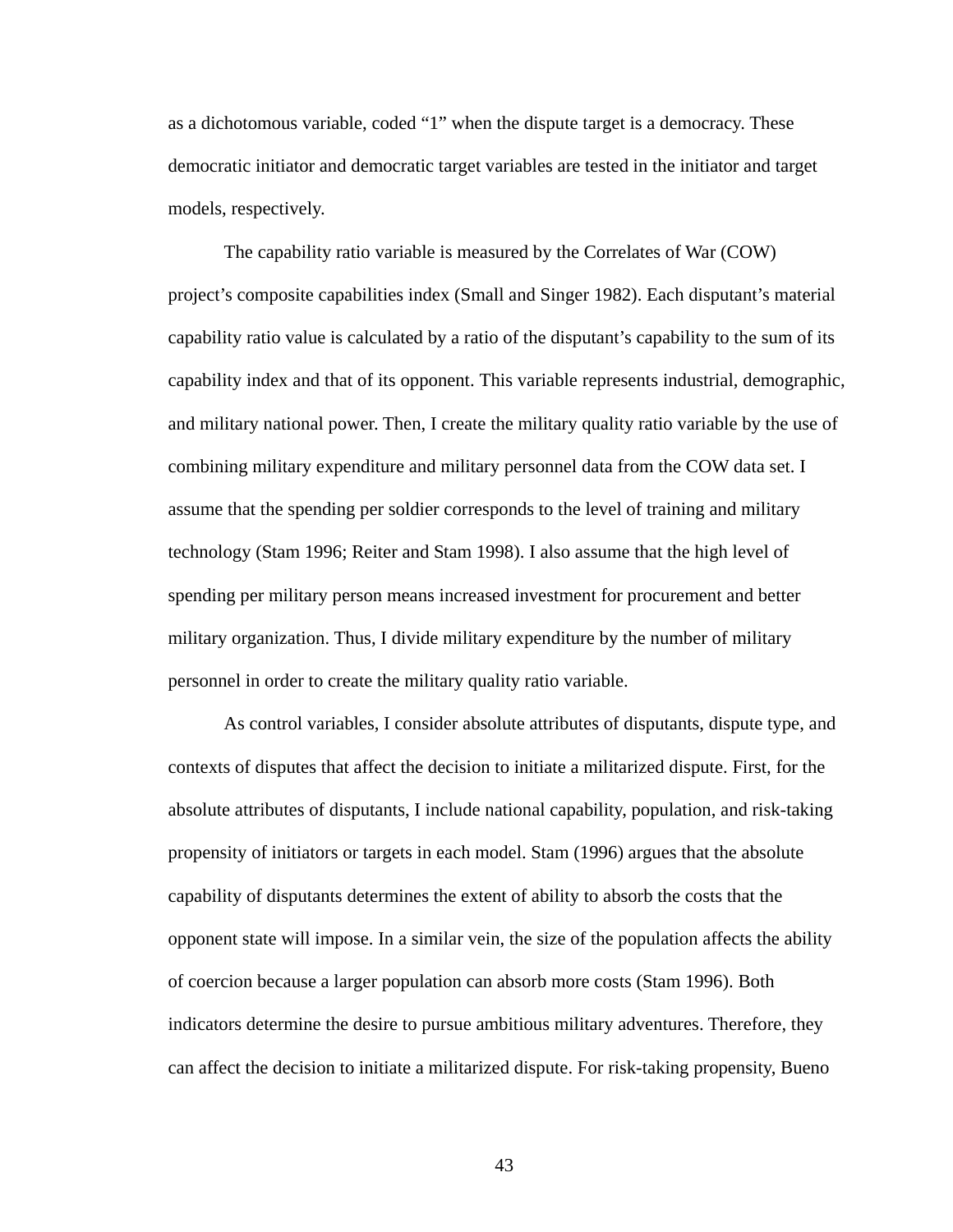de Mesquita (1985) finds the linkages among risk-accepting propensity and war initiation. According to this logic, risk-acceptant initiators have a relatively high likelihood of loss than risk-averse initiators have.

In terms of measurement, the national capability variable is measured by the COW composite capability index of each initiator or target in a militarized dispute. The population variable is measured by natural log values that come from total population data from the COW data set. The risk propensity variable is measured by Bueno de Mesquita's (1985) risk attitude score method that provides continuous values ranging from -1 to 1 wherein a +1 indicates a highly risk-acceptance attitude. Although Bueno de Mesquita's original method uses alliance portfolios as the policy indicator, the risk propensity variable is based on the method using an S score that is a spatial measure of policy position similarity (Signorino and Ritter 1999).

Second, the dispute type is stratified by the power status of disputants. Existing empirical findings report that the pattern of war differs between major and minor powers (Geller 2000). In order to test the effect of power status on dispute initiation and outcome, Maoz (1982) identifies several types of disputes that represent the combination of disputants' power status based on the difference between major powers and minor powers. Similarly, I create dummy variables (*Major-Major, Minor-Minor,* and *Minor-Major)* that reflect pairs of initiator's and target's power statuses. For example, the Major-Minor dummy variable designates a dispute that a major power initiates against a minor power. The concept of major power is defined by the status of the state in the international system over time (Small and Singer 1982).

Third, as contexts of disputes, I include contiguity and foreign policy similarity.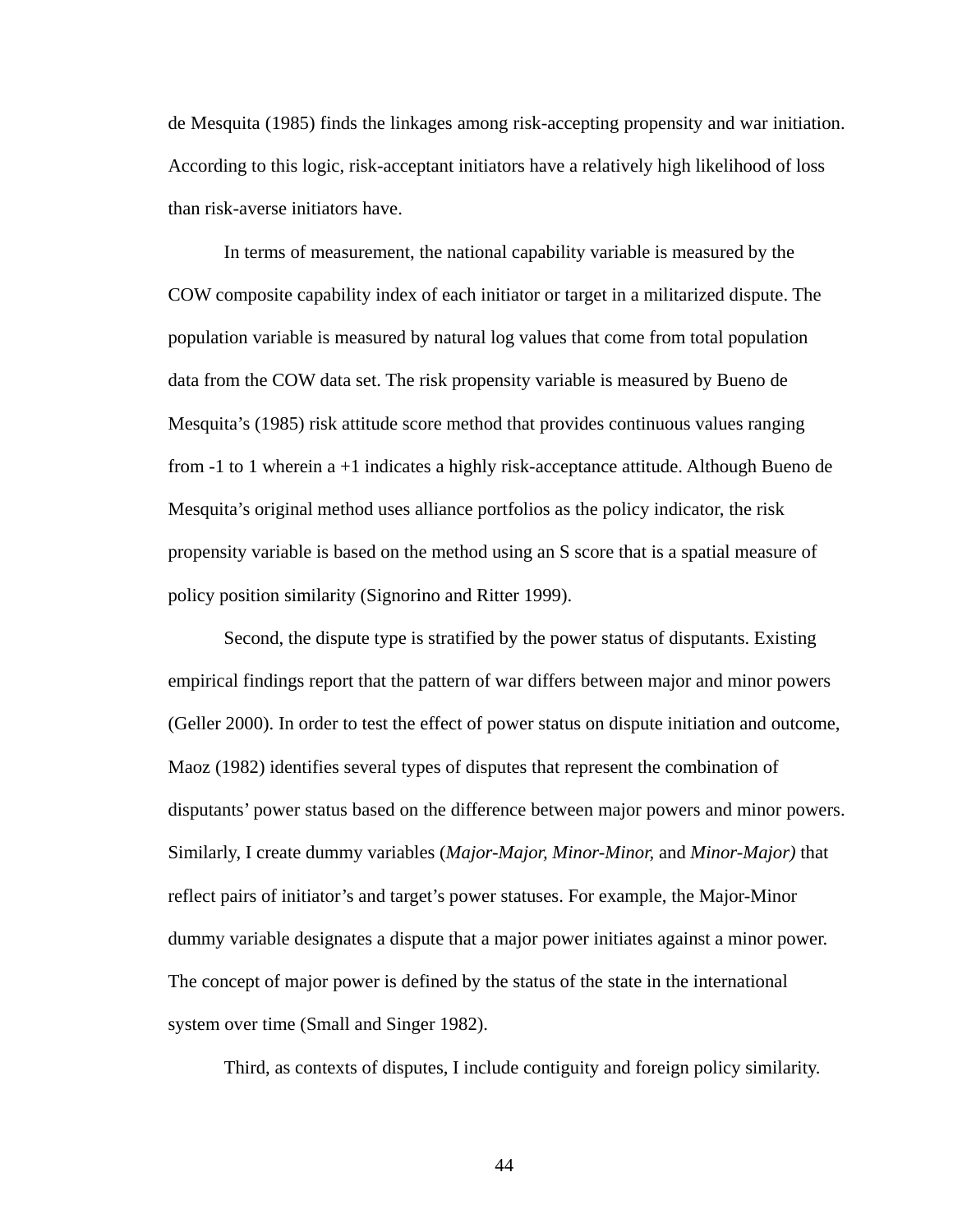Contiguity, as a geographical constraint, can limit projection of national power so that relative power also is adjusted by contiguity (Boulding 1962; Bueno de Mesquita 1981; Stam 1996). Because contiguity does influence the decision to initiate a dispute as an ex ante external context (Bremer 1992), it becomes a control variable. It is measured by six categories including the COW data sets' five types of state-to-state contiguity: land contiguity or separated by 12, 24, 150, or 400 miles or less of water (Gochman 1991). The sixth category indicates that the states are not contiguous. I transform the fifth and sixth categories into a noncontiguous category and the others into a contiguous category in order to generate one dummy variable.

On the other hand, foreign policy similarity is based on a comparison of the two sides' portfolio of alliance commitments (Bueno de Mesquita 1981). As control variables, I consider both the foreign policy similarity between disputants and the foreign policy similarity with the dominant power. The former influences the magnitude of initiators' initial demand against targets. Thus, as an ex ante context, the foreign policy similarity reflects the satisfaction with targets. In power transition theory, dissatisfaction with potential rival state is an important cause of war (Organski and Kugler 1980; Lemke 2002; Kim 2002). Therefore, the foreign policy similarity between disputants can capture the initiator's intention to involve in a dispute. Likewise, the foreign policy similarity with the dominant power represents the degree of satisfaction with the international status quo. The extent of similarity with the dominant power means the degree to which a state shares a common view of the international system established and protected by that dominant power (Kim 1991; Hart and Reed 1999). Therefore, the different foreign policy similarity with a dominant power captures dissatisfaction with the international status quo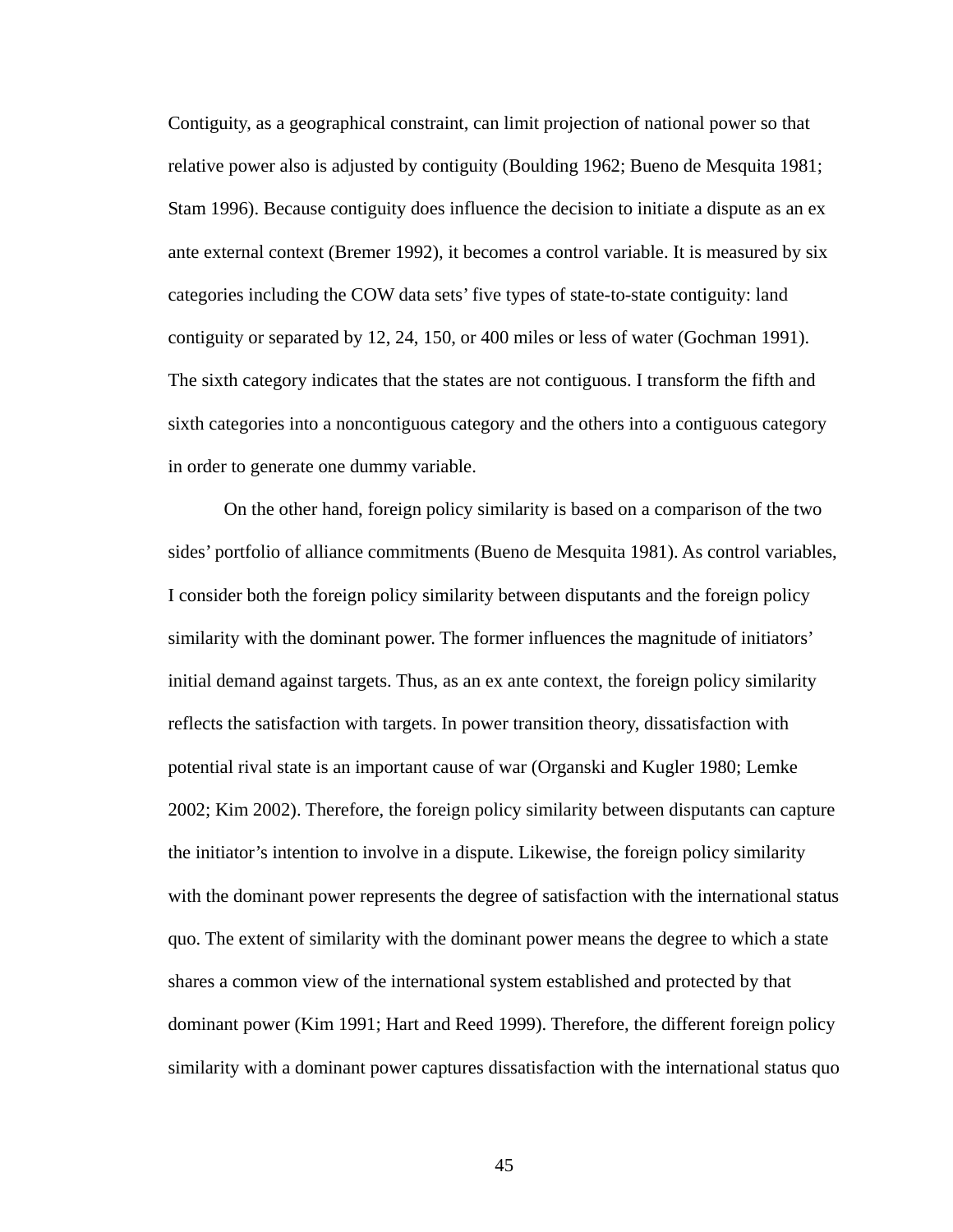and affects the decision to initiate a militarized dispute. Those two variables are calculated by Signorino and Ritter's (1999) S score. Then, I generate both the S variable representing the extent of policy similarity between disputants and the S with leader variable indicating initiators' or targets' foreign policy similarity with a global system leader state.

Thus the set of outcome models is shown below:

Initiators' outcomes (victory / draw / defeat) =  $f$ (democratic initiator, capability ratio, military quality ratio, national capability, population, risk propensity, Major-Major, Minor-Minor, Minor-Major, contiguity, S, S with leader)

Targets' outcomes (victory / draw / defeat) =  $f$ (democratic target, capability ratio, military quality ratio, national capability, population, risk propensity, Major-Major, Minor-Minor, Minor-Major, contiguity, S, S with leader)

# **2.5 Data Analysis**

For the empirical test, I estimate the effect of ex ante contexts in two separate multinomial logit models, as shown in Table 2-1. In these models, each victory and draw probability is compared with the probability of defeat.

# **[Table 2-1 Here]**

In terms of a victory outcome, the Initiator and Target Models have similar results. Democracy and military quality variables have a significant effect on victory in both models. It supports Hypotheses 1, 2, 4, and 5. As the line of literature about political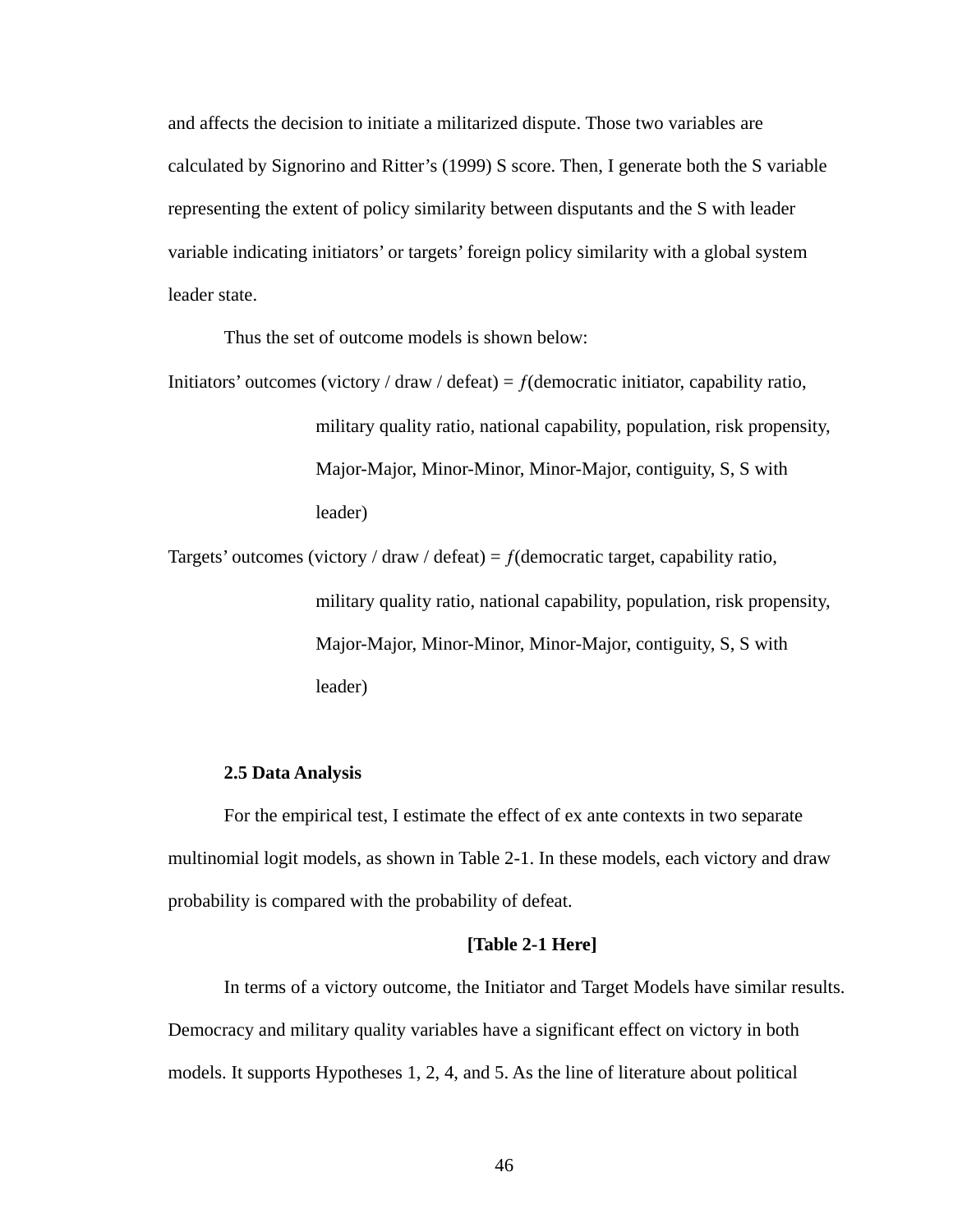violence suggests, the regime type and relative power seem to be important determinants of victory in militarized disputes. For the democracy variables, there remain significantly positive effects on both victory and draw across Initiator and Target Models. This result is consistent with existing empirical findings concerning the effect of regime type on war outcomes (Reed and Clark 2000; Reiter and Stam 2002). This means that the logic of selection of target, war-fighting ability, and credible costly signal effects on war outcomes extends to the dispute level outcomes. Accordingly, the regime type can be considered as a very important component of pre-dispute information that predicts dispute outcomes, regardless of distinction between initiators and targets. This implies that regime type can be a useful predictor of the intradispute bargaining that determines the decision in dispute termination.

In contrast, in terms of a draw outcome, the military quality ratio variable shows a significant impact in the Target Model only. This result supports the existence of different strategic selection processes between initiators and targets. As stated previously, initiators may consider draw as the failure to win. This means that the military advantage based on relative power does not affect stalemate or compromise, due to the initiator's specific expectation linked to strategic position. However, the Target Model shows that the military advantage is useful in both victory and draw outcomes in militarized disputes, because targets accept draw as survival from the attack. This result supports military quality hypotheses (Hypothesis 5 and 5a) that targets with relative advantage of military quality increase not only the likelihood of victory but also the likelihood of draw. Likewise, whereas the Target Model shows significant effects of Minor-Major dispute type on both victory and draw, the Initiator Model reveals evidence of that on draw only.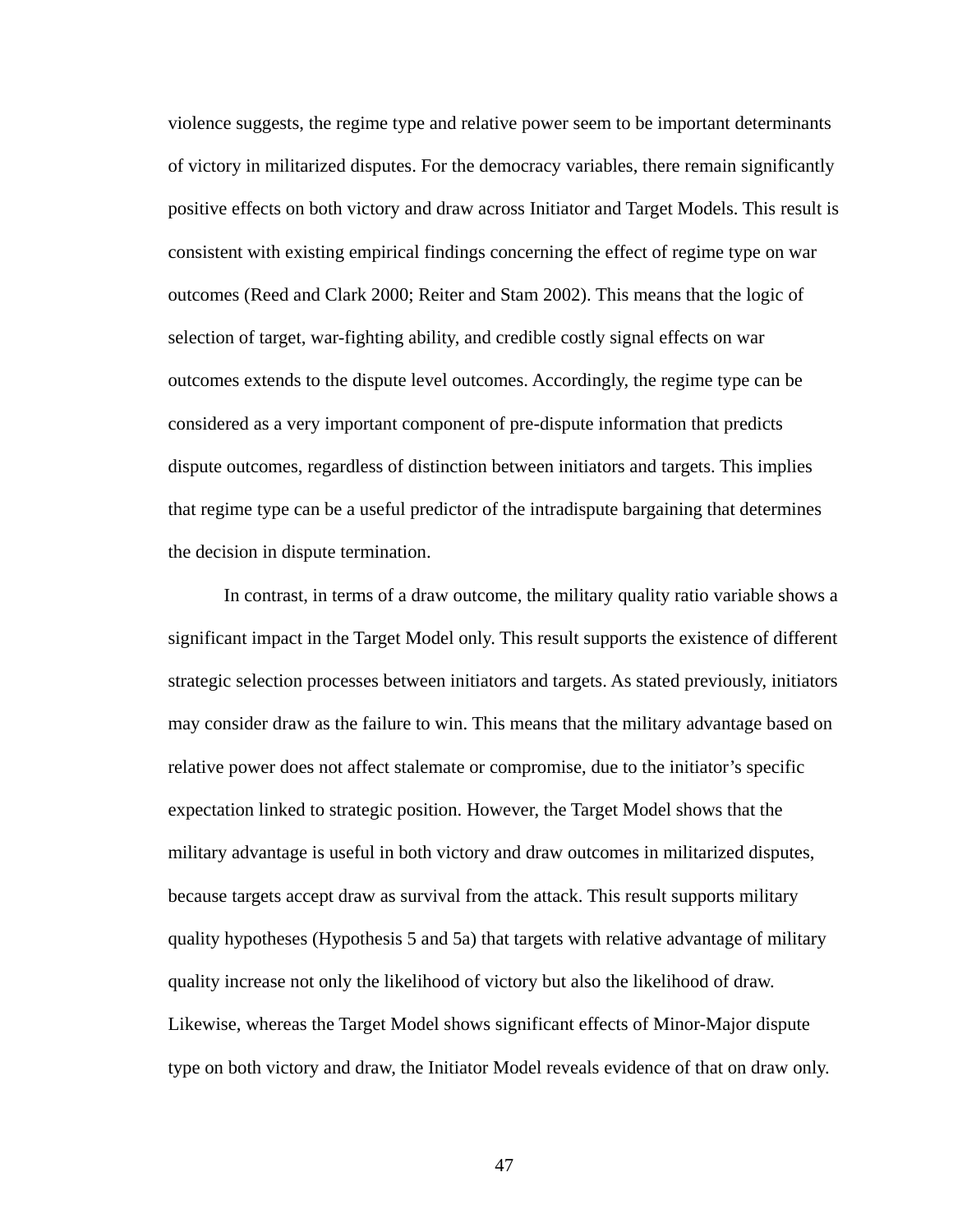This also implies that targets do not distinguish draw from victory in terms of their benefit.

In both models, the democracy variables support the democratic advantage hypothesis (Hypotheses 1 and 4), whereas both capability ratio and national capability variables do not show a significant effect on victory. As Maoz (1983) argues, material capability seems problematic when translating into core influential power to affect outcomes of militarized disputes. By contrast, the military quality ratio variable shows significant impacts on victory in disputes. This implies that there is inherent difference between material capability and military quality. Unlike material capability, military quality does not require a mobilization process when being applied to military operation in disputes. Furthermore, as stated previously, an imbalanced military quality ratio increases the fighting costs of the weaker state. This change of costs seems to be more important than a disparity in material capability. Thus, the military quality ratio is a more plausible factor to affect the outcome of militarized disputes than is the material capability ratio, due to a high level of costs of fighting derived from imbalanced military quality. This phenomenon is consistent with the insignificant effect of the capability ratio variable in both models. The imbalanced military quality ratio entails the high level of costs of fighting, so that its impact on outcome of disputes can be distinguished from the effect of disparity of material capability. This implies that military quality is the best predictor of the effect of relative power on outcomes of militarized disputes. This reflects the militarized disputes' characteristics: short duration and low level of violence.

Among control variables, the contiguity variable shows significant effect on the likelihood of victory and draw outcome in the Initiator Model only. This means that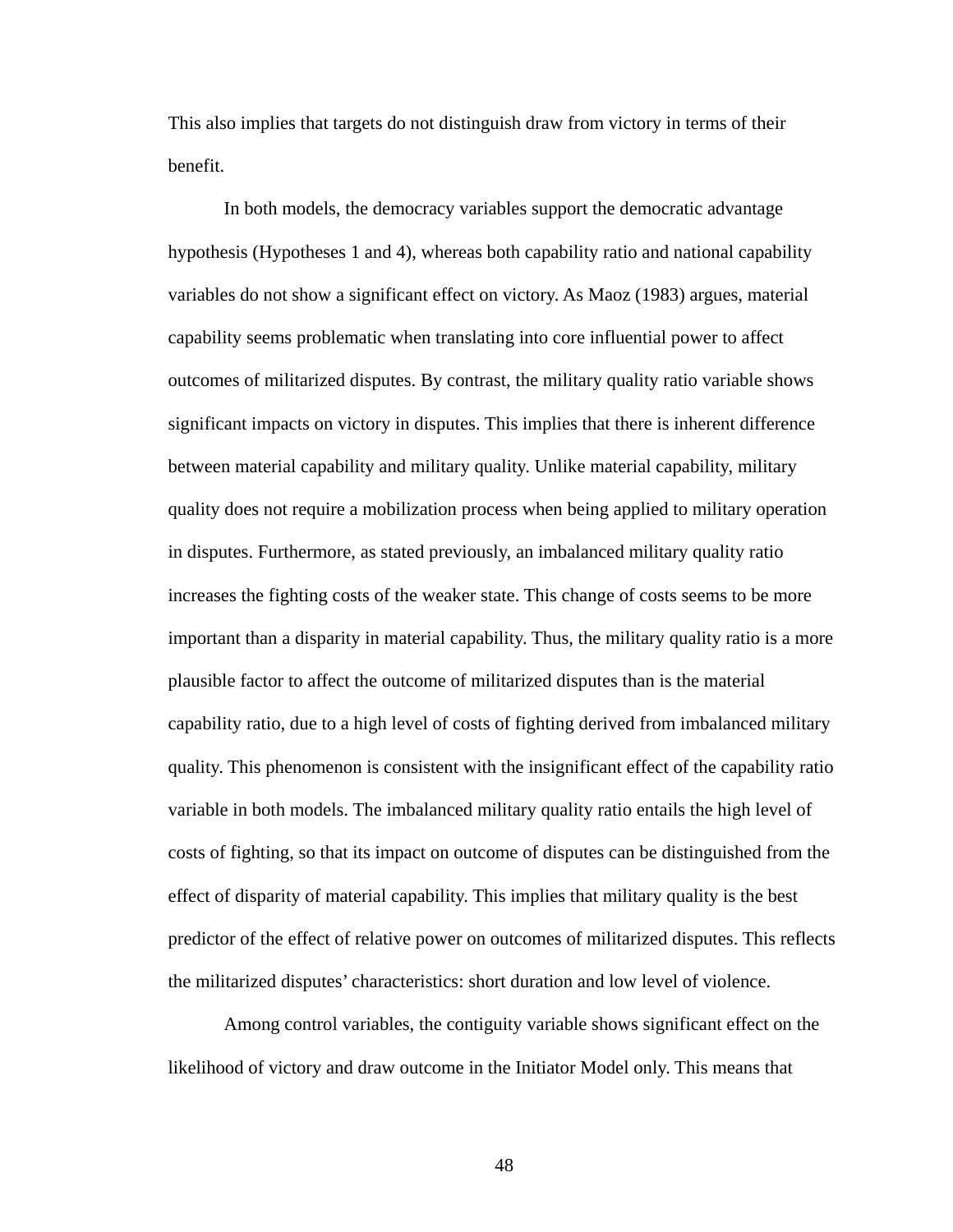geographical factors significantly intervene in initiators' ability to absorb and to inflict costs, rather than targets' ability. The Initiator Model also shows that the population variable increases the likelihood of draw. In the Initiator Model, those effects of contiguity and population variables are consistent with the existing war outcome model constructed by Stam (1996). However, the effects of foreign policy similarity on dispute outcomes show mixed findings in terms of the tendency of difference between the two models. Whereas the S with leader variable has different effects on outcomes across Initiator and Target Models, there are similar effects of the S variable on dispute outcomes in both models. Nonetheless, the general pattern of control variables' effects on dispute outcomes reveals the different strategic process between initiators and targets.

Beyond the significance levels for the variables, Table 2-2 and 2-3 show the overall fit of the models by the comparison between predicted outcomes and actual outcomes.

#### **[Table 2-2 Here]**

#### **[Table 2-3 Here]**

As shown in both tables, the Initiator and Target Models correctly predict 75.8 % and 73.2 %, respectively. The modal outcome is draw in each model, predicting 95.3% and 93.8%, respectively. Although both models seem to need more accurate predictive capability, they perform quite well when predicting draw outcome. When initiators win targets in the realization, both models show relatively high levels of predictive ability. In this case, the Initiator Model predicts 94 observations (24.6%) and the Target Model predicts 132 observations (34.6%).

Figure 2-1 and 2-2 show the distribution of the predictions for each of three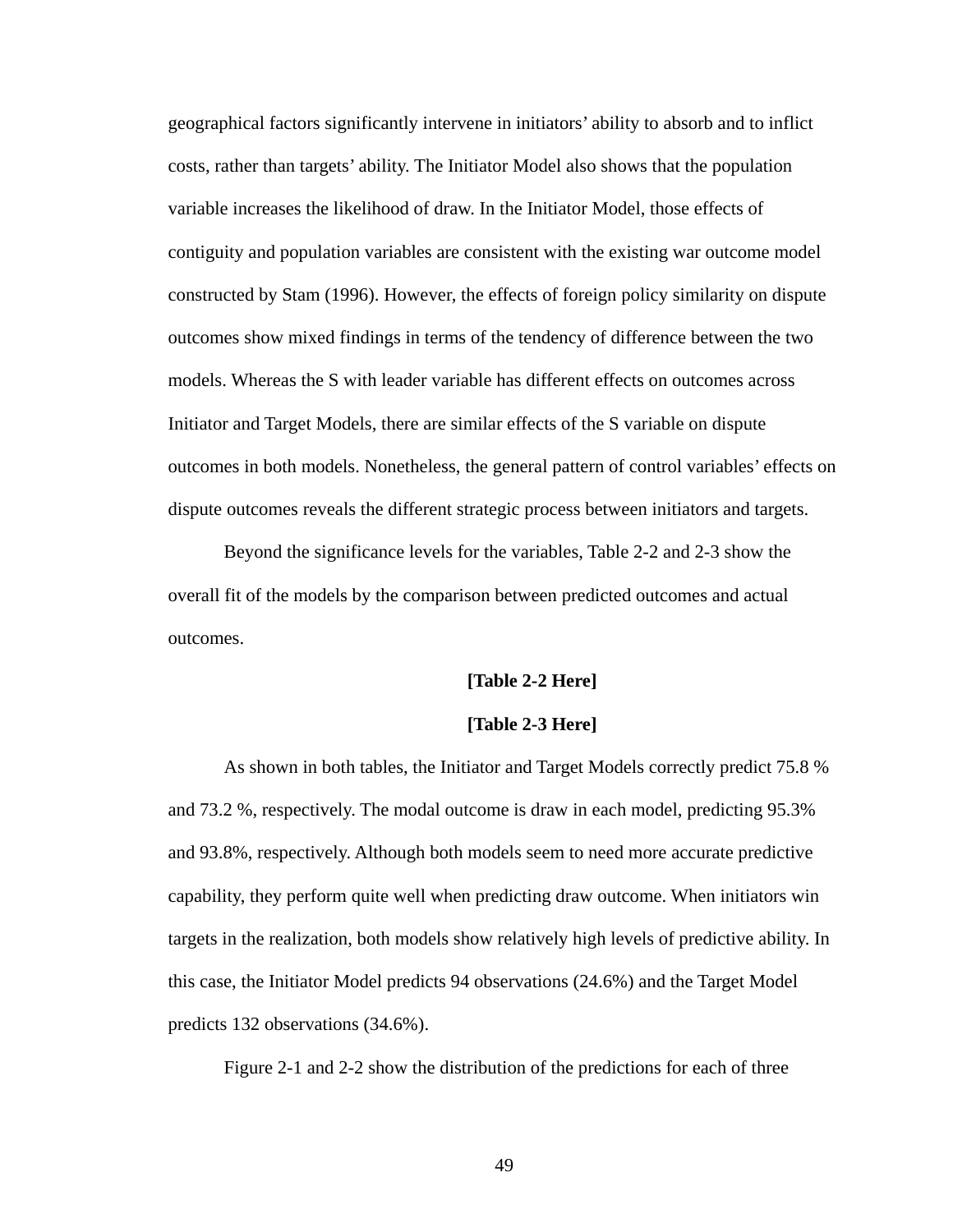outcomes in both models.

# **[Figure 2-1 Here] [Figure 2-2 Here]**

In each figure, three outcome predictions are distributed across the whole spectrum of probabilities. Overall, both models have meaningful predictive ability based on purely ex ante contexts. This implies that probability of outcomes based on predispute information can be a factor to influence the decision-making process during militarized disputes.

In short, the outcome models reveal that ex ante external and domestic contexts can provide useful predictions about the dispute outcomes. In terms of external context, military quality can represent relative power in militarized disputes. This shows that military quality is more suitable for conducting militarized disputes. In a domestic context, the effect of democratic regime is so strong that the victory in militarized disputes in both initiators and targets is affected by regime types. This effect can be extended to the likelihood of draw outcome. Therefore, the outcome models include relevant external and domestic predictors.

# **2.6 Conclusion**

In this chapter, I seek how external and domestic ex ante contexts have effect on the outcome of militarized disputes in outcome models. The findings support the hypotheses regarding the effect of democratic regime and military quality on the victory of militarized disputes. This reveals that external relative power and domestic regime types are significant ex ante observable factors affecting decisions to terminate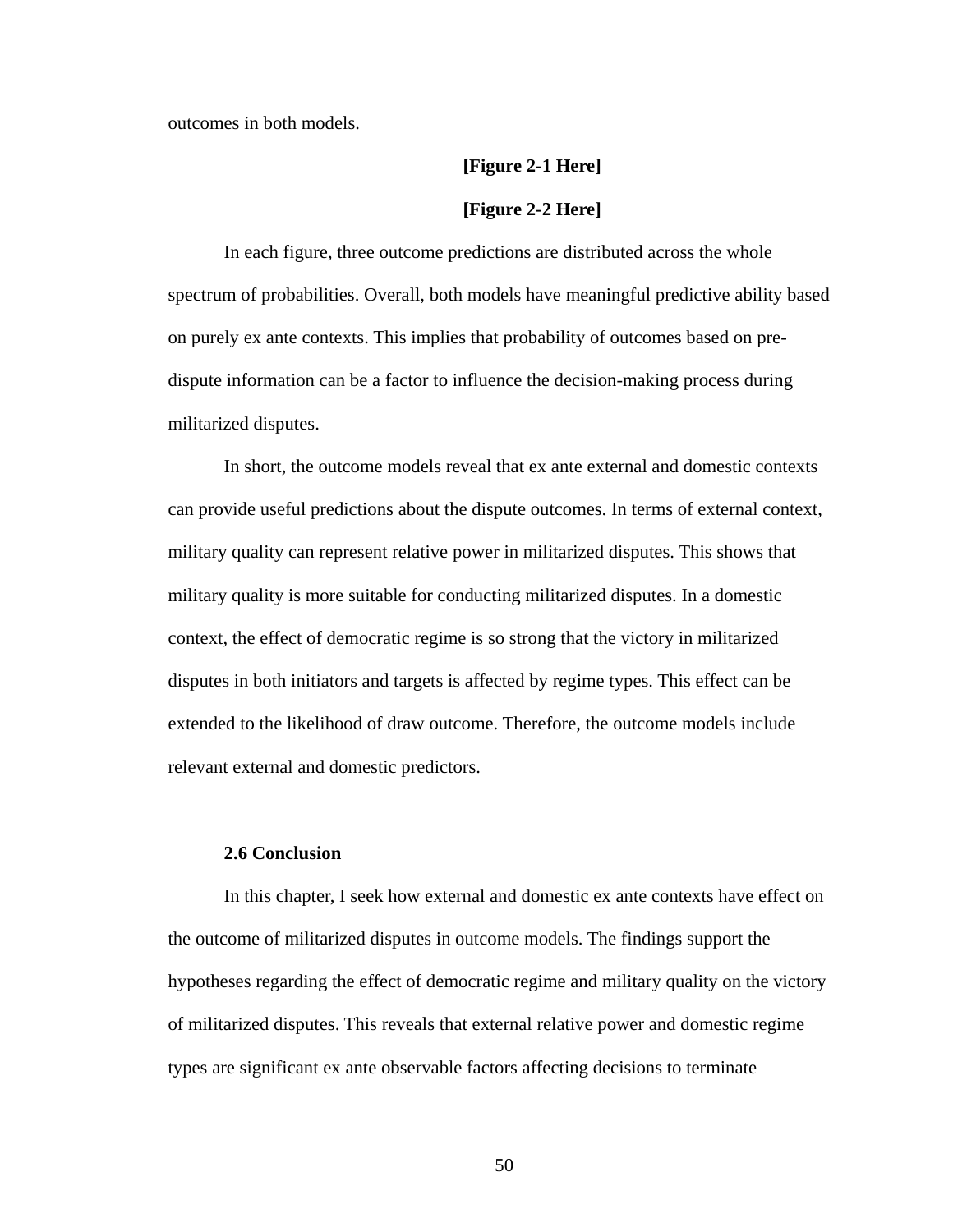militarized disputes. This also sheds light on the linkage between pre-dispute information and the termination logic of militarized disputes. Although the decision to terminate disputes is highly influenced by intradispute process and updated information, a certain type of pre-dispute information also is directly related to the termination logic of militarized disputes. In other words, ex ante observable factors, which are based on military quality and democratic institutional characteristics, are quite significant predispute information that can be preserved during disputes. Evidence shows the linkage between pre-dispute information and the decisions to terminate militarized disputes.

These findings imply that the predicted probabilities derived from outcome models can provide an important ground of decision-making process prior to militarized disputes. Because the probabilities of outcomes provided by outcome models are entirely based on pre-dispute information, decision-makers can use the probability of victory as a key predictor of future actual outcomes. Therefore, the probability of victory based on pre-dispute information seems to be linked to the decision to initiate a militarized dispute.

Furthermore, outcome models show different effects of primary variables between the Initiator and the Target Models. In fact, the effects of primary independent variables in the Initiator Model are different from those in the Target Model. This implies that the decision of initiation affects not only the likelihood of victory per se but also decisionmakers' preference about dispute outcomes. The essence of difference in outcome models is that initiators' strategic position is more sensitive to the victory than draw. Accordingly, the expected dispute outcomes may become a very important factor in the decision to initiate disputes.

At this point, the result of the Initiator Model can be incorporated into the logic of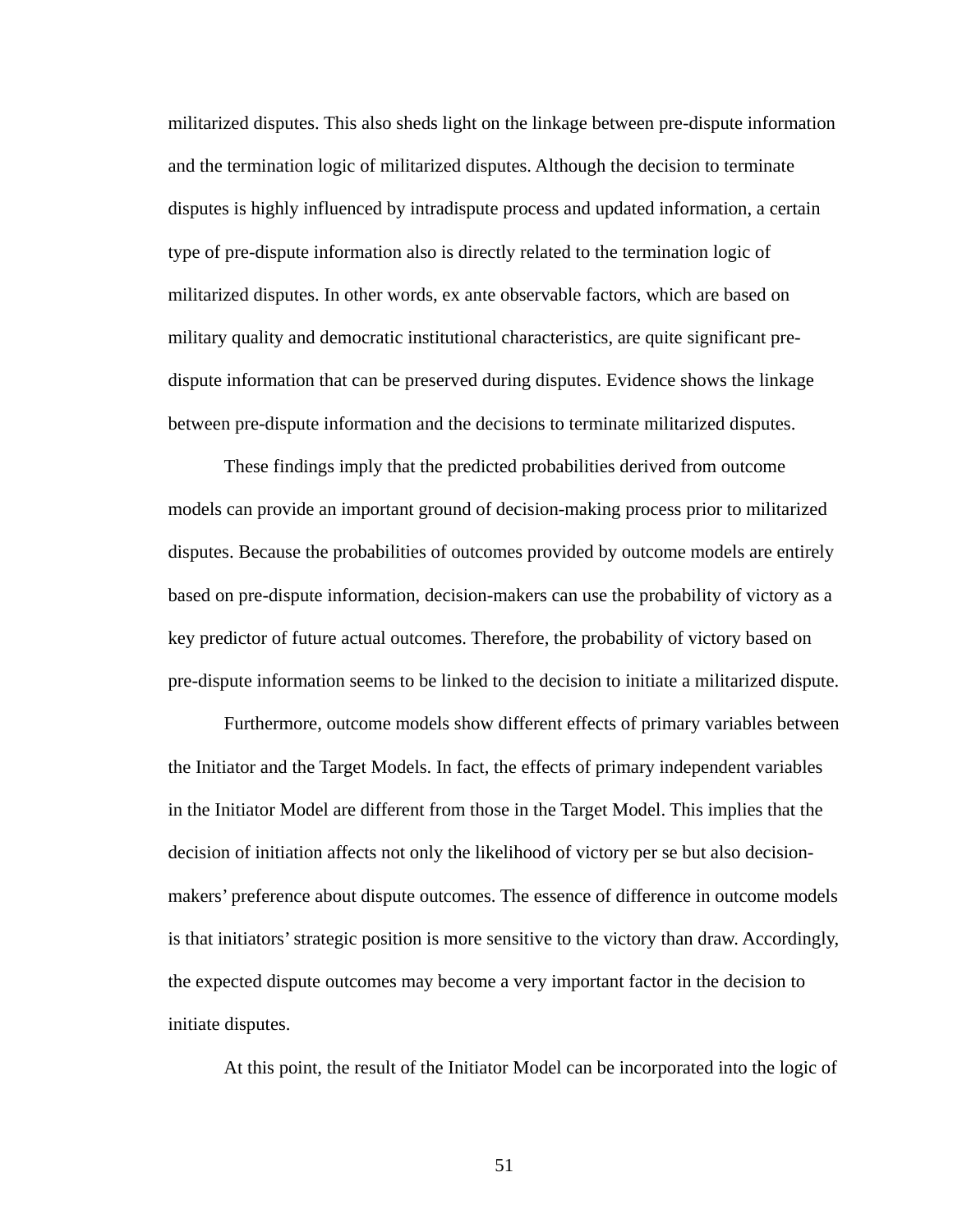decision to initiate disputes, because this model can provide the expected probability of victory for initiators. Thus, it is necessary to test whether this ex ante outcome model is linked to the initiation model. In the next chapter, I will focus on this linkage between the expected dispute outcome of initiators and the decision to initiate militarized disputes in the initiation model.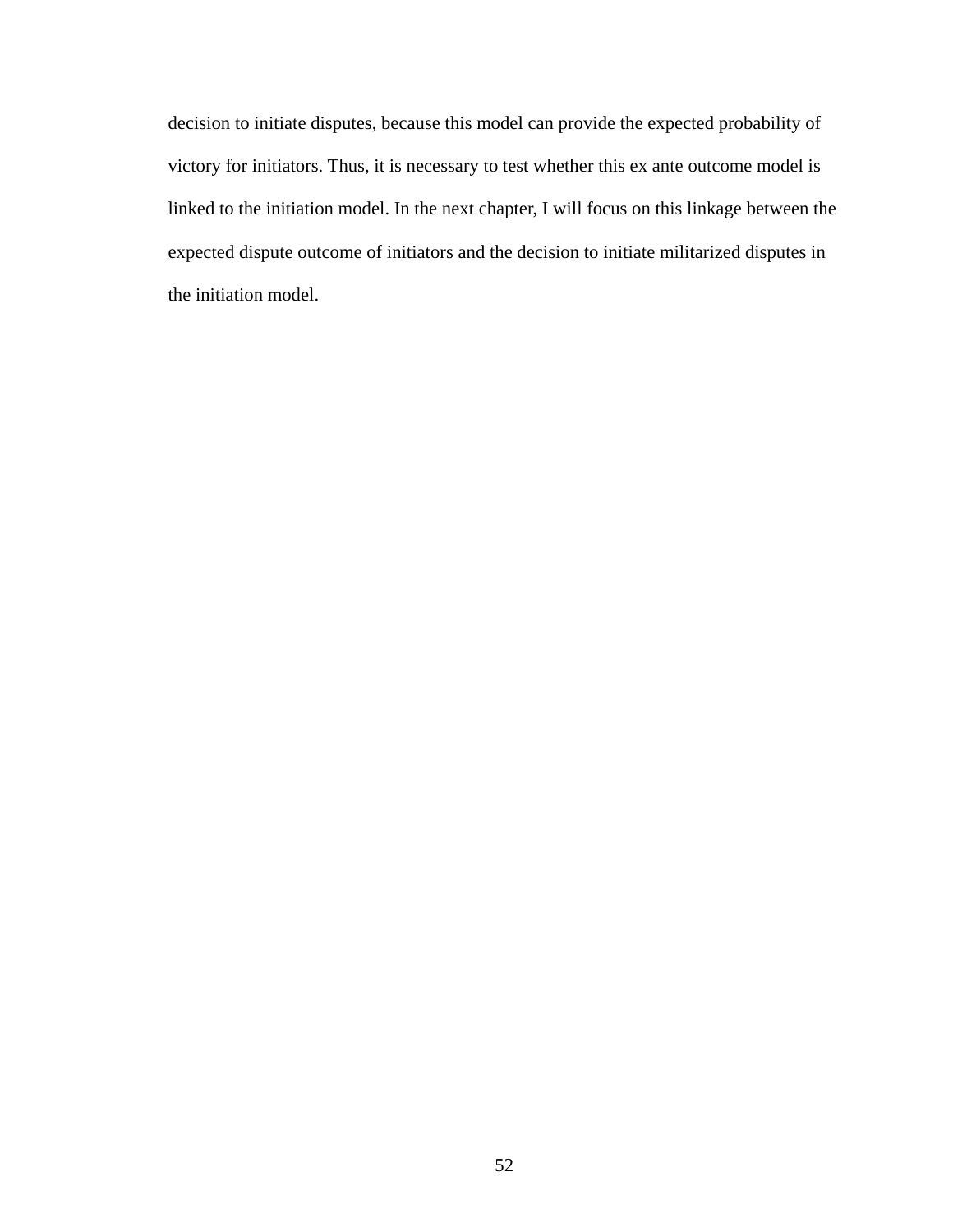# **Chapter 3 Initiation of Militarized Disputes**

In the previous chapter, I investigated the effects of relevant pre-dispute information on the outcome of militarized disputes. I modeled relative power and domestic regime types as ex ante contexts that affect decisions to terminate militarized disputes. The outcome models clarify three possible expected outcomes derived from observable ex ante factors that affect rational decision-makers' pre-dispute calculus. Based on this endeavor, this chapter examines how this expected outcome is linked to decisions to initiate militarized disputes. This investigation about the linkage between decision-makers' expectations and decision-making process prior to dispute opens the puzzle of why states initiate militarized disputes.

Decision makers form expectations regarding dispute outcomes based on predispute information. When the expected probability of victory is derived from the observable ex ante factors, it represents pre-dispute information. However, because rational decision-makers do not have complete information prior to the disputes, uncertainty about private information also affects expected outcomes. Accordingly, existing studies have focused on both expected probability of victory and uncertainty in the logic of decisions to initiate disputes under the limited information condition.

The power centric approach emphasizes the observable distribution of power as the indicator of the probability of victory and uncertainty that determine the likelihood of disputes (Morgenthau 1967; Organski and Kugler 1980; Kugler and Lemke 2000). In bargaining theory, uncertainty derived from unobservable distribution of power and incentives to misrepresent private information may lead rational decision-makers to select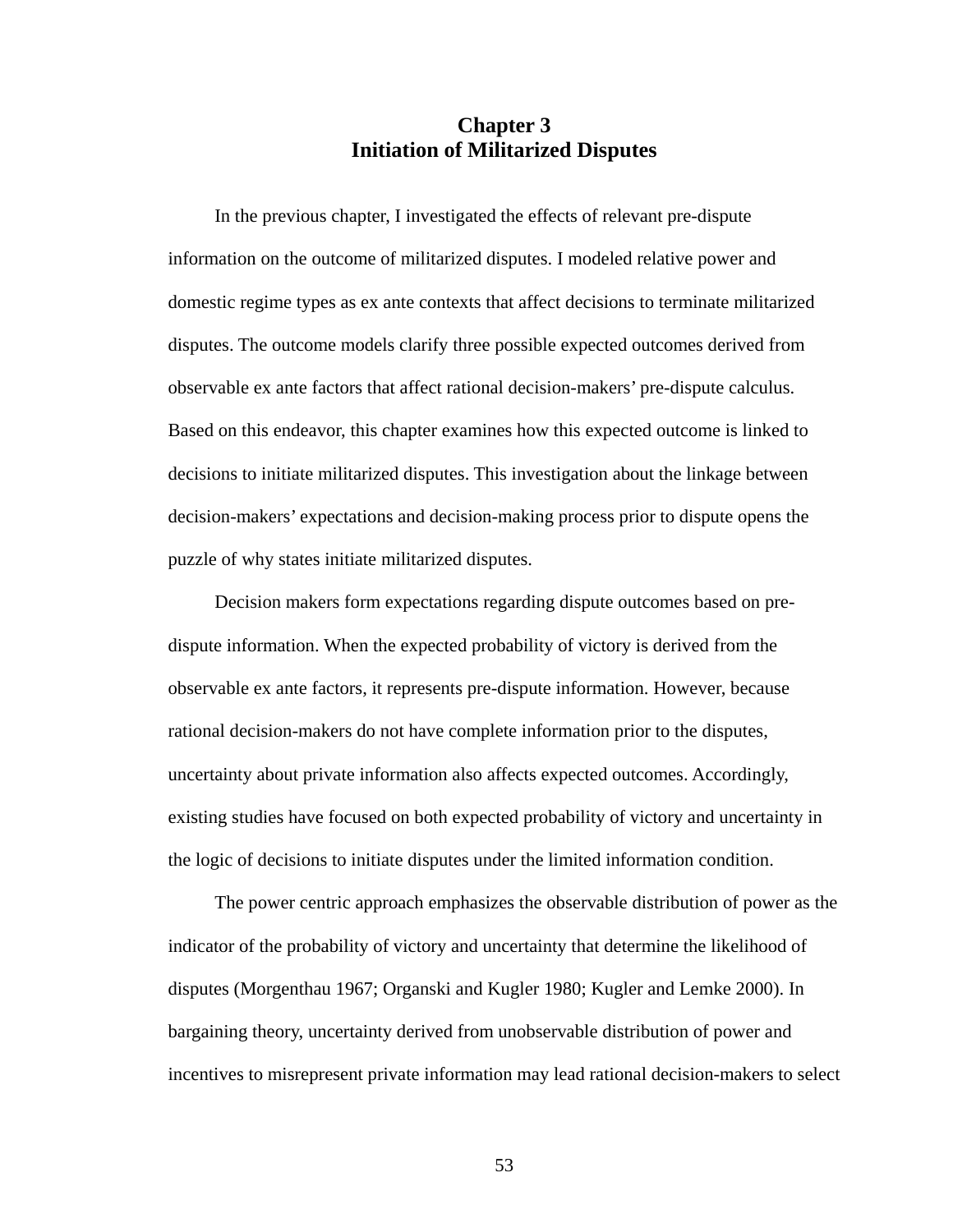war despite the fact that decision-makers share pre-dispute information about the observable distribution of power (Morrow 1989; Wagner 1994; Fearon 1995). In those studies, however, the measure of the expected probability of victory concentrates on the external factor, i.e. relative power, and thereby excludes the domestic factor. Furthermore, most studies assume that there are two possible outcomes (victory and defeat) of war (Wagner 1994). Although this assumption makes it possible to delineate a dispute as a strategic game based on the zero-sum relationship between one side's probability of victory and the other side's chance of victory, it excludes additional possible outcomes such as stalemate and compromise. Unlike this zero-sum relationship, when predicting the expectations based on three possible outcomes (victory, defeat, and draw), the decrease in one side's probability of victory does not necessarily to increase the others in a militarized dispute. Accordingly, the combinations of three outcome probabilities are fundamentally different from the zero-sum approach based on two possible outcome probabilities (Stam 1996). Nevertheless, can we apply these probabilities derived from three possible outcomes of disputes to the decision logic in militarized disputes? How do they affect decision-makers' incentives to initiate a dispute under uncertainty about willingness to use force?

In this chapter, I examine how the expected probability of victory and uncertainty determines the decision-makers' incentives to initiate a militarized dispute. This investigation clarifies the relationship between extents of pre-dispute information and decision-making process prior to militarized disputes. Here, I argue that expected probability of victory derived from the ex ante context directly correlates with decisionmakers' incentives to initiate a dispute. Furthermore, uncertainty about states' willingness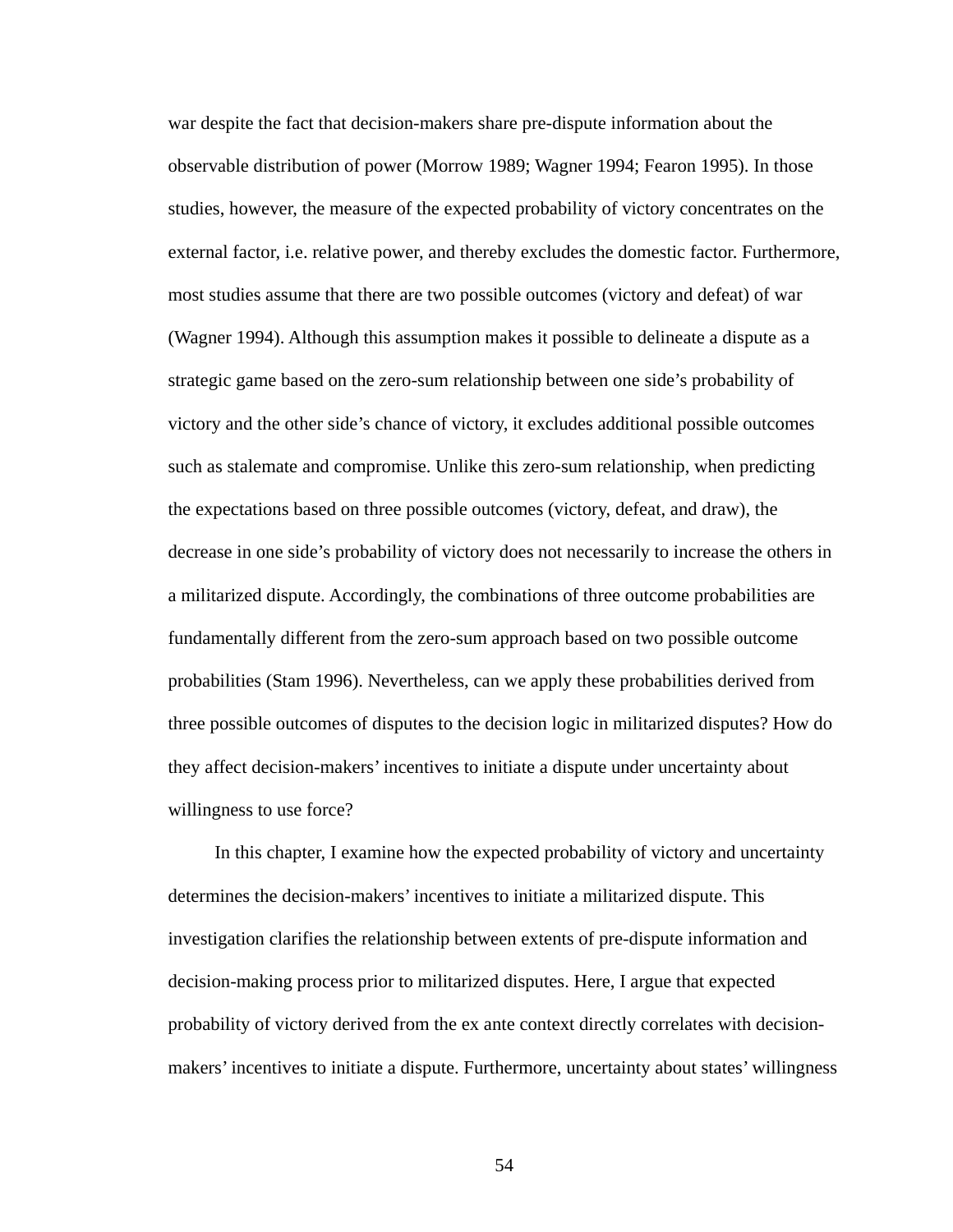to use forces affects the relationship between expected probability of victory and the decision to initiate a militarized dispute.

This chapter consists of four parts. First, I review existing literature addressing the identified role of expected probability of victory and uncertainty in international conflicts. Second, I illustrate how expected probability and uncertainty are related to dispute initiators' incentives to initiate disputes. Third, I construct the initiation model in order to test the effects of expected probability of victory and uncertainty on the decision-making process when deciding to initiate militarized disputes. Finally, I present data analysis and suggest theoretical and practical implications of the expected probability of victory and uncertainty.

#### **3.1 The Sources of Probability of Victory and Uncertainty**

Whereas existing conflict literature has extensively addressed the expected probability of victory and uncertainty, those terms are difficult to measure. Thus, their inference tends to depend on observable relative power and the effect of different domestic regime types. In terms of relative power, the power centric approach and bargaining theory have emphasized uncertainty and the expected probability of victory based on relative power.

First of all, the power centric approach has developed two theories with different interpretations of uncertainty. On the one hand, power transition theory considers uncertainty as the window of opportunity. The power transition theorists argue that a power shift toward parity or a rapid overtaking power between dissatisfied states increases chances to challenge the status quo, and thereby power parity leads to war. This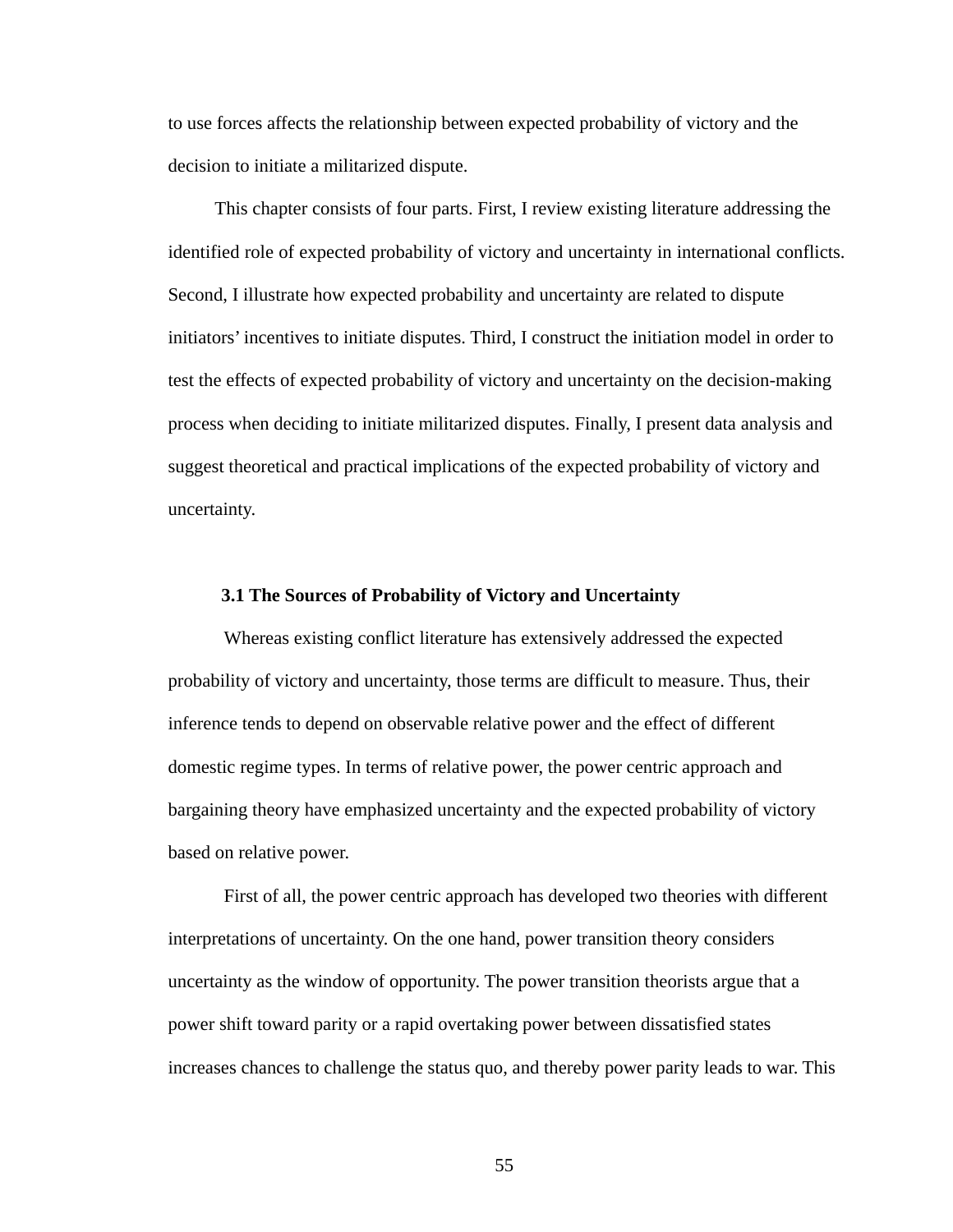logic suggests that the combination of power parity, dissatisfaction with the status quo, and shift speed induce disputes (Organski and Kugler 1980; Kugler and Lemke 2000; Kim 2002). In this line of studies, observed dyadic power parity and power shift are associated with dissatisfaction with the status quo, because the existing status quo benefits the stronger side. Therefore, when the observable distribution of power is parity, the dissatisfaction induces the weaker side's militarized challenge (Organski 1958; Kim 1992; Lemke 2002). At the system level, a systemic power shift gives secondary powers an incentive to challenge the existing hierarchical system order constructed by the hegemonic power in order to solve its own dissatisfaction (Gilpin 1981; Lemke 2002). Thus, in power transition theory, changing expected probability of victory based on observable power influences dissatisfied states' incentives to choose military challenge against the status quo.

On the other hand, the more traditional power centric approach, balance of power theory, considers uncertainty as a constraint to reduce military challenges. Balance of power theorists suggest that power parity produces systemic and dyadic stability because contending states cannot be confident of military victory. Thus, power balancing is essential for stability in a society of sovereign states (Morgenthau 1967). At the system level, the balance of power derived from the bipolarity can induce stability that reduces the intention to change system order (Waltz 1979). Thus, war and disputes are minimized when inequalities of power are least (Mearsheimer 2001). According to this theory, uncertainty about the dispute outcome reduces the incentive to use military force.

Although both power transition and balance of power theories have different interpretations of the relationship between power parity and the military challenge, they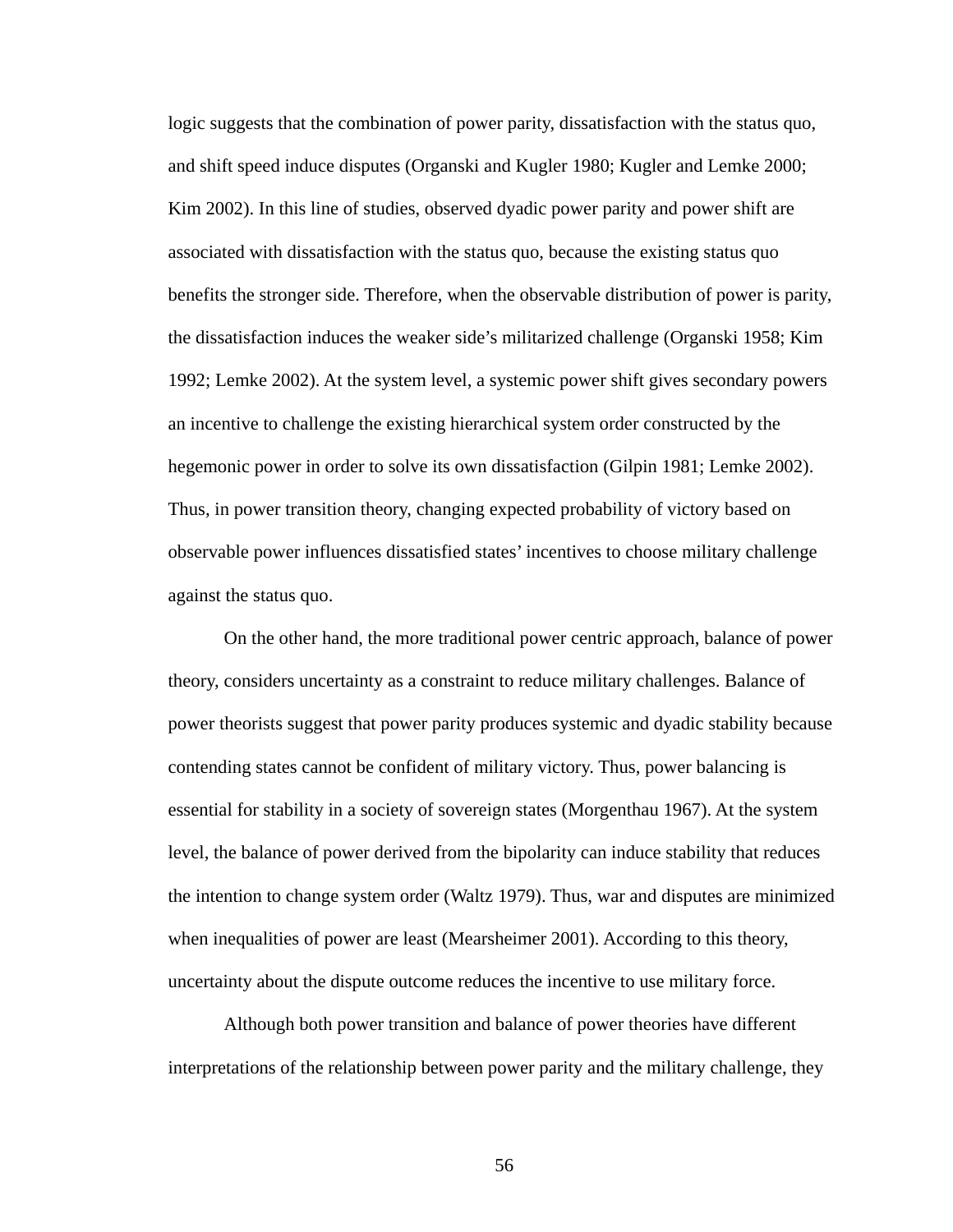agree that the expected probability of victory based on relative power directly reflects the extent of the uncertainty, so that there is a monotonic relationship between observable distribution of power and the likelihood of disputes. Both theories agree that observable power parity maximizes the uncertainty (Reed 2003). However, as bargaining theory argues, when decision-makers decide to initiate disputes, uncertainty induces disagreement about distribution of power and incentives to misrepresent private information (Powell 1999; Wagner 2000; Filson and Werner 2002; Reed 2003). Because potential disputants do not share their own private information before disputes, they have different beliefs about the distribution of power and thereby these discrepancies intervene in the relationship between the observable distribution of power and the likelihood of disputes (Morrow 1989; Bueno de Mesquita, Morrow, and Zorick 1997). According to these explanations, the power centric approach tends to ignore a certain condition of bargaining theory, that uncertainty regarding private information leads decision-makers to have different beliefs about the distribution of power. As a result, the observable distribution of power sometimes does not reflect the extent of uncertainty in the power centric approach. In fact, in contrast to power transition theory, the weaker side, which disagrees with the existing observable distribution of power, may challenge against the stronger side. In a similar vein, unlike balance of power theory, maximized uncertainty may undermine accurate expectations of the future, so that states would be involved in militarized disputes until they reached agreement regarding the existing distribution of power.

In contrast to power centric approaches, several game theoretic arguments suggest that there is a nonmonotonic relationship between power and the likelihood of dispute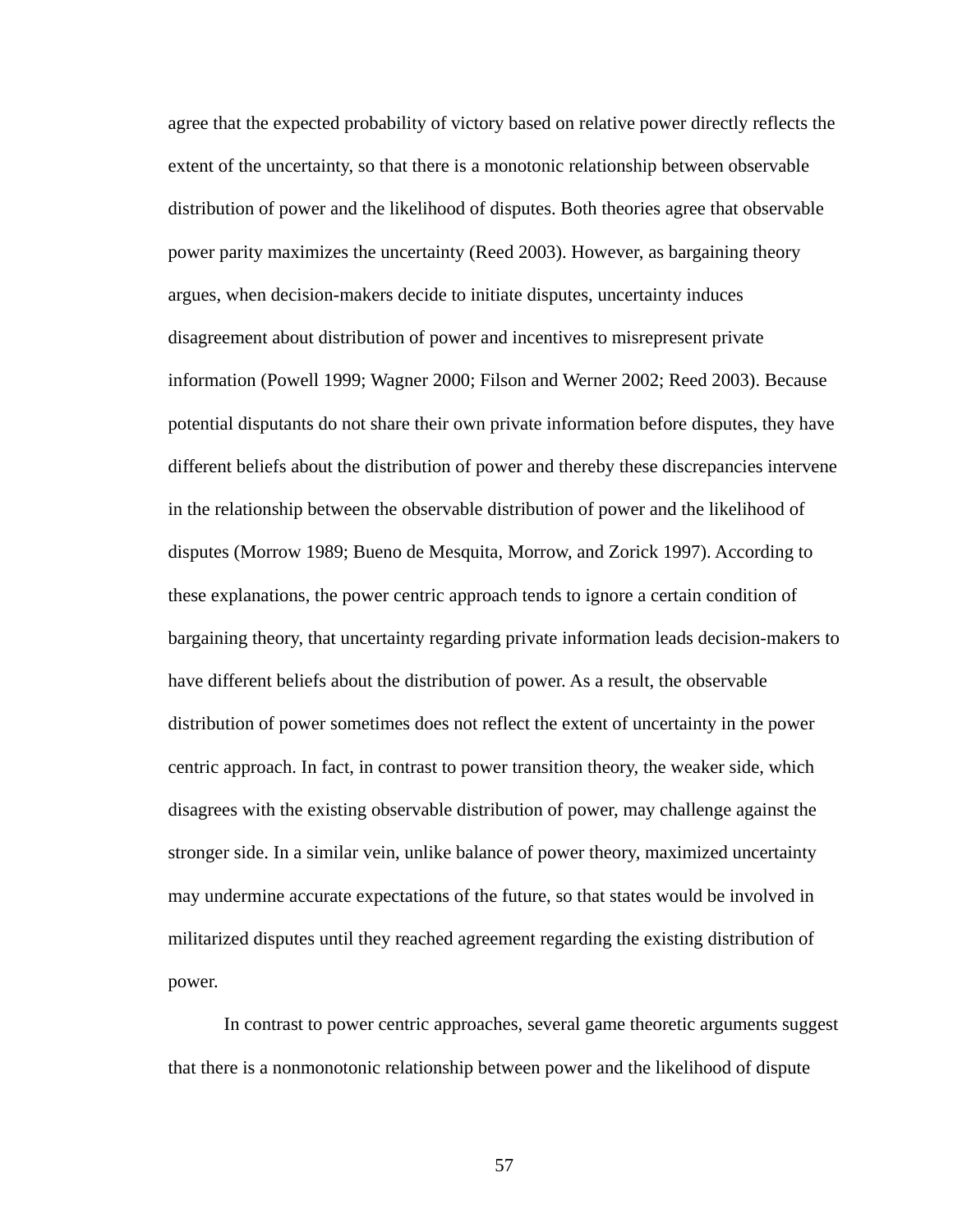due to uncertainty about private information and the unobservable distribution of power (Bueno de Mesquita and Lalman 1992; Bueno de Mesqutia, Morrow, and Zorick 1997; Reed 2003). In this logic, the potential disputants' highly unequal chances of victory entail the low likelihood of violence because a large probability of victory makes it possible to predict each other's willingness to use forces. However, an equal chance of victory between contenders increases the likelihoods of both dispute and negotiation, since the observable capability is not a clear signal to overwhelm the unobservable advantage under different beliefs about unobservable capabilities and willingness. In this case, the relationship between probability of victory and the likelihood of dispute is described as the curvilinear relationship in empirical observations (Bueno de Mesquita and Lalman 1992).

Similarly, bargaining theory focuses on the incentive to misrepresent private information, as well as decision-makers' different beliefs about relative power. Accordingly, the expected probability of victory based on observable relative power is not associated directly with the extent of uncertainty, due to unobservable factors that affect decision-makers' beliefs about observable relative power. Bargaining theory assumes that decision-makers do not know private information and thereby have incentives to misrepresent it (Fearon 1995; Wagner 2000; Powell 1999). Therefore, uncertainty regarding private information is the key element affecting the decision to initiate disputes. In fact, the uncertainty leads decision-makers to underestimate their opponent's power and willingness (Filson and Werner 2002).

Bargaining theory shows how uncertainty about private information affects decision-makers' confidence in the expected probability of victory based on relative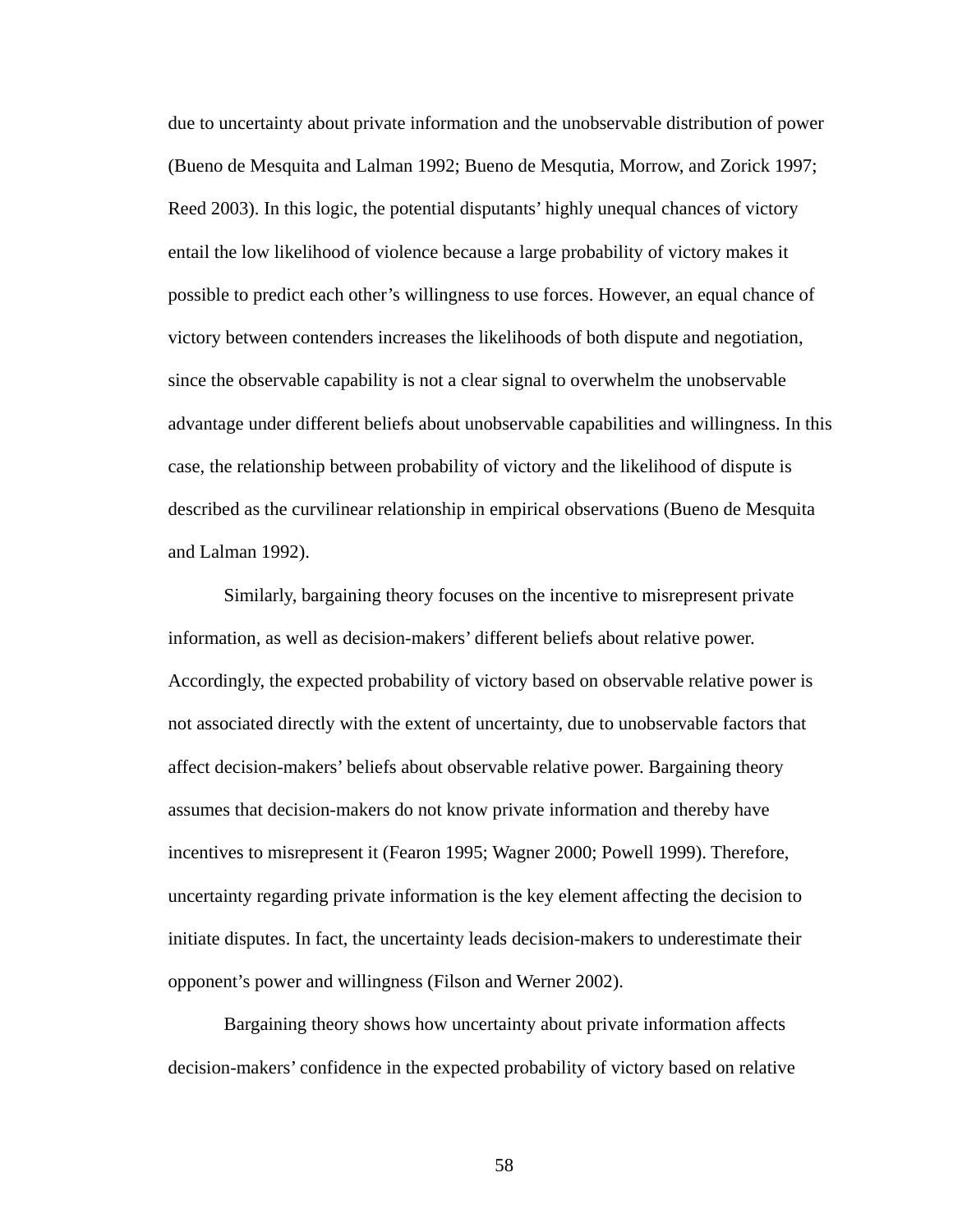power. As a result, this argument clarifies the nonmonotonic relationship between the observable distribution of power and the likelihood of disputes, as well as the effect of asymmetric information and uncertainty on decisions to initiate disputes (Huth, Bennett, and Gelpi 1992; Bueno de Mesquita, Morrow, and Zorick 1997; Reed 2003). However, bargaining theory does not address the possibility of draw as a dispute outcome despite the fact that "a draw occurs when both sides are willing to accept a status quo outcome through some form of negotiated settlement" (Stam 1996, 35). Thus, it is necessary to include the draw outcome when testing deductive arguments in empirical observations.

Unlike the studies about external relative power, the literature on domestic regime type emphasizes the effect of different domestic institutions on the likelihood of disputes. Democratic peace theorists delineate the relationship between democratic regime characteristics and dispute-averse foreign behaviors. In order to explain distinguished dispute-averse patterns within democratic dyads, democratic peace theory has developed three explanations: institutional accountability, diplomatic signals, and normative consensus among democracies. First, because of domestic institutional constraints, democratic regimes create relatively high domestic costs for an aggressive policy. As a result, democratic leaders tend to avoid militarized challenges in order to protect their own political positions from public punishment (Bueno de Mesquita, Morrow, Siverson, and Smith 1999). Second, in terms of diplomatic signals, the high level of transparency and audience costs in democratic institutions can make credible signals to reduce misperception causing the conflicts in crises (Fearon 1994a; Schultz 1999; 2001). Finally, because democratic societies share nonviolent norms as a principle of democracy, this normative consensus leads political leaders to expect nonviolence. Thus, mutually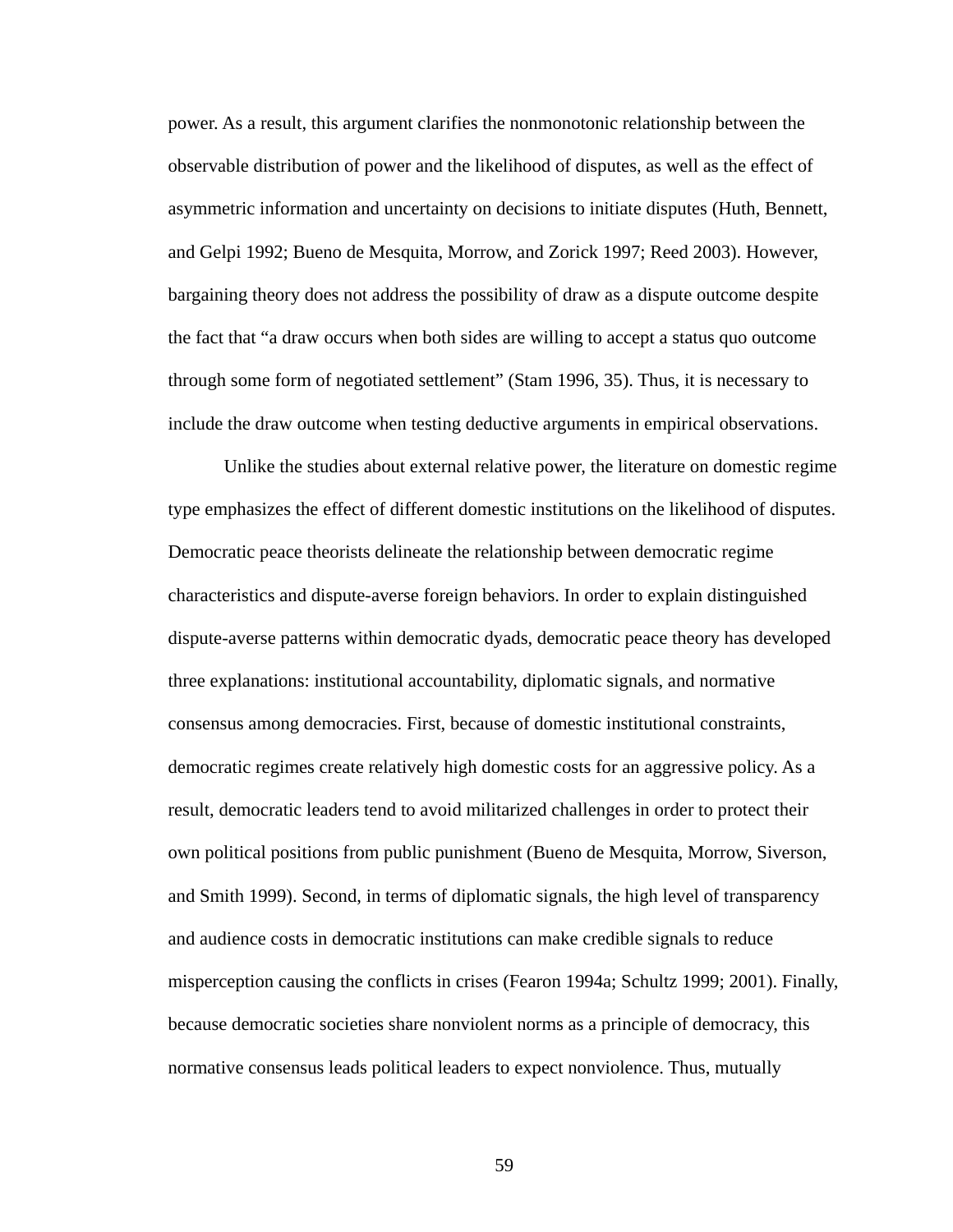perceived internal democratic norms in democratic dyads reduce the likelihood of disputes (Maoz and Russett 1993; Oneal and Russett 1999; Russett and Oneal 2001; Huth and Allee 2002). These three mechanisms can provide the logic for how democratic regimes affect the likelihood of disputes.

Beyond democratic peace theory that emphasizes democratic institutional similarity, regime similarity per se also can influence the likelihood of disputes. Because regime similarity is considered as a group identity between states, a pair of states within a similar regime tends to jointly select cooperative actions that can lead to the disputeaverse pattern (Huth and Allee 2002). In empirical studies, the pacifying effect of regime similarity has been found even in autocratic dyads (Werner 2000; Peceny, Beer, and Sanchez-Terry 2002). Because domestic governance type affects other states' interests, regime similarity can reduce dispute-prone behavior in both democratic and autocratic dyads (Werner 2000; Bennett 2006b). Along this line, democratic peace can be considered as one of the aspects of regime similarity.

Although the regime similarity literature brings a domestic factor to international conflict studies, it does not provide well developed logic of decisions to initiate militarized disputes, because this line of literature concentrates on mutual dispute-averse behaviors instead of each state's incentives to use force. In discussions regarding the causes of disputes, the regime similarity literature provides useful conditional propositions that compliment existing arguments about the relationship between relative power and the likelihood of disputes. However, regime similarity explanations do not capture what guide decision-makers' incentives to initiate a militarized dispute.

Beyond previous arguments that emphasize each external relative power or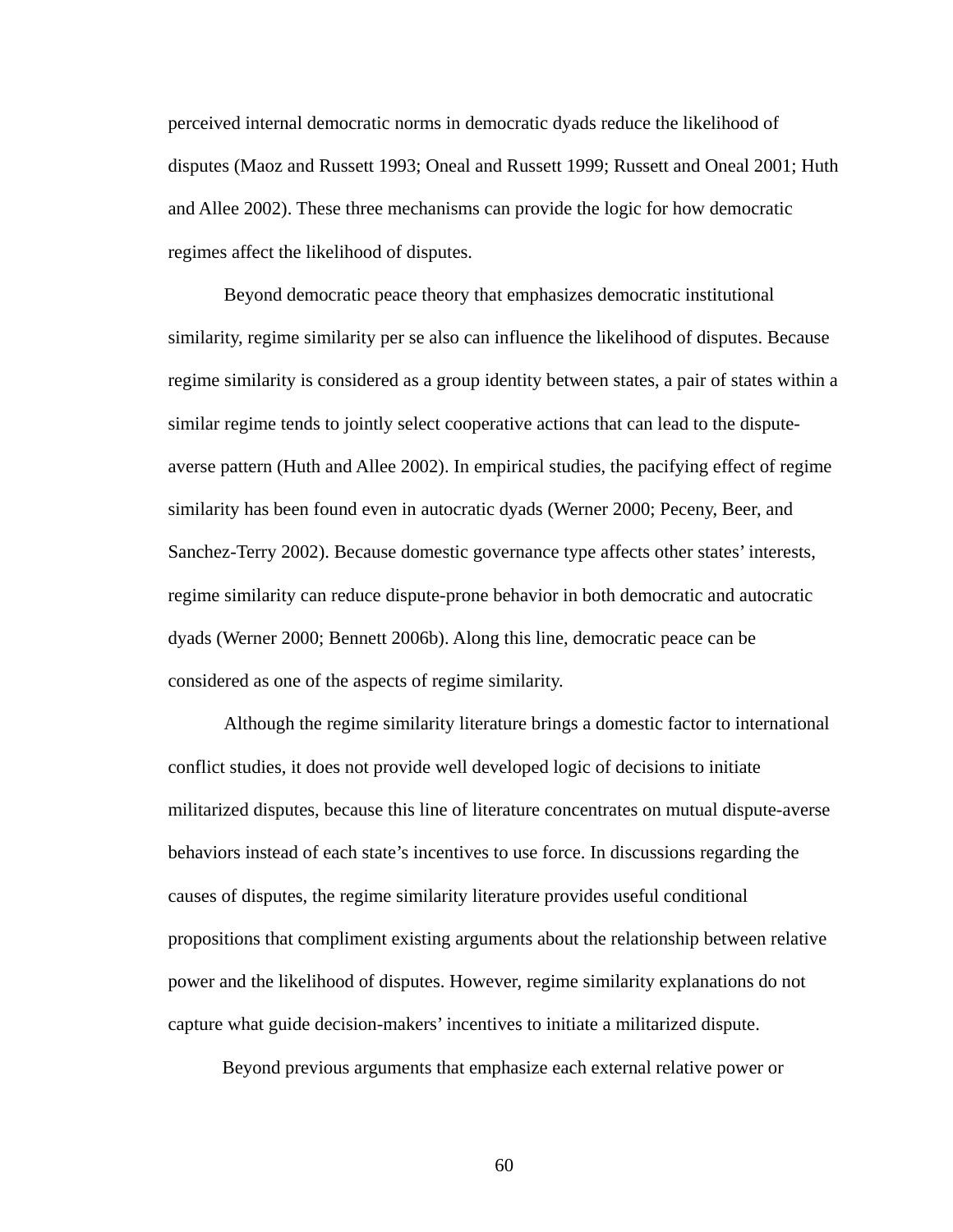domestic regime type, the international interaction game model includes both domestic and international factors in order to more completely capture the decision-making process (Bueno de Mesquita and Lalman 1992). Under rational choice assumptions about utility maximization and transitive preference, expected costs and benefits of actions guide decision-makers' choices. In the international interaction game, domestic regime type can be considered as one of the sources that affects the expected utility in dispute decisions, because decision makers' calculation about expected utility is affected by the variation of domestic regime types. In a similar vein, the expected utility of decision-makers reflects the expected probability of victory and uncertainty about international affairs. In that sense, the international interaction game model presumes that the expected probability of victory is directly linked with uncertainty, because uncertainty is maximized when the probability of victory is equal to the chance of defeat (Bueno de Mesquita 1981; Bueno de Mesquita and Lalman 1992).

In this model, although the expected probability of victory reflects relative power, uncertainty is translated into preference about risk (Bueno de Mesquita and Lalman 1992). As a result, this model includes both external and domestic factors and thereby provides a rich description of how risk propensity affects the perception of relative power. However, despite the fact that this model emphasizes the effects of expected probability of victory and uncertainty on the likelihood of violence, the primary logic in this model is the zerosum approach based on two possible outcomes (victory and defeat). Thus, the logic still excludes the draw outcome that can be discovered in empirical observations.

In short, in terms of the expected probability of victory and uncertainty, existing studies have modeled relative power and domestic regime as key factors that affect the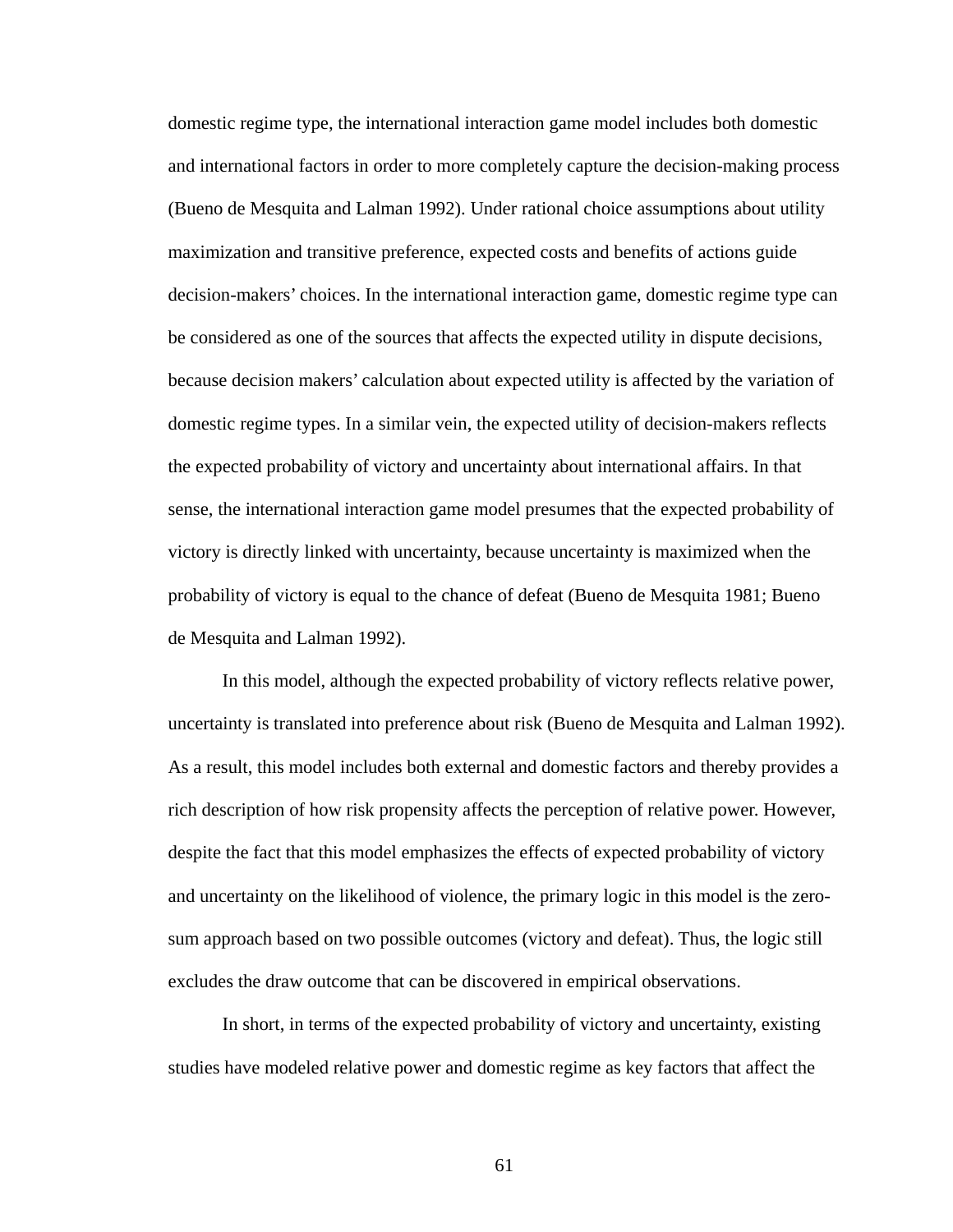likelihood of disputes. Although this line of research captures the concepts of expected probability of victory and uncertainty, their logic of decision-makers' incentives to initiate a dispute does not consider expectations about all possible dispute outcomes. Furthermore, in terms of a measurement, most literature measures the expected probability of victory by external power. Thus, it is necessary to investigate how uncertainty and three outcome probabilities based on external and domestic factors affects decision-makers' incentives to initiate militarized disputes.

#### **3.2 The Likelihood of Initiation and Pre-dispute Information**

When deciding to initiate a militarized dispute, decision-makers should consider expected outcomes. Because empirical observations about militarized disputes eventually show three outcomes (victory, draw, and defeat), the potential initiators' expectations derive from the combinations of three outcome probabilities based on pre-dispute information. However, the decision logic based on three outcome probabilities is different from existing decision-based literature based on the two possible outcomes (victory and defeat). Whereas the approach based on two outcome probabilities assumes that one side's probability of victory is one minus the other side's probability, three outcome probabilities do not always negatively correlate with one another. Nevertheless, Stam (1996) shows that probabilities of three outcomes covary under the mutual coercion situation. Because the decision to terminate a dispute depends on whether one side's ability to absorb costs can overcome the other side's ability to inflict costs, the change of net balance of costs and benefits determines dispute outcome (Stam 1996). In this logic, the draw outcome entails both sides' negative net balance but victory or defeat means one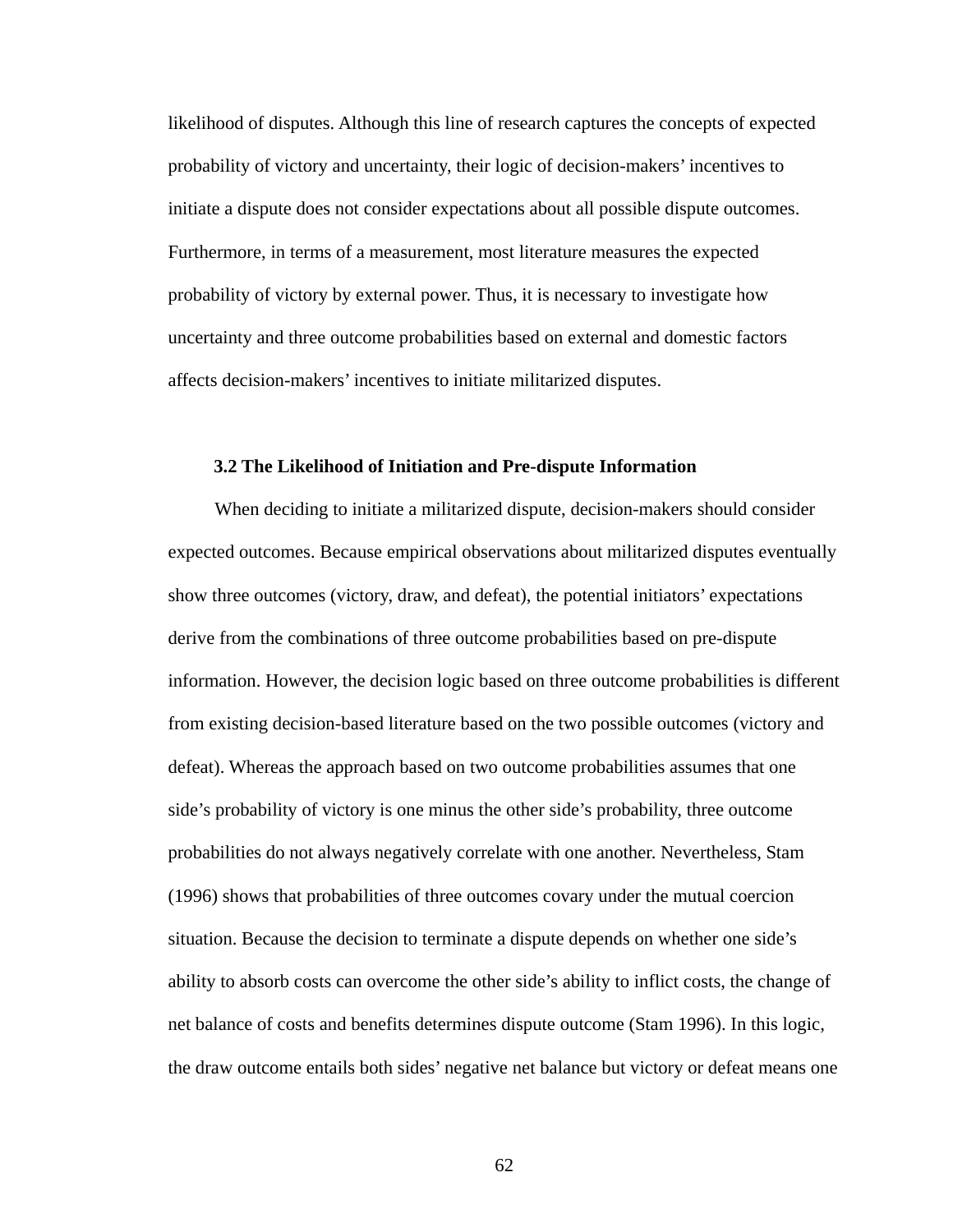side's positive net balance. According to the assumption to view a conflict as mutual coercion, "[as the net balance of costs and benefits for the two sides changes], the net between the two sides … vary systemically from the situation where one actor anticipates much greater benefits than the other to the situation where both actors expect to have negative benefits" (Stam 1996, 43). Therefore, when probabilities of outcomes are calculated by cost-benefit balance based on disputants' capacity to absorb and to inflict costs, the pattern of changing net balance of costs and benefits induces the systemic change of combinations of three outcome probabilities. This means that three outcome probabilities can covary. In fact, theoretically, the probabilities of victory and defeat vary simultaneously and the probability of draw negatively correlates with other probabilities (Stam 1996). Thus, even in three outcome probabilities, the chance of victory correlates with other outcomes' probabilities.

This idea about the systemic covariation between three outcome probabilities allows decision-makers to depend on the extent of probability of victory per se when deciding whether or not to initiate a dispute. Because decision-makers can predict expected outcomes and future costs given the probability of victory, three outcome probabilities can guide the decision-making process prior to militarized disputes. In other words, decision-makers have an incentive to initiate a militarized dispute according to the changing three outcome probabilities, as the typical zero-sum approach based on two outcome probabilities delineates decision-making logic concerning militarized disputes.

Based on Stam's (1996) theoretical suggestion, there might be several patterns of probability changes: (1) the decrease in probability of draw increases both probabilities of victory and defeat; (2) the initial increase in the chance of victory entails the decrease of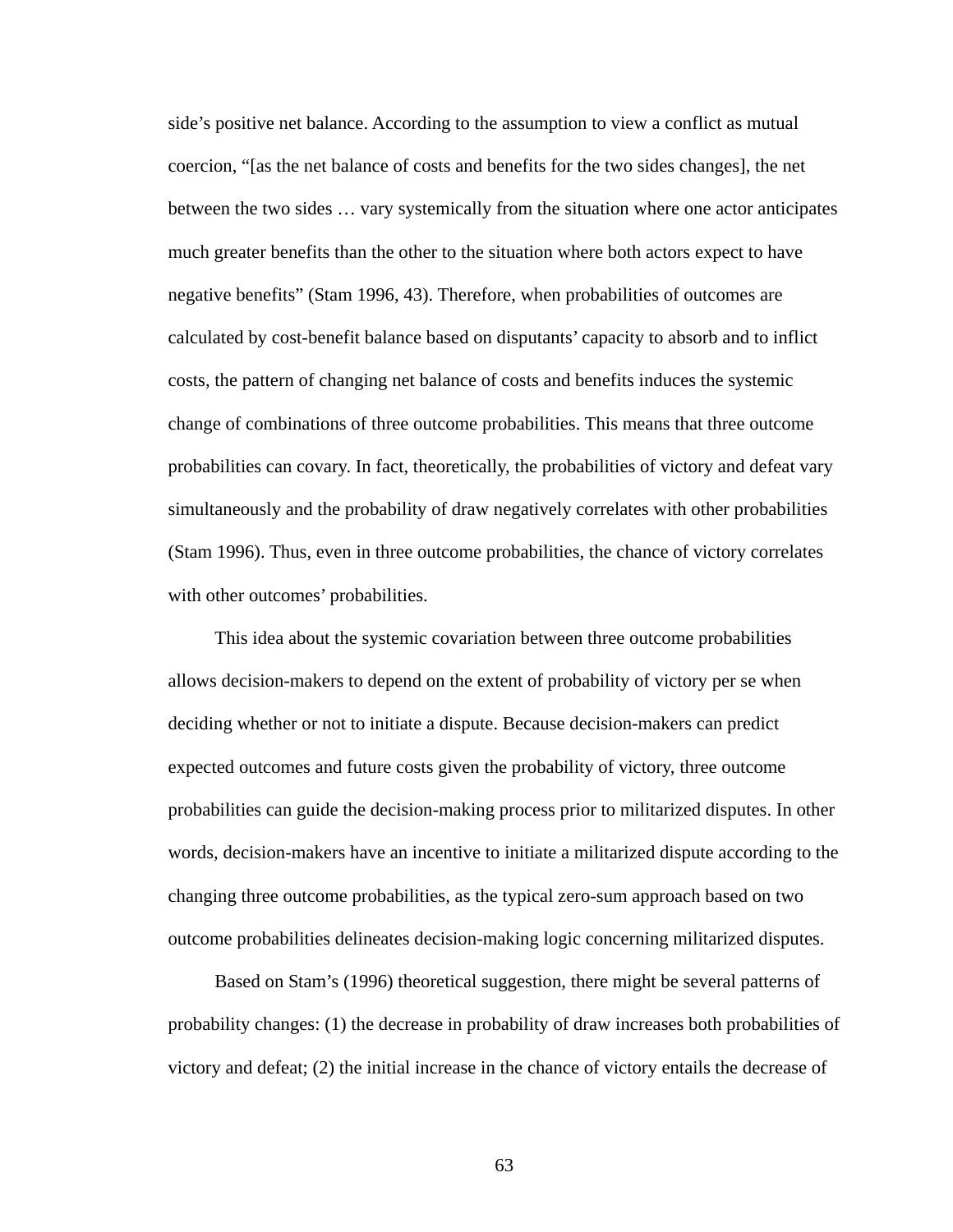probability of draw and the increase of the probability of defeat; and (3) additional increase in the chance of victory entails the decrease in probabilities of both draw and defeat. Under these patterns, if we assume that the increase in probability of victory promises the favorable future condition, the probability of victory positively correlates with the likelihood of dispute initiation. This relationship between the probability of victory and the likelihood of dispute initiation can be more correctly described by the pattern of the changing three outcome probabilities. When the chance of victory increases up to some limit, the likelihood of dispute initiation slightly increases. Then, after some point, the increase in the chance of victory entails the decrease in the probability of defeat, so that the likelihood of dispute initiation extremely increases. This means a curvilinear relationship between the probability of victory and the likelihood of dispute.

Not surprisingly, this curvilinear relationship is similar to the existing findings about the nonmonotonous relationship between the probability of success and the chance of conflict (Bueno de Mesquita and Lalman 1992; Bueno de Mesquita, Morrow, and Zorick 1997). In game theoretic arguments that concentrate on decision logic based on only two possible outcomes in their game structures, the increases in the probability of success are expected to produce a nonmontonous response (decrease to increase) in the likelihood of the use of force. This theoretical expectation in part comes from uncertainty about nonobservable capability and resolve. Uncertainty about distribution of power allows disputants to have different expected outcomes causing a dispute (Reed 2003). Furthermore, the potential disputants face uncertainty about expected behaviors of all relevant states (Bueno de Mesquita 1981). Thus, a high magnitude of uncertainty incurs conflicts derived from imperfect information, because the level of uncertainty represents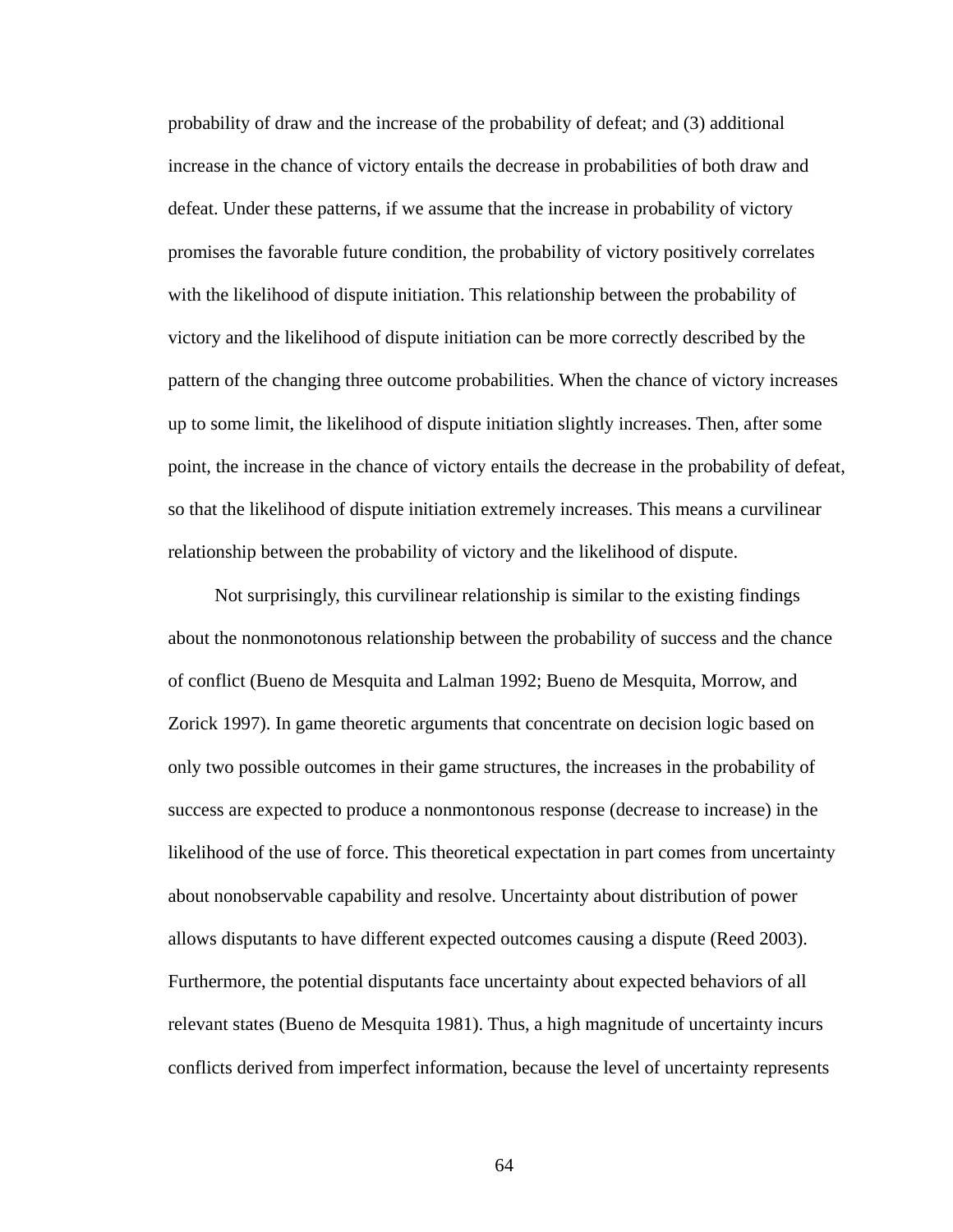the extent of available information. Bueno de Mesquita and Lalman (1992) show that a high magnitude of uncertainty increases the likelihood of conflict. Also, uncertainty about willingness to use force gives states an incentive to exploit opportunity. In bargaining theory, Filson and Werner (2002) assume that war occurs after the negotiations fail. Accordingly, if a state predicts failed negotiation, this state is willing to attack the opponent in order to maintain its own credible threat. Thus, under a high uncertainty circumstance wherein it is difficult to predict a success of negotiation, states have an incentive to initiate a dispute. Therefore, a high magnitude of uncertainty empirically and theoretically increases likelihood of disputes (Bueno de Mesquita and Lalman 1992; Reed 2003).

In addition, uncertainty leads both relatively weaker and stronger actors to have incentives to initiate a dispute. When there is a low level of probability of victory, a high magnitude of uncertainty can encourage a potential disputant to initiate a dispute. Because actual militarized disputes rarely end with complete military defeat in empirical observations, a state can expect that their opponents prefer a quick settlement with low costs to decisive outcomes entailing high costs (Slantchev 2003b). Thus, under uncertainty about private information, even a state with low probability of victory can initiate a dispute in order to exploit this informational uncertainty. In fact, in order to guarantee credible threat, a state can initiate disputes even though it has little chance to win a dispute (Filson and Werner 2002). This means that high magnitude of uncertainty allows a state with low probability of victory to initiate a militarized dispute.

Using the same logic, high magnitude of uncertainty also leads a state with relatively high probability of victory to initiate a dispute. Because military operations can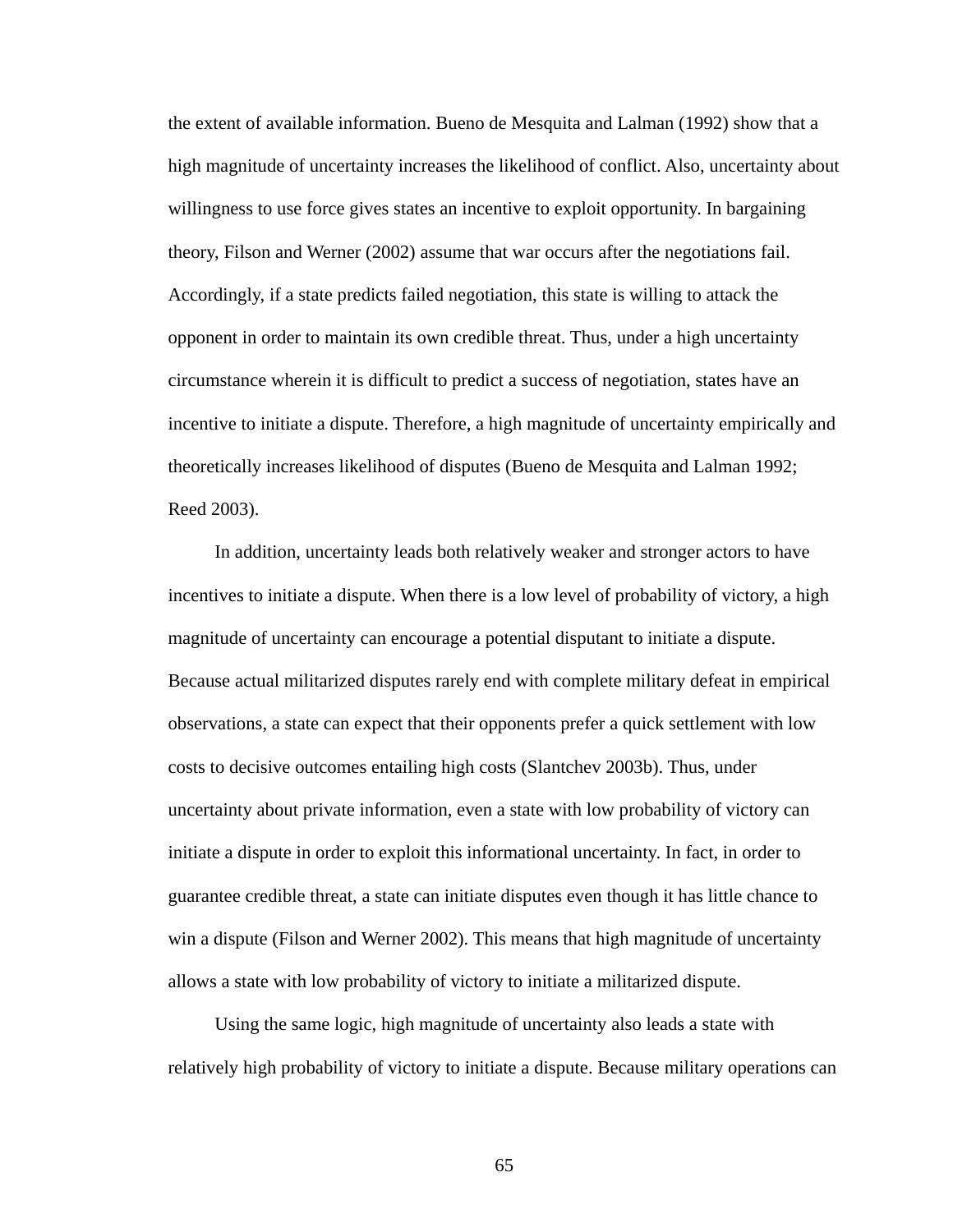reveal private information about relative power, the stronger side has an incentive to show its real power by a military contest (Wagner 2000). In this sense, the presence of high magnitude of uncertainty leads a state with high probability of victory to initiate a dispute in order to reveal private information. Therefore, the presence of uncertainty affects any type of states' decisions to initiate a dispute.

In sum, in three outcome probabilities, the probability of victory correlates with the likelihood of dispute. The extent of the expected probability of victory exponentially increases the likelihood of dispute initiation. The initial increase in the probability of victory does not promise the decrease of chance of defeat, so that the likelihood of dispute slightly increases. However, additional increase in the probability of victory entails decreases in probabilities of draw and defeat, so that it extremely increases the likelihood of dispute. Furthermore, uncertainty encourages states to have incentives to initiate a militarized dispute in order to pursue information exploitation and to reveal private information.

These expectations lead to three hypotheses. The first two hypotheses reflect the relationship between probability of victory and likelihood of dispute initiation.

- **Hypothesis 1**: A potential disputant's expected probability of victory positively correlates with the likelihood to initiate militarized disputes.
- **Hypothesis 1-a**: The likelihood to initiate a militarized dispute slightly increases at first with increases in the probability of victory and then exponentially rises with further increases in the probability of victory.

The next hypothesis represents the effect of uncertainty on the likelihood of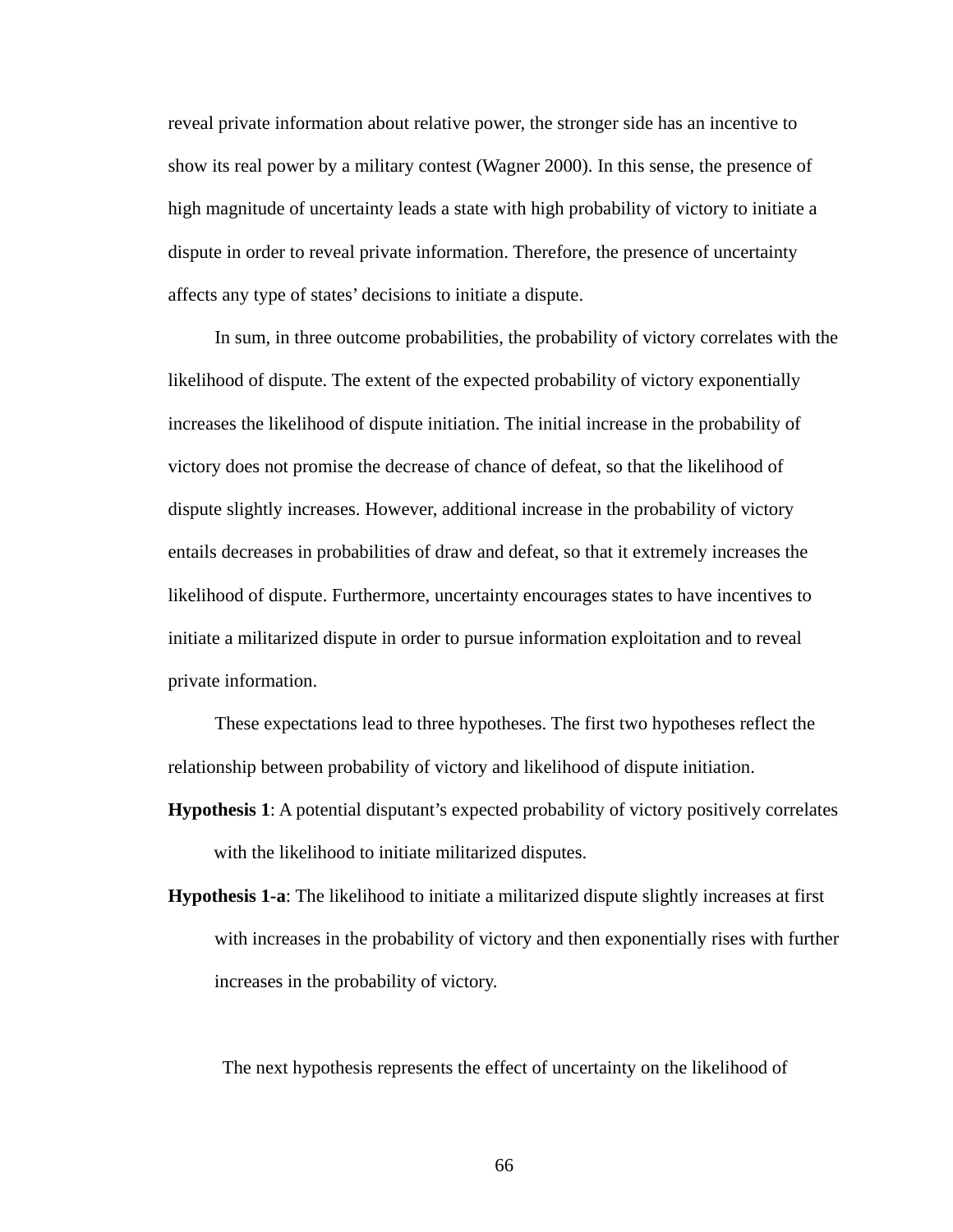dispute initiation.

**Hypothesis 2**: The increase in uncertainty positively associates with the likelihood to initiate militarized disputes.

## **3.3 Research Design**

In this chapter, the unit of analysis is directed politically active dyads, 1816-1992. Since states' ability to project their power is limited by geographic distance, the proximity between states and the status of power determine the opportunity for initiation of disputes (Most and Starr 1989). Thus, the analysis of all dyads includes a large number of dyads that do not have the opportunity for conflict. To solve this problem, politically relevant dyads which consist of contiguous states-dyads and dyads having at least one major power are typically used (Lemke and Reed 2001). However, these politically relevant dyads include only approximately 75% to 85% of all militarized interstate disputes (Bennett 2006a). In order to overcome this problem, politically active dyads consider an additional indicator of opportunity, alliances (Quackenbush 2006). Thus, the directed politically active dyads include politically relevant dyads and additional noncontiguous minor power dyads that have an ally with another contiguous state or a major power. As a result, the directed politically active dyad can include more dispute cases (95% of militarized interstate disputes) rather than the politically relevant dyads can.

Based on these politically active dyads, I construct the initiation model in order to test the impact of the expected probability of victory on the decision to initiate militarized disputes. This model has a binary dependent variable to represent whether or not a Side A state initiates a militarized dispute in the directed dyads. This dependent variable is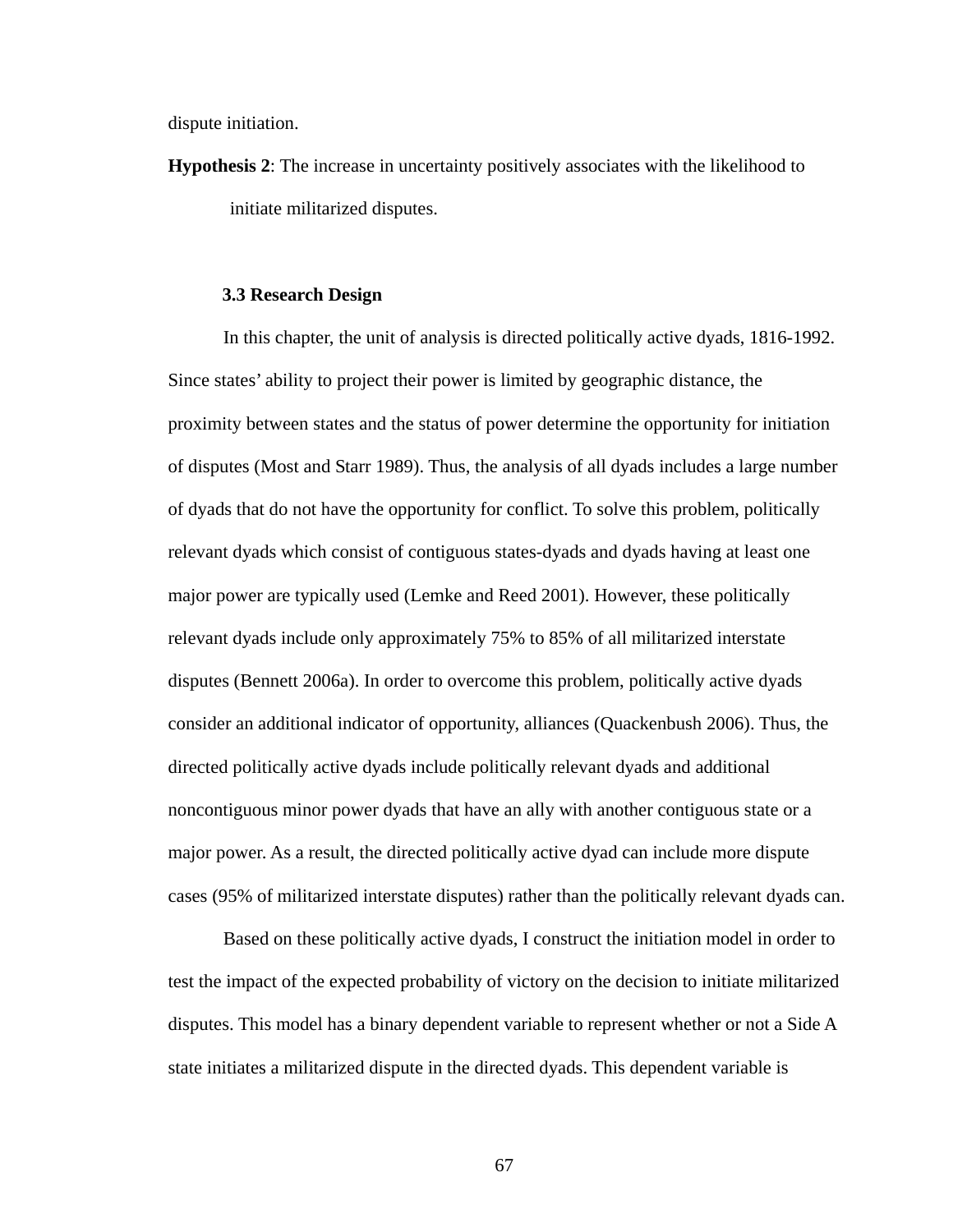measured by the Dyadic Militarized Interstate Dispute (DYDMID) data set (Maoz 2005). However, this binary dependent variable that represents the occurrence of disputes between pairs of states is temporally dependent in time series cross section data. Thus, I use logit spline procedure in order to correct temporal dependence by a cubic spline procedure. This procedure adds a series of dummy variables (cubic splines) to the logit estimation (Beck, Katz, and Tucker 1998; Bennett and Stam 2000). Because this procedure is incorporated with a peace year between MIDs, these spline variables can capture the effects of serial autocorrelation (Bennett and Stam 2004).

In the initiation model, the primary independent variables are expected probability of victory (the "win" variable) and uncertainty level (the "uncertainty" variable). The expected probability of victory is calculated from the outcome model described in the chapter 2. The multinomial logit estimation of the outcome model provides the probability for victory in each dispute dyad. According to the idea of the outcome model, three probabilities of outcomes represent pre-dispute information based on the external relative power and domestic regime types. Then, I apply the expected probability of victory derived from initiators' ex ante factors to the decision-making logic in both dispute and nondispute dyads. Accordingly, this initiation model assumes that, in all politically active dyads, potential dispute initiators share a way to obtain the expected probability of victory before deciding to initiate. As stated previously, I expect that the win variable positively associates with the likelihood of dispute initiation.

In addition, to test the curvilinear relationship between the probability of victory and decisions to initiate a dispute, I include win² term (the "win\*win" variable) in the binary logit model. However, if we put both win and win<sup>2</sup> terms in the same model, these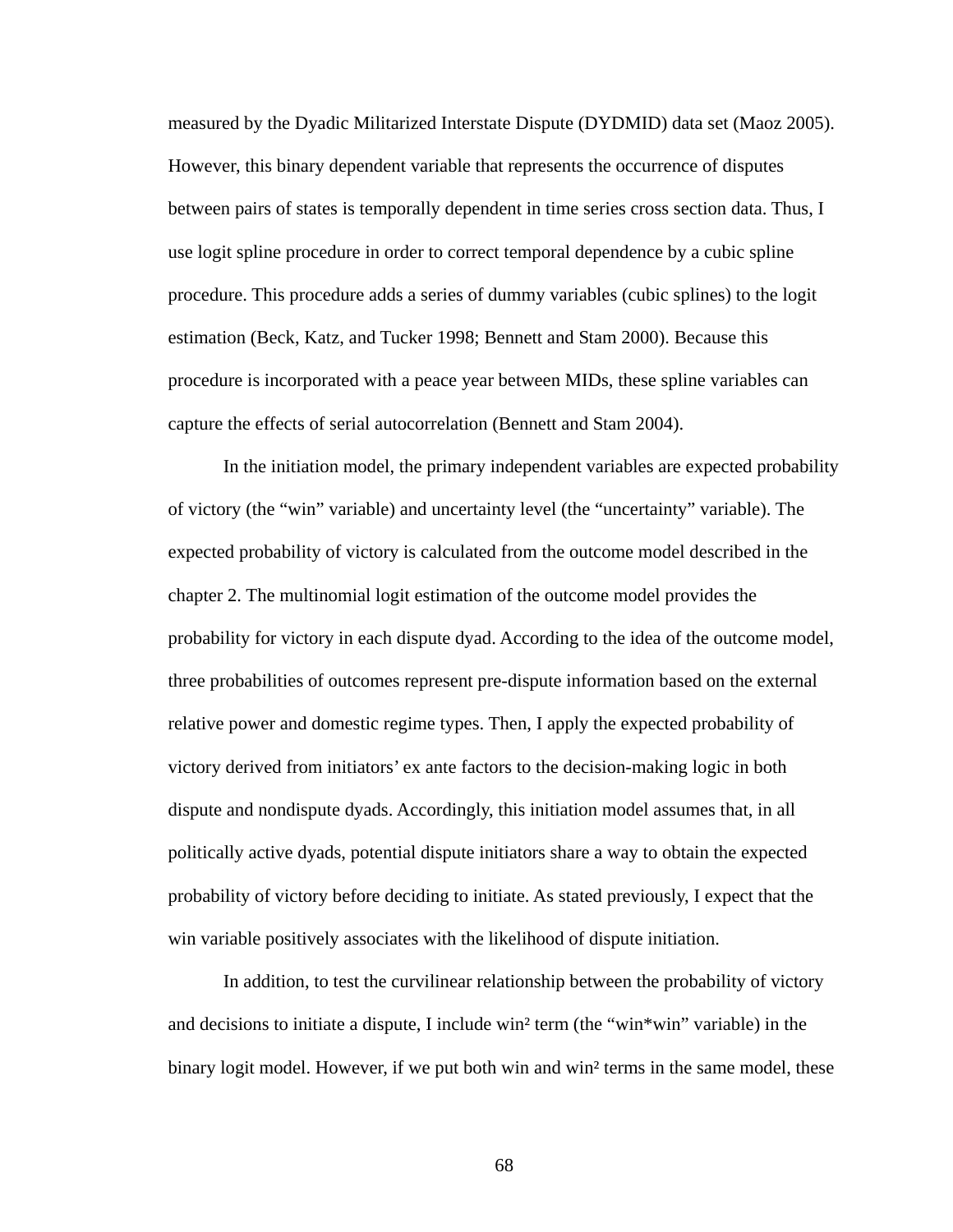two terms might be statistically highly correlated because the single variable is used in both first and second powers in the model. In order to solve this problem, I create centered independent variables by subtracting arithmetic mean value from original values of the win and win\*win variables in the quadratic model. Thus, when both win and win\*win variables are used in the model, these variables' values are centered.

The next primary variable, the uncertainty variable, is measured by the variance in year based risk-taking score calculated by Bueno de Mesquita and Lalman's (1992) work. They assume that a principal source of uncertainty derives from the possibility of states' response against risky choices. In this measurement, the increase in uncertainty value reflects a situation that decision-makers are highly uncertain how other states will respond (Bueno de Mesqutia and Lalman 1992). The EUGene software (Bennett and Stam 2003) provides a continuous value of uncertainty ranging from "0" to "1" based on foreign policy similarity score (S score).

As control variables, the initiation model includes regime similarity, foreign policy similarity, and geographical contiguity. First of all, the argument that similar regime reduces the likelihood of war and disputes is widely accepted (Bennett 2006b). Because domestic rules and actions affect other states' interest and counterpart leader's political positions, regime similarity influences foreign policy preference and thereby affecting conflict behaviors (Werner 2000; Peceny, Beer, and Sanchez-Terry 2002). The measurement of the regime similarity variable is based on the polity regime score in the POLITY IV Project (Marshall and Jaggers 2000). I use a linear similarity measure that subtracts the absolute value of the difference in the polity regime scores from 20, as follows: 20 – |Initiator's democracy level – Target's democracy level| (Bennett 2006b).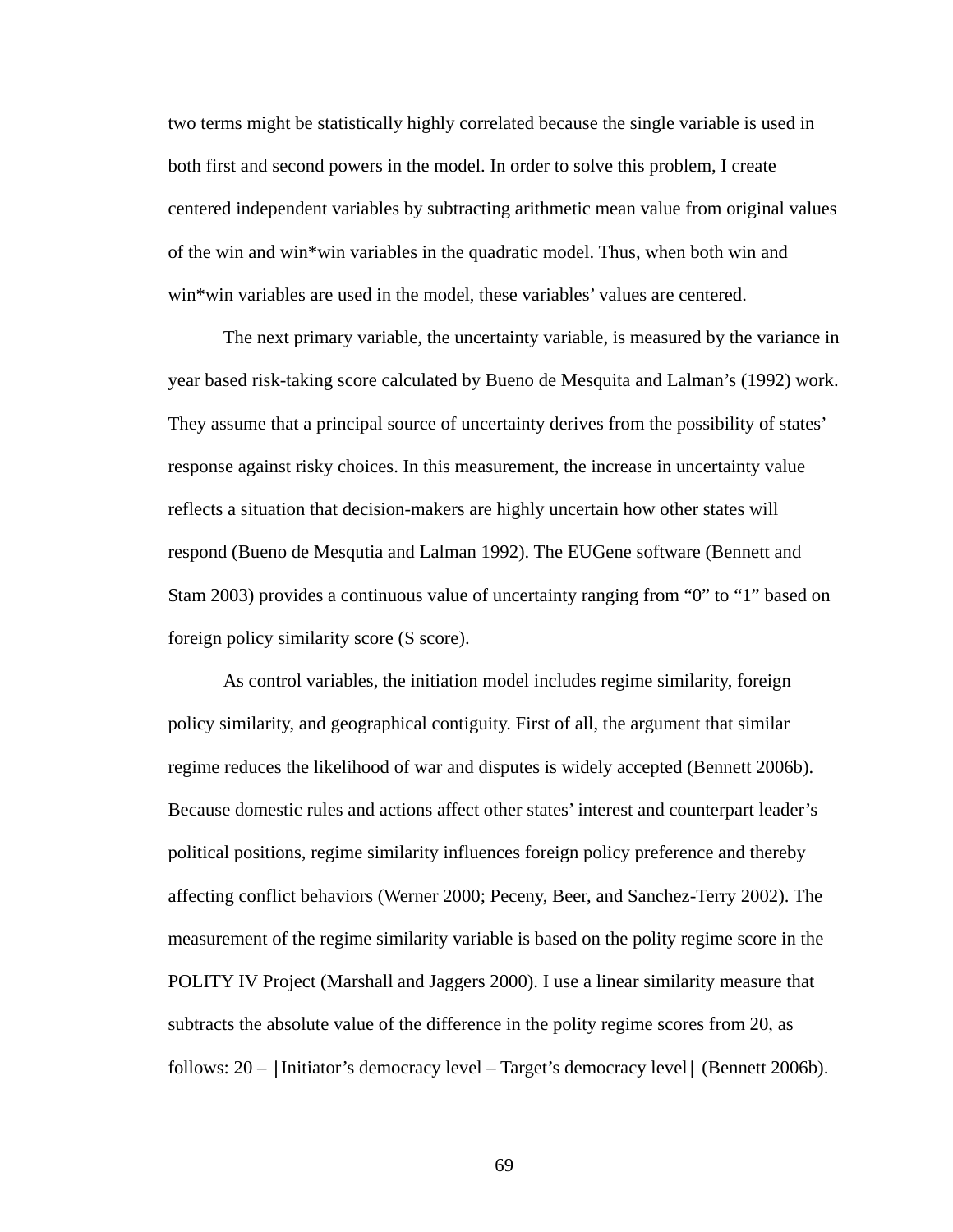This variable has a range of values from 0 to 20 least similar to most similar.

Second, the foreign policy similarity represents shared alignment and foreign policy preference between potential disputants and it is a measure of the degree of dissatisfaction with the status quo. Therefore, high level of foreign policy similarity is symptomatic of similar views of the status quo, so that the likelihood of disputes becomes reduced (Kim 1991; Lemke and Reed 1996; Lemke 1997). The foreign policy similarity variable is measured by an S-score that is a spatial measure of policy position similarity (Signorino and Ritter 1999). This foreign policy similarity compares both states' alliance portfolio in a dyad. Because the degree of each state's dissatisfaction with another state affects the decision to initiate disputes, the foreign policy similarity variable has an effect on the initiators' decision-making logic. Thus, the initiation model includes an S-score as the foreign policy similarity.

Third, I consider geographical contiguity as the control variables. Because the geographic contiguity of the disputants limits the projection of military force and thereby confining the resolve to use force, contiguity has an important effect on the likelihood of disputes (Bremer 1992; Hensel and Diehl 1994). Accordingly, geographical proximity limits the opportunity to initiate a dispute. The geographical contiguity is measured by six categories including the Correlates of War (COW) data set's five types of state-to-state contiguity: land contiguity or separated by 12, 24, 150, or 400 miles or less of water (Gochman 1991). The sixth category indicates that the states are not contiguous. I transform the fifth and sixth categories into a noncontiguous category and the others into a contiguous category in order to generate one dummy variable.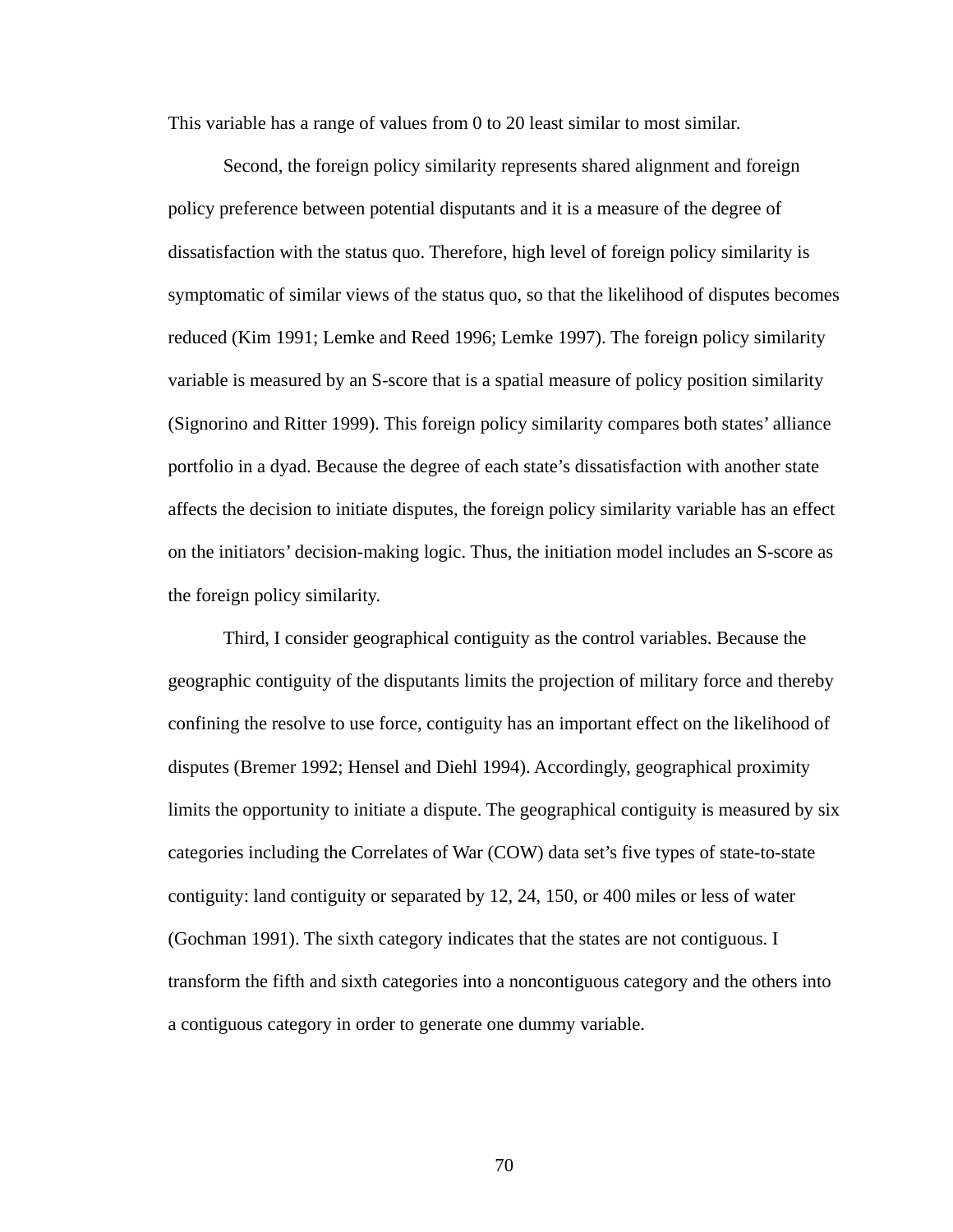#### **3.4 Data Analysis**

For the empirical test, I estimate the effect of primary and control independent variables on the initiation of militarized dispute in the logit spline model. Table 3-1 presents the results from this initiation model, which includes the expected probability of victory derived from the outcome model.

## **[Table 3-1 Here]**

In the model 1, the win variable has a significantly positive effect on the decision to initiate militarized disputes. For decision-makers, the probability of victory can be generally considered as an indicator of ability to obtain favorable outcomes. This result is consistent with intuitive expectation and supports Hypothesis 1. In the model 2, the win\*win variable shows a significant impact on the likelihood of dispute initiation. This means that there is a curvilinear relationship between the probability of victory and the likelihood of dispute initiation. The Figure 3-1 presents an exponential increase of effect of probability of victory on the likelihood of a decision to initiate a militarized dispute.

## **[Figure 3-1 Here]**

The curve in Figure 3-1 begins to rise exponentially at probability of victory approximately 0.5. Thus, until about 0.5 point, the initial increase in the probability of victory seems not to entail the decrease in chance of defeat despite the decrease in probability of draw. Then, after this point, probability of defeat may begin to decrease. This curve shape supports Hypothesis 1-a. Therefore, the relationship between the probability of victory and likelihood of dispute is described as a curvilinear pattern rather than linear pattern. Also, probabilities based on three outcomes seem to covary with one another and to correlate with the likelihood of dispute initiation.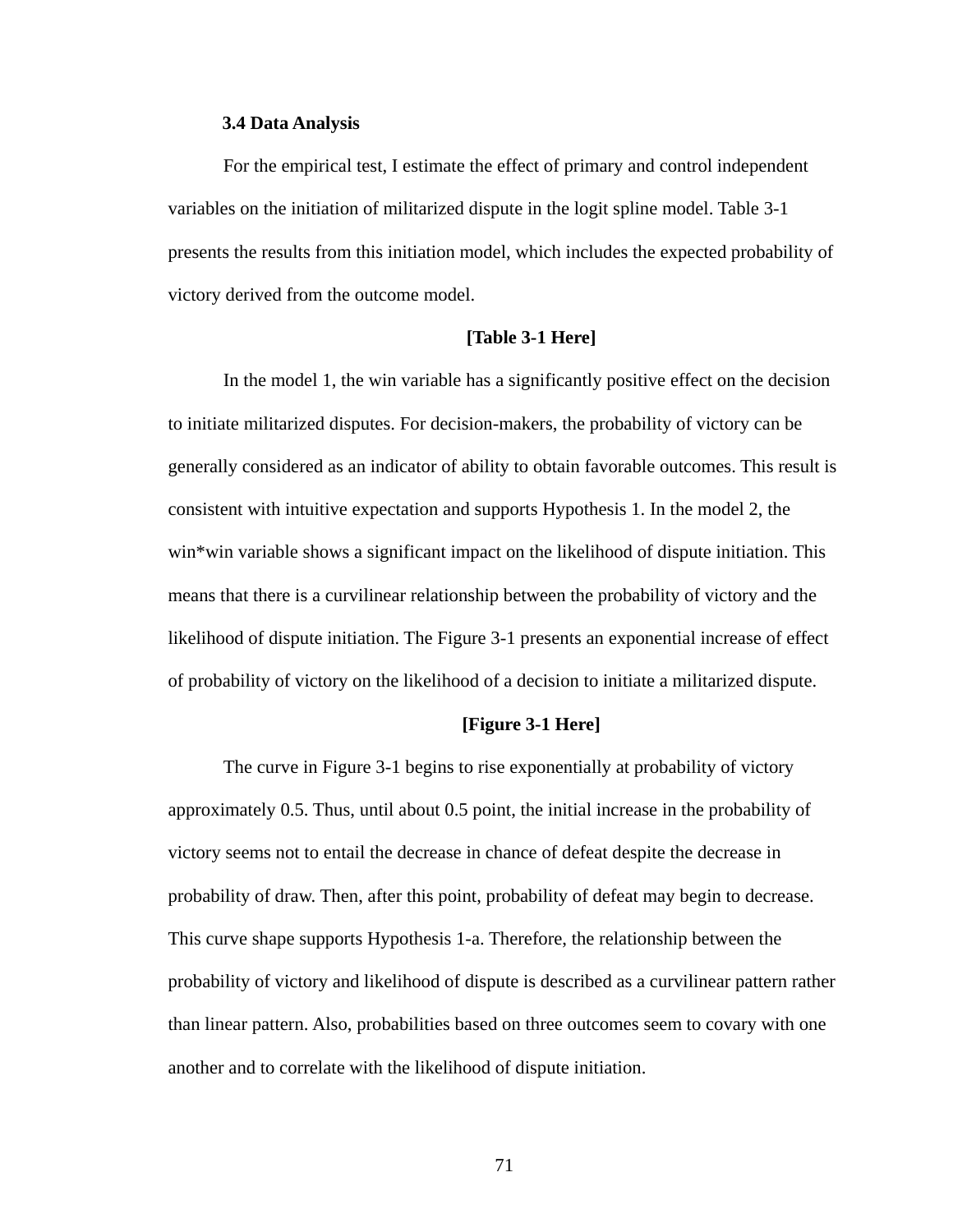This significant effect of expected probability of victory in the initiation model also reveals the relationship between pre-dispute information and decisions to initiate disputes. Probabilities derived from ex ante contexts could be an important predictor in decision-making logic prior to a dispute. This implies that the expected outcomes based on ex ante contexts are linked to decision-making logic both during and prior to a dispute.

In both models 1 and 2, the uncertainty variable has a significantly positive effect on decisions to initiate a dispute. It is consistent with existing game theoretic argument based on two outcome probabilities (Bueno de Mesqutia and Lalman 1992). Under a high magnitude of uncertainty, states have incentives to initiate a militarized dispute regardless of their chance of success. The result supports Hypothesis 2. Figure 3-2 shows combined effects of uncertainty level and probability of victory.

## **[Figure 3-2 Here]**

The figure reveals that the estimated probability of dispute initiation is a function of uncertainty level and probability of victory. As uncertainty grows higher, the function of probability of victory moves to steeper exponential curve. This means that the increase in probability of victory is more likely to initiate a militarized dispute under a high level of uncertainty. Furthermore, the different effects of uncertainty level are more significant at the relatively high probability of victory. This implies that a state with high probability of victory has a strong incentive to initiate a dispute in order to deal with uncertainty by revealing private information.

An example of the relationships between the likelihood of initiation, probability of victory and uncertainty is useful at this point. The post World War II relationship between Iran and Iraq shows how the changes in probability of victory and uncertainty affect the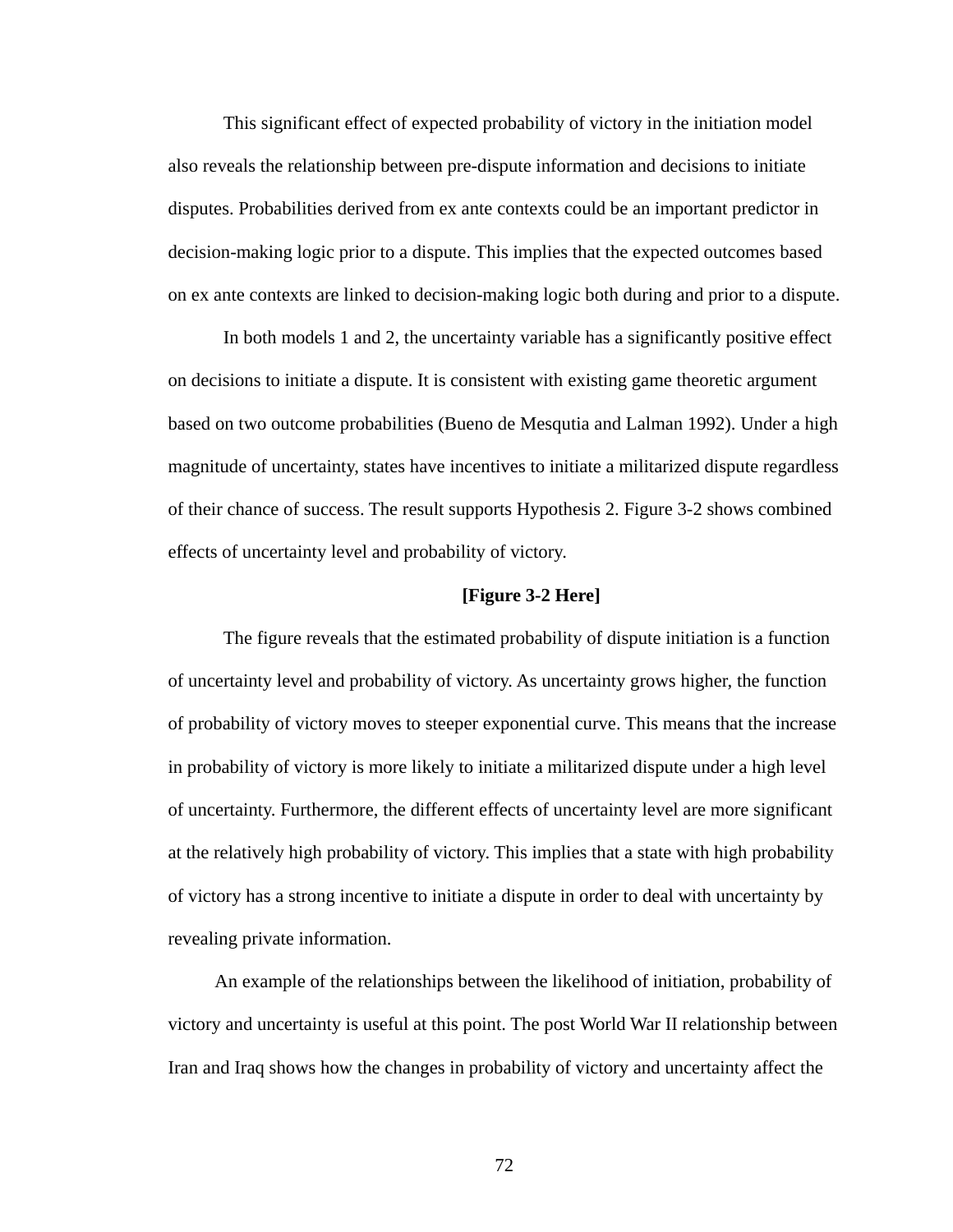decision to initiate militarized disputes. As regional contenders, Iran and Iraq have fought for border territories and have engaged in proxy wars to support rebellions. During these competitions, arms imports from major powers and the rise in oil price affect the military buildups, while Iraqi shift of foreign policy goals from Pan-Arab ideology to regional power and Iranian regime collapse by revolution changes alignment patterns with other states (Cordesman 1994). Both variations in military balance and alignment pattern induce the changes in the pre-dispute probability of victory and uncertainty about resolve to use force in military incidents, respectively. The Figure 3-3 shows pattern of changes in both states' pre-dispute probabilities of victory and uncertainty from 1950 to1982.

#### **[Figure 3-3 Here]**

As shown in the Figure, Iranian probability of victory was increased in the late 1950s because of Iranian efforts to align with the U.S. pillar and Iran's oil wealth (Cordesman 1994). In mid 1970s, the increase in Iraqi probability of victory depended on both the close tie with the Soviet Union and arms-for-oil deals with France (Brzoska and Pearson 1994). The pattern of uncertainty represents the different alignments between two states. From the early 1970s, Iran accelerated to align with the West and conservative Gulf regimes, while Iraq maintained the relationship with the Soviet bloc and the southern Gulf states (Cordesman 1994). These tendencies on arms build-up and alignment make it possible for both states to initiate militarized disputes.

When removing just one day militarized disputes, Iran initiated five militarized disputes from 1950 to 1982. Consistent with the relationship between the likelihood of initiation and the probability of victory, the years with Iranian initiations of militarized dispute matched the increases in Iranian pre-dispute probability of victory. After initial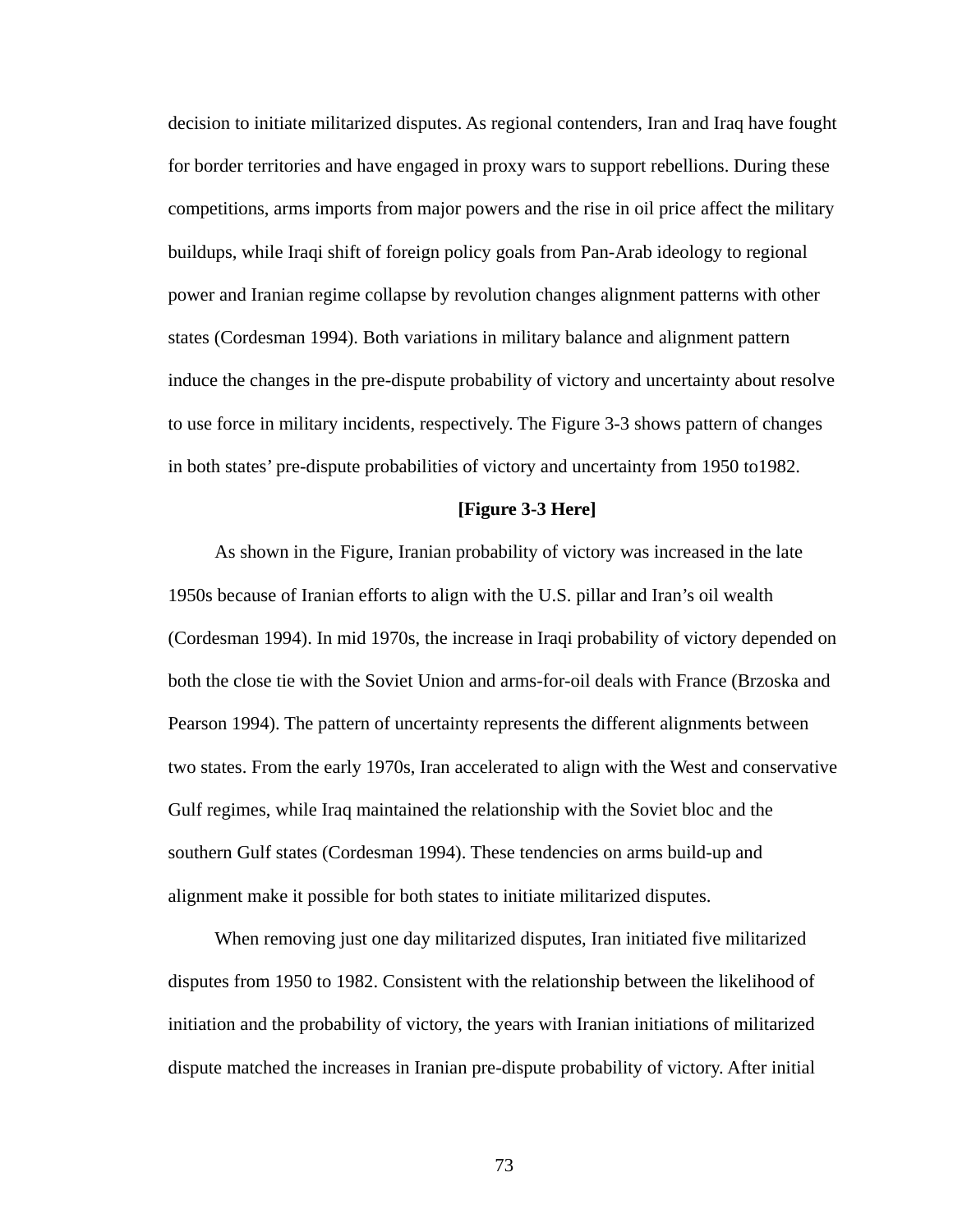increase in Iranian probability of victory in the late 1950s, Iran decided to initiate two militarized disputes (First Shatt-al-Arab clash in 1959 and Shart-al-Arab shipping dispute in 1961). Then, the second increase in probability of victory in the late 1960s induces additional disputes initiated by Iran (Khanagin clash in 1971 and Occupation of Abu Musa and the Tunbs Islands in 1971).

For Iraqi decisions to initiate militarized disputes, the level of uncertainty and Iraqi probability of victory were connected by each other. During the 1970s, Iraqi decisions to initiate militarized disputes (Badrash clash in 1974 and Kurdish Revolt in 1974) occurred after the increase of uncertainty level in 1970. The increase of uncertainty level reached to the apex after Iranian Revolution in 1979. This increased uncertainty level and the steeply rise in Iraqi probability of victory in 1979 entailed the Iran-Iraq War in 1980. This example fits the argument that increases in expected probability of victory and uncertainty strengthen decision-makers' incentives to initiate militarized disputes.

These results of empirical test and historical illustration are consistent with existing bargaining theory's main arguments. According to bargaining theory, the uncertainty derived from private information induces the disagreement about potential disputants' capability and resolve, so this uncertainty can be solved by revealing private information (Wagner 2000). The initiation of militarized disputes exposes private information to disputants.

Additionally, the effects of other control variables in this model associate with existing studies about the likelihood of militarized disputes. The regime similarity variable shows significantly negative effects on the decision to initiate disputes. This result is consistent with existing findings about the relationship between domestic regime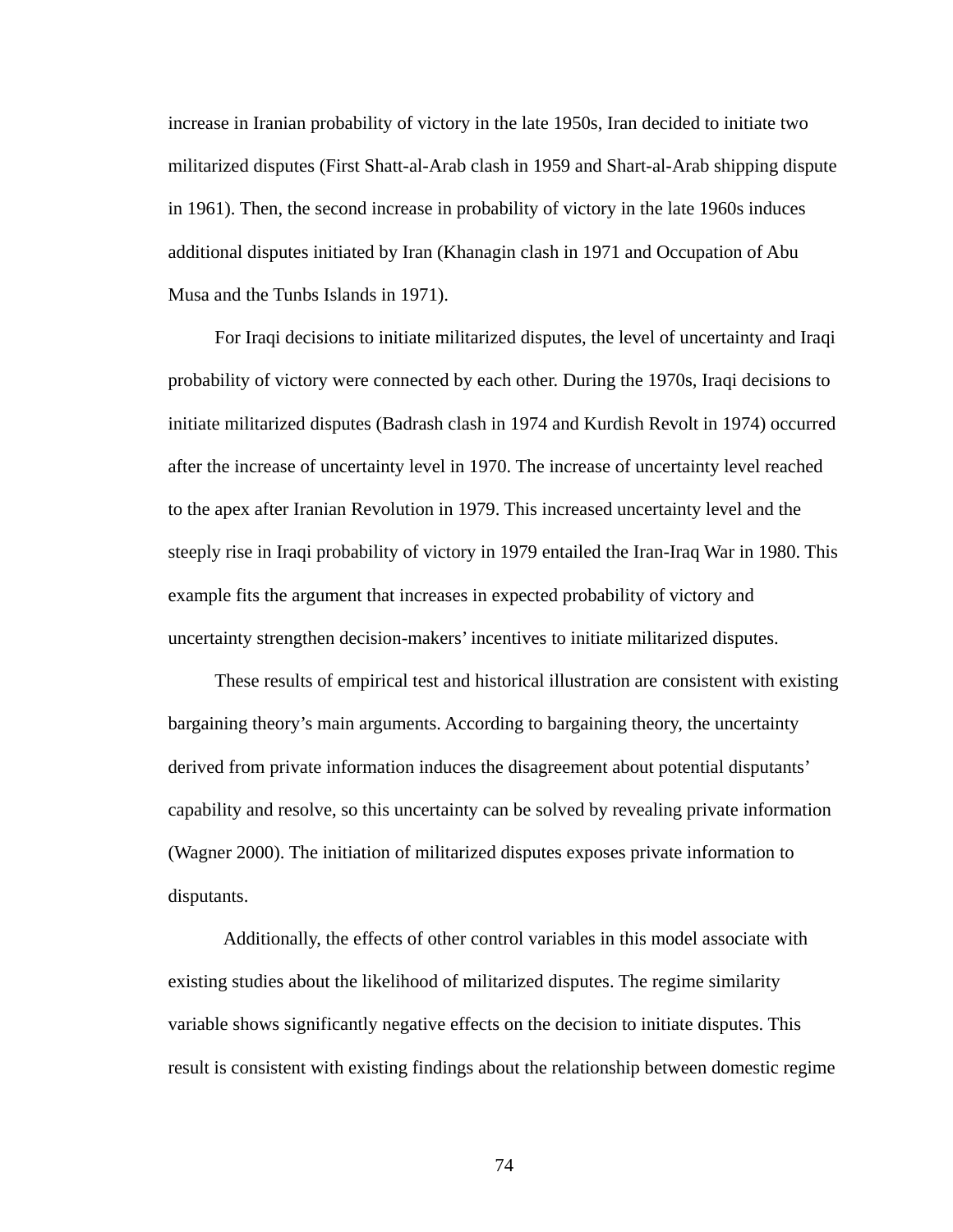types and the likelihood of disputes. Bennett (2006b) finds that similar regime dyads reduce the likelihood of disputes. Also, existing democratic peace theory suggests that, empirically, democracies do not fight each other (Oneal and Russett 1999; Russett and Oneal 2001; Huth and Allee 2002). The effect of regime similarity variable on the initiation of militarized disputes in the initiation model is consistent with those existing findings.

The contiguity variable also shows that contiguous states have a relatively high likelihood of disputes. Because projection of power is limited by geographical factors, proximity is still an important factor that affects the decision to initiate disputes. This relationship between geographical contiguity and the likelihood of dispute has been suggested in existing empirical literature (Hensel 2000). Likewise, the S-score (foreign policy similarity) variable shows the negative relationship with the decision to initiate militarized disputes. This means that the similarity between foreign policies could prevent use of force. Thus, contiguous and foreign policy similarity variables significantly affect the decision to initiate militarized disputes.

In short, the initiation model shows that the expected probability of victory and uncertainty are important determinants of decisions to initiate militarized disputes. When rational decision-makers consider pre-dispute information concerning expectation about disputes outcomes, the extent of the expected probability of victory and uncertainty represents the amount of information prior to disputes. Thus, those two factors determine the decision-makers' incentives to reveal private information by initiating a militarized dispute. In that sense, the expected outcome of militarized disputes is linked with the decisions to initiate militarized disputes.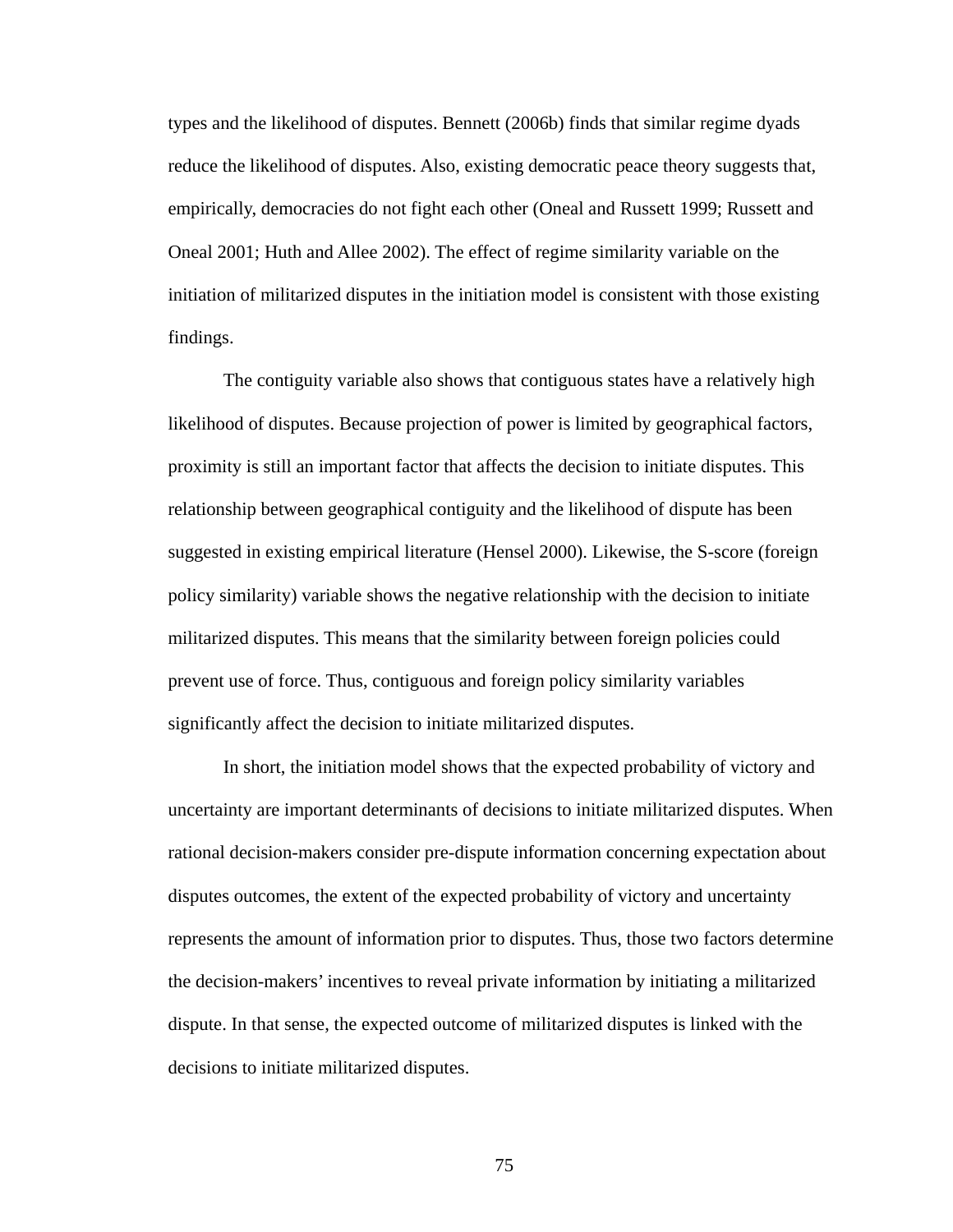## **3.5 Conclusion**

In this chapter, I construct the initiation model that includes the probability of victory derived from the three possible outcomes based outcome model. Despite the fact that the combination of probabilities in outcome model is different from the approach based on two possible outcome probabilities, the expected probability of victory plays a significant role in the initiation model. The initiation model shows that the extent of the expected probability of victory determines the likelihood of initiation of militarized disputes. This reveals the linkage between the expected outcome of disputes and decision-makers' incentives to initiate a militarized dispute. Under the limited information conditions, uncertainty about private information and incentives to misrepresent private information are main causes of disputes. Accordingly, the initiation model shows that the extent of uncertainty associates with the likelihood of initiation of militarized disputes.

This finding also reveals how decision-makers' perception regarding pre-dispute information affects decisions to initiate militarized disputes. Because in the initiation model the expected probability of victory is derived from ex ante contexts, the predispute information based on ex ante factors is linked with the perception about private information that induces the initiation of militarized disputes. This linkage sheds light on the degree to which pre-dispute information determines the reference point where decision-makers begin to reveal private information by the initiation of militarized disputes.

Also, this finding implies that the logic of termination is linked with the logic of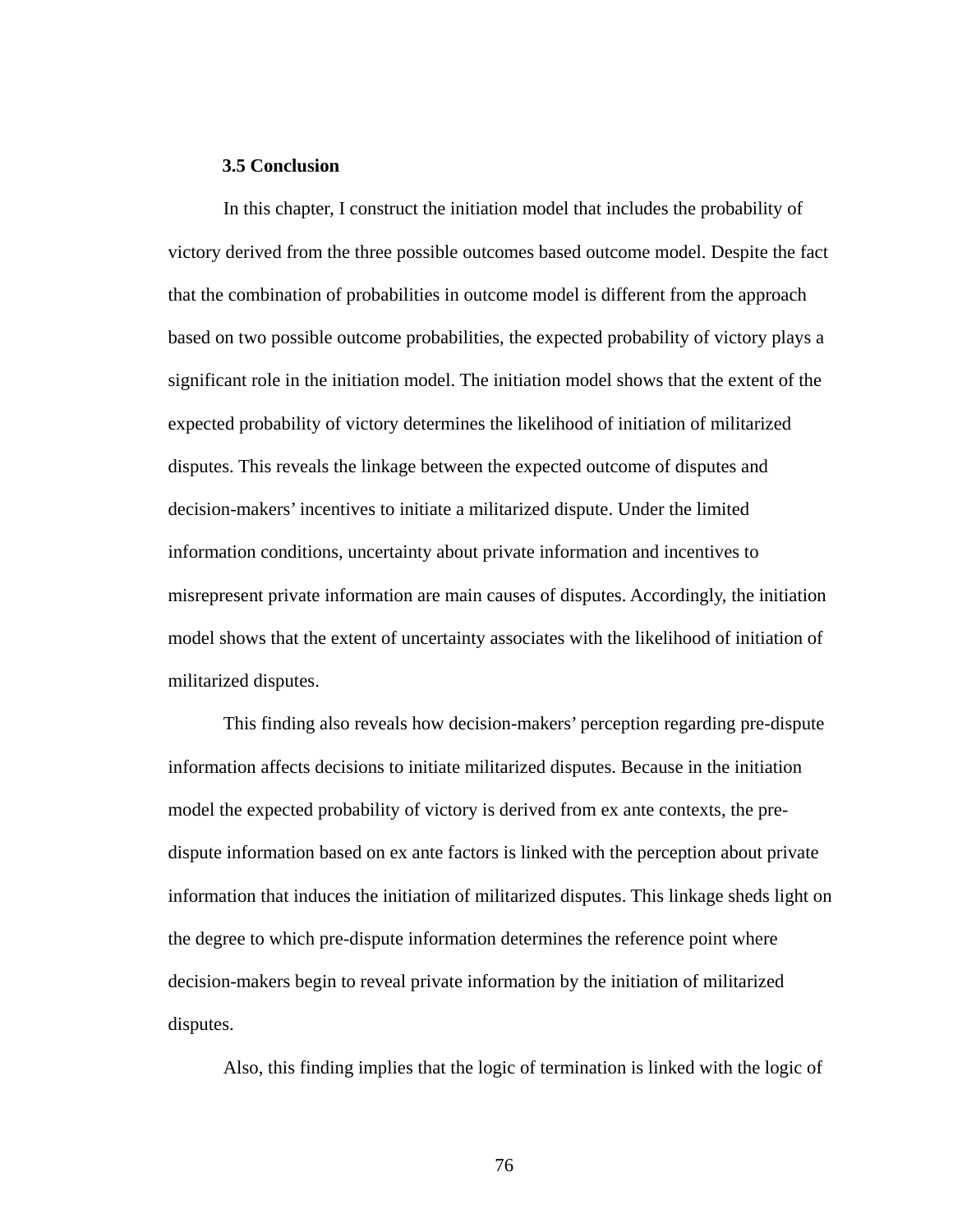initiation in the decision-making process because the expected probability of victory is derived from the outcome model. The initiation model shows that the decision-makers' rational decisions to initiate militarized disputes are affected by the expected outcomes. In other words, ex ante information about disputes affect the decision to initiate disputes. Thus, the outcome model, which is based on pre-dispute information, is linked to the initiation model. This linkage between two models can reveal a series of links among causal factors that are interconnected throughout several decision-making stages of militarized disputes. In the next chapter, I will explore this series of links in the logic of decisions to escalate militarized disputes.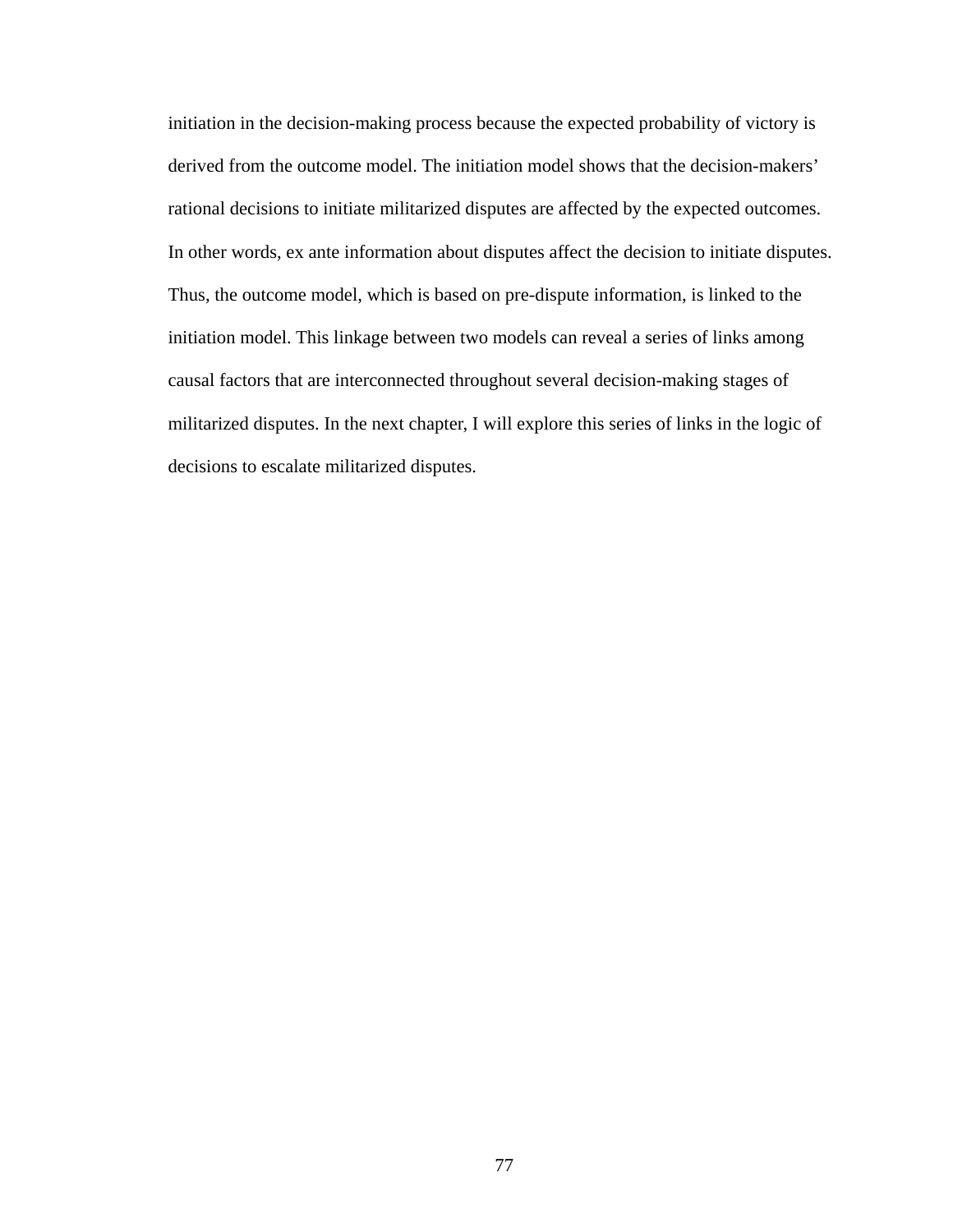# **Chapter 4 Escalation of Militarized Disputes**

The previous chapter presented the effect of expected dispute outcomes on decisions to initiate militarized disputes. It showed how pre-dispute information, specifically the extent of probability of victory and uncertainty, is linked with decisionmakers' incentives to initiate a militarized dispute. This pre-dispute linkage can be applied to the decision-making process during disputes. In this chapter, I examine how the linkage between pre-dispute information and decision-makers' incentives to misrepresent private information that evolves into violence, once states are already involved in militarized disputes. This investigation opens the puzzle of why some disputants escalate violence while others do not.

Once conflict between states becomes militarized, decision-makers' later decisions determine whether to escalate violence or not. During a militarized dispute, uncertainty about adversaries and the crisis structure affects the decision-making process (Snyder and Diesing 1977; Fearon 1995; Gochman 1995). Whereas bargaining theory claims that uncertainty comes from decision-makers' cost-benefit calculation under the incomplete information conditions (Wagner 1994; Fearon 1995; Schultz 2001), empirical studies emphasize the effects of strategic choice and contextual factors on the escalation of violence under the uncertainty (Leng 1993; Siverson and Miller 1995; Brecher, James, and Wilkenfeld 2000). However, empirical studies have paid little attention to the role of ex ante intergovernmental institutional arrangements as an instrument to affect the extent of uncertainty during disputes. In the area of security issues, an intergovernmental institutional arrangement can enhance the level of pre-dispute information by the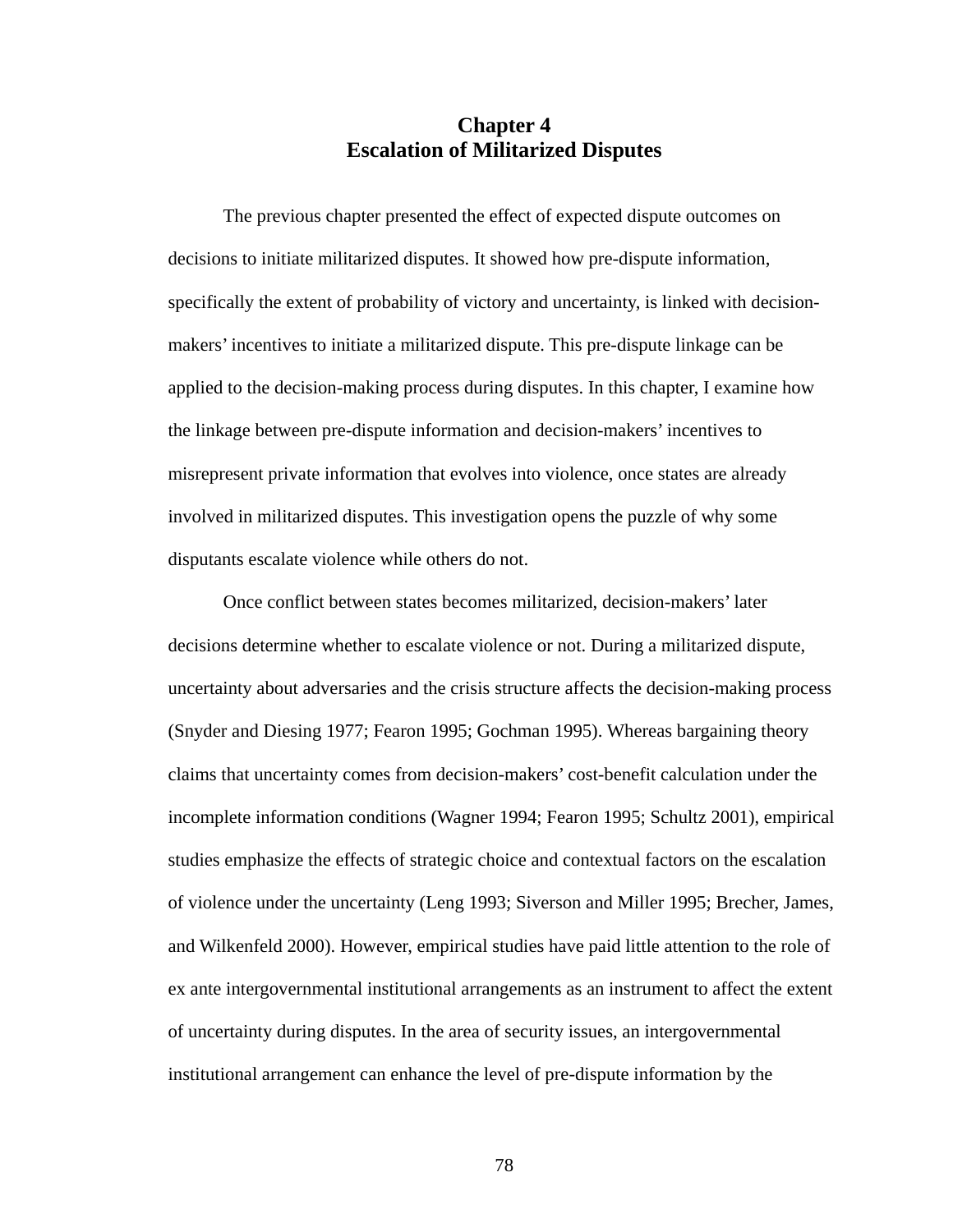exchange and the inspection of private information, so that this arrangement can reduce the uncertainty regarding adversaries and the crisis structure even after states enter into a dispute. Thus, arms control agreements designed to reveal the private information of member states changes the extent of pre-dispute information and thereby are linked with the decision to escalate violence during a militarized dispute.

In this chapter, I explore the effects of arms control agreements in escalation models. During a militarized dispute, decision-makers cannot directly obtain private information about relative power and resolve unless battle outcomes expose actual capability and willingness to resort to forces (Blainey 1988; Fearon 1997; Wagner 2000). Accordingly, an agreement about relative power and the credibility of resolve can reduce uncertainty about private information and subsequently decrease incentives to misrepresent it. In this context, arms control agreements with on-site inspection system reveal private information about relative power prior to a dispute, and thereby improve the credibility of disputants' signals during a dispute.

This chapter is organized as follows. The first section reviews existing studies explaining the escalation of militarized disputes. The second section addresses the concept and types of arms control agreements and their function in revealing the private information of member states. In the third section, I construct escalation models testing the effects of arms control agreements on the decision to escalate militarized disputes. The next section presents data analysis in an empirical test. The empirical test includes logit estimations and two-stage probit estimations. The final section discusses theoretical and practical implications.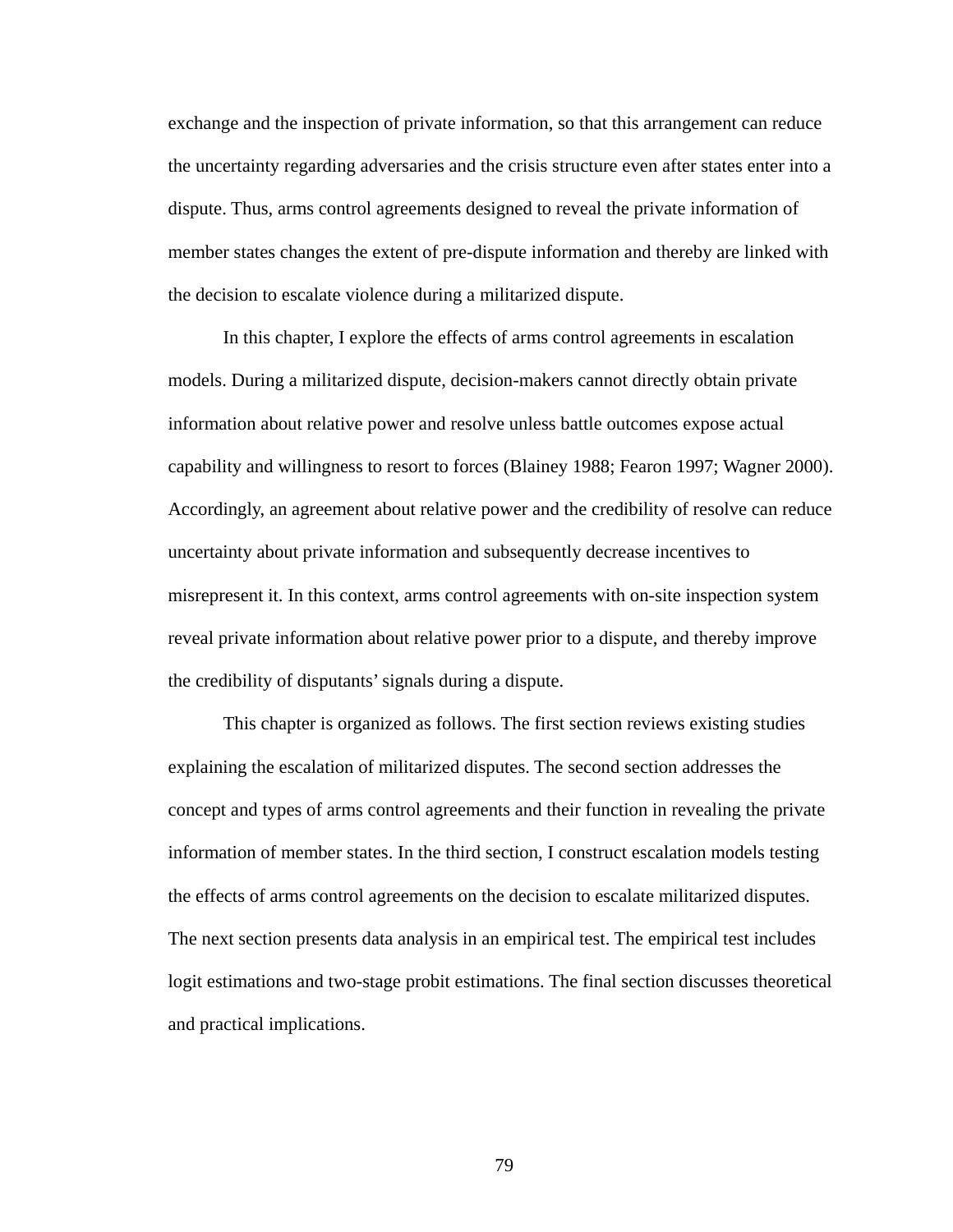## **4.1 Paths to Escalation**

In existing literature, the escalation of militarized disputes is defined in two ways: reciprocated violence and increase of violence toward war. On the one hand, when a state initiates a militarized dispute, the other side's response determines the escalation of disputes, because refusal to fight makes it impossible to induce escalation (Hensel and Diehl 1994; Schultz 2001). Accordingly, reciprocated violence between disputants is a clear sign of dispute escalation. One the other hand, in terms of the relationship between disputes and war, escalation means increasing the levels of violence toward war (Snyder and Diesing 1977; Siverson and Miller 1995; Brecher, James, and Wilkenfeld 2000). In this context, the escalation process exists when a militarized dispute proceeds from lessintensified to more-intensified violence. Based on these two conceptualizations, after entering into a militarized dispute, either a target's violent response or both sides' increased violence induces dispute escalation. The paths to escalation have been theoretically and empirically explained in both bargaining theory and empirical study.

In bargaining theory, decisions to reciprocate and to intensify violence derive from the decision-makers' uncertainty regarding private information. In militarized disputes, states do not fully access each other's private information, and decision-makers have incentives to misrepresent the private information in order to obtain better bargaining position (Fearon 1995). This private information and the incentives to misrepresent it induce both disagreement between disputants about relative power prior to dispute and incredible signals of resolve during a dispute.

Before the dispute, the lack of private information about relative power leads decision-makers to disagree with each other's abilities to resort to force (Morrow 1989;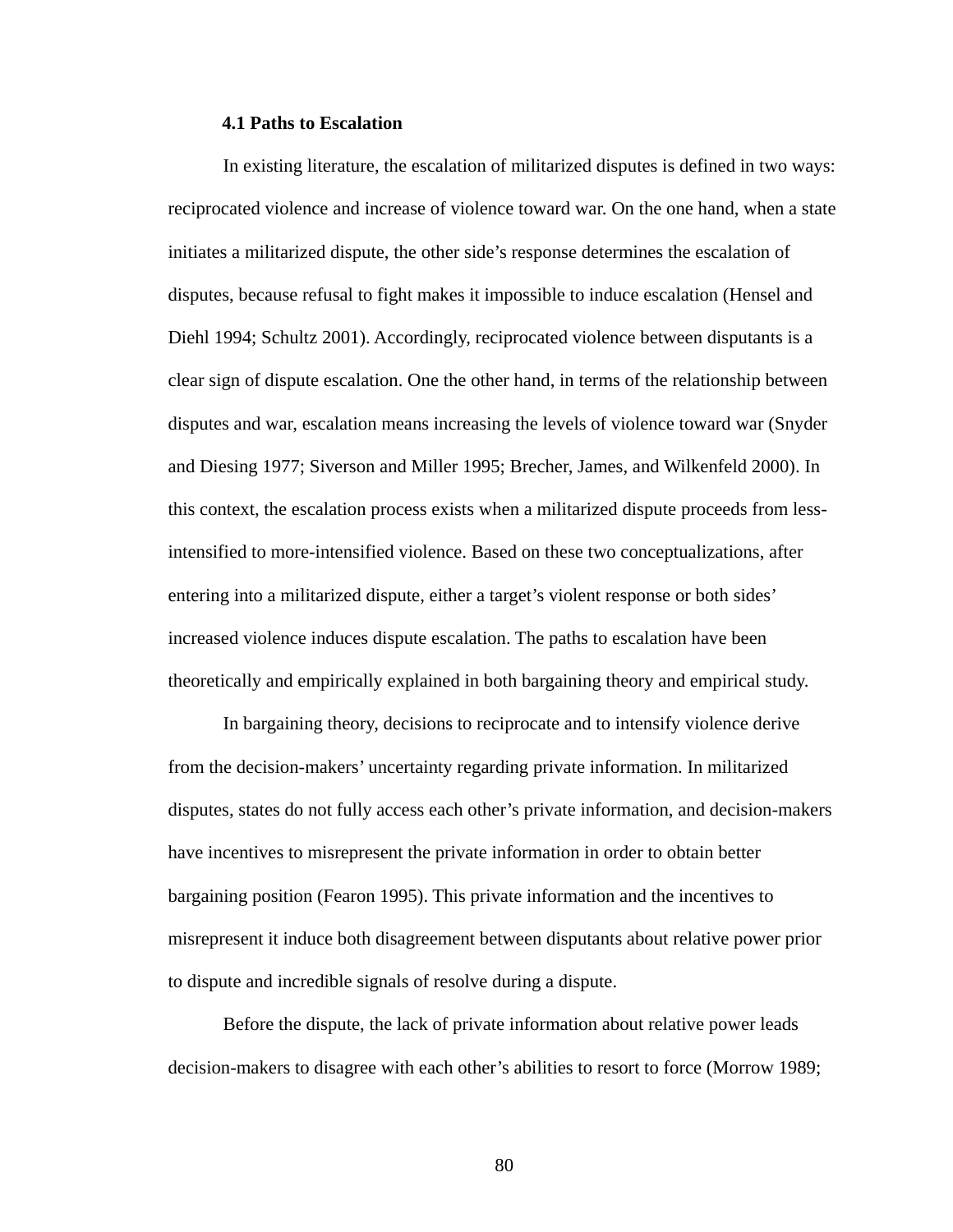Wagner 1994; 2000). As a result, a target underestimates an initiator's threat, or an initiator offers a demand that a target does not accept (Filson and Werner 2002; Reed 2003). This disagreement about relative power is solved when private information is revealed by both battles and wartime negotiations (Filson and Werner 2002). Thus, the extent of revealing private information about relative power prior to disputes can affect later decisions of violence during a dispute.

On the other hand, in terms of credibility, uncertainty about private information results from the fact that disputants cannot directly know each other's resolve (Fearon 1997). Because the initiator has incentives to use a bluffing, it is logical that a target will resist an initiator's threat until the reliability of this threat is assured. Thus, in crisis bargaining, political leaders who decide to initiate disputes must persuade a target by conveyance of a credible signal regarding the use of force (Fearon 1994a; 1997). In this context, the extent of uncertainty significantly influences the decision-making process in a militarized dispute. During a dispute, this uncertainty can be affected by pre-dispute information such as domestic regime types and prior belief about diplomatic behavior.

As a way to generate a credible signal, proponents of domestic audience costs emphasize the characteristics of democratic regime. Fearon (1994a) argues that a threat becomes a credible signal when political leaders publicize it to powerful domestic audiences who watch and punish the result of foreign policy. Specifically, in a democratic regime, backing down in a crisis makes it possible for domestic opponents to criticize the loss of reputation, because domestic audiences evaluate political leaders' skill and performance in foreign policies. Thus, once a crisis is publicized, democratic leaders are reluctant to back down in crises and, therefore, a threat in high audience-cost states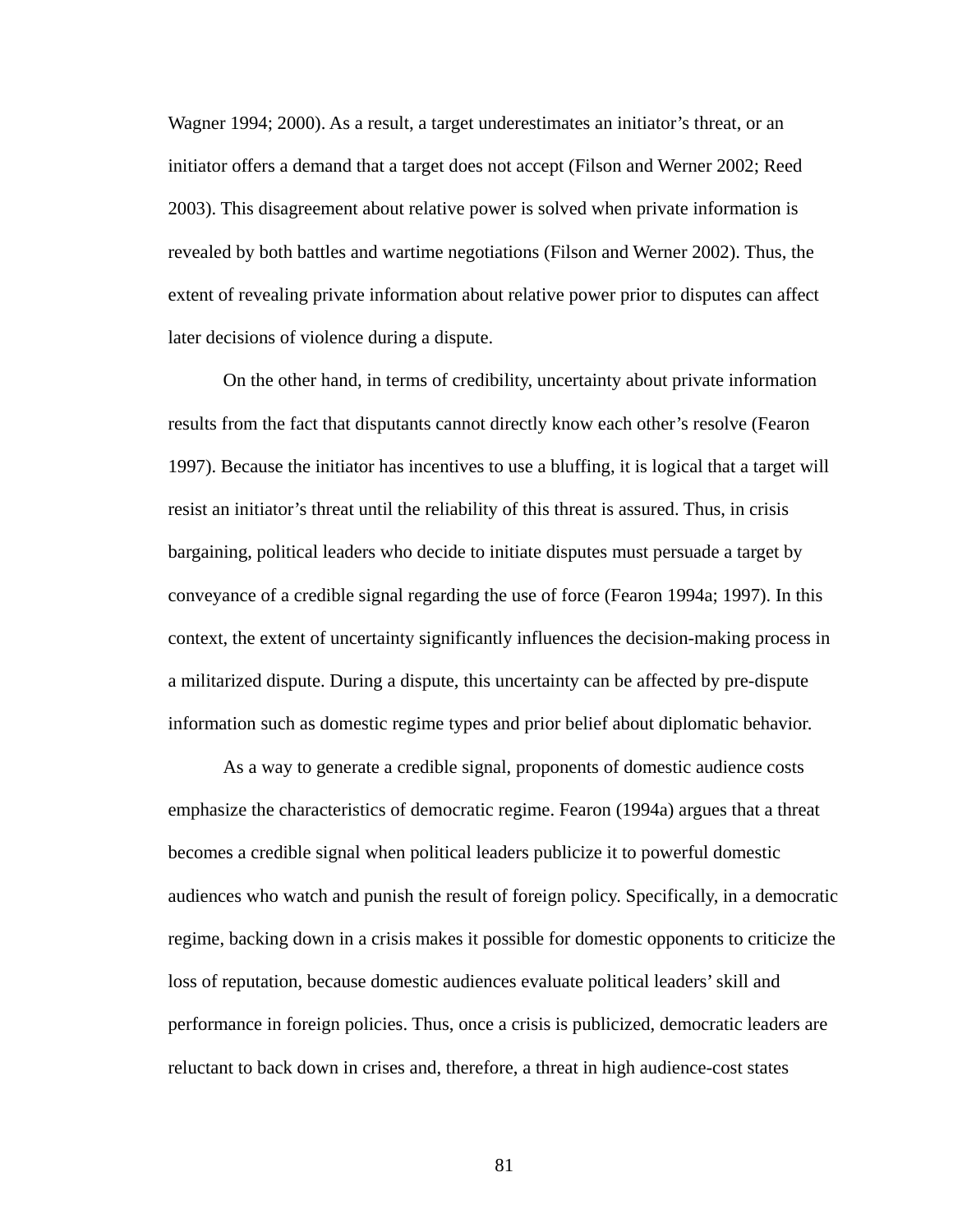(democratic states) is more credible (Fearon 1994a; 1997).

Along this line, Schultz (1998; 2001) asserts that democratic competition enhances the credibility of signals in international crises. In a competitive political system, the opposition party that attempts to take office can find a chance to deplore the incumbent government for deciding to bluff during a crisis. Thus, when a government chooses a bluff, opposition parties prefer the challenge to collusion with the government. It follows, then, that the opposition party's support for governmental choice assures the signal is not a bluff. In that sense, the signal derived from democracies can convey more credible resolve than that of non-democracies, and thereby a democratic initiators' threat is less likely to induce violent response.

Beyond domestic institutional characteristics, Sartori (2002) argues that honest diplomacy can generate a credible costly signal through repeated interactions. During repeated interactions between states, accumulated honest diplomatic signals allow states to learn that honest states deliver credible signals. Thus, a priori beliefs about states can make credible signals and thereby reduce escalation of violence, regardless of the domestic regime types.

In bargaining theory, arguments about the credibility of signals suggest that predispute conditions affect the escalation process. Because decision-making during disputes is based on the degree to which disputants reveal private information about relative power and resolve, pre-dispute conditions determining the levels of disclosure affect the escalation of violence. In this context, uncertainty about private information during a dispute is linked with the pre-dispute information.

In contrast with bargaining theory which focuses on decision-makers' incentives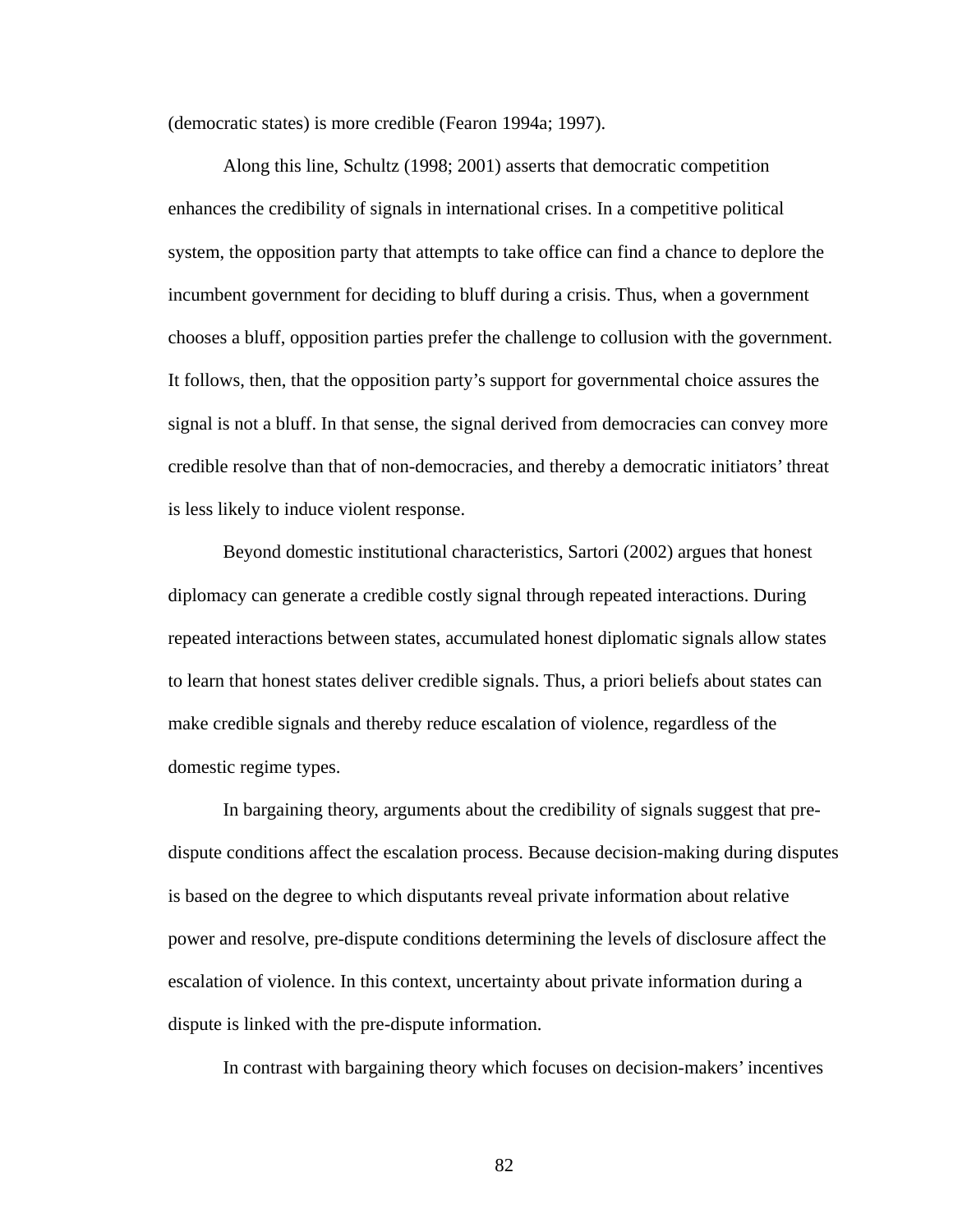to choose violence, empirical studies have emphasized the effects of exogenous factors on intensified violence. Along this line, some scholars have attempted to distinguish the characteristics of escalation from the onset of dispute. As a result, they identify that the effects of domestic regime and relative power differ between onset and escalation (Reed 2000). First, in terms of domestic regime, although democratic norms generally have negative effects on escalation of disputes (Gochman 1995; DeRouen and Goldfinch 2005; Sullivan and Gartner 2006), a dispute between democracies is more likely to escalate until reaching a certain level of violence (Senese 1997). This finding is different from the notion of democratic peace (i.e., that democracies rarely fight each other). In other words, democratic dyads have different effects prior to and during a dispute (Reed 2000).

Second, empirical studies also find that the effect of relative power differs throughout the onset and escalation of disputes. Although power parity has been expected as the predictor of the onset of disputes (Kugler and Lemke 2000), a discrepancy in relative power is associated positively with escalation (James 1988; Brecher 1993; Brecher, James, and Wilkenfeld 2000). This means that the empirical relationship between distribution of power and intensity of violence is nonmonotonous (Bueno de Mesquita, Morrow, and Zorick 1997).

Beyond the difference between onset and escalation of disputes, empirical studies have found additional factors that affect escalation of disputes. Gochman (1995) claims that the pattern of alignments and the third-party intervention affect the escalation of disputes. Similarly, the large number of disputants incurs intensified violence due to a high level of uncertainty (James 1988; Brecher 1993). Additionally, power status also affects decisions to escalate disputes. Whereas disputes between minor powers often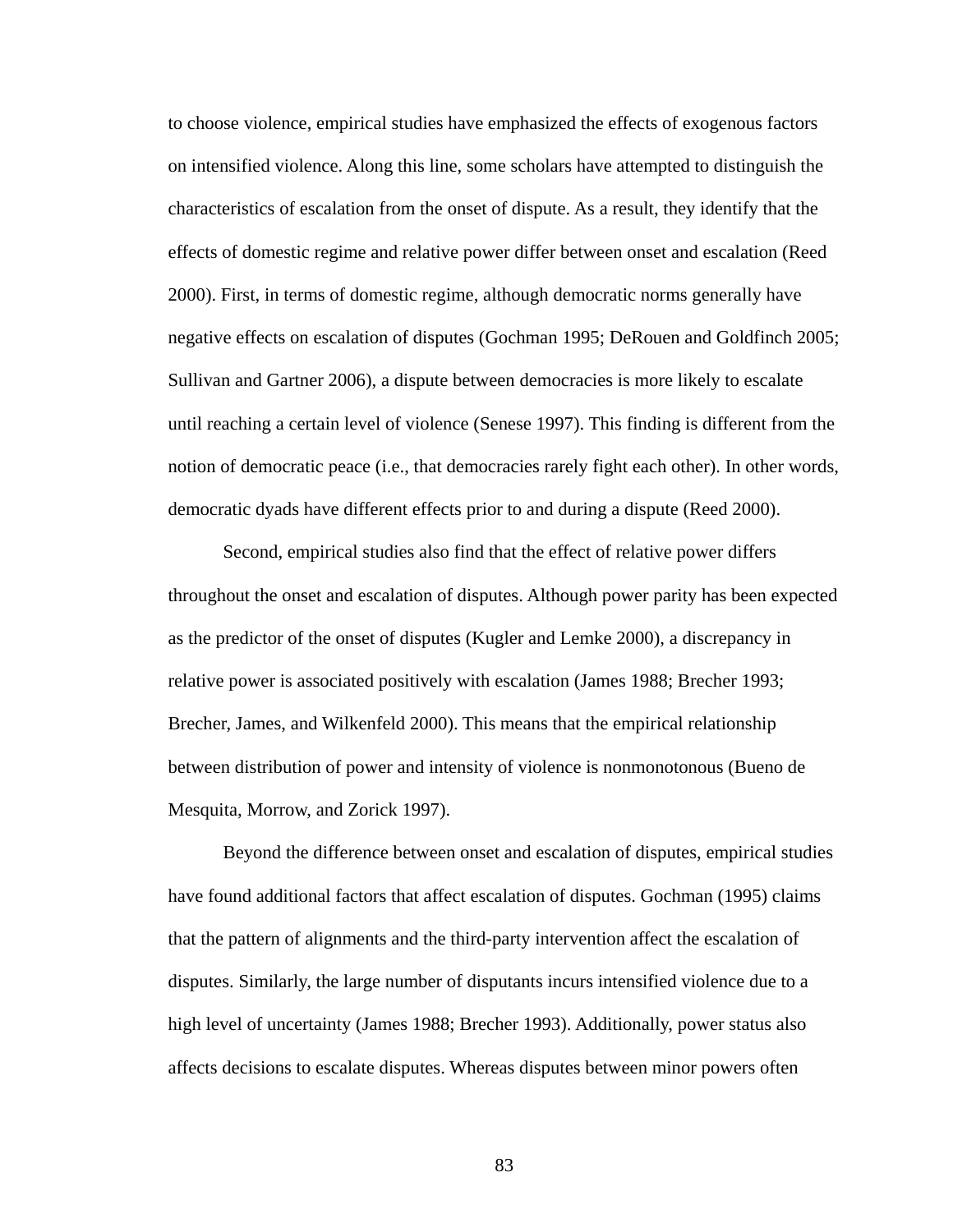escalate toward use of force, major powers disputes are less likely to go beyond the threat (Gochman 1995; Jones, Bremer, and Singer 1996). In terms of type of strategy, Leng (1993) introduces the psychological view of the self-reinforcing characteristic in escalation. Because escalation per se entails high risk of war and aggressive intentions, resolute signals may increase fear, promoting preemption (Leng 2000; 2004). Therefore, a brutal strategy is more likely to escalate violence compared to a careful strategy to consider the counterpart's actions.

In sum, both bargaining theory and empirical studies identify several factors that affect decisions to escalate violence during a militarized dispute. Previous arguments in bargaining theory emphasize that, with private information about relative power and resolve, decision-makers have incentives to misrepresent private information. In this context, decision-makers logically select reciprocal and intensified violence until they reach an accurate estimation regarding power and resolve. According to empirical findings, the characteristics of contexts and choice of strategies in disputes determine the escalation process. Because some dangerous exogenous factors increase the level of the uncertainty of dispute, decision-makers tend to depend more on intensified violence.

However, although both lines of study concentrate on the role of uncertainty in the escalation process, they seem to ignore the variation of pre-dispute uncertainty derived from the intergovernmental institutional arrangements. Although bargaining theory realizes the role of domestic institution in signaling, it does not capture the similar role of intergovernmental arrangements in the function that reveals private information prior to dispute. Likewise, despite the fact that empirical studies have discovered effects of both ex ante and ex post exogenous factors, they have not found the institutional factors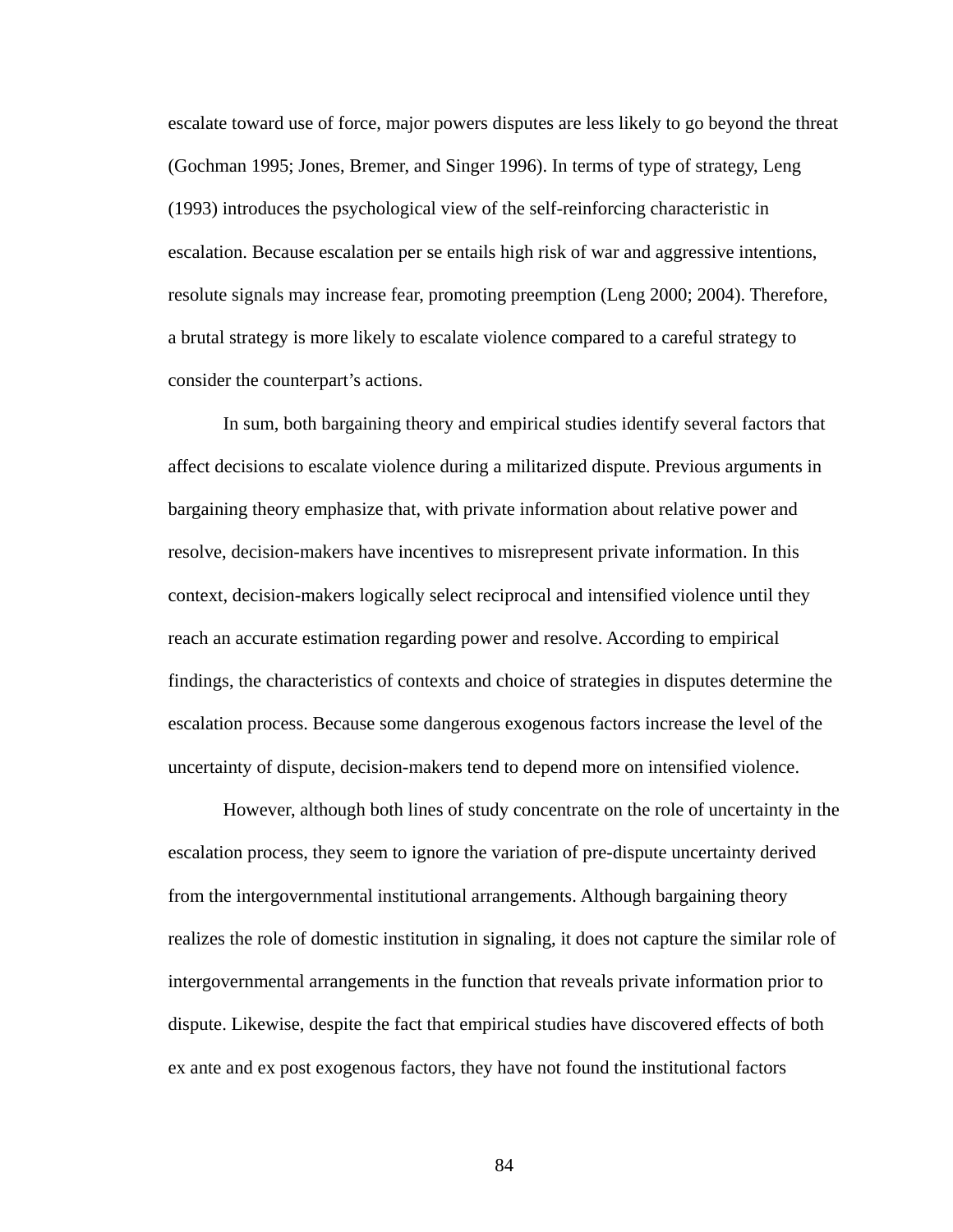between states. Thus, it is necessary to investigate the linkage between an intergovernmental institution in security issues and ex post decisions of whether or not to escalate violence.

#### **4.2 Arms Control and Uncertainty**

As an intergovernmental arrangement to manage potential violence between states, arms control agreements have been developed substantially since the end of World War II. Conceptually, arms control agreements are designed to reduce the likelihood of war, levels of violence in wars, and costs of preparing for war (Schelling and Halperin 1985; Kartchner 1996). Accordingly, arms control agreements can be considered as useful institutional arrangements to manage crises, because these agreements can reduce incentives to select preemptive attack and the possibility of accidental wars. Both preemptive attack and accidental wars come from the misinterpretations of a counterpart's intention and the belief of the impending onset of war. In this context, arms control agreements provide opportunities to observe each other's force deployment, to enhance communication facilities between governments, and to limit the use of decisive weapons, as well as the ability for quick response necessary for preemptive attack (Schelling and Halperin 1985). Therefore, arms control agreements can reduce both the incentives to select preemptive attack and the likelihood of misinterpretation of signals, thus moderating the military tension in crises.

In order to achieve these objectives, arms control planners have developed several types of institutional designs. In terms of restrictions on the force deployment, arms control agreements have incorporated several responsibilities, including the notification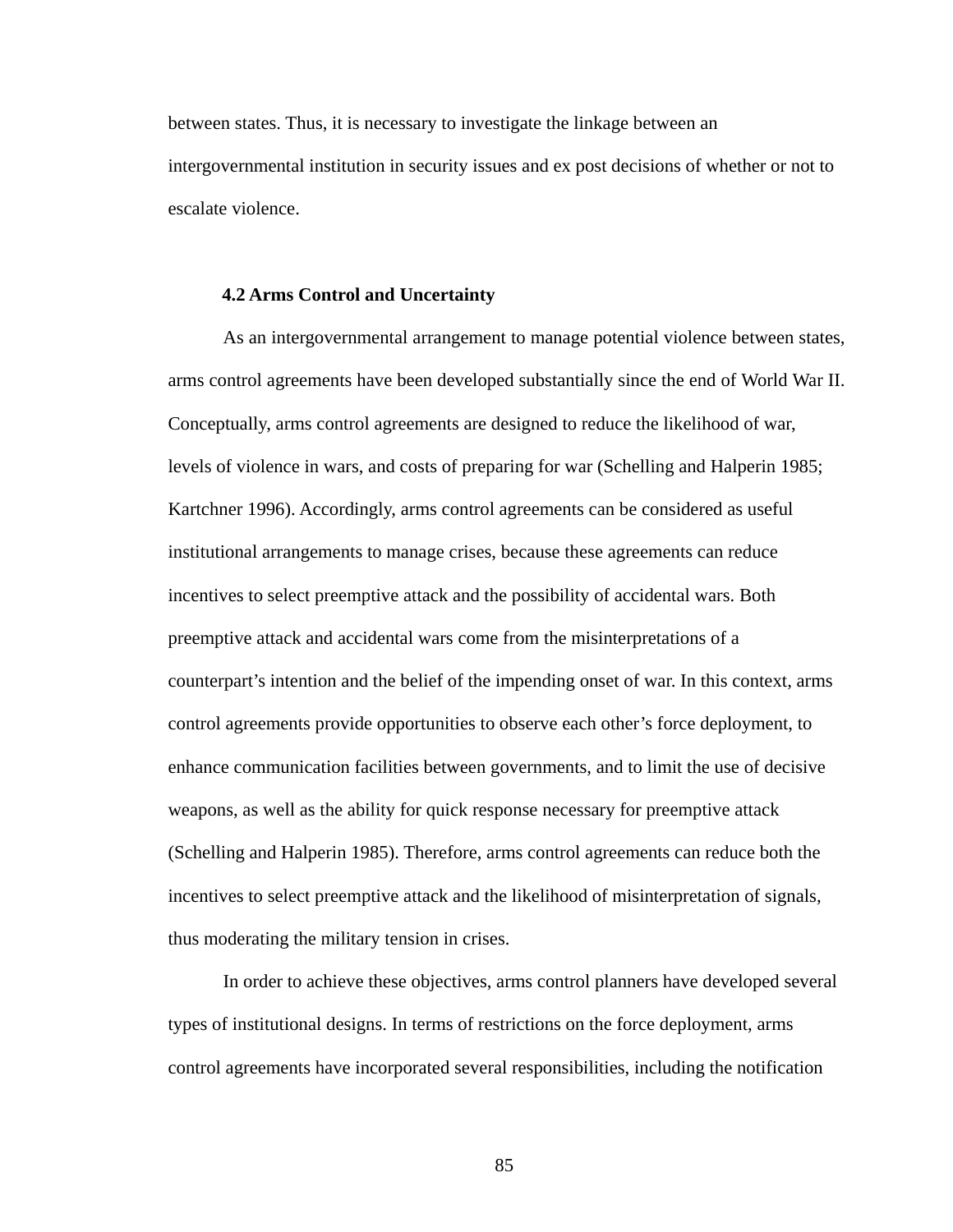and monitoring of military activities, the exchange of military information, and the redeployment of forces in order to eliminate surprise attacks. In a similar vein, arms control agreements also have integrated constraints on force structure, such as limits on the quantity of arms and cutoffs on force size (Darilek 1990; Han 1993; Moon 1996). These institutional designs in arms control agreements primarily reveal private information in the area of security issues.

In terms of involvement in the area of security issues, the role of arms control agreements differs from that of typical intergovernmental organizations (IGOs) in international relations. Previous studies suggest that IGOs can reduce the risk of disputes between member states, because IGOs can advance cooperation of states in four ways: (1) the exchange of information, (2) the reduction of transaction costs, (3) the increase of expected cooperation in the future, and (4) the reciprocal strategy, which prevents cheating (Lipson 1993; Axelrod and Keohane 1993; Keohane and Martin 1995). Also, IGOs reduce uncertainty and mediate conflict between member states (Russett and Oneal 2001). Nevertheless, even with IGOs, it is unsure how states reach cooperation in competitive issue areas where one participant has a gain at the expense of the other. Critics argue that in the zero-sum game, the exchange of information and reciprocal strategy in IGOs does not always serve to solve conflictual issues (Grieco 1993; Bueno de Mesquita 2000). Accordingly, it is unclear whether typical IGOs can reduce the risk of violence in the area of security issues.

However, in contrast to IGOs, arms control agreements are designed to manage intrinsically conflictual security issues. In fact, they empirically cover a wide range of the security spectrum from alliances to hostile relationships ready to use force (Talyor 1996).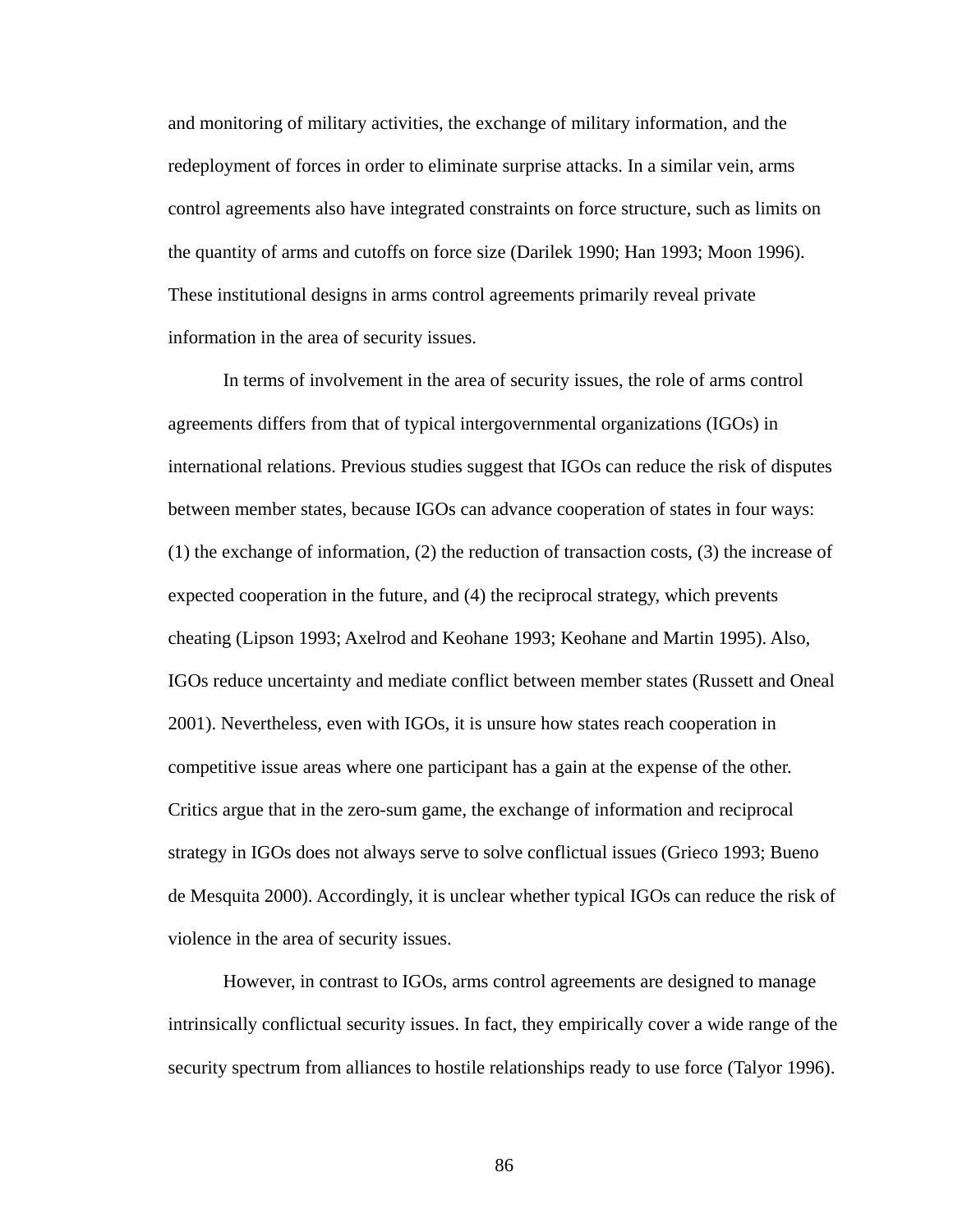For example, the Brussels Treaty of 1948 is a cooperative military agreement among seven states in Western Europe. Because its signatories are members of the North Atlantic Treaty of Organization (NATO), this agreement is designed to deal with coordination among allies. By contrast, the Intermediate-Range Nuclear Force Treaty (INF Treaty) between the United States and the Soviet Union in 1987 is an example of an arms control agreement between rival states. This treaty successfully eliminated all intermediate nuclear forces in signed states under the forceful on-site inspection of the Special Verification Commission (Goldblat 1994). This means that an arms control agreement can be considered as an institutional design to manage conflictual security issues regardless of whether signed states are allies or contenders, in contrast to typical IGOs which lack cooperative motivation in the area of security issues. Thus, arms control agreements can affect the extent of uncertainty of disputes by revealing private information in security issue areas, unlike typical IGOs.

However, not all arms control agreements effectively reveal private information. The ability to reduce uncertainty by revealing private information depends on the characteristics of restrictions and verification. In terms of membership and institutional performance, characteristics of restrictions in arms control agreements are classified into three categories: "arms control for everyone," "arms control for them," and "arms control for us" (Taylor 1996). First, "arms control for everyone" concerns global applications of arms restrictions so that most states in the world become member states. As a result, it is not easy to verify agreed restrictions on all member states, and this type of agreement tends to impose relatively loose restrictions. The Biological and Toxin Weapons Convention (BWC) is an example of arms control for everyone. This agreement having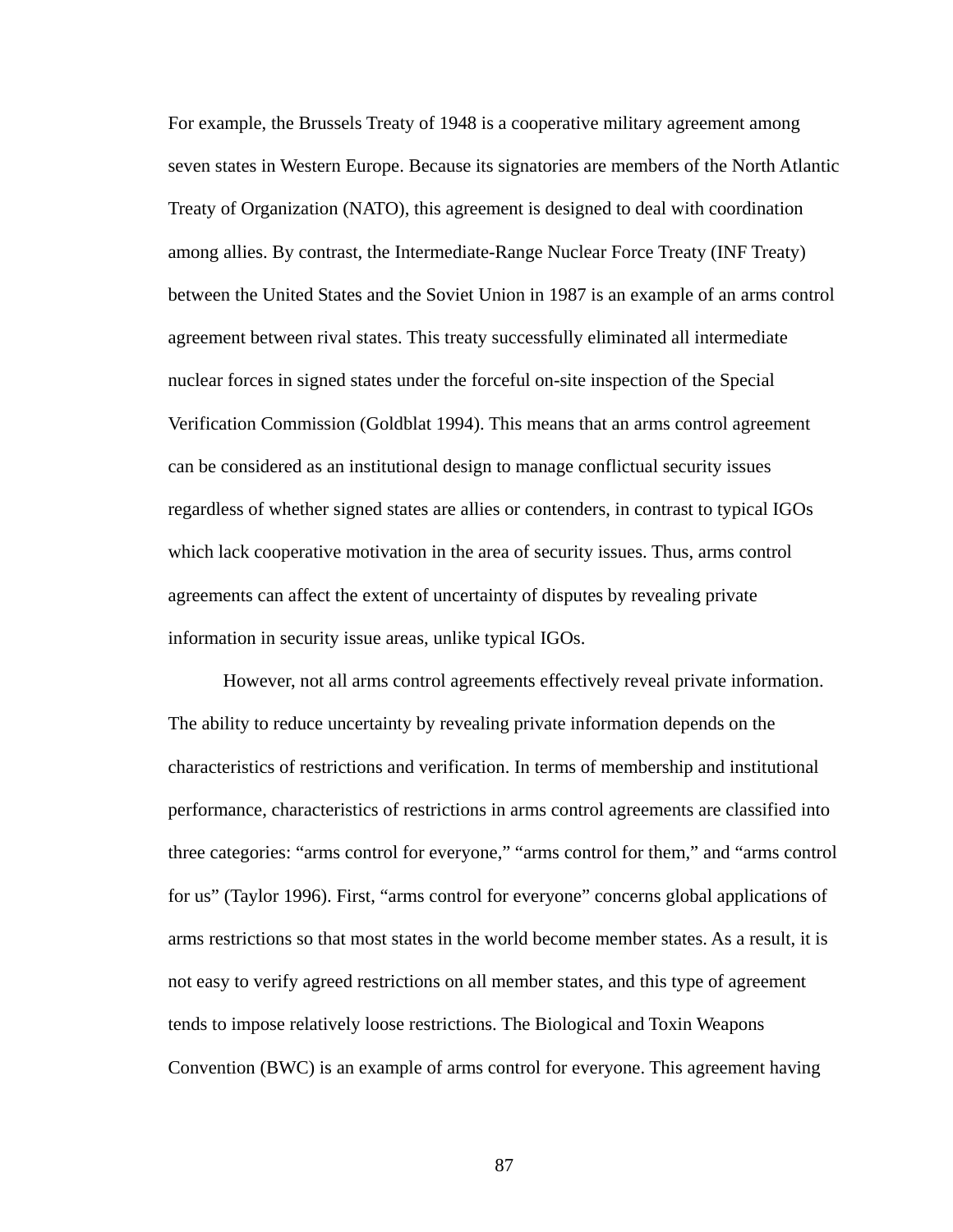139 signatories has faced several violations of member states such as the Soviet biological weapons program (see Larsen and Rattray 1996). Second, "arms control for them" is designed for nonproliferation of weapons and technology. Thus, this type is characterized by an unequal restriction, because states that are already-holder remain free from arms restrictions. In other words, the inspection and verification designs are imposed only on the non-holder states. By this reasoning, agreed restrictions do not affect the extent of uncertainty among all member states. Typical examples are nonproliferation agreements such as the nuclear Non-Proliferation Treaty (NPT) having 188 signatories (see Larsen and Rattray 1996). Finally, "arms control for us" restricts on selected member states, such as states in a certain geographical region and / or member states in a regional IGO. For example, the Treaty on Conventional Forces in Europe (CFE), signed in 1990, is an example of "arms control for us," because all signed states are members of NATO or the former Warsaw Treaty Organization. Given that the first two types of agreements have loose or unequal restrictions, only the "arms control for us" type has equal and effective restraints on an appropriate number of member states. In fact, among all types of arms control agreements, only "arms control for us" provides effective restrictions to reveal private information in a conflictual security issue. Thus, regional or bilateral arms control agreements based on the principle of "arms control for us" can provide efficient institutional performance to reduce the level of uncertainty in a militarized dispute.

Within the "arms control for us" type, the characteristics of the verification process determine the ability to reveal private information. In fact, the verification process makes it possible to collect information about other member states and to interpret it accurately (Goldblat 1994). Accordingly, the verification process can reveal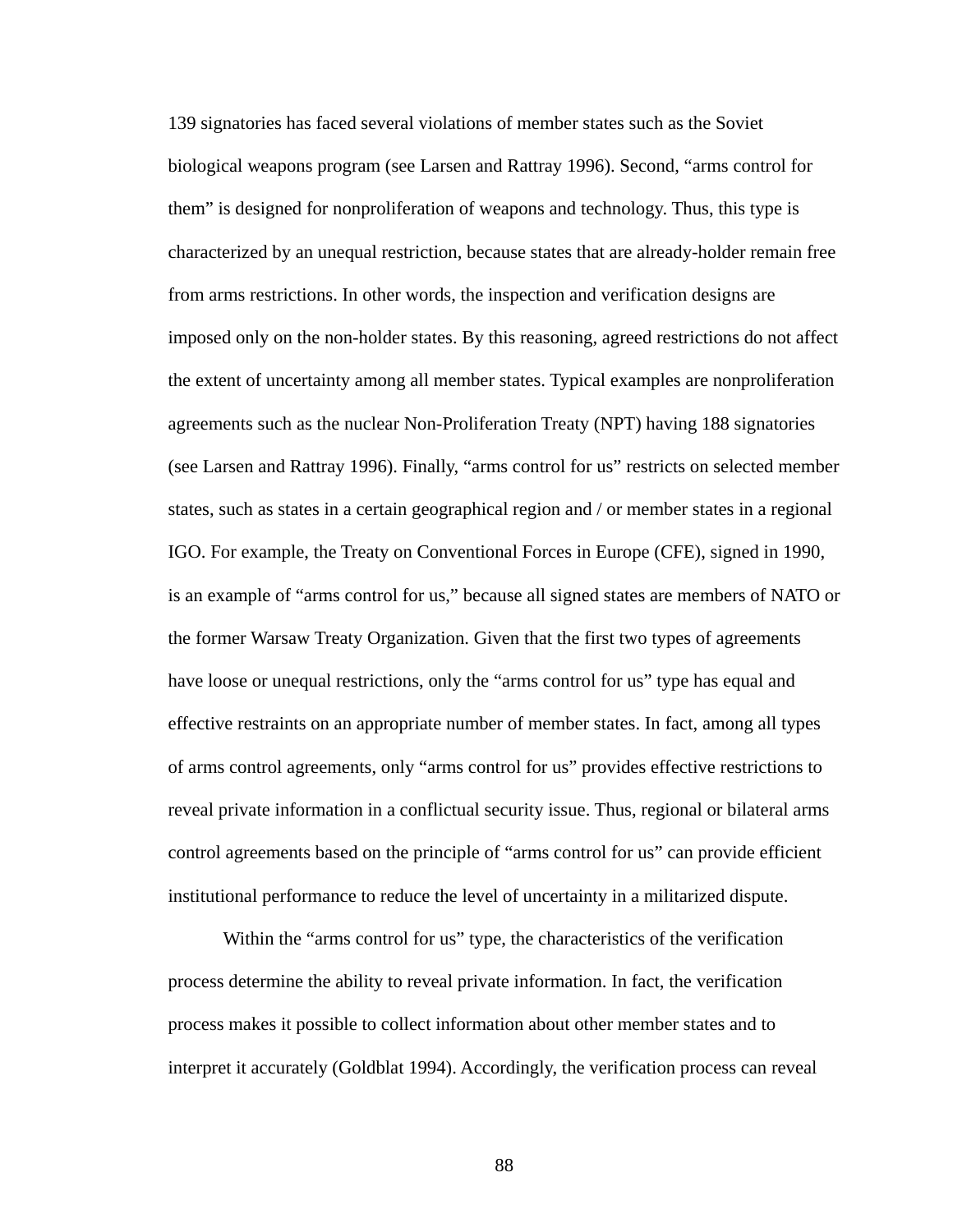private information in a conflictual security issue. The verification measures consist of a noninterference measure with national technical measures, on-site inspection, data exchange, and cooperative measures (Pilat 1996). Among these measures, on-site inspection can be considered the most effective and reliable measure for quantitative weapon restraints (Oelrich 1990). Therefore, "arms control for us" with an on-site inspection system is an efficient intergovernmental arrangement to reveal private information, thereby reducing the extent of uncertainty during a militarized dispute.

When member states of arms control agreements with on-site inspection system engage in a dispute with one another, opened private information and the communication channel between disputants provide a mutual expectation of predictable behaviors. Also, other member states have an incentive to mediate a militarized state between signatories in order to retain benefits of arms control regime. Therefore, the escalation process between member states is different from that between non-member states. In crisis bargaining, incentives to misrepresent private information, disagreement about relative power prior to the dispute, and the incredibility of resolve during a dispute can induce reciprocal and intensified violence (Fearon 1995; 1997; Wagner 2000). In this context, under the arms control agreements, on-site inspection systems reveal private information prior to dispute and thereby affect the credibility of signals after entering in a militarized dispute.

Just as the domestic regime type and a priori diplomacy patterns generate credible signals in bargaining theory, the credibility of resolve also is determined by a priori revealed private information about relative power. When the observable discrepancy of power between disputants is manifest, militarized action guarantees high resolve (Filson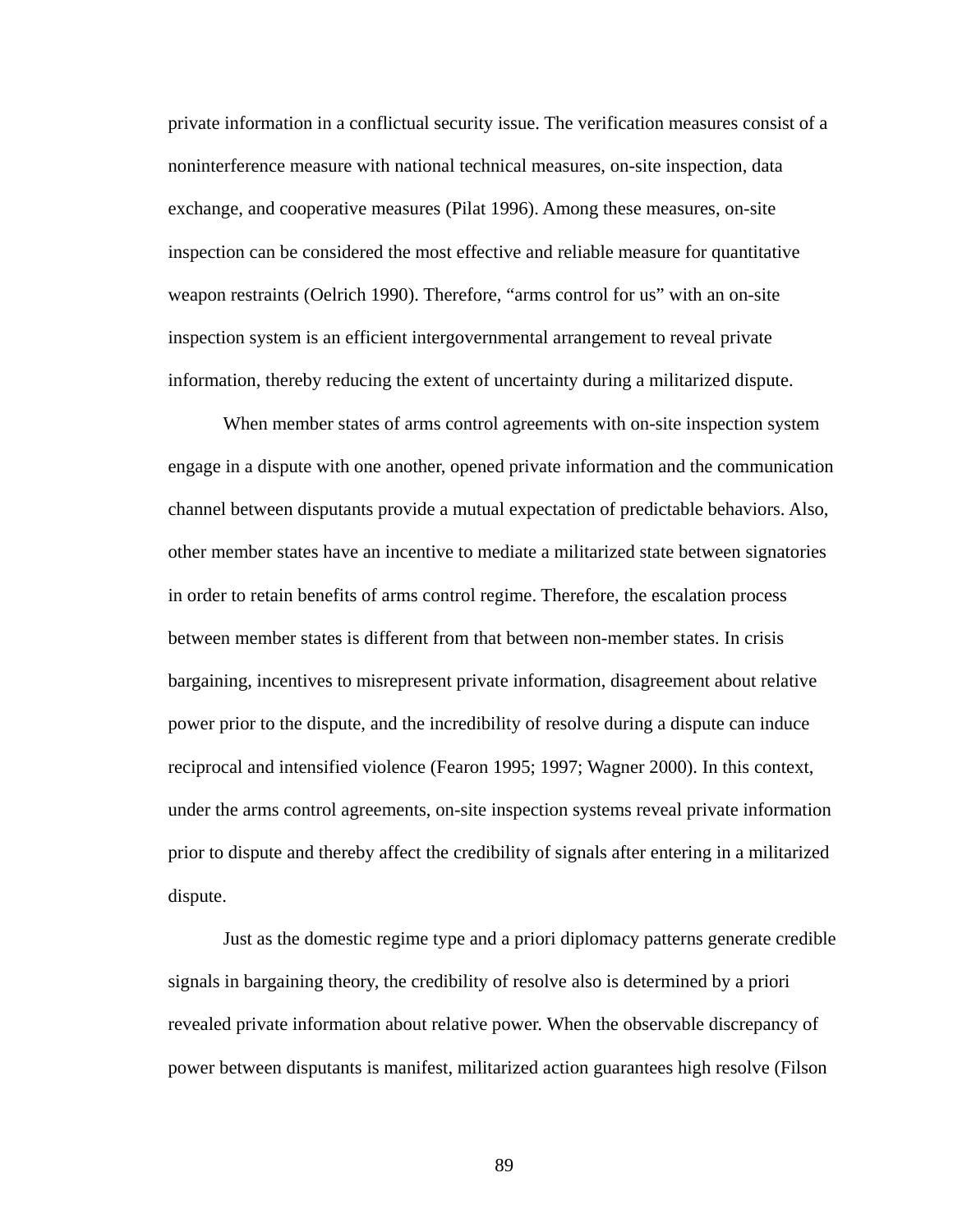and Werner 2002). Using the same logic, because the on-site inspection system in arms control agreements improves the accuracy of revealed private information, militarized threat and actions of member states enhance the credibility of the signal and thereby reduce the uncertainty about resolve during a dispute.

This improvement of credibility by arms control agreements affects the escalation process in two ways. First, for a target, the credible signals and a low level of uncertainty reduce the target's incentive to manipulate uncertainty. Thus, the target state is more likely to select negotiation than reciprocal violence. As a result, an arms control agreement with an on-site inspection system reduces the likelihood of escalation derived from reciprocal violence.

These expectations lead to the first hypothesis.

**Hypothesis 1**: In a militarized dispute between member states of an arms control agreement, dispute targets are less likely to select reciprocal violence.

Second, for a target with high resolve, the initiator's credible signals induce the resolved response. In this case, because the target's response is based on revealed private information, the initiator can realize the target's high resolve. Thus, after the target with high resolve reciprocates, both disputants can agree with each other's relative power and resolve and thereby prefer negotiation to further intensified violence. Likewise, a target with low resolve does not respond initiator's threat, and thereby both sides can avoid the choice of more intensified violence. Therefore, arms control agreements with on-site inspection systems can prevent escalation by the low likelihood of intensified violence.

From this logic I deduce the second hypothesis.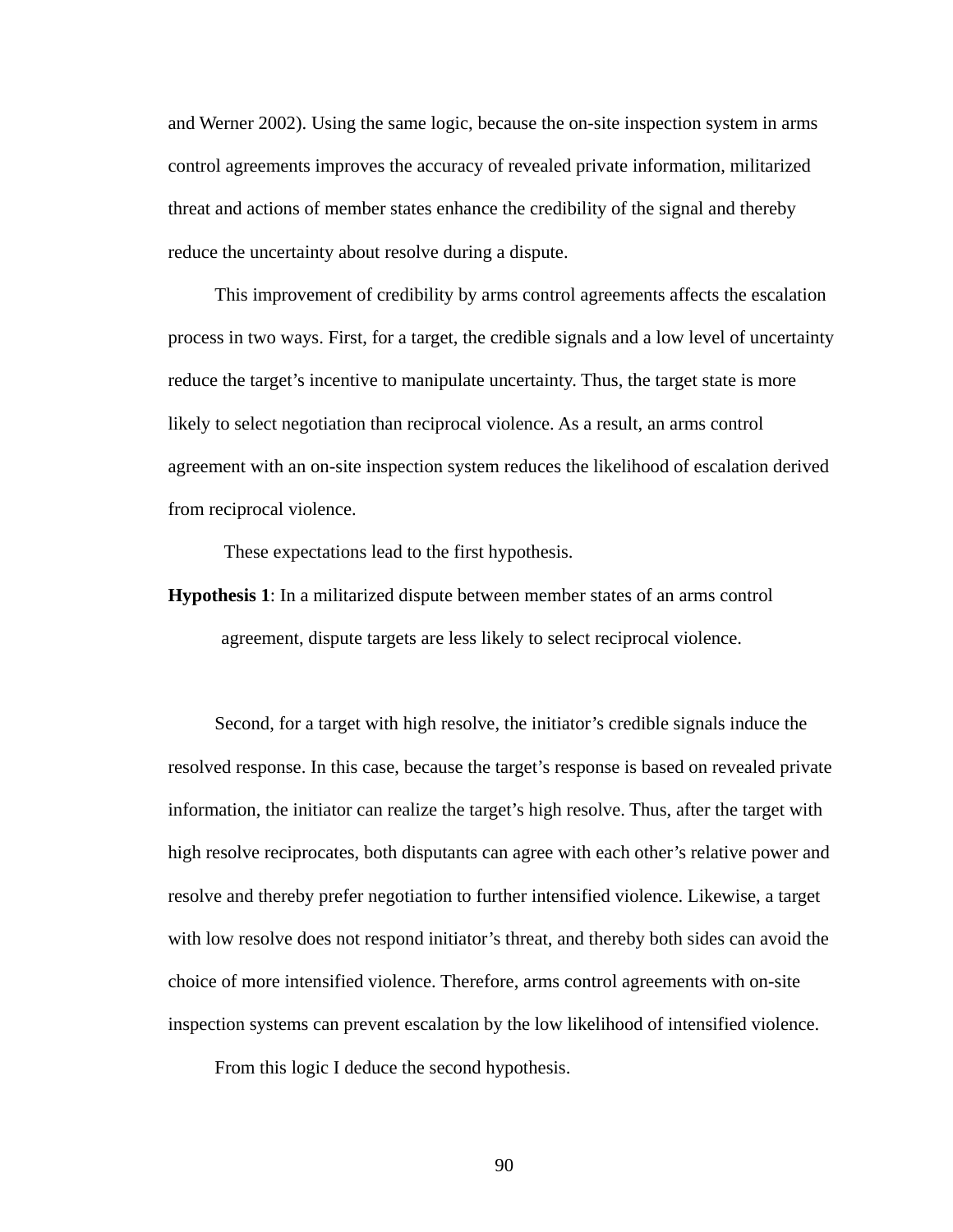**Hypothesis 2**: In a militarized dispute between member states of an arms control agreement, disputants are less likely to select the intensified violence.

In short, "arms control for us" with on-site inspection exposes private information prior to dispute so that it produces credible signals during dispute and thereby reduces uncertainty. Consequently, member states of arms control agreements have a relatively low incentive to manipulate uncertainty during disputes. Thus, when member states of arms control agreements enter into militarized dispute, they are less likely to decide to escalate violence.

# **4.3 Research Design**

In order to test these two hypotheses, I generate two dependent variables: reciprocal violence and intensified violence. First, reciprocal violence is measured by the reciprocated dispute variable in the Militarized Interstate Disputes (MID) 3 data set (Ghosn, Palmer, and Bremer 2004). This is a dummy variable to represent whether or not a militarized dispute is reciprocated. Also, it is used in the Dyadic Militarized Interstate Dispute (DYDMID) 2.0 data set. In this chapter, reciprocal violence is coded as "1" when a militarized dispute is a reciprocal dispute. Otherwise, it is coded as "0." This variable represents whether a target selects reciprocal violence necessary for escalation when facing an initiator's militarized action. Second, intensified violence is measured by five categories: no militarized action, threat to use force, display of force, use of force, and war, based on levels of hostility in the MID 3 data set. According to the definition of *hostility* (Jones, Bremer, and Singer 1996), the "threat to use force" is the verbal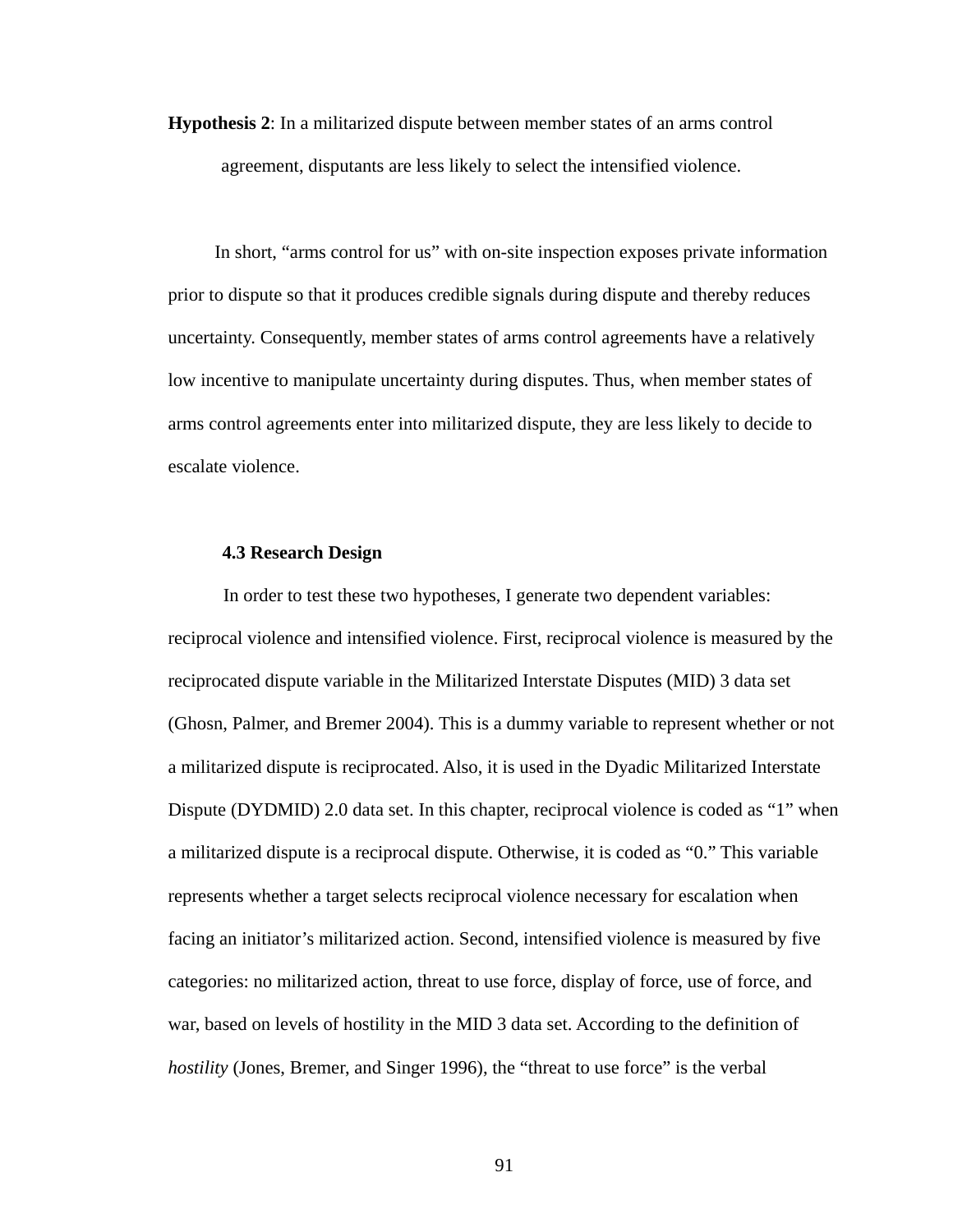indication of hostile intent, so this category represents the lowest level of hostility. The "display of force" is military demonstration without combat interaction, whereas the "use of force" means the active military operation. The "war" is a military combat that results in at least 1000 total battle deaths, and therefore is the highest level of hostility. These five categories represent the sequence of hostility escalation through which a militarized dispute evolves: threat, display, use, and war (Senese 1997). In this context, the five categories are ranked ordinally and "war" represents the most intensified violence.

 For the empirical test, I construct two sets of escalation models. The first set of models assumes that the decision to escalate violence is independent of the decision to initiate a militarized dispute. Thus, the first model tests hypotheses in the population of directed dyadic disputes from 1946 to 2000, based on the DYDMID 2.0 data set.<sup>2</sup> Because all primary arms control agreements appeared after World War II, I select this time span to represent post-World War II. In this set of models, reciprocal violence is measured as a binary dependent variable that comes from the MID 3 reciprocated dispute variable. So, I utilize logit estimation for this dependent variable. The intensified violence is measured as five ordered categories based on MID 3 levels of hostility, and therefore I use ordered logit estimation.

 The second set of models does not assume the independence of decisions between initiation and escalation. Because Reed (2000) shows that the onset of a dispute is empirically linked to the escalation of a dispute, the second set of models attempts to test whether decisions to initiate a militarized dispute are linked with decisions to escalate

 $\overline{a}$ 

<sup>&</sup>lt;sup>2</sup> In the Dyadic Militarized Interstate Disputes (DYDMID) 2.0 data set, the reciprocal dispute variable and the levels of hostility variable come from the MID 3 data set. The data set and codebook are downloadable from http://psfaculty.ucdavis.edu/zmaoz/dyadmid.html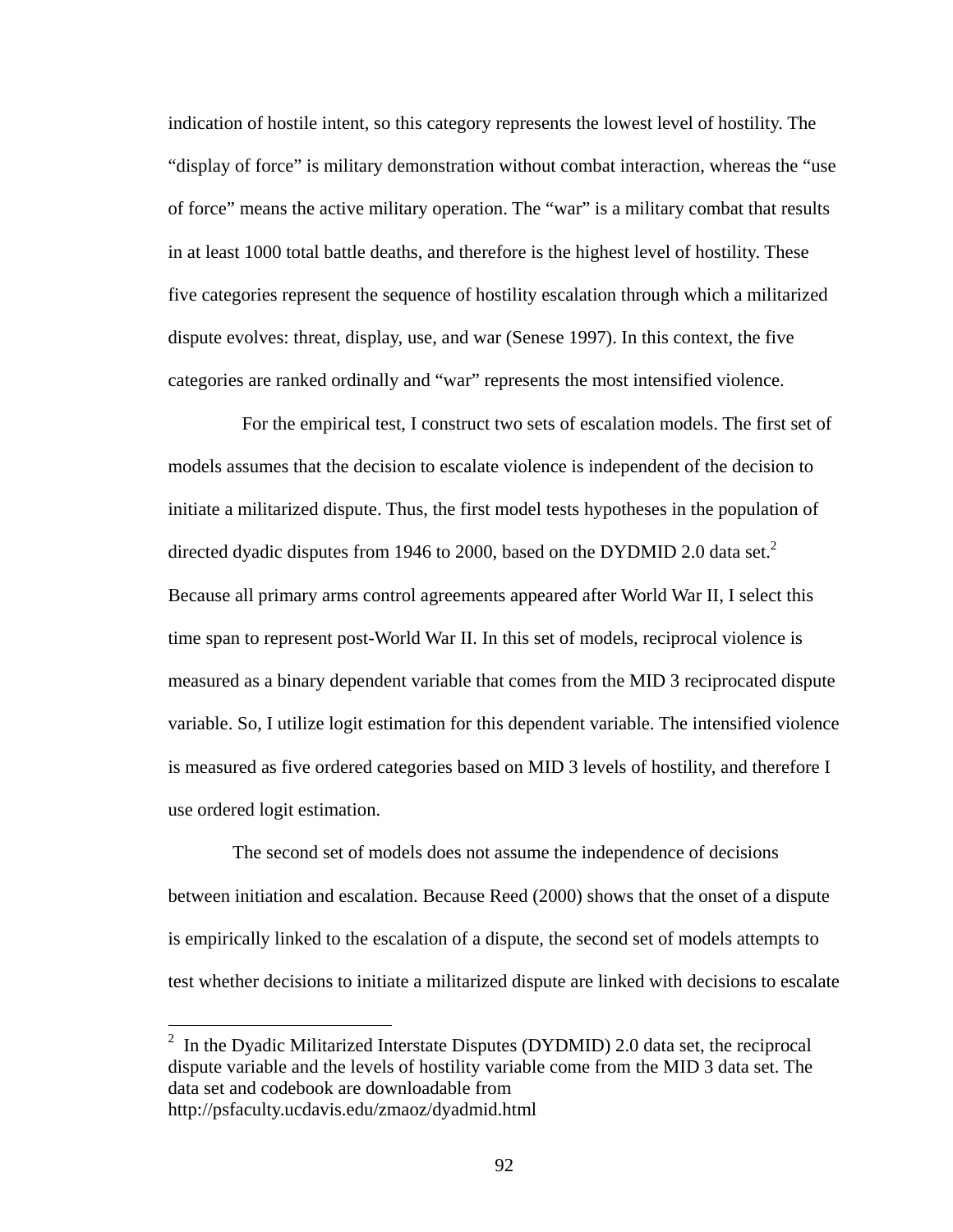violence. Accordingly, I use two-stage probit selection models that estimate the effects of the variables on the two interrelated decisions between initiation and escalation stages (Poe and Meernik 1995; Blanton 2000). These two-stage probit selection models estimate the probit coefficients in the first stage and then systemically exclude the cases that are not connected to the decision to initiate militarized disputes in the second stage. Therefore, the effects of the primary independent variables on the decision to escalate violence can be captured in the selected cases in which the initiation of militarized dispute has been decided already.

In these two-stage probit selection models, the unit of analysis is politically active dyads 1946 to 2000. Politically active dyads represent the opportunity for initiation of disputes and exclude cases with a rare possibility of disputes (Quackenbush 2006). Among the politically active dyads, the dispute dyad-years come from the DYDMID 2.0 data set. In these models, the selection variable is a binary variable to represent the occurrence of militarized dispute between pairs of states. In the selection stage, I add cubic splines in order to compensate for temporal dependency (Beck, Katz, and Tucker 1998; Bennett and Stam 2000). For dependent variables, reciprocal violence is measured by the reciprocated dispute variable in the MID 3 data set, whereas the intensified violence is measured as a binary variable to represent whether or not a militarized dispute escalates toward war, the highest intensified violence in terms of MID 3 hostility levels.

In escalation models, the primary independent variable is the arms control agreement. This is measured as a binary variable to represent dyad-years between arms control agreement member states. In order to satisfy with the conditions of "arms control for us" and an on-site inspection system, I carefully select dyad-years with regional and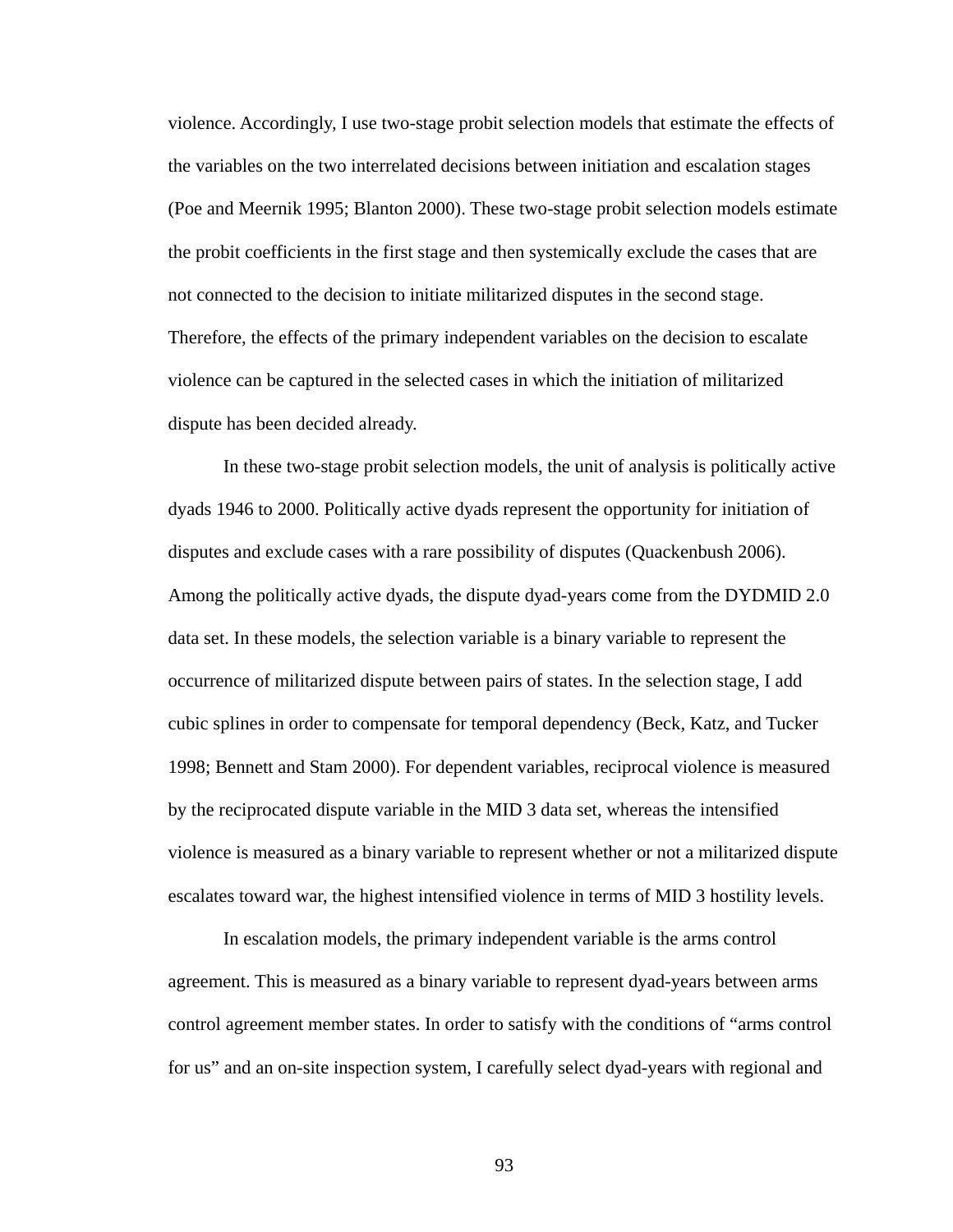bilateral arms control agreements adopting an on-site inspection measure. The selected arms control agreements consist of nine regional and three bilateral agreements (See Appendix A). The regional agreements are the Brussels Treaty of 1948, the Modified Brussels Treaty of 1954, the Treaty of Tlatelolco of 1967, the Treaty of Rarotonga of 1986, the Stockholm Confidence and Security-Building Measures (CSBMs) of 1986, the CFE Treaty of 1990, the Treaty of Bangkok of 1995, the Treaty of Pelindaba of 1996, and the Florence Agreement of 1996. The bilateral agreements are the INF Treaty of 1987, the Treaty on the Reduction and Limitation of Strategic Offensive Arms Reduction (START I) of 1991, and the Declaration on the Denuclearization of Korea of 1992. These selected arms control agreements exclude global level agreements and non-proliferation agreements, so that I capture all the "arms control for us" agreements that satisfy the restriction criteria of equal restrictions and efficient institutional performance. Also, in terms of the verification characteristics, all selected cases adopt on-site inspection measures that satisfy the criteria of systemic and challenge inspections. In fact, these agreements accepted standing verification organizations necessary for systemic inspection and specific measures to challenge each member state's internal security (Goldblat 1994). Thus, these twelve arms control agreements can be considered as effective intergovernmental arrangements to reveal private information in member states. In models, the effect of arms control variable is tested on only the dispute escalation. This variable is not included in the first stage of the two-stage probit selection models, because none of existing studies consider arms control agreements as a cause of dispute initiation.

As control variables, I consider power parity, democratic initiator, contiguity, foreign policy similarity, major power, third party, and peace year variables. First, the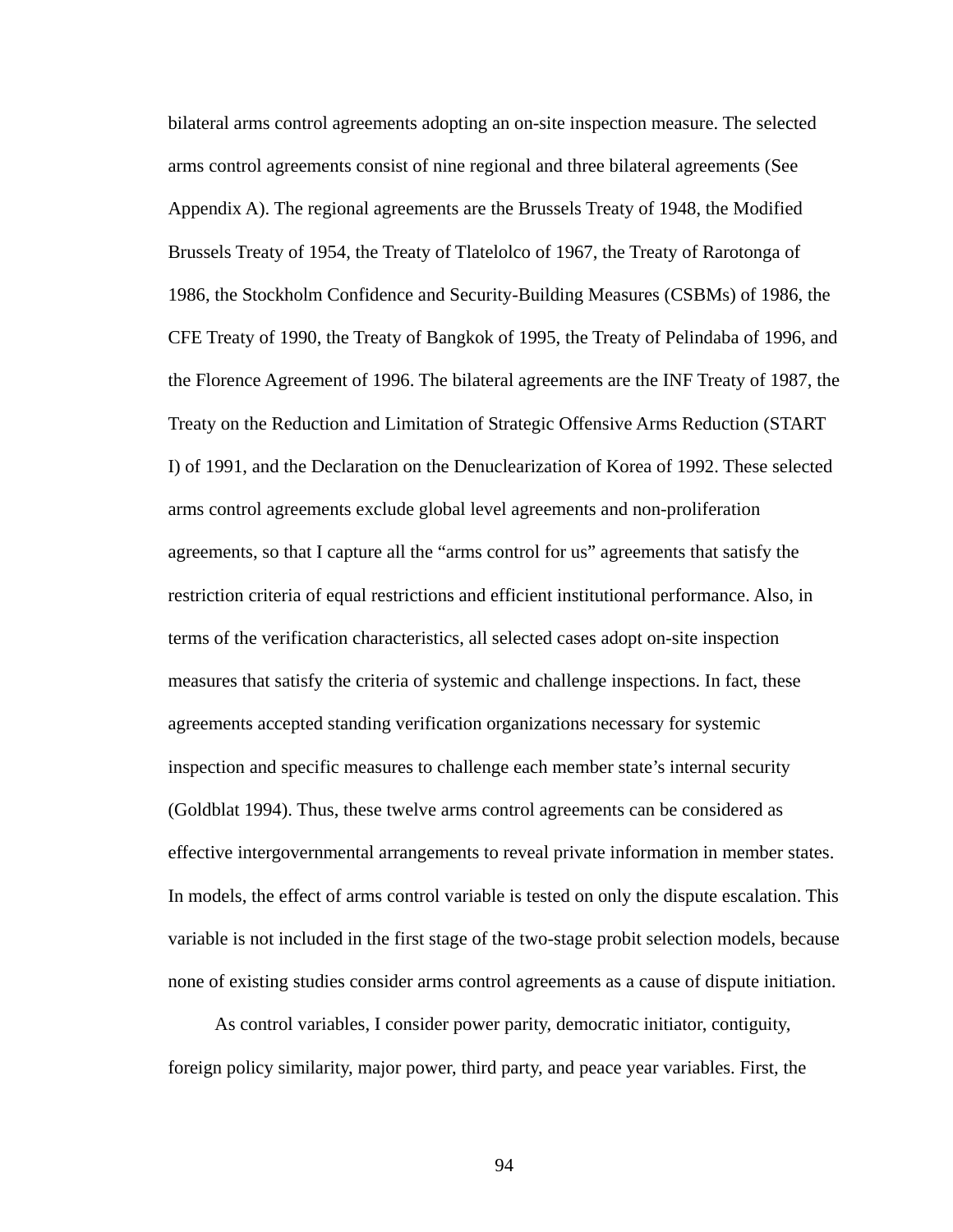power parity variable is measured by the Correlates of War (COW) data (Small and Singer 1982). The distribution of power per se has been regarded as one of the important factors affecting decisions to escalate violence (Morrow 1989; Wagner 2000). In dyadic level analysis, the extent balance of dyadic capabilities affects both status quo defenders and challengers' decisions to escalate violence. For status quo challengers, the increase in military capabilities relative to status quo defenders reduces the costs of militarized disputes, thereby reinforcing an incentive to coerce rival states (Huth, Bennett and Gelpi 1992). Furthermore, using a similar logic, a declining advantage relative to status quo challenger enables status quo defenders to have incentives to initiate war and disputes (Maoz 1982; Levy 1987). Therefore, the balance of dyadic capabilities can encourage both sides in a dyad to involve in militarized dispute, thereby increasing the likelihood of reciprocal and intensified violence. In terms of the judgment of power parity, Organski and Kugler (1980) define power parity as existing when the ratio of capability is greater than 80%. I take this 80% threshold and create a dummy variable for power parity. The power parity variable is coded "1" when the dyadic disputants' capability ratio lies between 0.8 and 1.2; otherwise, it is "0." This variable reflects whether the capability ratio in a dyad satisfies the status of power parity.

Second, the democratic initiator (Demo initiator) variable is measured on the polity regime score in the POLITY IV Project (Marshall and Jaggers 2000). The initiator's domestic regime type is expected to be the determinant of credibility of signals affecting escalation of dispute (Fearon 1997; Schultz 2001). In democracies, domestic political monitor and punishment improve the credibility of signal, and thereby democratic contenders can reveal credible information about their own resolve in a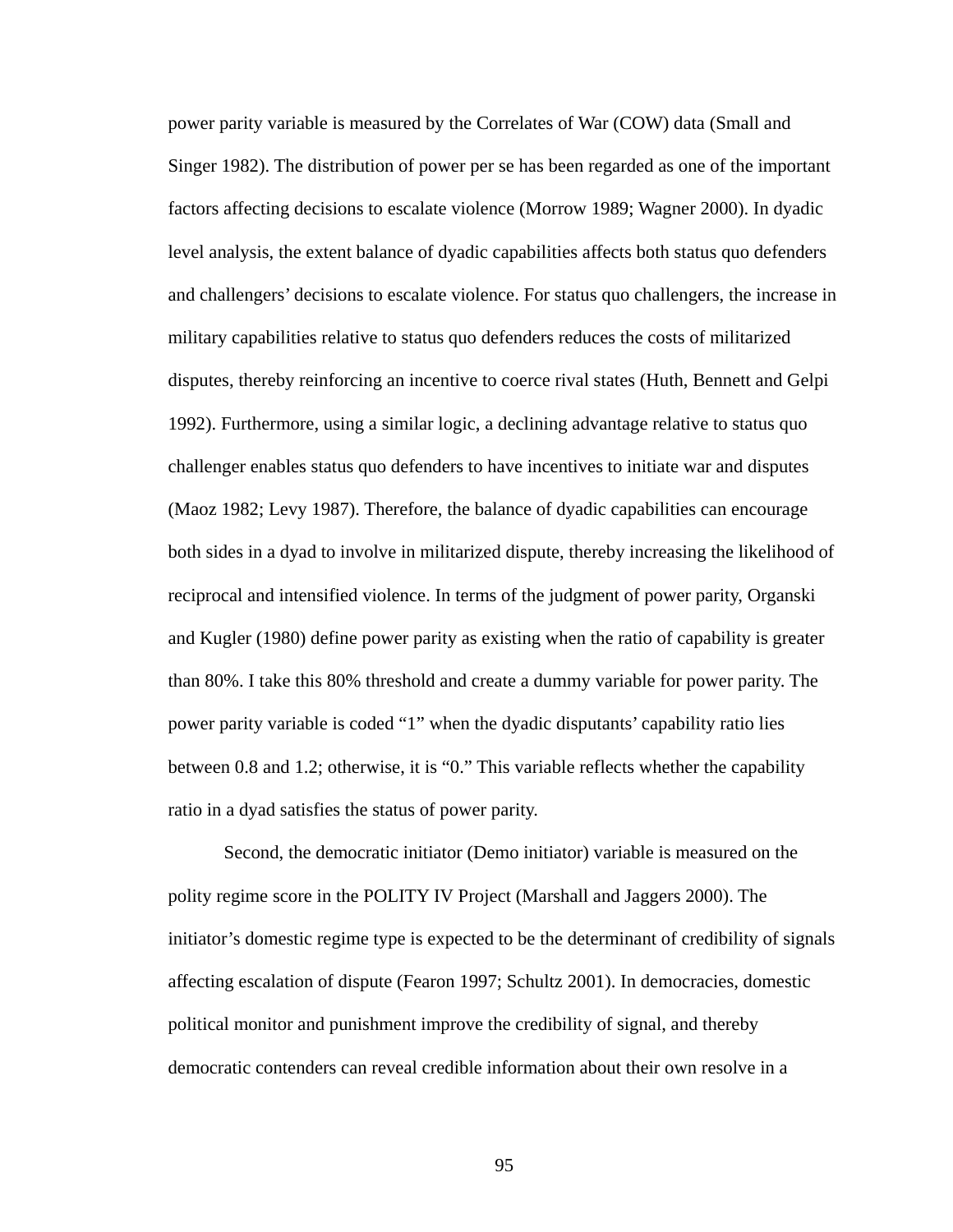militarized dispute (Kinsellan and Russett 2002). Due to this high level of credible information, democratic initiators can induce targets' concession more likely. Also, Filson and Werner (2004) identify important democratic initiators' conflict behaviors. Because of relatively high level of sensitive to the costs of dispute in democracies, democratic initiators only engage in a dispute when the probability of victory is expected to be high. Furthermore, using the same logic, democratic initiators tend to make reasonable demanding proposals that target can accept during a dispute (Filson and Werner 2004). Therefore, democratic initiators can reduce targets' reciprocal violence when involving in a militarized dispute. For measurement, I code a state with a polity score greater than 6 as a democracy in terms of dichotomous measure of democracy. Accordingly, I construct the democratic initiator variable as a dichotomous variable, coded "1," when the dispute initiator is identified as a democracy.

Third, the geographical contiguity affects the decisions to escalate violence. Contiguous dyads are more likely to fight each other than non-contiguous dyads because shared access to a physical area can lead to interstate friction that would become violence (Bremer 1992). Also, Brecher and Wilkenfeld (2000) find that geographical proximate become a factor to increase the likelihood of violence. The contiguity variable is measured by six categories including the COW data set's five types of state-to-state contiguity: land contiguity or separated by 12, 24, 150, or 400 miles or less of water (Gochman 1991). The sixth category indicates that the states are not contiguous. I transform the fifth and sixth categories into a noncontiguous category and the others into a contiguous category in order to generate one dummy variable.

Fourth, the foreign policy similarity (Foreign policy) variable is measured by an S-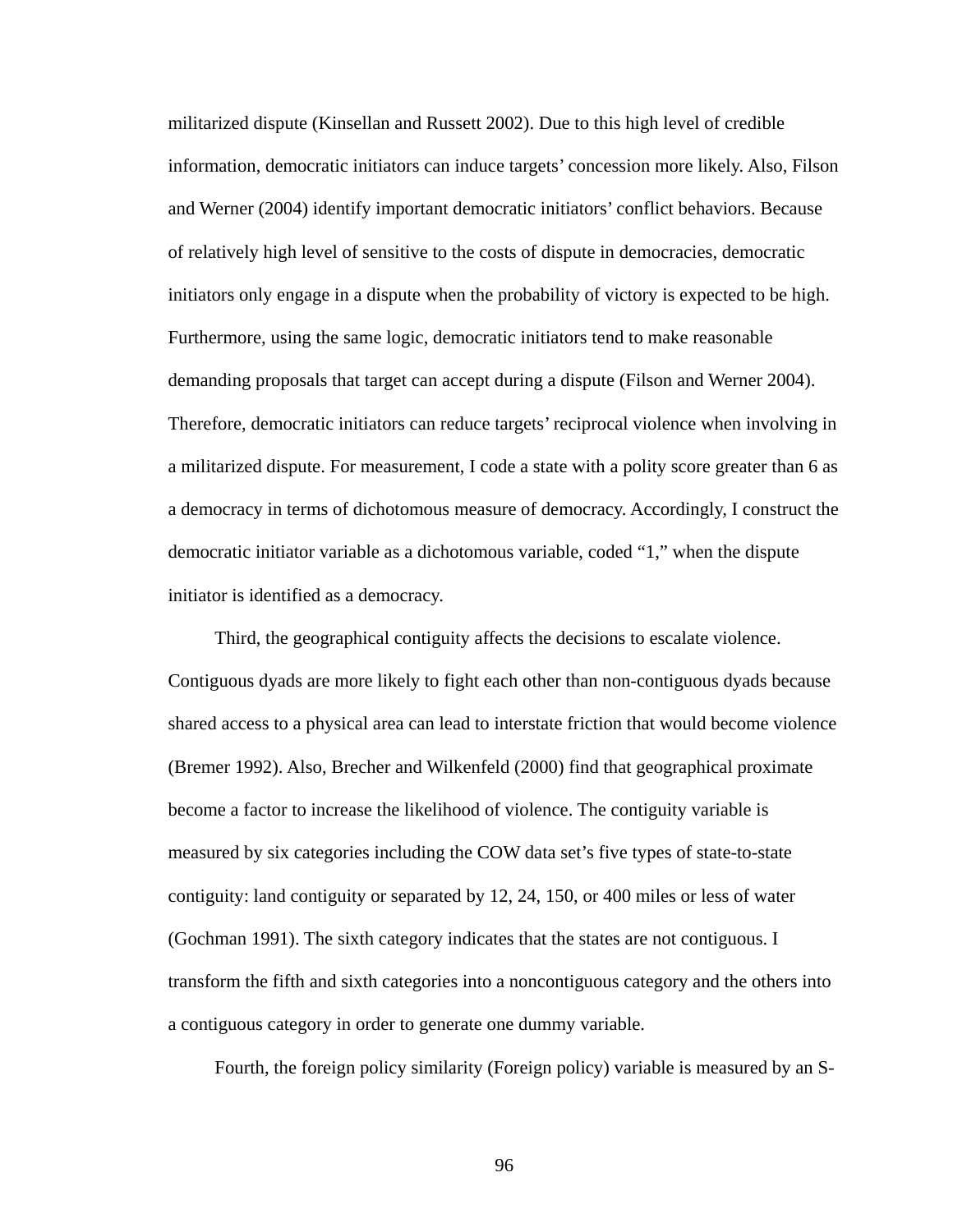score that is a spatial measure of policy position similarity (Signorino and Ritter 1999). This foreign policy similarity compares the alliance portfolio of both states in a dyad. Because the degree of each state's dissatisfaction with another state affects the decision to initiate disputes, the foreign policy variable has an effect on the initiators' decisionmaking logic (Kim 1991; Lemke 1997). Thus, the escalation models include an S-score as the foreign policy similarity.

Fifth, the major power variable is measured as a dyad between major powers. The existing studies suggest that the pattern of escalation in major power dyads is different from other dyads (Gochman 1995; Jones, Bremer, and Singer 1996). Bremer (1992) posits that major powers are more war prone than minor powers. Thus, a dispute dyad including a major power can become a more intensified dispute. In terms of measurement, the definition of major powers status in international system comes from the COW data set (Singer, Bremer, and Stuckey 1972).

Sixth, the third party variable reflects third-party participation in a militarized dispute. The number of participants in a militarized dispute has been considered as a cause of escalation (James 1988; Brecher 1993). Once states entered militarized disputes, disputants are sensitive to the presence of third party involvement (Senese 1997). Therefore, the third party involvement can affect decisions to escalate violence during a militarized dispute. The MID 3 data set provides the number of third parties in each dispute. As a dummy variable, the third party variable is coded "1" when another state enters into a militarized dispute. Otherwise, the rest are coded as "0." Finally, in the directed dispute dyads unit of analysis, I include the peace year variable to count the number of years between the onset of dispute in a dyad. This variable represents the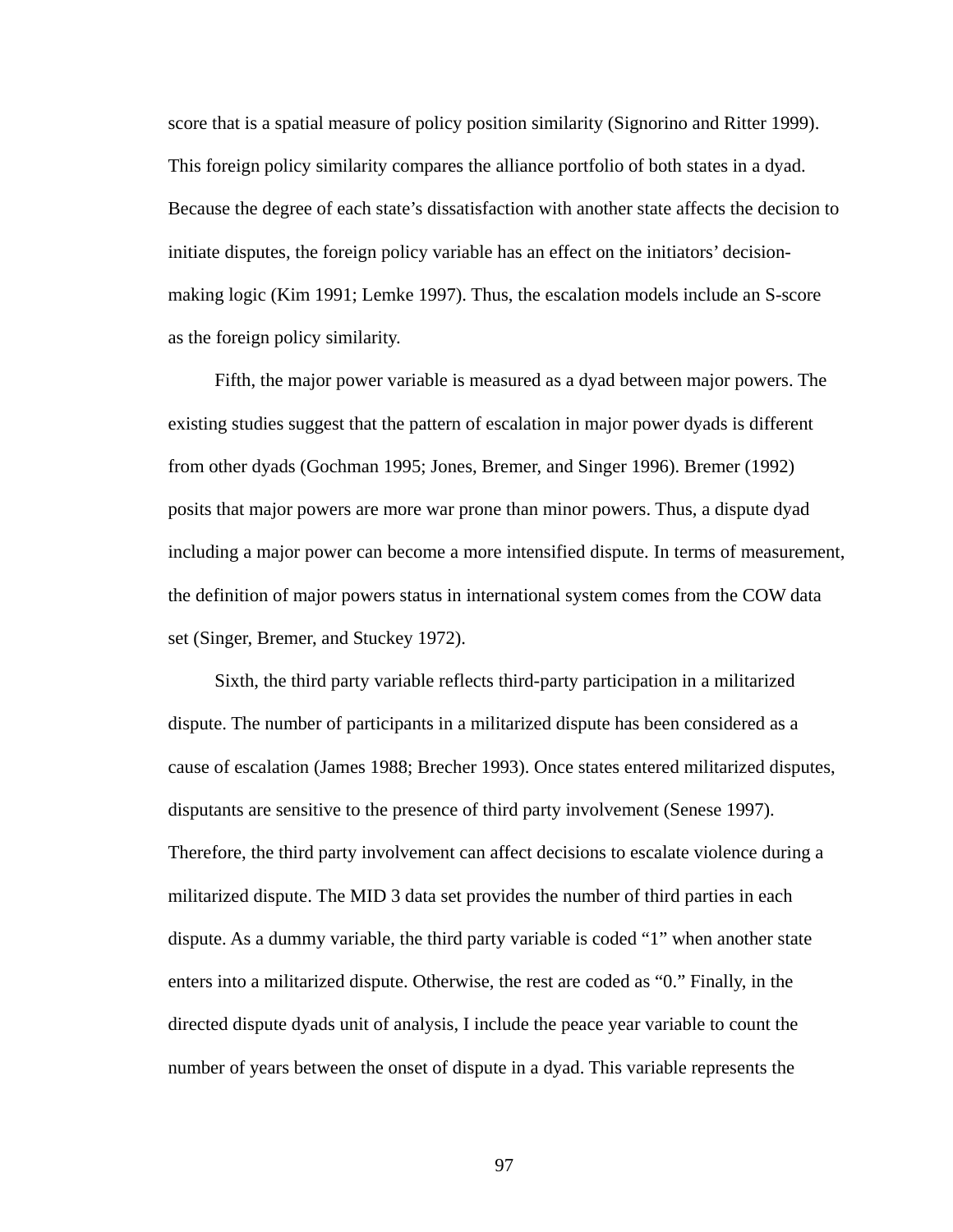conflictual relationship between states in the history of disputes, so that the shorter the peace year, the more likely that states resolved their crisis through war (Lai 2004). The COW data set provides the peace year between militarized disputes.

### **4.4 Data Analysis**

The result of test about the effect of arms control agreement on decision to escalate a dispute in direct dispute dyads is shown in Table 4-1.

## **[Table 4-1 Here]**

The first column in Table 4-1 reports results from the ordered logit model in directed dispute dyads. The arms control variable has significantly negative effects on escalation of intensified violence. This means that both initiator and target in a militarized dispute between member states of arms control agreement are reluctant to escalate violence. This result supports Hypothesis 1. Because an arms control agreement reveals private information about relative power prior to a dispute, both disputants do not necessarily escalate violence until the full disclosure of private information. In the second column, the binary logit model in directed dispute dyads also shows that the arms control variable has significantly negative impacts on a target's selection of reciprocal violence. This is evidence to support Hypothesis 2. According to this result, a member state of an arms control agreement is less likely to select reciprocal violence against another member state's initiation of a militarized dispute. As anticipated, an arms control agreement with on-site inspection measures is quite a strong predictor of the decision not to escalate violence.

Not surprisingly, in Table 4-1, both models show that the democratic initiator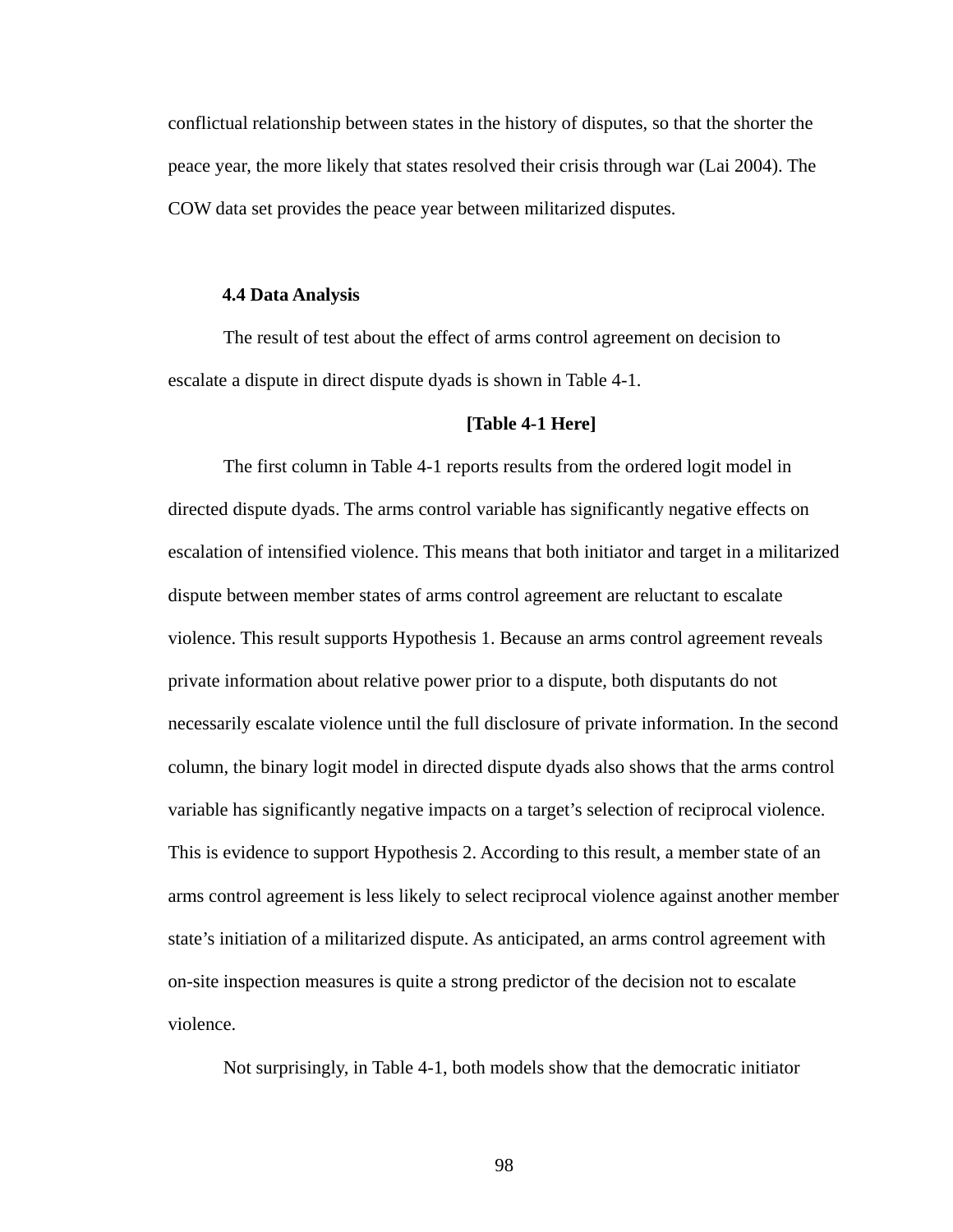(Demo initiator) variable has a significantly negative effect on the escalation. This is consistent with the domestic audience cost arguments. Because a democratic regime generates credible signals due to a powerful domestic audience, a democratic initiator is more likely than another type of regime to coerce a target (Schultz 2001). This finding is consistent with the existing formal argument about democratic contenders' conflict behaviors (Filson and Werner 2004). Additionally, the major power variable is negatively associated with escalation of violence. Although the major power variable shows a weak negative relationship with reciprocal violence, it is strongly associated with escalation of violence in the ordered logit model. This result is also consistent with the existing argument that major power dyads are less likely than other type of dyads to escalate violence (Gochman 1995).

By contrast, the power parity variable does not have effects on the decisions to escalate violence in both models. Although the distribution of capability was expected to be a significant factor affecting escalation decision, this variable does not play in militarized dispute events. As Maoz (1983) argues, it is not easy for national capability to be translated into core influential power to affect decision-making process in the short of war level. The transition from material capability in a state to actual militarized threat requires a certain time enough for mobilization process. Therefore, whereas power parity based on national capabilities could be an important influential factor in war cases, it may not affect decision-making process in relatively short time disputes.

For other control variables, contiguity, foreign policy, third party, and peace variables have significant effects on only reciprocal violence. These variables seem to lose their influences during a decision-making process considering more intensified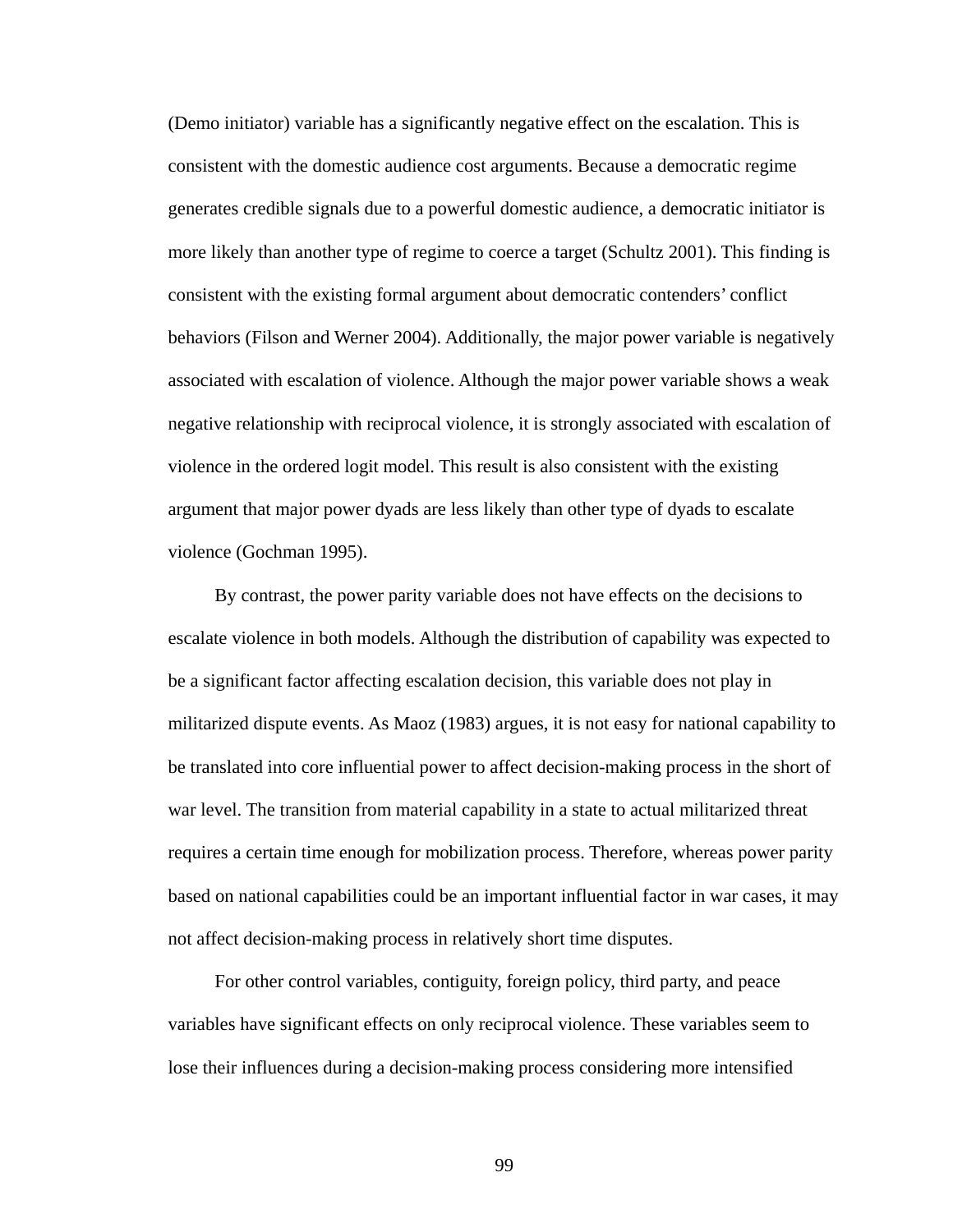violence. This implies that those variables' influences are mainly related to targets' initial decision whether or not to choose reciprocal violence.

Table 4-2 shows two-stage probit selection estimation in the politically active dyads.

## **[Table 4-2 Here]**

The effects of the arms control variable in those models on escalation are consistent with logit models in directed dispute dyads. In the intensified violence model, the arms control variable shows significantly negative effect on the escalation toward war. In a militarized dispute between member states of arms control agreement, disputants are reluctant to escalate a dispute toward war. Likewise, the reciprocal violence model also shows the same result about the effect of the arms control variable. When member states of an arms control agreement enter into a militarized dispute, the target is less likely to select reciprocal violence. Thus, two-stage probit selection models also support both Hypotheses 1 and 2. As stated previously, because arms control agreements can open private information and thereby reduce uncertainty, both initiator and target have weak incentives to misrepresent private information. In this context, arms control agreements can reduce the likelihood of escalation during a militarized dispute.

These two-stage probit selection models in Table 4-2 also show how outcome and selection equations are correlated with each other. These two equations' error terms have the correlation  $\rho$  that indicates the relationship between two equations in the model. In these models, the coefficient on  $\rho$  (selection effect) is not significant. The chi-square test of independence of the two equations shows the insignificant statistic. In contrast with the finding that there is an empirical linkage between onset and escalation of disputes in the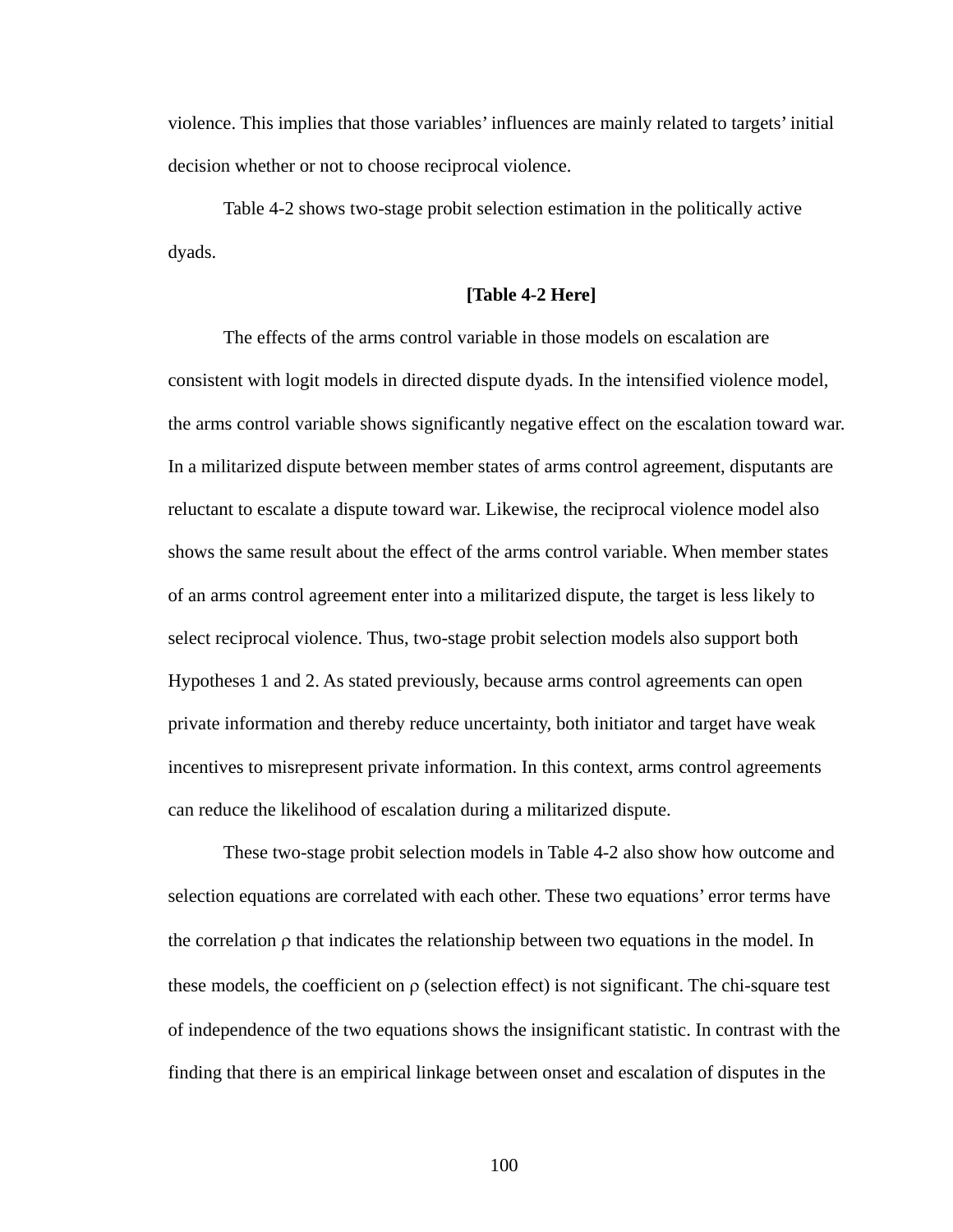nondirected politically relevant dyads (Reed 2000), these models using directed politically active dyads reveal that the decision to escalate violence is unrelated to the decision to initiate a militarized dispute. This implies that the initiation of dispute does not always entail targets' reciprocal violence or intensified military responses. This interpretation is consistent with Hensel and Diehl's (1994) finding that target states are typically reluctant to select militarized response unless disputes are related to critical interest or threat.

Nevertheless, the strong relationship between the arms control variable and the dependent variables reveals the fact that pre-dispute information is linked to the decision to escalate violence. Because an arms control agreement adjusts the extent of pre-dispute information by revealing private information prior to dispute, the effects of the arms control variable in the models becomes evidence of the linkage between pre-dispute information and ex post decisions during a dispute.

In Table 4-2, the democratic initiator (Demo initiator) variable does not have a significant effect on the selection of war, whereas it shows a significantly negative effect on decisions to select reciprocal violence or to initiate militarized disputes. This implies that the effect of a democratic regime differs between decisions of war and target states' selection of reciprocal violence. Whereas the democratic initiator can coerce targets by credible signals, the difference between the credibility of democracies and nondemocracies' signals does not affect decisions when entering into the highly intensified violence stage.

Furthermore, the effect of the foreign policy and the third party variables differs between intensified and reciprocal violence models. This implies that the choice of highly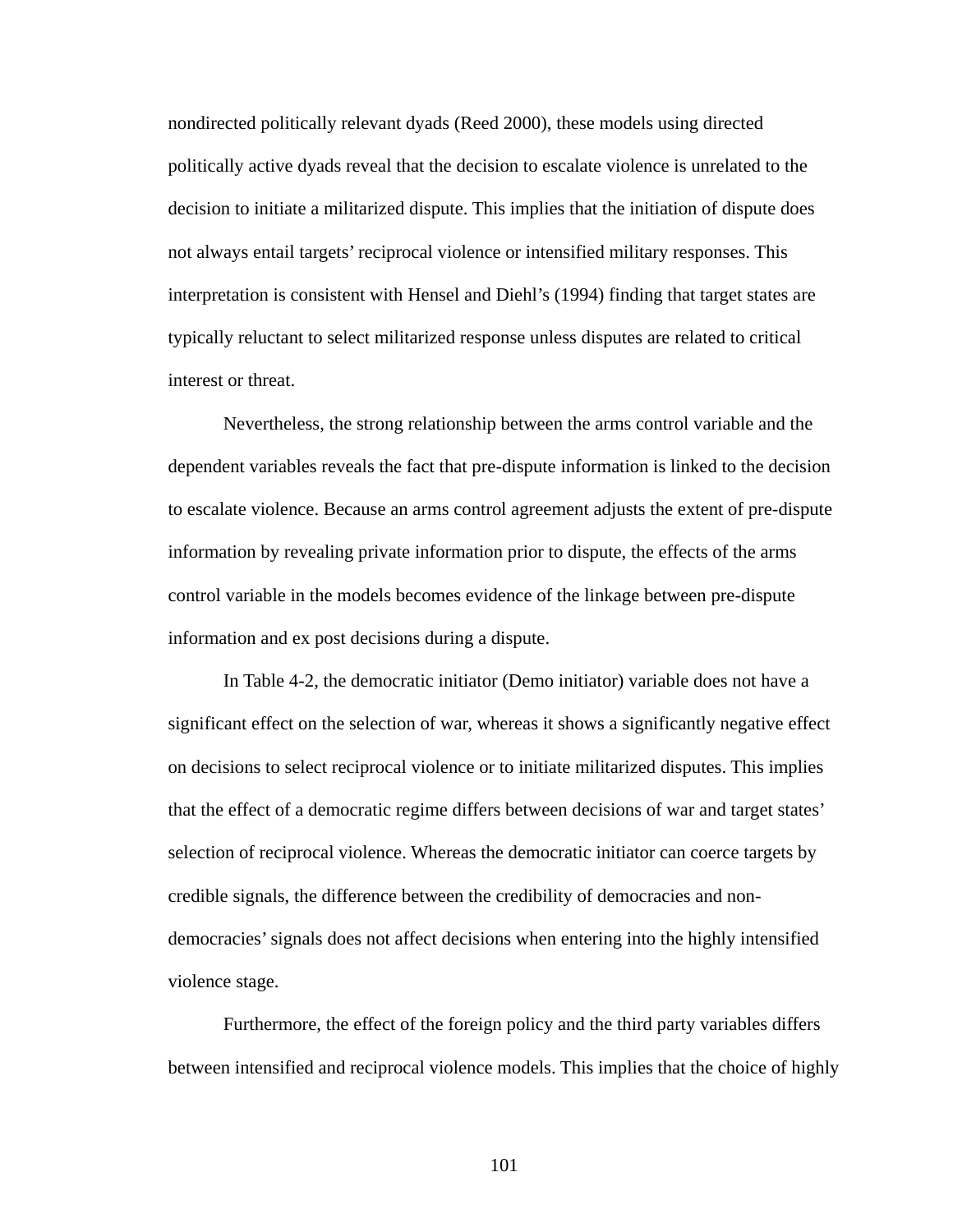intensified violence is different from the targets' decision to choose reciprocal violence. It means that the effect of domestic regime types on the decision-making process differs according to levels of violence and the strategic position of the initiator during a dispute.

In short, both two-stage probit selection models in politically active dyads and logit models in directed dispute dyads strongly support the negative effect of the arms control variable on decisions to escalate violence. Because two-stage probit selection models shows an insignificant selection effect, both ordered and binary logit models in directed dispute dyads seem to survive the harm of the omitted variable problem that could damage models' accuracy. This is quite strong evidence to support the notion that an arms control agreement with on-site inspection can reduce the likelihood of escalation during militarized disputes.

## **4.5 Conclusion**

This chapter presents how ex ante intergovernmental arrangements designed to reveal private information affect the decisions to escalate violence during a militarized dispute. As a prominent intergovernmental arrangement, the arms control agreement reveals the private information about relative power prior to dispute and thereby enhances the credibility of signals during a dispute by reducing uncertainty. The empirical models show that arms control agreements have very strong effects on both reciprocal and intensified violence necessary for escalation. This implies that pre-dispute information is linked to the ex post decisions to escalate violence during a dispute, because arms control agreements are ex ante institutional designs that adjust the extent of pre-dispute information by revealing private information.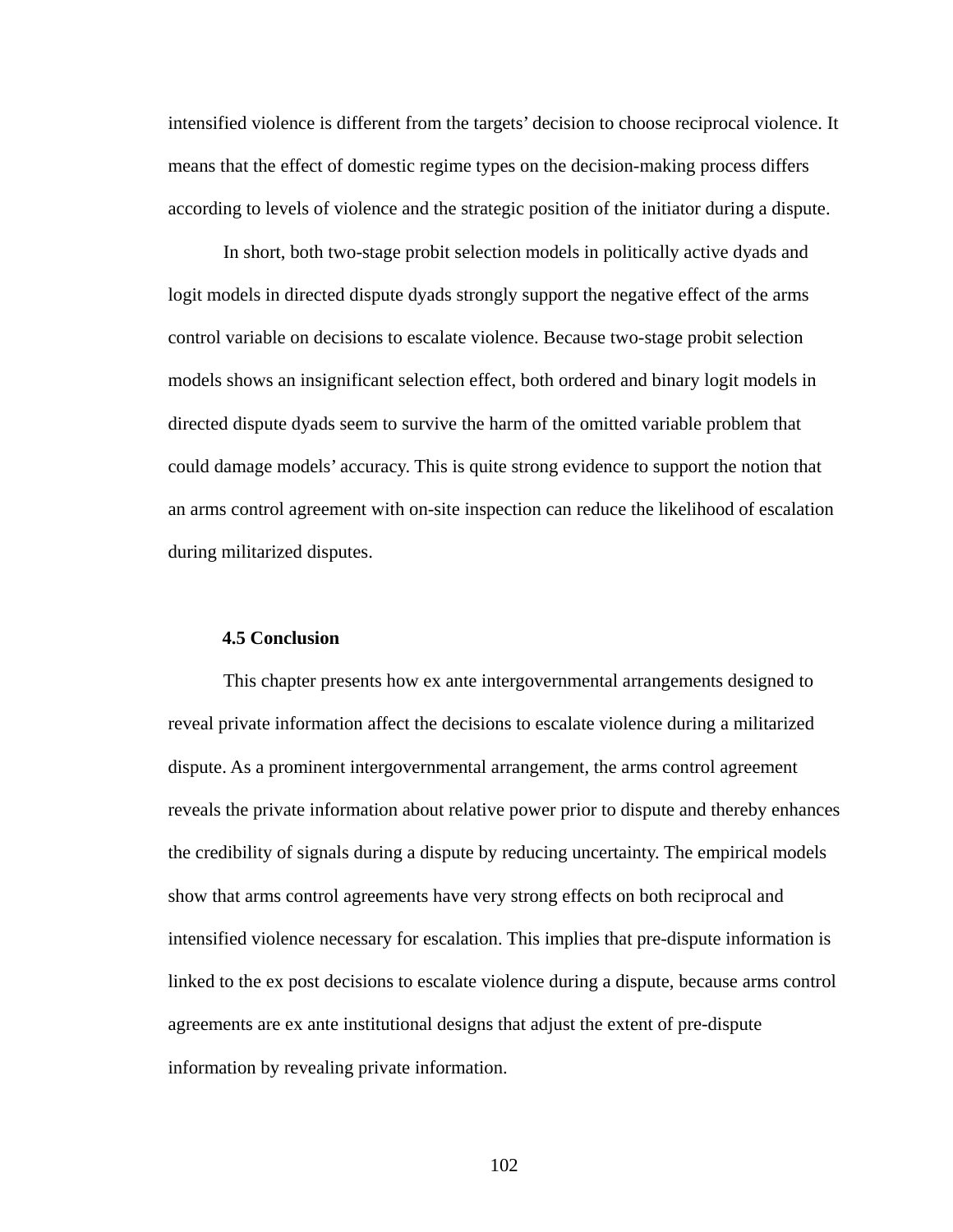In terms of crisis bargaining, the combination of private information about power or resolve and incentives to misrepresent it induces decisions to enter militarized disputes. After an incidence of militarized dispute, the updated information provided by battles and wartime negotiation reduces incentives to exploit incomplete information circumstance, and thereby guides intra-dispute decisions to terminate threats or militarized actions. According to the results of escalation models, this intra-dispute bargaining is affected by the extent of pre-dispute information as well as updated information during a dispute. In this chapter, the effect of an arms control agreement on escalation shows this linkage between the pre-dispute information and intra-dispute bargaining.

In terms of practical implication, arms control agreements can be considered as useful instruments of crisis management. Although arms control agreements per se may not alter the fundamental political relationship between member states, they affect the escalation ladder after states enter into a conflict. This ability of conflict resolution seems to come from two institutional characteristics: the coherence among member states and the existence of efficient verification systems. Therefore, the number of member states and the compulsory function can be indicators to assess the efficiency of intergovernmental institutions in the area of security issue. This sheds lights on the idea in designing future arms control agreements.

In the next chapter, I will focus more on intra-dispute bargaining. Beyond the examination of pre-dispute information, I will test the effect of ex post choice of violence on decisions to terminate militarized disputes.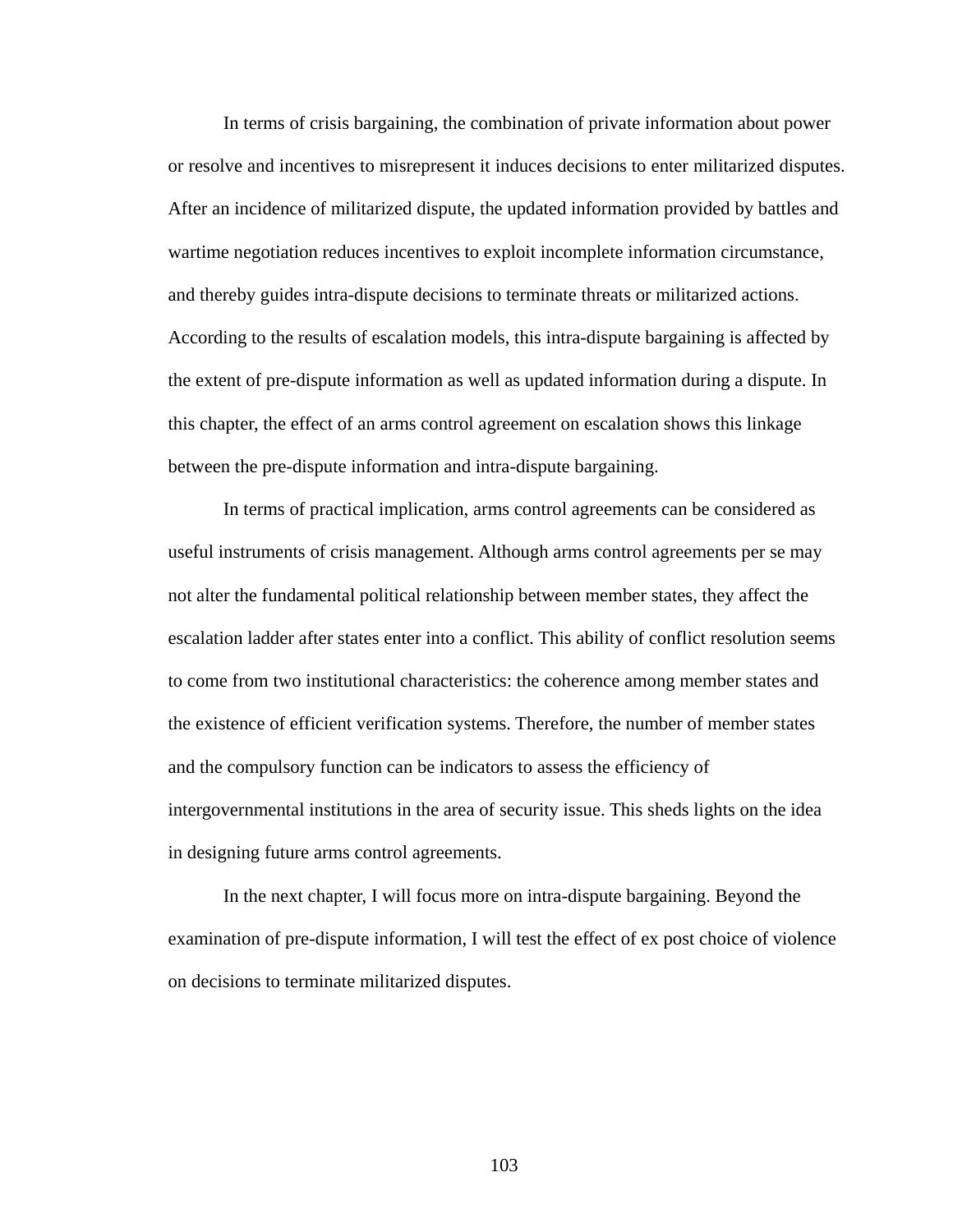# **Chapter 5 Termination of Militarized Disputes**

In the previous chapter, I investigated how arms control agreements affect the escalation process. The escalation models showed the linkage between pre-dispute intergovernmental arrangements and intradispute decisions to escalate violence. Moving beyond these findings, this chapter presents the link between intradispute choice and decisions to terminate a militarized dispute. This investigation can reconcile the effects of pre-dispute information and updated information during disputes on decisions to terminate militarized disputes.

After states enter into disputes, the decisions of whether or not to continue fighting rely on two mechanisms: updated information and accumulated costs. The former depicts a dispute per se as a source of information with which their disputants revise ex ante expectations. Because decision-makers update their own information by outcomes of battles and responses of their counterparts, disputes end when revealed information leads disputants to reach agreement about relative power and resolve (Fearon 1995; Goemans 2000; Wagner 2000; Slantchev 2003b). However, the latter mechanism describes a dispute as mutual coercion. Accordingly, when accumulated costs imposed by counterparts exceed expected benefits, disputants prefer negotiation or settlement to fighting (Stam 1996; Bennett and Stam 1996). With both mechanisms, if a certain ex post choice, specifically selection of a coercive instrument, affects the extent of revealed information or accumulated costs, then it impacts the decisions to continue fighting in a dispute and thereby determines dispute duration. Thus, it is necessary to examine the effect of the ex post choice of coercion on the decisions to terminate militarized dispute.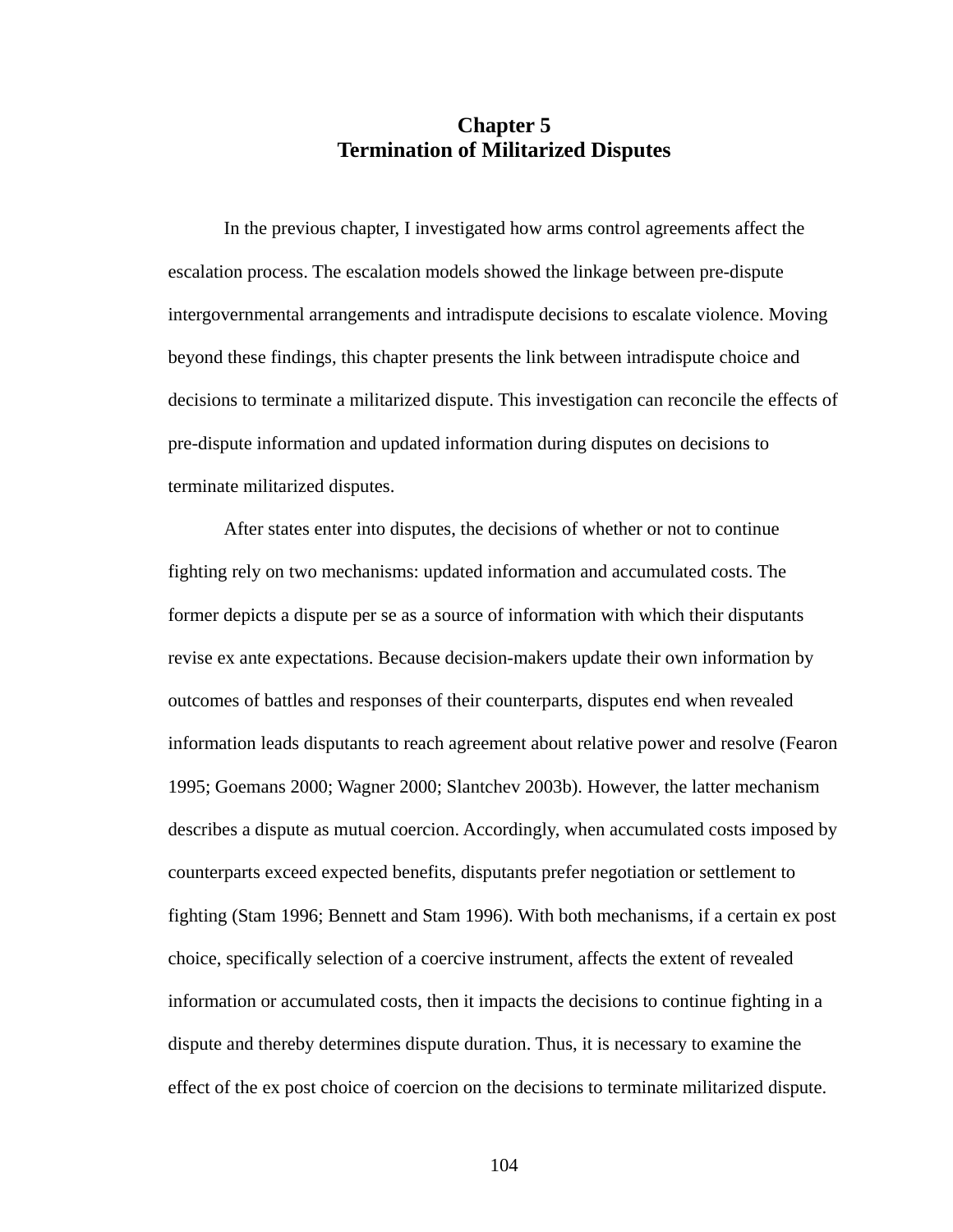As an ex post choice of coercion, airpower has been considered an important instrument to convey resolve and to affect the expectations regarding military operations (Pape 1996; Byman, Waxman, and Larson 1999). Unlike non-military coercive instruments, airpower coercion entails additional imposed costs with destruction of capability. Furthermore, airpower coercion is distinguished from other types of military coercion, because it aligns counter-military targeting with specific demands instead of unlimited bombardment to destroy all capabilities (Pape 1996; Horowitz and Reiter 2001). Therefore, the use of airpower coercion can affect the extent of revealed information and accumulated costs during a dispute.

In this chapter, I argue that information and costs made by airpower coercion affect the likelihood of termination of militarized disputes. Accordingly, the termination model tests the relationship between the use of airpower coercion and dispute duration. This chapter proceeds as follows. First, I review existing studies concerning termination of war and disputes. Second, I develop the concept of airpower coercion as an ex post choice to affect decisions to terminate militarized disputes. Third, I construct dispute duration models based on militarized dispute events after the emergence of the airpower era. Fourth, I analyze the effect of ex post coercion on dispute duration. Finally, I present theoretical and practical implications.

### **5.1 The Logic to Terminate Disputes**

In the existing termination literature, the decision to terminate war and disputes has been explained by both endogenous and exogenous logics. Whereas endogenous logic emphasizes the process toward termination of war by the exchange of demands and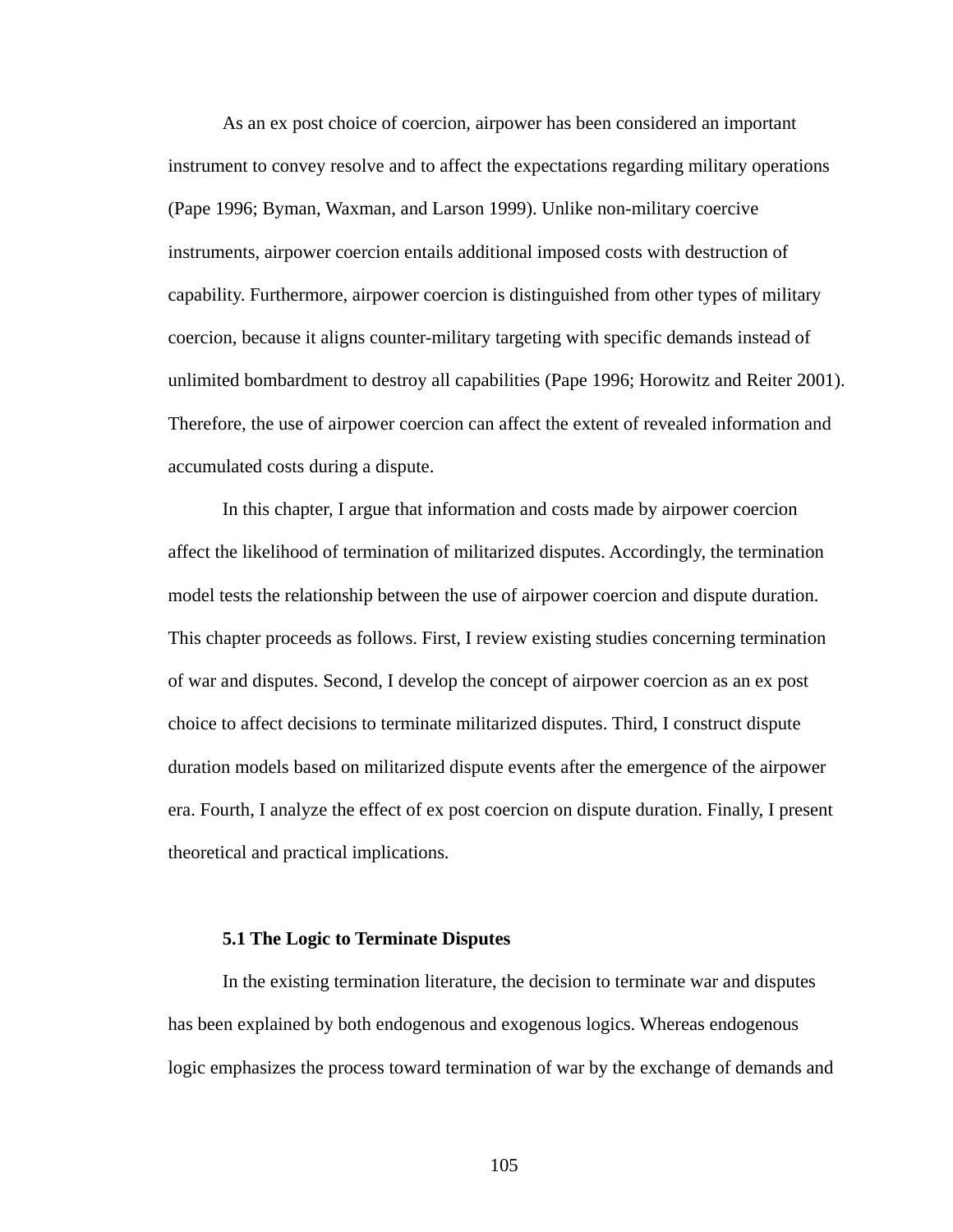concessions between disputants, exogenous logic focuses on the competition for fixed and exogenous expected benefits of war (Werner 1998). As the endogenous logic of termination, bargaining theory suggests that the decision to terminate disputes results from intradispute bargaining. Due to incomplete information, states do not agree about each other's relative power and willingness to use force before a dispute. In this circumstance, each state has incentives to misrepresent its own private information for better deals. Due to these asymmetric and incomplete information conditions, decisionmakers rationally enter into militarized disputes despite the fact that fighting is a very costly instrument (Fearon 1995; Reed 2003). During disputes, military operations reveal information about relative power and damage each state's abilities to endure costs, so that a militarized dispute per se provides the opportunity to expose private information (Wagner 2000). Based on revealed information during disputes, states learn their counterparts' resolve and change their own demands in response. Accordingly, a militarized dispute leads states to exchange information. This exchange helps to reach convergence of expectations regarding military outcomes. When disputants reach this convergence, decision-makers end disputes because the continuation of dispute is unprofitable (Slantchev 2003b).

In the paths toward the convergence, not only a decisive military victory but also the change to demands that counterparts can accept will lead to the end of disputes (Filson and Werner 2002). Accordingly, conditions affecting the demands of disputants influence the duration of militarized disputes. During disputes, the demands of disputants are adjusted by the balance between the gains from and the risks of fighting (Slantchev 2004). Therefore, if an ex post choice affects the expected gains in a dispute, disputants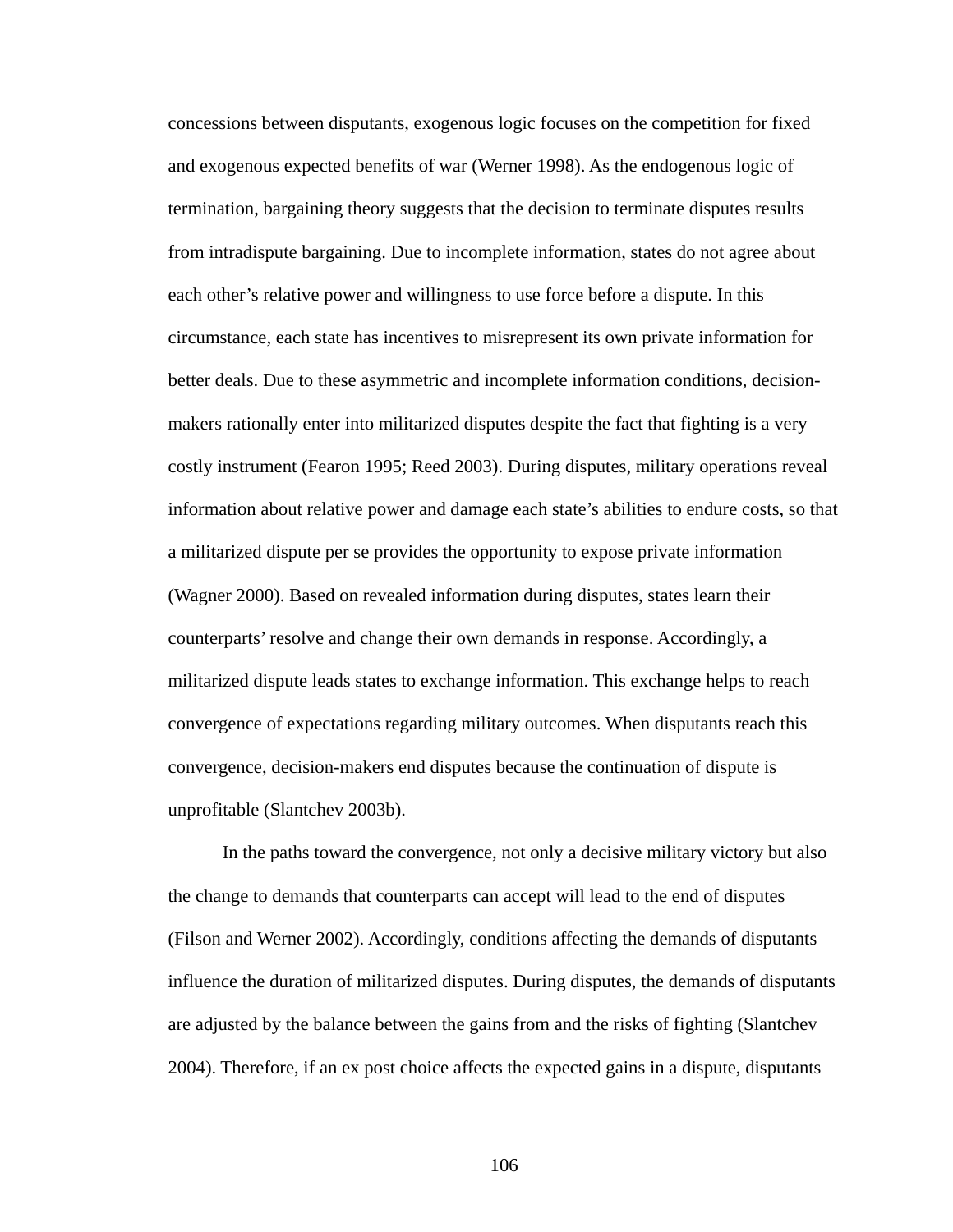have incentives to change their own demands. In this case, disputants delay agreements about future expectations until they acquire better information about each other. Therefore, the extent of uncertainty derived from asymmetric information is a determinant of the duration of a dispute, because agreements about future expectations are delayed by a high level of uncertainty regarding private information (Slantchev 2004). According to bargaining theory, the decision to terminate militarized disputes is highly affected by the factors determining the extent of uncertainty, because a high level of uncertainty impedes agreement between disputants. Therefore, ex post choices that increase uncertainty may decrease the likelihood of dispute termination, so that the duration may increase.

In contrast with the endogenous logic literature, the line of literature of exogenous termination logic suggests that dispute termination results from accumulated costs under the concept of mutual coercion, because disputants attempt to impose costs simultaneously after entering into a militarized dispute. When expected benefits are greater than imposed costs, states decide to continue their involvement in militarized disputes (Stam 1996). Accordingly, the termination of dispute is determined by the losing side's decision to accept the coercive demand of their opponent. In other words, when the expected benefits are fixed, the costs of dispute and the ability to bear these costs are key factors affecting decisions to terminate militarized disputes. These costs increase over time, so that accumulated costs increase the likelihood of dispute termination (Bennett and Stam 1996). Thus, the duration of disputes depends on the varying factors that affect accumulated costs.

According to empirical findings, Bennett and Stam (1996) identify the effects of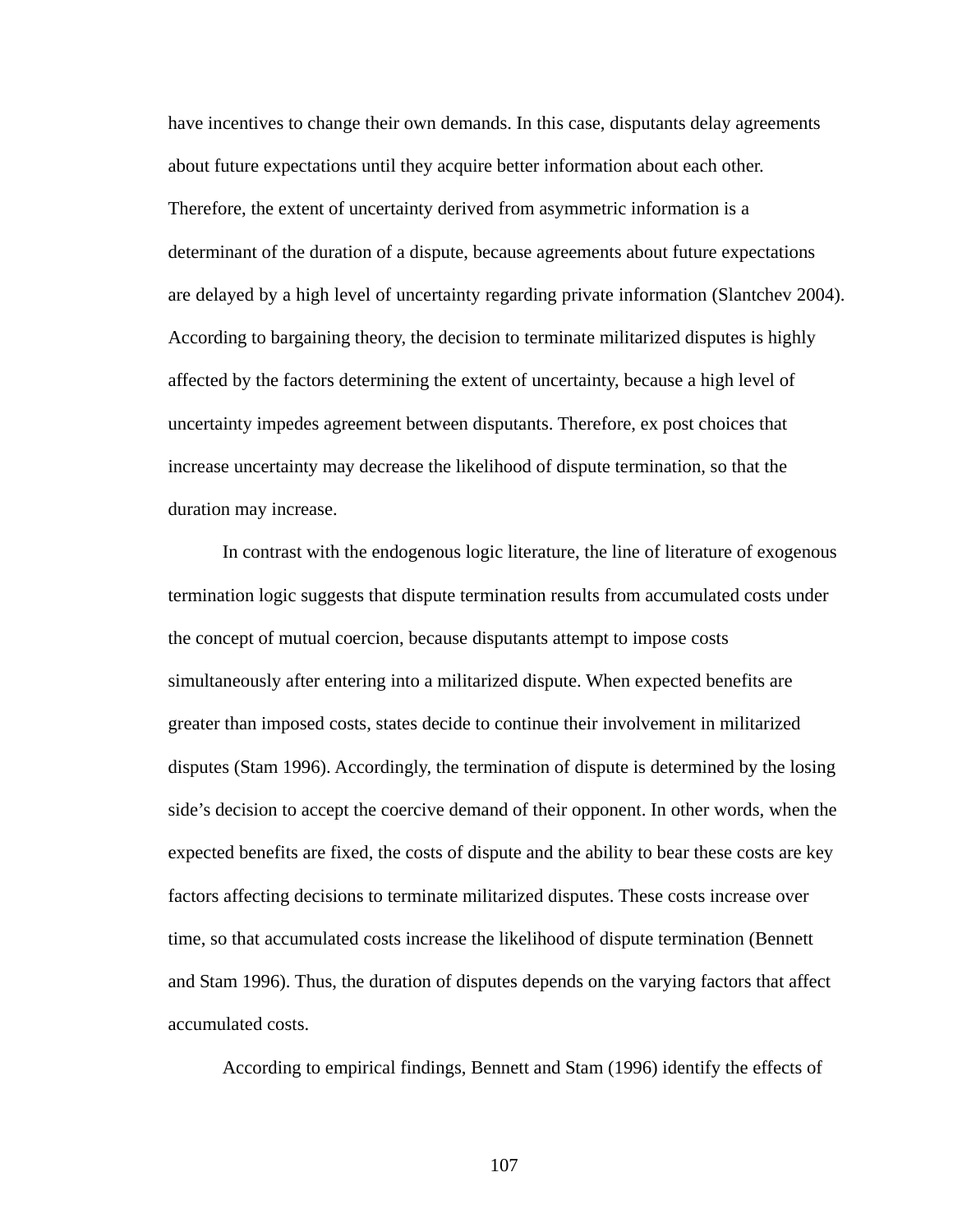military imbalance, democratic regime, and geographical characteristics on the duration of interstate wars. Also, Bennett and Stam (1998) find the linkage between democracy and duration of war. Along these lines, Bueno de Mesquita et al. (2004) report that the dispute durations within democratic dyads are shorter than those involving a nondemocratic regime. However, those findings emphasize ex ante contexts such as domestic regime types rather than ex post choice. The studies that focus on the ex post factors found reciprocal action and leadership change to have important effects on the duration of militarized disputes. In fact, a reciprocated dispute is less likely to end than a non-reciprocated dispute (Jones, Bremer, and Singer 1996). McGillivary and Stam (2004) argue that the change of leadership during the coercive diplomacy has a significant effect on the duration of coercion. In sum, the empirical literature on the exogenous logic of termination has found that several ex ante and ex post factors are related empirically to the duration of militarized disputes.

Among those identified factors, ex post choice of coercive instrument can represent disputants' willingness to pursue favorable outcomes. According to the concept of mutual coercion, a militarized dispute ends when the cost-benefit balance changes. In this context, the desire to continue to accumulate costs until a significant change of the cost-benefit balance is an important determinant of dispute duration. Therefore, the more ambitious the disputants are, the more they will pursue accumulated costs. In other words, if disputants seek to pursue decisive outcomes, they prefer an aggressive ex post choice that can induce a high level of accumulated costs. Thus, the type of ex post choice can reflect the disputants' aspiration for decisive outcomes that impact the duration of disputes.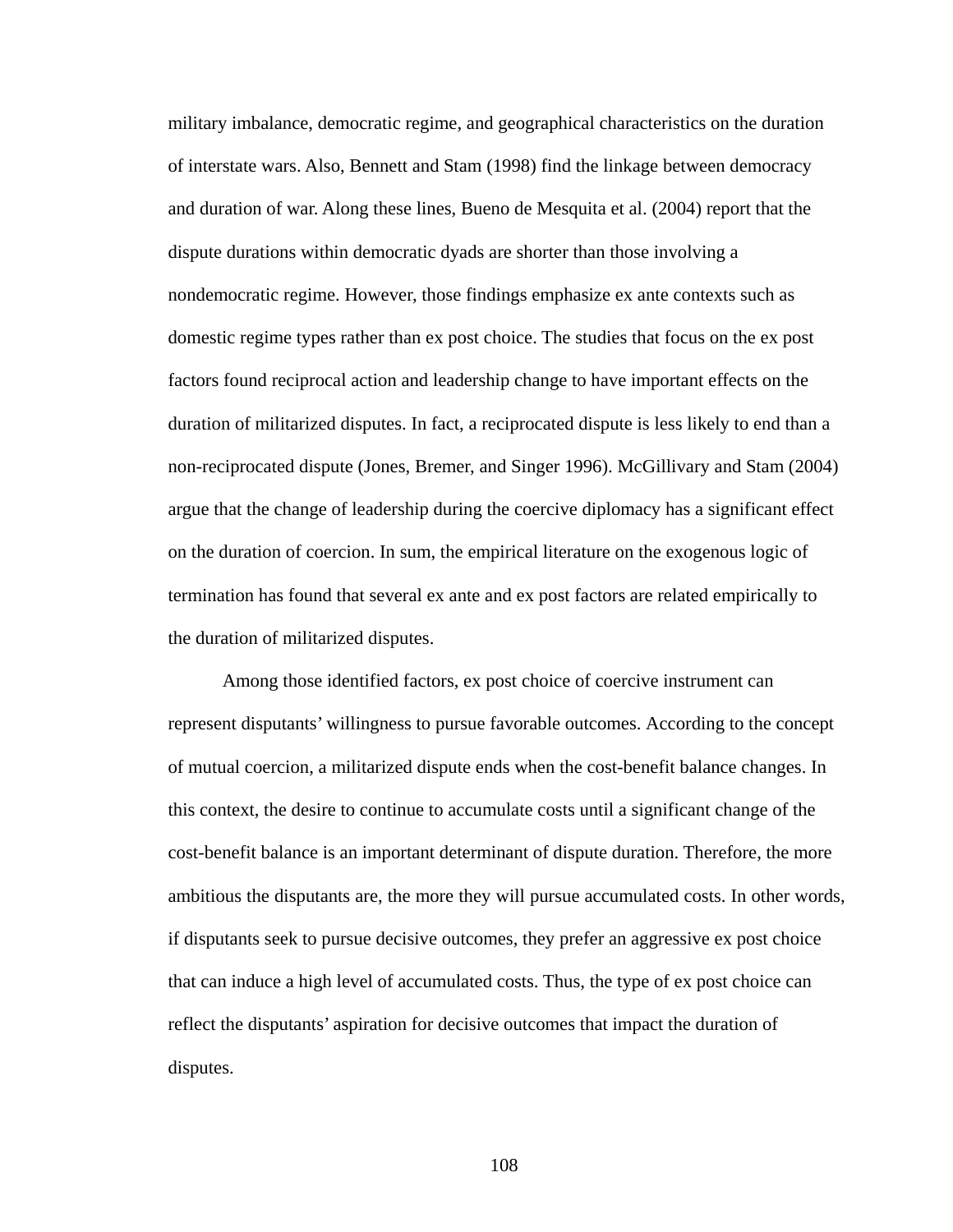In short, bargaining theory focuses on endogenous dispute termination by intradispute bargaining and adjustment of the disputants' aims. In this context, the extent of uncertainty during the dispute is an important factor that affects the decision to terminate militarized dispute. From the perspective of mutual coercion, benefits and dispute aims are fixed and exogenous. A key point, therefore, to explain the decision to terminate a dispute is an increase of costs such that they exceed benefits. Incorporating both logics, the extent of uncertainty during a dispute and the desire to impose costs are important factors determining the duration of militarized disputes. In this context, if the selection of ex post choice is related to the extent of uncertainty and the ambitions of the disputants, the choice per se can affect the likelihood of dispute termination.

## **5.2 Airpower and Dispute Duration**

Airpower has been employed as an ex post choice of coercive instrument in international relations. According to coercion literature, coercive instruments are designed to convey commitment and resolve in order to influence policy behaviors of other states by imposed costs and threat without a full-scale military operation (Schelling 1966; Baldwin 1985; George 1994; Byman and Waxman 2002). Among coercive instruments, airpower has important features in that it can use military force in a limited way and can convey resolve without a brutal military campaign. These characteristics provide abilities to reduce political costs by minimizing collateral damage and to control intensity of military operations by limiting violence (Byman and Waxman 2002). Whereas land- and sea-based forces are limited by the boundaries of land and sea in terms of range and operation tempo, airpower is characterized by the mobility that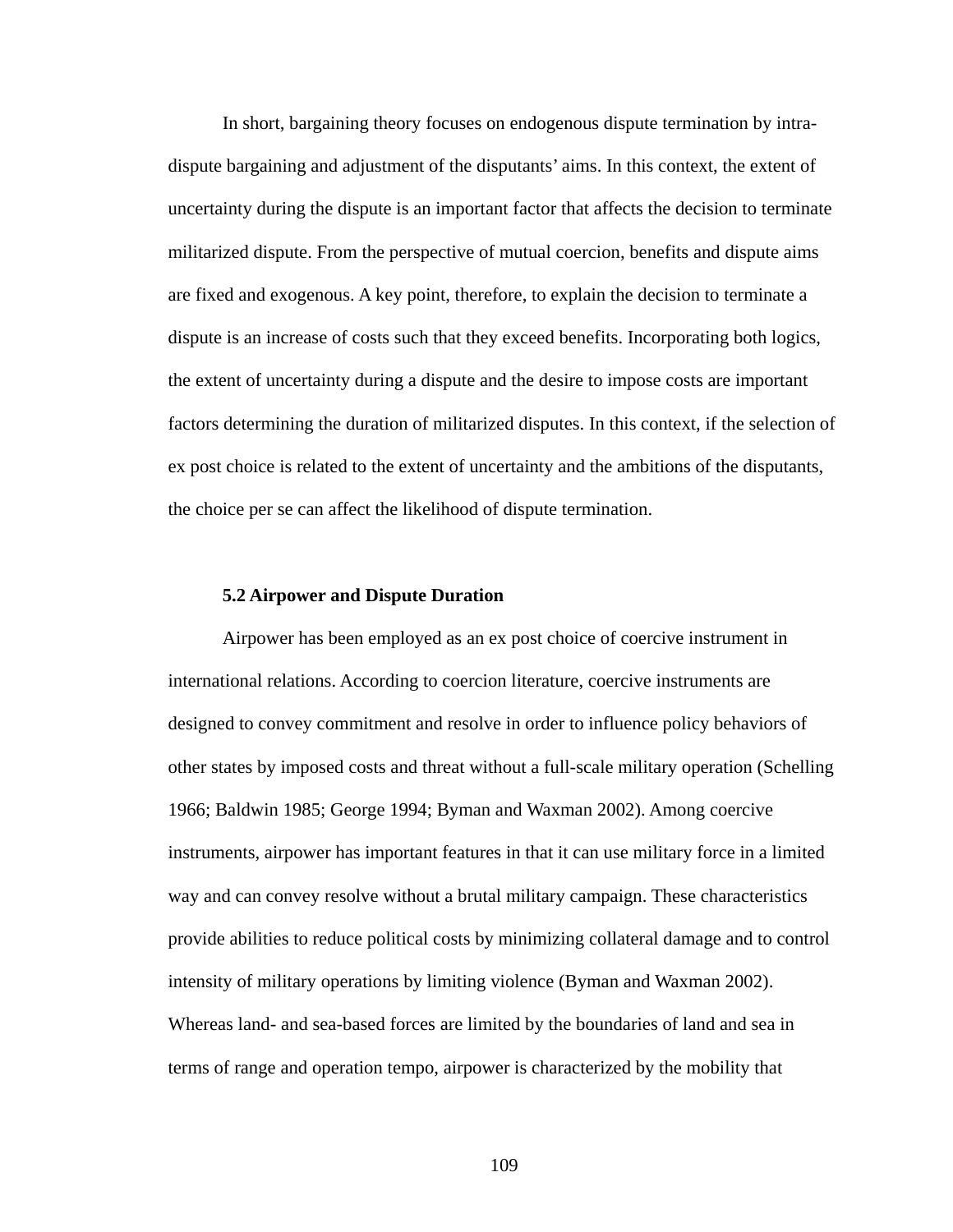enables aircraft to operate freely in anywhere. In other words, airpower can not only rapidly reach selected targets, but also can retreat at ease. As a result, disputants using airpower can change both range and time of military operation more easily and rapidly than other types of military instruments (Allen 2007). Thus, the use of airpower affects both the escalation of violence and credibility regarding the continuity of violence.

In empirical endeavors on the effectiveness of airpower coercion, Pape (1996) argues that airpower is an effective coercive instrument if it is used to deny target states' military achievements. Likewise, Horowitz and Reiter (2001) find that aerial bombing on military targets is more effective than attack on civilian assets. These findings demonstrate that the airpower coercion is one of the most effective instruments to change other states' behaviors. In this context, the use of airpower coercion during militarized disputes can affect decisions to terminate disputes. This use of airpower affects dispute duration in two ways: updated information and accumulated costs. On the one hand, the combination of airpower's combat effectiveness and signals update information about probability of victory and credibility of signals. This information affects airpower attacker's incentive to escalate violence and target's assessment of attacker's willingness. On the other hand, the choice of airpower coercion can represent disputants' strong resolve to inflict accumulated costs in order to pursue more favorable outcomes. This means that disputant using airpower coercion is more likely to continue fighting until reaching a decisive outcome. Thus, updated information and accumulated costs made by the use of airpower coercion influences the level of violence and disputants' expectations that determines dispute duration.

In terms of updated information, the airpower's combat effectiveness and mobility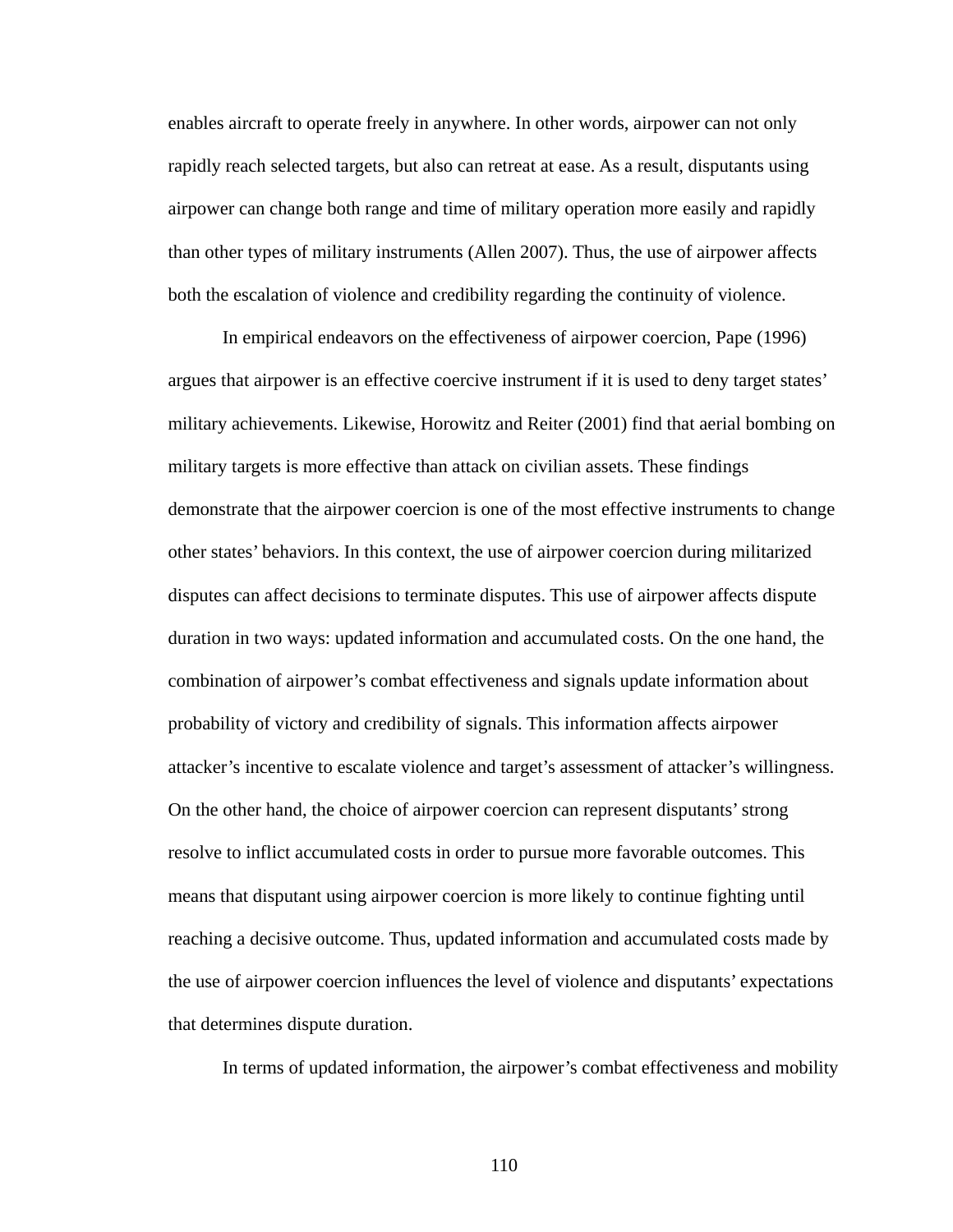updates information about both the probability of victory and the credibility of signals in militarized disputes. When the dispute initiator uses airpower coercion, the updated information affects an initiator's incentive to escalate violence and a target's uncertainty about the initiator's demands. These tendencies increase the extent of uncertainty and thereby expand the length of disputes durations. First, the combat effectiveness of airpower coercion increases the probability of victory which therefore enables initiators using airpower to strengthen their incentive to continue fighting rather than negotiate. Because a dispute initiator is generally a resolved disputant, the initiator that has a relatively high probability of victory is more likely to expand its original demands. As a result, uncertainty about the initiator's demands increases, thus delaying agreement between disputants. Airpower's combat effectiveness, which concerns how to efficiently demolish a target's assets, has improved since the first emergence of airpower due to accurate bombing technology (Pape 1997/98).Due to these improvements in military technology, airpower can reach the center of gravity in the target. Thus, bombing on selective assets related to the command and control system can paralyze opposing leaders' ability to conduct war (Warden 1997/98). Based on this technological advancement, airpower coercion not only delivers the resolve of the coercer but also undermines the target's ability to wage war. Therefore, airpower coercion can directly weaken opponents' war-fighting capability and thereby influence the probability of victory in a military campaign.

The effect of airpower coercion on the probability of victory is reinforced when used by the dispute initiator. In a militarized dispute, the initiator has strategic advantages such as selection of target, surprise attack, and better preparation time (Wang and Ray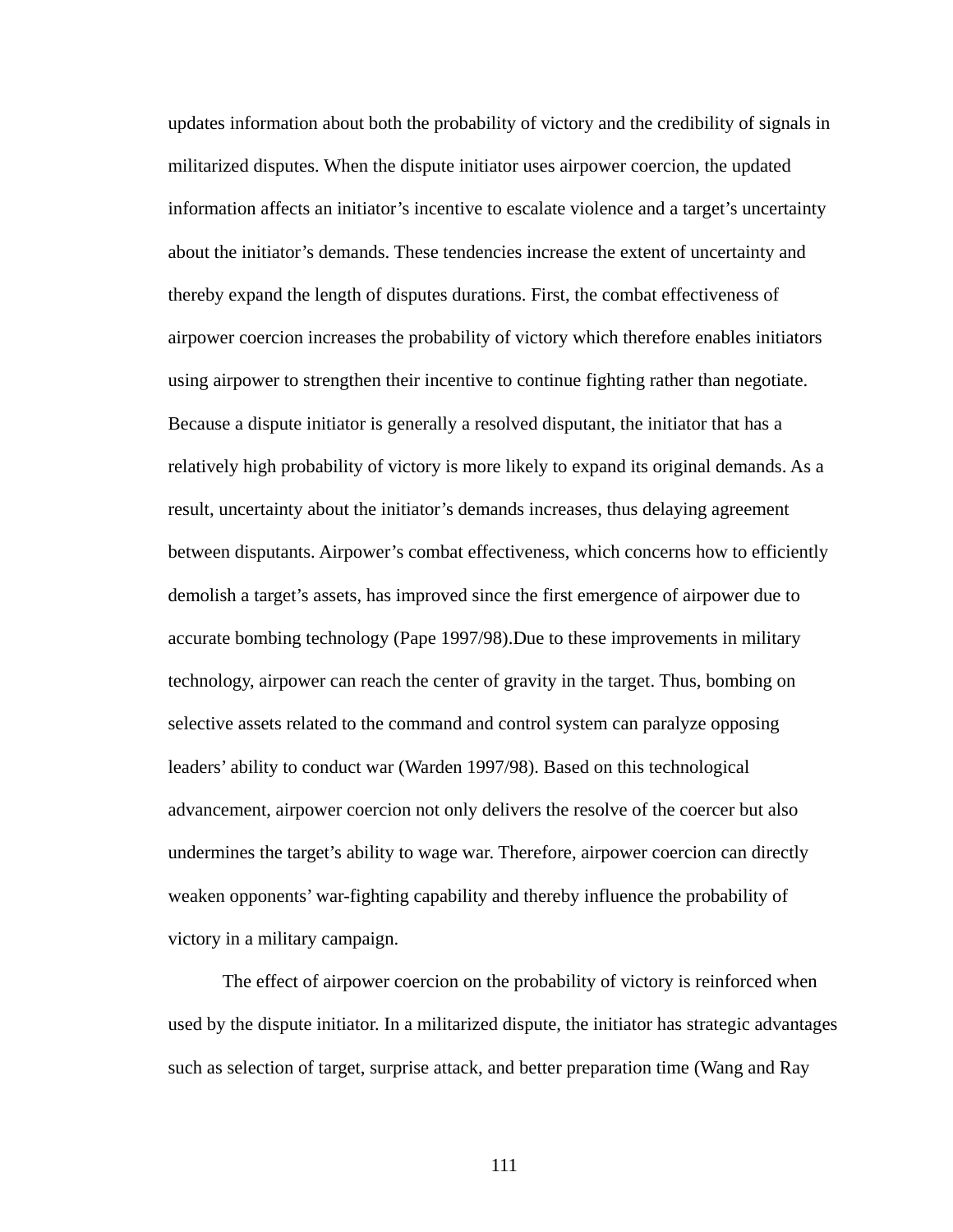1994; Stam 1996; Gartner and Siverson 1996). As a result, if the initiator's strategic position incorporates the use of airpower coercion, the probability of victory can be improved extensively. A high probability of victory induces a high expectation of payoff from war, so this circumstance makes war-fighting the more favorable selection (Slantchev 2005). This condition strengthens the initiator's incentive to pursue escalation that increases uncertainty and thereby prolongs the dispute.

For example, when Israel invaded Lebanon in 1982, the use of airpower led Israeli decision-makers to expand military operations into Syria. The Israeli invasion of Lebanon resulted from the northern border confrontations with the Palestine Liberation Organization (PLO). Although Israeli hardliners, including Prime Minister Menachem Begin and Defense Minister Ariel Sharon, sought to remove the capacity of PLO artillery in southern Lebanon, the moderates in the cabinet hesitated to permit the ambitious operation. As a compromise with the moderates, the initial invasion plan was limited to a 25-mile incursion and the avoidance of confrontation with Syria. Moderates in the Israeli cabinet agreed to this plan (Yaniv 1987). During the first week of the operation, Israeli forces advanced rapidly towards Beirut, but the troops' flank was exposed to Syrian artillery. Despite the fact that Syrian forces did not intervene in Lebanon, their air defense system was reinforced in the Bekaa Valley. Defense Minister Sharon requested the use of the Israeli Air Force (IAF) to destroy the air defense system in Bekaa in order to provide massive air support for troops. Then, as a result of the air battle over the Bekaa Valley, the IAF destroyed the entire air defense system in Bekaa and 30% of Syrian combat aircraft that had crossed into Lebanon. With this victory in the air battle, Israeli decision-makers began to consider expansion of the campaign in order to avoid the return of the PLO and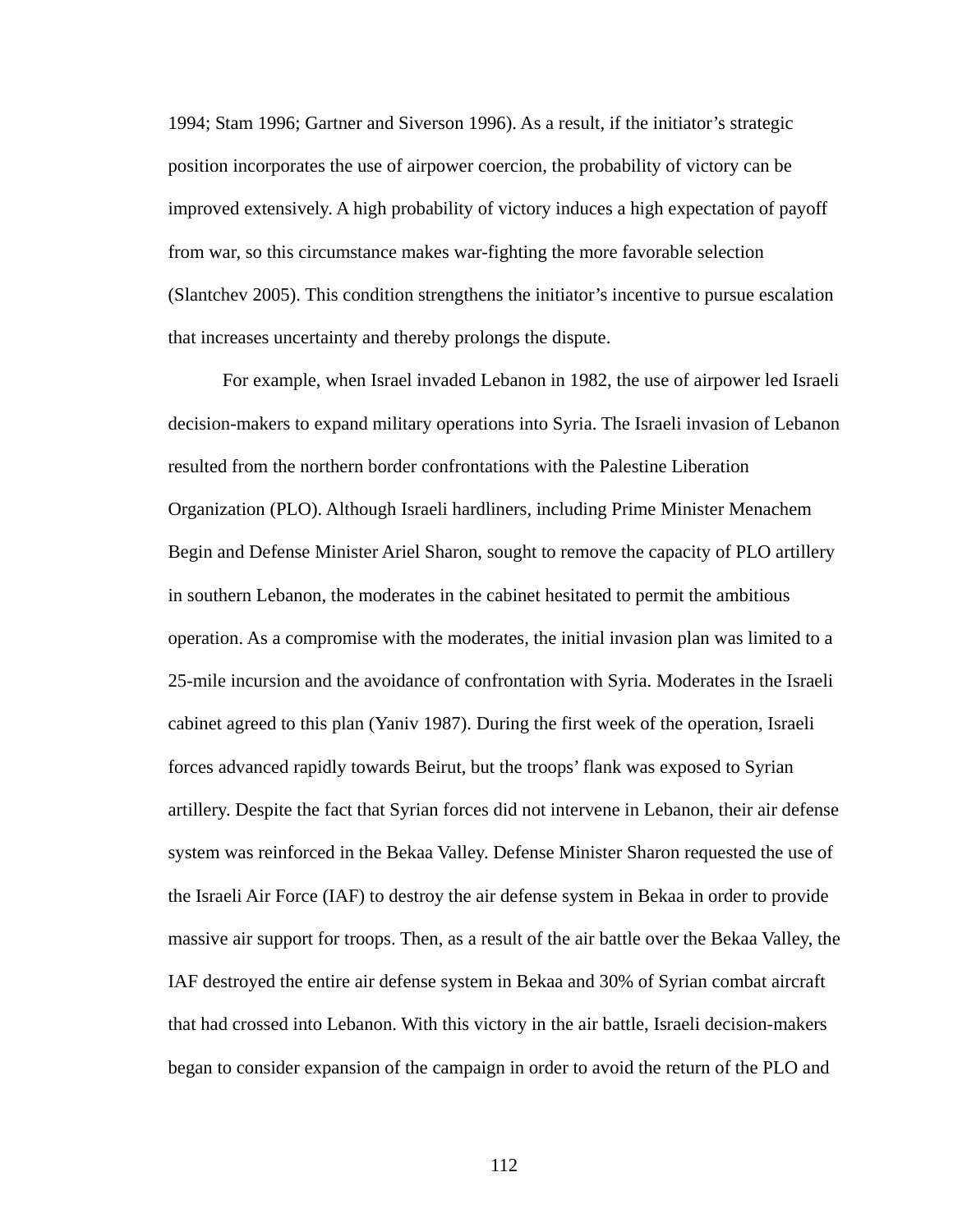possible assistance from Syria. As a result, Israel decided to expand the aim of military operation to take the Beirut-Damascus highway in order to deny any Syrian influence in Lebanon (Schiff and Yaari 1984). This decision to expand diverged from the initial plan of the invasion. The use of the IAF in the Bekaa Valley changed the probability of victory and the anticipated future, so that Israeli decision-makers exposed the temptation to increase the intensity of military operation in order to obtain more favorable results. In fact, after the air battle in the Bekaa Valley, military operations were expanded and prolonged.

Second, airpower differs from routine military mobilization, because the technology offers great mobility. This characteristic deteriorates the credibility of signals, so that the dispute target faces a relatively high level of uncertainty about the initiator's demands in a militarized dispute. Military mobilization per se, which influences opponents' ability to use force, affects the credibility of costly signals during disputes. According to Fearon's (1997) argument, it is difficult for military mobilization to create ex post costs because the costs of military mobilization are paid already. Nonetheless, preemptive military mobilization undermines the opponent's preparedness time and thereby increases the coercer's probability of victory (Slantchev 2005). Because the rising probability of victory increases the expected utility of war, if hostilities cease, then the initiator using airpower coercion loses the chance of victory. As a result, escalation toward war becomes a credible threat, so that the actual use of force can become a costly signal that generates ex post costs.

However, the very mobility of airpower coercion deteriorates the credibility of signals unlike other routine military mobilization. Because the high mobility of airpower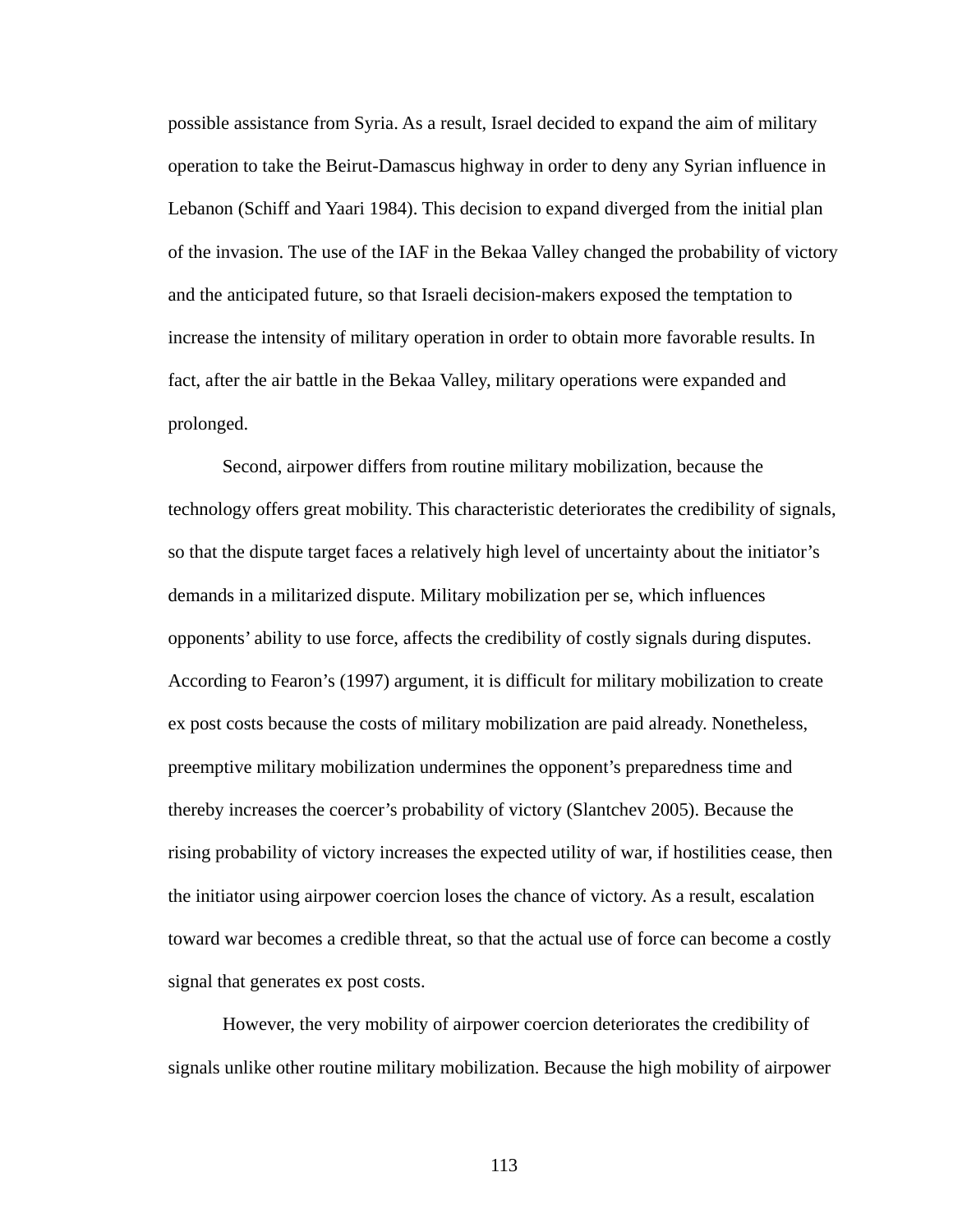assures rapid concentration and dispersion of force, airpower coercion can be retreated easily for both political and military reasons. Unlike a ground campaign, a bombing campaign does not entail initiators' severe collateral casualties. By this reasoning, initiators using airpower coercion can easily back down without serious military loss. This easy retreat undermines the credibility of signals during a militarized dispute. As a result, the target logically resists until the disclosure of the initiator's intention. Therefore, despite the nature of military mobilization that can produce credibility of signals in crises, the mobility of airpower increases uncertainty so that the dispute duration is expanded.

In sum, if a dispute initiator uses airpower coercion, both sides have incentives to prolong a militarized dispute. Because initiators can expect an increased probability of victory, they are more likely to pursue the escalation of violence that increases the length of the dispute. In terms of the target's assessment of the initiator's demand, the mobility of airpower enables initiators' easy retreat and thereby decreases the credibility of signals. As a result, targets are more likely to choose resistance rather than concession. Therefore, a dispute initiation associated with airpower coercion increases the duration of disputes.

Meanwhile, under the concept of mutual coercion, disputants' willingness to pursue favorable outcomes affects the choice of military instrument that determines the ability to accumulate costs. The high level of resolve leads disputants to choose more effective instrument that can induce decisive outcomes. In this sense, a militarized dispute associated with airpower coercion is prolonged, because a side using airpower coercion is less willing to accept outcomes other than victory. During a militarized dispute, disputants attempt to inflict costs on each other while denying their counterparts' ability to impose costs (Slantchev 2003a). As Stam (1996) suggests, states become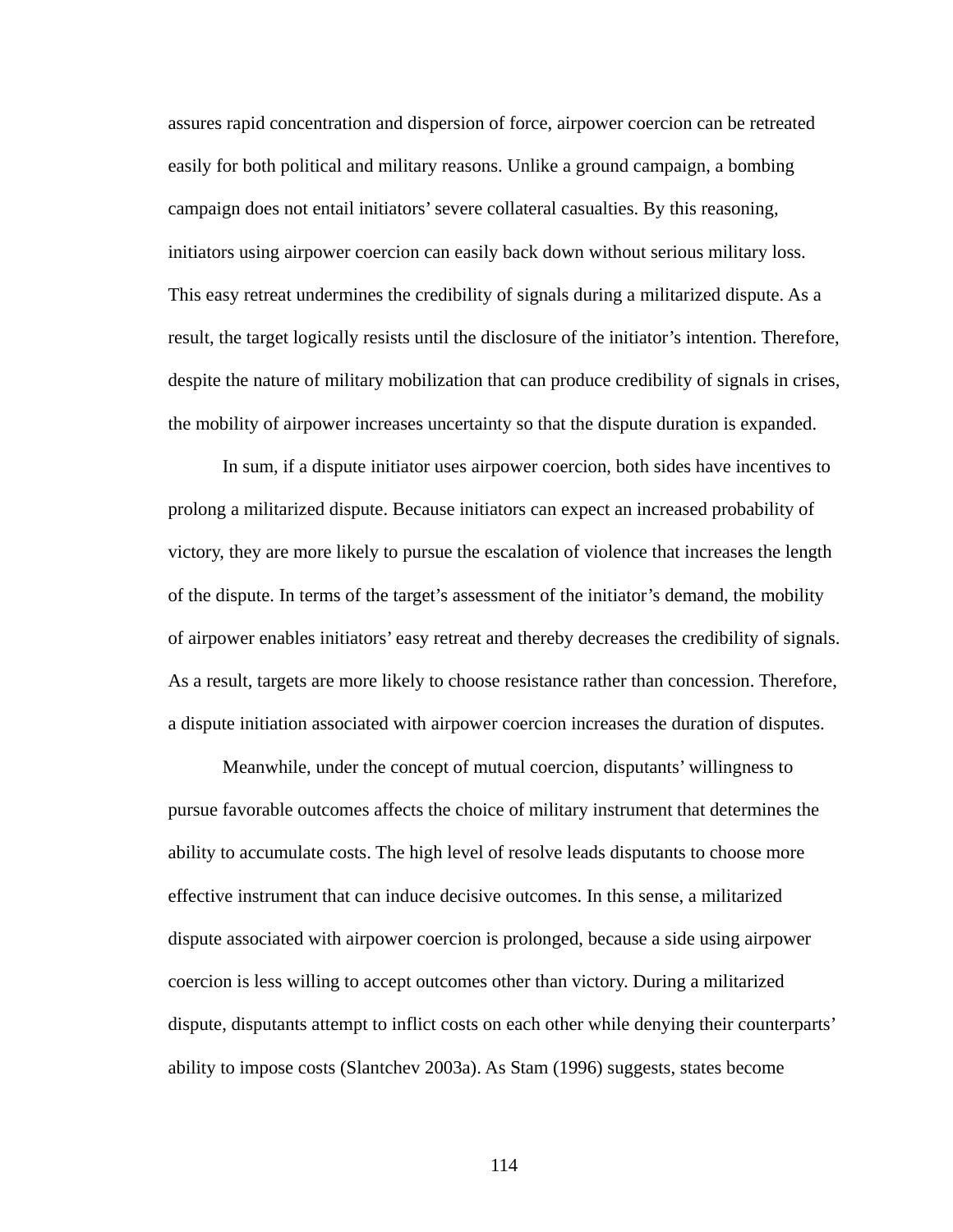involved in a process of mutual coercion in a militarized dispute. In this condition, airpower coercion can directly influence the adversary's cost-benefit balance because the destruction of core assets by air attack changes strategic calculation (Pape 1997/98; Byman and Waxman 2002). Therefore, airpower coercion can be considered as an effective instrument in a mutual coercion circumstance.

Based on the effectiveness of coercion in a dispute, airpower coercion represents the ambition to pursue decisive outcomes in a militarized dispute. In other words, the use of airpower coercion is a sign of a disputant's resolve to pursue more decisive outcomes such as victory and yield, in terms of ability to inflict costs and the level of hostility. In this context, regardless of whether its role is initiator or target in a militarized dispute, a disputant using airpower coercion is more likely to continue fighting until reaching a decisive outcome. Accordingly, despite the fact that many militarized disputes result in stalemates, disputants are less likely to accept stalemate in a militarized dispute associated with airpower coercion. This means that highly resolved disputants who pursue decisive outcomes may select airpower coercion. In other words, when a disputant's position becomes hardened, the disputant may use airpower coercion. Therefore, the use of airpower coercion represents the drive to demand victory or yield rather than stalemate or compromise. Those disputants that pursue decisive outcomes are motivated to continue fighting until a militarized dispute ends with unambiguous outcomes. Thus, the duration of the dispute is prolonged.

For instance, in the 1982 the Falkland crisis, Britain's use of airpower was a firm sign to reoccupy the Falkland Islands. After the Argentine invasion of the Falkland Islands, Britain faced a decision between negotiating with Argentina and deploying a task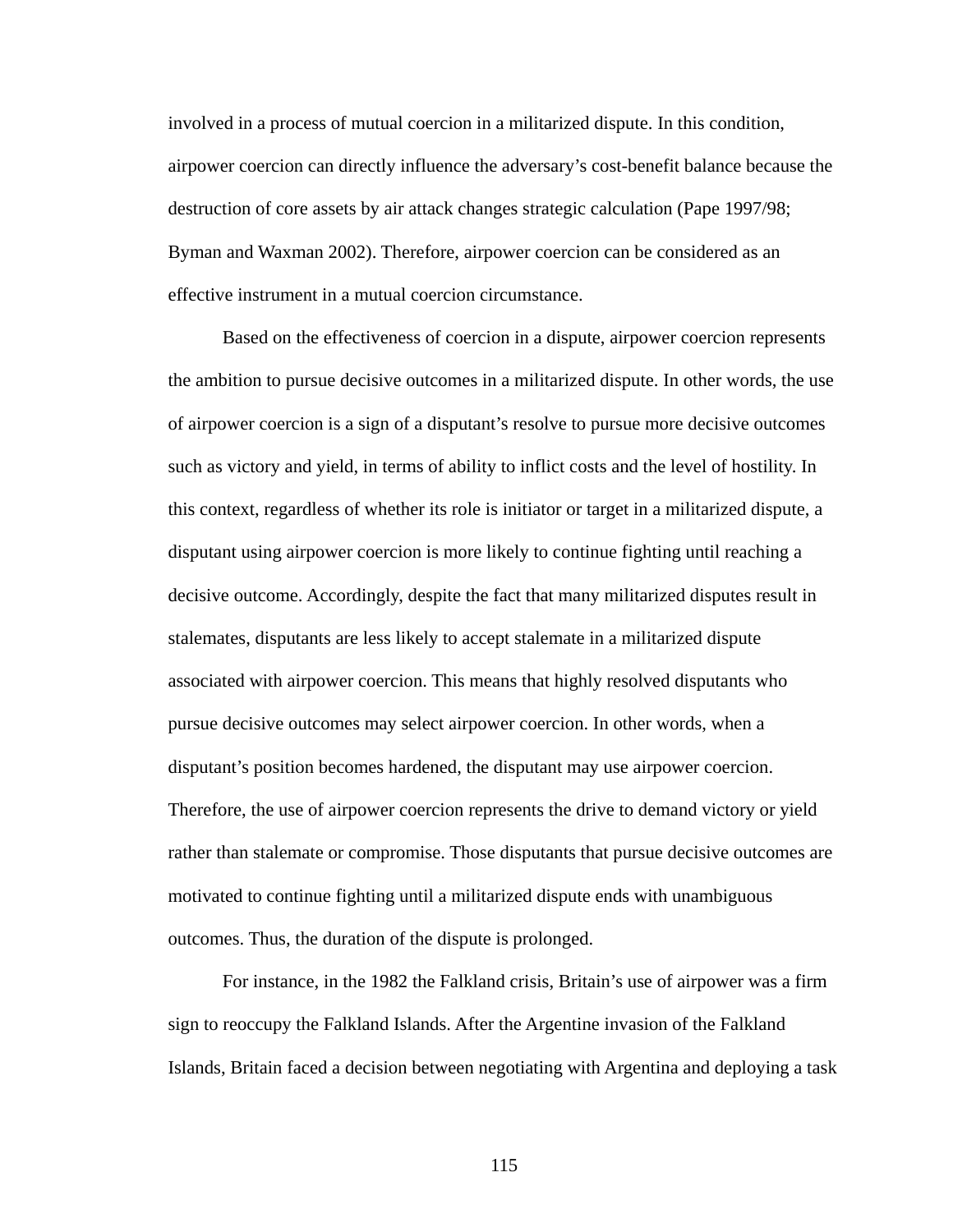force. British Prime Minister Margaret Thatcher decided to send a task force to manage the crisis. Although the direct attack by deployed task force depended on the status of diplomacy, Britain did not want to provide sufficient time for Argentina to reinforce its defenses in the Falkland Islands. As a result, Britain declared a Total Exclusion Zone (TEZ) and entered combat with an attack on Port Stanley airfield in order to seize the Argentine air force and logistics (Freedman 1997). On the first day of the military operation, the British Air Force launched long-range bombers from Ascension Island and combat aircraft of the task force. The continuous air strikes by the long-range bombers and the airpower of the task force maintained during the campaign in order to damage the Argentine airfield and ground-based airpower (Armitage and Mason 1985). When Britain decided to send a task force, the campaign pursued a decisive outcome: the recapture of Falkland Islands. Because this aim did not change during the three-month crisis, Britain continued to use airpower in spite of the hardship of conducting a military operation 8000 miles away from home base. British use of airpower in the South Atlantic represents the drive to pursue the victory rather than stalemate. Therefore, the military operation was continued until the Argentine surrender and the duration of disputes was prolonged.

In short, the use of airpower coercion can increase the duration of militarized disputes. A dispute initiator using airpower coercion has strong incentives to escalate violence, while disputants' selection of airpower coercion signifies the desire to pursue decisive outcomes. In both cases, militarized disputes are prolonged by the escalation of violence and the conviction that stalemate is an unacceptable outcome. These expectations lead to hypotheses. The first hypothesis reflect the extent of uncertainty in intradispute bargaining. As stated previously, both initiator and target have incentives to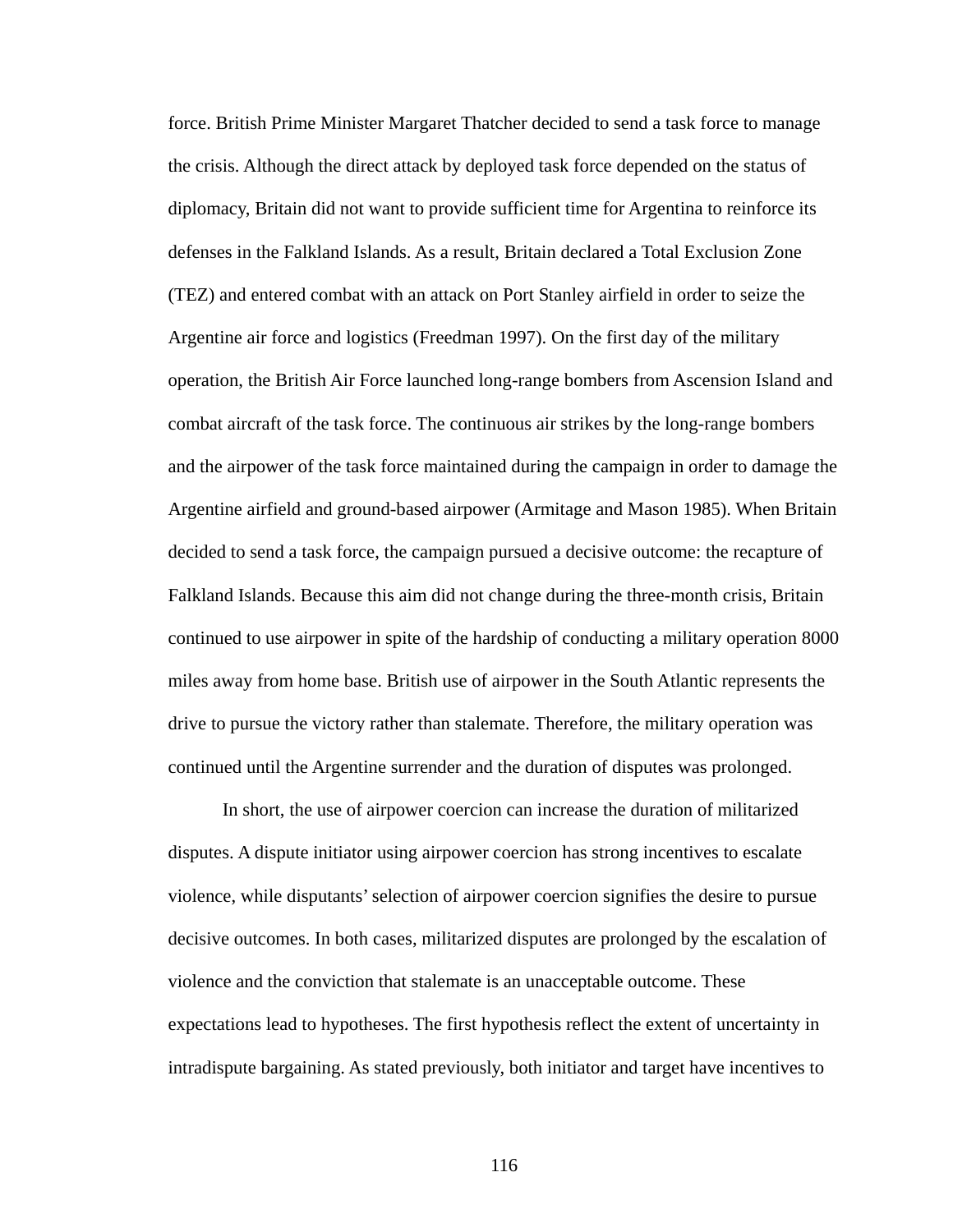escalate a dispute and prolong dispute durations due to a change in the probability of victory and degree of the credibility of signals.

**Hypothesis 1**: A militarized dispute initiated by a state using airpower coercion will last longer than that initiated by a state using other types of instruments.

The remaining hypotheses represent the desire to pursue decisive outcomes that affect the duration of disputes under the mutual coercion circumstance.

- **Hypothesis 2-a**: A militarized dispute associated with airpower coercion is more likely to end as a decisive outcome than as a stalemate.
- **Hypothesis 2-b**: A militarized dispute associated with airpower coercion will last longer than other types of disputes will.

## **5.3 Research Design**

In this chapter, the unit of analysis is directed dispute dyads, based on the Dyadic Militarized Interstate Dispute (DYDMID) 2.0 data set. The time span of dispute dyads is from 1919 to 2000, because effective airpower appeared after World War I. In order to test hypotheses about the length of militarized disputes, I construct two duration models, one of which captures the effects of dispute initiators' use of airpower coercion and the other, the effects of militarized disputes associated with airpower coercion. For these duration models, I measure the dependent variable of militarized disputes duration using the number of days between the dyadic start and end dates. In order to estimate duration of dispute, I use a Cox proportional hazard model. Then I compensate the effects of nonproportional variables by the addition of interaction with natural log of time (Box-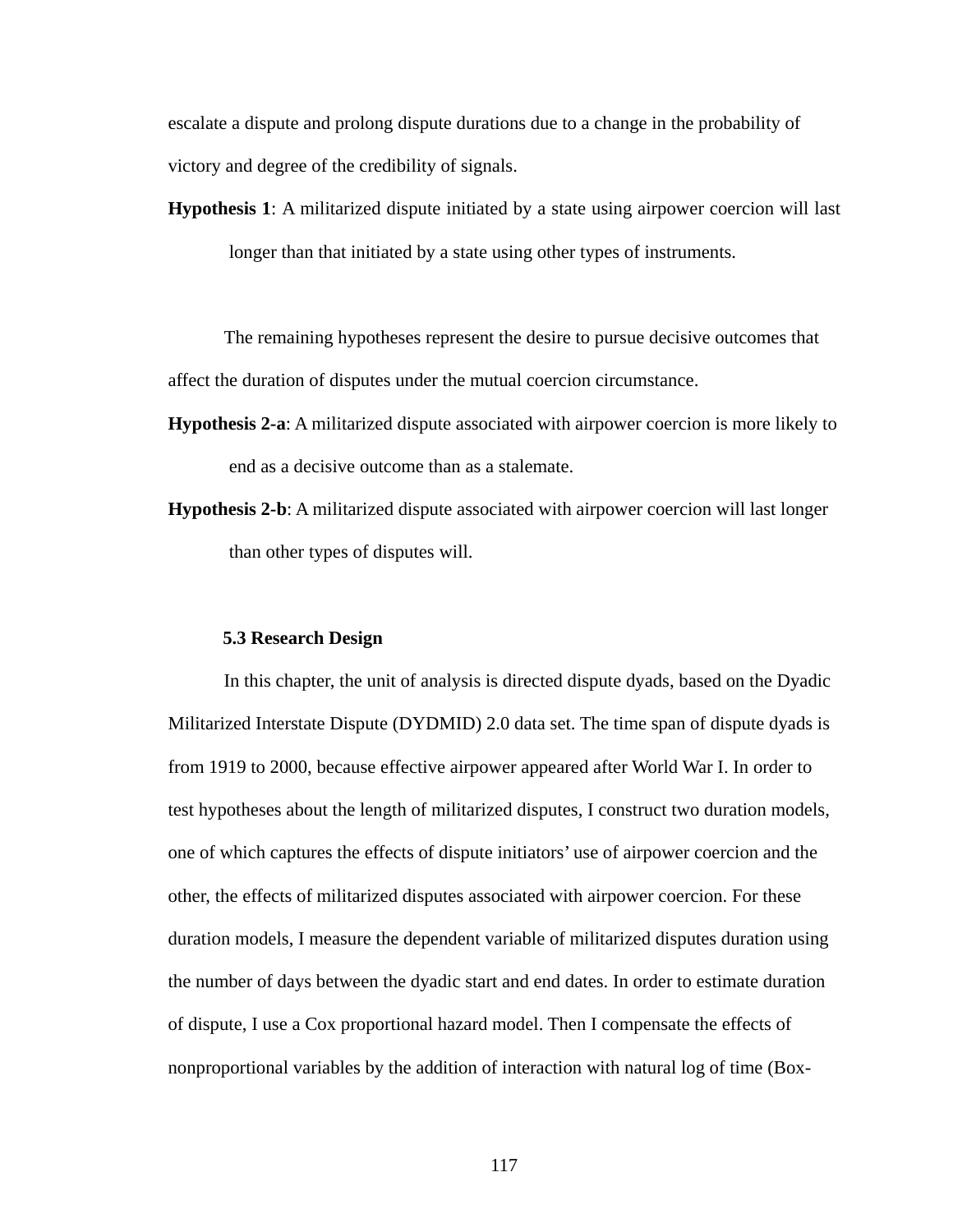Steffensmeier and Zorn 2001).

In order to test the effect of militarized disputes associated with airpower coercion on decisive outcomes, I construct a binary logit model. For the dependent variable, I code "victory for side A/B" and "yield by side A/B" as the decisive outcome in the DYDMID data set. These selected categories reflect victory or defeat in militarized disputes. Likewise, "compromise" and "stalemate" are considered as draws that represent nondecisive outcomes and other values are removed. Then, I utilize logit estimation using this binary dependent variable consisting of decisive outcome and draw.

The primary independent variable, airpower coercion, stems from two major sources. Whereas Pape (1996) identifies 30 airpower coercion cases from 1917 to 1991, Byman, Waxman, and Larson (1999) identify 16 cases dating after World War II. I transform those cases into dyadic cases and identify interstate airpower coercion cases associated with militarized interstate dispute cases. Specifically, I consider 9 more cases in the time period from 1945 to 1990, following Flintham (1990). These cases also include new airpower coercion events in 1999. Using those sources, I aggregate interstate airpower coercion cases from 1919 to 2000 (see Appendix B). From these data, I identify 64 dyadic-year cases associated with militarized disputes and 41 dyadic-year cases involving in dispute initiators, as shown in Table 5-1.

### **[Table 5-1 Here]**

In the first duration model, in order to test the effect of dispute initiators' use of airpower coercion on the duration of disputes, I generate the initiator's airpower variable as a dichotomous variable. This initiator's airpower variable reflects only cases in which dispute initiators use airpower coercion. It is coded "1" when a dispute initiator uses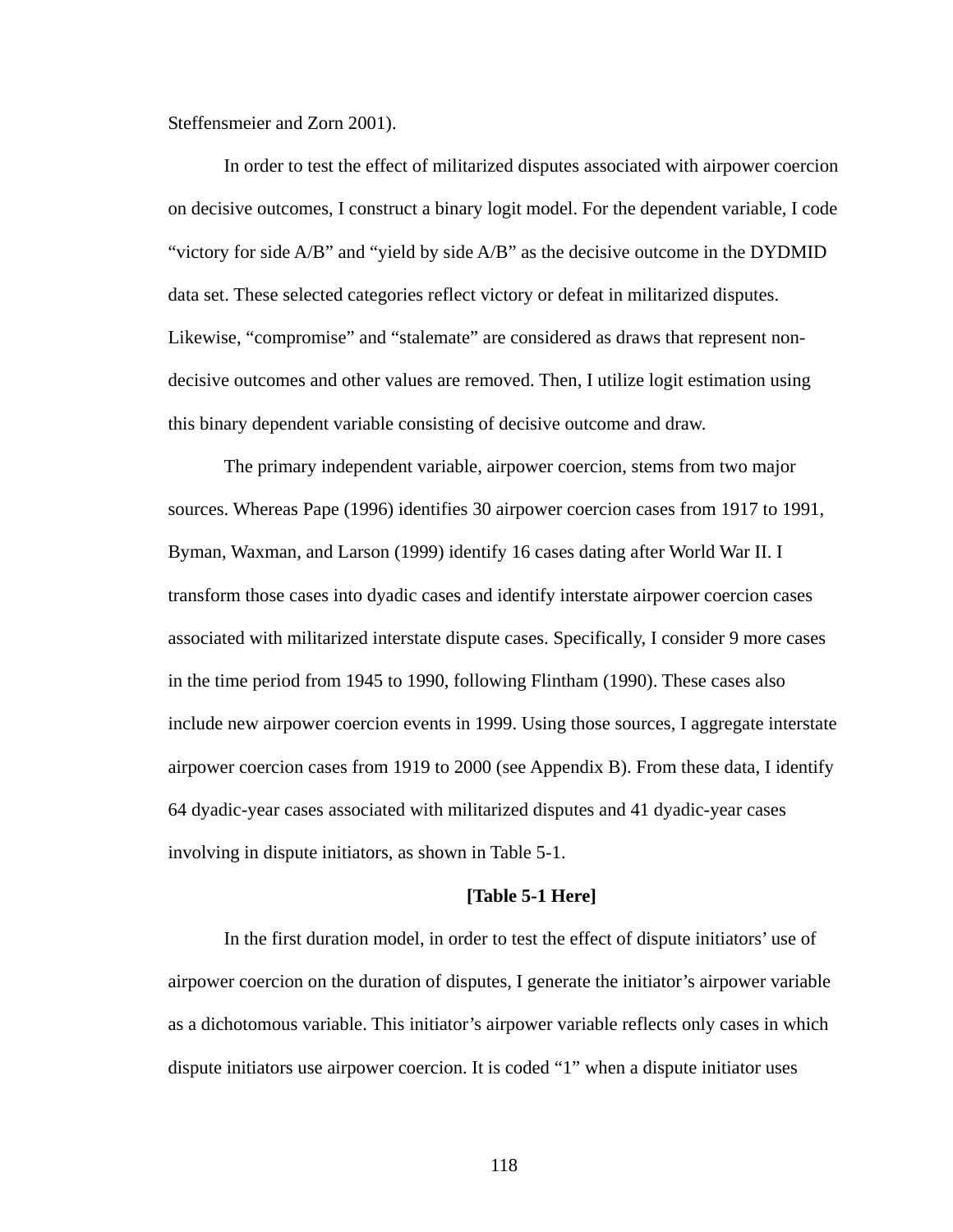airpower coercion in given a year. Otherwise, it is coded "0." Likewise, in the second duration model that tests the effect of militarized disputes associated with airpower coercion on the duration of disputes, I create the disputant's airpower variable. It is a dichotomous variable representing dispute dyads in which at least one side used airpower coercion. Therefore, the disputant's airpower variable is coded "1" if one or both states in a dispute dyad used airpower coercion and "0" otherwise.

 As control variables, I consider democratic initiator, democratic dyad, military power ratio, third party with initiator, third party, contiguity, alliance, and reciprocal action. To measure democracy, I use the "polity 2" regime score which ranges from -10 (highly autocratic) to 10 (highly democratic) of the POLITY IV Project (Marshall and Jaggers 2000). I code states with a polity regime score greater than 6 as a democracy. Accordingly, I construct the democratic initiator variable as a dichotomous variable, coded "1" when the dispute initiator is identified as a democracy. Then I construct the democratic dyad variable by use of dichotomous measure and code "1" when the both states in a dyad have a polity regime score of 6 or higher, otherwise I coded "0."

The military power ratio variable is measured by the Correlates of War (COW) project's composite capabilities index (Singer, Bremer, and Stuckey 1972). Each dyad's military power ratio value is measured by the absolute value of difference in the military expenditures. This value ranges from 0 to 1, with higher values indicating severe disparity of military power and lower values indicating near-parity of military power.

The third party with initiator variable indicates whether any other state joined to the initiator's side in a militarized dispute. Likewise, the third party variable captures the third party involvement per se in a militarized dispute regardless of which side. Whether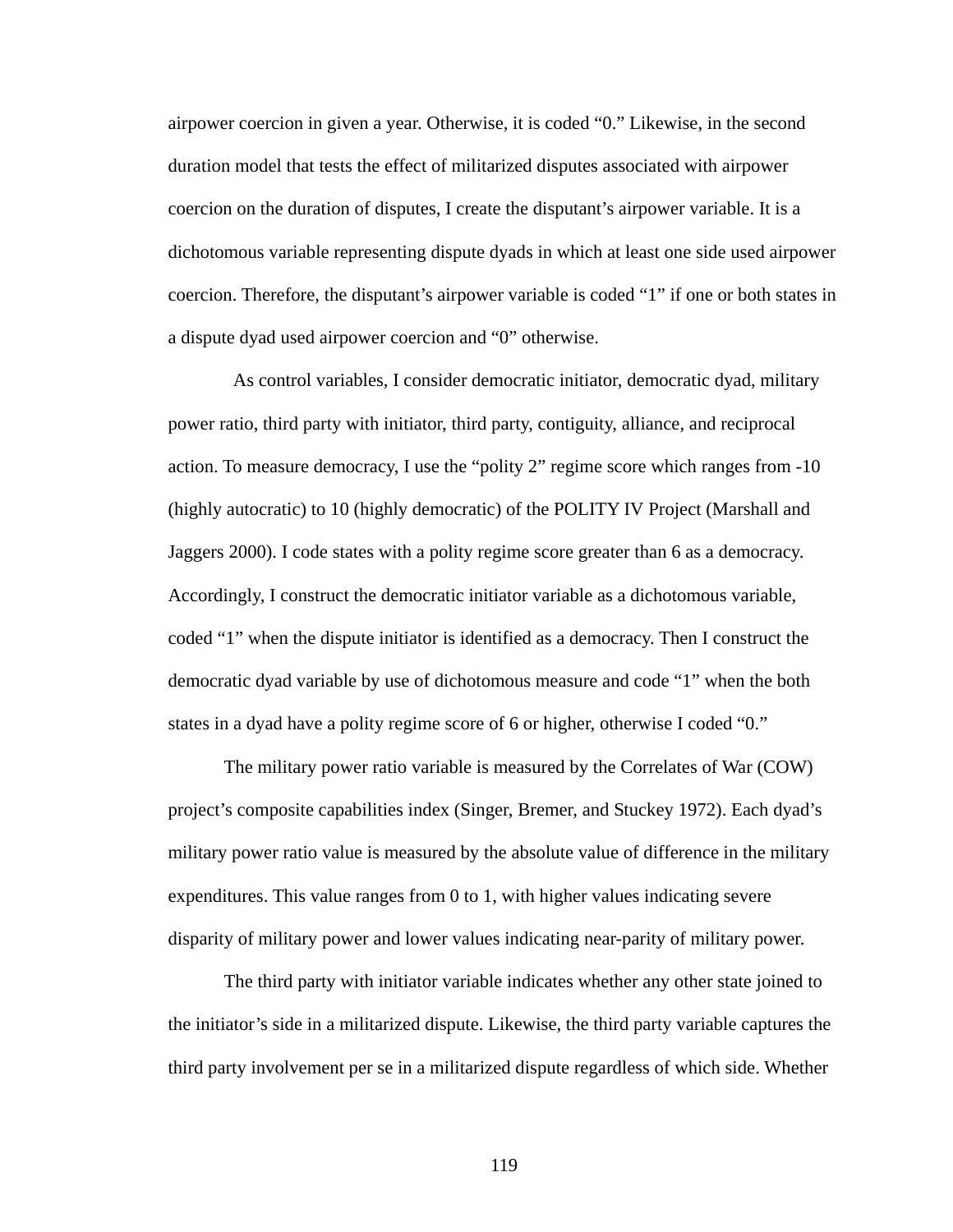or not a third party is involved in a militarized disputes affects the number of actors and then influences the duration of the disputes (Bennett and Stam 1996). The DYDMID data set identifies the number of third parties in each militarized dispute. Based on this, I construct two dichotomous variables. The third party with initiator variable is coded "1" when any other state participates on the side of the initiator. Otherwise, I code "0." For the joiners variable, I code "1" if any state is involved in a militarized disputes and otherwise code "0."

Geographical proximity or distance has important effects on dispute duration (Bueno de Mesquita, et al. 2004). To control for proximity, the contiguity variable is measured by six categories including the COW data sets' five types of state-to-state contiguity: land contiguity or separated by 12, 24, 150, or 400 miles or less of water (Gochman 1991). The sixth category indicates that the states are not contiguous. I transform the fifth and sixth categories into a noncontiguous category and the others into a contiguous category in order to generate one dummy variable.

An existing study demonstrates that the alliance status generates costs in a dispute and affects the duration of disputes (Bueno de Mesquita, et al. 2004). The alliance variable is coded "1" if a dyad is allied formally and otherwise coded 0. Additionally, reciprocal action also affects the duration and outcome of militarized disputes (Jones, Bremer and Singer 1996). Therefore, I generate the reciprocal violence variable which is measured as a dummy variable that comes from the reciprocated dispute identified by the Militarized Interstate Dispute (MID) 3 data set (Ghosn, Palmer, and Bremer 2004). The reciprocated dispute means that the states on side B respond to the initiative from the states on side A.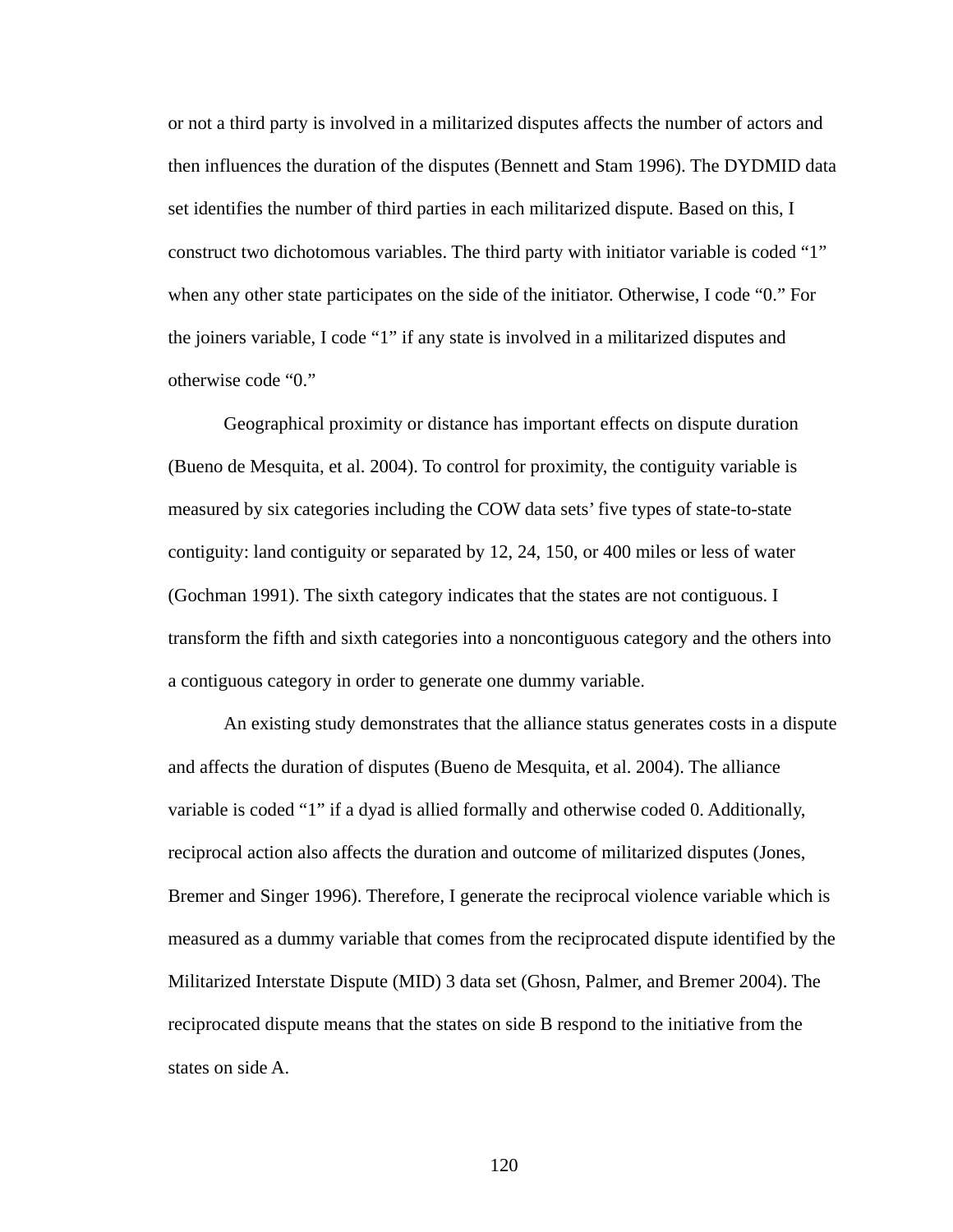Accordingly, the duration models are shown in below:

MID Duration  $= f$  (initiators' airpower, democratic initiator, democratic dyads, military power ratio, contiguity, alliance, third party with initiator, reciprocal violence)

MID Duration  $= f$  (disputants' airpower, democratic dyads, military power ratio, contiguity, alliance, third party, reciprocal violence)

Also, the decisive outcome model is shown in below:

Decisive outcome in MID =  $f$  (disputants' airpower, democratic dyads, military power ratio, contiguity, alliance, third party, reciprocal violence)

# **5.4 Data Analysis**

I first estimate the effects of independent variables on MID duration using the Cox proportional hazards model in terms of the initiator's strategic position. In this model, a positive coefficient means that the risk of termination (the hazard rate) increases. Thus, a positive coefficient implies shorter duration of militarized disputes. In Table 5-2, Model 1 shows that the initiator's airpower variable has a significant effect on the duration of MID.

## **[Table 5-2 Here]**

This reveals that the dispute initiator using airpower coercion prolongs a militarized dispute. When an initiator chooses airpower coercion, the dispute is less likely to end than other disputes in which the initiator does not use airpower coercion. This result supports Hypothesis 1, which emphasizes the role of initiators using airpower coercion. As previously discussed, if initiators select airpower coercion, they have a strong incentive to escalate disputes due to higher probability of victory. Furthermore,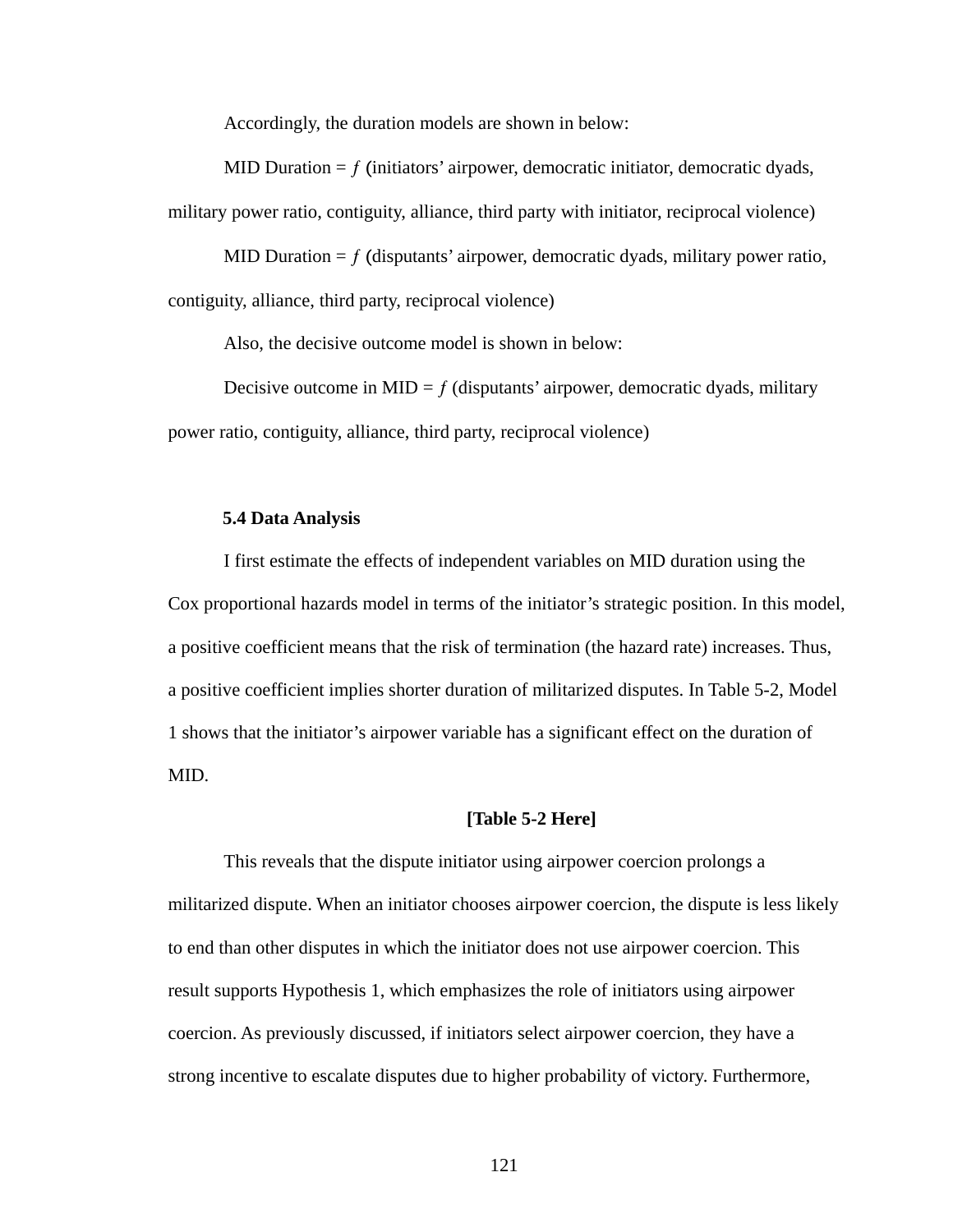due to the characteristics of airpower that make it possible to deploy and retreat forces, the credibility of signals during the dispute is undermined. Therefore, the selection of airpower coercion by the initiator increases the extent of uncertainty in a militarized dispute and thereby increases the duration of dispute.

The effects of other variables are consistent with existing research. The effect of military power ratio variable indicates that as disputants approach military parity the duration of a dispute is slightly longer than disputes between disputants with asymmetric power. This result is consistent with the expectations of bargaining theory. Because military parity increases the uncertainty during a dispute, agreement between disputants is delayed (Slantchev 2004). Furthermore, the result reveals that reciprocal action by the target increases the duration of the dispute. This fact is consistent with existing empirical findings (Maoz 1983; Jones, Bremer, and Singer 1996). Also, the third party's participation on the side of the dispute initiator prolongs the duration of dispute. Because the participation of the third party helps initiators to pool resource for fighting, this collaboration during a dispute increases its duration (Vasquez 1993).

Although the Cox proportional model assumes that the effect of the covariate values on the relative hazards is proportional, the effects of variables on the hazard ratio may not constant over time. Thus, it is necessary to correct nonproportional effects by interaction with a transformation of time (Box-Steffensmeier and Zorn 2001). Grambsch and Therneau's (1994) global test allows us to find nonproportionality. Using this test, I find nonproportionality in the measures for initiators' airpower and democratic initiator. Model 2 complements nonproportionality by including interactions of the two offending covariates with the natural log of time. In Model 2, the time-fixed effect of initiators'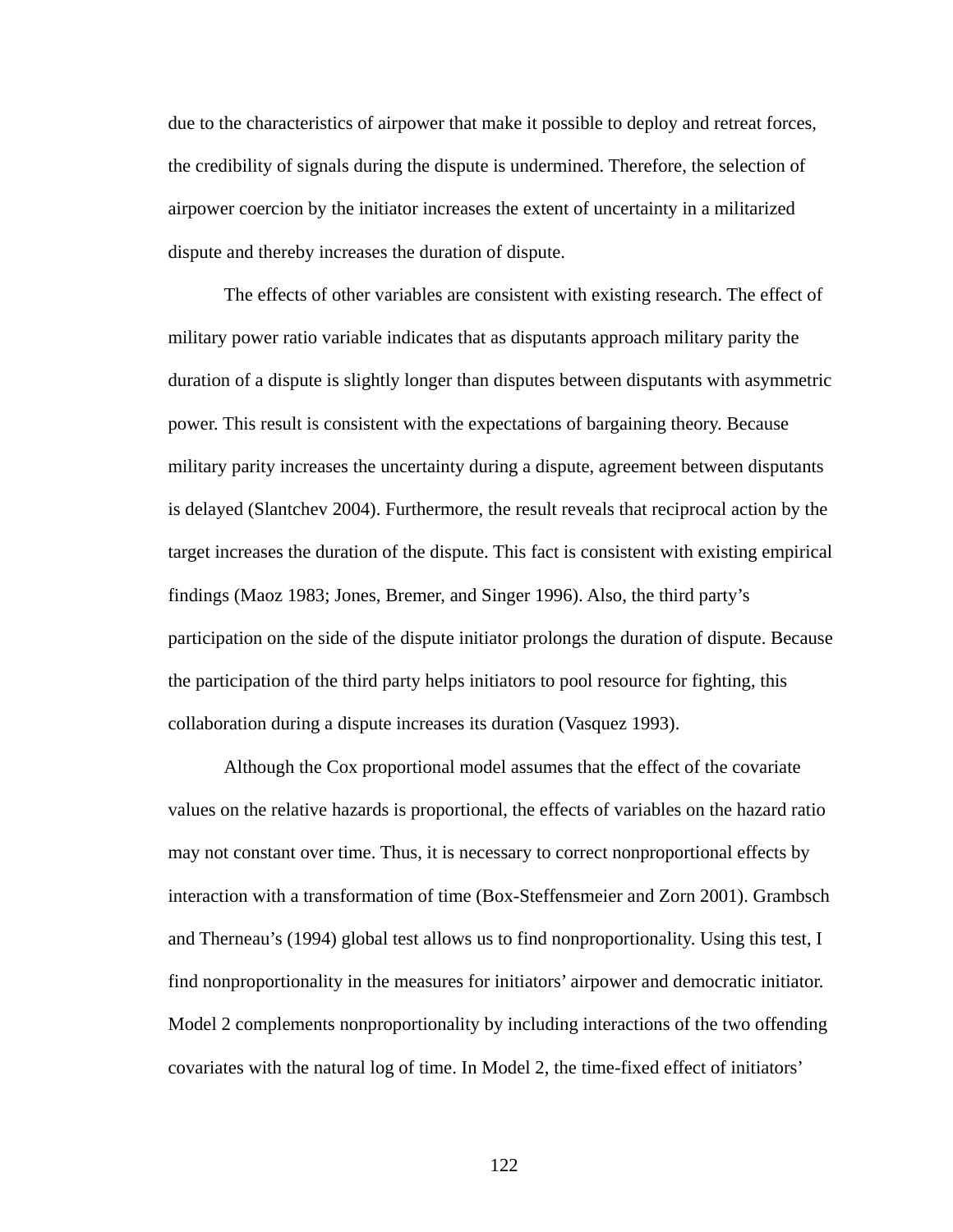airpower appears positively significant. This means that the initial effect of initiators' airpower strongly prolongs the dispute duration but this influence weakens over time. Figure 5-1 appears the hazard ratio for the initiators' airpower as a function of time.

## **[Figure 5-1 Here]**

The effect of initiators' airpower rapidly decreases as time progresses. Nevertheless, there is the clear evidence of difference between initiators with airpower and initiators without airpower despite the nonproportionality. When initiators use airpower coercion, dispute duration is more likely to increase. Likewise, the democratic initiator variable shows initially a positive coefficient but later this effect wanes.

Table 5-3 reveals the effects of independent variables on decisive outcomes.

### **[Table 5-3 Here]**

This logit estimation shows that the disputant's airpower variable has a significantly positive effect on decisive outcomes. Although more than half of militarized dispute events are coded as stalemate rather than as decisive outcomes such as victory and yield (Jones, Bremer, and Singer 1996), disputes associated with airpower coercion tend to achieve a decisive outcome and are more likely to end that way than other disputes not connected with the selection of airpower coercion. As stated previously, the use of airpower coercion reflects the resolve of disputants because airpower can be considered as both an effective instrument to inflict costs and a high level of hostility. In this context, the disputants using airpower coercion are more likely to pursue victory than stalemate. This supports Hypothesis 2-a. Likewise, the military power ratio variable shows a weak sign that an asymmetric military balance is more likely to be associated with decisive outcome. This implies that disputants with better opportunities to win a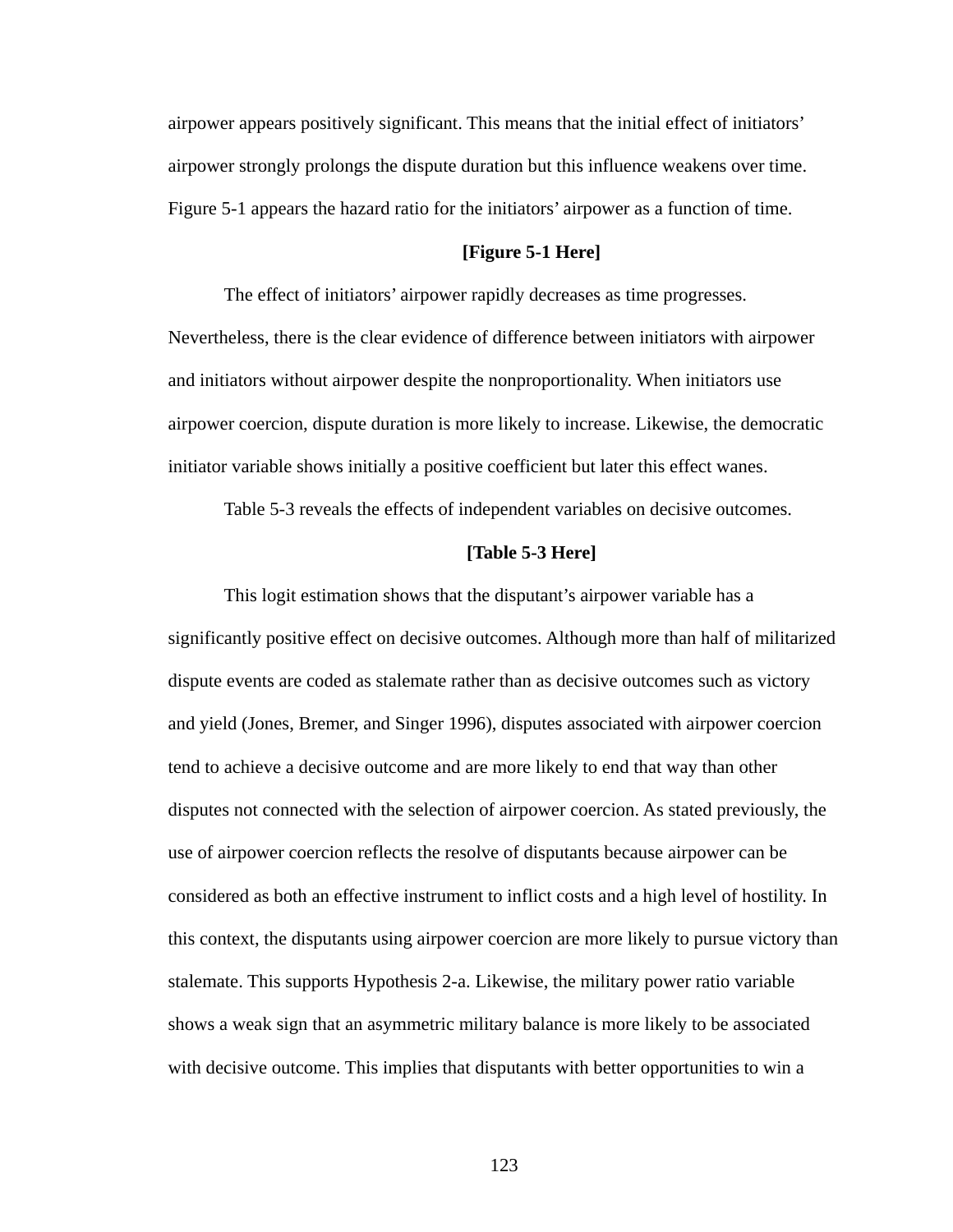dispute and a strong resolve regarding the status quo become ambitious disputants that do not accept stalemate.

This result also suggests a sense about the effect of disputant's airpower on the duration of disputes. The result of the decisive outcome model is consistent with the second set of duration models, which test the effect of militarized disputes associated with airpower coercion on the duration of disputes. In Table 5-4, Model 1 shows that a dispute associated with airpower coercion is more likely to have a longer duration than other disputes.

## **[Table 5-4 Here]**

Because disputants using airpower coercion are more resolved and possess an ambitious goal regarding the dispute, they are more likely to continue fighting until they reach decisive outcomes. Therefore, disputes associated with airpower coercion last longer than other disputes. In Model 1, the disputants' airpower variable has a significant effect on the duration of militarized disputes. This result means that a dispute associate with airpower coercion is less likely to end than other disputes in which neither side uses airpower coercion. This supports Hypothesis 2-b.

The test shows that effects of other variables are very similar to those of independent variables in the first set of duration models that test the effect of the initiator's airpower coercion on the dispute duration. The participation of a third party on one or both sides increases the duration of a dispute. The alliance variable also shows a significant effect, increasing the duration of a dispute. This means that the effects of most variables are consistent with the test of the initiator's role in dispute duration.

Model 2 amends nonproportionality by the addition of interactions with the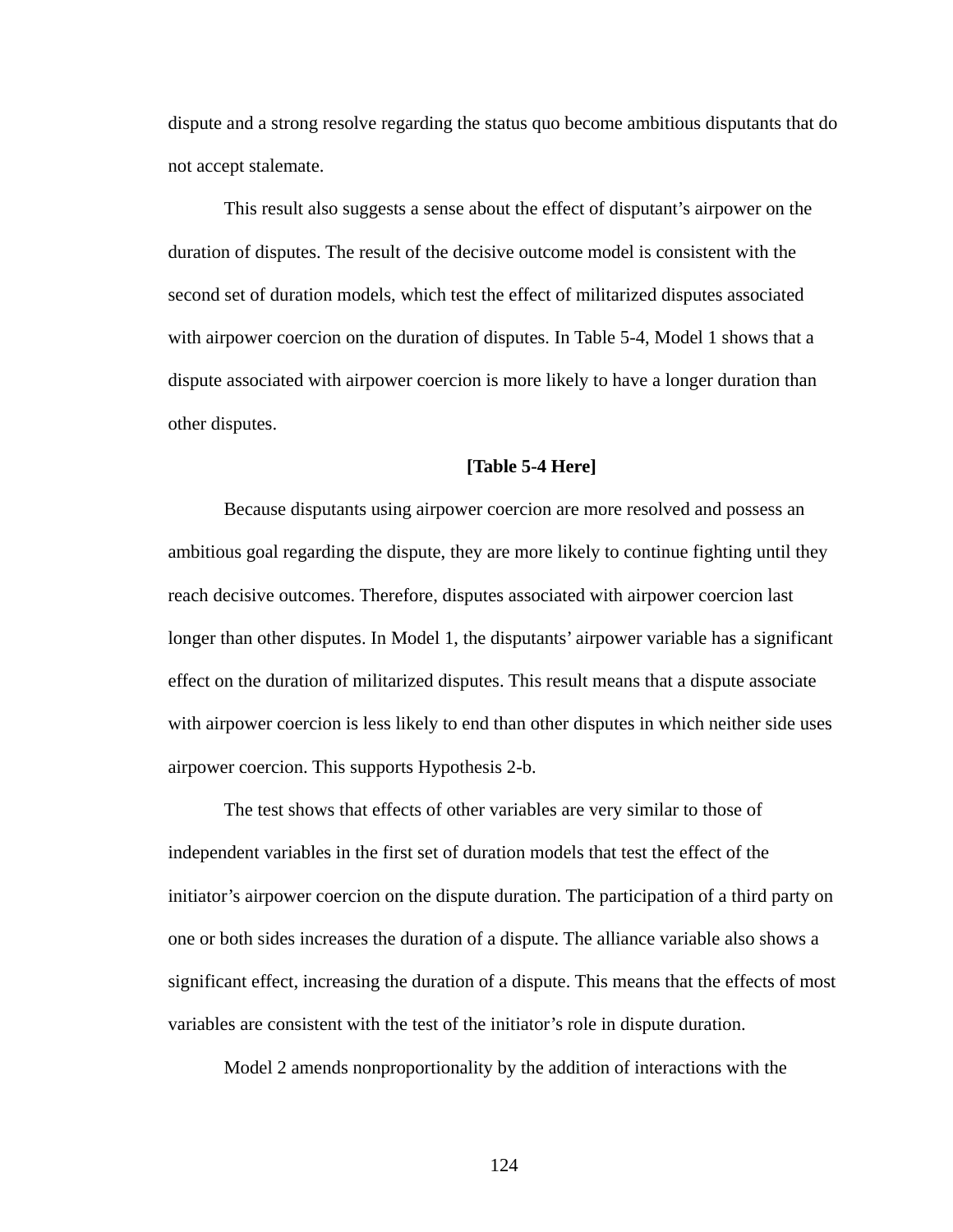natural log of time. The global test reveals the nonproportional effects of disputants' airpower, third party, and reciprocal violence. For the disputants' airpower variable, the initial effect is consistent with the results in Model 1. Furthermore, the strong effects of disputants' airpower decrease with time. Figure 5-2 plots the hazard ratio for the disputants' airpower variable by duration. Although the hazard ratio decreases over time, the clearest evidence of difference between disputants with airpower and disputants without airpower is found.

# **[Figure 5-2 Here]**

In short, duration models reveal that the use of airpower coercion contributes to prolonging the duration of disputes. This implies that a specific ex post choice of coercion has a significant impact on the uncertainty level of disputes. In the case of airpower coercion, the combat effectiveness to inflict costs and the mobility of airpower deployment affect both probability of victory and credibility of signals and thereby increases the duration of disputes associated with airpower coercion. In all termination models, ex post variables have significant impacts on the duration and outcomes of disputes. Therefore, termination of dispute is seriously affected by the ex post context.

# **5.5 Conclusion**

This chapter presents the effect of ex post choice of coercion on decisions to terminate militarized disputes. Specifically, the use of airpower coercion prolongs the dispute duration and increases the likelihood of decisive outcomes. As an ex post choice, airpower coercion can affect the decisions to terminate militarized disputes. This means that ex post contexts have significant effects on both the duration and decisive outcomes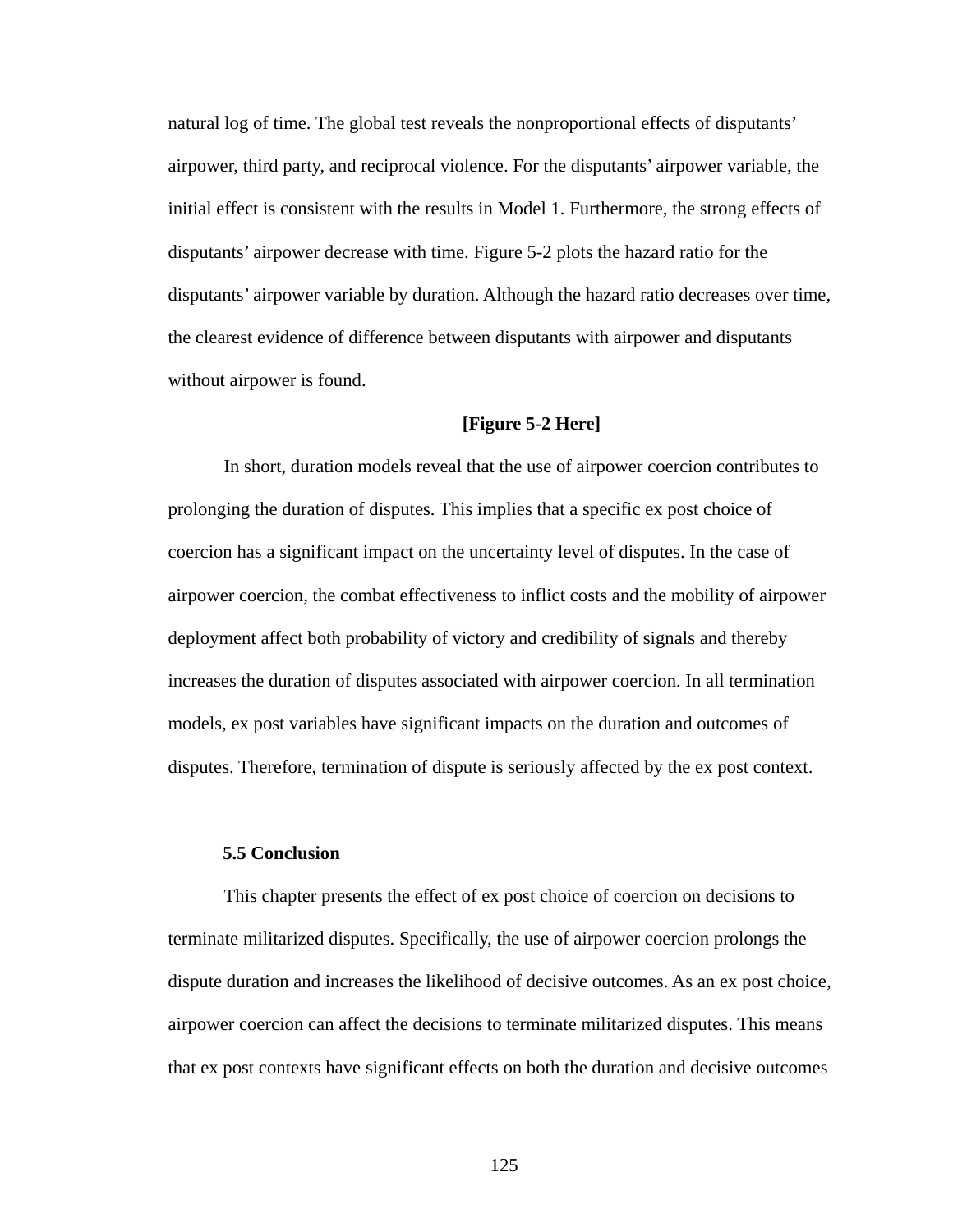of disputes. Empirical tests reveal that the coercive instrument, third-party intervention, and reciprocal violence are significant factors affecting the decision to terminate disputes. In a similar vein, domestic regime types and relative power still show significant effects on the duration of dispute. This implies that both ex ante and ex post contexts are important determinants of the logic of termination. Therefore, as shown in the outcome models in the previous chapter, domestic regime types and relative power generate significant contexts affecting the decision-making process throughout several stages of decisions in militarized disputes.

Meanwhile, the effect of airpower coercion shows the inconsistent result with the conventional wisdom based on the optimism of military technology. Although the development of military technology seemed to promise a quite rapid victory, a militarized dispute associated with airpower coercion has an increased duration. Despite the fact that airpower can be considered a useful instrument to inflict costs on adversaries, disputants in a militarized dispute associated with airpower coercion have incentives to escalate both violence and ambitions. This implies that the effects of military instruments on the decision-making process in a militarized dispute are complicated. During a dispute, military instruments not only generate costly signals but also affect strategic circumstances such as probability of victory and uncertainty of demands. Furthermore, airpower coercion significantly affects the effectiveness of the military operation and the mobility of airpower influences the credibility of signals. By this reasoning, the use of airpower coercion intervenes in the process of updating information during the dispute and increases the extent of uncertainty due to the change in disputants' previous expectations.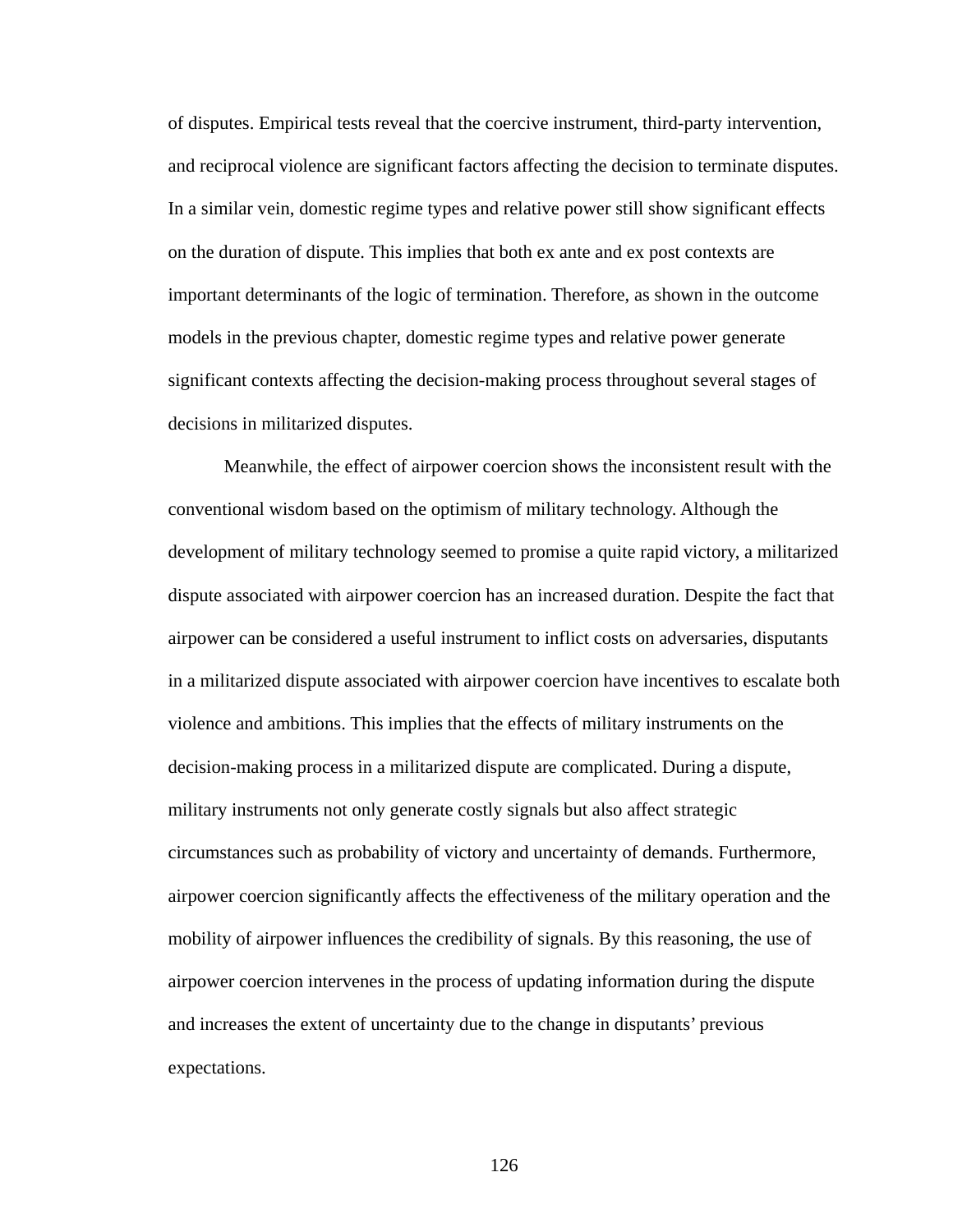Along this line, this chapter also provides the practical implication regarding the use of airpower coercion. Unlike the proponents of decisive victory by airpower, airpower coercion tends to become an instrument of the gradual communication during a militarized dispute. The result of the duration models shows that the use of airpower coercion tends to increases the uncertainty. Therefore, the decision-makers who face airpower coercion may wait until disclosure of the demands and resolve that airpower coercion entails. In this context, the use of airpower coercion in a militarized dispute is a continuous communication between disputants under the uncertainty. This means that those planning to use airpower coercion should develop enough useful tactics to be suitable for circumstances requiring gradual communication.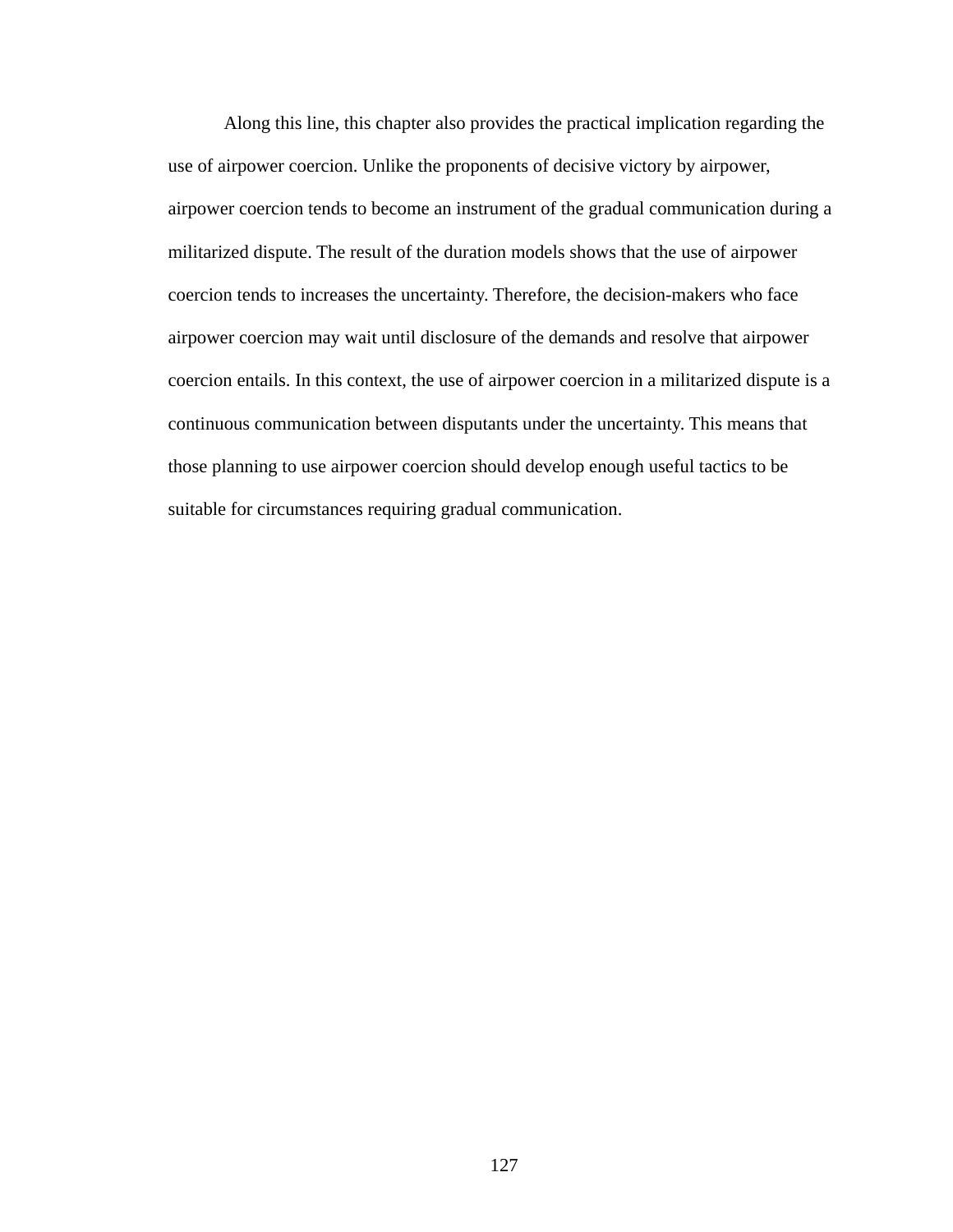# **Chapter 6 Conclusion**

This study explores the logic of initiation, escalation, and termination decisions in militarized disputes. Chapter 2 examines how ex ante external and domestic contexts affect the outcome of militarized disputes. Because the decision to terminate war is affected by a series of information prior to and during a dispute, ex ante contexts based on pre-dispute information can provide a certain predictive ability about dispute outcomes. According to the existing dispute outcome studies, relative power, domestic regime types, and strategic position are important determinants of decisions to terminate a dispute. The outcome models reveal that ex ante contexts are empirically related to the victory of disputes. Despite the fact that the outcome models are fully based on ex ante variables, the predictive ability about actual observations is not weak. This result shows that pre-dispute information is connected with intradispute decisions.

Chapter 3 explores how expected outcomes derived from outcome models affect the decisions to initiate a militarized dispute. Consistent with the previous finding about the relationship between pre-dispute information and intradispute decisions in chapter 2, certain components of pre-dispute information, i.e. the expected probability of victory and uncertainty, determine the decision-makers' incentives to initiate a militarized dispute. In militarized disputes, the pattern of change in the net balance of costs and benefits induces the systemic change of combinations of three dispute outcome probabilities, so that those probabilities can covary. Accordingly, decision-makers can predict expected outcomes and future costs given expected probability of victory, so three dispute outcome probabilities can guide the decision-making process prior to militarized disputes. In this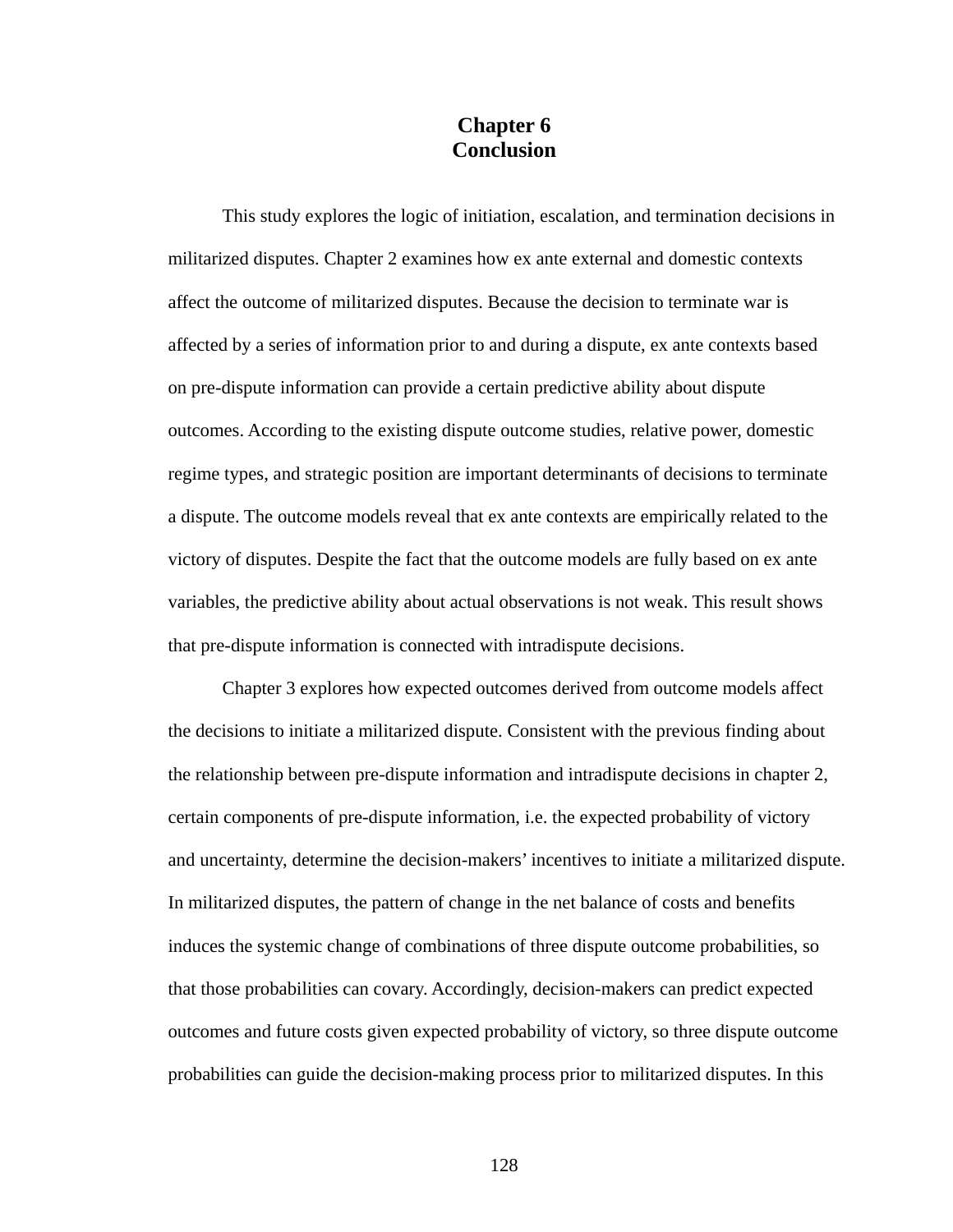sense, because probabilities of draw and defeat decrease after the chance of victory increases up to some limit, the relationship between the expected probability of victory and the likelihood of dispute initiation is curvilinear. Likewise, uncertainty allows potential disputants to have incentives to initiate a militarized dispute because incomplete information leads disputants to exploit opportunity and to predict a failed negotiation. The initiation model reveals that estimated probability of dispute initiation is a function of both uncertainty level and the probability of victory. Thus, the chance of victory derived from combinations of three outcome probabilities is linked to the decisionmaking process prior to disputes. This means that the expected dispute outcomes are connected with the decisions to initiate militarized disputes.

Chapter 4 investigates how the pre-dispute intergovernmental institutional designs impact the escalation process. The arms control agreements designed to reveal private information of member states can reduce uncertainty about private information and thereby decreases incentives to misrepresent it. Conceptually, arms control agreements are designed to reduce the incentive of preemptive attack and the possibility of accidental wars. Also, arms control agreements have practically developed the ability to reveal private information by institutional restrictions and technical verification systems. Therefore, arms control agreements with onsite inspection system reveal private information and improve disputants' credibility of signals, so that they can reduce both reciprocal and intensified violence even after entering into a dispute. The escalation models show that the presence of arms control agreements reduces the likelihood of reciprocal and intensified violence necessary for escalation of disputes. This implies that pre-dispute information is linked to intradispute decisions to escalate violence.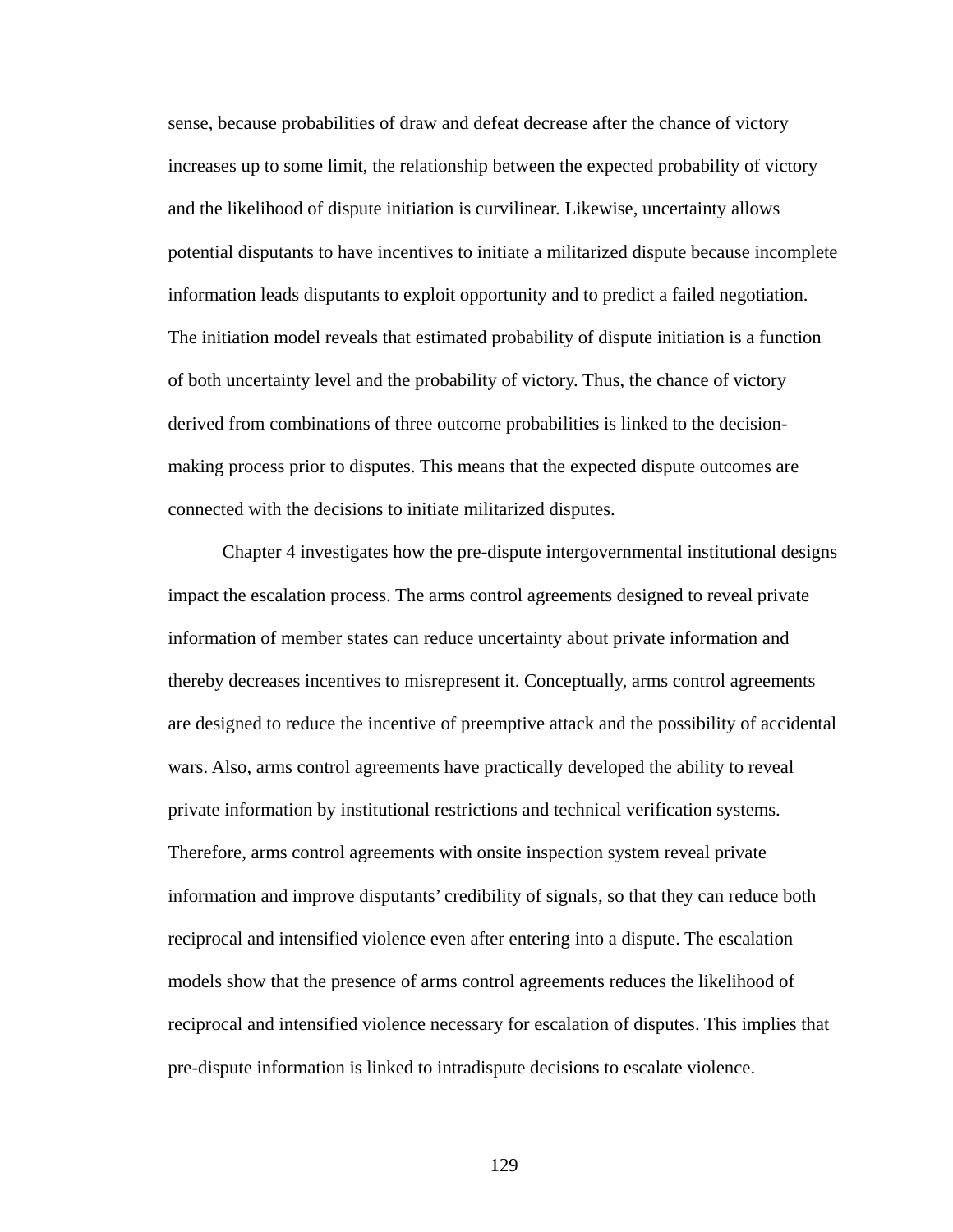Chapter 5 examines how ex post choice affects the decision to terminate militarized disputes. As a distinguished type of military coercion, airpower coercion affects the extent of revealed information and accumulated costs during a dispute. Due to the combat effectiveness of airpower, dispute initiators using airpower have improvements in probability of victory and thereby strengthen their incentive to continue fighting rather than negotiate. Furthermore, the effectiveness of coercion by airpower leads disputants to have the ambition to pursue decisive outcomes, so that the disputant with airpower coercion is less willing to accept outcomes other than victory. Consequently, the use of airpower coercion delays the agreement between disputants until reaching the decisive outcome. The duration models reveal that the use of airpower coercion prolongs the duration of disputes. This implies that an ex post choice of airpower coercion has a significant impact on the decision to terminate a militarized dispute. Therefore, both ex ante and ex post contexts are important determinants of the logic of termination. This is a sign of interconnection among decisions in militarized disputes.

This study contributes to the development of war and dispute research in three ways. First, this study clarifies the theoretical and empirical connection between predispute information and intradispute decisions. Although existing studies do not distinguish differences between ex ante and ex post contexts, this study finds that ex ante contexts alone can provide the predictive ability about militarized dispute outcomes. As outcome models show, decision-makers' pre-dispute calculus based on ex ante contexts is empirically related to dispute outcomes. Furthermore, decision-makers can use the expected probability of victory as a key predictor of future dispute outcomes, despite the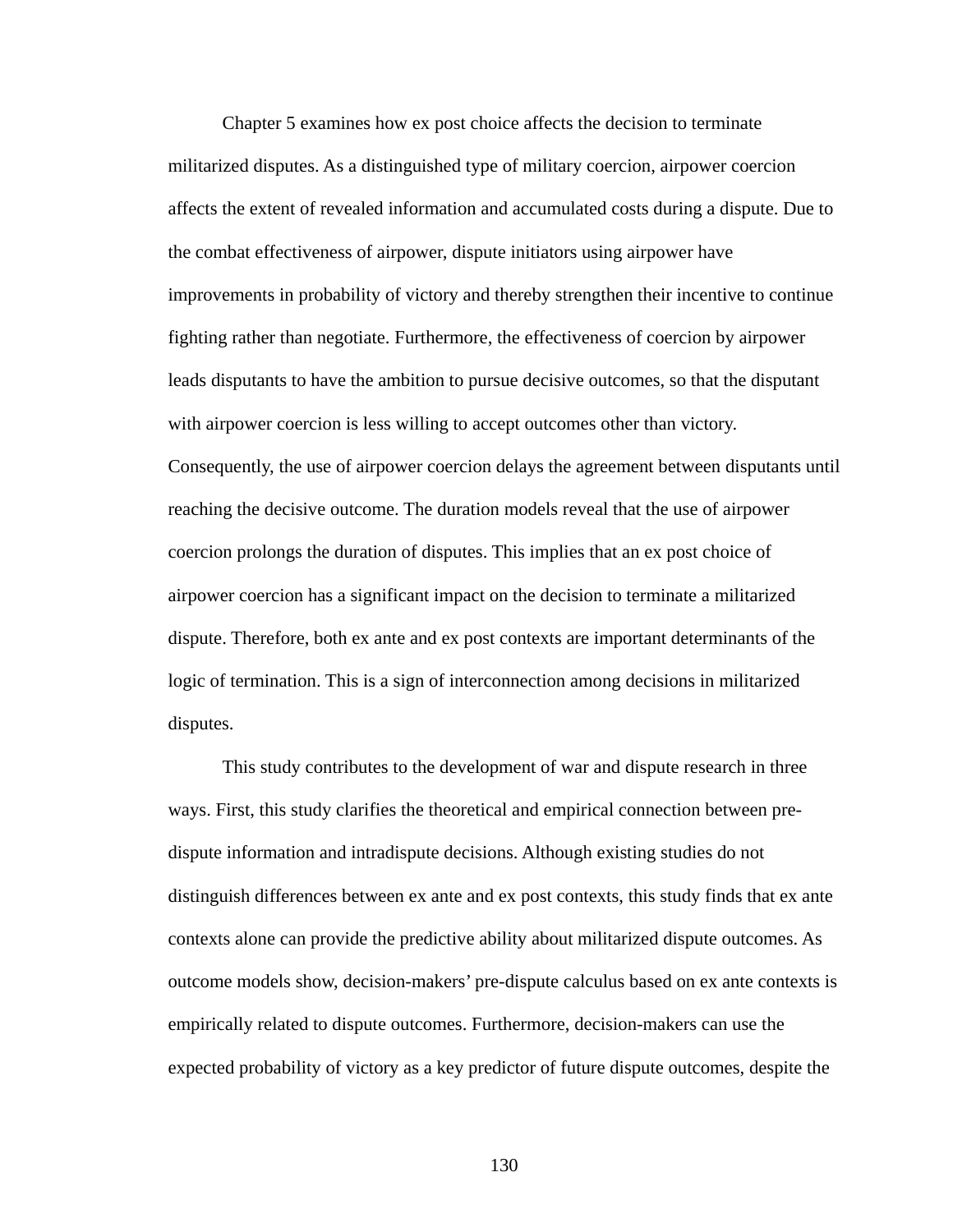fact that the probabilities of outcomes provided by outcome models are entirely based on pre-dispute information. Empirical findings show that certain types of pre-dispute information such as relative power, domestic regime type, and intergovernmental institutions are meaningful predictors of intradispute decisions. Thus, pre-dispute information still affects the intradispute decision-making process when decision-makers decide to escalate and terminate violence during a dispute. This finding unearths the role of pre-dispute information in the decision-making process of militarized disputes. So far, existing studies have focused on how pre-dispute information is updated rather than what pre-dispute information guides. However, this study reveals that pre-dispute information is related to intradispute decision-making, so it can guide decisions during a militarized dispute.

Second, this study identifies how three possible dispute outcome probabilities are related to decision-makers' cost-benefit calculus. Despite the fact that the combination of three outcome probabilities includes the possibility of draw, decision-makers can systemically calculate net balance of costs and benefits by the use of three probabilities. Consistent with existing studies concerning the probability of victory based on two possible dispute outcomes (victory and defeat), this study finds that the chance of victory derived from the combination of three outcome probabilities is systemically related to the likelihood of dispute. The initiation model shows that the combination of three outcome probabilities can explain disputants' incentives to initiate a dispute. The covariation among probabilities and decision-makers' calculation of net balance allow the combination of three outcome probabilities to be included in the decision-making process of militarized disputes.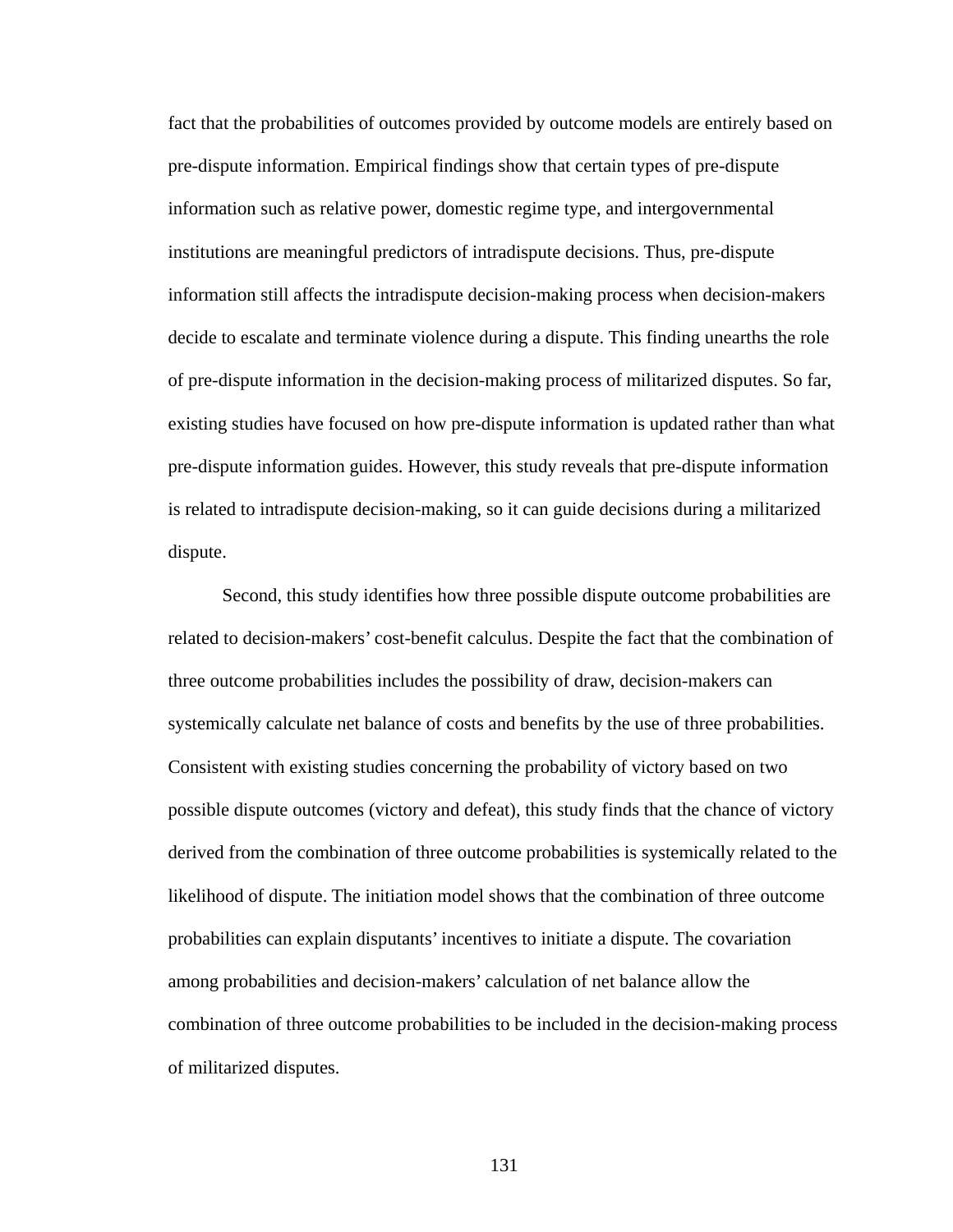Third, the influence of intergovernmental institutions in decision-making process is embedded in the decision-makers' cost-benefit calculus. Although the existing institutional approach has focused on the international cooperation by socialization among states and existing international regime, this study extends the role of institutions to the informational dynamics between decision-makers. The empirical relationship between the arms control agreements and decisions to escalate violence reveals that the institutional design affect the flow of information determining the decision-makers' expectations. This study finds that intergovernmental institutional designs are directly related to the decision-making process during a militarized dispute.

Nevertheless, future study about the decision-making process in militarized disputes needs to overcome problems derived from large N statistical analysis. First, empirical findings based on large N statistical analysis in this study tend to lack the intensive explanations and detailed contextual descriptions. Although the generalization across countries' decisions can clarify regularities in the decision-making process of militarized disputes, a decision per se may be contingent upon historical configuration in each country. Historical case analysis can complement the lack of intensive explanation about a particular case. The question of how pre and intradispute information influence a specific country's foreign policy decision-making is unearthed through careful case analysis. Thus, further research needs to include selected case studies in order to use detailed contextual description and intensive explanation.

Second, decision models based on rationality assumptions may be complemented by individual level psychological decision-making processes. In fact, the psychological characteristics of individual decision-makers may have important effects on foreign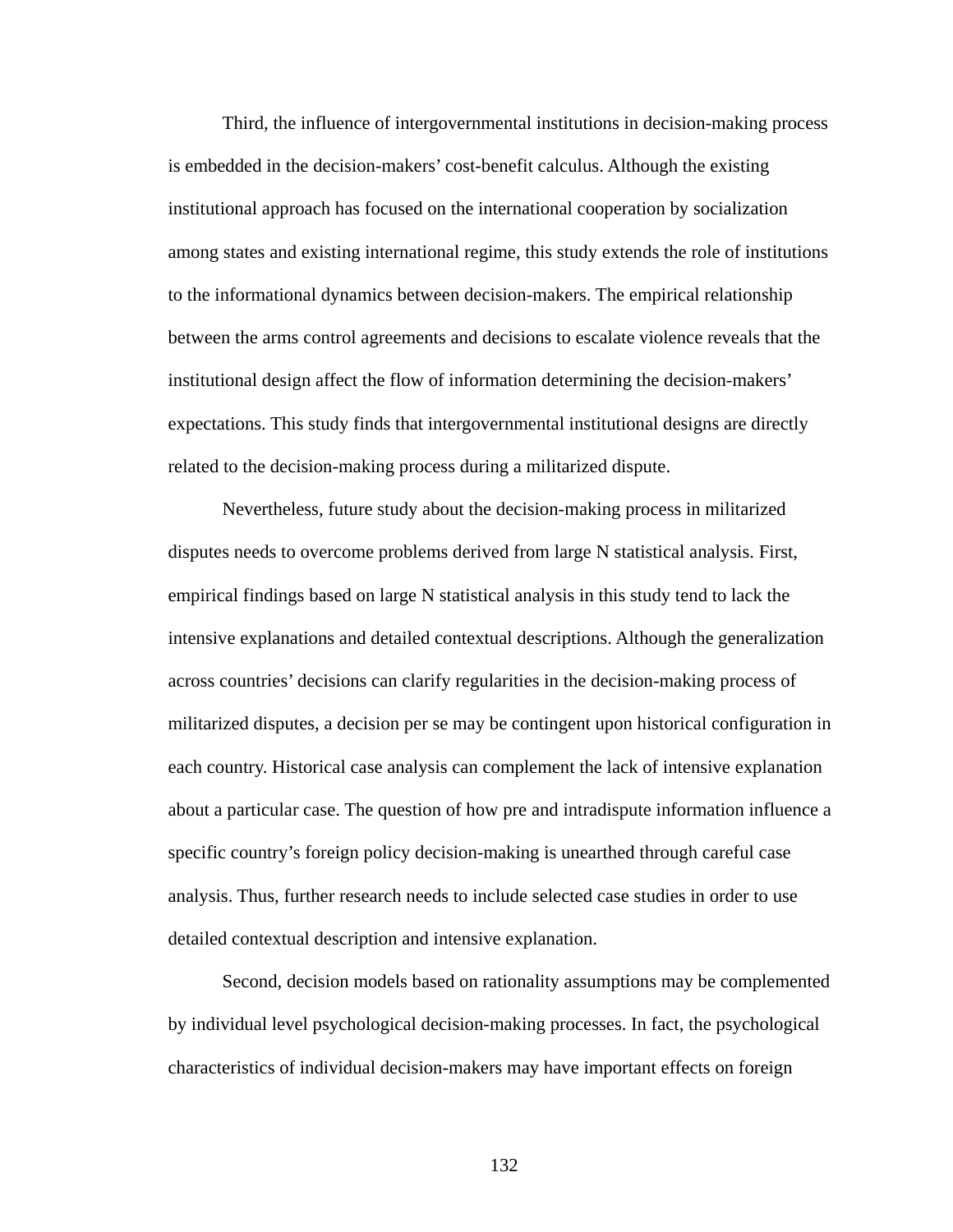policy decisions. In international relations, cognitive perspective theories have identified the psychological factors and the internal dynamics in decision making processes. This attempt seems to be a relevant analysis for explanation of idiosyncratic decisions, because cognitive psychologists attempt to find cognitive mechanisms to explain individual choice. In fact, cognitive analysis has emphasized accurate descriptions, whereas rational choice stresses logical consistency. In this sense, cognitive perspective can complement rationality assumptions, because it can open the unrecognized stage prior to cost-benefit calculus. Future study needs to investigate how individual psychological constraints are incorporated into the decision-making process before and during militarized disputes.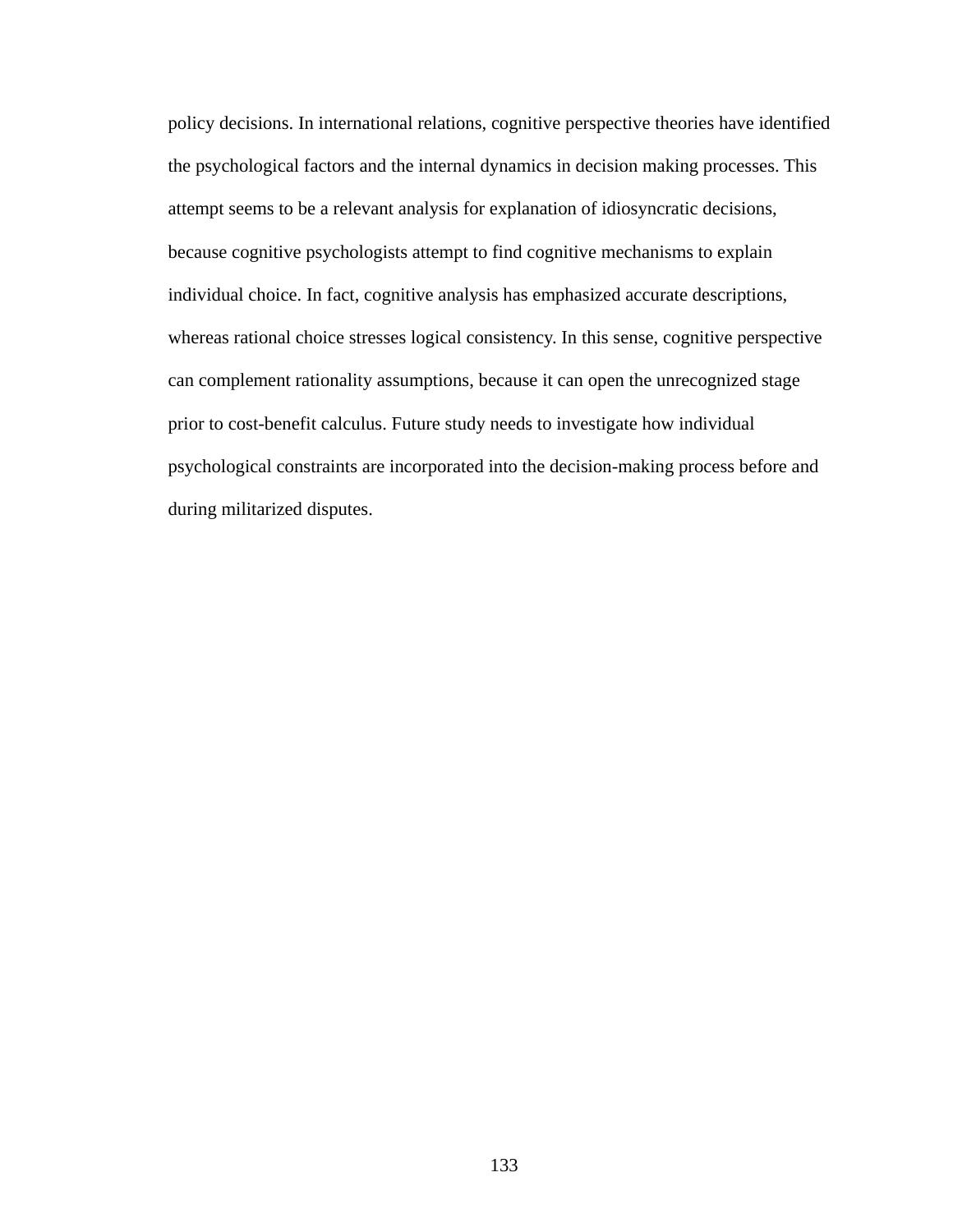|                               | <b>Initiator Model</b> |                     | <b>Target Model</b>                       |             |  |  |  |  |  |
|-------------------------------|------------------------|---------------------|-------------------------------------------|-------------|--|--|--|--|--|
| Variables                     | Victory                | Draw                | Victory                                   | Draw        |  |  |  |  |  |
| Democracy                     | $0.653***$             | $0.885***$          | $1.363***$                                | $1.501***$  |  |  |  |  |  |
|                               | (0.228)                | (0.199)             | (0.242)                                   | (0.206)     |  |  |  |  |  |
| Capability Ratio              | $-0.648$               | $-0.695*$           | 0.424                                     | $-0.353$    |  |  |  |  |  |
|                               | (0.478)                | (0.383)             | (0.544)                                   | (0.455)     |  |  |  |  |  |
| <b>Military Quality Ratio</b> | $1.113***$             | $-0.272$            | $0.997***$                                | 1.189***    |  |  |  |  |  |
|                               | (0.392)                | (0.304)             | (0.383)                                   | (0.275)     |  |  |  |  |  |
| National Capability           | $-0.522$               | $-2.671$            | $-3.008$                                  | $-1.674$    |  |  |  |  |  |
|                               | (1.906)                | (2.223)             | (2.293)                                   | (1.863)     |  |  |  |  |  |
| Population                    | 0.105                  | $0.306***$          | $-0.093$                                  | 0.019       |  |  |  |  |  |
|                               | (0.100)                | (0.073)             | (0.089)                                   | (0.070)     |  |  |  |  |  |
| <b>Risk Propensity</b>        | $-0.067$               | $0.367**$           | $-0.004$                                  | $0.421***$  |  |  |  |  |  |
|                               | (0.155)                | (0.132)             | (0.152)                                   | (0.120)     |  |  |  |  |  |
| Minor-Major dummy             | $-0.506$               | $-1.208***$         | $-1.199***$                               | $-1.057***$ |  |  |  |  |  |
|                               | (0.405)                | (0.279)             | (0.334)                                   | (0.250)     |  |  |  |  |  |
| Minor-Minor dummy             | 1.294***               | $-0.00004$          | 0.683                                     | $-0.185$    |  |  |  |  |  |
|                               | (0.405)                | (0.365)             | (0.446)                                   | (0.358)     |  |  |  |  |  |
| Major-Major dummy             | 0.068                  | $-1.023**$          | 0.161                                     | $-0.594$    |  |  |  |  |  |
|                               | (0.447)                | (0.440)             | (0.442)                                   | (0.367)     |  |  |  |  |  |
| Contiguity                    | $0.525**$              | $0.653***$          | $-0.339$                                  | 0.265       |  |  |  |  |  |
|                               | (0.226)                | (0.170)             | (0.226)                                   | (0.169)     |  |  |  |  |  |
| S                             | 0.720                  | $-0.832**$          | 0.056                                     | $-0.823**$  |  |  |  |  |  |
|                               | (0.503)                | (0.365)             | (0.527)                                   | (0.371)     |  |  |  |  |  |
| S with Leader                 | $2.143***$             | $-0.304$            | $-1.659***$                               | $-3.015***$ |  |  |  |  |  |
|                               | (0.352)                | (0.298)             | (0.394)                                   | (0.330)     |  |  |  |  |  |
| Constant                      | $-3.608***$<br>(1.115) | $-0.051$<br>(0.742) | $3.443***$<br>1.288<br>(0.872)<br>(0.703) |             |  |  |  |  |  |
| Pseudo R <sup>2</sup>         | 0.142                  |                     | 0.156                                     |             |  |  |  |  |  |
| N                             | 2332                   |                     | 2336                                      |             |  |  |  |  |  |
| Log likelihood                | $-1585.65$             |                     | $-1561.33$                                |             |  |  |  |  |  |
| $X^2$                         | 403.81                 | 425.82              |                                           |             |  |  |  |  |  |

**Table 2-1. Multinomial Logit Estimation in Outcomes of MIDs, 1816-1992**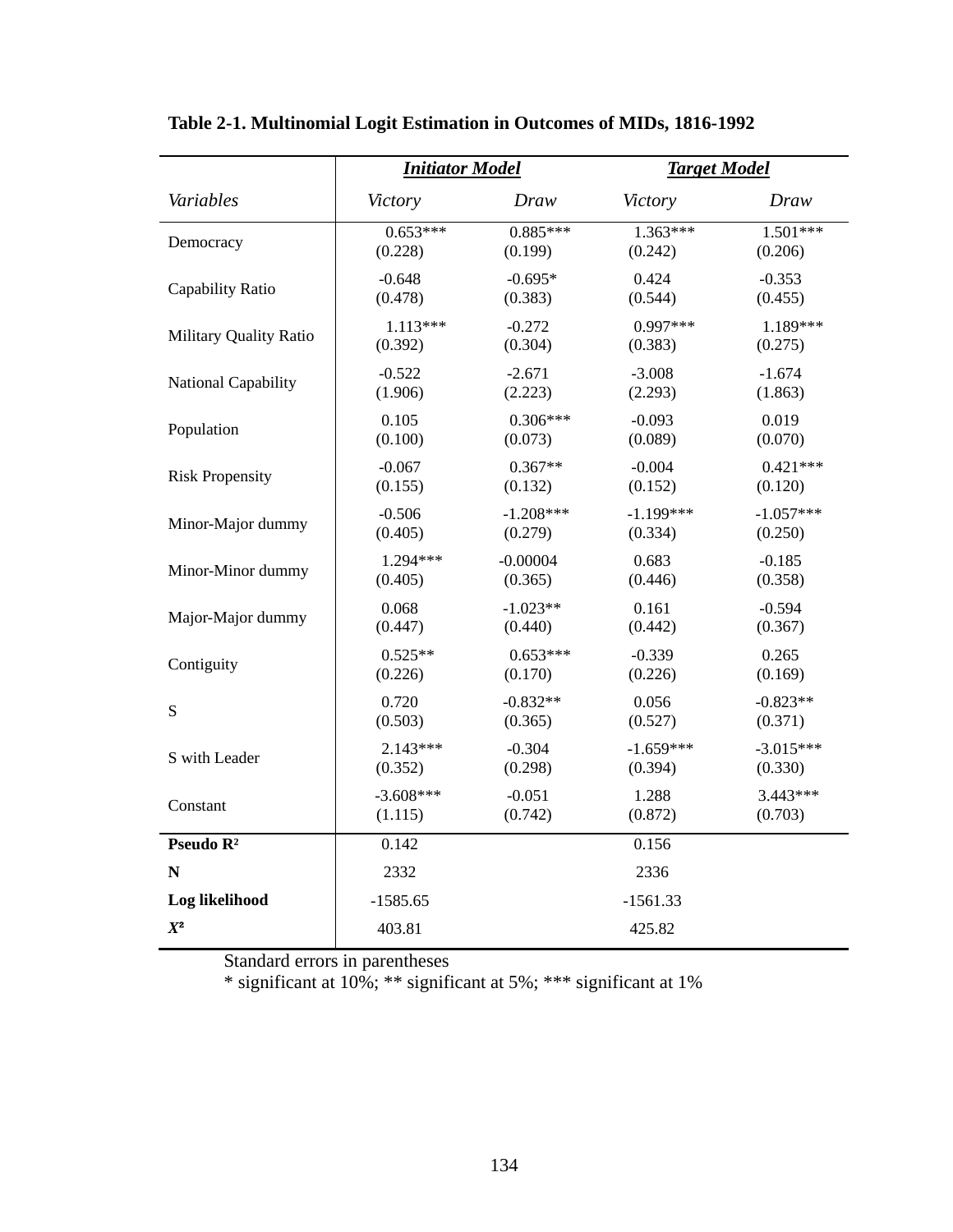|                        | <b>Observed</b> |        |       |              |  |  |  |  |  |  |  |
|------------------------|-----------------|--------|-------|--------------|--|--|--|--|--|--|--|
| <b>Predicted</b>       | Victory         | Defeat | Draw  | <b>Total</b> |  |  |  |  |  |  |  |
| Victory                | 94              | 13     | 70    | 177          |  |  |  |  |  |  |  |
| Defeat                 | $\overline{2}$  | 6      | 9     | 17           |  |  |  |  |  |  |  |
| Draw                   | 286             | 264    | 1,588 | 2,138        |  |  |  |  |  |  |  |
| Total                  | 382             | 283    | 1,667 | 2,332        |  |  |  |  |  |  |  |
| % Correct              | 24.6            | 0.02   | 95.3  |              |  |  |  |  |  |  |  |
| Pearson X <sup>2</sup> | 197.09          |        |       |              |  |  |  |  |  |  |  |
| <b>Total Correct</b>   | 75.8%           |        |       |              |  |  |  |  |  |  |  |

**Table 2-2. Observed and Predicted Outcomes in the Initiator Model** 

**Table 2-3. Observed and Predicted Outcomes in the Target Model** 

| <b>Predicted</b>       | Victory | Defeat         | Draw  | <b>Total</b> |
|------------------------|---------|----------------|-------|--------------|
| Victory                | 12      | $\overline{2}$ | 12    | 26           |
| Defeat                 | 25      | 132            | 92    | 249          |
| Draw                   | 246     | 248            | 1,563 | 2,057        |
| Total                  | 283     | 382            | 1,667 | 2,332        |
| % Correct              | 0.04    | 34.6           | 93.8  |              |
| Pearson X <sup>2</sup> | 304.11  |                |       |              |
| <b>Total Correct</b>   | 73.2 %  |                |       |              |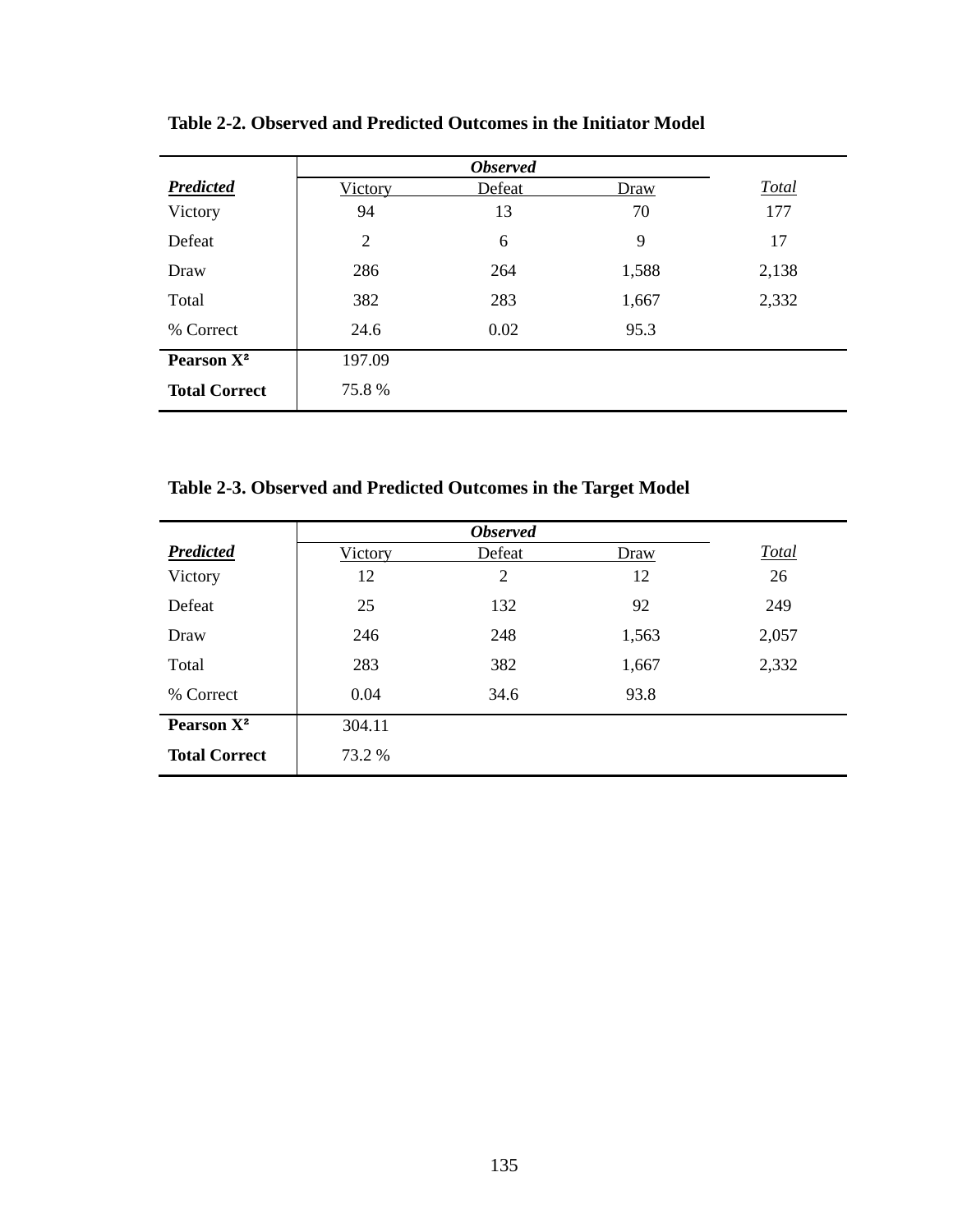| Variables             | Model 1                  | Model 2                  |
|-----------------------|--------------------------|--------------------------|
| Win                   | $0.973***$<br>(0.368)    | $-0.515$<br>(0.527)      |
| Win*Win               |                          | $6.303***$<br>(1.596)    |
| Uncertainty           | $0.812*$<br>(0.434)      | $0.870**$<br>(0.421)     |
| Regime similarity     | $-0.056***$<br>(0.008)   | $-0.055***$<br>(0.008)   |
| S-score               | $-1.170***$<br>(0.238)   | $-1.089***$<br>(0.242)   |
| Contiguity            | 2.496***<br>(0.122)      | $2.509***$<br>(0.122)    |
| Spline 1              | $0.001***$<br>(0.00008)  | $0.001***$<br>(0.00008)  |
| Spline 2              | $-0.001***$<br>(0.00005) | $-0.001***$<br>(0.00006) |
| Spline 3              | $0.001***$<br>(0.00001)  | $0.001***$<br>(0.00001)  |
| Constant              | $-3.740***$<br>(0.217)   | $-3.514***$<br>(0.195)   |
| Log likelihood        | $-7416.95$               | $-7392.38$               |
| N                     | 191,622                  | 191,622                  |
| Pseudo R <sup>2</sup> | 0.17                     | 0.17                     |
| $X^2$                 | 864.83                   | 844.65                   |

**Table 3-1. The Estimation of Logit Spline in Dispute Initiation, 1816-1992**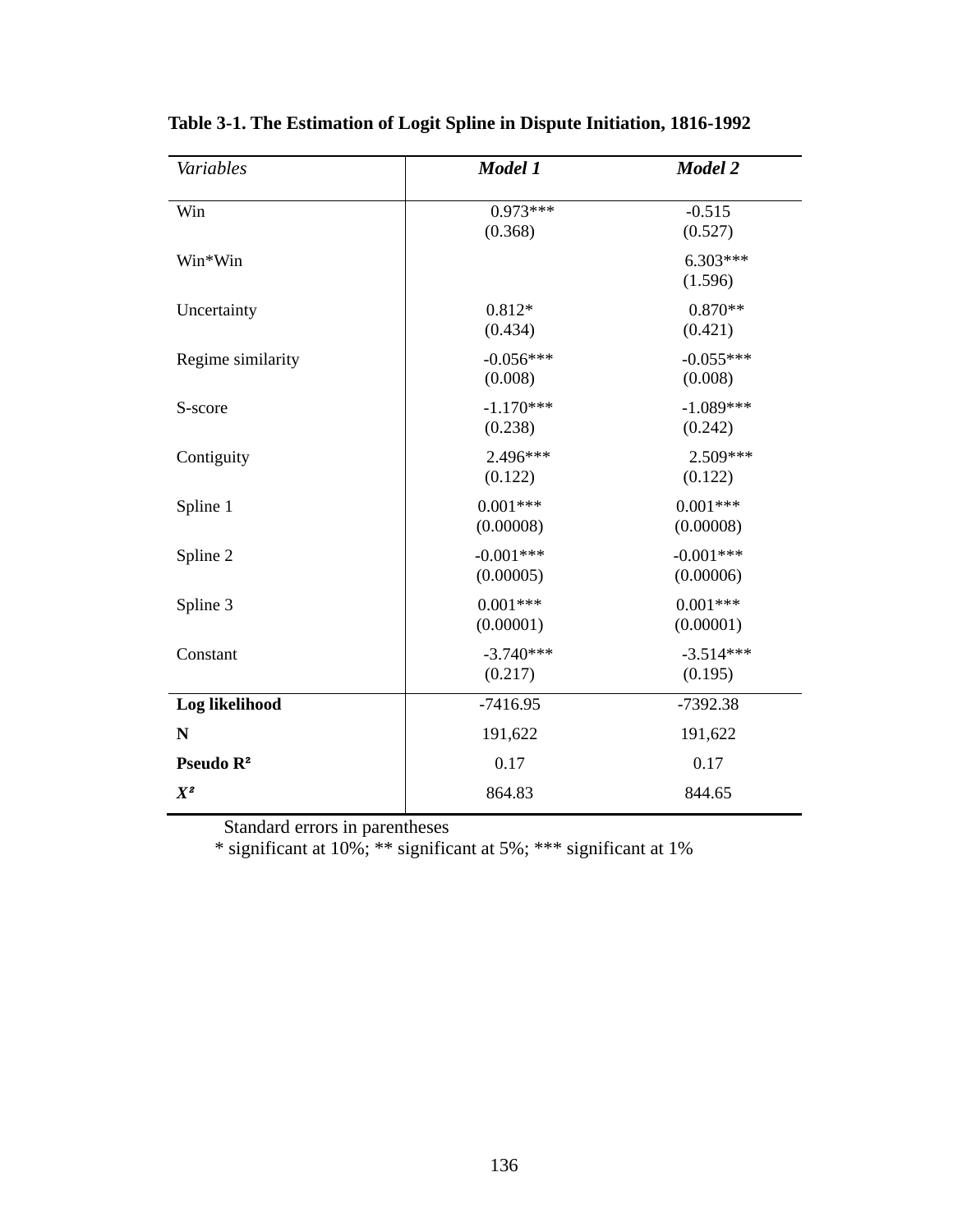| Variables                   | <b>Ordered Logit Model</b>              | <b>Binary Logit Model</b>              |
|-----------------------------|-----------------------------------------|----------------------------------------|
|                             | for Intensified Violence<br>$-0.671***$ | for Reciprocal Violence<br>$-1.503***$ |
| Arms control                | (0.151)                                 | (0.209)                                |
|                             |                                         |                                        |
| Demo initiator              | $-0.708***$                             | $-1.107***$                            |
|                             | (0.109)                                 | (0.175)                                |
| Power parity                | 0.268                                   | 0.046                                  |
|                             | (0.192)                                 | (0.315)                                |
|                             |                                         |                                        |
| Major power                 | $-0.487**$                              | $-0.636*$                              |
|                             | (0.236)                                 | (0.379)                                |
| Contiguity                  | 0.008                                   | $0.750***$                             |
|                             | (0.141)                                 | (0.205)                                |
|                             |                                         |                                        |
| Foreign policy              | $-0.229$                                | $-2.470***$                            |
|                             | (0.271)                                 | (0.492)                                |
| Third party                 | 0.166                                   | $-0.522***$                            |
|                             | (0.127)                                 | (0.165)                                |
|                             |                                         |                                        |
| Peace year                  | $-0.001$                                | $-0.011***$                            |
|                             | (0.003)                                 | (0.004)                                |
| Constant                    |                                         | 4.426***                               |
|                             |                                         | (0.421)                                |
|                             |                                         |                                        |
| Cut 1                       | $-6.533$                                |                                        |
|                             | (0.510)                                 |                                        |
| Cut 2                       |                                         |                                        |
|                             | $-3.595$<br>(0.240)                     |                                        |
|                             |                                         |                                        |
| Cut 3                       | $-1.278$                                |                                        |
|                             | (0.207)                                 |                                        |
|                             |                                         |                                        |
| Cut 4                       | 2.325                                   |                                        |
|                             | (0.214)                                 |                                        |
| ${\bf N}$                   | 2014                                    | 2014                                   |
| Log likelihood              | $-1901.427$                             | $-685.511$                             |
|                             |                                         |                                        |
| $\mathfrak{X}^{\mathbf{2}}$ | 92.84                                   | 172.85                                 |

**Table 4-1. The Effect of Arms Control on Escalation in MID, 1946-2000**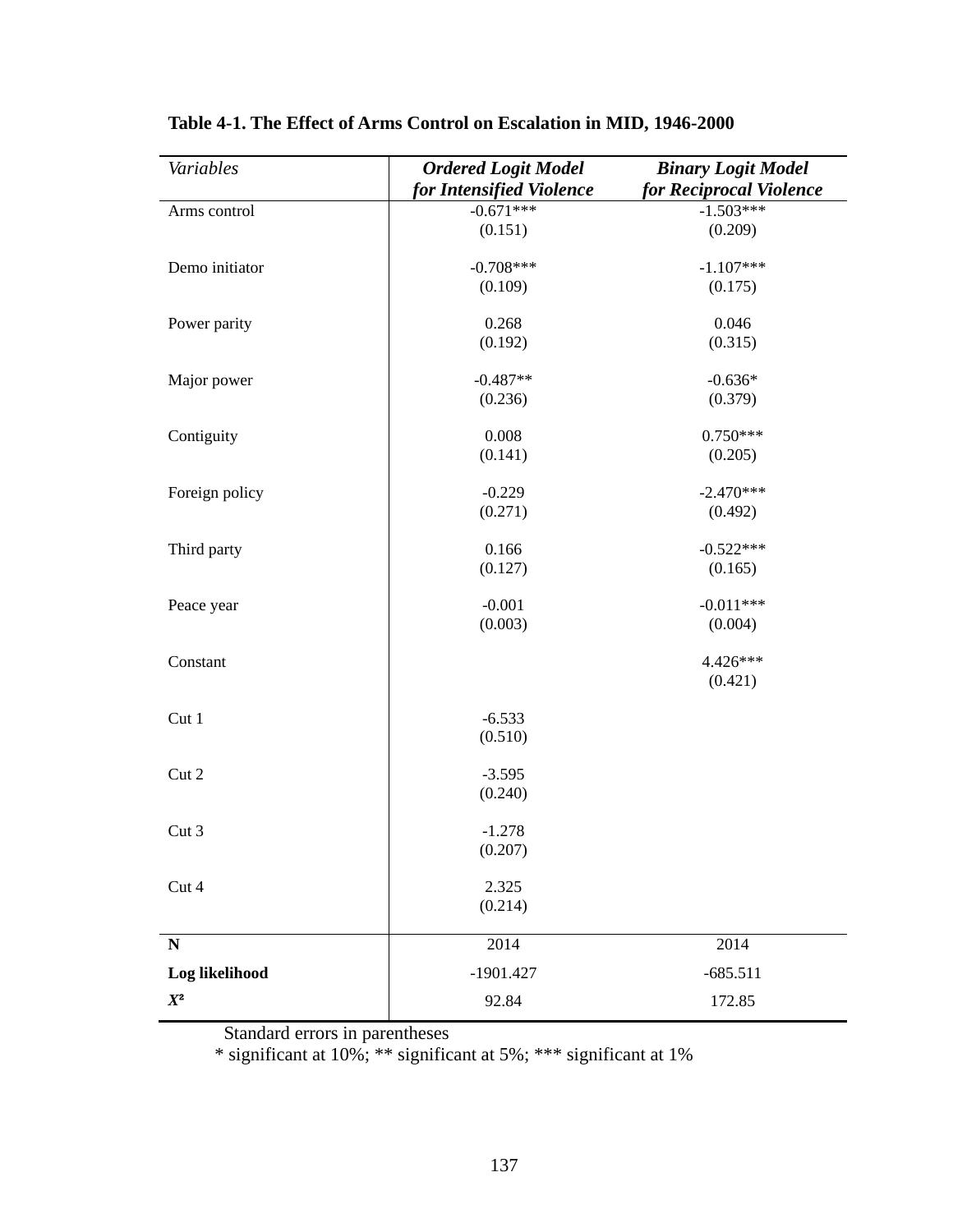| Variables                     |                     | <b>Intensified Violence Model</b> |                     | <b>Reciprocal Violence Model</b> |  |  |  |
|-------------------------------|---------------------|-----------------------------------|---------------------|----------------------------------|--|--|--|
|                               | <b>Outcome</b>      | <b>Selection</b>                  | <b>Outcome</b>      | <b>Selection</b>                 |  |  |  |
| Arms control                  | $-1.350(0.388)$ *** |                                   | $-0.925(0.132)$ *** |                                  |  |  |  |
| Demo initiator                | $-0.129(0.126)$     |                                   | $-0.317(0.108)$ *** |                                  |  |  |  |
| Power parity                  | 0.142(0.200)        |                                   | 0.003(0.190)        |                                  |  |  |  |
| Major power                   | $-0.294(0.331)$     |                                   | $-0.491(0.312)$     |                                  |  |  |  |
| Contiguity                    | $-0.674(0.296)$ **  |                                   | 0.191(0.358)        |                                  |  |  |  |
| Foreign policy                | $0.586(0.280)$ **   |                                   | $-0.906(0.333)$ *** |                                  |  |  |  |
| Third party                   | $1.215(0.166)$ ***  |                                   | $-0.209(0.096)$ **  |                                  |  |  |  |
| <i>Initiation</i><br>Constant | $-1.528(0.807)$     |                                   | $2.519(0.694)$ ***  |                                  |  |  |  |
| Demo initiator                |                     | $-0.089(0.031)$ ***               |                     | $-0.088(0.031)$ ***              |  |  |  |
| Power parity                  |                     | $-0.263(0.081)$                   |                     | $-0.026(0.081)$                  |  |  |  |
| Major power                   |                     | $1.025(0.233)$ ***                |                     | $1.026(0.233)$ ***               |  |  |  |
| Contiguity                    |                     | $1.133(0.051)$ ***                |                     | $1.132(0.051)$ ***               |  |  |  |
| Foreign policy                |                     | $-0.558(0.90)$ ***                |                     | $-0.556(0.090)$ ***              |  |  |  |
| Spline 1                      |                     | $0.001(0.0001)$ ***               |                     | $0.001(0.0001)$ ***              |  |  |  |
| Spline 2                      |                     | $-0.001(0.0001)$ ***              |                     | $-0.001(0.0001)$ ***             |  |  |  |
| Spline 3                      |                     | $0.0001(0.0001)$ ***              |                     | $0.0001(0.0001)$ ***             |  |  |  |
| Escalation<br>Constant        |                     | $-2.128(0.064)$ ***               |                     | $-2.129(0.063)$ ***              |  |  |  |
| $\rho$ Selection effect       |                     | $-0.250(0.272)$                   |                     | $-0.168(0.294)$                  |  |  |  |
| $\mathbf N$                   | 1732                | 291240                            | 1732                | 291240                           |  |  |  |
| Log-likelihood                | -8838.686           |                                   | -9133.710           |                                  |  |  |  |
| $X^2$                         | 83.55               |                                   | 100.11              |                                  |  |  |  |

## **Table 4-2. Two-Stage Probit Estimations of Escalation in Politically Active Dyads, 1946-2000**

Note: Wald chi-square test for independent equations= 0.33 (Not significant). For the selection equation, n= 291,240; for the outcome equation, n= 1732. Standard errors in parentheses, \* significant at 0.1%; \*\* at 0.05%; \*\*\* at 0.01%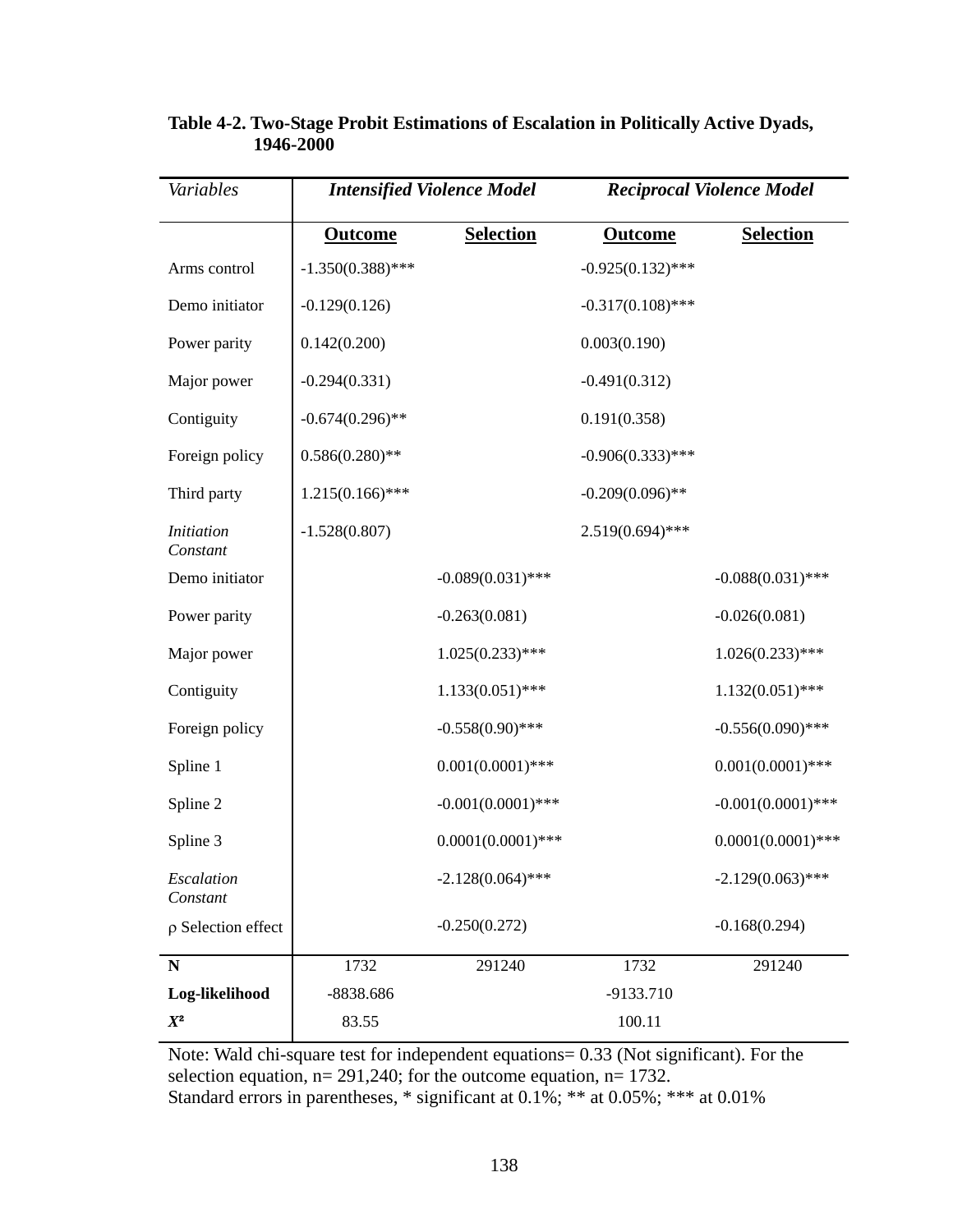|                                               | <b>Number (Proportion)</b> |
|-----------------------------------------------|----------------------------|
| Number of airpower coercion in MID            | 64 (2.51%)                 |
| Number of airpower coercion by MID initiators | 41 $(1.61\%)$              |
| <b>Total number of MID</b>                    | 2554                       |

## **Table 5-1. Frequency of Airpower Coercion Associated with MID, 1919-2000**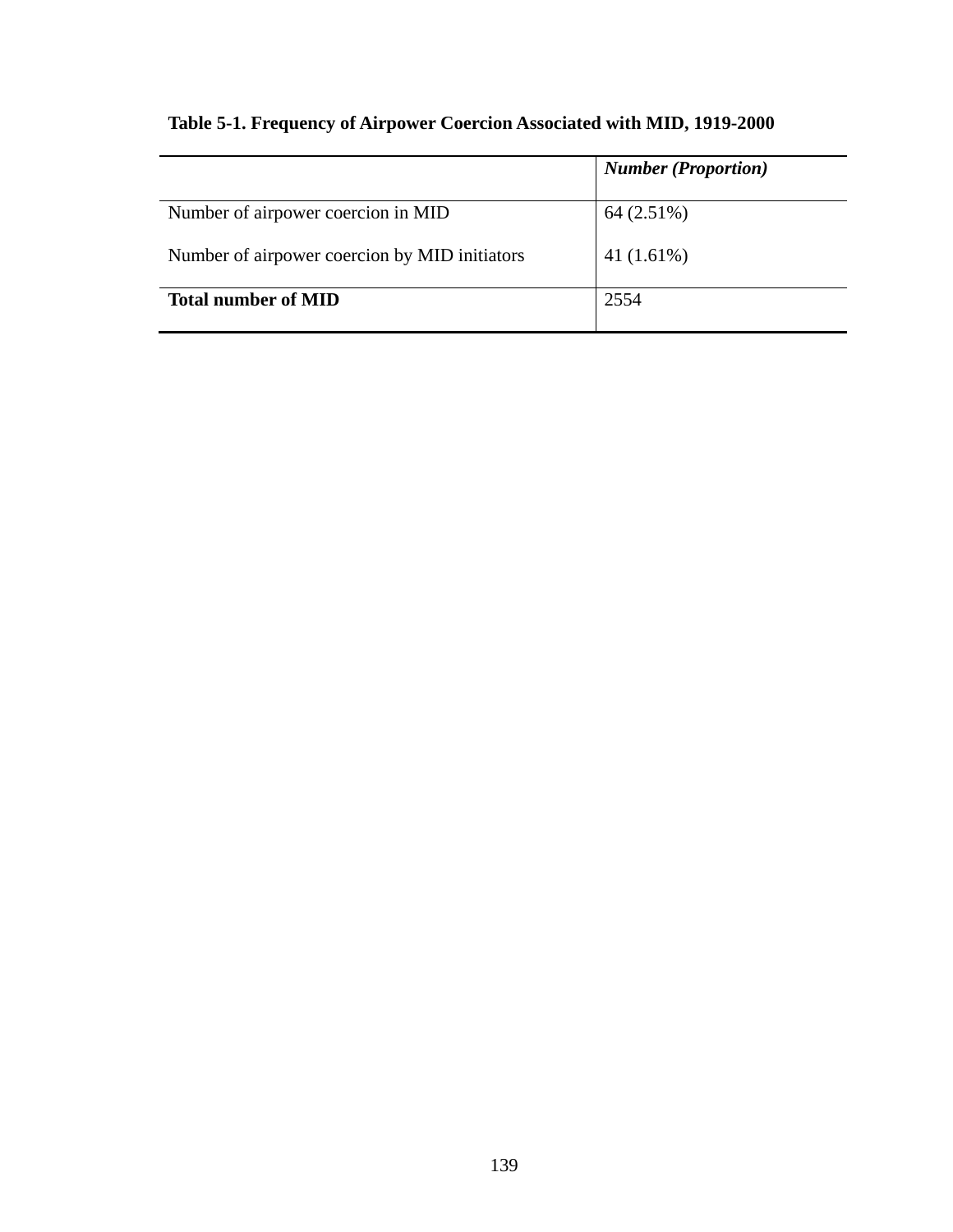| Variables                              | Model 1     | Model 2     |
|----------------------------------------|-------------|-------------|
| Initiator's airpower                   | $-0.708***$ | $-1.514***$ |
|                                        | (0.073)     | (0.381)     |
| Democratic initiator                   | $-0.062$    | $0.180**$   |
|                                        | (0.065)     | (0.080)     |
| Democratic dyads                       | 0.309       | 0.113       |
|                                        | (0.128)     | (0.097)     |
| Military power ratio                   | $0.001***$  | $0.001***$  |
|                                        | (0.001)     | (0.001)     |
| Contiguity                             | $-0.099*$   | $-0.097*$   |
|                                        | (0.052)     | (0.057)     |
| Alliance                               | $-0.248***$ | $-0.290***$ |
|                                        | (0.053)     | (0.070)     |
| Third party with initiator             | $-0.028***$ | $-0.618***$ |
|                                        | (0.026)     | (0.048)     |
| Reciprocal violence                    | $-0.496***$ | $-0.469***$ |
|                                        | (0.047)     | (0.071)     |
| Initiator's airpower $\times$ ln(time) |             | $0.163**$   |
|                                        |             | (0.058)     |
| Democratic initiator $\times$ ln(time) |             | $-0.066***$ |
|                                        |             | (0.018)     |
| N                                      | 2247        | 2247        |
| Log likelihood                         | $-15070.52$ | $-15062.92$ |
| $X^2$                                  | 288.75      | 322.47      |

**Table 5-2. The Duration Model for Initiators' Use of Airpower in MID, 1919-2000**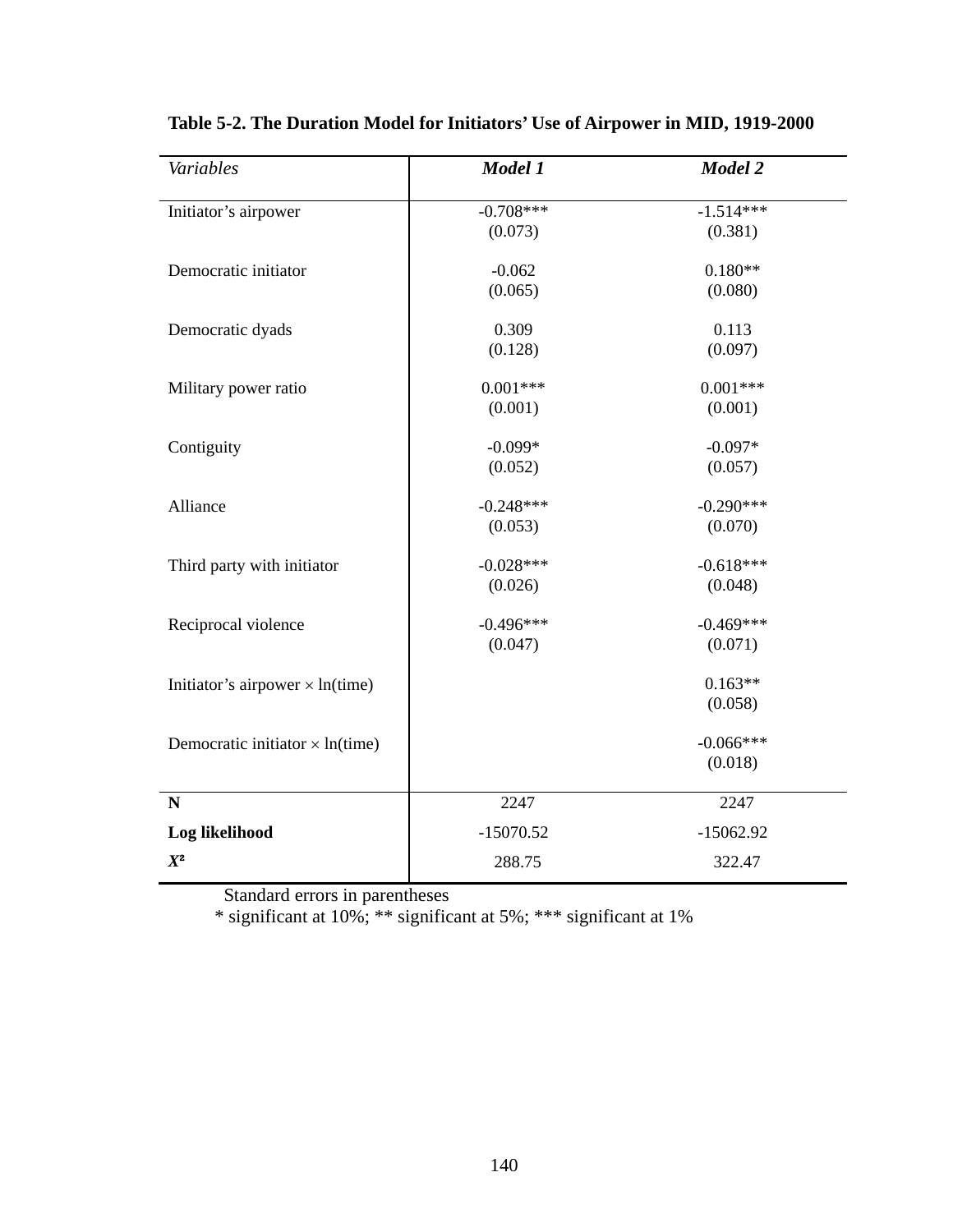| Variables            | Coefficient |               |
|----------------------|-------------|---------------|
| Disputant's airpower | 1.999       | $(0.352)$ *** |
|                      |             |               |
| Democratic dyads     | $-0.229$    | (0.294)       |
| Contiguity           | $-0.204$    | (0.168)       |
| Military power ratio | 0.001       | $(0.001)$ **  |
| Alliance             | $-0.602$    | $(0.189)$ *** |
| Third party          | 0.172       | $(0.010)$ *** |
| Reciprocal violence  | 0.098       | (0.211)       |
| Constant             | $-1.876$    | $(0.300)$ *** |
| $\mathbf N$          | 2274        |               |
| Log likelihood       | $-842.41$   |               |
| $X^2$                | 387.61      |               |

**Table 5-3. Logit Estimation for Decisive Outcomes in MID, 1919-2000**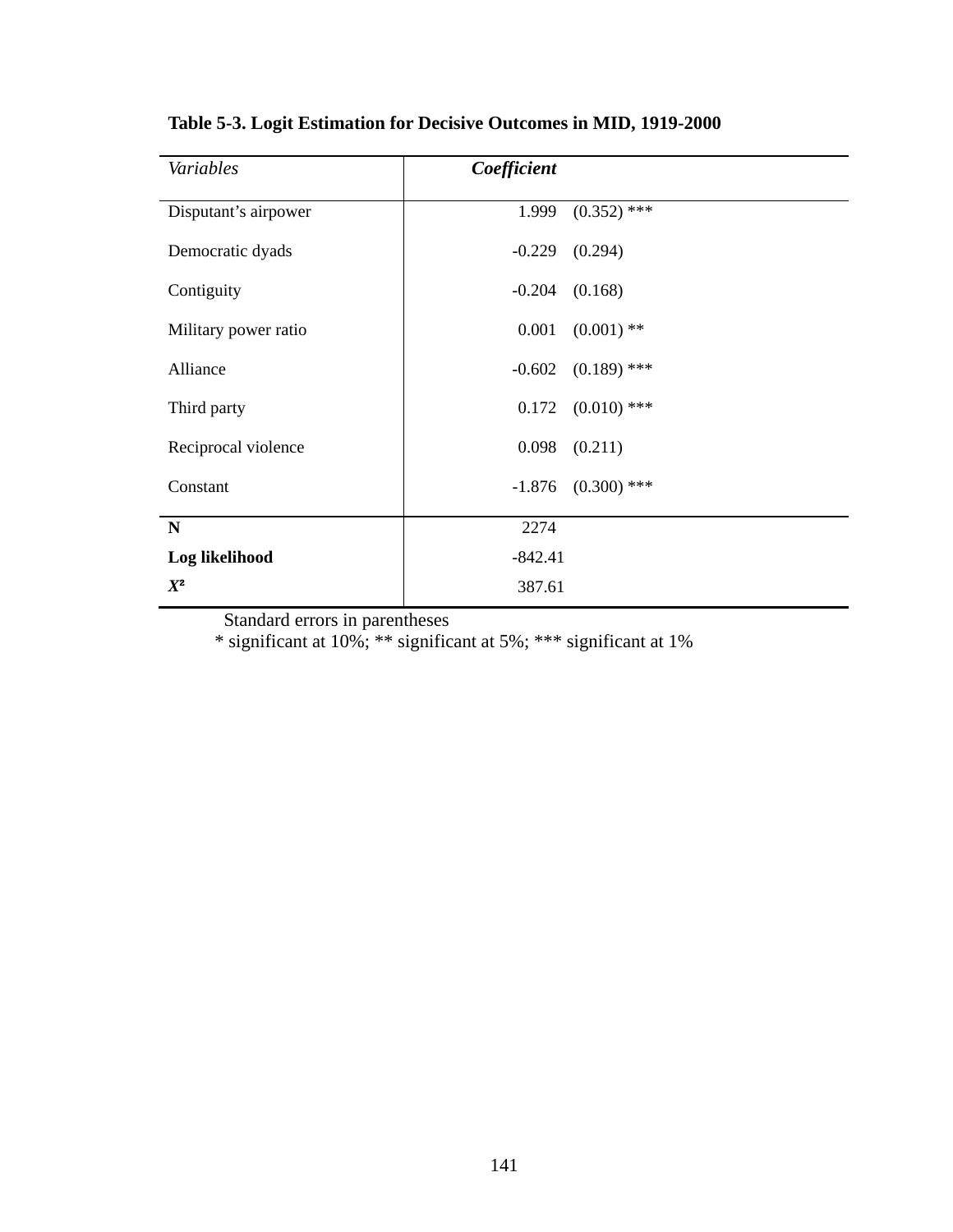| Variables                              | Model 1                | Model 2                |
|----------------------------------------|------------------------|------------------------|
| Disputants' airpower                   | $-0.649***$<br>(0.053) | $-1.848***$<br>(0.338) |
| Democratic dyads                       | $0.256**$<br>(0.131)   | $0.209**$<br>(0.095)   |
| Military power ratio                   | $0.001***$<br>(0.001)  | $0.001***$<br>(0.001)  |
| Contiguity                             | $-0.091$<br>(0.055)    | $-0.103*$<br>(0.059)   |
| Alliance                               | $-0.242***$<br>(0.057) | $-0.241***$<br>(0.071) |
| Third party                            | $-0.028***$<br>(0.003) | $-0.035***$<br>(0.005) |
| Reciprocal violence                    | $-0.466***$<br>(0.057) | $-0.844***$<br>(0.076) |
| Disputants' airpower $\times$ ln(time) |                        | $0.228***$<br>(0.064)  |
| Third party $\times$ ln(time)          |                        | $0.002*$<br>(0.001)    |
| Reciprocal violence $\times$ ln(time)  |                        | $0.149***$<br>(0.026)  |
| $\mathbf N$                            | 2247                   | 2247                   |
| Log likelihood                         | $-15095.89$            | $-15076.12$            |
| $X^2$                                  | 160.52                 | 309.36                 |

**Table 5-4. The Duration Model for Disputants' Use of Airpower in MID, 1919-2000**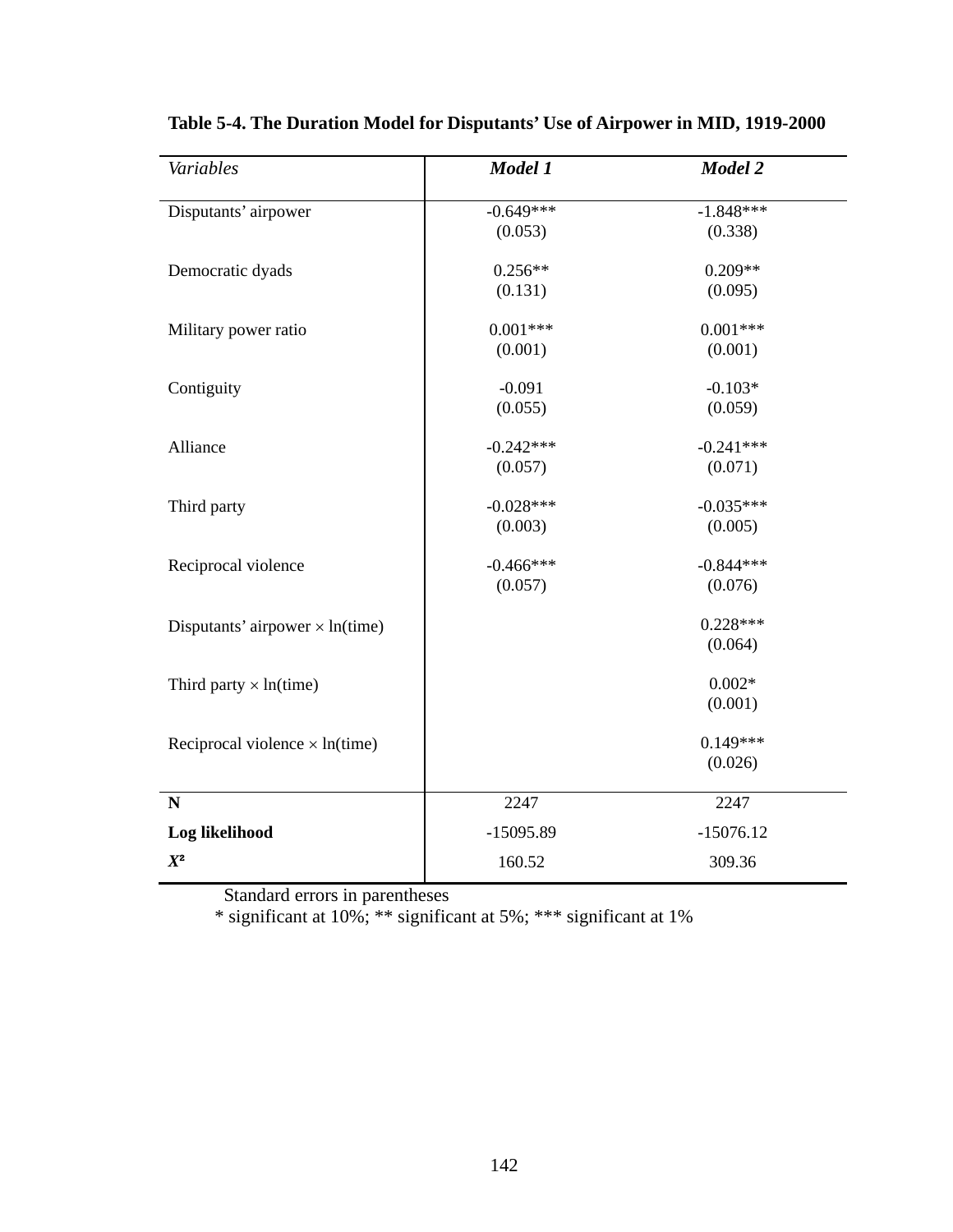## **Figure 1-1. Interconnection of Decision-making in Militarized Disputes**



Pre-dispute information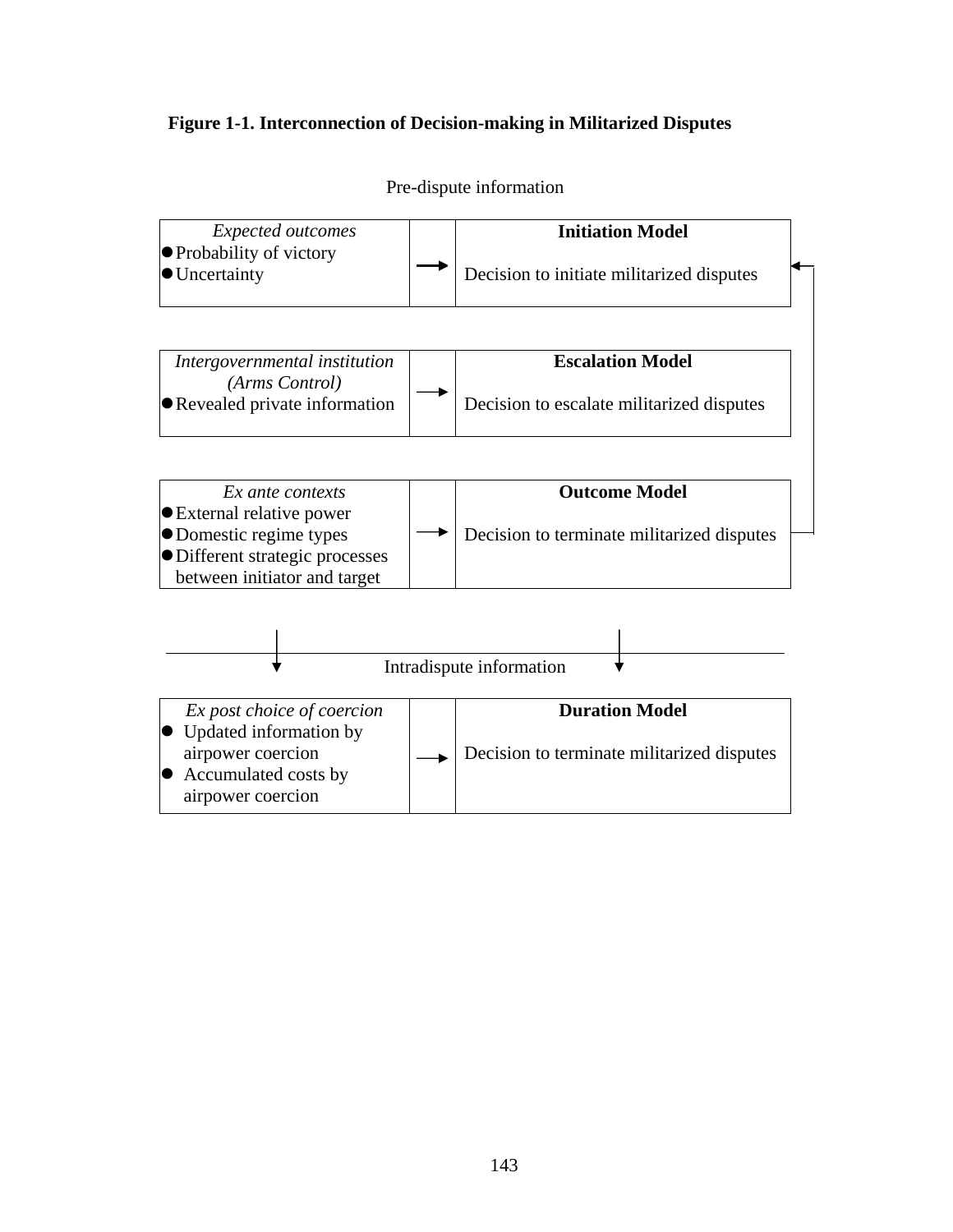

**Figure 2-1 Distribution of Predictions for Observed Outcomes in the Initiator Model**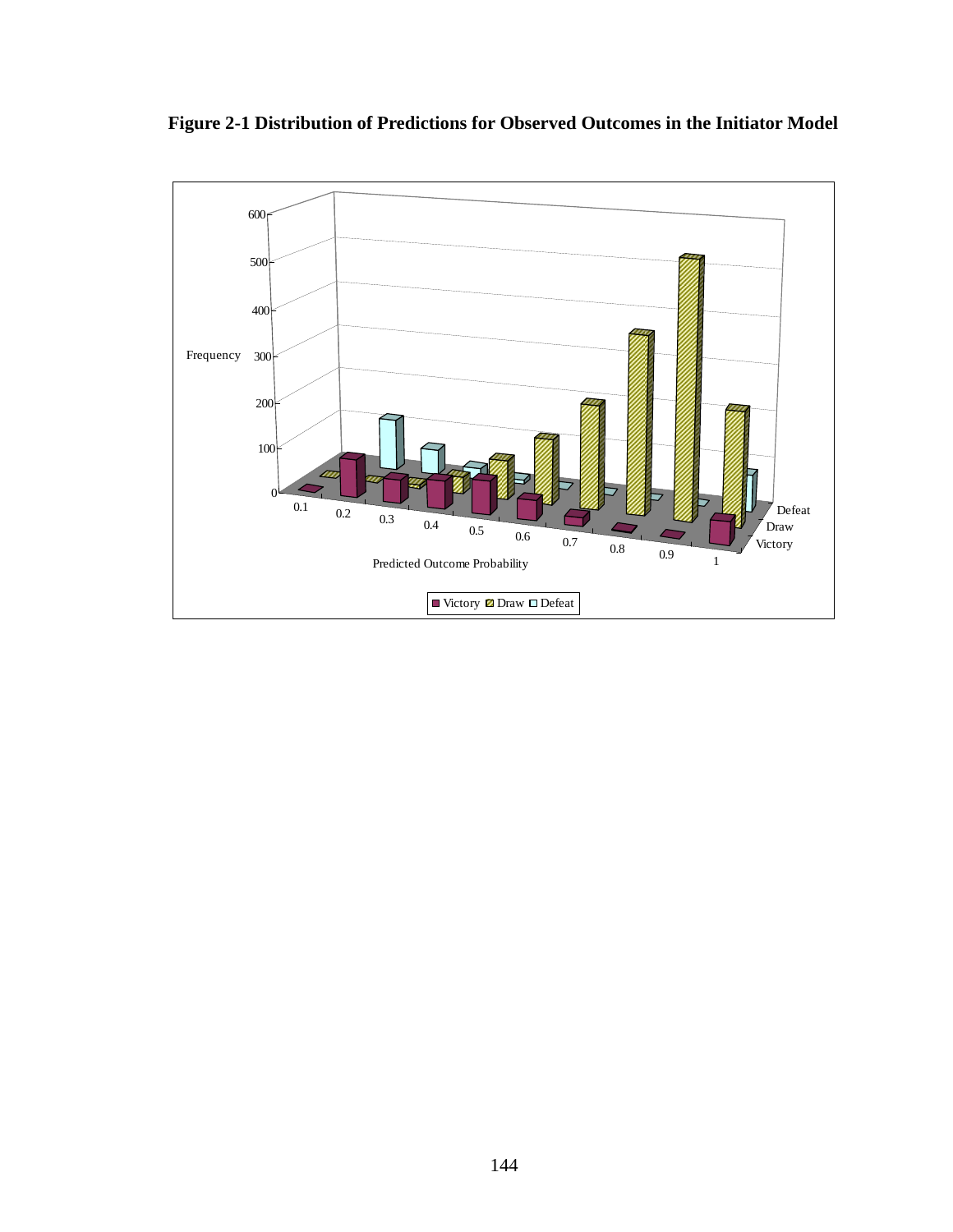

**Figure 2-2. Distribution of Predictions for Observed Outcomes in the Target Model**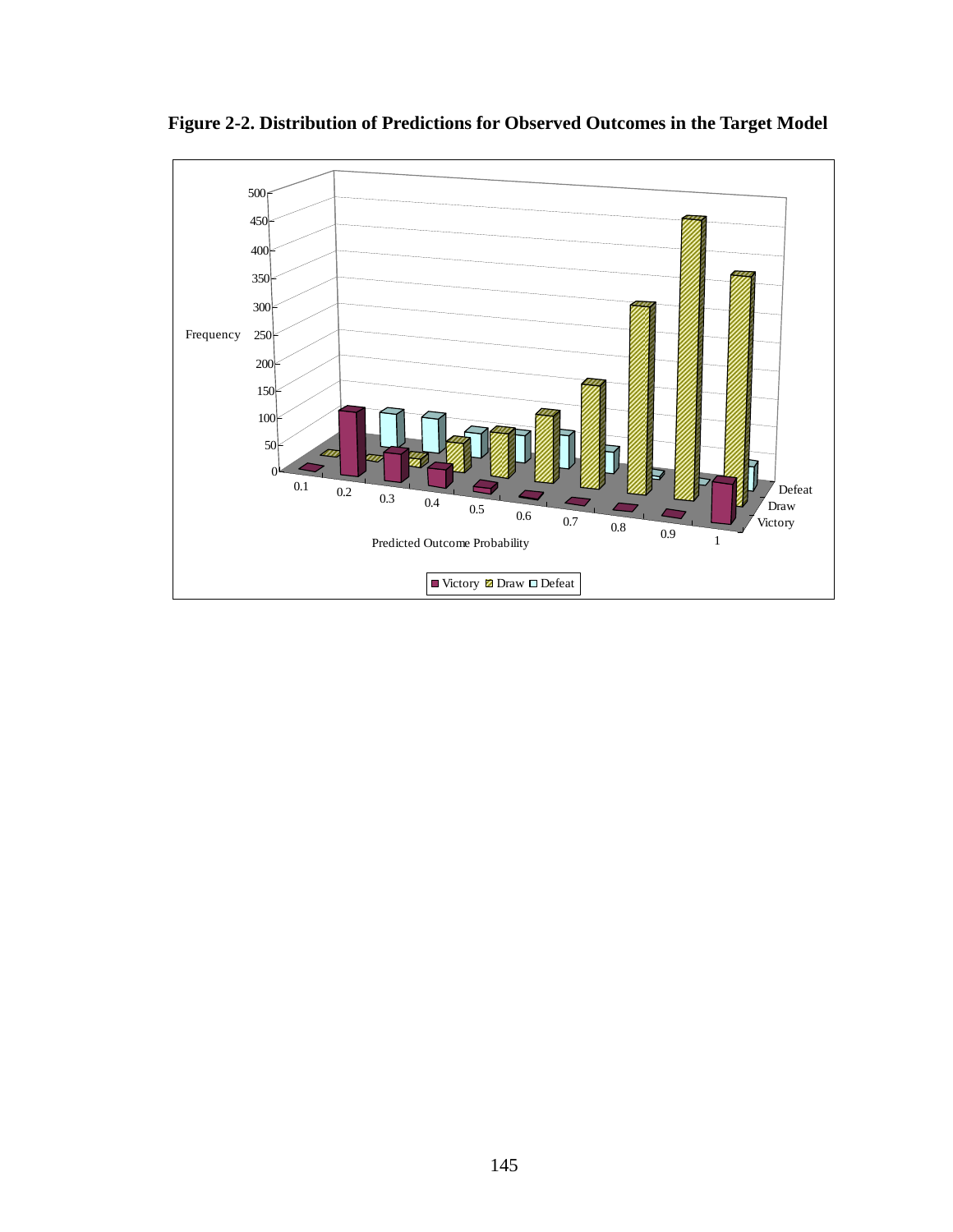**Figure 3-1. Probability of Dispute Initiation as a Function of Probability of Victory** 

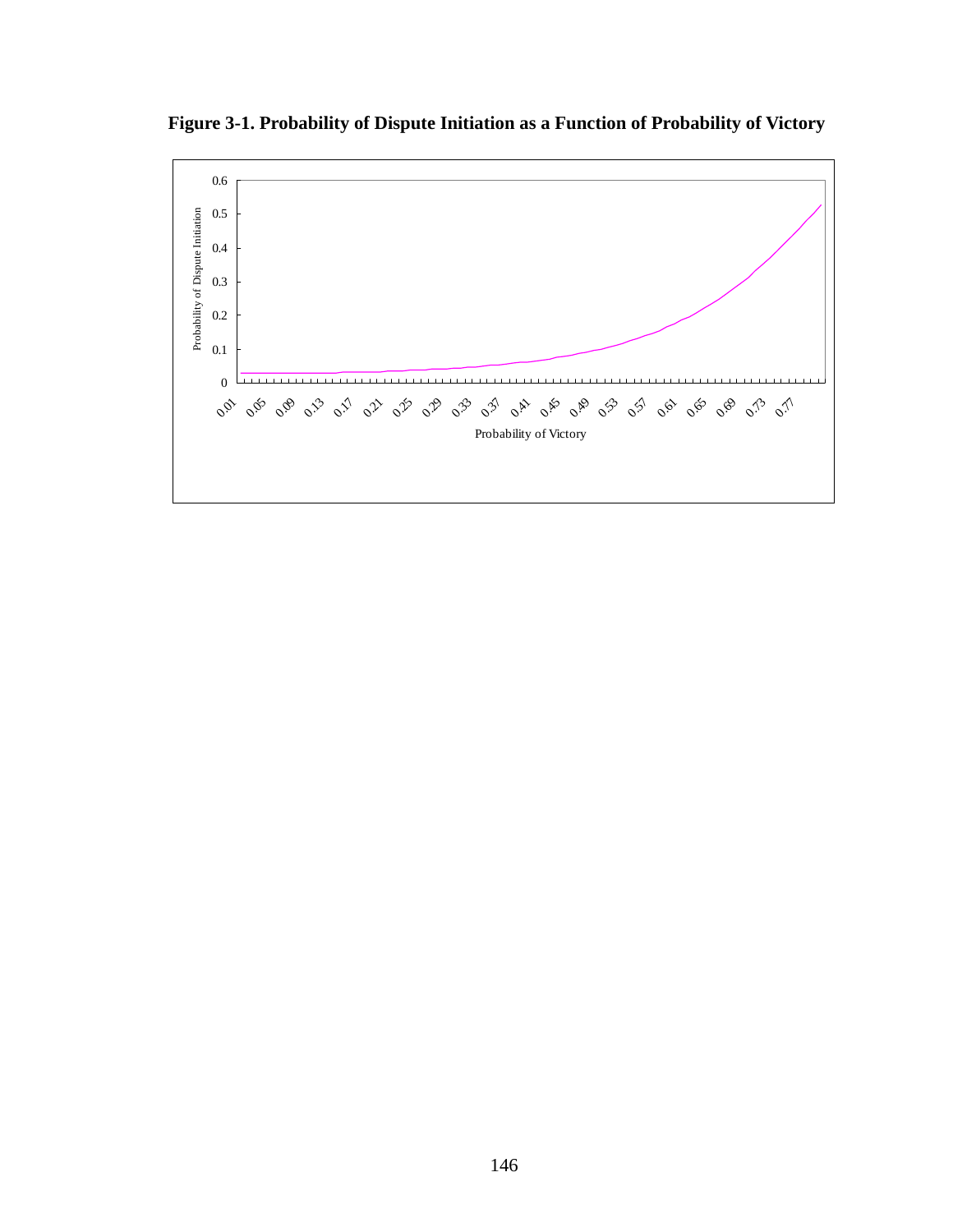**Figure 3-2. Probability of Dispute Initiation as a Function of Uncertainty and Probability of Victory** 

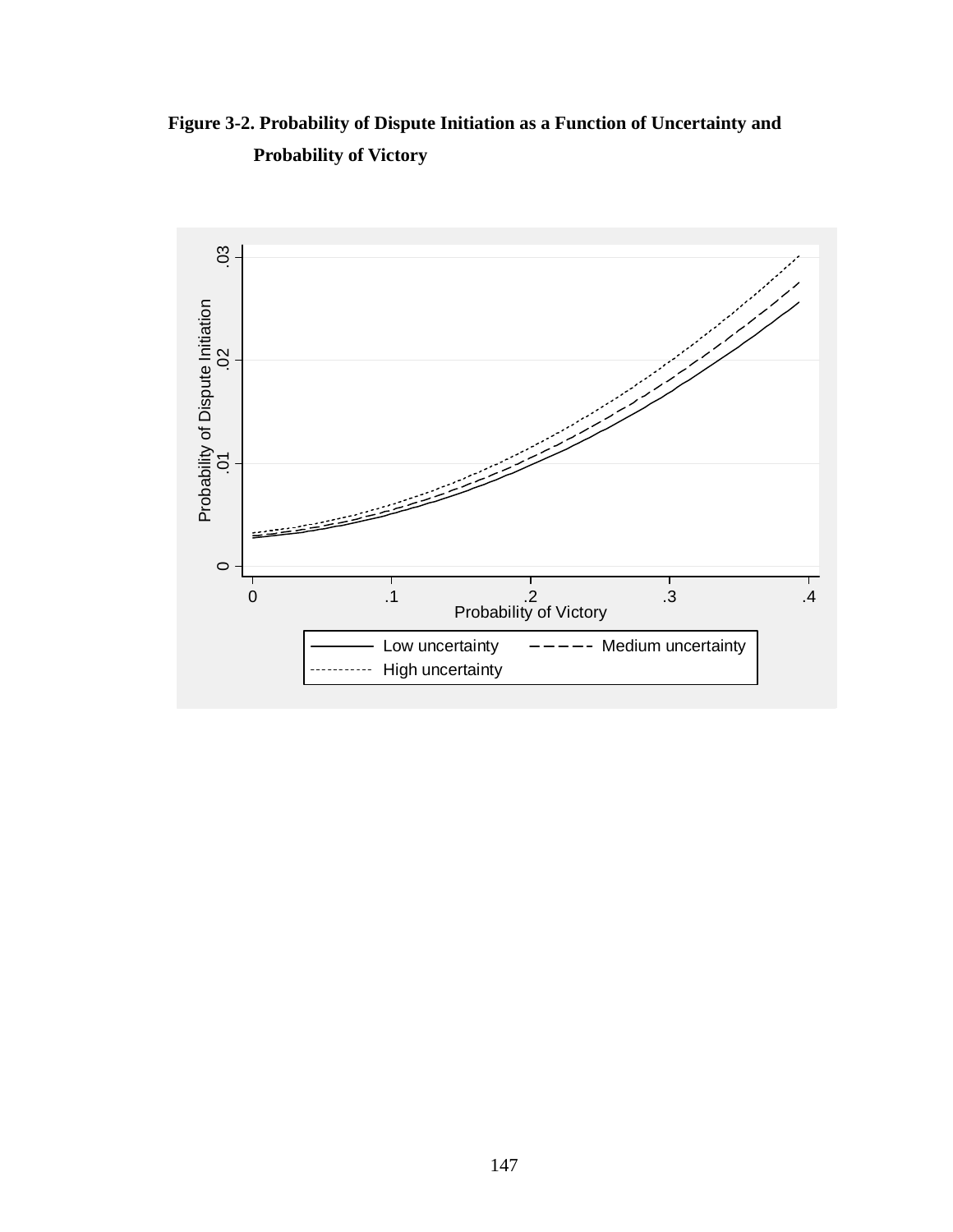

**Figure 3-3. Probability of Victory and Uncertainty in Iran and Iraq, 1950-1982**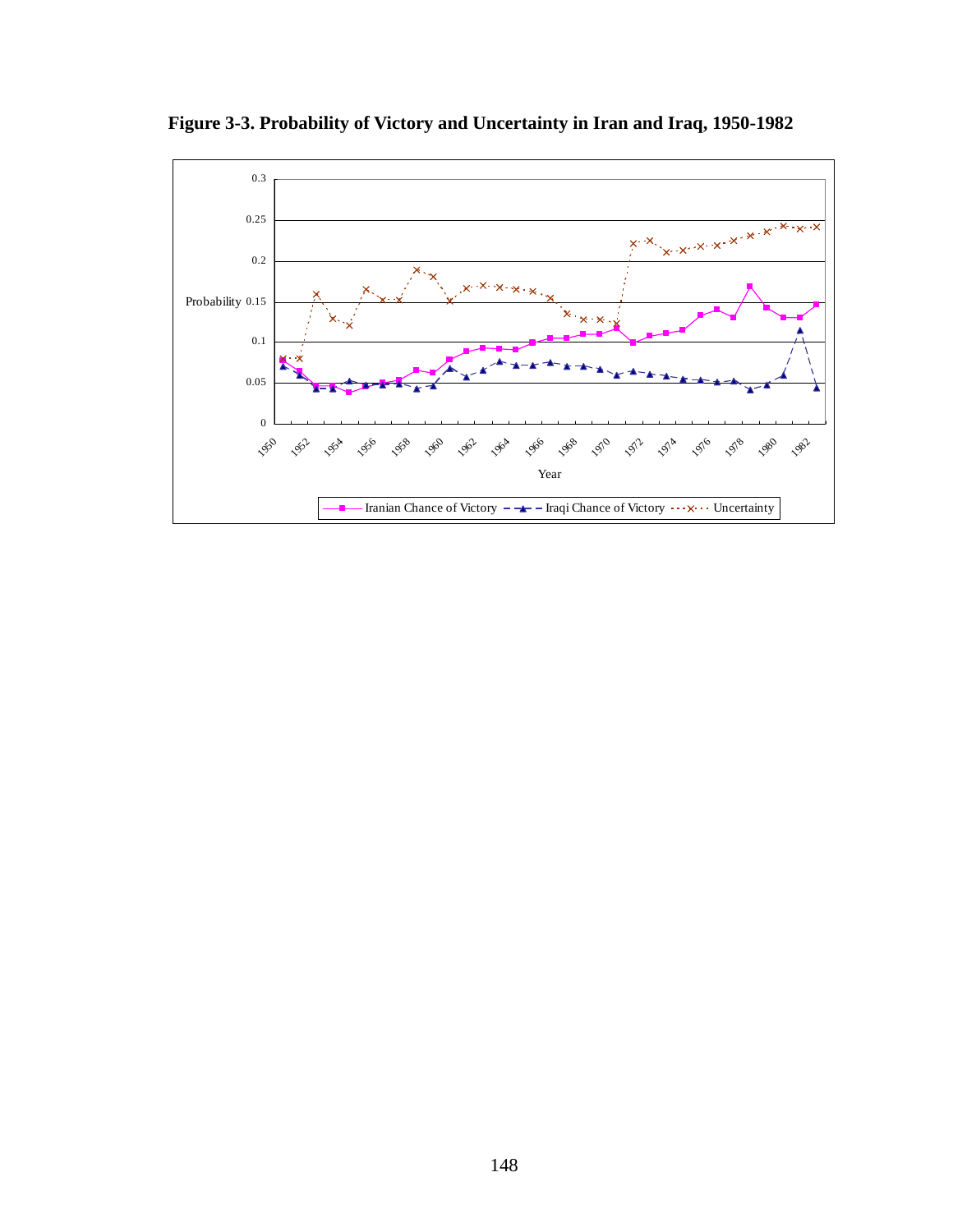**Figure 5-1. Hazard Ratio by Duration: Initiators' Airpower Variable** 

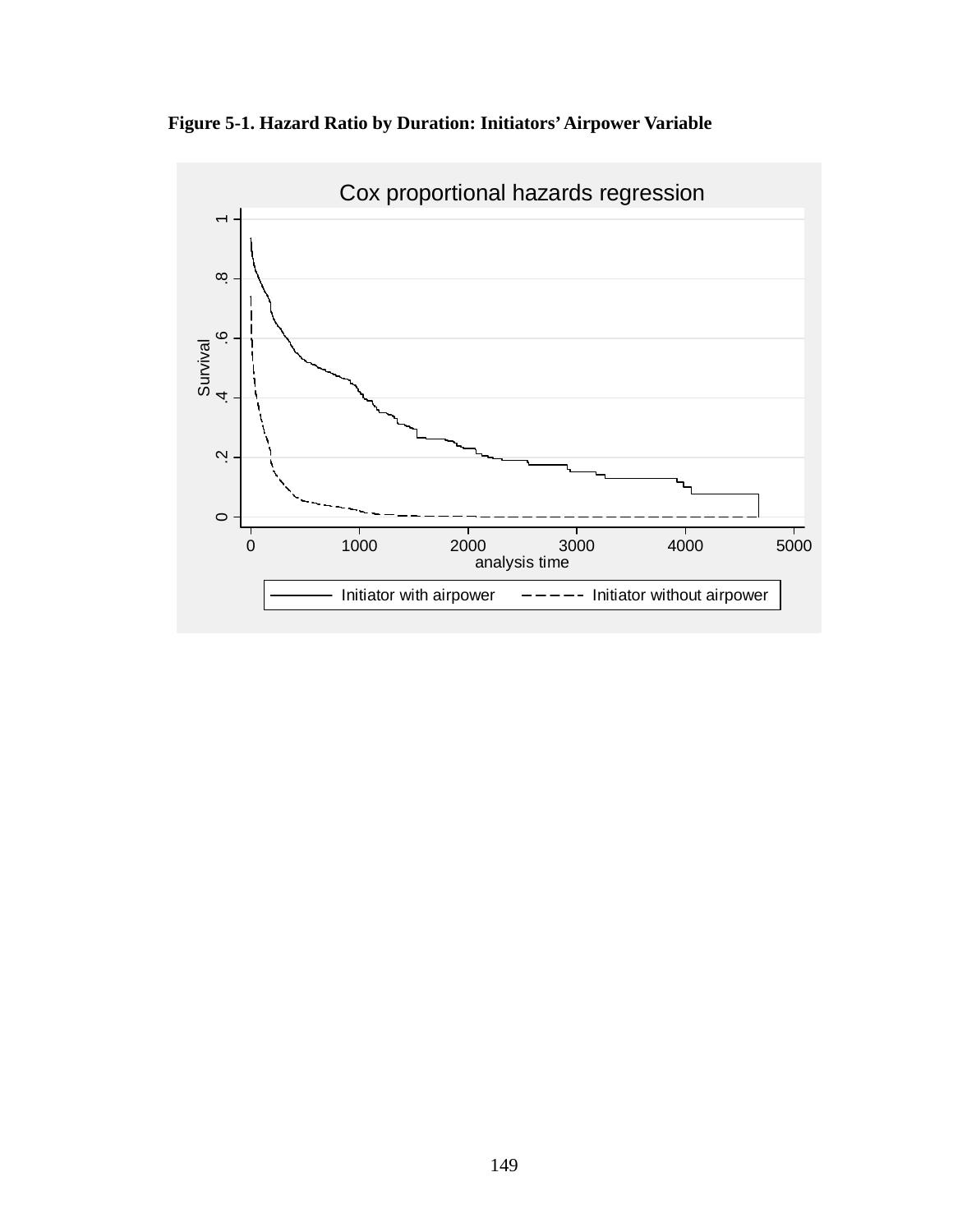**Figure 5-2. Hazard Ratio by Duration: Disputants' Airpower Variable** 

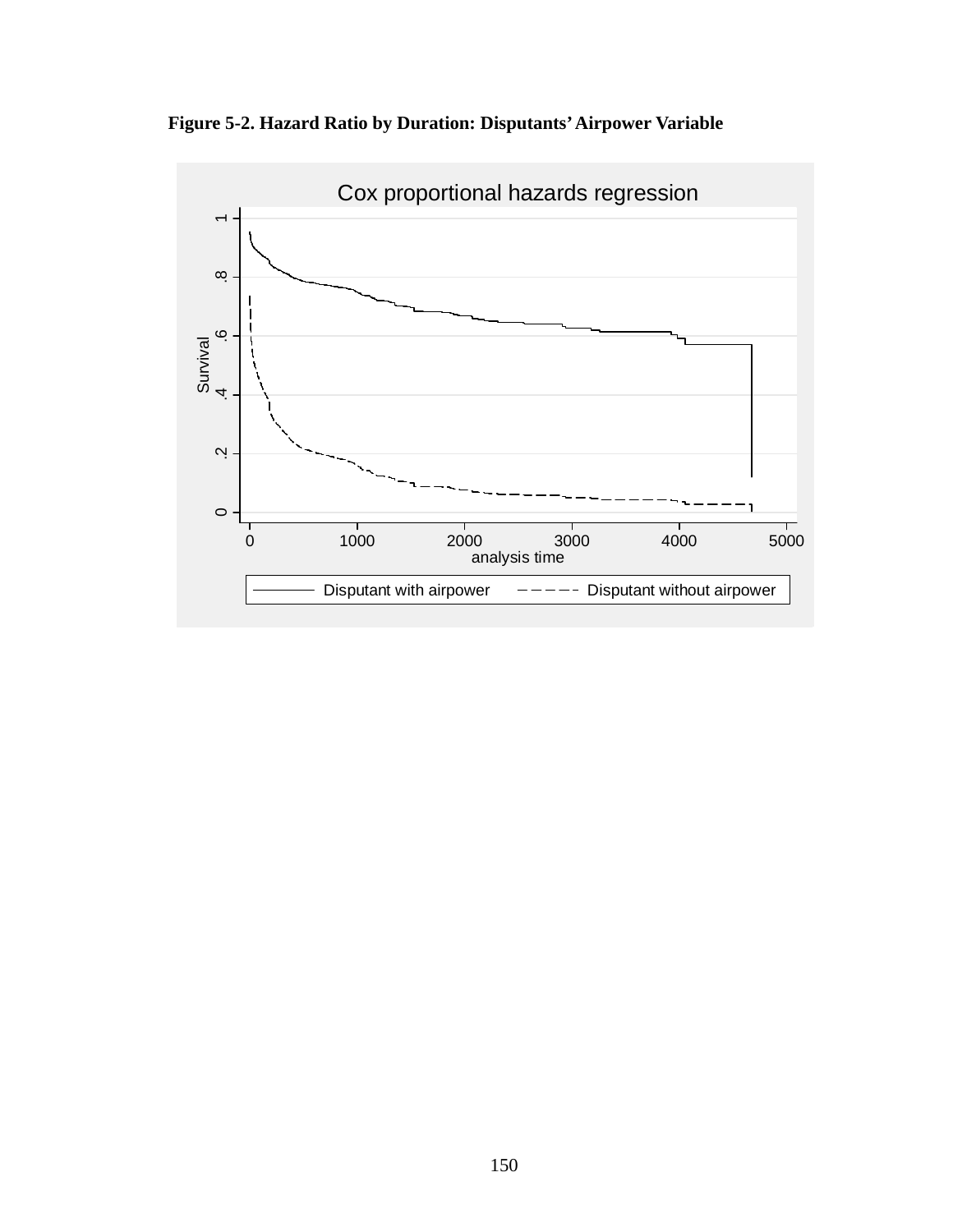| Column                                  | Description                                                                                                     |
|-----------------------------------------|-----------------------------------------------------------------------------------------------------------------|
| <b>MID</b> Number                       | <b>MID</b> number                                                                                               |
| COW code A                              | COW number of state A in dyad                                                                                   |
| Name A                                  | Abbreviated name of state A                                                                                     |
| COW code B                              | state B in dyad<br>COW number of                                                                                |
| Name B                                  | Abbreviated name of state B                                                                                     |
| $\Gamma$                                | The Brussels Treaty (1948-1954) / Agency for the Control of Armament*                                           |
| $\mathbf{r}$                            | The Modified Brussels Treaty (1954-present) / Agency for the Control of Armament                                |
| $\mathbb{E}$                            | The Treaty of Tlatelolco (1967-present) / Agency for the Prohibition of Nuclear Weapons in Latin America        |
| $\mathbf{I}^{\mathbf{4}}$               | The Treaty of Rarotonga (1985-present) / Consultative Committee                                                 |
| ĚŠ                                      | The Stockholm CSBM (1986-present, succession by Vienna CSBM) / Conference on Security and Cooperation in Europe |
| $\mathbf{L}$                            | The INF Treaty (1987-present) / Special Verification Commission                                                 |
| F                                       | The CFE Treaty (1990-present) / Joint Consultative Group                                                        |
| T8                                      | The Declaration on the Denuclearization of Korea (1992-2002) / Joint Nuclear Control Commission                 |
| $\mathbf{r}$                            | START I (1991-present) / Joint Compliance and Inspection Commission                                             |
| T <sub>10</sub>                         | The Treaty of Bangkok (1995-present) / International Atomic Energy Agency                                       |
| $\overline{\mathrm{H}}$                 | The Treaty of Pelindaba (1996-present) / International Atomic Energy Agency                                     |
| T <sub>12</sub>                         | The Florence Agreement (1996-present) / Organization for Security and Cooperation in Europe                     |
| Side A A                                | State A on initiator's side (1: Yes, 0: No)                                                                     |
| Side A B                                | State B on initiator's side (1: Yes, 0: No)                                                                     |
| * Verification institution or authority |                                                                                                                 |

Appendix A. Arms Control Agreements Associated with MID 1946-2000 **Appendix A. Arms Control Agreements Associated with MID 1946-2000**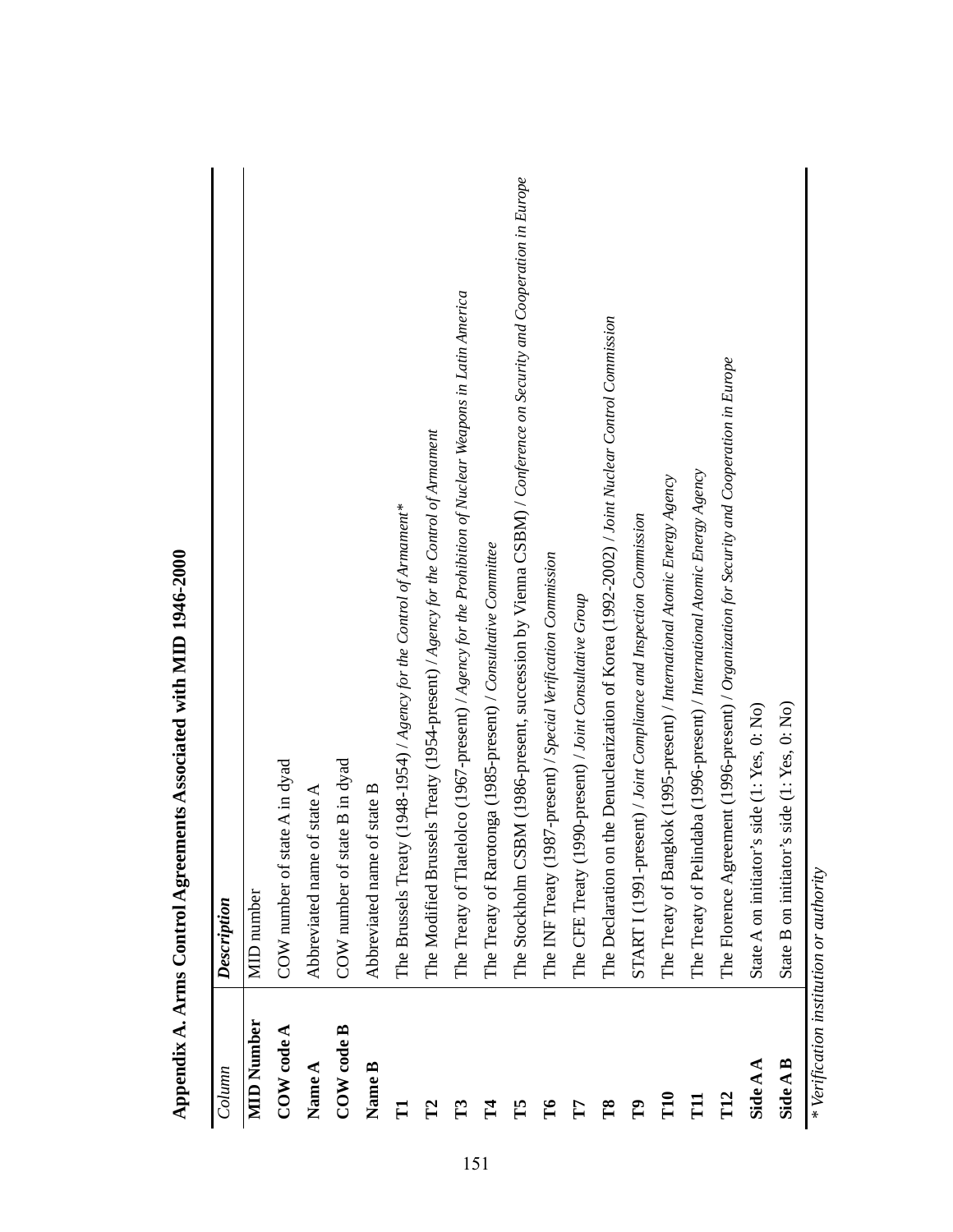| മ<br>Side A       |     |                      |     |            |     |           |             |     |           |     |     |            |     |      |                         |      |     |     | $000-00$ |      |     |            |     |             |     |     |                |    |    |
|-------------------|-----|----------------------|-----|------------|-----|-----------|-------------|-----|-----------|-----|-----|------------|-----|------|-------------------------|------|-----|-----|----------|------|-----|------------|-----|-------------|-----|-----|----------------|----|----|
| ⋖<br>⋖<br>Side    |     |                      |     |            |     |           |             |     |           |     |     |            |     |      |                         |      |     |     |          |      |     |            |     |             |     |     |                |    |    |
|                   |     |                      |     |            |     |           |             |     |           |     |     |            |     |      |                         |      |     |     |          |      |     |            |     |             |     |     |                |    |    |
|                   |     |                      |     |            |     |           |             |     |           |     |     |            |     |      |                         |      |     |     |          |      |     |            |     |             |     |     |                |    |    |
|                   |     |                      |     |            |     |           |             |     |           |     |     |            |     |      |                         |      |     |     |          |      |     |            |     |             |     |     |                |    |    |
|                   |     |                      |     |            |     |           |             |     |           |     |     |            |     |      |                         |      |     |     |          |      |     |            |     |             |     |     |                |    |    |
|                   |     |                      |     |            |     |           |             |     |           |     |     |            |     |      |                         |      |     |     |          |      |     |            |     |             |     |     |                |    |    |
|                   |     |                      |     |            |     |           |             |     |           |     |     |            |     |      |                         |      |     |     |          |      |     |            |     |             |     |     |                |    |    |
|                   |     |                      |     |            |     |           |             |     |           |     |     |            |     |      |                         |      |     |     |          |      |     |            |     |             |     |     |                |    |    |
|                   |     |                      |     |            |     |           |             |     |           |     |     |            |     |      |                         |      |     |     |          |      |     |            |     |             |     |     |                |    |    |
|                   |     |                      |     |            |     |           |             |     |           |     |     |            |     |      |                         |      |     |     |          |      |     |            |     |             |     |     |                |    |    |
|                   |     | 20 - - - - - - - - - |     |            |     |           |             |     |           |     |     |            |     |      | - - - - - - - - - - - - |      |     |     |          |      |     |            |     |             |     |     |                |    |    |
|                   |     |                      |     |            |     |           |             |     |           |     |     |            |     |      |                         |      |     |     |          |      |     |            |     |             |     |     |                |    |    |
|                   |     |                      |     |            |     |           |             |     |           |     |     |            |     |      |                         |      |     |     |          |      |     |            |     |             |     |     |                |    |    |
| Yea               | 966 | 967                  | 967 | 968        | 969 | 969       | 969         | 969 | 970       | 970 | 975 | 976<br>976 | 976 | 1976 | 1977                    | 1977 | 977 | 977 | 977      | 1977 | 978 | 978        | 978 | 979         | 980 | 980 | $\frac{8}{90}$ | 86 | 88 |
|                   |     |                      |     | NEN<br>VEN | URU | <b>NS</b> | <b>N</b> BS | YUP | <b>AL</b> |     |     |            |     |      |                         |      |     |     |          |      |     | ARG<br>COS |     | $rac{C}{Z}$ | ARG |     | ARG            |    |    |
| മ<br>Φ<br>COW coc |     |                      |     |            |     |           |             |     |           |     |     |            |     |      |                         |      |     |     |          |      |     |            |     |             |     |     |                |    |    |
| Name A            |     |                      |     |            |     |           |             |     |           |     |     |            |     |      |                         |      |     |     |          |      |     |            |     |             |     |     |                |    |    |
| COW code A        |     |                      |     |            |     |           |             |     |           |     |     |            |     |      |                         |      |     |     |          |      |     |            |     |             |     |     |                |    |    |
| <b>MID Number</b> |     |                      |     |            |     |           |             |     |           |     |     |            |     |      |                         |      |     |     |          |      |     |            |     |             |     |     |                |    |    |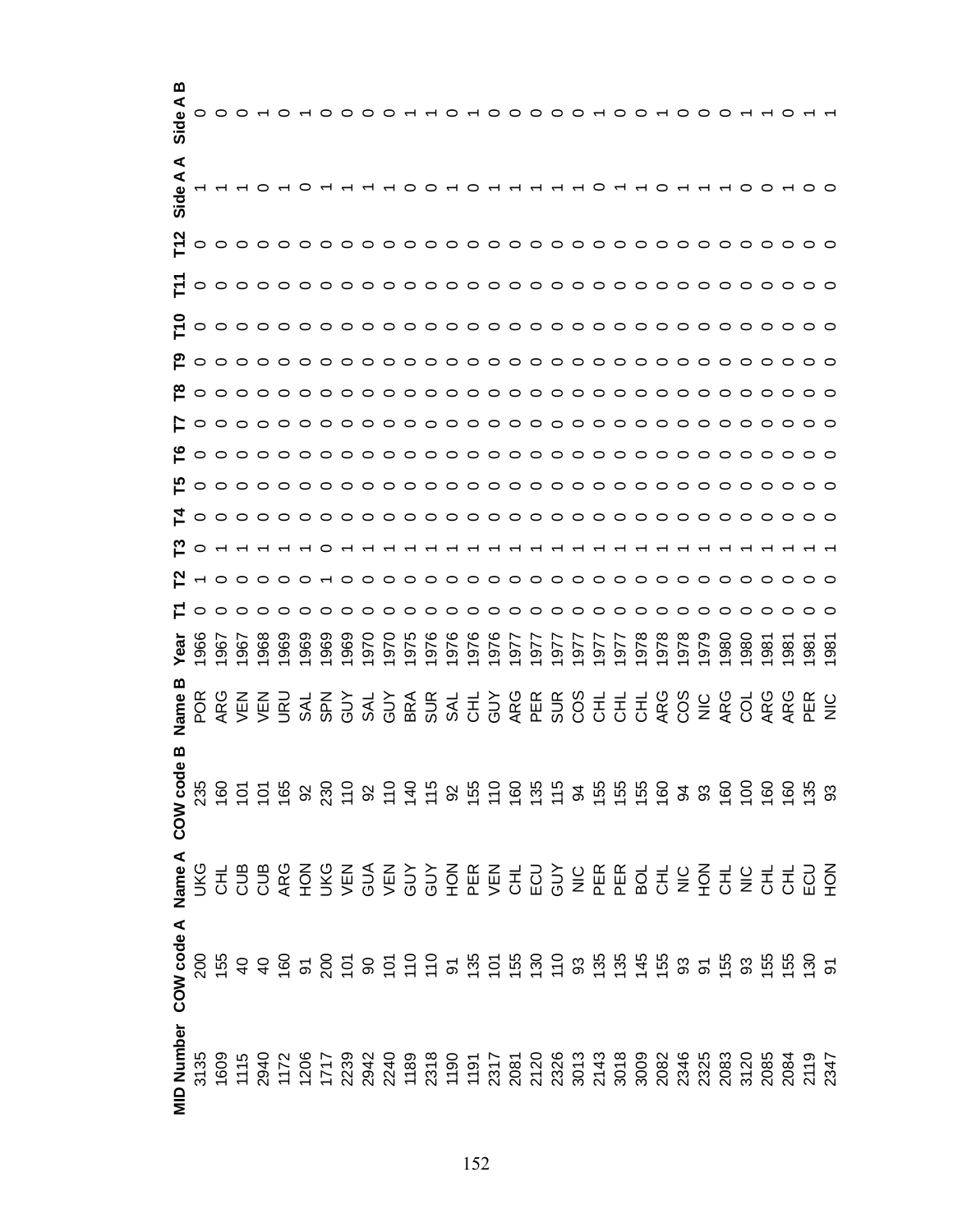| ≃<br>Side A       |            |     |     |     |                          |     |     |                                                                                                 |     |     |     |     |     |      |              |      |     |      |     | ⌒   |     |            |     |            |     |     |     |                                                                                                                                                                                                                                                                                                                     |    |
|-------------------|------------|-----|-----|-----|--------------------------|-----|-----|-------------------------------------------------------------------------------------------------|-----|-----|-----|-----|-----|------|--------------|------|-----|------|-----|-----|-----|------------|-----|------------|-----|-----|-----|---------------------------------------------------------------------------------------------------------------------------------------------------------------------------------------------------------------------------------------------------------------------------------------------------------------------|----|
| ⋖<br>⋖<br>Side    |            |     |     |     |                          |     |     |                                                                                                 |     |     |     |     |     |      |              |      |     |      |     |     |     |            |     |            |     |     |     |                                                                                                                                                                                                                                                                                                                     |    |
|                   |            |     |     |     |                          |     |     |                                                                                                 |     |     |     |     |     |      |              |      |     |      |     |     |     |            |     |            |     |     |     |                                                                                                                                                                                                                                                                                                                     |    |
|                   |            |     |     |     |                          |     |     |                                                                                                 |     |     |     |     |     |      |              |      |     |      |     |     |     |            |     |            |     |     |     |                                                                                                                                                                                                                                                                                                                     |    |
|                   |            |     |     |     |                          |     |     |                                                                                                 |     |     |     |     |     |      |              |      |     |      |     |     |     |            |     |            |     |     |     |                                                                                                                                                                                                                                                                                                                     |    |
|                   |            |     |     |     |                          |     |     |                                                                                                 |     |     |     |     |     |      |              |      |     |      |     |     |     |            |     |            |     |     |     |                                                                                                                                                                                                                                                                                                                     |    |
|                   |            |     |     |     |                          |     |     |                                                                                                 |     |     |     |     |     |      |              |      |     |      |     |     |     |            |     |            |     |     |     |                                                                                                                                                                                                                                                                                                                     |    |
|                   |            |     |     |     |                          |     |     |                                                                                                 |     |     |     |     |     |      |              |      |     |      |     |     |     |            |     |            |     |     |     |                                                                                                                                                                                                                                                                                                                     |    |
|                   |            |     |     |     |                          |     |     |                                                                                                 |     |     |     |     |     |      |              |      |     |      |     |     |     |            |     |            |     |     |     |                                                                                                                                                                                                                                                                                                                     |    |
|                   |            |     |     |     |                          |     |     |                                                                                                 |     |     |     |     |     |      |              |      |     |      |     |     |     |            |     |            |     |     |     |                                                                                                                                                                                                                                                                                                                     |    |
|                   |            |     |     |     |                          |     |     |                                                                                                 |     |     |     |     |     |      |              |      |     |      |     |     |     |            |     |            |     |     |     |                                                                                                                                                                                                                                                                                                                     |    |
|                   |            |     |     |     |                          |     |     |                                                                                                 |     |     |     |     |     |      |              |      |     |      |     |     |     |            |     |            |     |     |     | ---------------------                                                                                                                                                                                                                                                                                               |    |
|                   |            |     |     |     |                          |     |     |                                                                                                 |     |     |     |     |     |      |              |      |     |      |     |     |     |            |     |            |     |     |     | <u>Noooooooooooooooooooooooooooooo</u>                                                                                                                                                                                                                                                                              |    |
|                   |            |     |     |     |                          |     |     |                                                                                                 |     |     |     |     |     |      |              |      |     |      |     |     |     |            |     |            |     |     |     |                                                                                                                                                                                                                                                                                                                     |    |
| Yea               | 982        | 982 | 982 | 983 | 983                      | 983 | 983 | 983                                                                                             | 983 | 983 | 983 | 983 | 983 | 1983 | 1983<br>1983 | 1983 | 983 | 1984 | 984 | 984 | 984 | 985        | 985 | 986        | 986 | 986 | 986 |                                                                                                                                                                                                                                                                                                                     | 88 |
| ◫<br>Name         | <b>NEN</b> | AUS |     |     | GUY<br>GRN<br>ARG<br>ARG |     |     | A B D 4 8 9 0 4 9 9 0 0 4 0 9<br>4 4 5 4 7 7 8 4 7 7 8 0 6 6 7 8<br>5 7 7 7 9 7 9 7 9 7 9 0 7 8 |     |     |     |     |     |      |              |      |     |      |     |     | AUS | SOS<br>COS |     | <b>NEN</b> |     |     |     |                                                                                                                                                                                                                                                                                                                     |    |
| മ                 |            |     |     |     |                          |     |     |                                                                                                 |     |     |     |     |     |      |              |      |     |      |     |     |     |            |     |            |     |     |     |                                                                                                                                                                                                                                                                                                                     |    |
|                   |            |     |     |     |                          |     |     |                                                                                                 |     |     |     |     |     |      |              |      |     |      |     |     |     |            |     |            |     |     |     |                                                                                                                                                                                                                                                                                                                     |    |
| COW code A        |            |     |     |     |                          |     |     |                                                                                                 |     |     |     |     |     |      |              |      |     |      |     |     |     |            |     |            |     |     |     |                                                                                                                                                                                                                                                                                                                     |    |
| <b>MID Number</b> |            |     |     |     |                          |     |     |                                                                                                 |     |     |     |     |     |      |              |      |     |      |     |     |     |            |     |            |     |     |     | $\frac{1}{2}$ $\frac{2}{3}$ $\frac{3}{4}$ $\frac{4}{3}$ $\frac{3}{4}$ $\frac{3}{4}$ $\frac{3}{4}$ $\frac{3}{4}$ $\frac{3}{4}$ $\frac{3}{4}$ $\frac{3}{4}$ $\frac{3}{4}$ $\frac{3}{4}$ $\frac{3}{4}$ $\frac{3}{4}$ $\frac{3}{4}$ $\frac{3}{4}$ $\frac{3}{4}$ $\frac{3}{4}$ $\frac{3}{4}$ $\frac{3}{4}$ $\frac{3}{4}$ |    |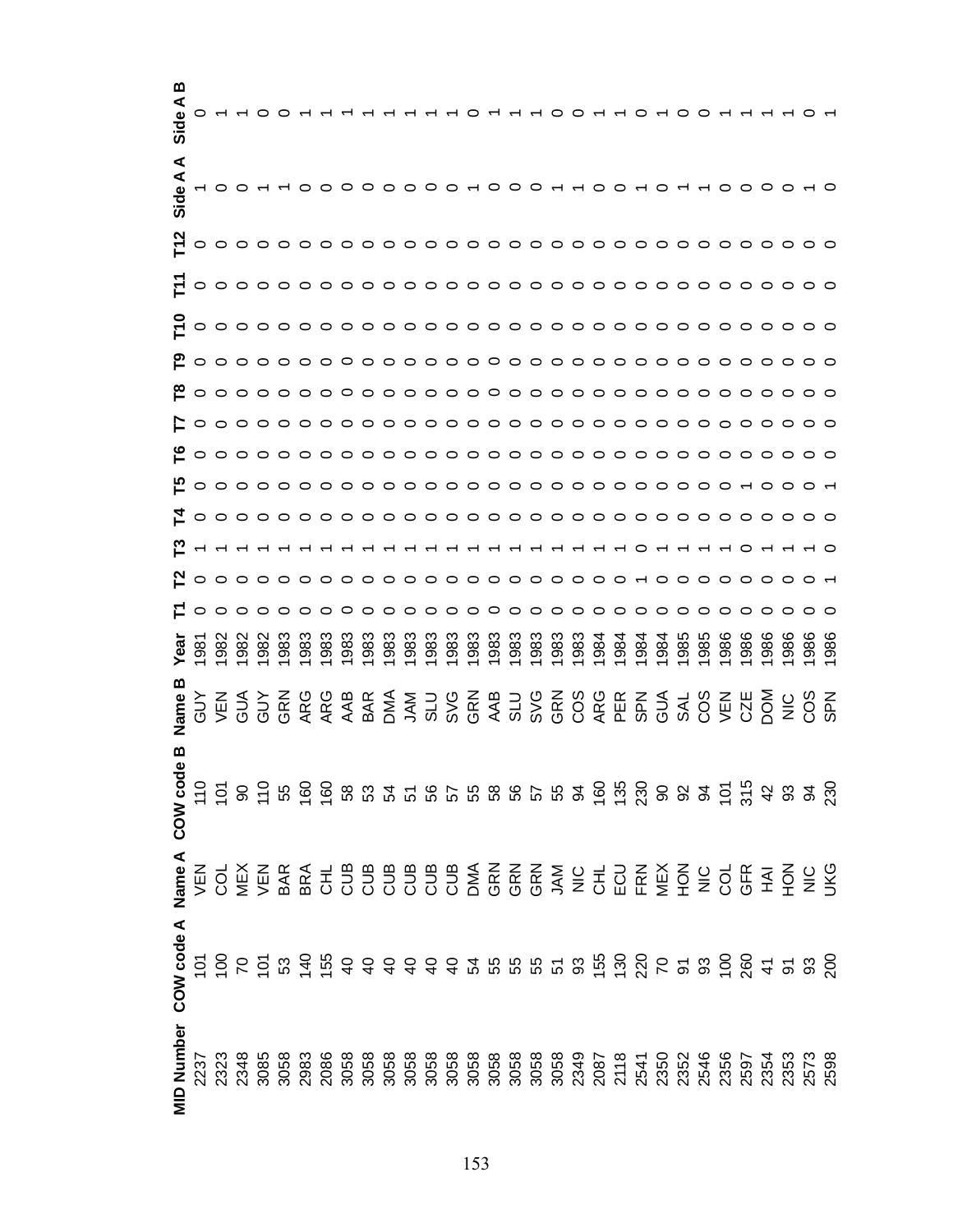| മ<br>Side A  |     |                                                                                                                                                                                                                                                                                                                                                                                                                                                                                              |     |     |     |                   |     |     |     |     |      |  |  |                           |  |                                                                      | $\circ \circ \circ \circ \circ \circ$ |      |      |              |     |     |     |     |            |  |
|--------------|-----|----------------------------------------------------------------------------------------------------------------------------------------------------------------------------------------------------------------------------------------------------------------------------------------------------------------------------------------------------------------------------------------------------------------------------------------------------------------------------------------------|-----|-----|-----|-------------------|-----|-----|-----|-----|------|--|--|---------------------------|--|----------------------------------------------------------------------|---------------------------------------|------|------|--------------|-----|-----|-----|-----|------------|--|
| ⋖<br>Side A  |     |                                                                                                                                                                                                                                                                                                                                                                                                                                                                                              |     |     |     |                   |     |     |     |     |      |  |  | $\circ \circ \circ \circ$ |  |                                                                      |                                       |      |      |              |     |     |     |     |            |  |
|              |     |                                                                                                                                                                                                                                                                                                                                                                                                                                                                                              |     |     |     |                   |     |     |     |     |      |  |  |                           |  |                                                                      |                                       |      |      |              |     |     |     |     |            |  |
|              |     |                                                                                                                                                                                                                                                                                                                                                                                                                                                                                              |     |     |     |                   |     |     |     |     |      |  |  |                           |  |                                                                      |                                       |      |      |              |     |     |     |     |            |  |
|              |     |                                                                                                                                                                                                                                                                                                                                                                                                                                                                                              |     |     |     |                   |     |     |     |     |      |  |  |                           |  |                                                                      |                                       |      |      |              |     |     |     |     |            |  |
|              |     |                                                                                                                                                                                                                                                                                                                                                                                                                                                                                              |     |     |     |                   |     |     |     |     |      |  |  |                           |  |                                                                      |                                       |      |      |              |     |     |     |     |            |  |
|              |     |                                                                                                                                                                                                                                                                                                                                                                                                                                                                                              |     |     |     |                   |     |     |     |     |      |  |  |                           |  |                                                                      |                                       |      |      |              |     |     |     |     |            |  |
|              |     |                                                                                                                                                                                                                                                                                                                                                                                                                                                                                              |     |     |     |                   |     |     |     |     |      |  |  |                           |  |                                                                      |                                       |      |      |              |     |     |     |     |            |  |
|              |     |                                                                                                                                                                                                                                                                                                                                                                                                                                                                                              |     |     |     |                   |     |     |     |     |      |  |  |                           |  |                                                                      |                                       |      |      |              |     |     |     |     |            |  |
|              |     | E - - - 0 - 0 0 - - - 0 0 0 0 0 - - 0 - - 0 - - - - - - - 0 - 0 - 0                                                                                                                                                                                                                                                                                                                                                                                                                          |     |     |     |                   |     |     |     |     |      |  |  |                           |  |                                                                      |                                       |      |      |              |     |     |     |     |            |  |
|              |     |                                                                                                                                                                                                                                                                                                                                                                                                                                                                                              |     |     |     |                   |     |     |     |     |      |  |  |                           |  |                                                                      |                                       |      |      |              |     |     |     |     |            |  |
|              |     |                                                                                                                                                                                                                                                                                                                                                                                                                                                                                              |     |     |     |                   |     |     |     |     |      |  |  |                           |  |                                                                      |                                       |      |      |              |     |     |     |     |            |  |
|              |     | <u>Noooooooooooooooooooooooooooo</u>                                                                                                                                                                                                                                                                                                                                                                                                                                                         |     |     |     |                   |     |     |     |     |      |  |  |                           |  |                                                                      |                                       |      |      |              |     |     |     |     |            |  |
|              |     |                                                                                                                                                                                                                                                                                                                                                                                                                                                                                              |     |     |     |                   |     |     |     |     |      |  |  |                           |  |                                                                      |                                       |      |      |              |     |     |     |     |            |  |
|              | 986 | 986                                                                                                                                                                                                                                                                                                                                                                                                                                                                                          | 987 | 987 | 987 | 987               | 987 | 987 | 987 | 988 | 1988 |  |  |                           |  |                                                                      | 1992                                  | 1992 | 1992 | 1992<br>1992 | 992 | 992 | 992 | 992 | 992<br>992 |  |
|              |     |                                                                                                                                                                                                                                                                                                                                                                                                                                                                                              |     |     |     | DOM<br>COS<br>SWL |     |     |     |     |      |  |  |                           |  | ╓>╓ᇹ᠑╳Ѹ≻╓≻Ѹ⋖≻≻≻≻≻ѷӄ≻ѡ≻<br>кһ⋞⋛⋚⋞⋞⊃╥⊃⋞и⊃⋺⋺⋺⋛⋺⋺⊙⊃<br>ऽऽऽ००५ऽ⊙ҝ⊙ऽ╖⊙⊙⊙⊙⊙ |                                       |      |      |              |     |     |     |     |            |  |
| മ<br>COW cod |     |                                                                                                                                                                                                                                                                                                                                                                                                                                                                                              |     |     |     |                   |     |     |     |     |      |  |  |                           |  |                                                                      |                                       |      |      |              |     |     |     |     |            |  |
|              |     | M<br>Mexico Compressor Cooper Super Sections Compressor<br>Mexico Compressor Cooper Super Sections Compressor<br>Mexico Compressor Cooper Super Sections Compressor<br>Mexico Compressor Cooper Super Sections Compressor<br>Mexico Compresso                                                                                                                                                                                                                                                |     |     |     |                   |     |     |     |     |      |  |  |                           |  |                                                                      |                                       |      |      |              |     |     |     |     |            |  |
|              |     | e<br>ខុស <<br>និង < និង < និង < និង < និង < និង < និង < និង < និង < និង < និង < និង < និង < និង < និង < និង < និង < និង<br>< < < < និង < និង < និង < និង < និង < និង < និង < និង < និង < និង < និង < និង < និង < និង < និង < និង < និ                                                                                                                                                                                                                                                        |     |     |     |                   |     |     |     |     |      |  |  |                           |  |                                                                      |                                       |      |      |              |     |     |     |     |            |  |
|              |     | $\begin{array}{l} \texttt{le} \\ \texttt{le} \\ \texttt{in} \\ \texttt{in} \\ \texttt{in} \\ \texttt{in} \\ \texttt{in} \\ \texttt{in} \\ \texttt{in} \\ \texttt{in} \\ \texttt{in} \\ \texttt{in} \\ \texttt{in} \\ \texttt{in} \\ \texttt{in} \\ \texttt{in} \\ \texttt{in} \\ \texttt{in} \\ \texttt{in} \\ \texttt{in} \\ \texttt{in} \\ \texttt{in} \\ \texttt{in} \\ \texttt{in} \\ \texttt{in} \\ \texttt{in} \\ \texttt{in} \\ \texttt{in} \\ \texttt{in} \\ \texttt{in} \\ \texttt$ |     |     |     |                   |     |     |     |     |      |  |  |                           |  |                                                                      |                                       |      |      |              |     |     |     |     |            |  |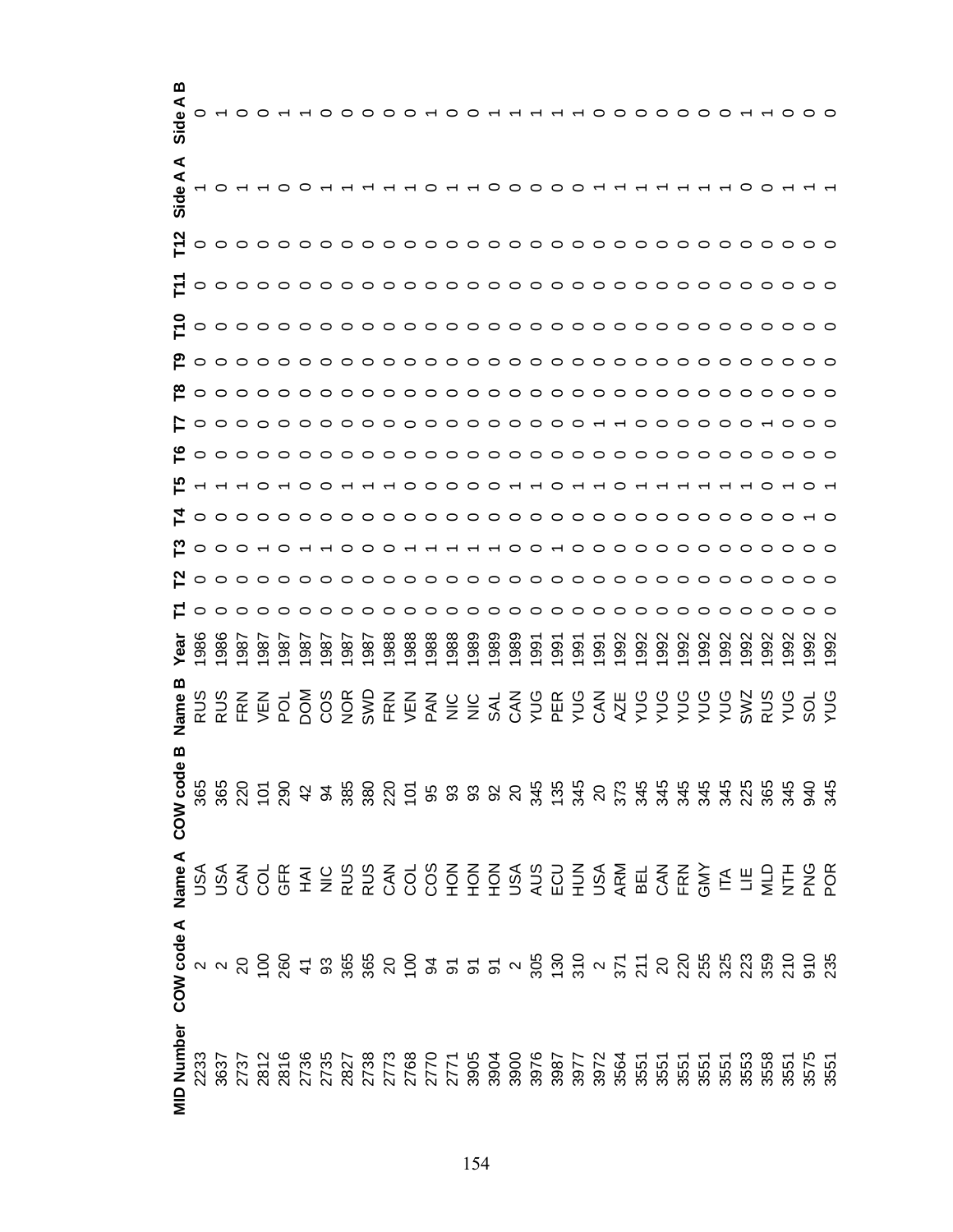| ≃<br>⋖<br>Side        |     |     |     |     |     |            |     |     |     |      |            |     |      |      |      |      |      | $\circ$ $\circ$ $\circ$ $\circ$ |                                             |      |     |      |      |            | $\circ$ $\circ$ $\sim$ |     |     |     |                                  |     |
|-----------------------|-----|-----|-----|-----|-----|------------|-----|-----|-----|------|------------|-----|------|------|------|------|------|---------------------------------|---------------------------------------------|------|-----|------|------|------------|------------------------|-----|-----|-----|----------------------------------|-----|
| ⋖<br>⋖<br>Side        |     |     |     |     |     |            |     |     |     |      |            |     |      |      |      |      |      |                                 |                                             |      |     |      |      |            |                        |     |     |     |                                  |     |
|                       |     |     |     |     |     |            |     |     |     |      |            |     |      |      |      |      |      |                                 |                                             |      |     |      |      |            |                        |     |     |     |                                  |     |
| 亡                     |     |     |     |     |     |            |     |     |     |      |            |     |      |      |      |      |      |                                 |                                             |      |     |      |      |            |                        |     |     |     |                                  |     |
| ᄃ                     |     |     |     |     |     |            |     |     |     |      |            |     |      |      |      |      |      |                                 |                                             |      |     |      |      |            |                        |     |     |     |                                  |     |
|                       |     |     |     |     |     |            |     |     |     |      |            |     |      |      |      |      |      |                                 |                                             |      |     |      |      |            |                        |     |     |     |                                  |     |
|                       |     |     |     |     |     |            |     |     |     |      |            |     |      |      |      |      |      |                                 |                                             |      |     |      |      |            |                        |     |     |     |                                  |     |
| E.                    |     |     |     |     |     |            |     |     |     |      |            |     |      |      |      |      |      |                                 |                                             |      |     |      |      |            |                        |     |     |     |                                  |     |
|                       |     |     |     |     |     |            |     |     |     |      |            |     |      |      |      |      |      |                                 |                                             |      |     |      |      |            |                        |     |     |     |                                  |     |
|                       |     |     |     |     |     |            |     |     |     |      |            |     |      |      |      |      |      |                                 |                                             |      |     |      |      |            |                        |     |     |     |                                  |     |
|                       |     |     |     |     |     |            |     |     |     |      |            |     |      |      |      |      |      |                                 |                                             |      |     |      |      |            |                        |     |     |     |                                  |     |
| ဥ                     |     |     |     |     |     |            |     |     |     |      |            |     |      |      |      |      |      |                                 |                                             |      |     |      |      |            |                        |     |     |     | 0000000000+++000000+0+0+00000+0+ |     |
|                       |     |     |     |     |     |            |     |     |     |      |            |     |      |      |      |      |      |                                 |                                             |      |     |      |      |            |                        |     |     |     |                                  |     |
|                       |     |     |     |     |     |            |     |     |     |      |            |     |      |      |      |      |      |                                 |                                             |      |     |      |      |            |                        |     |     |     |                                  |     |
| yea                   | 992 | 992 | 992 | 992 | 992 | 992        | 992 | 993 | 993 | 1993 | 993        | 993 | 1993 | 1993 | 1993 | 1993 | 1993 | 1993                            | 1994                                        | 1994 | 994 | 1994 | 1994 | 994        | 994                    | 994 | 995 | 995 | 995                              | 995 |
| m                     |     |     |     |     |     | <b>NBD</b> | GRC |     | AUG | ARG  | <b>SAL</b> | RUS | SOL  |      |      |      |      |                                 | R<br>R Q Q R H R H P Q<br>R Q Q R H R H P Q |      |     | SNX  |      | COL<br>ROK | <b>NKR</b>             |     |     |     |                                  |     |
| മ<br>COW cod          |     |     |     |     |     |            |     |     |     |      |            |     |      |      |      |      |      |                                 |                                             |      |     |      |      |            |                        |     |     |     |                                  |     |
| Name A                |     |     |     |     |     |            |     |     |     |      |            |     |      |      |      |      |      |                                 |                                             |      |     |      |      |            |                        |     |     |     |                                  |     |
| MID Number COW code A |     |     |     |     |     |            |     |     |     |      |            |     |      |      |      |      |      |                                 |                                             |      |     |      |      |            |                        |     |     |     |                                  |     |
|                       |     |     |     |     |     |            |     |     |     |      |            |     |      |      |      |      |      |                                 |                                             |      |     |      |      |            |                        |     |     |     |                                  |     |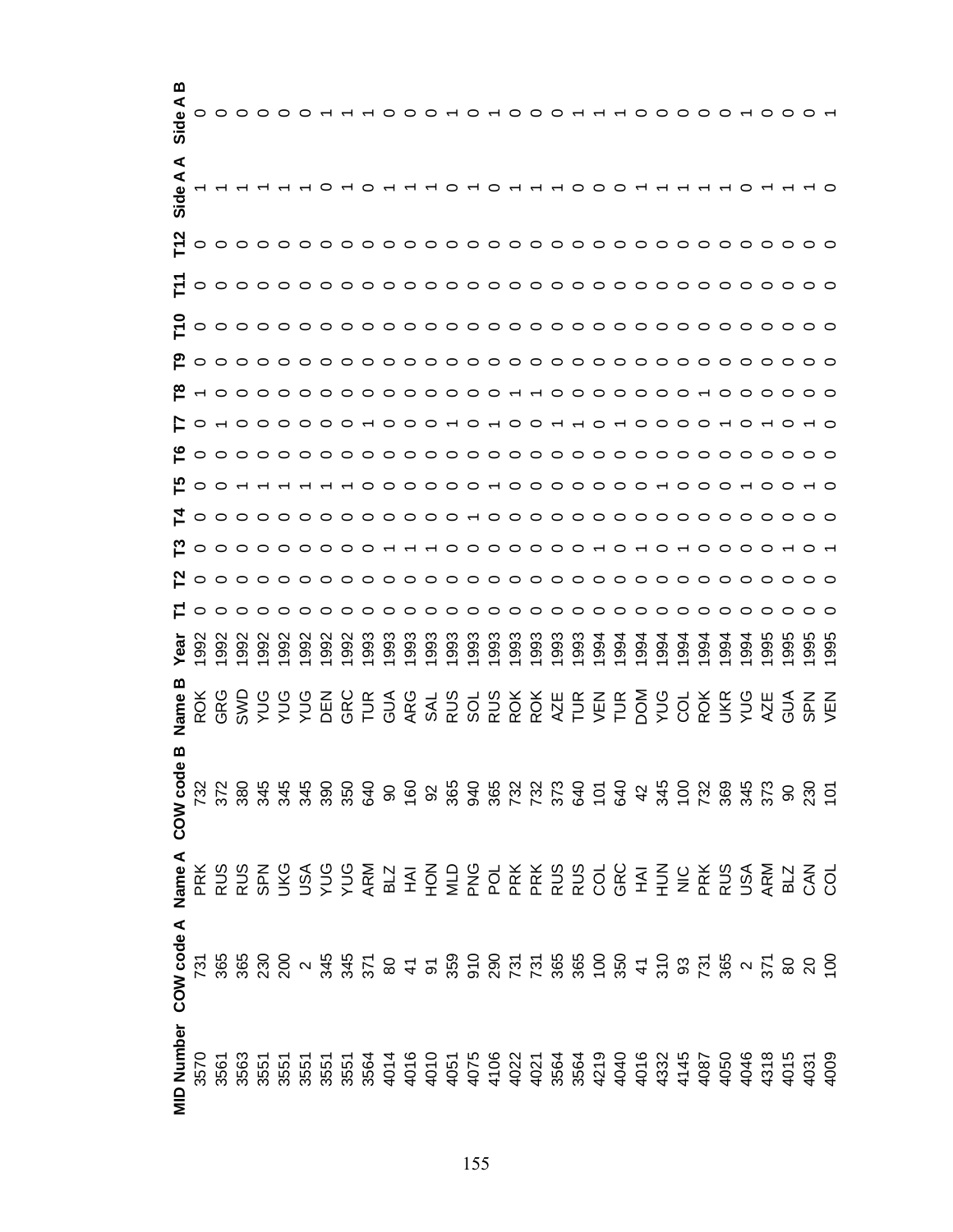| മ<br>Sid          |               |     |     |     |     |                                               |     |     |      |                                                                                                                                                                                                                                                                                                                                                                                                                                                                                                              |      |         |      |      |              |      |              | 000000000000 |            |                              |  |      |              |     |            |  |
|-------------------|---------------|-----|-----|-----|-----|-----------------------------------------------|-----|-----|------|--------------------------------------------------------------------------------------------------------------------------------------------------------------------------------------------------------------------------------------------------------------------------------------------------------------------------------------------------------------------------------------------------------------------------------------------------------------------------------------------------------------|------|---------|------|------|--------------|------|--------------|--------------|------------|------------------------------|--|------|--------------|-----|------------|--|
| ⋖<br>Side A       |               |     |     |     |     | $0 \rightarrow 0 \rightarrow 0 \rightarrow 0$ |     |     |      |                                                                                                                                                                                                                                                                                                                                                                                                                                                                                                              |      | $-000-$ |      |      |              |      |              |              | $-0$ $  -$ |                              |  |      |              |     |            |  |
|                   |               |     |     |     |     |                                               |     |     |      |                                                                                                                                                                                                                                                                                                                                                                                                                                                                                                              |      |         |      |      |              |      |              |              |            |                              |  |      |              |     |            |  |
|                   |               |     |     |     |     |                                               |     |     |      |                                                                                                                                                                                                                                                                                                                                                                                                                                                                                                              |      |         |      |      |              |      |              |              |            |                              |  |      |              |     |            |  |
|                   |               |     |     |     |     |                                               |     |     |      |                                                                                                                                                                                                                                                                                                                                                                                                                                                                                                              |      |         |      |      |              |      |              |              |            |                              |  |      |              |     |            |  |
|                   |               |     |     |     |     |                                               |     |     |      |                                                                                                                                                                                                                                                                                                                                                                                                                                                                                                              |      |         |      |      |              |      |              |              |            |                              |  |      |              |     |            |  |
|                   |               |     |     |     |     |                                               |     |     |      |                                                                                                                                                                                                                                                                                                                                                                                                                                                                                                              |      |         |      |      |              |      |              |              |            |                              |  |      |              |     |            |  |
|                   |               |     |     |     |     |                                               |     |     |      |                                                                                                                                                                                                                                                                                                                                                                                                                                                                                                              |      |         |      |      |              |      |              |              |            |                              |  |      |              |     |            |  |
|                   |               |     |     |     |     |                                               |     |     |      |                                                                                                                                                                                                                                                                                                                                                                                                                                                                                                              |      |         |      |      |              |      |              |              |            |                              |  |      |              |     |            |  |
|                   |               |     |     |     |     |                                               |     |     |      | £0000000000000000000000000000000000                                                                                                                                                                                                                                                                                                                                                                                                                                                                          |      |         |      |      |              |      |              |              |            |                              |  |      |              |     |            |  |
|                   |               |     |     |     |     |                                               |     |     |      | <u>₹</u> ○○○○○○○○○○○○○○○○○○ ← ○○○○○○○○○○○○○                                                                                                                                                                                                                                                                                                                                                                                                                                                                  |      |         |      |      |              |      |              |              |            |                              |  |      |              |     |            |  |
|                   |               |     |     |     |     |                                               |     |     |      |                                                                                                                                                                                                                                                                                                                                                                                                                                                                                                              |      |         |      |      |              |      |              |              |            |                              |  |      |              |     |            |  |
|                   |               |     |     |     |     |                                               |     |     |      | <u>Nooooooooooooooooooooooooooooo</u>                                                                                                                                                                                                                                                                                                                                                                                                                                                                        |      |         |      |      |              |      |              |              |            |                              |  |      |              |     |            |  |
|                   |               |     |     |     |     |                                               |     |     |      |                                                                                                                                                                                                                                                                                                                                                                                                                                                                                                              |      |         |      |      |              |      |              |              |            |                              |  |      |              |     |            |  |
| Yea               |               | 995 | 995 | 995 | 995 | 995                                           | 995 | 995 | 1995 | 1996                                                                                                                                                                                                                                                                                                                                                                                                                                                                                                         | 1996 | 1996    | 1996 | 1996 | 1996<br>1996 | 1996 | 1996<br>1996 | 1996         |            | 1996<br>1997<br>1997<br>1997 |  | 1997 | 1861<br>2661 | 997 | 997<br>997 |  |
|                   |               |     |     |     |     |                                               |     |     |      | $\cong$ $\cong$ $\cong$ $\cong$ $\cong$ $\cong$ $\cong$ $\cong$ $\cong$ $\cong$ $\cong$ $\cong$ $\cong$ $\cong$ $\cong$ $\cong$ $\cong$ $\cong$ $\cong$ $\cong$ $\cong$ $\cong$ $\cong$ $\cong$ $\cong$ $\cong$ $\cong$ $\cong$ $\cong$ $\cong$ $\cong$ $\cong$ $\cong$ $\cong$ $\cong$ $\cong$ $\cong$                                                                                                                                                                                                      |      |         |      |      |              |      |              |              |            |                              |  |      |              |     |            |  |
| മ<br>COW coc      | <b>135</b>    |     |     |     |     |                                               |     |     |      |                                                                                                                                                                                                                                                                                                                                                                                                                                                                                                              |      |         |      |      |              |      |              |              |            |                              |  |      |              |     |            |  |
| Name A            |               |     |     |     |     |                                               |     |     |      |                                                                                                                                                                                                                                                                                                                                                                                                                                                                                                              |      |         |      |      |              |      |              |              |            |                              |  |      |              |     |            |  |
| COW code A        | $\frac{8}{2}$ |     |     |     |     |                                               |     |     |      | $\mathfrak{S} \overset{\sim}{\mathfrak{B}} \overset{\sim}{\mathfrak{B}} \overset{\sim}{\mathfrak{B}} \overset{\sim}{\mathfrak{B}} \overset{\sim}{\mathfrak{B}} \overset{\sim}{\mathfrak{B}} \overset{\sim}{\mathfrak{B}} \overset{\sim}{\mathfrak{B}} \overset{\sim}{\mathfrak{B}} \overset{\sim}{\mathfrak{B}} \overset{\sim}{\mathfrak{B}} \overset{\sim}{\mathfrak{B}} \overset{\sim}{\mathfrak{B}} \overset{\sim}{\mathfrak{B}} \overset{\sim}{\mathfrak{B}} \overset{\sim}{\mathfrak{B}} \overset{\sim$ |      |         |      |      |              |      |              |              |            |                              |  |      |              |     |            |  |
| <b>MID Number</b> |               |     |     |     |     |                                               |     |     |      | $\begin{array}{l} \pm\, 3\, \, 6\, \, 3\, \, 6\, \, 3\, \, 2\, \, 2\, \, 2\, \, 2\, \, 2\, \, 2\, \, 2\, \, 2\, \, 2\, \, 2\, \, 2\, \, 2\, \, 2\, \, 2\, \, 2\, \, 2\, \, 2\, \, 2\, \, 2\, \, 2\, \, 2\, \, 2\, \, 2\, \, 2\, \, 2\, \, 2\, \, 2\, \, 2\, \, 2\, \, 2\, \$                                                                                                                                                                                                                                 |      |         |      |      |              |      |              |              |            |                              |  |      |              |     |            |  |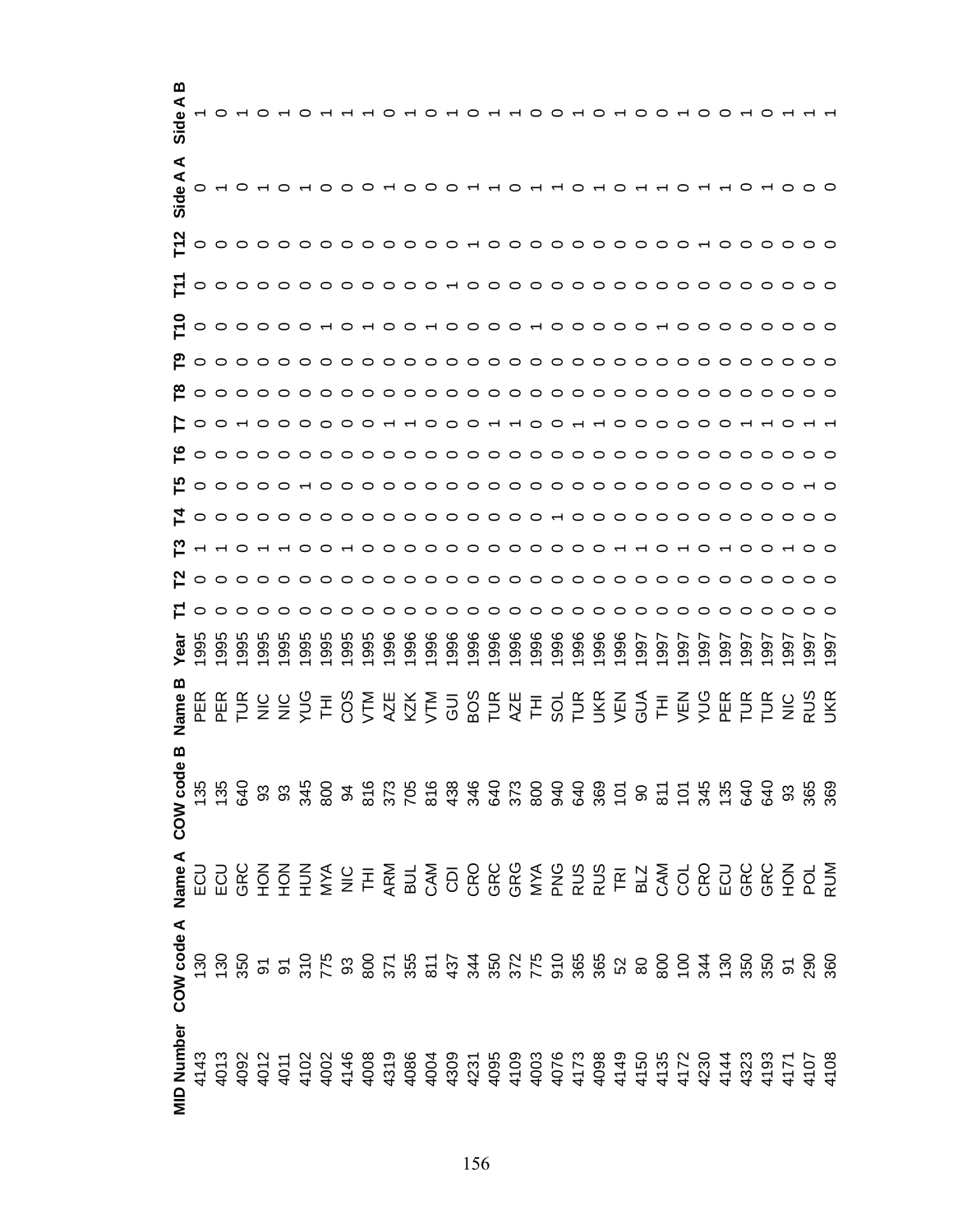| മ<br>Side A       |     |                                                                                                                                                                                                                                                                                                           |     |     |     |     |     |     |      |      |      |              |      |                    |      |      |              |  |                      |      |      |      |      |                                      |      |     |                |  |
|-------------------|-----|-----------------------------------------------------------------------------------------------------------------------------------------------------------------------------------------------------------------------------------------------------------------------------------------------------------|-----|-----|-----|-----|-----|-----|------|------|------|--------------|------|--------------------|------|------|--------------|--|----------------------|------|------|------|------|--------------------------------------|------|-----|----------------|--|
| ⋖<br>Side A       |     |                                                                                                                                                                                                                                                                                                           |     |     |     |     |     |     |      |      |      |              |      |                    |      |      |              |  |                      |      |      |      |      |                                      |      |     |                |  |
|                   |     |                                                                                                                                                                                                                                                                                                           |     |     |     |     |     |     |      |      |      |              |      |                    |      |      |              |  |                      |      |      |      |      |                                      |      |     |                |  |
|                   |     |                                                                                                                                                                                                                                                                                                           |     |     |     |     |     |     |      |      |      |              |      |                    |      |      |              |  |                      |      |      |      |      |                                      |      |     |                |  |
|                   |     |                                                                                                                                                                                                                                                                                                           |     |     |     |     |     |     |      |      |      |              |      |                    |      |      |              |  |                      |      |      |      |      |                                      |      |     |                |  |
|                   |     |                                                                                                                                                                                                                                                                                                           |     |     |     |     |     |     |      |      |      |              |      |                    |      |      |              |  |                      |      |      |      |      |                                      |      |     |                |  |
|                   |     |                                                                                                                                                                                                                                                                                                           |     |     |     |     |     |     |      |      |      |              |      |                    |      |      |              |  |                      |      |      |      |      |                                      |      |     |                |  |
|                   |     |                                                                                                                                                                                                                                                                                                           |     |     |     |     |     |     |      |      |      |              |      |                    |      |      |              |  |                      |      |      |      |      |                                      |      |     |                |  |
|                   |     |                                                                                                                                                                                                                                                                                                           |     |     |     |     |     |     |      |      |      |              |      |                    |      |      |              |  |                      |      |      |      |      |                                      |      |     |                |  |
|                   |     | 000000000000000000000000000                                                                                                                                                                                                                                                                               |     |     |     |     |     |     |      |      |      |              |      |                    |      |      |              |  |                      |      |      |      |      |                                      |      |     |                |  |
|                   |     |                                                                                                                                                                                                                                                                                                           |     |     |     |     |     |     |      |      |      |              |      |                    |      |      |              |  |                      |      |      |      |      |                                      |      |     |                |  |
|                   |     |                                                                                                                                                                                                                                                                                                           |     |     |     |     |     |     |      |      |      |              |      |                    |      |      |              |  |                      |      |      |      |      |                                      |      |     |                |  |
|                   |     | <u>Noooooooooooooooooooooooooooo</u>                                                                                                                                                                                                                                                                      |     |     |     |     |     |     |      |      |      |              |      |                    |      |      |              |  |                      |      |      |      |      |                                      |      |     |                |  |
|                   |     |                                                                                                                                                                                                                                                                                                           |     |     |     |     |     |     |      |      |      |              |      |                    |      |      |              |  |                      |      |      |      |      |                                      |      |     |                |  |
| Yea               |     | 997                                                                                                                                                                                                                                                                                                       | 997 | 997 | 997 | 998 | 998 | 998 | 1998 | 1998 | 1998 | 1998<br>1998 | 1998 | $\frac{366}{1998}$ | 1998 | 1998 | 1998<br>1998 |  | 1998<br>1998<br>1998 | 1998 | 1998 | 1998 | 1998 | 1999                                 | 1999 | 999 | 99<br>99<br>99 |  |
|                   |     |                                                                                                                                                                                                                                                                                                           |     |     |     |     |     |     |      |      |      |              |      |                    |      |      |              |  |                      |      | UU   |      |      | <b>DE SISSE</b><br>RUS<br>RUS<br>RUS |      |     |                |  |
| മ<br>COW cod      |     | $\frac{12}{12}$ 8 $\frac{5}{2}$ 8 $\frac{6}{2}$ 8 $\frac{6}{2}$ 8 $\frac{6}{2}$ 8 $\frac{4}{2}$ 8 $\frac{4}{2}$ 8 $\frac{4}{2}$ 8 $\frac{4}{2}$ 8 $\frac{4}{2}$ 8 $\frac{4}{2}$ 8 $\frac{4}{2}$ 8 $\frac{4}{2}$ 8 $\frac{4}{2}$ 8 $\frac{4}{2}$ 8 $\frac{4}{2}$ 8 $\frac{4}{2}$ 8 $\frac{4}{2}$ 8 $\frac$ |     |     |     |     |     |     |      |      |      |              |      |                    |      |      |              |  |                      |      |      |      |      |                                      |      |     |                |  |
| Name A            |     |                                                                                                                                                                                                                                                                                                           |     |     |     |     |     |     |      |      |      |              |      |                    |      |      |              |  |                      |      |      |      |      |                                      |      |     |                |  |
| COW code A        | 365 |                                                                                                                                                                                                                                                                                                           |     |     |     |     |     |     |      |      |      |              |      |                    |      |      |              |  |                      |      |      |      |      |                                      |      |     |                |  |
| <b>MID Number</b> |     |                                                                                                                                                                                                                                                                                                           |     |     |     |     |     |     |      |      |      |              |      |                    |      |      |              |  |                      |      |      |      |      |                                      |      |     |                |  |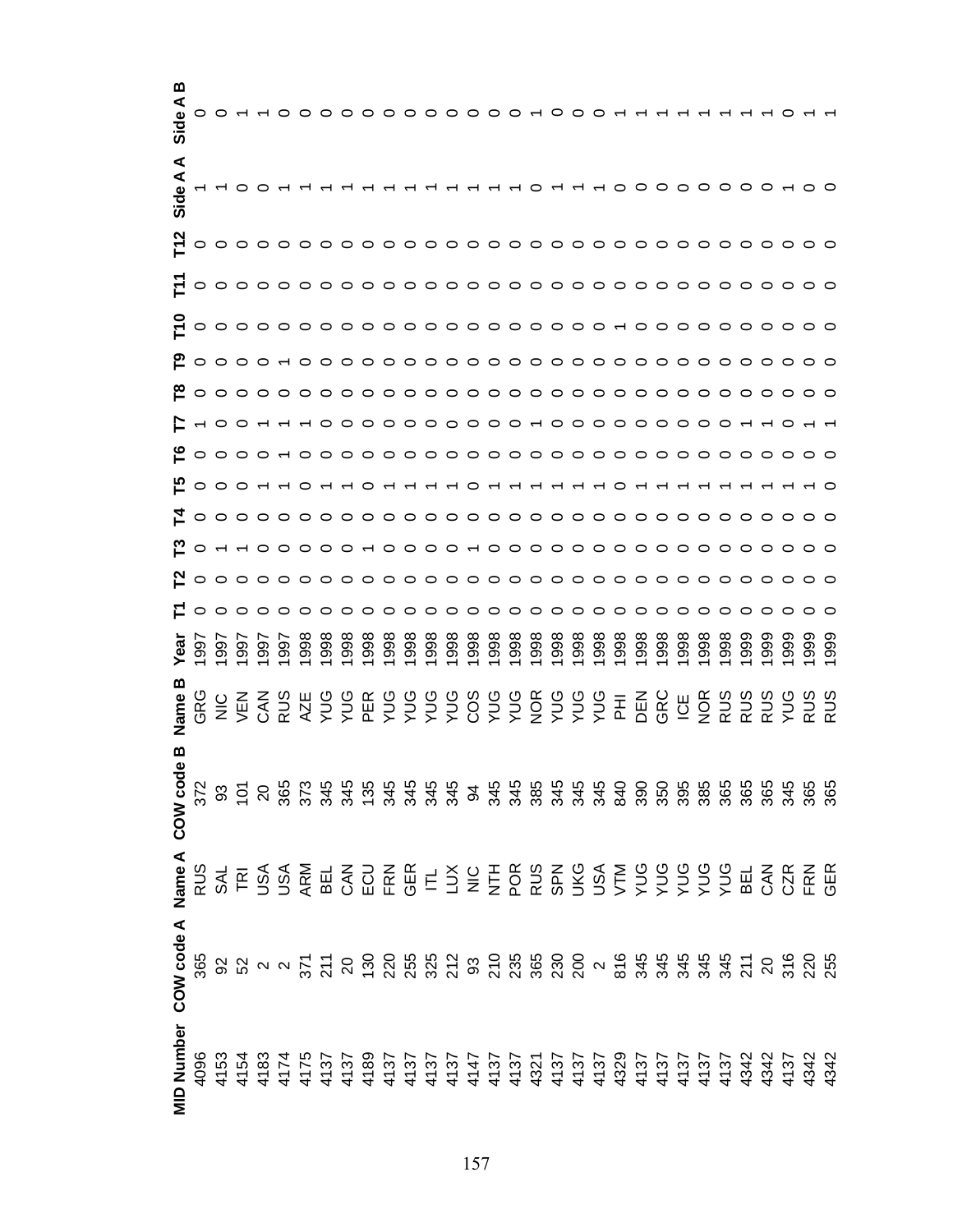| മ<br><u>ვშ</u>    |                                                                   |                |     |     |     |                   |     |                                                                                                                                                                                                                                                                                                                                                                                                                                                                |      |      |      |      |      |              |      |  |                                                                                                                                     | $\sim$ 0 0 0 |  |      |      |      |      |      |      |  |
|-------------------|-------------------------------------------------------------------|----------------|-----|-----|-----|-------------------|-----|----------------------------------------------------------------------------------------------------------------------------------------------------------------------------------------------------------------------------------------------------------------------------------------------------------------------------------------------------------------------------------------------------------------------------------------------------------------|------|------|------|------|------|--------------|------|--|-------------------------------------------------------------------------------------------------------------------------------------|--------------|--|------|------|------|------|------|------|--|
| ⋖<br>Side A       |                                                                   |                |     |     |     |                   |     |                                                                                                                                                                                                                                                                                                                                                                                                                                                                |      |      |      |      |      |              |      |  | $000000000000000000$                                                                                                                |              |  |      |      |      |      |      |      |  |
|                   |                                                                   |                |     |     |     |                   |     |                                                                                                                                                                                                                                                                                                                                                                                                                                                                |      |      |      |      |      |              |      |  |                                                                                                                                     |              |  |      |      |      |      |      |      |  |
|                   |                                                                   |                |     |     |     |                   |     |                                                                                                                                                                                                                                                                                                                                                                                                                                                                |      |      |      |      |      |              |      |  |                                                                                                                                     |              |  |      |      |      |      |      |      |  |
|                   |                                                                   |                |     |     |     |                   |     |                                                                                                                                                                                                                                                                                                                                                                                                                                                                |      |      |      |      |      |              |      |  |                                                                                                                                     |              |  |      |      |      |      |      |      |  |
|                   |                                                                   |                |     |     |     |                   |     |                                                                                                                                                                                                                                                                                                                                                                                                                                                                |      |      |      |      |      |              |      |  |                                                                                                                                     |              |  |      |      |      |      |      |      |  |
|                   |                                                                   |                |     |     |     |                   |     |                                                                                                                                                                                                                                                                                                                                                                                                                                                                |      |      |      |      |      |              |      |  |                                                                                                                                     |              |  |      |      |      |      |      |      |  |
|                   |                                                                   |                |     |     |     |                   |     |                                                                                                                                                                                                                                                                                                                                                                                                                                                                |      |      |      |      |      |              |      |  |                                                                                                                                     |              |  |      |      |      |      |      |      |  |
|                   |                                                                   |                |     |     |     |                   |     |                                                                                                                                                                                                                                                                                                                                                                                                                                                                |      |      |      |      |      |              |      |  |                                                                                                                                     |              |  |      |      |      |      |      |      |  |
|                   | 0000000000000000000000000000000                                   |                |     |     |     |                   |     |                                                                                                                                                                                                                                                                                                                                                                                                                                                                |      |      |      |      |      |              |      |  |                                                                                                                                     |              |  |      |      |      |      |      |      |  |
|                   |                                                                   |                |     |     |     |                   |     |                                                                                                                                                                                                                                                                                                                                                                                                                                                                |      |      |      |      |      |              |      |  |                                                                                                                                     |              |  |      |      |      |      |      |      |  |
|                   | <u> 2 o - o o o o o o o o o o o o o o - o o o o o o o o - - o</u> |                |     |     |     |                   |     |                                                                                                                                                                                                                                                                                                                                                                                                                                                                |      |      |      |      |      |              |      |  |                                                                                                                                     |              |  |      |      |      |      |      |      |  |
|                   | <u>Noooooooooooooooooooooooooooo</u> o                            |                |     |     |     |                   |     |                                                                                                                                                                                                                                                                                                                                                                                                                                                                |      |      |      |      |      |              |      |  |                                                                                                                                     |              |  |      |      |      |      |      |      |  |
|                   |                                                                   |                |     |     |     |                   |     |                                                                                                                                                                                                                                                                                                                                                                                                                                                                |      |      |      |      |      |              |      |  |                                                                                                                                     |              |  |      |      |      |      |      |      |  |
| Yea               |                                                                   | 99<br>99<br>99 | 999 | 999 | 999 | 999               | 999 | 1999                                                                                                                                                                                                                                                                                                                                                                                                                                                           | 1999 | 1999 | 1999 | 1999 | 1999 | 1999<br>1999 | 1999 |  |                                                                                                                                     |              |  | 2000 | 2000 | 2000 | 2000 | 2000 | 2000 |  |
|                   |                                                                   | <b>NO SO E</b> |     |     |     | RUS<br>VUS<br>RUS |     | <b>ROK</b>                                                                                                                                                                                                                                                                                                                                                                                                                                                     |      |      |      |      |      |              |      |  | A B Q A A H H K > K K K G B K H > > > A G Q K<br>И H K Q Q H R R Q S D D D D H K Q Q Q Q 4 < Q<br>F H K Q Q K Q Q H K Q Q Q Q 4 < Q |              |  |      |      |      |      |      |      |  |
| മ<br>COW cod      |                                                                   |                |     |     |     |                   |     | $\begin{array}{l} \mathbb{G} \text{ } \mathbb{S} \text{ } \mathbb{S} \text{ } \mathbb{S} \text{ } \mathbb{S} \text{ } \mathbb{S} \text{ } \mathbb{S} \text{ } \mathbb{S} \text{ } \mathbb{S} \text{ } \mathbb{S} \text{ } \mathbb{S} \text{ } \mathbb{S} \text{ } \mathbb{S} \text{ } \mathbb{S} \text{ } \mathbb{S} \text{ } \mathbb{S} \text{ } \mathbb{S} \text{ } \mathbb{S} \text{ } \mathbb{S} \text{ } \mathbb{S} \text{ } \mathbb{S} \text{ } \mathbb$ |      |      |      |      |      |              |      |  |                                                                                                                                     |              |  |      |      |      |      |      |      |  |
| Name A            |                                                                   |                |     |     |     |                   |     |                                                                                                                                                                                                                                                                                                                                                                                                                                                                |      |      |      |      |      |              |      |  |                                                                                                                                     |              |  |      |      |      |      |      |      |  |
| COW code A        | 350                                                               |                |     |     |     |                   |     |                                                                                                                                                                                                                                                                                                                                                                                                                                                                |      |      |      |      |      |              |      |  |                                                                                                                                     |              |  |      |      |      |      |      |      |  |
| <b>MID Number</b> |                                                                   |                |     |     |     |                   |     |                                                                                                                                                                                                                                                                                                                                                                                                                                                                |      |      |      |      |      |              |      |  |                                                                                                                                     |              |  |      |      |      |      |      |      |  |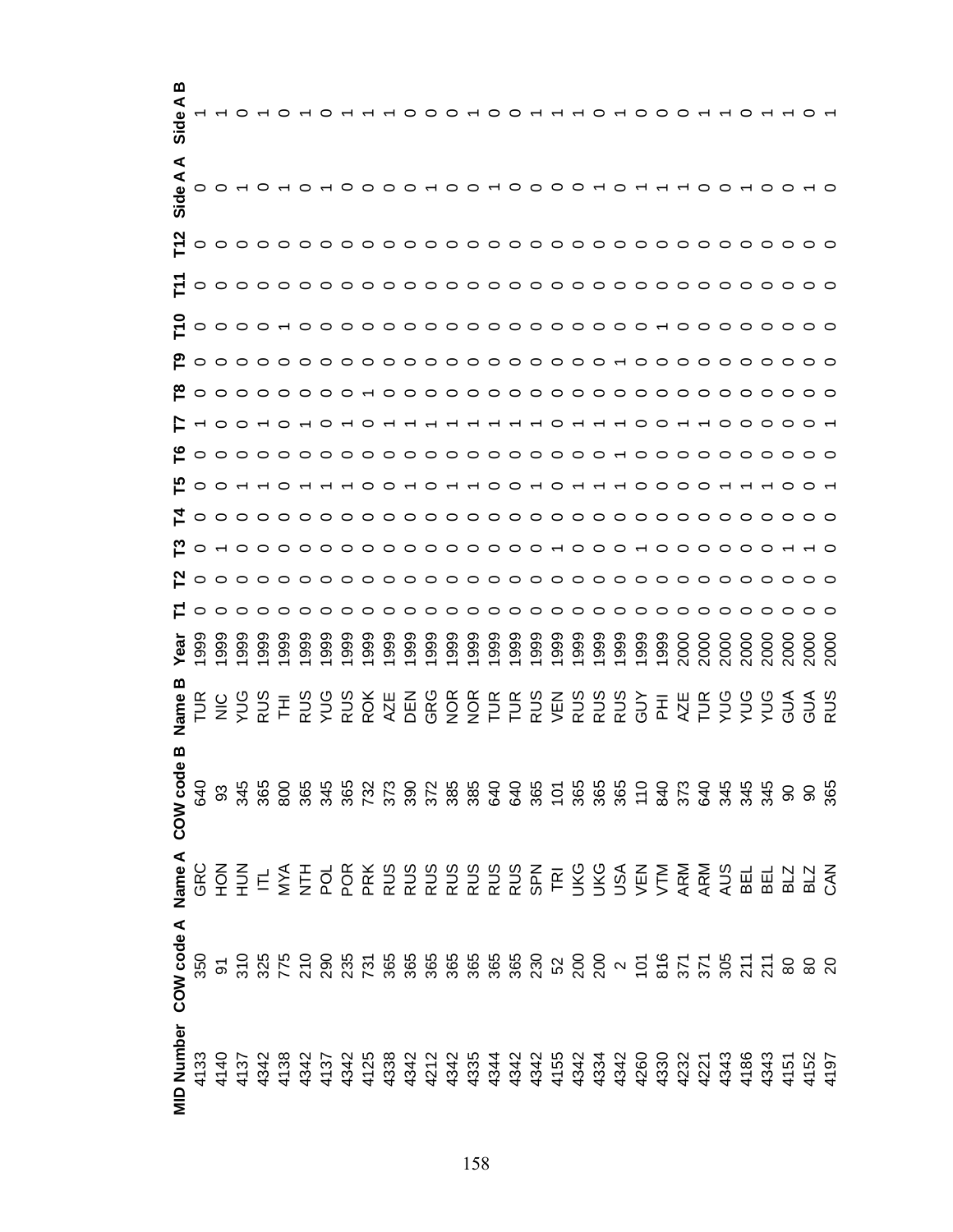| മ                 |                                                                                                                                                                                                                                                                                                                                                                                                                                                                |  |  |  |  |  |  |                         |  |  |  |  |  |  |  |  |
|-------------------|----------------------------------------------------------------------------------------------------------------------------------------------------------------------------------------------------------------------------------------------------------------------------------------------------------------------------------------------------------------------------------------------------------------------------------------------------------------|--|--|--|--|--|--|-------------------------|--|--|--|--|--|--|--|--|
| ⋖<br>Side A       | $0 - 00000 - 0$                                                                                                                                                                                                                                                                                                                                                                                                                                                |  |  |  |  |  |  | 00000000000000000000000 |  |  |  |  |  |  |  |  |
|                   | $\begin{array}{l} \textbf{N} \\ \textbf{L} \\ \textbf{O} \\ \textbf{O} \\ \textbf{O} \\ \textbf{O} \\ \textbf{O} \\ \textbf{O} \\ \textbf{O} \\ \textbf{O} \\ \textbf{O} \\ \textbf{O} \\ \textbf{O} \\ \textbf{O} \\ \textbf{O} \\ \textbf{O} \\ \textbf{O} \\ \textbf{O} \\ \textbf{O} \\ \textbf{O} \\ \textbf{O} \\ \textbf{O} \\ \textbf{O} \\ \textbf{O} \\ \textbf{O} \\ \textbf{O} \\ \textbf{O} \\ \textbf{O} \\ \textbf{O} \\ \textbf{O} \\ \textbf$ |  |  |  |  |  |  |                         |  |  |  |  |  |  |  |  |
|                   |                                                                                                                                                                                                                                                                                                                                                                                                                                                                |  |  |  |  |  |  |                         |  |  |  |  |  |  |  |  |
|                   |                                                                                                                                                                                                                                                                                                                                                                                                                                                                |  |  |  |  |  |  |                         |  |  |  |  |  |  |  |  |
|                   |                                                                                                                                                                                                                                                                                                                                                                                                                                                                |  |  |  |  |  |  |                         |  |  |  |  |  |  |  |  |
|                   |                                                                                                                                                                                                                                                                                                                                                                                                                                                                |  |  |  |  |  |  |                         |  |  |  |  |  |  |  |  |
|                   |                                                                                                                                                                                                                                                                                                                                                                                                                                                                |  |  |  |  |  |  |                         |  |  |  |  |  |  |  |  |
|                   |                                                                                                                                                                                                                                                                                                                                                                                                                                                                |  |  |  |  |  |  |                         |  |  |  |  |  |  |  |  |
|                   |                                                                                                                                                                                                                                                                                                                                                                                                                                                                |  |  |  |  |  |  |                         |  |  |  |  |  |  |  |  |
|                   |                                                                                                                                                                                                                                                                                                                                                                                                                                                                |  |  |  |  |  |  |                         |  |  |  |  |  |  |  |  |
|                   |                                                                                                                                                                                                                                                                                                                                                                                                                                                                |  |  |  |  |  |  |                         |  |  |  |  |  |  |  |  |
|                   | <u>Noooooooooooooooooooooooooooo</u>                                                                                                                                                                                                                                                                                                                                                                                                                           |  |  |  |  |  |  |                         |  |  |  |  |  |  |  |  |
|                   |                                                                                                                                                                                                                                                                                                                                                                                                                                                                |  |  |  |  |  |  |                         |  |  |  |  |  |  |  |  |
| Yea               |                                                                                                                                                                                                                                                                                                                                                                                                                                                                |  |  |  |  |  |  |                         |  |  |  |  |  |  |  |  |
| Vame              |                                                                                                                                                                                                                                                                                                                                                                                                                                                                |  |  |  |  |  |  |                         |  |  |  |  |  |  |  |  |
| മ<br>Φ<br>COW cod |                                                                                                                                                                                                                                                                                                                                                                                                                                                                |  |  |  |  |  |  |                         |  |  |  |  |  |  |  |  |
| Name A            |                                                                                                                                                                                                                                                                                                                                                                                                                                                                |  |  |  |  |  |  |                         |  |  |  |  |  |  |  |  |
| COW code A        | 8 8 8 9 <del>3</del> 8 8 8 8 9 9 5 5 6 6 8 8 8 8 5 8 9 8 9 8 9 8 9 8 9 8 9 8                                                                                                                                                                                                                                                                                                                                                                                   |  |  |  |  |  |  |                         |  |  |  |  |  |  |  |  |
| <b>MID Number</b> |                                                                                                                                                                                                                                                                                                                                                                                                                                                                |  |  |  |  |  |  |                         |  |  |  |  |  |  |  |  |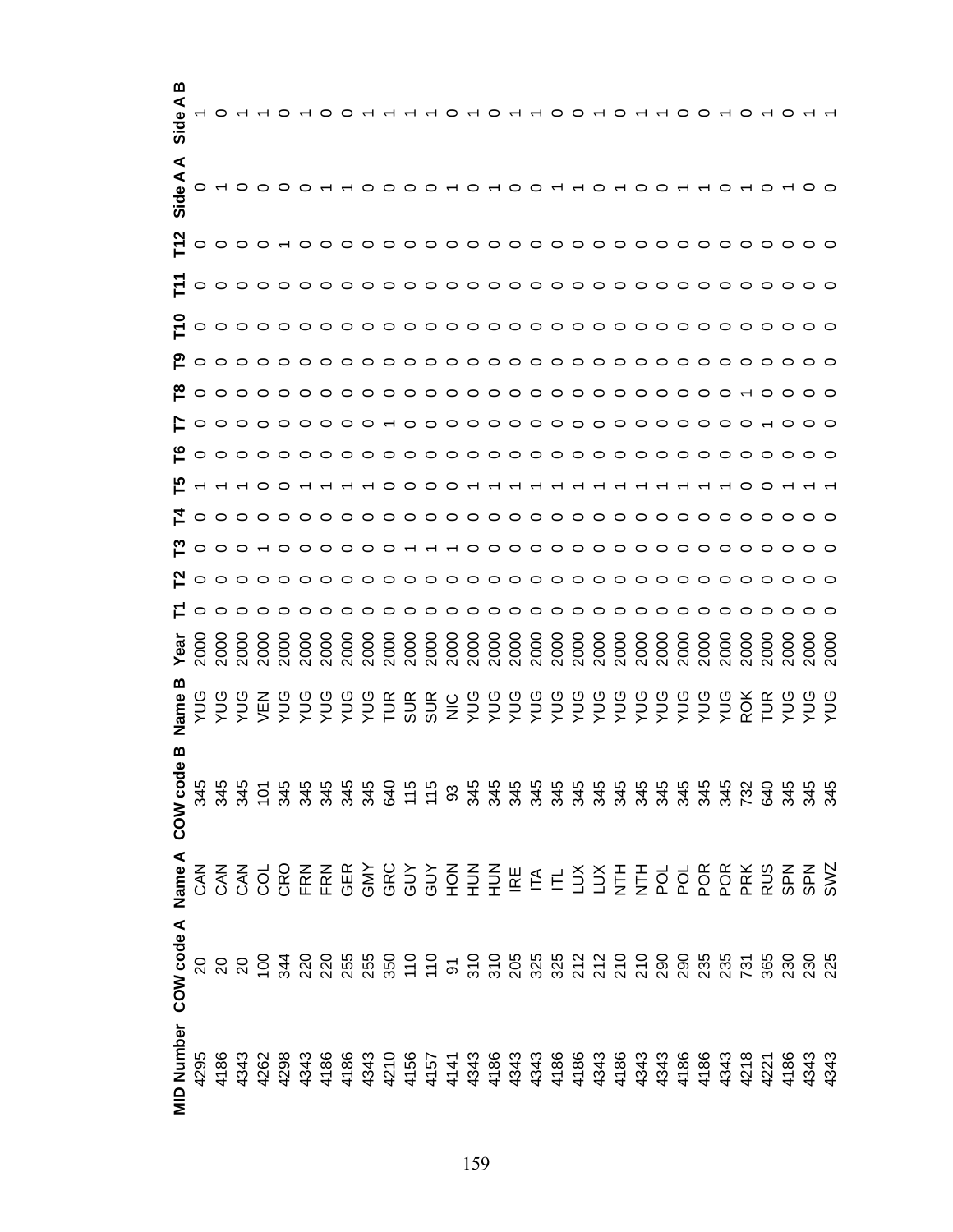| ⋖<br>Side A       |         |                                |                 | $\circ\circ\sim\circ\circ\circ$ |                                                                                                                                                                                                                                                                                                                                                                                                                                                                                                                                                                                                                                                                 |  |  |                     |                                       |         |         |         |         |                          |      |            |     |
|-------------------|---------|--------------------------------|-----------------|---------------------------------|-----------------------------------------------------------------------------------------------------------------------------------------------------------------------------------------------------------------------------------------------------------------------------------------------------------------------------------------------------------------------------------------------------------------------------------------------------------------------------------------------------------------------------------------------------------------------------------------------------------------------------------------------------------------|--|--|---------------------|---------------------------------------|---------|---------|---------|---------|--------------------------|------|------------|-----|
| $\frac{2}{2}$     |         |                                |                 |                                 | ${\color{red}\mathtt{0.0 \cdot 0.0 \cdot 0.0 \cdot 0.0 \cdot 0.0 \cdot 0.0 \cdot 0.0}}$                                                                                                                                                                                                                                                                                                                                                                                                                                                                                                                                                                         |  |  |                     |                                       |         |         |         |         |                          |      |            |     |
|                   |         |                                |                 |                                 |                                                                                                                                                                                                                                                                                                                                                                                                                                                                                                                                                                                                                                                                 |  |  |                     |                                       |         |         |         |         |                          |      |            |     |
| 는                 |         |                                |                 |                                 | ${\color{red}\mathtt{0.0 \cdot 0.0 \cdot 0.0 \cdot 0.0 \cdot 0.0 \cdot 0.0 \cdot 0.0}}$                                                                                                                                                                                                                                                                                                                                                                                                                                                                                                                                                                         |  |  |                     |                                       |         |         |         |         |                          |      |            |     |
|                   |         |                                |                 |                                 |                                                                                                                                                                                                                                                                                                                                                                                                                                                                                                                                                                                                                                                                 |  |  |                     |                                       |         |         |         |         |                          |      |            |     |
| ≌                 |         |                                |                 |                                 | ${\color{red}\mathtt{0.0 \cdot 0.0 \cdot 0.0 \cdot 0.0 \cdot 0.0 \cdot 0.0 \cdot 0.0}}$                                                                                                                                                                                                                                                                                                                                                                                                                                                                                                                                                                         |  |  |                     |                                       |         |         |         |         |                          |      |            |     |
|                   |         |                                |                 |                                 |                                                                                                                                                                                                                                                                                                                                                                                                                                                                                                                                                                                                                                                                 |  |  |                     |                                       |         |         |         |         |                          |      |            |     |
| مّ⊧               |         | $\circ$ $\circ$ $\circ$ $\sim$ |                 |                                 | $\begin{array}{cccccccccccccc} \mathop{\curvearrowleft} & & & & & \mathop{\curvearrowleft} & & & \mathop{\curvearrowleft} & & \mathop{\curvearrowleft} & & \mathop{\curvearrowleft} & & \mathop{\curvearrowleft} & & \mathop{\curvearrowleft} & & \mathop{\curvearrowleft} & & \mathop{\curvearrowleft} & & \mathop{\curvearrowleft} & & \mathop{\curvearrowleft} & & \mathop{\curvearrowleft} & & \mathop{\curvearrowleft} & & \mathop{\curvearrowleft} & & \mathop{\curvearrowleft} & & \mathop{\curvearrowleft} & & \mathop{\curvearrowleft} & & \mathop{\curvearrowleft} & & \mathop{\curvearrowleft} & & \mathop{\curvearrowleft} & & \mathop{\curvearrow$ |  |  |                     |                                       |         |         |         |         |                          |      |            |     |
| ပြ                |         |                                |                 |                                 |                                                                                                                                                                                                                                                                                                                                                                                                                                                                                                                                                                                                                                                                 |  |  |                     |                                       |         |         |         |         |                          |      |            |     |
|                   |         |                                |                 |                                 | $\begin{array}{cccccccccccccc} \circ & \circ & \circ & \circ & \circ & \circ & \circ & \circ & \circ \end{array}$                                                                                                                                                                                                                                                                                                                                                                                                                                                                                                                                               |  |  |                     | $\circ \circ \circ \circ \circ \circ$ |         | $\circ$ |         |         |                          |      |            |     |
|                   |         |                                |                 |                                 | ${\color{red}\mathtt{o}}\circ{\color{red}\mathtt{o}}\circ{\color{red}\mathtt{o}}\circ{\color{red}\mathtt{o}}\circ{\color{red}\mathtt{o}}\circ{\color{red}\mathtt{o}}\circ{\color{red}\mathtt{o}}\circ{\color{red}\mathtt{o}}\circ{\color{red}\mathtt{o}}\circ{\color{red}\mathtt{o}}\circ{\color{red}\mathtt{o}}\circ{\color{red}\mathtt{o}}\circ{\color{red}\mathtt{o}}\circ{\color{red}\mathtt{o}}\circ{\color{red}\mathtt{o}}\circ{\color{red}\mathtt{o}}\circ{\color{red}\mathtt{o}}\circ{\color{red}\mathtt{o}}\circ{\color{red}\mathtt{o}}\circ{\color{red}\mathtt{o}}\circ$                                                                              |  |  |                     |                                       |         |         |         |         |                          |      |            |     |
| <u>ռ</u>          |         |                                |                 |                                 | o o o o o o o o o o o o o o o o o o o                                                                                                                                                                                                                                                                                                                                                                                                                                                                                                                                                                                                                           |  |  |                     |                                       |         |         |         |         |                          |      |            |     |
|                   |         |                                | $\circ$ $\circ$ |                                 | $\circ \circ \circ \circ \circ \circ$                                                                                                                                                                                                                                                                                                                                                                                                                                                                                                                                                                                                                           |  |  | $\circ \circ \circ$ | $\circ$                               | $\circ$ | $\circ$ | $\circ$ | $\circ$ |                          |      |            |     |
| Year              |         |                                |                 |                                 |                                                                                                                                                                                                                                                                                                                                                                                                                                                                                                                                                                                                                                                                 |  |  |                     |                                       |         |         |         |         |                          | 2000 |            | ΣOΟ |
| മ<br>Vame         | ηλ<br>h |                                |                 |                                 | $772889999318888992$                                                                                                                                                                                                                                                                                                                                                                                                                                                                                                                                                                                                                                            |  |  |                     |                                       |         |         |         |         | NOR<br>NOR<br>RUS<br>RUS |      |            |     |
| ಕಿ<br>COW co      |         |                                |                 |                                 |                                                                                                                                                                                                                                                                                                                                                                                                                                                                                                                                                                                                                                                                 |  |  |                     |                                       |         |         |         |         |                          | 360  | 365<br>380 |     |
|                   |         |                                |                 |                                 |                                                                                                                                                                                                                                                                                                                                                                                                                                                                                                                                                                                                                                                                 |  |  |                     |                                       |         |         |         |         |                          |      |            |     |
| COW code A Name A |         |                                |                 |                                 |                                                                                                                                                                                                                                                                                                                                                                                                                                                                                                                                                                                                                                                                 |  |  |                     |                                       |         |         |         |         |                          |      |            |     |
| <b>MID Number</b> | 4343    |                                |                 |                                 |                                                                                                                                                                                                                                                                                                                                                                                                                                                                                                                                                                                                                                                                 |  |  |                     |                                       |         |         |         |         |                          |      |            |     |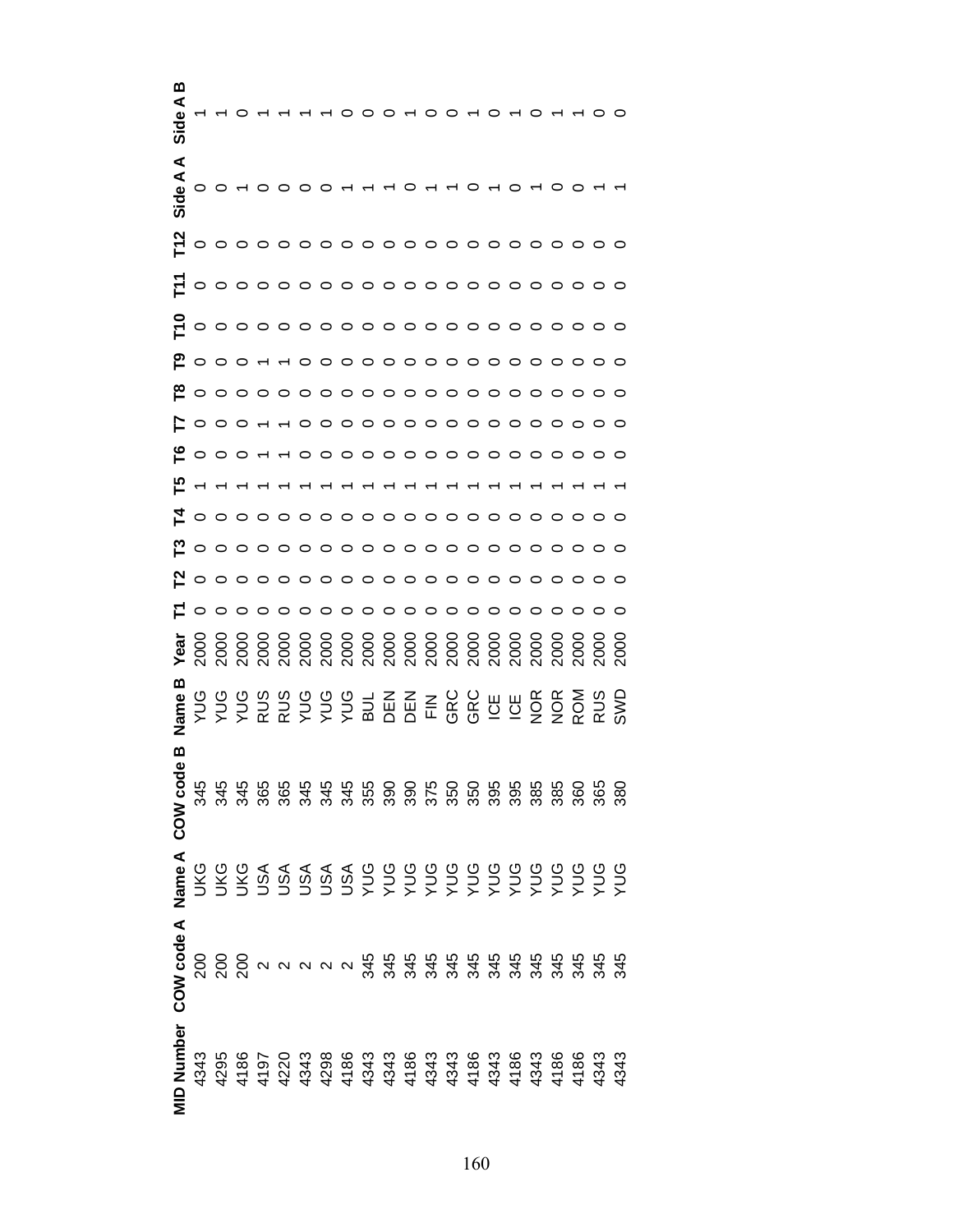| Attacker              | Target            | Date      | Data Source | Associated MID Number |
|-----------------------|-------------------|-----------|-------------|-----------------------|
| <b>Britain</b>        | Turkey            | 1922-1924 | Pape        | 328                   |
| Italy                 | Ethiopia          | 1936      | Pape        |                       |
| Germany/Italy         | Spanish loyalists | 1936-1939 | Pape        | 210                   |
| Japan                 | China             | 1937-1945 | Pape        | 157                   |
| Germany               | Britain/France    | 1938      | Pape        | $\overline{2}$        |
| Germany               | Poland            | 1939      | Pape        | 258                   |
| Germany               | Britain/France    | 1939      | Pape        | 258                   |
| USSR                  | Finland           | 1939-1940 | Pape        | 179                   |
| Germany               | Netherlands       | 1940      | Pape        | 258                   |
| Germany               | <b>Britain</b>    | 1940-1941 | Pape        | 258                   |
| United States/Britain | Germany           | 1942-1944 | Pape        | 258                   |
| United States         | Germany           | 1945      | Pape        | 258                   |
| <b>United States</b>  | Italy             | 1943      | Pape        | 258                   |
| Germany               | <b>Britain</b>    | 1944-1945 | Pape        | 258                   |
| United States         | Japan             | 1944-1945 | Pape        | 258                   |
| <b>United States</b>  | North Korea/China | 1950-195  | Pape        | 51/2052               |

Appendix B. Interstate Airpower Coercion 1919-2000 **Appendix B. Interstate Airpower Coercion 1919-2000**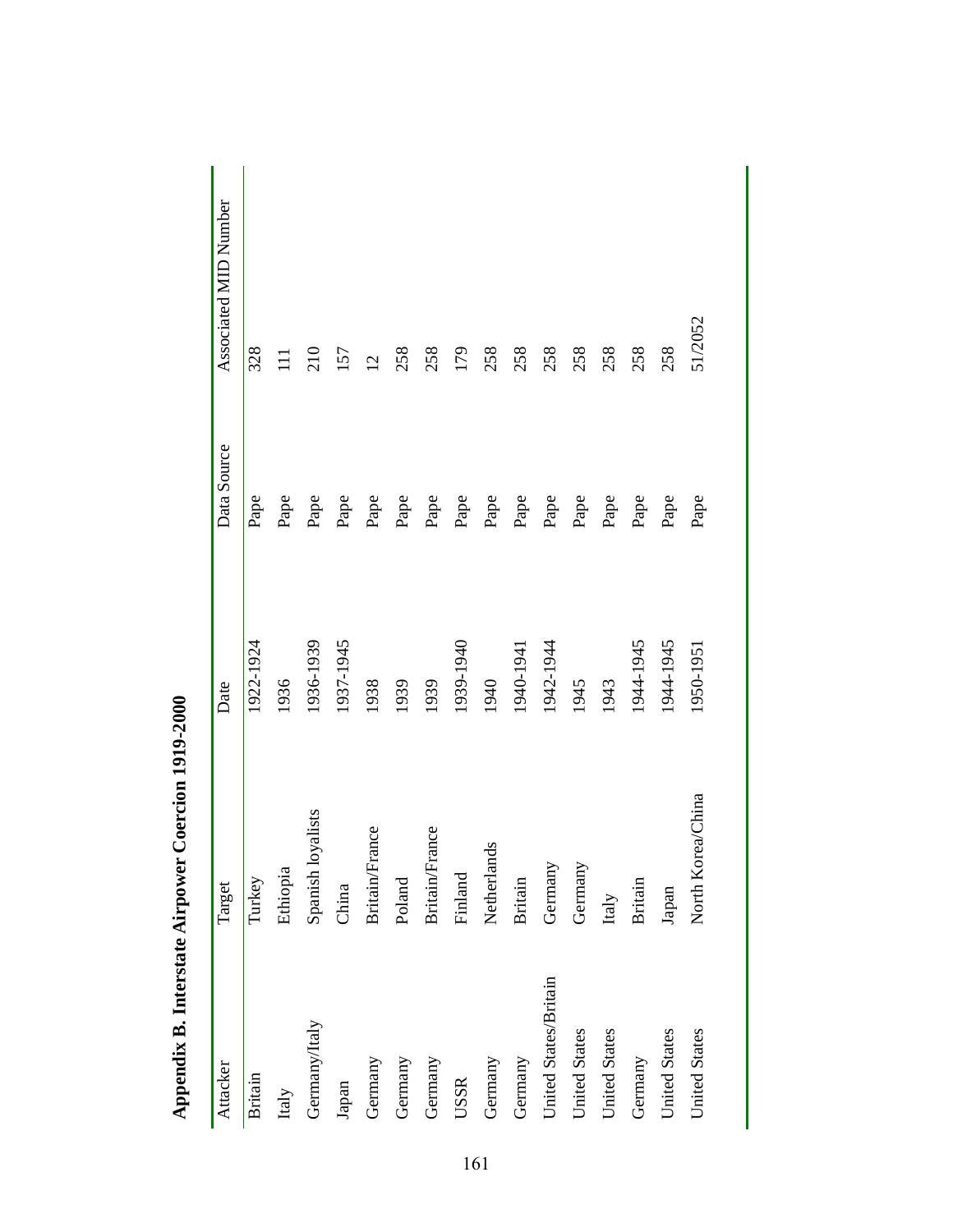| Attacker             | Target                | Date      | Data Source  | Associated MID Number                             |
|----------------------|-----------------------|-----------|--------------|---------------------------------------------------|
| China                | Taiwan                | 1954      | Flintham     | 2987                                              |
| France               | Algeria               | 1954-1962 | Pape         | $\mathop{\mathsf{N}}\nolimits\mathop{\mathsf{A}}$ |
| Britain/France       | Egypt                 | 1956      | Pape         | 200                                               |
| USSR                 | <b>Britain/France</b> | 1956      | Pape         | 200                                               |
| <b>USSR</b>          | Hungary               | 1956      | Flintham     | 606                                               |
| France               | Tunisia               | 1958      | Flintham     | 266                                               |
| Taiwan               | China                 | 1958      | Flintham     | 173                                               |
| France               | Tunisia               | 1961      | Flintham     | 28                                                |
| <b>United States</b> | Dominican Republic    | 1961-1962 | Byman et al. | 1801                                              |
| <b>United States</b> | USSR                  | 1962      | Pape         | $\overline{61}$                                   |
| <b>United States</b> | Cuba                  | 1962      | Byman et al. | $\overline{6}$                                    |
| Turkey               | Cyprus                | 1964      | Flintham     | $\mathbf{N}.\mathbf{A}$                           |
| United States        | North Vietnam         | 1965-1968 | Pape         | 611                                               |
| Israel               | Egypt                 | 1969-1970 | Pape         | 3387                                              |
| Israel               | Lebanon               | 1970-1982 | Byman et al. | 1061/3994                                         |
| <b>United States</b> | North Vietnam         | 1972      | Pape         | 611                                               |
| Turkey               | Cyprus                | 1974      | Flintham     | 1293                                              |
| Iran                 | $_{\rm Iraq}$         | 1974-1975 | Byman et al  | 1134                                              |
| <b>USSR</b>          | Afghanistan           | 1979-1988 | Pape         | 2053/2054                                         |
| <b>USSR</b>          | Pakistan              | 1979-1986 | Pape         | $\mathop{\mathsf{X}\mathsf{.A}}$                  |

| ì      |
|--------|
|        |
| P<br>Γ |
| È<br>ī |
|        |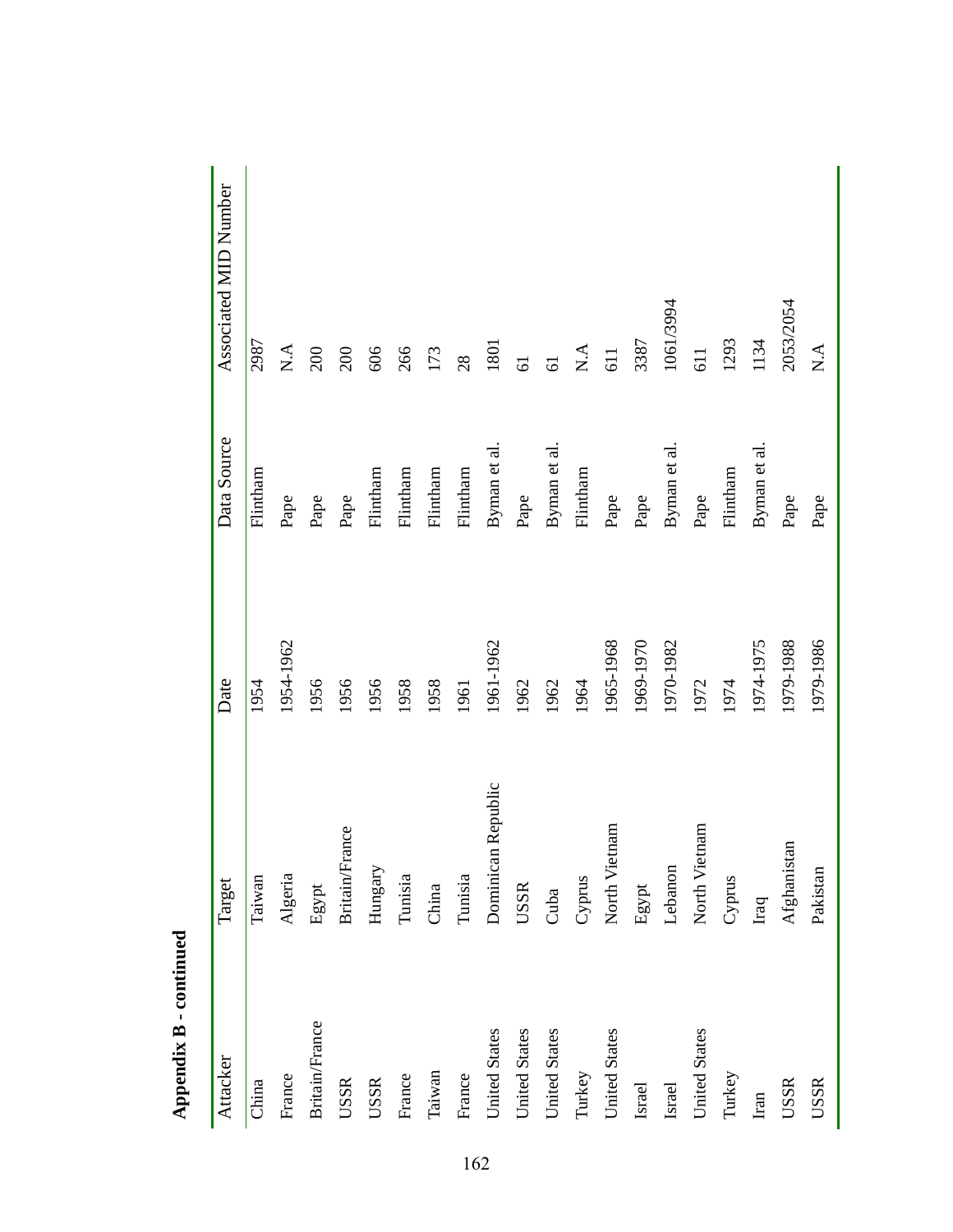| Attacker                                    | Target                                                       | Date                                                                                                           | Data Source  | Associated MID Number                   |
|---------------------------------------------|--------------------------------------------------------------|----------------------------------------------------------------------------------------------------------------|--------------|-----------------------------------------|
| Iraq                                        | Iran                                                         | 1980-1988                                                                                                      | Pape         | 2115                                    |
| Israel                                      | Iraq                                                         | 1981                                                                                                           | Flintham     | 3101                                    |
| <b>Britain</b>                              | Argentina                                                    | 1982                                                                                                           | Byman et al. | 3630                                    |
| Israel                                      | Lebanon                                                      | 1982-1999                                                                                                      | Byman et al. | 4182                                    |
| Israel                                      | Syria                                                        | 1982                                                                                                           | Flintham     | 3995/3442                               |
| <b>United States</b>                        | Iran                                                         | 1987-1988                                                                                                      | Byman et al. | 2740                                    |
| <b>United States</b>                        | Libya                                                        | 1986                                                                                                           | Pape         | 3636                                    |
| <b>United States</b>                        | Iraq                                                         | 1991                                                                                                           | Pape         | 3957                                    |
| Iraq                                        | Saudi Arabia                                                 | 1991                                                                                                           | Pape         | $\mathop{\mathsf{X}\text{-}\mathsf{A}}$ |
| Iraq                                        | <b>Israel</b>                                                | 1991                                                                                                           | Pape         | $\mathbf{N}.\mathbf{A}$                 |
| <b>United States</b>                        | Iraq                                                         | 1991-1998                                                                                                      | Byman et al. | 3974/3552/3568/4299                     |
|                                             |                                                              |                                                                                                                |              | 4269/4270/4271/4273                     |
| <b>United States</b>                        | Haiti                                                        | 1994                                                                                                           | Byman et al. | 4016                                    |
| NATO                                        | Bosnian Serb                                                 | 1995                                                                                                           | Byman et al. | $\mathop{\mathsf{X}\mathsf{.A}}$        |
| NATO                                        | Yugoslavia                                                   | 1999                                                                                                           | New          | 4137                                    |
| *Pape: Pape's (1996) cases<br>$\frac{1}{2}$ | $\Gamma$ and $\Gamma$ and $\Gamma$ and $\Gamma$ and $\Gamma$ | $\frac{1}{2}$ . The contract of the distribution $\frac{1}{2}$ . The contract of $\frac{1}{2}$ , $\frac{1}{2}$ |              |                                         |

**Appendix B - continued**  Appendix B - continued \*Byman et al.: Byman, Waxman, and Larson's (1999) cases that are not included in Pape's cases<br>\*Flintham: Flintham's (1990) cases<br>\*New: coded by author \*Byman et al.: Byman, Waxman, and Larson's (1999) cases that are not included in Pape's cases

\*Flintham: Flintham's (1990) cases \*New: coded by author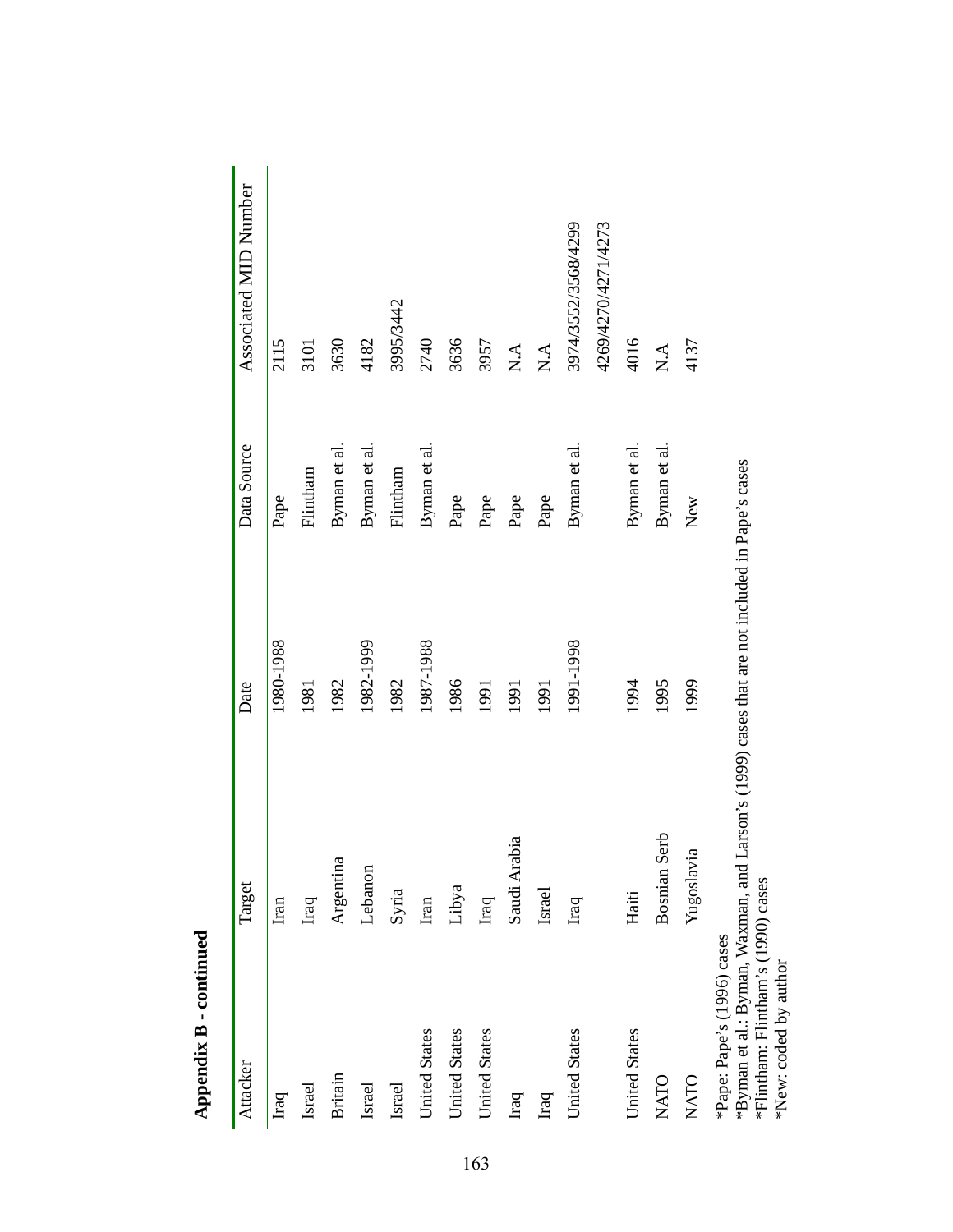## **References**

- Allen, Susan Hannah. 2007. "Time Bombs: Estimating the Duration of Coercive Bombing Campaigns." *Journal of Conflict Resolution* 51(1): 112-133.
- Armitage, Michael and R. A. Mason. 1985. *Air Power in the Nuclear Age, 1945-84*. Houndmills: Macmillan Press.
- Arquilla, John. 1992. *Dubious Battles: Aggression, Defeat, and the International System*. Washington D.C.: Crane Russak.
- Axelrod, Robert and Robert O. Keohane. 1993. "Achieving Cooperation under Anarchy: Strategies and Institutions." in *Neorealism and Neoliberalism: the Contemporary Debate*. edited by David A. Baldwin. Chichester: Columbia University Press.
- Baker, William D. and John R. Oneal. 2001. "Patriotism or Opinion Leadership?: The Nature and Origins of the "Rally Round the Flag" Effect." *Journal of Conflict Resolution* 45(5): 661-687.

Baldwin, David A. 1985. *Economic Statecraft*. Princeton: Princeton University Press.

- Barraclough, Geoffrey. 1982. *From Agadir to Armageddon: Anatomy of a Crisis*. New York: Holmes and Meier Publishers.
- Beck, Nathaniel, Jonathan N. Katz, and Richard Tucker. 1998. "Taking Time Seriously: Time-Series-Cross-Section Analysis with a Binary Dependent Variable." *American Journal of Political Science* 42(4): 1260-1288.
- Bennett, D. Scott. 2006a. "Exploring Operationalizations of Political Relevance." *Conflict Management and Peace Science* 23 (3):241-261.
- Bennett, D. Scott. 2006b. "Toward a Continuous Specification of the Democracy-Autocracy Connection." *International Studies Quarterly* 50(2):313-338.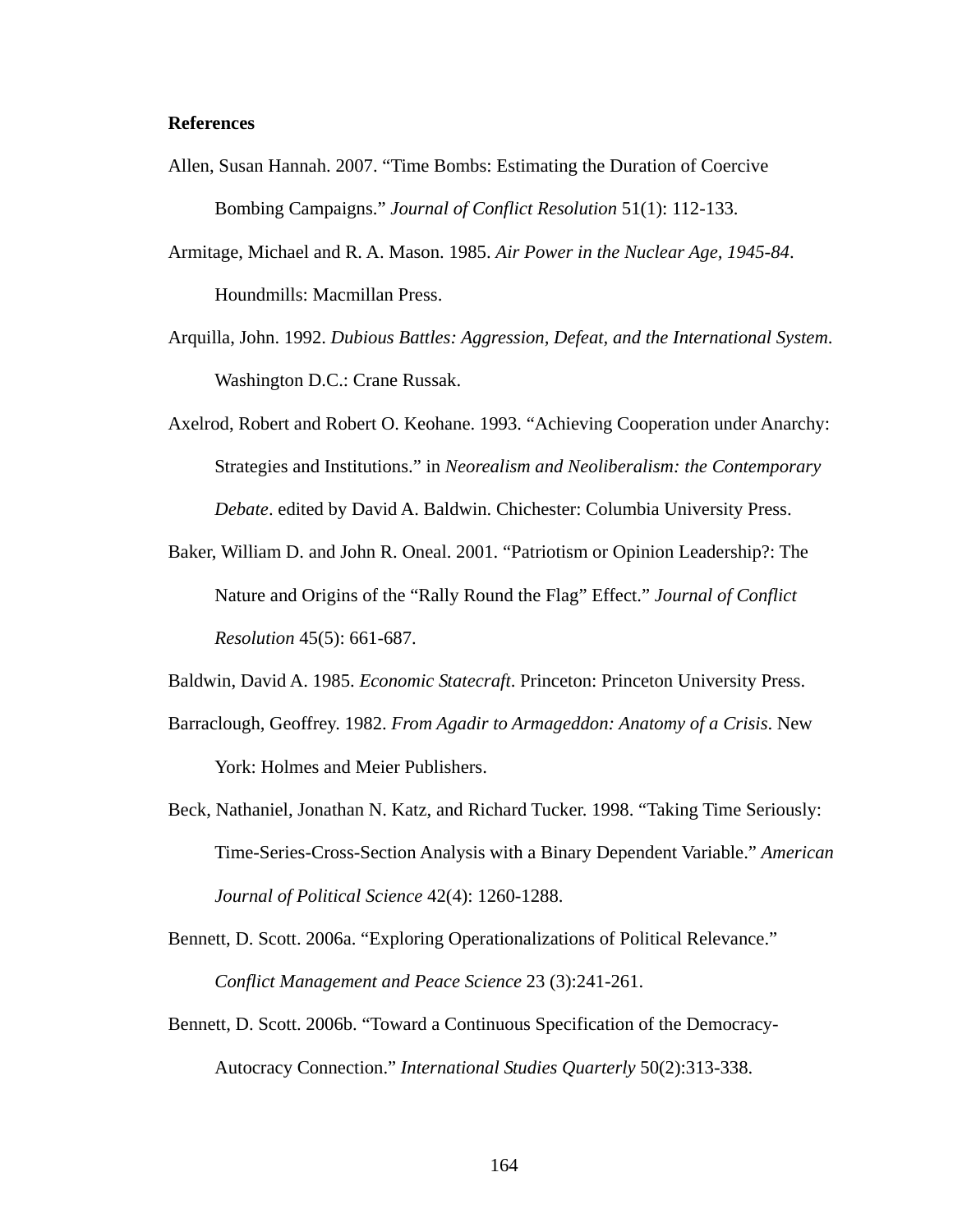- Bennett, D. Scott, and Allan C. Stam, 1996. "The Duration of Interstate Wars, 1816- 1985." *American Political Science Review* 90(2): 239-257.
- Bennett, D. Scott, and Allan C. Stam, 1998. "The Declining Advantages of Democracy: A Combined Model of War Outcomes and Duration." *Journal of Conflict Resolution* 42 (3): 344-366.
- Bennett, D. Scott, and Allan C. Stam, 2000. "Research Design and Estimator Choices in the Analysis of Interstate Dyads: When Decisions Matter." *Journal of Conflict Resolution* 44(5): 653-685.
- Bennett, D. Scott and Allan C. Stam. 2003. EUGene. http://www.eugenesoftware.org
- Bennett, D. Scott, and Allan C. Stam. 2004. *The Behavioral Origin of War*. Ann Arbor: University of Michigan Press.
- Biddle, Stephen D. 1996. "Victory Misunderstood: What the Gulf War Tells Us about the Future of Conflict." *International Security* 21(2): 139-179.
- Biddle, Stephen D. 2004. *Military Power: Explaining Victory and Defeat in Modern Battle*. Princeton: Princeton University Press.

Blainey, Geoffrey. 1973. *The Causes of War*. London: Macmillan Press.

Blainey, Geoffrey. 1988. *The Causes of War 3rd edition*. New York: The Free Press.

- Blanton, Shannon. 2000. "Promoting Human Rights and Democracy in the Developing World: U.S. Rhetoric versus U.S. Arms Exports." *American Journal of Political Science* 44 (1): 123-131.
- Boulding, Kenneth. 1962. *Conflict and Defense: A General Theory*. New York : Harper & Brothers.

Box-Steffensmeier, Janet M. and Christopher J. W. Zorn. 2001. "Duration Models and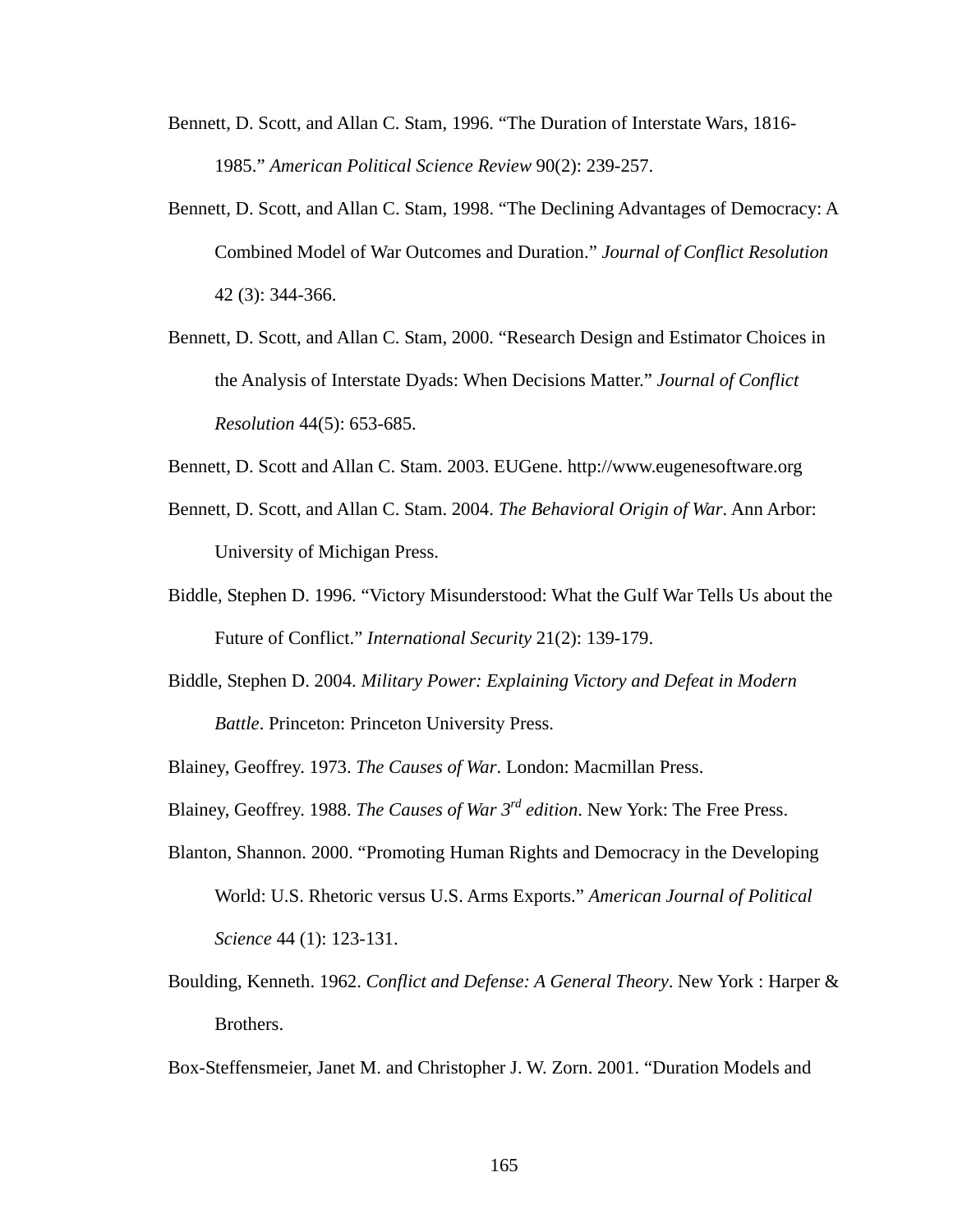Proportional Hazards in Political Science." *American Journal of Political Science* 45(4): 972-988.

Bratton, Patrick C. 2003. "A Coherent Theory of Coercion?" *Comparative Strategy* 22: 355-372.

Brecher, Michael. 1993. *Crises in World Politics: Theory and Reality.* N.Y.: Pergamon.

Brecher, Michael and Jonathan Wilkenfeld. 1997. *A Study of Crisis*. Ann Arbor: University of Michigan.

- Brecher, Michale, Patrick James and Jonathan Wilkenfeld. 2000. "Escalation and War in The Twentieth Century: Findings from the International Crises Behavior Project." In *What Do We Know about War?* edited by John A. Vasquez. 37-53. Lanham: Rowman & Littlefield.
- Bremer, Stuart A. 1992. "Dangerous Dyads: Conditions Affecting the Likelihood of Interstate War, 1816-1965." *Journal of Conflict Resolution* 36(2): 309-341.
- Brozoska, Michael and Frederic S. Pearson. 1994. *Arms and Warfare: Escalation, Deescalation, and Negotiation.* Columbia: University of South Carolina Press.

Bueno de Mesquita, Bruce. 1981. *The War Trap*. New Haven: Yale University Press.

- Bueno de Mesquita, Bruce. 1985. "The War Trap Revisited: A Revised Expected Utility Model" *American Political Science Review* 79(1): 156-177.
- Bueno de Mesquita, Bruce. 2000. *Principles of International Politics: People's Power, Preferences, and Perceptions*. N.Y.: CQ Press.
- Bueno de Mesquita, Bruce, and David Lalman. 1992. *War and Reason*. New Haven: Yale University Press.

Bueno de Mesquita, Bruce, James D. Morrow, and Ethan R. Zorick. 1997. "Capabilities,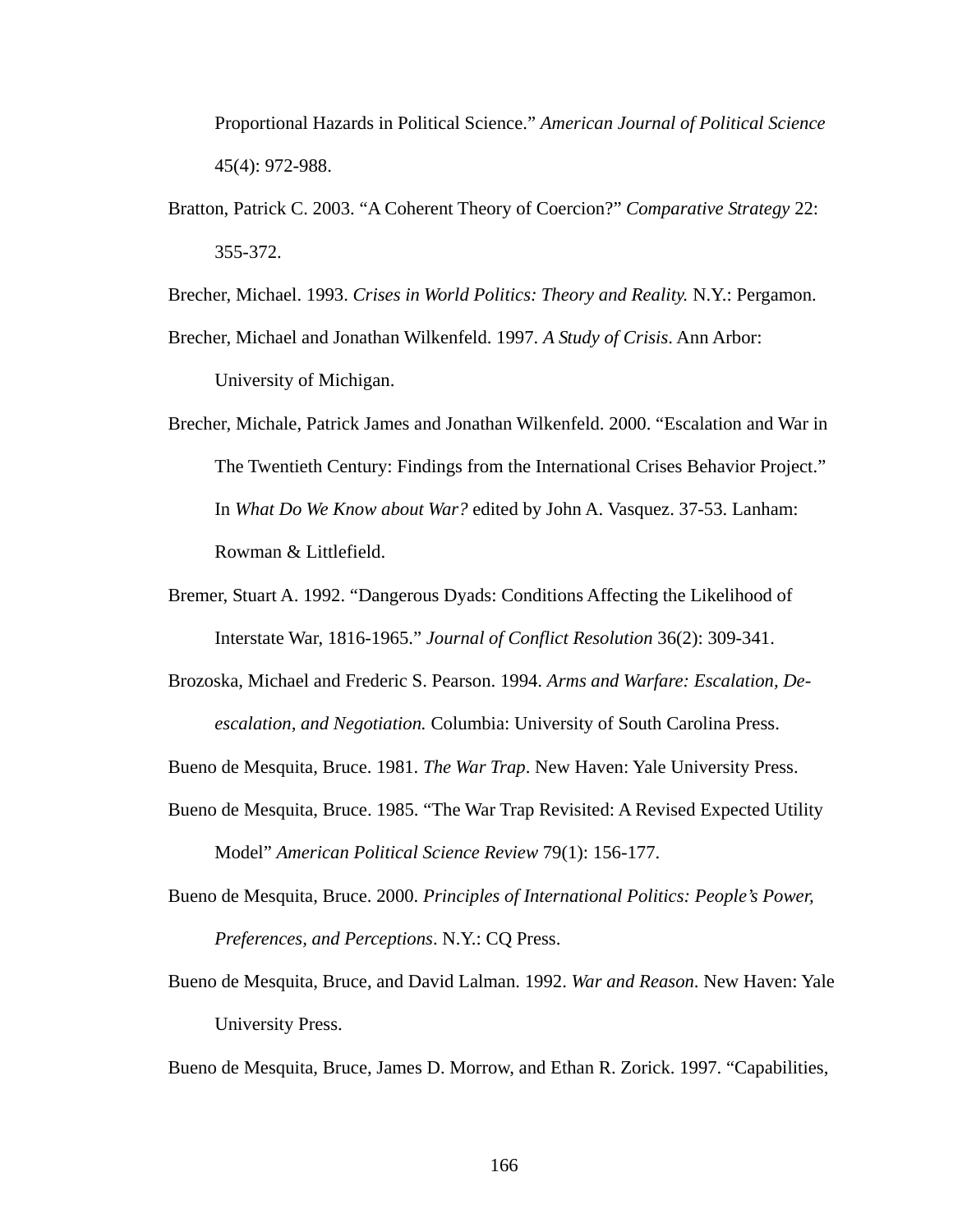Perception, and Escalation." *American Political Science Review* 91(1): 15-27.

- Bueno de Mesquita, Bruce, James D. Morrow, Rondolph M. Siverson, and Alastair Smith. 1999. "An Institutional Explanation of the Democratic Peace." *American Political Science Review* 93(4): 791-807.
- Bueno de Mesquita, Bruce, Michael T. Koch, and Randolph M. Siverson. 2004. "Testing Competing Institutional Explanations of the Democratic Peace: The Case of Dispute Duration." *Conflict Management and Peace Science* 21(4): 255-267.
- Byman, Daniel L. Matthew C. Waxman, and Eric Larson. 1999. *Air Power as a Coercive Instrument*. MR-1061-AF. Santa Monica: RAND Corporation.
- Byman, Daniel L. and Matthew C. Waxman. 2002. *The Dynamics of Coercion*. Cambridge: Cambridge University Press.
- Calvert, Randall L. 1985. "The Value of Biased Information: A Rational Choice Model of Political Advice." *Journal of Politics* 47: 530-555.
- Clark, Daivd H. and William Reed. 2003. "A Unified Model of War Onset and Outcome." *The Journal of Politics* 65(1): 69-71.
- Cordesman, Anthony H. 1994. *Iran and Iraq: The Threat from the Northern Gulf.* Boulder: Westview Press.
- Darilek, Richard and John Setear. 1990. *Arms Control Constraints for Conventional Forces in Europe*. Santa Monica: RAND.
- Dassel, Kurt. 1997. "Domestic Instability, the Military, and Foreign Policy: Indonesia, 1956-1971." in *Paths to Peace: Is Democracy the Answer?* Miriam Elman ed. Cambridge: MIT Press.

DeRouen, Karl R. and Shaun Goldfinch. 2005. "Putting the Numbers to Work: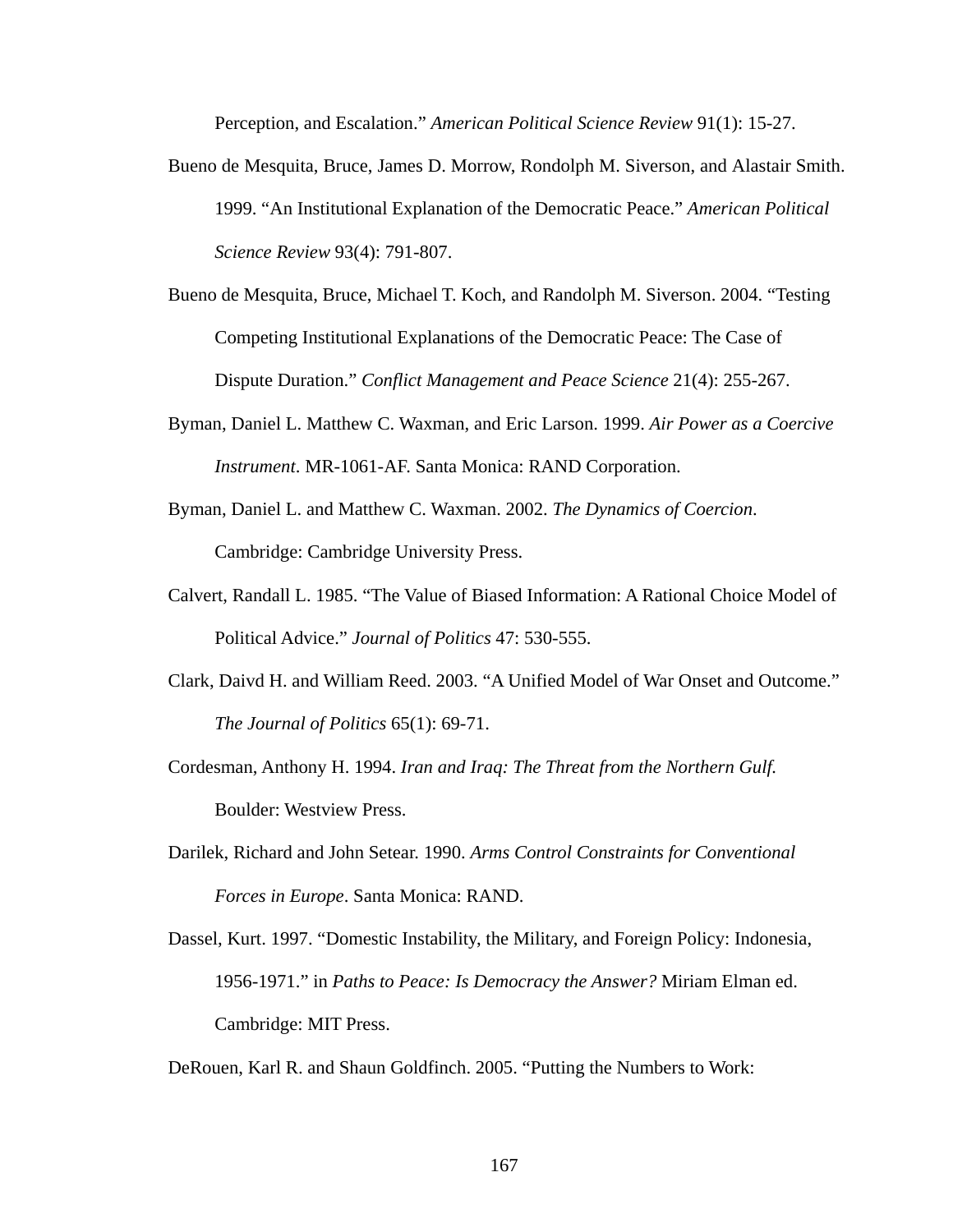Implications for Violence Prevention." *Journal of Peace Research* 42(1): 27-45.

- Fearon, James D. 1994a. "Domestic Political Audiences and the Escalation of International Disputes." *American Political Science Review* 88 (3): 577-92.
- Fearon, James D. 1994b. "Signaling Foreign Policy Interests: Tying Hands versus Sinking Costs." *Journal of Conflict Resolution* 41(1): 68-90.
- Fearon, James D. 1994c. "Signaling versus the Balance of Power and Interests." *Journal of Conflict Resolution* 38(2): 236-269.
- Fearon, James D. 1995. "Rationalist Explanations for War." *International Organization* 49(3): 379-414.
- Fearon, James D. 1997. "Signaling Foreign Policy Interests: Tying Hands versus Sinking Costs." *Journal of Conflict Resolution* 41(1): 68-90.
- Fearon, James D. 2002. "Selection Effects and Deterrence." *International Interactions* 28(5): 5-29.
- Filson, Darren and Suzanne Werner. 2002. "A Bargaining Model of War and Peace: Anticipating the Onset, Duration, and Outcome of War." *American Journal of Political Sciecne* 46(4): 819-837.
- Flintham, Victor. 1990. *Air Wars and Aircraft: A Detailed Record of Air Combat, 1945 to the Present*. N.Y.: Facts On File.
- Filson, Darren and Suzanne Werner. 2004. "Bargaining and Fighting: The Impact of Regime Type on War Onset, Duration, and Outcomes." *American Journal of Political Science* 48(2): 296-313.
- Fraser, T. G. 1995. *The Arab-Israel Conflict*. New York: St. Martin's Press.

Freedman, Lowrence. 1997. "How Did the Democratic Peace Process Affect Britain's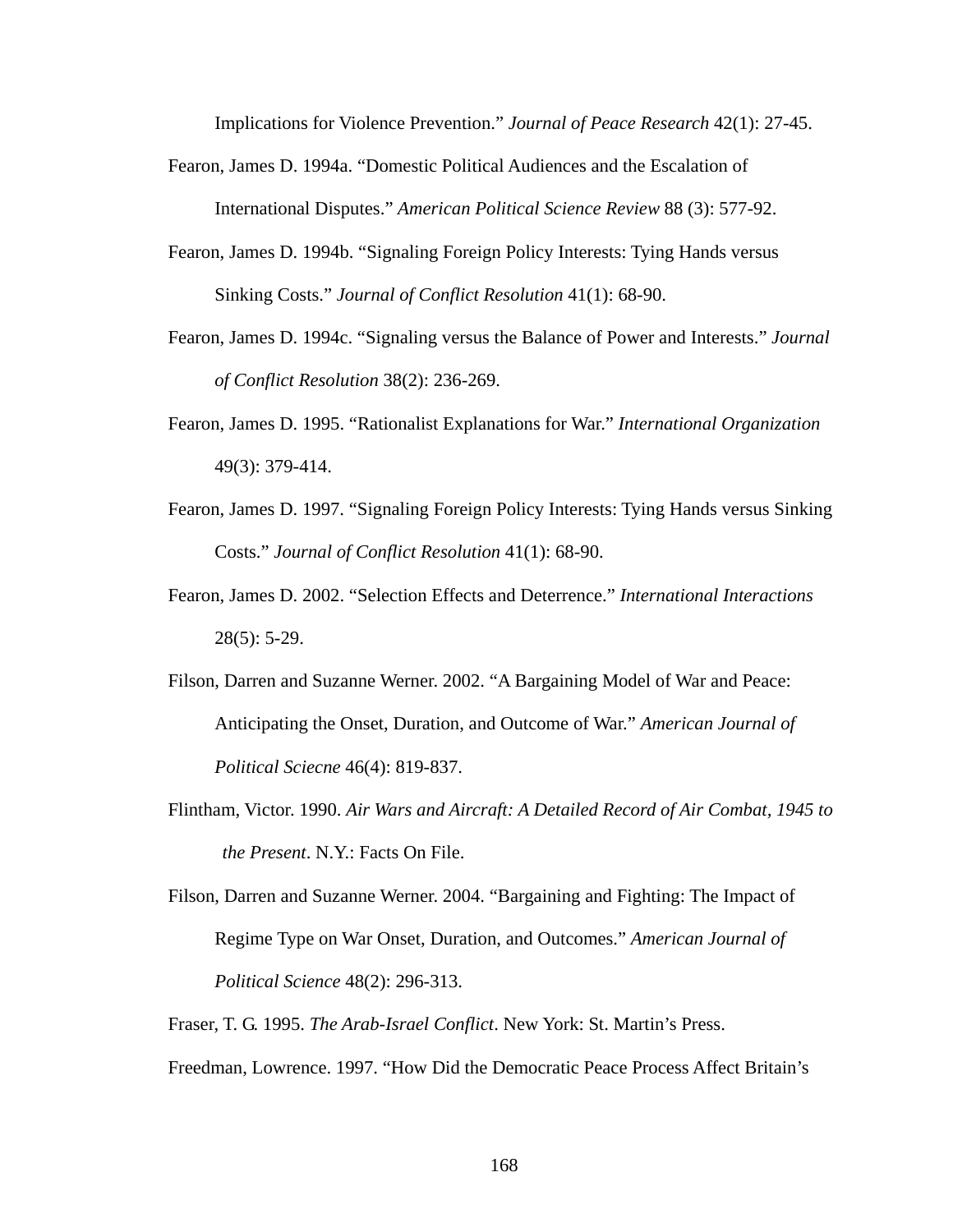Decision to Reoccupy the Falkland Islands?" Miriam Elman Ed. 235-266. *Paths to Peace: Is Democracy the Answer?* Cambridge: The MIT Press.

- Freedman, Lowrence. 1998. *Strategic Coercion: Concepts and Cases*. Oxford: Oxford University Press.
- Gartner, Scott Sigmund and Randolph M. Siverson. 1996. "War Expansion and War Outcome." *Journal of Conflict Resolution* 40(1): 4-15.
- Gawrych, George W. 2000. *The Albatross of Decisive Victory: War and Policy between Egypt and Israel in the 1967 and 1973 Arab-Israeli Wars.* Westport: Greenwood.
- Geller, Daniel S. 2000. "Material Capabilities: Power and International Conflict." In *What Do We Know about War?* edited by John A. Vasquez. 259-277. Lanham: Rowman & Littlefield.
- Gelpi, Christopher and Joseph M. Grieco. 2001. "Attracting Trouble: Democracy, Leadership Tenure, and the Targeting of Militarized Challenges, 1918-1992." *Journal of Conflict Resolution* 45(6): 794-817.
- Gelpi, Christopher and Michael Griesdorf. 2001. "Winners or Losers? Democracies in International Crisis, 1918-94." *American Political Science Review* 95 (3): 633-47.
- George, Alexander L. 1969. "The Operational Code: A Neglected Approach to the Study of Political Leaders and Decision Making." *International Studies Quarterly* 13(2): 190-222.
- George, Alexander L. 1994. "Coercive Diplomacy: Definition and Characteristics." in *The Limit of Coercive Diplomacy*. Alexander L. George and William E. Simons ed. Boulder: Westview press.

George, Alexander L. 2003. "The Need for Influence Theory and Actor-Specific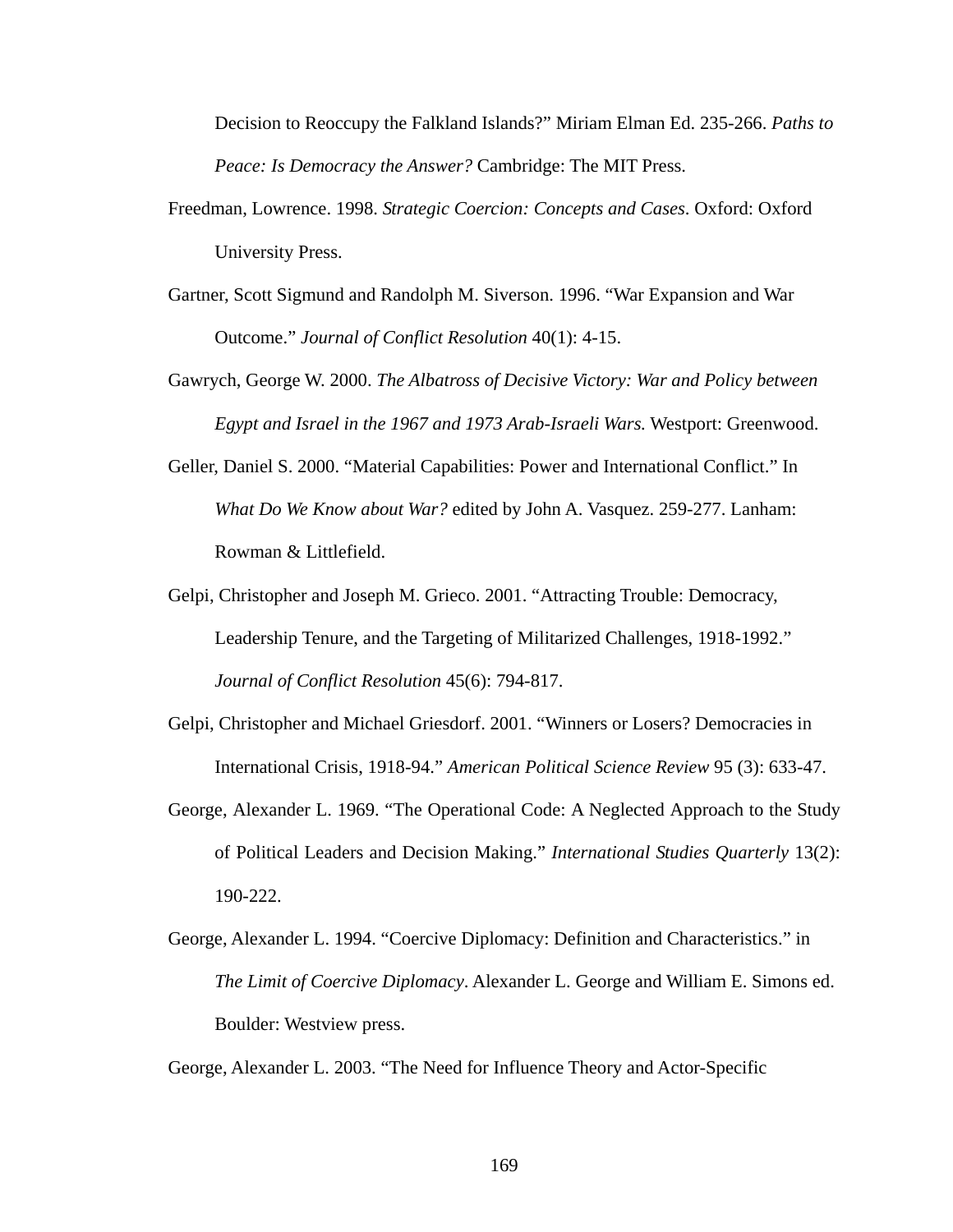Behavioral Models of Adversaries." *Comparative Strategy* 22: 463-487.

- Ghosn, Faten, Glenn Palmer, and Stuart A. Bremer. 2004. "The MID 3 Data Set, 1993- 2001: Procedures, Coding Rules, and Description." *Conflict Management and Peace Science* 21(2): 133-154.
- Gibbons, Robert. 1992. *Game Theory for Applied Economists*. Princeton: Princeton University Press.
- Glaser, Charles L. and Chaim Kaufmann. 1998. "What Is the Offense-Defense Balance and Can We Measure It?" *International Security* 22(4): 44-82.
- Goemans, Hein. 2000. *War and Punishment: The Causes of War Termination and the First World War*. Princeton: Princeton University Press.
- Gochman, Charles S. and Zeev Maoz. 1984. "Militarized Interstate Disputes, 1816-1976: Procedures, Patterns, and Insights." *Journal of Conflict Resolution* 28(4): 585-616.
- Gochman, Charles S. 1991. "Interstate Metrics: Conceptualizing, Operationalizing, and Measuring the Geographic Proximity of State Since the Congress of Vienna." *International Interaction* 17:93-112.
- Gochman, Charles S. 1995. "The Evolution of Disputes." In *The Process of War*. edited by Stuart A. Bremer and Thomas R. Cusack. 63-100. Luxembourg: Gordon and Breach.
- Goldblat, Jozef. 1994. *Arms Control: Guide to Negotiation and Agreements*. London: SAGE.
- Grambsch, Patricia M. and Terry M. Therneau. 1994. "Proportional Hazards Tests and Diagnostics Based on Weighted Residuals." *Biometrika* 81(3): 515-526.

Grieco, Joseph M. 1993. "Anarchy and the Limits of Cooperation: A Realist Critique of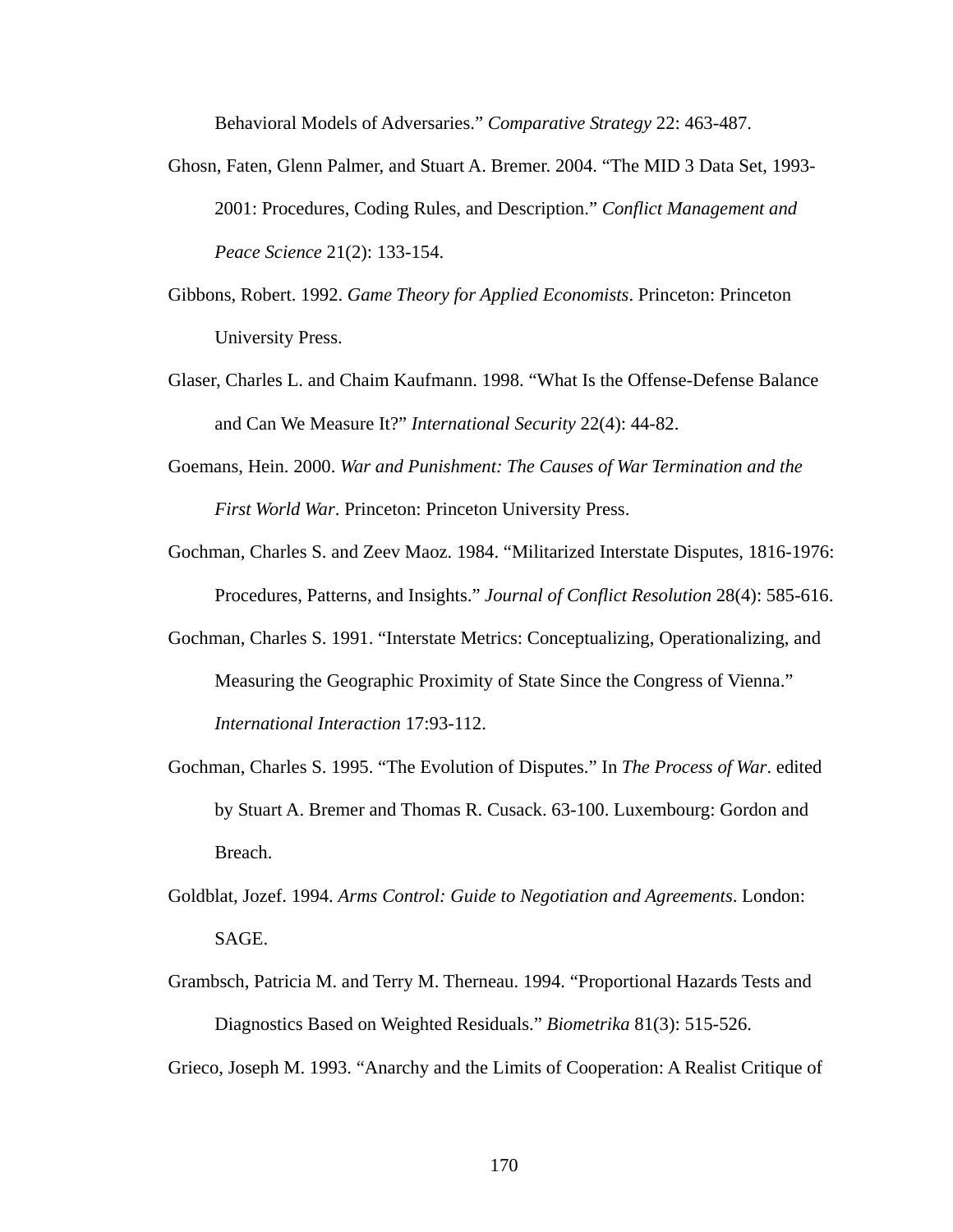the Newest Liberal Institutionalism" in *Neorealism and Neoliberalism: the Contemporary Debate*. edited by David A. Baldwin. Chichester: Columbia University Press.

- Han, Yong-Sup. 1993. *Designing and evaluating conventional arms control measures, the case of the Korean Peninsula.* Santa Monica: RAND.
- Hart, Jr. Robert A. and William Reed. 1999. "Selection Effects and Dispute Escalation: Democracy and Status Quo Evaluations." *International Interactions* 25(3): 243-263.
- Hensel, Paul R. 2000. "Territory: Theory and Evidence on Geography and Conflict." In *What Do We Know about War?* edited by John A. Vasquez. 57-84. Lanham: Rowman & Littlefield.
- Hensel, Paul R. and Paul F. Diehl. 1994. "It Takes Two to Tango: Nonmilitarized Response in Interstate Disputes." *Journal of Conflict Resolution* 38(3): 479-506.
- Horowitz, Michael and Dan Reiter. 2001. "When Does Aerial Bombing Work? Quantitative Empirical Tests, 1917-1999." *Journal of Conflict Resolution* 45(2): 147-173.
- Huth, Paul K., D. Scott Bennett, and Christopher Gelpi. 1992. "System Uncertainty, Risk Propensity, and International Conflict Among the Great Powers." *Journal of Conflict Resolution* 36(3): 478-517.
- Huth, Paul K. and Todd L. Allee. 2002. *The Democratic Peace and Territorial Conflict in the Twentieth Century*. Cambridge: Cambridge University Press.
- Jakobsen, Peter V. 1998. *Western Use of Coercive Diplomacy after the Cold War: A Challenge for Theory and Practice*. N.Y.: St. Martin's Press.

James, Patrick. 1988. *Crisis and War*. Montreal: McGill-Queen's University Press.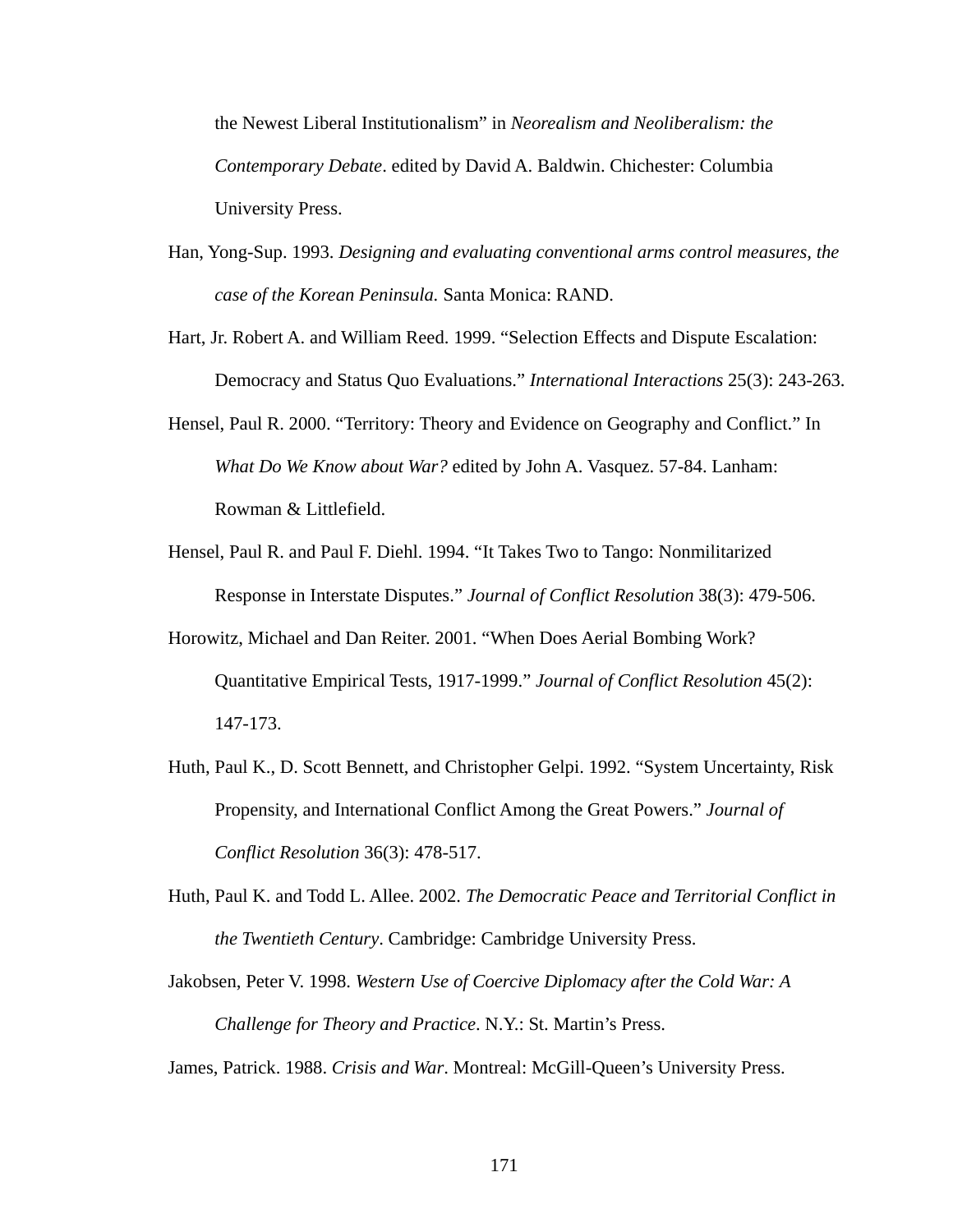- Jervis, Robert. 1970. *The Logic of Image in International Relations*. New York: Columbia University Press.
- Jervis, Robert. 1976. *Perception and Misperception in International Politics*. Princeton: Princeton University Press.
- Jones, Daniel M. Stuart A. Bremer, and J. David Singer. 1996. "Militarized Interstate Disputes 1816-1992: Rationale, Coding Rules, and Empirical Patterns." *Conflict Management and Peace Science* 15 (2): 163-213.
- Kagan, Donald. 1995. *On the Origins of War and the Preservation of Peace*. New York: Doubleday.
- Kim, Woosang. 1991. "Alliance Transitions and Great Power War." *American Journal of Political Science* 35(4): 833-850.
- Kim, Woosang. 1992. "Power Transitions and Great Power War from Westphalia to Waterloo." *World Politics* 45(1):153-172.
- Kim, Woosang. 2002. "Power Parity, Alliance, Dissatisfaction, and Wars in East Asia, 1860-1993." *Journal of Conflict of Resolution* 46(5): 654-671.
- Kartchner, Kerry M. 1996. "The Objectives of Arms Control." in *Arms Control toward the 21st Century*. Jeffrey A. Larsen and Gregory J. Rattray ed. 19-34. Boulder: Lynne Rienner.
- Keohane, Robert O. and Lisa Martin. 1995. "The Promise of Institutional Theory." *International Security* 20(1): 39-51.
- Kinsella, David and Bruce Russett. 2002. "Conflict Emergence and Escalation in Interactive International Dyads." *The Journal of Politics* 64(4): 1045-1068.

Kugler, Jacek and Douglas Lemke. 2000. The Power Transition Program: Assessing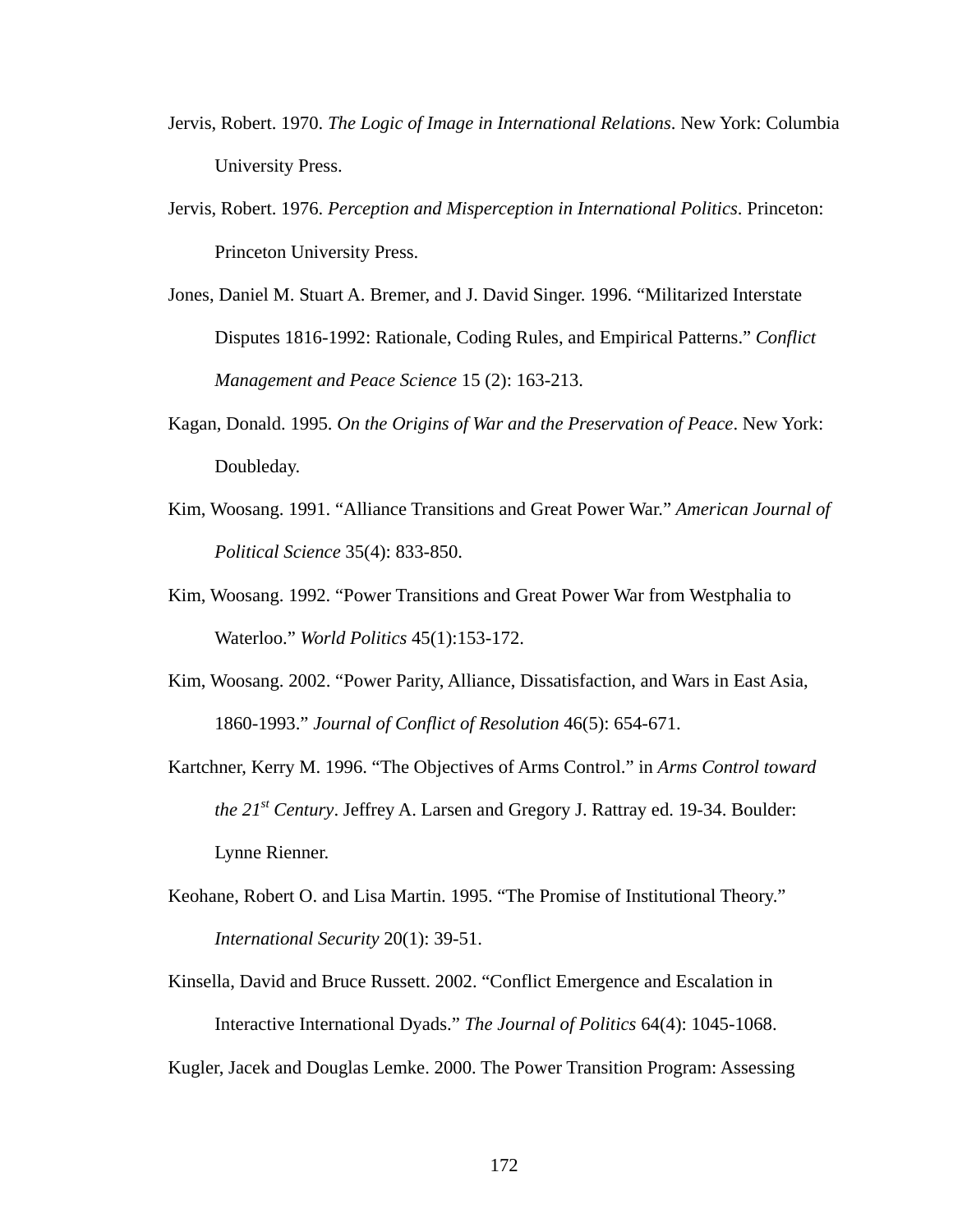Theoretical and Empirical Advances. In *Handbook of War Studies 2.* edited by Manus I. Midlarsky. 129-165. Ann Arbor: University of Michigan Press.

- Lai, Brian. 2004. "The Effects of Different Types of Military Mobilization on the Outcome of International Crises." *Journal of Conflict Resolution* 48(2): 211-229.
- Lai, Brian, and Dan Reiter. 2005. "Rally' Round the Union Jack? Public Opinion and the Use of Force in the United Kingdom, 1948-2002." *International Studies Quarterly* 49(2): 255-272.
- Lake, David A. 1992. "Powerful Pacifists: Democratic States and War." *American Political Science Review* 86: 24-37.
- Larsen , Jeffrey A. and Gregory J. Rattray ed. 1996. *Arms Control toward the 21st Century*. Boulder: Lynne Rienner.
- Lemke, Douglas. 1997. "The Continuous of History: Power Transition Theory and the End of the Cold War." *Journal of Peace Research* 34(1): 23-36.
- Lemke, Douglas. 2002. *Regions of War and Peace.* Cambridge: Cambridge University Press.
- Lemke, Douglas and William Reed. 1996. "Regime Types and Status Quo Evaluations: Power Transition Theory and the Democratic Peace." *International Interactions* 22(2): 143-164.
- Lemke, Douglas and William Reed. 2001. "The Relevance of Politically Relevant Dyads." *Journal of Conflict Resolution* 45:126-144.
- Leng, Russell J. 1993. *Interstate Crisis Behavior, 1816-1980: Realism versus Reciprocity*. Cambridge: Cambridge University Press.

Leng, Russell J. 2000. "Escalation: Crisis Behavior and War." In *What Do We Know*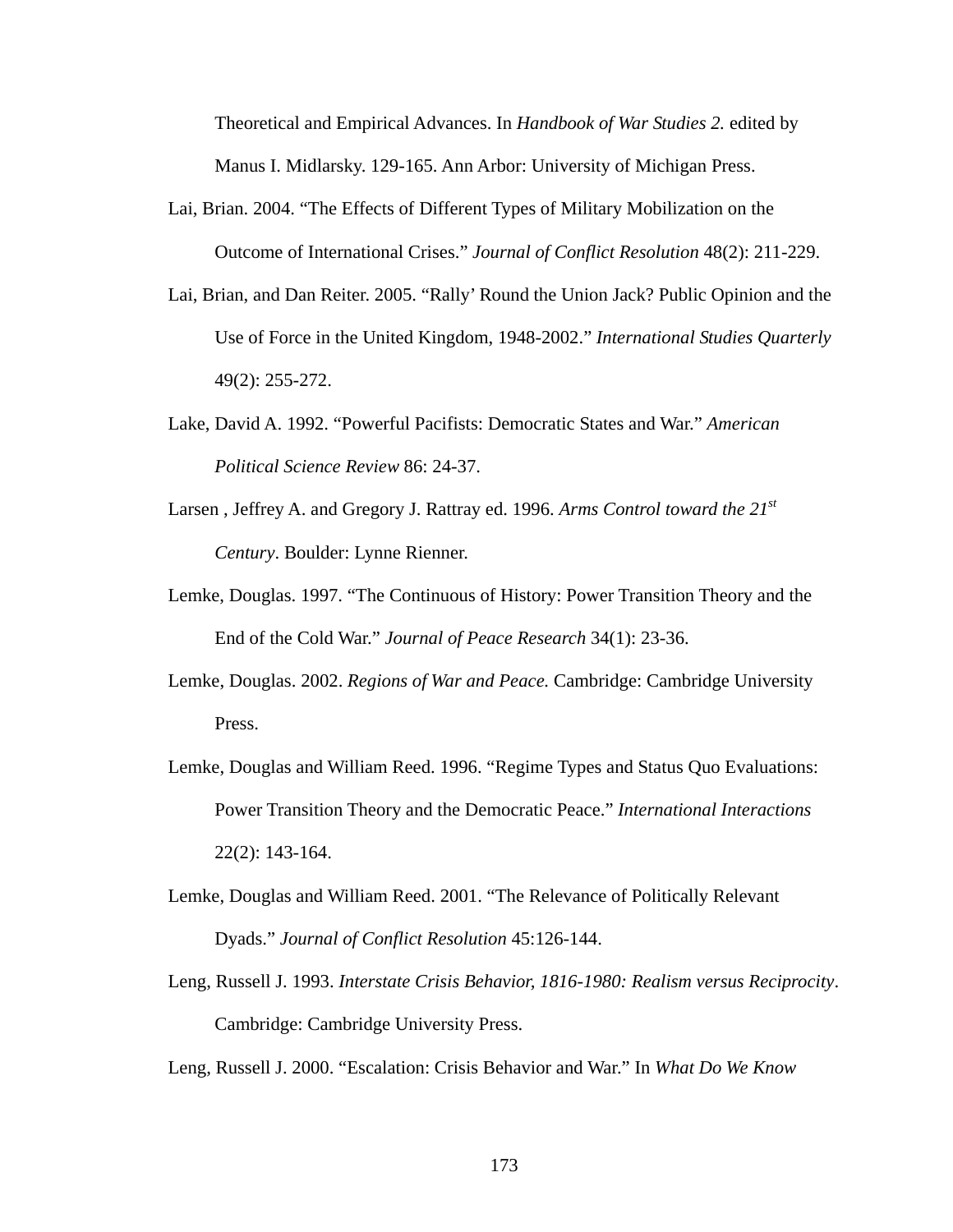*about War?* edited by John A. Vasquez. 235-258. Lanham: Rowman & Littlefield.

- Leng, Russell J. 2004. "Escalation: Competing Perspectives and Empirical Evidence." *International Studies Review* 6(4): 51-64.
- Levy, Jack S. 1987. "Declining Power and the Preventive Motivation for War." *World Politics* 40: 82-107.
- Lindsay, James M. 1986. "Trade Sanctions as Policy Instruments: A Re-Examination." *International Study Quarterly* 30(2): 153-173.
- Lipson, Charles. 1993. "International Cooperation in Economic and Security Affairs" in *Neorealism and Neoliberalism: the Contemporary Debate*. edited by David A. Baldwin. Chichester: Columbia University Press.
- Maoz, Zeev. 1982. *Paths to Conflict: International Dispute Initiation*, *1816-1976*. Boulder: Westview Press.
- Maoz, Zeev. 1983. "Resolve, Capabilities, and the Outcomes of Interstate Disputes, 1816-1976." *Journal of Conflict Resolution* 27(2): 195-229.
- Maoz, Zeev. 1990. *Paradoxes of War*. Boston: Unwin Hyman.
- Maoz, Zeev. 2005. DYDMID Dataset (http://psfaculty.ucdavis.edu/zmaoz/dyadmid.html)
- Marshall, Monti G. and Keith Jaggers. 2000. "POLITY 4 Project: Political Regime

Characteristics and Transition, 1800-2000." http://www.bsos.umd.edu.

- Mazarr, Michael J. 1993. *The Military-Technical Revolution: A Structural Framework*. Washington D.C.: CSIS.
- McGillivary, Fiona and Allan C. Stam. 2004. "Political Institutions, Coercive Diplomacy, and the Duration of Economic Sanctions." *The Journal of Conflict Resolution*  48(2): 154-172.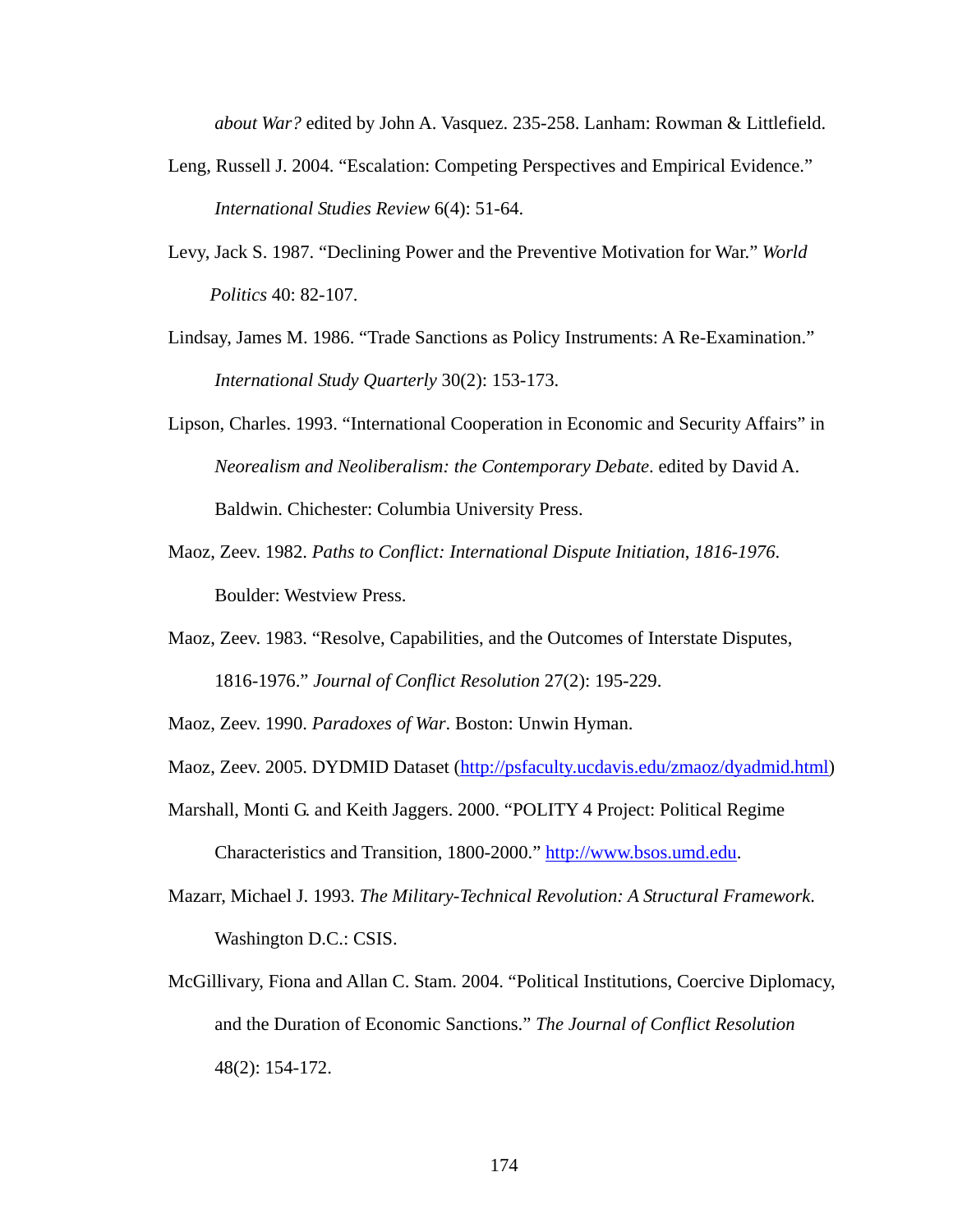Mearsheimer, John. 1983. *Conventional Deterrence*. Ithaca: Cornell University Press. Mearsheimer, John. 1990. "Back to the Future." *International Security* 15(1): 5-56.

Mearsheimer, John J. 2001*. The Tragedy of Great Power Politics.* N.Y.: W.W.Norton.

- Mercer, Jonathan. 1996. *Reputation and International Politics*. Ithaca: Cornell University Press.
- Merritt, Richard L. and Dina A. Zinnes. 1989. "Alternative Indexes of National Power." In *Power in World Politics.* Richard J. Stoll and Michael D. Ward ed. Boulder: Lynne Rienner Publishers.
- Monroe, Elizabeth and A. H. Farrar-Hockley. 1975. *The Arab-Israel War, October 1973 Background and Events*. Adelphi Papers no. 111. London: International Institute for Strategic Studies.
- Moon, Ching-in. 1996. *Arms Control on the Korean Pennisula*. Seoul: Yonsei University.

Morgenthau, Hans. 1967. *Politics among Nations*. 4<sup>th</sup> ed.N.Y.: Alfred Knopf.

- Morrow, James D. 1989. "Capabilities, Uncertainty, and Resolve: A Limited Information Model of Crisis Bargaining." *American Journal of Political Science* 33(4): 941-972.
- Most, Benjamin A. and Harvey Starr. 1989. *Inquiry, Logic and International Politics*. Columbia: University of South Carolina Press.
- Oelrich, Ivan. 1990. *Conventional Arms Control: The Limits and Their Verification*. Lanham: University Press of America.
- Organski, A.F.K. 1968. *World Politics*. New York: Knopf.
- Organski, A.F.K. and Jacek Kugler. 1980. *The War Ledger*. Chicago: University of Chicago Press.

Partell, Peter J. and Glenn Palmer. 1999. "Audience Costs and Interstate Crises: An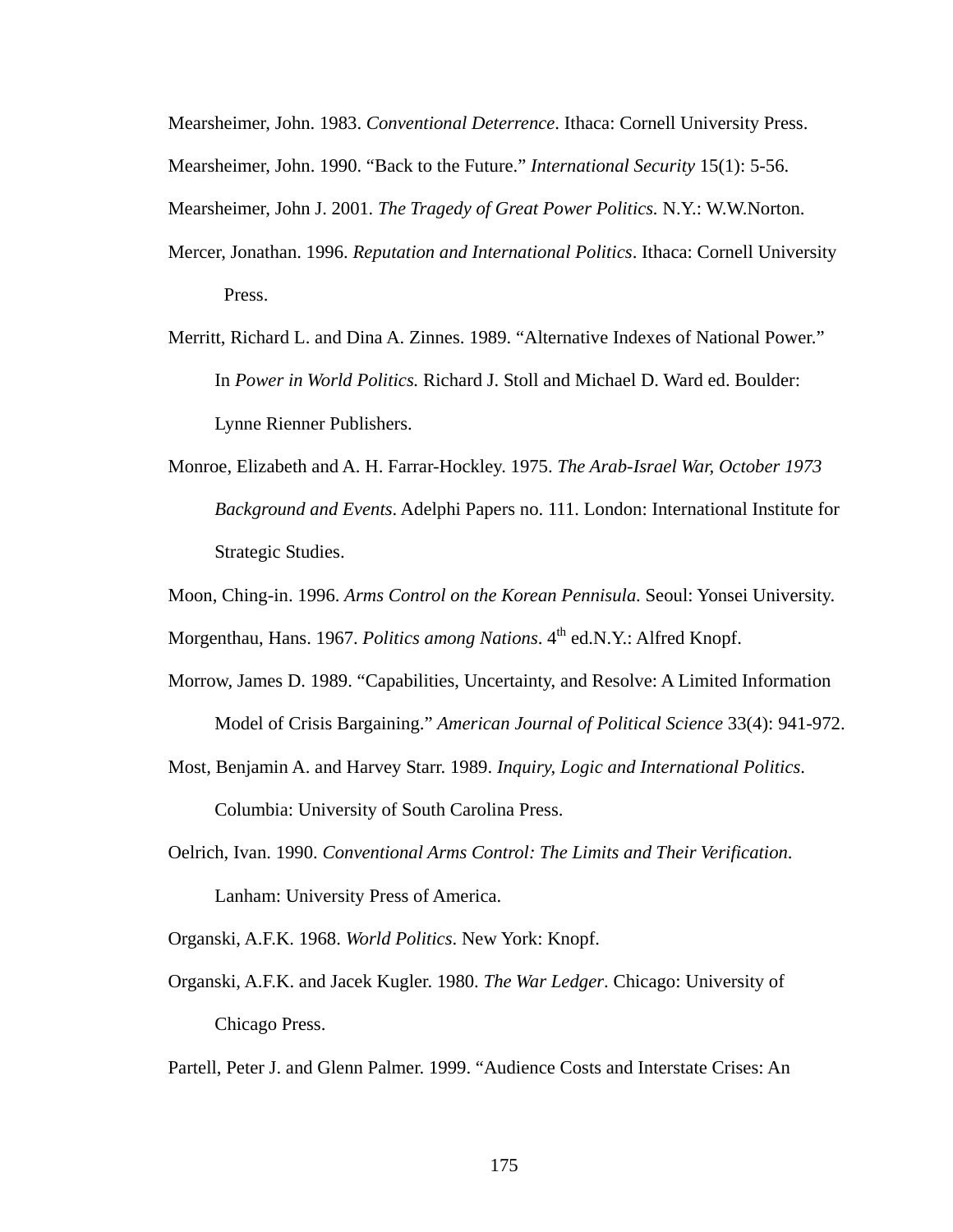Empirical Assessment of Fearon's Model of Dispute Outcomes." *International Studies Quarterly* 43: 389-405.

- Pape, Robert A. 1990. "Coercive Air Power in the Vietnam War." *International Security* 15 (2): 103-146.
- Pape, Robert A. 1996. *Bombing to Win: Air Power and Coercion in War*. Ithaca: Cornell University Press.
- Pape, Robert A. 1997/98. "The Limits of Precision-Guided Air Power." *Security Studies* 7 (2): 93-114.
- Peceny, Mark, Caroline C. Beer, and Shannon Sanchez-Terry. 2002. "Dictatorial Peace?" *American Political Science Review* 96(1): 15-26.
- Poe, Steven C. and James Meernik. 1995. "U.S. Military Aid in the 1980s: A Global Analysis." *Journal of Peace Research* 32 (4): 399-411.
- Powell, Robert. 1999. *In the Shadow of Power: States and Strategies in International Politics.* Princeton: Princeton University Press.
- Powell, Robert. 2002. "Bargaining Theory and International Conflict." *Annual Review of Political Science* 5:1-30.
- Powell, Robert. 2004. "Bargaining and Learning While Fighting." *American Journal of Political Science* 48 (2): 344-62.
- Przeworski, Adam, Michael E. Alvarez, Jose Antonio Cheibub, and Fernando Limongi. 2000. *Democracy and Development: Political Institutions and Well-Being in the World 1950-1990*. Cambridge: Cambridge University Press.
- Pilat, Joseph F. 1996. in *Arms Control toward the 21st Century*. Jeffrey A. Larsen and Gregory J. Rattray ed. 77-98. Boulder: Lynne Rienner.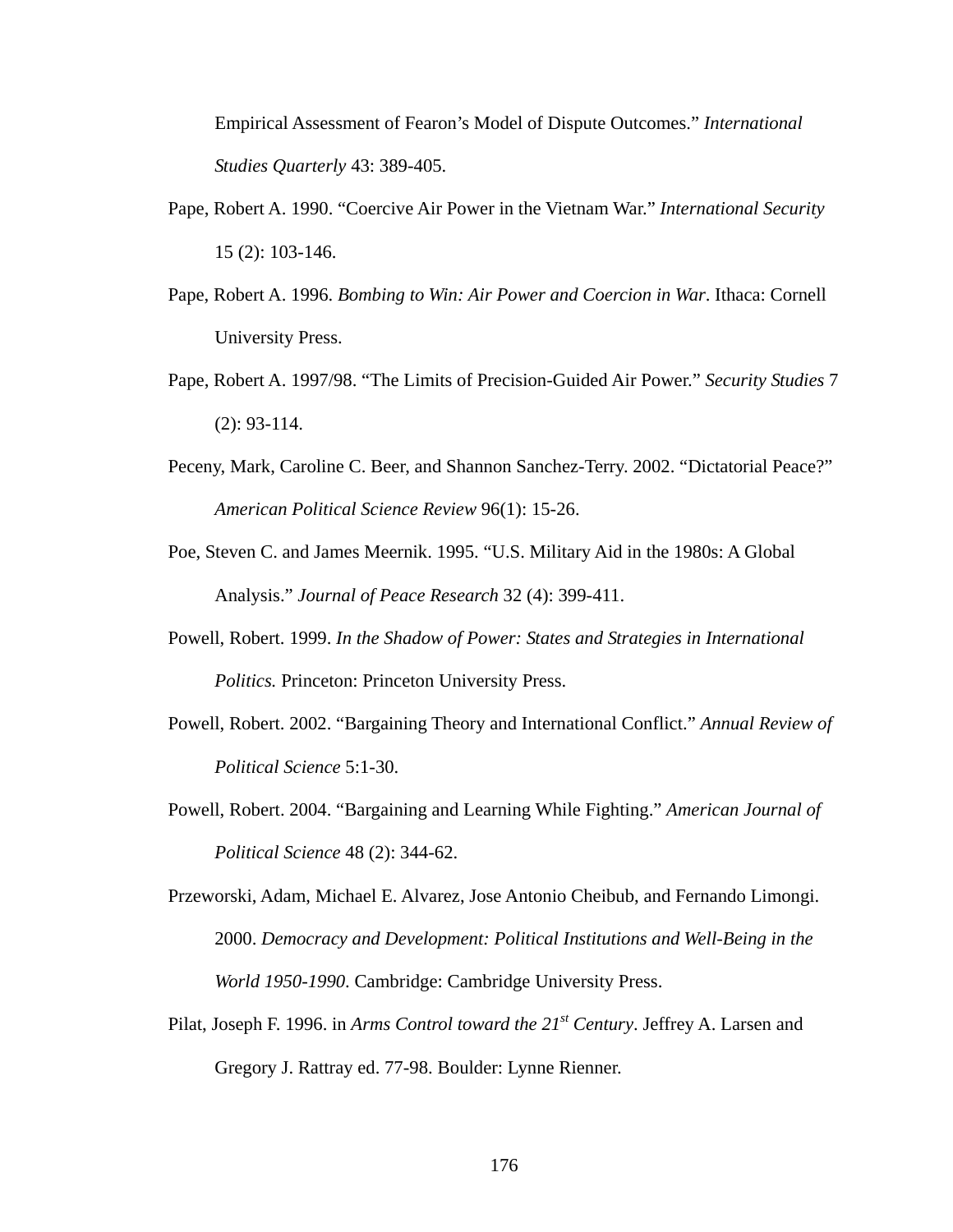- Quackenbush, Stephen L. 2006. "Identifying Opportunity for Conflict: Politically Active Dyads." *Conflict Management and Peace Science* 23(1): 37-51.
- Reed, William. 2000. "A Unified Statistical Model of Conflict Onset and Escalation." *American Journal of Political Science* 44(1): 84-93.
- Reed, William. 2003. "Information, Power, and War." *American Political Science Review*  97(4): 633-641.
- Reed, William and David H. Clark. 2000. "War Initiators and War Winners." *Journal of Conflict Resolution* 44 (3): 378-395.
- Reiter, Dan, and Curtis Meek. 1999. "Determinants of Military Strategy, 1903-1994: A Quantitative Empirical Test." *International Studies Quarterly* 43: 363-387.
- Reiter, Dan and Allan C. Stam. 1998. "Democracy, War Initiation, and Victory." *American Political Science Review* 92 (2): 377-389.
- Reiter, Dan and Allan C. Stam. 2002. *Democracies at War*. Princeton: Princeton University Press.
- Richardson, James L. 1994. *Crisis Diplomacy: The Great Powers since the Mid-Nineteenth Century*. Cambridge: Cambridge University Press.
- Rousseau, David L. Christopher Gelpi, Dan Reiter, and Paul K. Huth. 1996. "Assessing the Dyadic Nature of the Democratic Peace, 1918-88." *The American Political Science Review* 90 (3): 512-33.
- Russett, Bruce. 1993. *Grasping the Democratic Peace*. Princeton: Princeton University Press.
- Russett, Bruce and John R. Oneal. 2001. *Triangulating Peace: Democracy, Interdependence, and International Organizations*. N.W. :W.W. Norton&Com.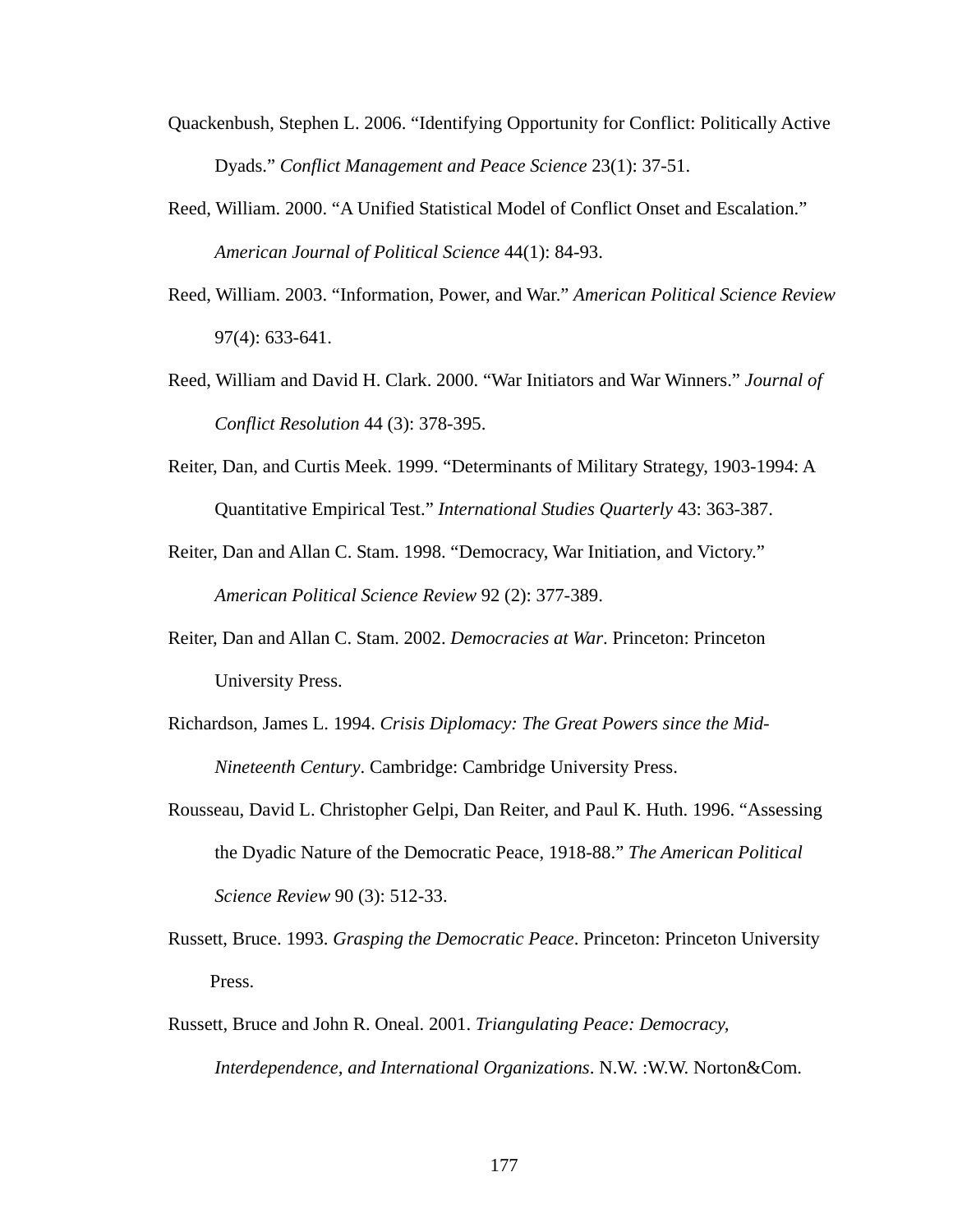Sartori, Anne E. 2002. "The Might of the Pen: A Reputational Theory of Communication in International Disputes." *International Organization* 56(1): 121-149.

Schelling, Thomas C. 1966. *Arms and Influence*. New Heaven: Yale University.

- Schelling, Thomas C. and Morton H. Halperin. 1985. *Strategy and Arms Control.* McLean: Pergamon.
- Schiff, Zeev and Ehud Yaari. 1984. *Israel's Lebanon War*. New York: Simon and Schuster.
- Schultz, Kenneth. 1998. "Domestic Opposition and Signaling in International Crises." *The American Political Science Review*. 92 (4): 829-844.
- Schultz, Kenneth A. 1999. "Do Democratic Institutions Constrain or Inform? Contrasting Two Institutional Perspectives on Democracy and War." *International Organization* 53(2): 233-266.
- Schultz, Kenneth A. 2001. *Democracy and Coercive Diplomacy*. Cambridge: Cambridge University Press.
- Senese, Paul D. 1997. "Between Dispute and War: The Effect of Joint Democracy on Interstate Conflict Escalation." *The Journal of Politics* 59(1): 1-27.
- Signorino, Curtis, and Jeffrey M. Ritter. 1999. "Tau-b or Not Tau-b: Measuring the Similarity of Foreign Policy Positions." *International Studies Quarterly* 43: 115- 144.
- Singer, J. David, Stuart Bremer, and J. Stuckey. 1972. "Capability Distribution, Uncertainty, and Major Power War, 1820-1965." In *Peace, War and Numbers*. Edited by Bruce Russett. Beverly Hills: SAGE.
- Singer, J. David. 2000. "The Etiology of Interstate War: A Natural History Approach." In *What Do We Know about War?* John A. Vasquez. Ed. Lanham: Rowman &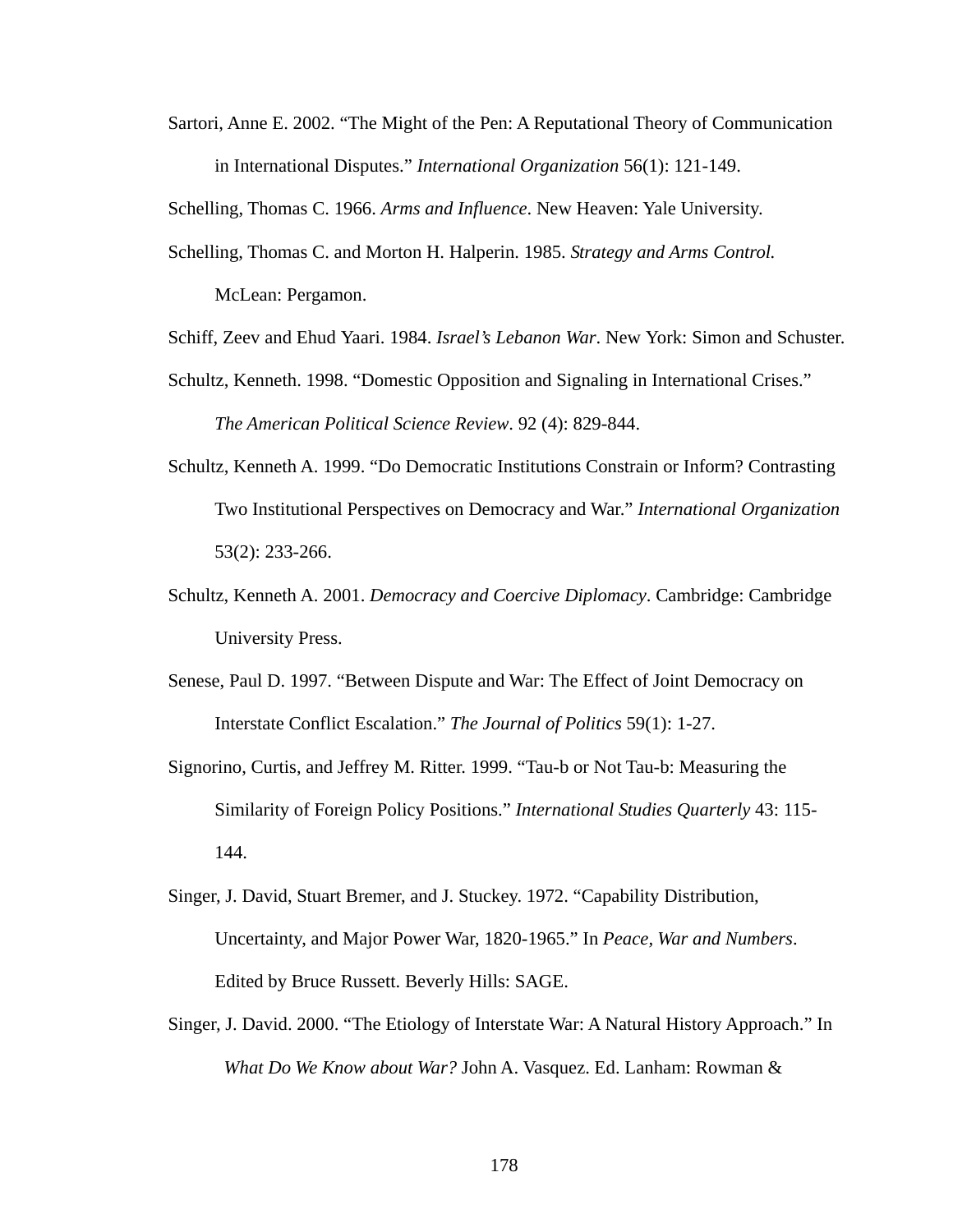Littlefield.

- Siverson, Randolph M. and Ross A. Miller. 1995. The Escalation of Disputes of War. In *The Process of War*. edited by Stuart A. Bremer and Thomas R. Cusack. 101-128. Luxembourg: Gordon and Breach.
- Slantchev, Branislav. 2003a. "The Power to Hurt: Costly Conflict with Completely Informed States." *American Political Science Review* 97(1): 123-133.
- Slantchev, Branislav. 2003b. "The Principle of Convergence in Wartime Negotiation." *American Political Science Review* 97(4): 621-632.
- Slantchev, Branislav. 2004. "How Initiators End Their Wars: The Duration of Warfare and the Terms of Peace." *American Journal of Political Science* 48(4): 813-829.
- Slantchev, Branislav. 2005. "Military Coercion in Interstate Crises." *American Political Science Review* 99(4): 533-548.
- Small, Melvin and J. David Singer. 1982. *Resort to Arms: International and Civil wars, 1816-1980.* Beverly Hills: Sage Publications.
- Snyder, Glen H. and Paul Diesing. 1977. *Conflict among Nations: Bargaining, Decision Making, and System Structure in International Crises*. Princeton: Princeton University Press.
- Stam, Allan C. 1996. *Win, Lose, or Draw: Domestic Politics and the Crucible of War*. Ann Arbor: University of Michigan Press.
- Stoll, Richard J. 1995. "The Evolution of War." In *The Process of War.* edited by Stuart A. Bremer and Thomas R. Cusack. 129-160. Luxembourg: Gordon and Breach.
- Sullivan, Patricia and Scott Gartner. 2006. "Disaggregating Peace: Domestic Politics and Dispute Outcomes." *International Interactions* 32(1):1-25.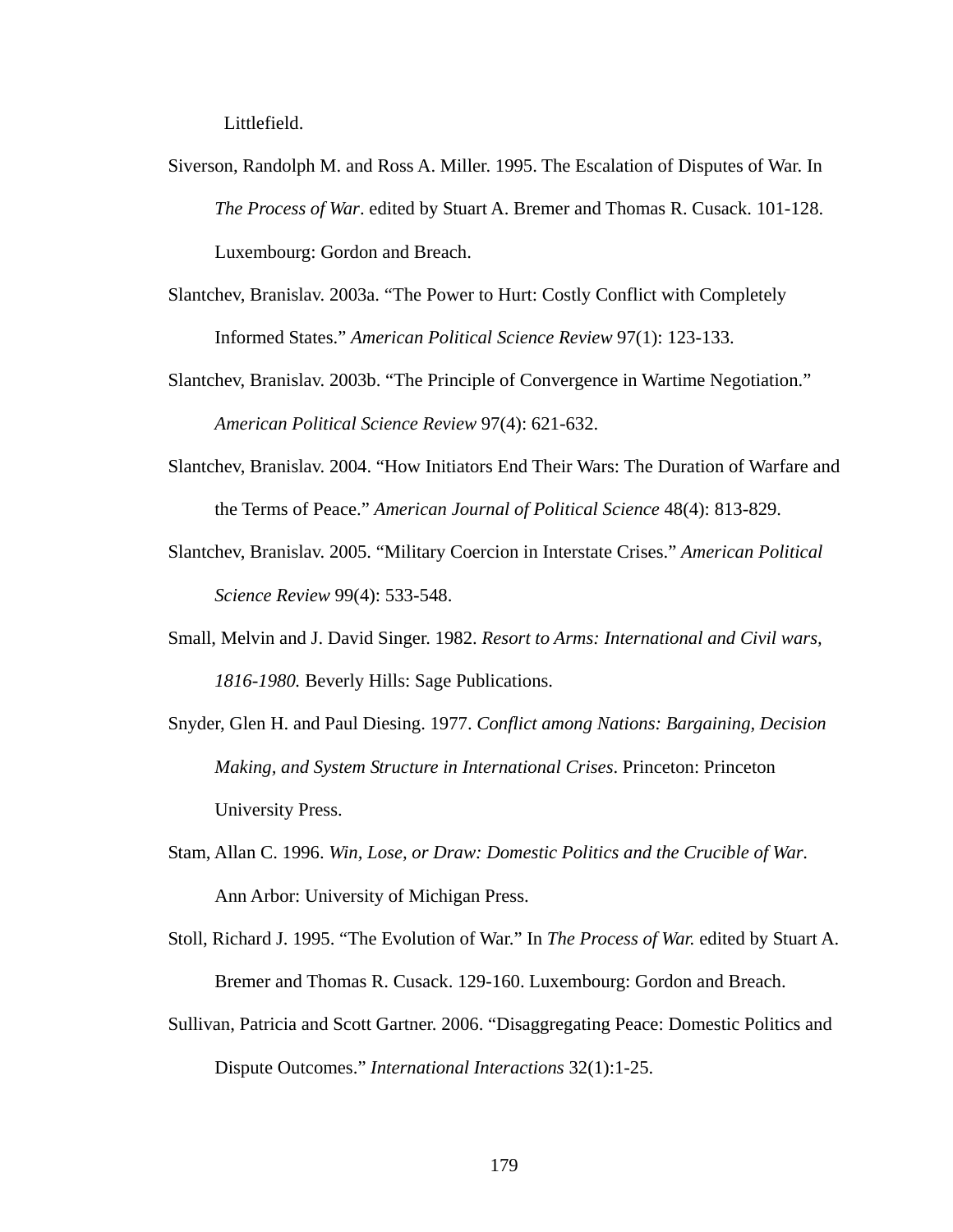- Tammen, Ronald L., Jacek Kugler, Douglas Lemke, Allan C. Stam III, Mark Abdollahian, Carole Alsharabati, Brian Efird, and A.F.K. Organski. 2000. *Power Transitions: Strategies for the 21<sup>st</sup> Century*. N.Y.: Chatham House Pub.
- Taylor, Trevor. 1996. "The Arms Control Process: The International Context." in *Arms Control toward the 21<sup>st</sup> Century.* Jeffrey A. Larsen and Gregory J. Rattray ed. 35-54. Boulder: Lynne Rienner.

Vasquez, John A. 1993. *The War Puzzle*. Cambridge: Cambridge University Press.

- Wagner, R. Harrison. 1994. "Peace, War, and the Balance of Power." *American Political Science Review* 88(3): 593-607.
- Wagner, R. Harrison. 2000. "Bargaining and War." *American Journal of Political Science* 44(3): 469-484.
- Walt, Stephen M. 1999. "Rigor or Rigor Mortis? Rational Choice and Security Studies." *International Security* 23(4): 5-48.

Waltz, Kenneth N. 1979. *Theory of International Politics*. Menlo Park: Addison-Wesley.

Wang, Kevin and James Lee Ray. 1994. "Beginners and Winners: The Fate of Initiators of Interstate Wars Involving Great Powers Since 1495." *International Studies Quarterly* 38(1): 139-154.

Warden III, John A. 1997/98. "Success in Modern War." *Security Studies* 7 (2): 172-190.

- Werner, Suzanne. 1998. "Negotiating the Terms of Settlement." *Journal of Conflict Resolution* 42(3): 321-343.
- Werner, Suzanne. 2000. "The Effects of Political Similarity on the Onset of Militarized Disputes, 1816-1985." *Political Science Quarterly* 53(2): 343-374.

Wilkenfeld, Jonathan and Michael Brecher. 2000. "Interstate Crises and Violence: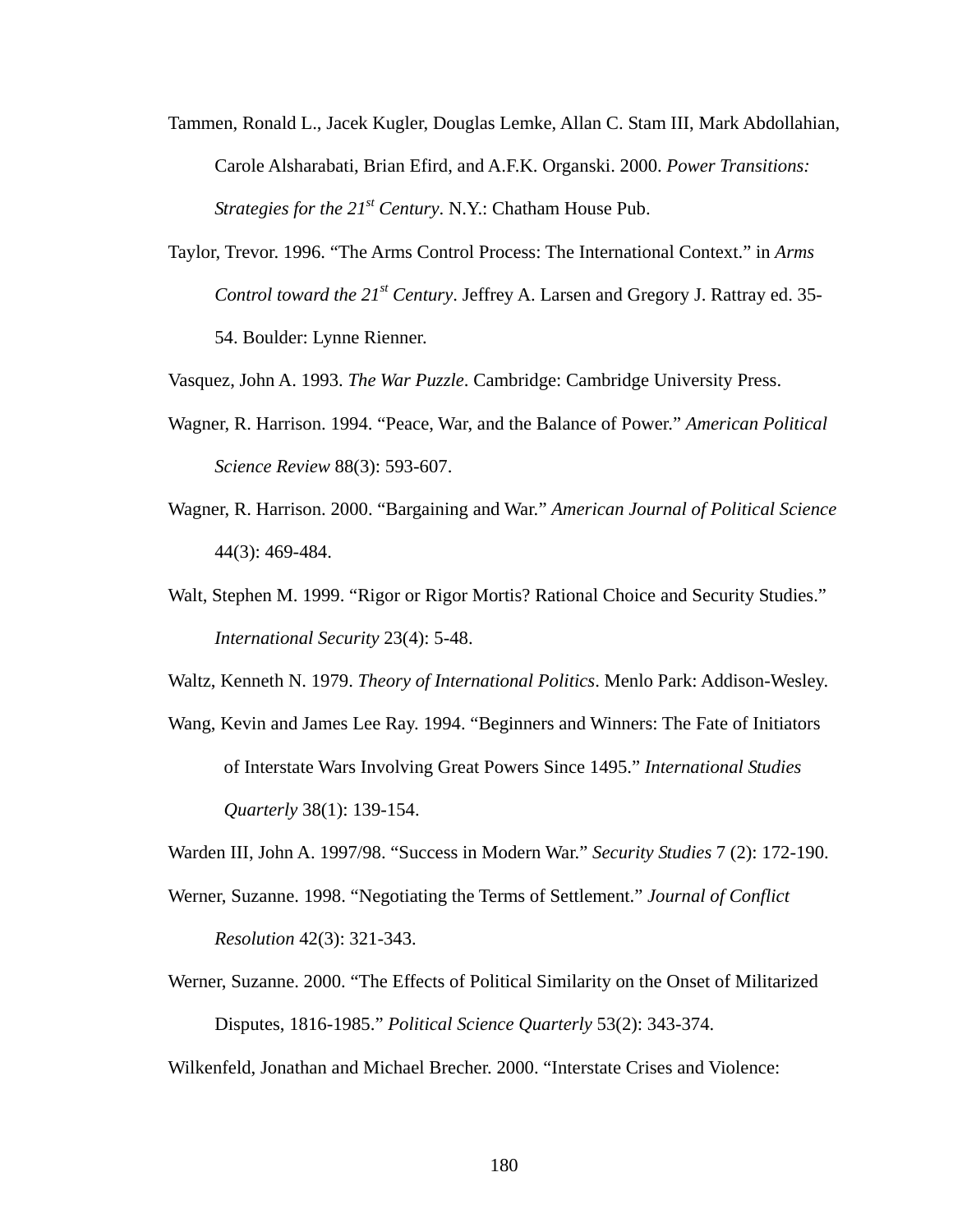Twentieth-Century Findings." In *Handbook of War Studies 2*. edited by Manus I. Midlarsky. 271-300. Ann Arbor: University of Michigan.

- Yaniv, Avner. 1987. *Dilemmas of Security: Politics, Strategy, and the Israeli Experience in Lebanon*. Oxford: Oxford University Press.
- Zagare, Frank C. and D. Mark Kilgour. 2000. *Perfect Deterrence*. Cambridge: Cambridge University Press.